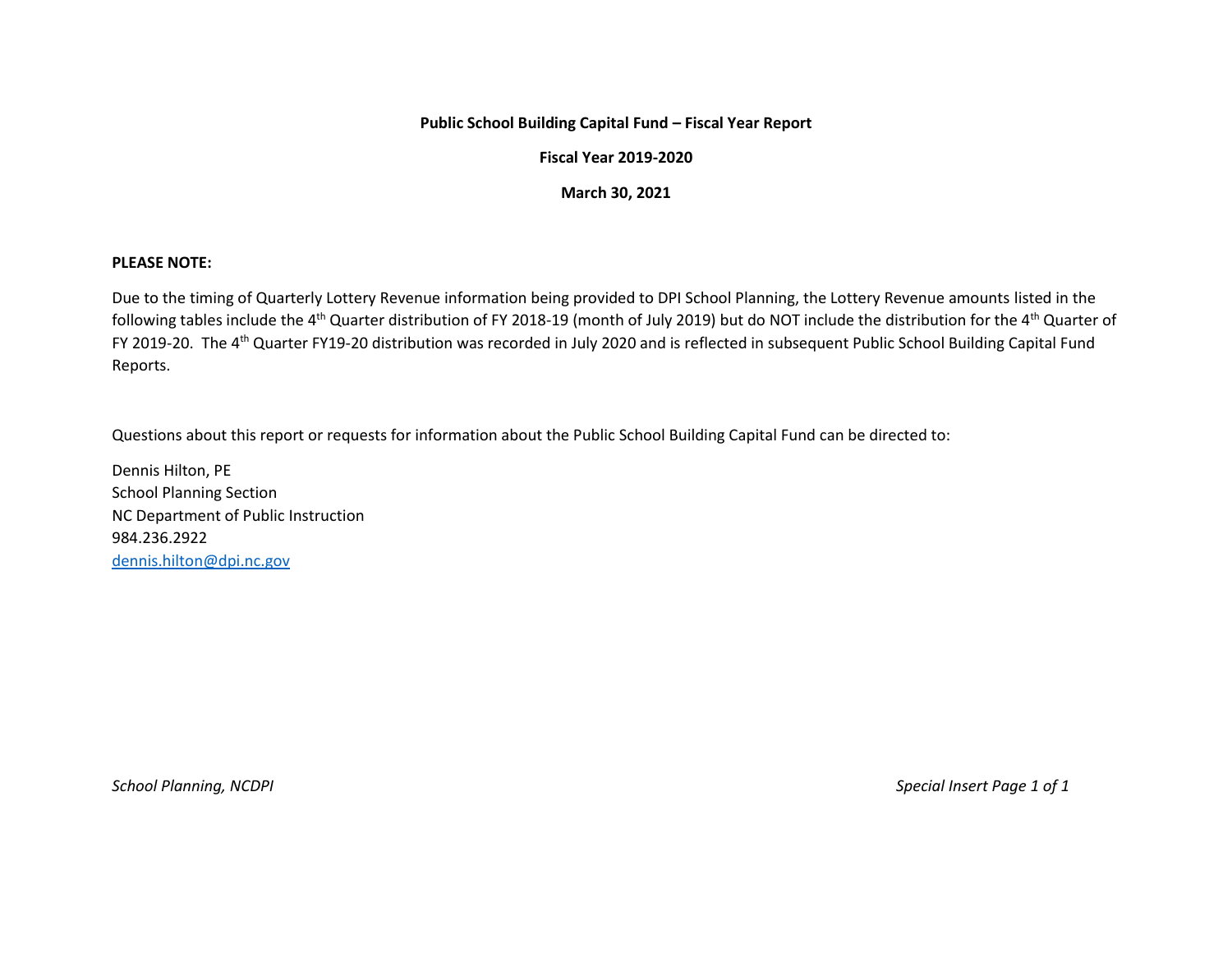## **00 Alamance County**

# **LEA 010 Alamance County**

## FY2018-19 County's ADM

|          | County's Planning Allocation from Tax Revenue |                               |                                      |                       |                    |                                               | LEA's Planning Allocation from Lottery 0 |                              |                                      |                        |                                              |                              |
|----------|-----------------------------------------------|-------------------------------|--------------------------------------|-----------------------|--------------------|-----------------------------------------------|------------------------------------------|------------------------------|--------------------------------------|------------------------|----------------------------------------------|------------------------------|
|          | County's Planning Allocation from Tax Revenue |                               |                                      |                       |                    | <b>LEA's Planning Allocation from Lottery</b> |                                          |                              |                                      |                        | Needs Based Lottery Fund, Project Allocation |                              |
| Month    | Tax<br>Revenue                                | Interest On<br><b>Revenue</b> | Interest On<br><b>Disbursing Bal</b> | Project<br>Allocation | Lottery<br>Revenue | Interest On<br>Revenue                        | Interest On<br><b>Disbursing Bal</b>     | Project<br><b>Allocation</b> | Needs Based<br><b>Lottery Revenu</b> | Interest On<br>Revenue | Interest On<br><b>Disbursing Bal</b>         | Project<br><b>Allocation</b> |
| July     | 0.00                                          | 9.19                          | 0.00                                 |                       | 468,492.00         | 2,458.78                                      | 3,564.04                                 |                              | 0.00                                 | 0.00                   | 0.00                                         |                              |
| August   | 0.00                                          | 10.01                         | 0.00                                 |                       | 0.00               | 2,686.25                                      | 3,473.99                                 |                              | 0.00                                 | 0.00                   | 0.00                                         |                              |
| Septemb  | 0.00                                          | 10.00                         | 0.00                                 |                       | 0.00               | 2,689.28                                      | 2,908.12                                 |                              | 0.00                                 | 0.00                   | 0.00                                         |                              |
| October  | 0.00                                          | 11.28                         | 0.00                                 |                       | 0.00               | 3,040.80                                      | 2,706.87                                 |                              | 0.00                                 | 0.00                   | 0.00                                         |                              |
| Novemb   | 0.00                                          | 11.45                         | 0.00                                 |                       | 0.00               | 3,090.43                                      | 2,492.35                                 | $-231,580.48$                | 0.00                                 | 0.00                   | 0.00                                         |                              |
| Decemb   | 0.00                                          | 10.15                         | 1,106.04                             |                       | 387,226.00         | 3,897.36                                      | 1,106.05                                 |                              | 0.00                                 | 0.00                   | 0.00                                         |                              |
| January  | 0.00                                          | 12.88                         | 1,047.08                             |                       | 0.00               | 4,116.09                                      | 1,047.07                                 |                              | 0.00                                 | 0.00                   | 0.00                                         |                              |
| February | 0.00                                          | 11.66                         | 880.88                               |                       | 401,151.00         | 3,829.80                                      | 880.89                                   | $-3.00$                      | 0.00                                 | 0.00                   | 0.00                                         |                              |
| March    | 0.00                                          | 15.65                         | 1,203.22                             |                       | 0.00               | 4,608.92                                      | 1,203.23                                 | 1,459,068.00                 | 0.00                                 | 0.00                   | 0.00                                         |                              |
| April    | 0.00                                          | 16.17                         | 0.00                                 |                       | 0.00               | 1.751.93                                      | 3,583.33                                 |                              | 0.00                                 | 0.00                   | 0.00                                         |                              |
| May      | 0.00                                          | 12.43                         | 0.00                                 |                       | 444,265.00         | 1,918.39                                      | 3,394.86                                 | 150,000.00                   | 0.00                                 | 0.00                   | 0.00                                         |                              |
| June     | 0.00                                          | 10.25                         | 0.00                                 |                       | 0.00               | 1,427.46                                      | 2,435.93                                 |                              | 0.00                                 | 0.00                   | 0.00                                         |                              |
| Total:   | 0.00                                          | 141.12                        | 4,237.22                             |                       | 1,701,134.00       | 35,515.49                                     | 28,796.73                                | 1,377,484.52                 | 0.00                                 | 0.00                   | 0.00                                         |                              |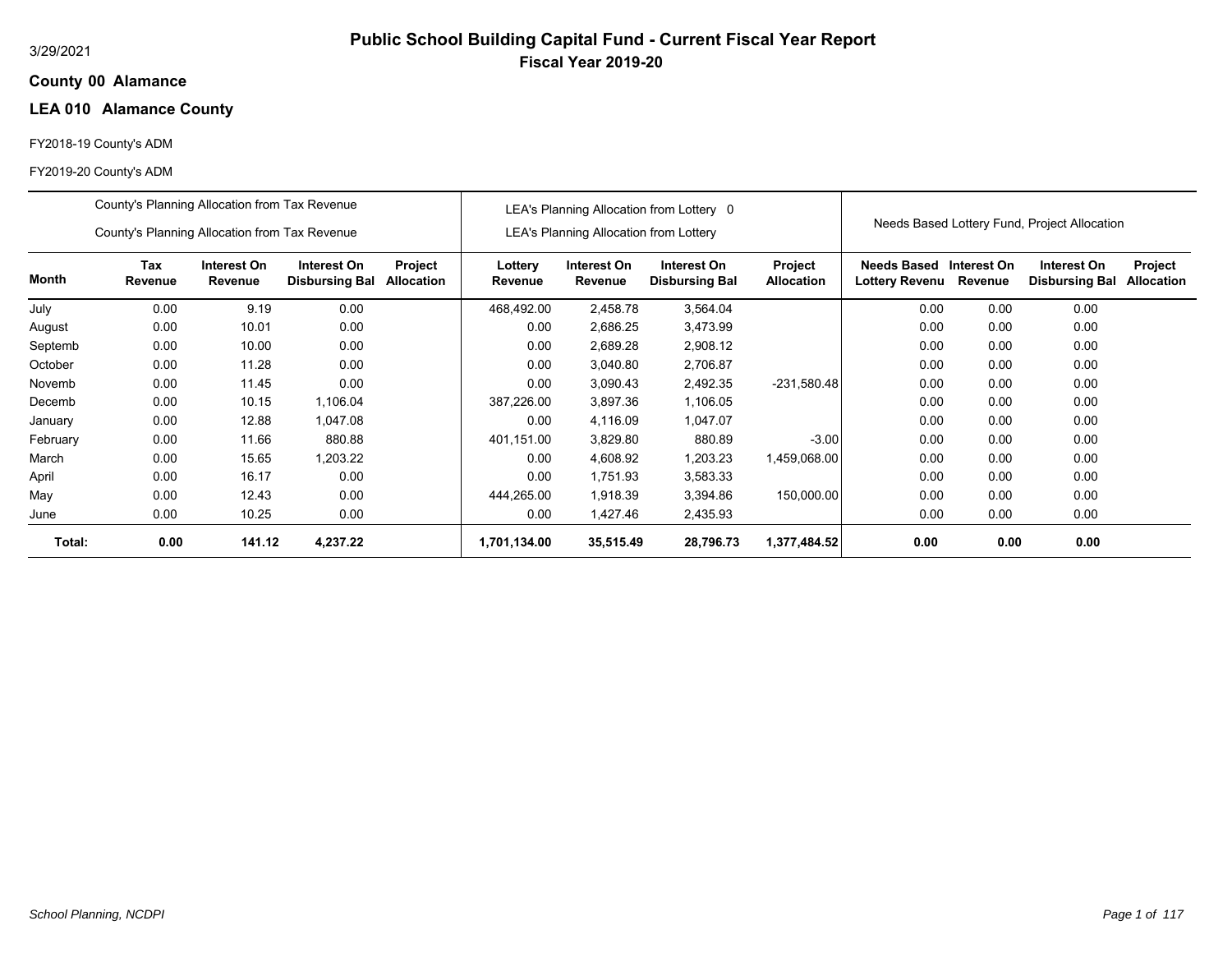## **01 Alexander County**

# **LEA 020 Alexander County**

## FY2018-19 County's ADM

|          | County's Planning Allocation from Tax Revenue |                        |                                      |                              |                    |                                               | LEA's Planning Allocation from Lottery 0 |                              |                                           |         |                                              |                              |
|----------|-----------------------------------------------|------------------------|--------------------------------------|------------------------------|--------------------|-----------------------------------------------|------------------------------------------|------------------------------|-------------------------------------------|---------|----------------------------------------------|------------------------------|
|          | County's Planning Allocation from Tax Revenue |                        |                                      |                              |                    | <b>LEA's Planning Allocation from Lottery</b> |                                          |                              |                                           |         | Needs Based Lottery Fund, Project Allocation |                              |
| Month    | <b>Tax</b><br>Revenue                         | Interest On<br>Revenue | Interest On<br><b>Disbursing Bal</b> | Project<br><b>Allocation</b> | Lottery<br>Revenue | Interest On<br>Revenue                        | Interest On<br><b>Disbursing Bal</b>     | Project<br><b>Allocation</b> | Needs Based Interest On<br>Lottery Revenu | Revenue | Interest On<br><b>Disbursing Bal</b>         | Project<br><b>Allocation</b> |
| July     | 0.00                                          | 436.49                 | 0.00                                 |                              | 100,948.00         | 5,832.51                                      | 0.00                                     |                              | 0.00                                      | 0.00    | 0.00                                         |                              |
| August   | 0.00                                          | 475.71                 | 0.00                                 |                              | 0.00               | 6,356.45                                      | 0.00                                     |                              | 0.00                                      | 0.00    | 0.00                                         |                              |
| Septemb  | 0.00                                          | 475.10                 | 0.00                                 |                              | 0.00               | 6,348.42                                      | 0.00                                     |                              | 0.00                                      | 0.00    | 0.00                                         |                              |
| October  | 0.00                                          | 536.14                 | 0.00                                 |                              | 0.00               | 7,163.97                                      | 0.00                                     |                              | 0.00                                      | 0.00    | 0.00                                         |                              |
| Novemb   | 0.00                                          | 543.88                 | 0.00                                 |                              | 0.00               | 7,267.47                                      | 0.00                                     |                              | 0.00                                      | 0.00    | 0.00                                         |                              |
| Decemb   | 0.00                                          | 482.22                 | 0.00                                 |                              | 81,693.00          | 6,595.69                                      | 0.00                                     |                              | 0.00                                      | 0.00    | 0.00                                         |                              |
| January  | 0.00                                          | 509.02                 | 0.00                                 |                              | 0.00               | 6,962.19                                      | 0.00                                     |                              | 0.00                                      | 0.00    | 0.00                                         |                              |
| February | 0.00                                          | 397.53                 | 0.00                                 |                              | 84,631.00          | 5,566.73                                      | 0.00                                     |                              | 0.00                                      | 0.00    | 0.00                                         |                              |
| March    | 0.00                                          | 478.23                 | 0.00                                 |                              | 0.00               | 6,696.84                                      | 0.00                                     |                              | 0.00                                      | 0.00    | 0.00                                         |                              |
| April    | 0.00                                          | 432.97                 | 0.00                                 |                              | 0.00               | 6,063.02                                      | 0.00                                     |                              | 0.00                                      | 0.00    | 0.00                                         |                              |
| May      | 0.00                                          | 332.99                 | 0.00                                 |                              | 93,726.00          | 4,782.54                                      | 0.00                                     |                              | 0.00                                      | 0.00    | 0.00                                         |                              |
| June     | 0.00                                          | 274.49                 | 0.00                                 |                              | 0.00               | 3,942.28                                      | 0.00                                     |                              | 0.00                                      | 0.00    | 0.00                                         |                              |
| Total:   | 0.00                                          | 5,374.77               | 0.00                                 |                              | 360,998.00         | 73,578.11                                     | 0.00                                     |                              | 0.00                                      | 0.00    | 0.00                                         |                              |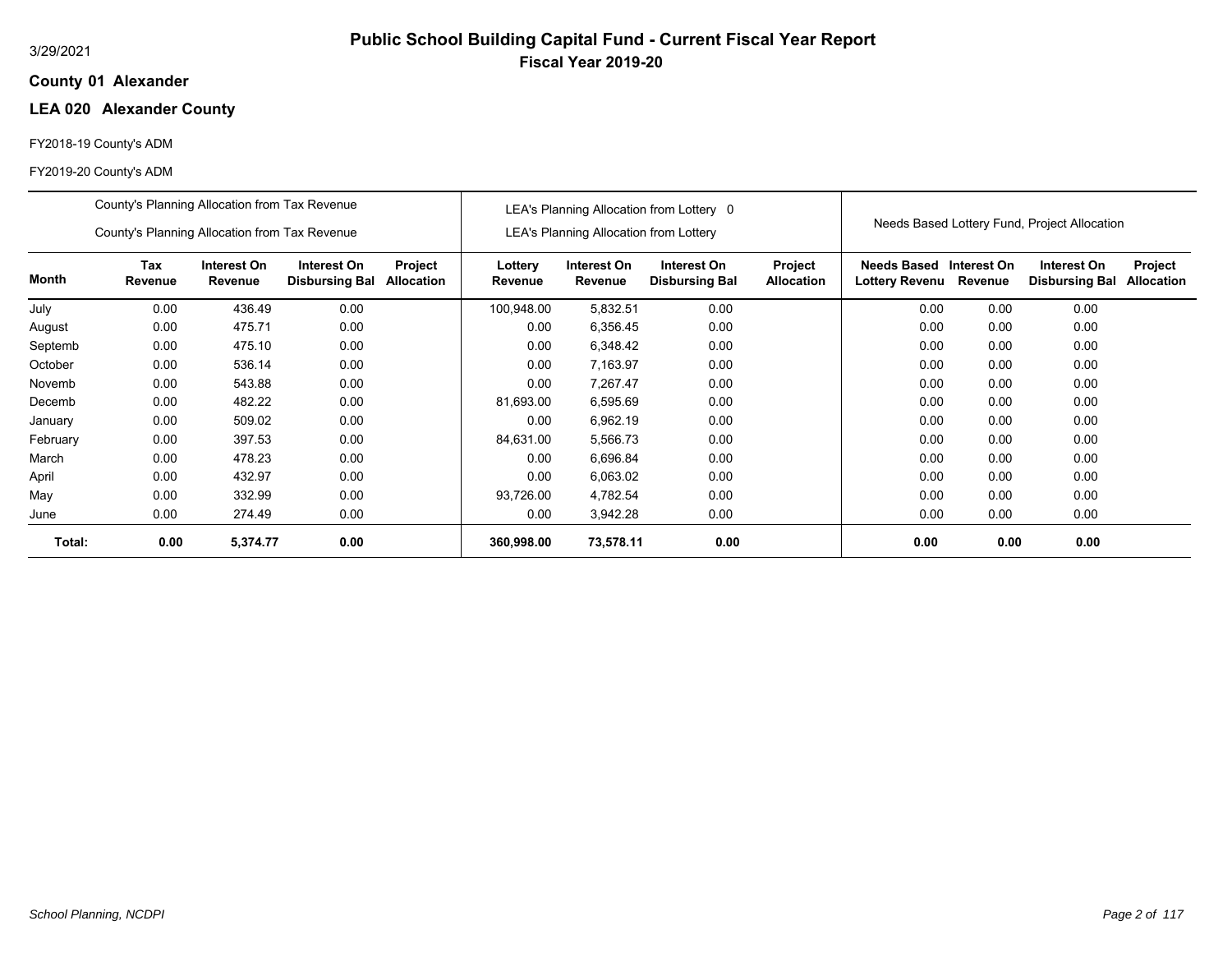## **02 Alleghany County**

## **LEA 030 Alleghany County**

## FY2018-19 County's ADM

|          | County's Planning Allocation from Tax Revenue                                                                                                   |       |      |  |                    |                                               | LEA's Planning Allocation from Lottery 0 |                              |                                           |         |                                              |                              |
|----------|-------------------------------------------------------------------------------------------------------------------------------------------------|-------|------|--|--------------------|-----------------------------------------------|------------------------------------------|------------------------------|-------------------------------------------|---------|----------------------------------------------|------------------------------|
|          | County's Planning Allocation from Tax Revenue                                                                                                   |       |      |  |                    | <b>LEA's Planning Allocation from Lottery</b> |                                          |                              |                                           |         | Needs Based Lottery Fund, Project Allocation |                              |
| Month    | <b>Tax</b><br>Interest On<br>Interest On<br>Project<br>Revenue<br>Revenue<br><b>Disbursing Bal</b><br><b>Allocation</b><br>0.00<br>1.06<br>0.00 |       |      |  | Lottery<br>Revenue | Interest On<br>Revenue                        | Interest On<br><b>Disbursing Bal</b>     | Project<br><b>Allocation</b> | Needs Based Interest On<br>Lottery Revenu | Revenue | Interest On<br><b>Disbursing Bal</b>         | Project<br><b>Allocation</b> |
| July     |                                                                                                                                                 |       |      |  | 27,720.00          | 127.12                                        | 0.00                                     |                              | 0.00                                      | 0.00    | 0.00                                         |                              |
| August   | 0.00                                                                                                                                            | 1.15  | 0.00 |  | 0.00               | 138.54                                        | 0.00                                     |                              | 0.00                                      | 0.00    | 0.00                                         |                              |
| Septemb  | 0.00                                                                                                                                            | 1.15  | 0.00 |  | 0.00               | 138.36                                        | 0.00                                     |                              | 0.00                                      | 0.00    | 0.00                                         |                              |
| October  | 0.00                                                                                                                                            | 1.30  | 0.00 |  | 0.00               | 156.13                                        | 0.00                                     |                              | 0.00                                      | 0.00    | 0.00                                         |                              |
| Novemb   | 0.00                                                                                                                                            | 1.32  | 0.00 |  | 0.00               | 158.39                                        | 0.00                                     |                              | 0.00                                      | 0.00    | 0.00                                         |                              |
| Decemb   | 0.00                                                                                                                                            | 1.17  | 0.00 |  | 22,868.00          | 183.03                                        | 0.00                                     |                              | 0.00                                      | 0.00    | 0.00                                         |                              |
| January  | 0.00                                                                                                                                            | 1.23  | 3.90 |  | 0.00               | 193.20                                        | 3.89                                     | 75,232.54                    | 0.00                                      | 0.00    | 0.00                                         |                              |
| February | 0.00                                                                                                                                            | 0.97  | 0.00 |  | 23,690.00          | 72.04                                         | 0.00                                     |                              | 0.00                                      | 0.00    | 0.00                                         |                              |
| March    | 0.00                                                                                                                                            | 1.17  | 0.00 |  | 0.00               | 86.67                                         | 0.00                                     |                              | 0.00                                      | 0.00    | 0.00                                         |                              |
| April    | 0.00                                                                                                                                            | 1.06  | 0.00 |  | 0.00               | 78.47                                         | 6.56                                     | 47,168.55                    | 0.00                                      | 0.00    | 0.00                                         |                              |
| May      | 0.00                                                                                                                                            | 0.81  | 0.00 |  | 26,236.00          | 33.67                                         | 11.96                                    |                              | 0.00                                      | 0.00    | 0.00                                         |                              |
| June     | 0.00                                                                                                                                            | 0.67  | 0.00 |  | 0.00               | 27.77                                         | 0.00                                     |                              | 0.00                                      | 0.00    | 0.00                                         |                              |
| Total:   | 0.00                                                                                                                                            | 13.06 | 3.90 |  | 100,514.00         | 1,393.39                                      | 22.41                                    | 122,401.09                   | 0.00                                      | 0.00    | 0.00                                         |                              |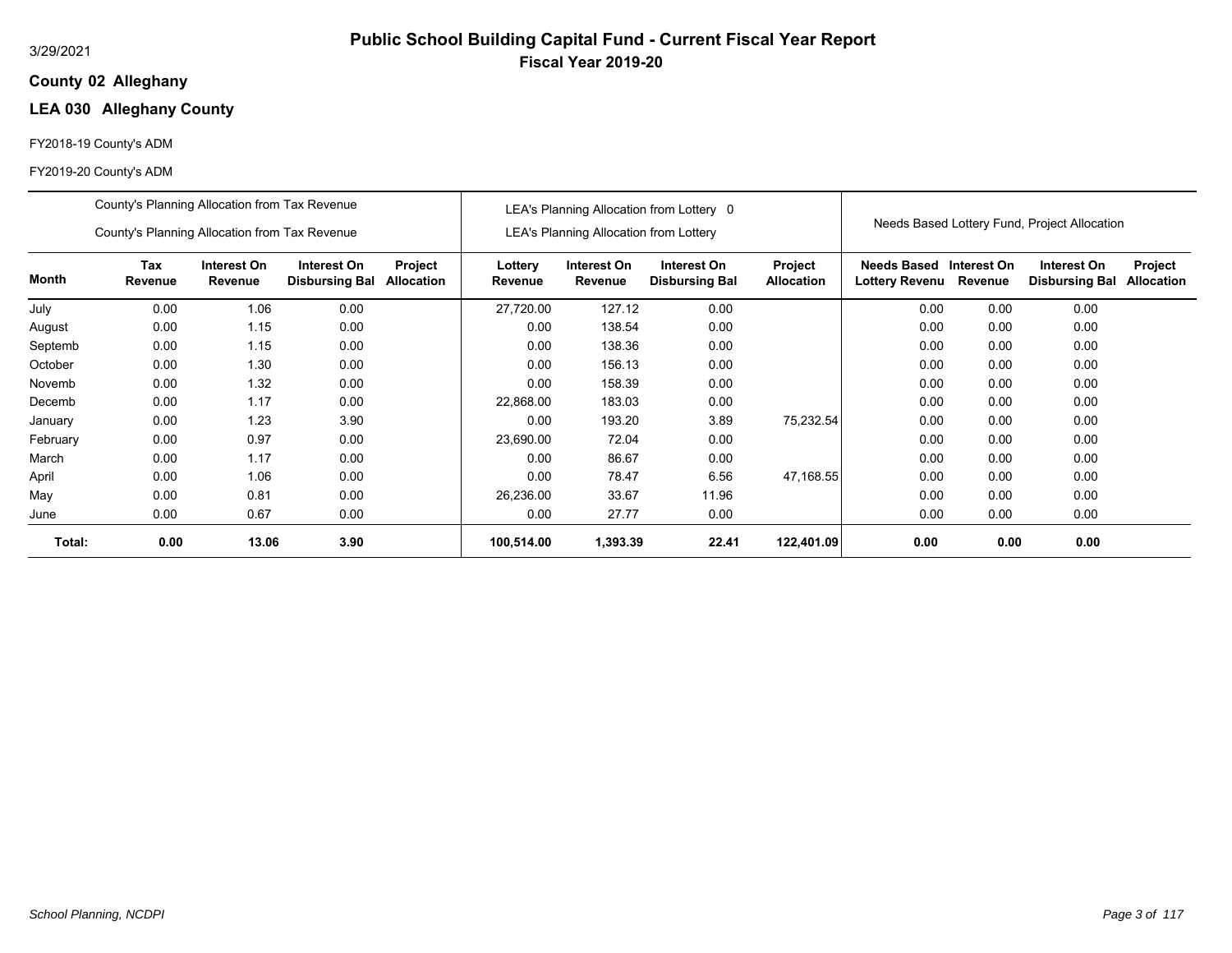## **03 Anson County**

## **LEA 040 Anson County**

## FY2018-19 County's ADM

|          | County's Planning Allocation from Tax Revenue |                        |                                      |                              |                    |                                               | LEA's Planning Allocation from Lottery 0 |                                     |                                                   |      |                                              |                                     |
|----------|-----------------------------------------------|------------------------|--------------------------------------|------------------------------|--------------------|-----------------------------------------------|------------------------------------------|-------------------------------------|---------------------------------------------------|------|----------------------------------------------|-------------------------------------|
|          | County's Planning Allocation from Tax Revenue |                        |                                      |                              |                    | <b>LEA's Planning Allocation from Lottery</b> |                                          |                                     |                                                   |      | Needs Based Lottery Fund, Project Allocation |                                     |
| Month    | Tax<br><b>Revenue</b>                         | Interest On<br>Revenue | Interest On<br><b>Disbursing Bal</b> | Project<br><b>Allocation</b> | Lottery<br>Revenue | Interest On<br>Revenue                        | Interest On<br><b>Disbursing Bal</b>     | <b>Project</b><br><b>Allocation</b> | Needs Based Interest On<br>Lottery Revenu Revenue |      | Interest On<br><b>Disbursing Bal</b>         | <b>Project</b><br><b>Allocation</b> |
| July     | 0.00                                          | 49.38                  | 0.36                                 |                              | 0.00               | 1,729.55                                      | 0.37                                     |                                     | 3,508,352.00                                      | 0.00 | 0.00                                         |                                     |
| August   | 0.00                                          | 53.82                  | 0.37                                 |                              | 0.00               | 1,884.92                                      | 0.37                                     |                                     | 0.00                                              | 0.00 | 0.00                                         |                                     |
| Septemb  | 0.00<br>53.75<br>5.86                         |                        |                                      |                              | 0.00               | 1,882.54                                      | 5.85                                     |                                     | 0.00                                              | 0.00 | 0.00                                         | 49,222.50                           |
| October  | 0.00                                          | 60.67                  | 0.00                                 |                              | 0.00               | 2,124.39                                      | 0.00                                     |                                     | 0.00                                              | 0.00 | 0.00                                         | 261,300.00                          |
| Novemb   | 0.00                                          | 61.55                  | 0.00                                 |                              | 0.00               | 2,155.08                                      | 0.00                                     |                                     | 0.00                                              | 0.00 | 0.00                                         |                                     |
| Decemb   | 0.00                                          | 54.57                  | 0.00                                 |                              | 0.00               | 1,910.75                                      | 0.00                                     |                                     | 0.00                                              | 0.00 | 0.00                                         | 39,195.00                           |
| January  | 0.00                                          | 57.60                  | 0.00                                 |                              | 0.00               | 2,016.92                                      | 0.00                                     |                                     | 0.00                                              | 0.00 | 0.00                                         | 156,780.00                          |
| February | 0.00                                          | 44.98                  | 0.00                                 |                              | 0.00               | 1,575.16                                      | 0.00                                     |                                     | 0.00                                              | 0.00 | 0.00                                         |                                     |
| March    | 0.00                                          | 54.12                  | 0.00                                 |                              | 0.00               | 1,894.93                                      | 0.00                                     |                                     | 0.00                                              | 0.00 | 0.00                                         | 135,390.00                          |
| April    | 0.00                                          | 48.99                  | 0.00                                 |                              | 0.00               | 1,715.59                                      | 0.00                                     |                                     | 0.00                                              | 0.00 | 0.00                                         | 55,845.00                           |
| May      | 0.00                                          | 37.68                  | 0.00                                 |                              | 0.00               | 1,319.45                                      | 0.00                                     |                                     | 0.00                                              | 0.00 | 0.00                                         |                                     |
| June     | 0.00                                          | 31.06                  | 0.00                                 |                              | 0.00               | 1,087.63                                      | 0.00                                     |                                     | 0.00                                              | 0.00 | 0.00                                         |                                     |
| Total:   | 0.00<br>608.17<br>6.59                        |                        |                                      |                              | 0.00               | 21,296.91                                     | 6.59                                     |                                     | 3,508,352.00                                      | 0.00 | 0.00                                         | 697,732.50                          |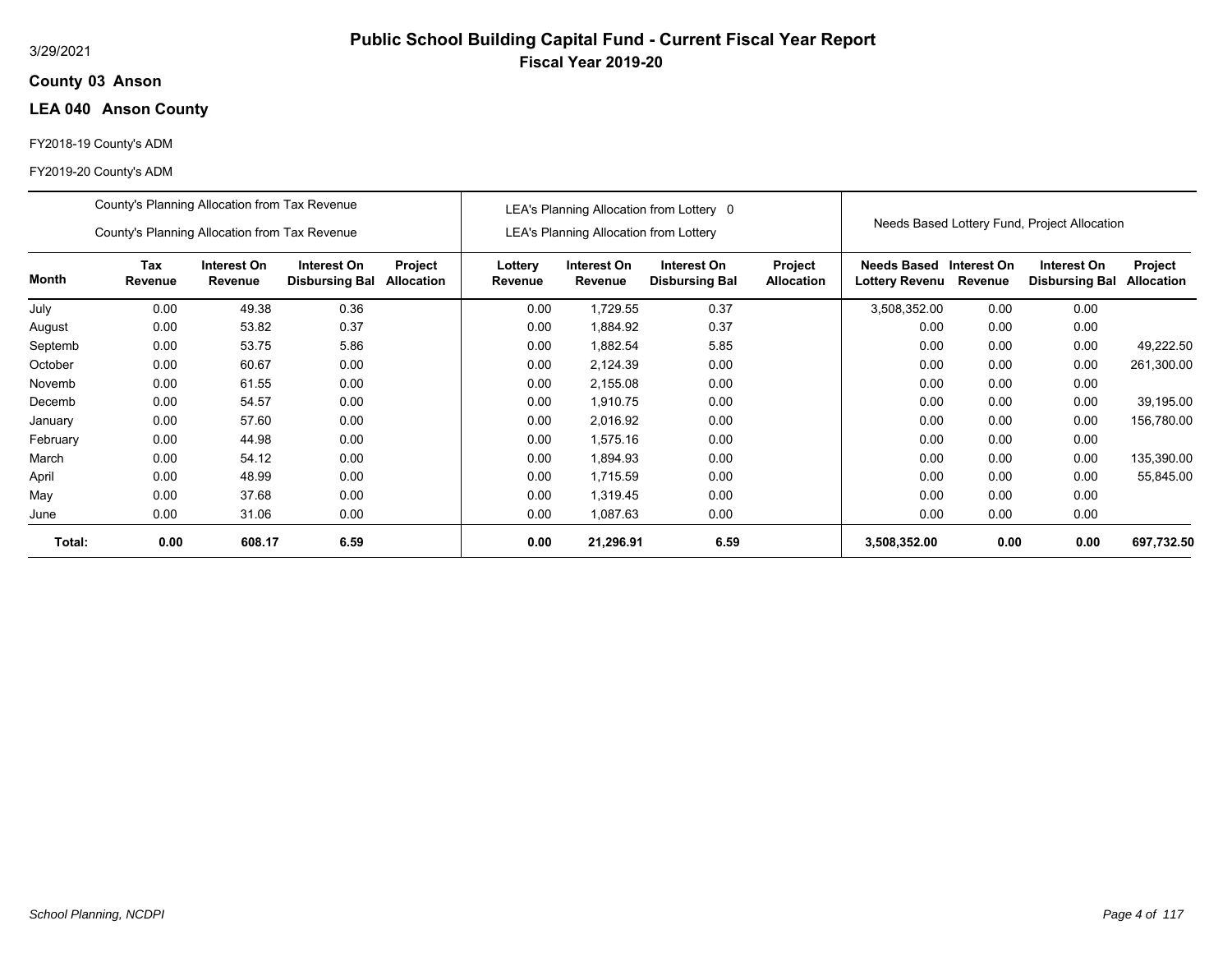## **04 Ashe County**

## **LEA 050 Ashe County**

## FY2018-19 County's ADM

|          | County's Planning Allocation from Tax Revenue |                        |                                      |                       |                    |                                               | LEA's Planning Allocation from Lottery 0 |                              |                                             |                        |                                              |                              |
|----------|-----------------------------------------------|------------------------|--------------------------------------|-----------------------|--------------------|-----------------------------------------------|------------------------------------------|------------------------------|---------------------------------------------|------------------------|----------------------------------------------|------------------------------|
|          | County's Planning Allocation from Tax Revenue |                        |                                      |                       |                    | <b>LEA's Planning Allocation from Lottery</b> |                                          |                              |                                             |                        | Needs Based Lottery Fund, Project Allocation |                              |
| Month    | Tax<br>Revenue                                | Interest On<br>Revenue | Interest On<br><b>Disbursing Bal</b> | Project<br>Allocation | Lottery<br>Revenue | Interest On<br>Revenue                        | Interest On<br><b>Disbursing Bal</b>     | Project<br><b>Allocation</b> | <b>Needs Based</b><br><b>Lottery Revenu</b> | Interest On<br>Revenue | Interest On<br><b>Disbursing Bal</b>         | Project<br><b>Allocation</b> |
| July     | 0.00                                          | 237.52                 | 0.00                                 |                       | 0.00               | 810.04                                        | 0.00                                     |                              | 3,508,352.00                                | 0.00                   | 0.00                                         |                              |
| August   | 0.00                                          | 258.85                 | 0.00                                 |                       | 0.00               | 882.81                                        | 0.00                                     |                              | 0.00                                        | 0.00                   | 0.00                                         |                              |
| Septemb  | 0.00                                          | 258.53                 | 0.00                                 |                       | 0.00               | 881.69                                        | 0.00                                     |                              | 0.00                                        | 0.00                   | 0.00                                         |                              |
| October  | 0.00                                          | 291.74                 | 0.00                                 |                       | 0.00               | 994.96                                        | 0.00                                     |                              | 0.00                                        | 0.00                   | 0.00                                         |                              |
| Novemb   | 0.00                                          | 295.95                 | 31.61                                |                       | 0.00               | 1,009.33                                      | 31.61                                    | 229,593.83                   | 0.00                                        | 0.00                   | 0.00                                         |                              |
| Decemb   | 0.00                                          | 262.46                 | 0.00                                 |                       | 0.00               | 467.29                                        | 386.02                                   |                              | 0.00                                        | 0.00                   | 0.00                                         |                              |
| January  | 0.00                                          | 277.04                 | 0.00                                 |                       | 0.00               | 494.01                                        | 368.64                                   |                              | 0.00                                        | 0.00                   | 0.00                                         |                              |
| February | 0.00                                          | 216.36                 | 0.00                                 |                       | 0.00               | 386.37                                        | 341.00                                   |                              | 0.00                                        | 0.00                   | 0.00                                         |                              |
| March    | 0.00                                          | 260.28                 | 0.00                                 |                       | 0.00               | 465.43                                        | 308.04                                   |                              | 0.00                                        | 0.00                   | 0.00                                         |                              |
| April    | 0.00                                          | 235.65                 | 0.00                                 |                       | 0.00               | 421.90                                        | 0.00                                     |                              | 0.00                                        | 0.00                   | 0.00                                         |                              |
| May      | 0.00                                          | 181.24                 | 0.00                                 |                       | 0.00               | 324.48                                        | 0.00                                     |                              | 0.00                                        | 0.00                   | 0.00                                         |                              |
| June     | 0.00                                          | 149.40                 | 0.00                                 |                       | 0.00               | 267.47                                        | 0.00                                     |                              | 0.00                                        | 0.00                   | 0.00                                         |                              |
| Total:   | 0.00                                          | 2,925.02               | 31.61                                |                       | 0.00               | 7,405.78                                      | 1,435.31                                 | 229,593.83                   | 3,508,352.00                                | 0.00                   | 0.00                                         |                              |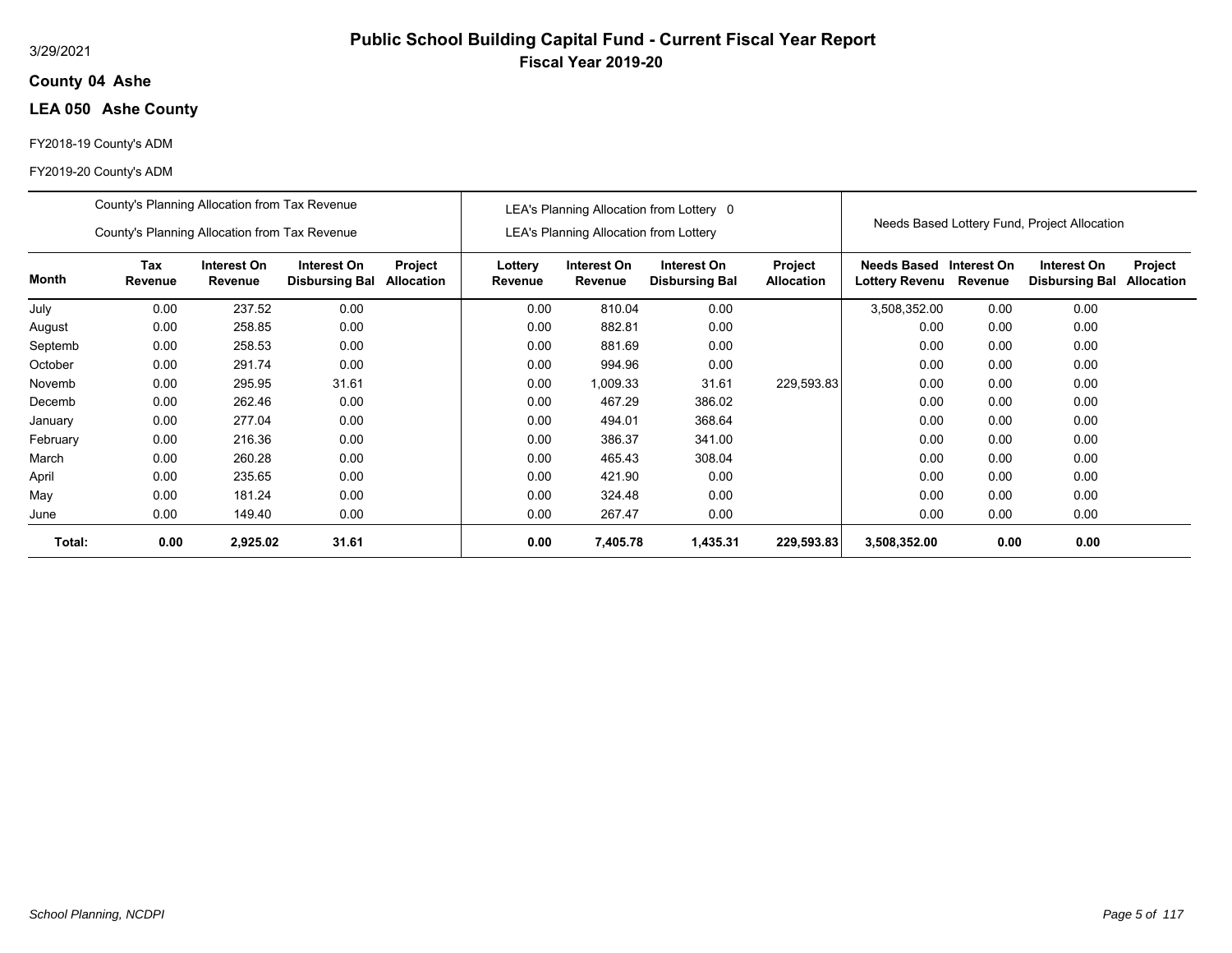## **05 Avery County**

## **LEA 060 Avery County**

## FY2018-19 County's ADM

|          | County's Planning Allocation from Tax Revenue |                        |                                      |                              |                    |                                               | LEA's Planning Allocation from Lottery 0 |                              |                                           |         |                                              |                              |
|----------|-----------------------------------------------|------------------------|--------------------------------------|------------------------------|--------------------|-----------------------------------------------|------------------------------------------|------------------------------|-------------------------------------------|---------|----------------------------------------------|------------------------------|
|          | County's Planning Allocation from Tax Revenue |                        |                                      |                              |                    | <b>LEA's Planning Allocation from Lottery</b> |                                          |                              |                                           |         | Needs Based Lottery Fund, Project Allocation |                              |
| Month    | Tax<br>Revenue                                | Interest On<br>Revenue | Interest On<br><b>Disbursing Bal</b> | Project<br><b>Allocation</b> | Lottery<br>Revenue | Interest On<br>Revenue                        | Interest On<br><b>Disbursing Bal</b>     | Project<br><b>Allocation</b> | Needs Based Interest On<br>Lottery Revenu | Revenue | Interest On<br><b>Disbursing Bal</b>         | Project<br><b>Allocation</b> |
| July     | 0.00                                          | 34.80                  | 991.84                               |                              | 40.135.00          | 431.90                                        | 991.84                                   |                              | 0.00                                      | 0.00    | 0.00                                         |                              |
| August   | 0.00                                          | 39.76                  | 232.28                               |                              | 0.00               | 472.54                                        | 232.28                                   |                              | 0.00                                      | 0.00    | 0.00                                         |                              |
| Septemb  | 0.00                                          | 40.14                  | 0.00                                 |                              | 0.00               | 472.37                                        | 0.00                                     |                              | 0.00                                      | 0.00    | 0.00                                         |                              |
| October  | 0.00                                          | 45.30                  | 0.00                                 |                              | 0.00               | 533.05                                        | 0.00                                     |                              | 0.00                                      | 0.00    | 0.00                                         |                              |
| Novemb   | 0.00                                          | 45.95                  | 0.00                                 |                              | 0.00               | 540.75                                        | 0.00                                     |                              | 0.00                                      | 0.00    | 0.00                                         |                              |
| Decemb   | 0.00                                          | 40.74                  | 0.00                                 |                              | 32,698.00          | 540.35                                        | 0.00                                     |                              | 0.00                                      | 0.00    | 0.00                                         |                              |
| January  | 0.00                                          | 43.01                  | 0.00                                 |                              | 0.00               | 570.38                                        | 0.00                                     |                              | 0.00                                      | 0.00    | 0.00                                         |                              |
| February | 0.00                                          | 33.59                  | 0.00                                 |                              | 33,873.00          | 497.26                                        | 0.00                                     |                              | 0.00                                      | 0.00    | 0.00                                         |                              |
| March    | 0.00                                          | 40.40                  | 0.00                                 |                              | 0.00               | 598.21                                        | 0.00                                     |                              | 0.00                                      | 0.00    | 0.00                                         |                              |
| April    | 0.00                                          | 36.58                  | 0.00                                 |                              | 0.00               | 541.60                                        | 0.00                                     |                              | 0.00                                      | 0.00    | 0.00                                         |                              |
| May      | 0.00                                          | 28.13                  | 0.00                                 |                              | 37,514.00          | 464.37                                        | 0.00                                     |                              | 0.00                                      | 0.00    | 0.00                                         |                              |
| June     | 0.00                                          | 23.19                  | 0.00                                 |                              | 0.00               | 382.78                                        | 0.00                                     |                              | 0.00                                      | 0.00    | 0.00                                         |                              |
| Total:   | 0.00                                          | 451.59                 | 1,224.12                             |                              | 144,220.00         | 6,045.56                                      | 1,224.12                                 |                              | 0.00                                      | 0.00    | 0.00                                         |                              |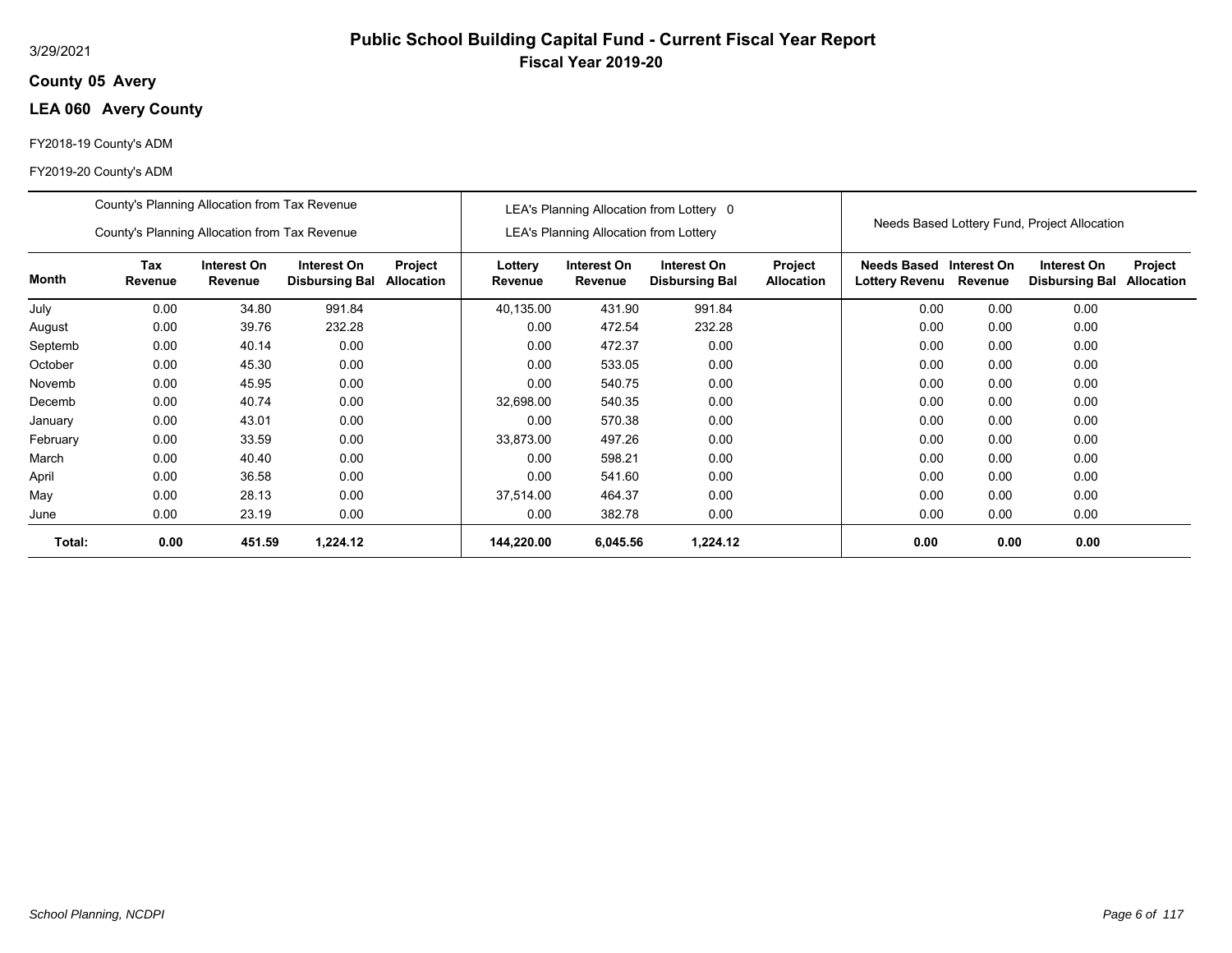## **06 Beaufort County**

# **LEA 070 Beaufort County**

## FY2018-19 County's ADM

|          | County's Planning Allocation from Tax Revenue |                        |                                      |                              |                    |                                               | LEA's Planning Allocation from Lottery 0 |                              |                                           |         |                                              |                              |
|----------|-----------------------------------------------|------------------------|--------------------------------------|------------------------------|--------------------|-----------------------------------------------|------------------------------------------|------------------------------|-------------------------------------------|---------|----------------------------------------------|------------------------------|
|          | County's Planning Allocation from Tax Revenue |                        |                                      |                              |                    | <b>LEA's Planning Allocation from Lottery</b> |                                          |                              |                                           |         | Needs Based Lottery Fund, Project Allocation |                              |
| Month    | Tax<br>Revenue                                | Interest On<br>Revenue | Interest On<br><b>Disbursing Bal</b> | Project<br><b>Allocation</b> | Lottery<br>Revenue | Interest On<br>Revenue                        | Interest On<br><b>Disbursing Bal</b>     | Project<br><b>Allocation</b> | Needs Based Interest On<br>Lottery Revenu | Revenue | Interest On<br><b>Disbursing Bal</b>         | Project<br><b>Allocation</b> |
| July     | 0.00                                          | 7.71                   | 0.00                                 |                              | 135,567.00         | 1,180.51                                      | 0.00                                     |                              | 0.00                                      | 0.00    | 0.00                                         |                              |
| August   | 0.00                                          | 8.40                   | 0.00                                 |                              | 0.00               | 1,286.56                                      | 0.00                                     |                              | 0.00                                      | 0.00    | 0.00                                         |                              |
| Septemb  | 0.00                                          | 8.39                   | 0.00                                 |                              | 0.00               | 1,284.93                                      | 0.00                                     |                              | 0.00                                      | 0.00    | 0.00                                         |                              |
| October  | 0.00                                          | 9.46                   | 0.00                                 |                              | 0.00               | 1,450.00                                      | 0.00                                     |                              | 0.00                                      | 0.00    | 0.00                                         |                              |
| Novemb   | 0.00                                          | 9.60                   | 0.00                                 |                              | 0.00               | 1,470.95                                      | 0.00                                     |                              | 0.00                                      | 0.00    | 0.00                                         |                              |
| Decemb   | 0.00                                          | 8.51                   | 0.00                                 |                              | 110,367.00         | 1,509.77                                      | 0.00                                     |                              | 0.00                                      | 0.00    | 0.00                                         |                              |
| January  | 0.00                                          | 8.99                   | 0.00                                 |                              | 0.00               | 1,593.66                                      | 0.00                                     |                              | 0.00                                      | 0.00    | 0.00                                         |                              |
| February | 0.00                                          | 7.02                   | 0.00                                 |                              | 114,336.00         | 1,419.50                                      | 0.00                                     |                              | 0.00                                      | 0.00    | 0.00                                         |                              |
| March    | 0.00                                          | 8.44                   | 0.00                                 |                              | 0.00               | 1.707.68                                      | 0.00                                     |                              | 0.00                                      | 0.00    | 0.00                                         |                              |
| April    | 0.00                                          | 7.64                   | 22.44                                |                              | 0.00               | 1,546.06                                      | 22.44                                    | 484,000.00                   | 0.00                                      | 0.00    | 0.00                                         |                              |
| May      | 0.00                                          | 5.91                   | 0.00                                 |                              | 126,624.00         | 733.45                                        | 0.00                                     |                              | 0.00                                      | 0.00    | 0.00                                         |                              |
| June     | 0.00                                          | 4.87                   | 0.00                                 |                              | 0.00               | 604.59                                        | 0.00                                     |                              | 0.00                                      | 0.00    | 0.00                                         |                              |
| Total:   | 0.00                                          | 94.94                  | 22.44                                |                              | 486,894.00         | 15,787.66                                     | 22.44                                    | 484,000.00                   | 0.00                                      | 0.00    | 0.00                                         |                              |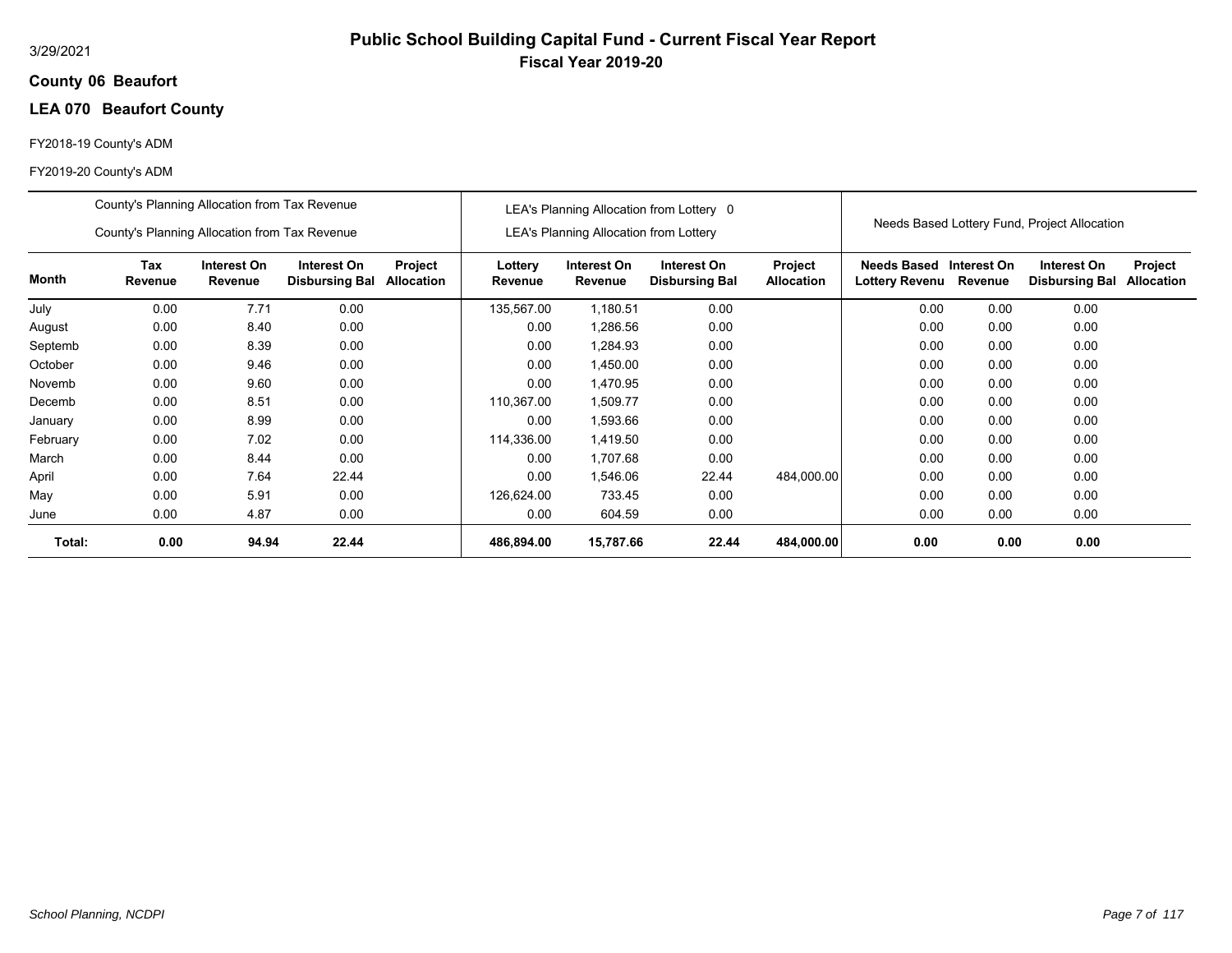## **07 Bertie County**

## **LEA 080 Bertie County**

## FY2018-19 County's ADM

#### FY2019-20 County's ADM

|          | County's Planning Allocation from Tax Revenue |                        |                                      |                              |                    |                                               | LEA's Planning Allocation from Lottery 0 |                              |                                           |         |                                              |                              |
|----------|-----------------------------------------------|------------------------|--------------------------------------|------------------------------|--------------------|-----------------------------------------------|------------------------------------------|------------------------------|-------------------------------------------|---------|----------------------------------------------|------------------------------|
|          | County's Planning Allocation from Tax Revenue |                        |                                      |                              |                    | <b>LEA's Planning Allocation from Lottery</b> |                                          |                              |                                           |         | Needs Based Lottery Fund, Project Allocation |                              |
| Month    | Tax<br>Revenue                                | Interest On<br>Revenue | Interest On<br><b>Disbursing Bal</b> | Project<br><b>Allocation</b> | Lottery<br>Revenue | Interest On<br>Revenue                        | Interest On<br><b>Disbursing Bal</b>     | Project<br><b>Allocation</b> | Needs Based Interest On<br>Lottery Revenu | Revenue | Interest On<br><b>Disbursing Bal</b>         | Project<br><b>Allocation</b> |
| July     | 0.00                                          | 5.42                   | 0.00                                 |                              | 44,958.00          | 323.60                                        | 5.15                                     |                              | 0.00                                      | 0.00    | 0.00                                         |                              |
| August   | 0.00                                          | 5.91                   | 0.00                                 |                              | 0.00               | 352.67                                        | 5.29                                     |                              | 0.00                                      | 0.00    | 0.00                                         |                              |
| Septemb  | 0.00                                          | 5.90                   | 0.00                                 |                              | 0.00               | 352.24                                        | 4.91                                     |                              | 0.00                                      | 0.00    | 0.00                                         |                              |
| October  | 0.00                                          | 6.66                   | 0.00                                 |                              | 0.00               | 397.50                                        | 5.11                                     |                              | 0.00                                      | 0.00    | 0.00                                         |                              |
| Novemb   | 0.00                                          | 6.76                   | 2.42                                 |                              | 0.00               | 403.25                                        | 2.41                                     |                              | 0.00                                      | 0.00    | 0.00                                         |                              |
| Decemb   | 0.00                                          | 6.00                   | 2.46                                 |                              | 35,838.00          | 424.30                                        | 2.46                                     |                              | 0.00                                      | 0.00    | 0.00                                         |                              |
| January  | 0.00                                          | 6.33                   | 2.35                                 |                              | 0.00               | 447.88                                        | 2.34                                     |                              | 0.00                                      | 0.00    | 0.00                                         |                              |
| February | 0.00                                          | 4.95                   | 2.17                                 |                              | 37,127.00          | 406.58                                        | 2.18                                     |                              | 0.00                                      | 0.00    | 0.00                                         |                              |
| March    | 0.00                                          | 5.96                   | 2.43                                 |                              | 0.00               | 489.12                                        | 2.43                                     |                              | 0.00                                      | 0.00    | 0.00                                         |                              |
| April    | 0.00                                          | 5.40                   | 2.04                                 |                              | 0.00               | 442.83                                        | 2.03                                     |                              | 0.00                                      | 0.00    | 0.00                                         |                              |
| May      | 0.00                                          | 4.15                   | 1.92                                 |                              | 41.117.00          | 393.00                                        | 1.91                                     |                              | 0.00                                      | 0.00    | 0.00                                         |                              |
| June     | 0.00                                          | 3.43                   | 1.44                                 |                              | 0.00               | 323.96                                        | 1.43                                     |                              | 0.00                                      | 0.00    | 0.00                                         |                              |
| Total:   | 0.00                                          | 66.87                  | 17.23                                |                              | 159,040.00         | 4,756.93                                      | 37.65                                    |                              | 0.00                                      | 0.00    | 0.00                                         |                              |

**Public School Building Capital Fund - Current Fiscal Year Report**

**Fiscal Year 2019-20**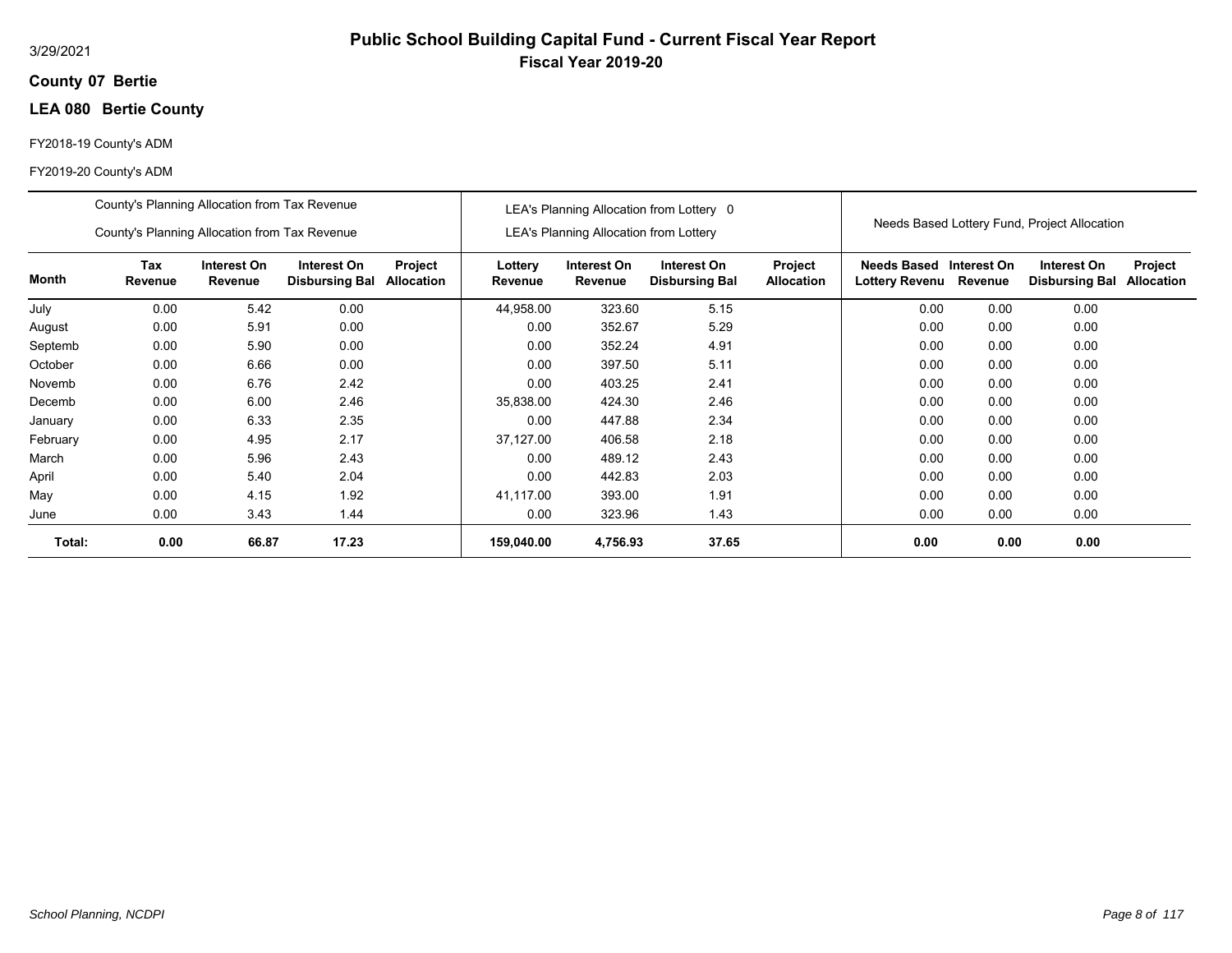## **08 Bladen County**

# **LEA 090 Bladen County**

## FY2018-19 County's ADM

|          | County's Planning Allocation from Tax Revenue |                        |                                      |                              |                    |                                               | LEA's Planning Allocation from Lottery 0 |                              |                                           |         |                                              |                              |
|----------|-----------------------------------------------|------------------------|--------------------------------------|------------------------------|--------------------|-----------------------------------------------|------------------------------------------|------------------------------|-------------------------------------------|---------|----------------------------------------------|------------------------------|
|          | County's Planning Allocation from Tax Revenue |                        |                                      |                              |                    | <b>LEA's Planning Allocation from Lottery</b> |                                          |                              |                                           |         | Needs Based Lottery Fund, Project Allocation |                              |
| Month    | Tax<br>Revenue                                | Interest On<br>Revenue | Interest On<br><b>Disbursing Bal</b> | Project<br><b>Allocation</b> | Lottery<br>Revenue | Interest On<br>Revenue                        | Interest On<br><b>Disbursing Bal</b>     | Project<br><b>Allocation</b> | Needs Based Interest On<br>Lottery Revenu | Revenue | Interest On<br><b>Disbursing Bal</b>         | Project<br><b>Allocation</b> |
| July     | 0.00                                          | 2.06                   | 0.00                                 |                              | 88,736.00          | 3,490.54                                      | 0.00                                     |                              | 0.00                                      | 0.00    | 0.00                                         |                              |
| August   | 0.00                                          | 2.25                   | 0.00                                 |                              | 0.00               | 3,804.10                                      | 0.00                                     | 23,000.00                    | 0.00                                      | 0.00    | 0.00                                         |                              |
| Septemb  | 0.00                                          | 2.24                   | 0.00                                 |                              | 0.00               | 3,756.83                                      | 14.16                                    |                              | 0.00                                      | 0.00    | 0.00                                         |                              |
| October  | 0.00                                          | 2.53                   | 0.00                                 |                              | 0.00               | 4,239.48                                      | 28.44                                    | 252,000.00                   | 0.00                                      | 0.00    | 0.00                                         |                              |
| Novemb   | 0.00                                          | 2.57                   | 0.00                                 |                              | 0.00               | 3,770.24                                      | 166.52                                   |                              | 0.00                                      | 0.00    | 0.00                                         |                              |
| Decemb   | 0.00                                          | 2.28                   | 0.00                                 |                              | 70.217.00          | 3,473.90                                      | 0.00                                     |                              | 0.00                                      | 0.00    | 0.00                                         |                              |
| January  | 0.00                                          | 2.40                   | 0.00                                 |                              | 0.00               | 3,666.93                                      | 0.00                                     |                              | 0.00                                      | 0.00    | 0.00                                         |                              |
| February | 0.00                                          | 1.88                   | 0.00                                 |                              | 72,742.00          | 2,975.04                                      | 0.00                                     |                              | 0.00                                      | 0.00    | 0.00                                         |                              |
| March    | 0.00                                          | 2.26                   | 0.00                                 |                              | 0.00               | 3,579.01                                      | 0.00                                     |                              | 0.00                                      | 0.00    | 0.00                                         |                              |
| April    | 0.00                                          | 2.05                   | 0.00                                 |                              | 0.00               | 3,240.27                                      | 0.00                                     |                              | 0.00                                      | 0.00    | 0.00                                         |                              |
| May      | 0.00                                          | 1.57                   | 0.00                                 |                              | 80,559.00          | 2,594.79                                      | 0.00                                     |                              | 0.00                                      | 0.00    | 0.00                                         |                              |
| June     | 0.00                                          | 1.30                   | 26.38                                |                              | 0.00               | 2,138.90                                      | 26.39                                    | 230,197.00                   | 0.00                                      | 0.00    | 0.00                                         |                              |
| Total:   | 0.00                                          | 25.39                  | 26.38                                |                              | 312,254.00         | 40,730.03                                     | 235.51                                   | 505,197.00                   | 0.00                                      | 0.00    | 0.00                                         |                              |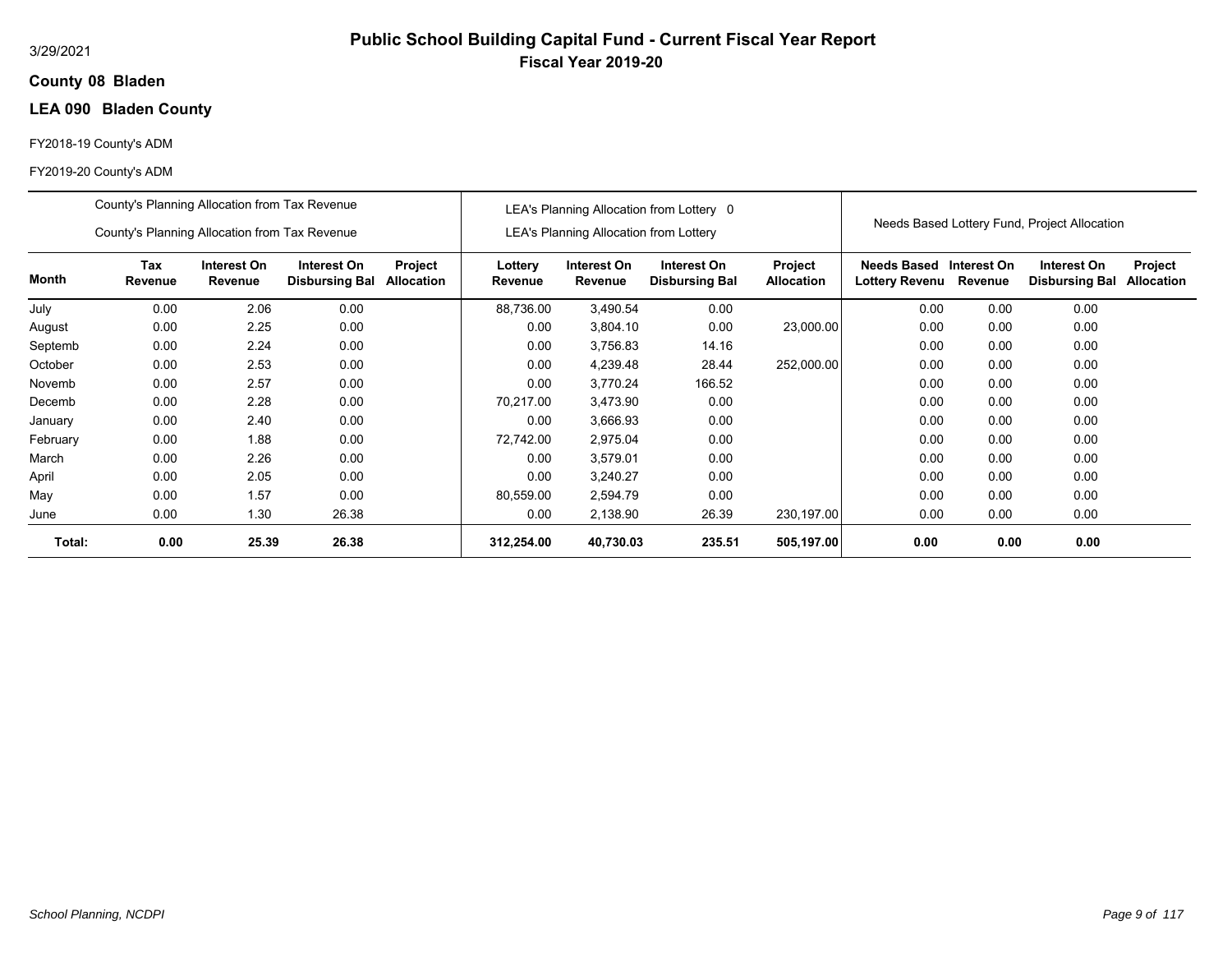# **Public School Building Capital Fund - Current Fiscal Year Report Fiscal Year 2019-20**

## **09 Brunswick County**

# **LEA 100 Brunswick County**

## FY2018-19 County's ADM

|          | County's Planning Allocation from Tax Revenue |                        |                                      |                              |                    |                                        | LEA's Planning Allocation from Lottery 0 |                              |                               |                        |                                              |                              |
|----------|-----------------------------------------------|------------------------|--------------------------------------|------------------------------|--------------------|----------------------------------------|------------------------------------------|------------------------------|-------------------------------|------------------------|----------------------------------------------|------------------------------|
|          | County's Planning Allocation from Tax Revenue |                        |                                      |                              |                    | LEA's Planning Allocation from Lottery |                                          |                              |                               |                        | Needs Based Lottery Fund, Project Allocation |                              |
| Month    | <b>Tax</b><br>Revenue                         | Interest On<br>Revenue | Interest On<br><b>Disbursing Bal</b> | Project<br><b>Allocation</b> | Lottery<br>Revenue | Interest On<br>Revenue                 | Interest On<br><b>Disbursing Bal</b>     | Project<br><b>Allocation</b> | Needs Based<br>Lottery Revenu | Interest On<br>Revenue | Interest On<br><b>Disbursing Bal</b>         | Project<br><b>Allocation</b> |
| July     | 0.00                                          | 16.05                  | 22.74                                |                              | 259,920.00         | 3,200.06                               | 22.75                                    | 800,000.00                   | 0.00                          | 0.00                   | 0.00                                         |                              |
| August   | 0.00                                          | 17.53                  | 0.00                                 |                              | 0.00               | 2,005.90                               | 1,446.61                                 |                              | 0.00                          | 0.00                   | 0.00                                         |                              |
| Septemb  | 0.00                                          | 17.51                  | 0.00                                 |                              | 0.00               | 2,006.04                               | 1,343.64                                 |                              | 0.00                          | 0.00                   | 0.00                                         |                              |
| October  | 0.00                                          | 19.76                  | 0.00                                 |                              | 0.00               | 2,266.54                               | 1,399.55                                 |                              | 0.00                          | 0.00                   | 0.00                                         |                              |
| Novemb   | 0.00                                          | 20.04                  | 0.00                                 |                              | 0.00               | 2,302.23                               | 1,321.60                                 |                              | 0.00                          | 0.00                   | 0.00                                         |                              |
| Decemb   | 0.00                                          | 17.77                  | 0.00                                 |                              | 217,355.00         | 2,448.55                               | 1,345.04                                 |                              | 0.00                          | 0.00                   | 0.00                                         |                              |
| January  | 0.00                                          | 18.76                  | 0.00                                 |                              | 0.00               | 2,587.24                               | 1,027.38                                 |                              | 0.00                          | 0.00                   | 0.00                                         |                              |
| February | 0.00                                          | 14.65                  | 452.28                               |                              | 225,172.00         | 2,366.58                               | 452.27                                   |                              | 0.00                          | 0.00                   | 0.00                                         |                              |
| March    | 0.00                                          | 18.46                  | 506.65                               |                              | 0.00               | 2,847.86                               | 506.65                                   |                              | 0.00                          | 0.00                   | 0.00                                         |                              |
| April    | 0.00                                          | 17.55                  | 423.61                               |                              | 0.00               | 2.579.17                               | 423.61                                   |                              | 0.00                          | 0.00                   | 0.00                                         |                              |
| May      | 0.00                                          | 14.04                  | 399.08                               |                              | 249,372.00         | 2,302.10                               | 399.08                                   |                              | 0.00                          | 0.00                   | 0.00                                         |                              |
| June     | 0.00                                          | 11.99                  | 261.24                               |                              | 0.00               | 1,898.06                               | 261.23                                   | 800,000.00                   | 0.00                          | 0.00                   | 0.00                                         |                              |
| Total:   | 0.00                                          | 204.11                 | 2,065.60                             |                              | 951,819.00         | 28,810.33                              | 9,949.41                                 | 1,600,000.00                 | 0.00                          | 0.00                   | 0.00                                         |                              |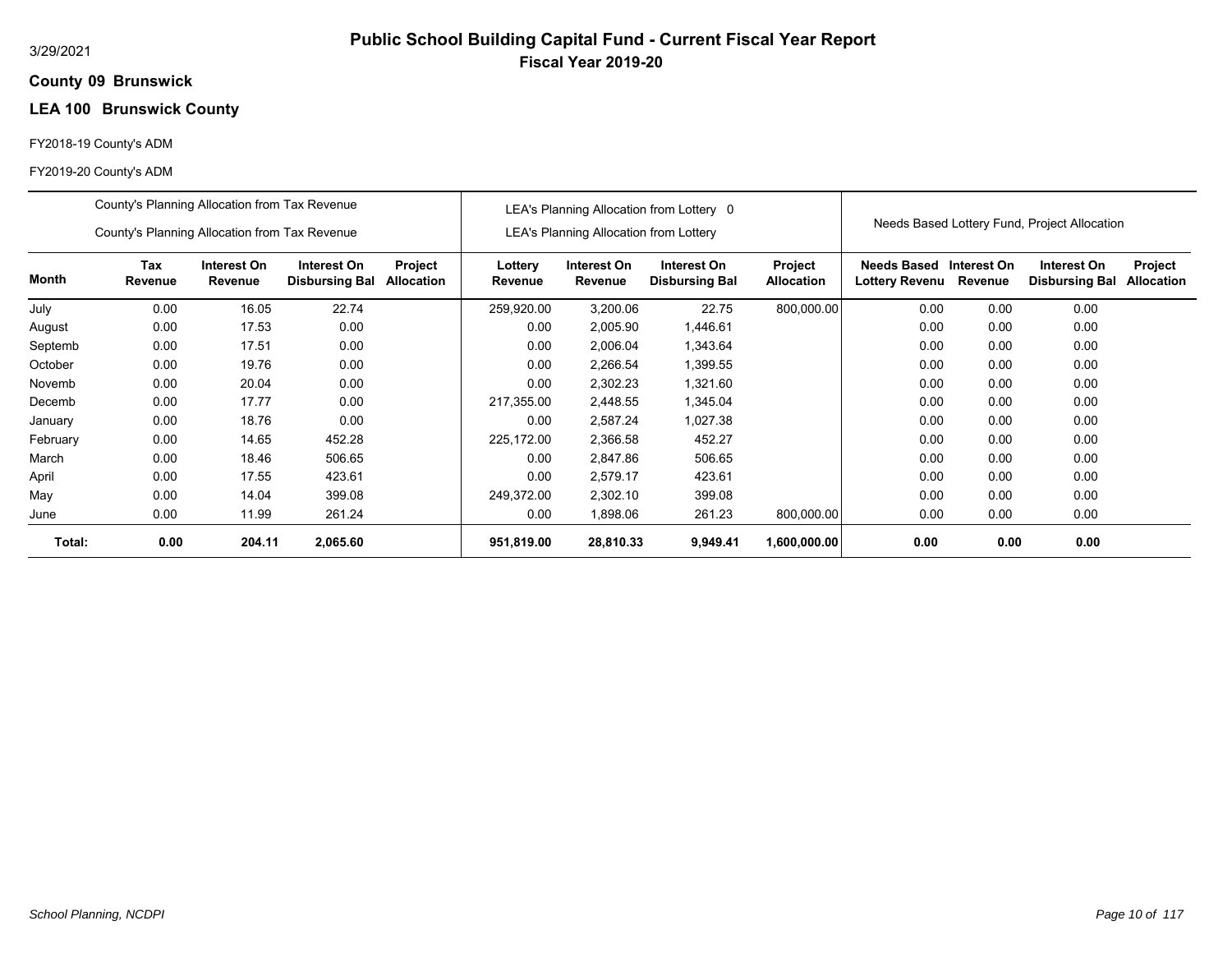# **Public School Building Capital Fund - Current Fiscal Year Report Fiscal Year 2019-20**

## **10 Buncombe County**

# **LEA 110 Buncombe County**

## FY2018-19 County's ADM

|          | County's Planning Allocation from Tax Revenue                                                                                             |        |          |  |                    |                                        | LEA's Planning Allocation from Lottery 0 |                              |                                              |             |                                              |                              |
|----------|-------------------------------------------------------------------------------------------------------------------------------------------|--------|----------|--|--------------------|----------------------------------------|------------------------------------------|------------------------------|----------------------------------------------|-------------|----------------------------------------------|------------------------------|
|          | County's Planning Allocation from Tax Revenue                                                                                             |        |          |  |                    | LEA's Planning Allocation from Lottery |                                          |                              |                                              |             | Needs Based Lottery Fund, Project Allocation |                              |
| Month    | Tax<br>Interest On<br>Interest On<br>Project<br>Revenue<br><b>Allocation</b><br>Revenue<br><b>Disbursing Bal</b><br>0.00<br>58.31<br>0.00 |        |          |  | Lottery<br>Revenue | Interest On<br>Revenue                 | Interest On<br><b>Disbursing Bal</b>     | Project<br><b>Allocation</b> | <b>Needs Based</b><br>Lottery Revenu Revenue | Interest On | Interest On<br><b>Disbursing Bal</b>         | Project<br><b>Allocation</b> |
| July     |                                                                                                                                           |        |          |  | 489,760.00         | 6,252.15                               | 1,650.82                                 | 500,000.00                   | 0.00                                         | 0.00        | 0.00                                         |                              |
| August   | 0.00                                                                                                                                      | 63.55  | 0.00     |  | 0.00               | 5,890.81                               | 2,437.22                                 |                              | 0.00                                         | 0.00        | 0.00                                         |                              |
| Septemb  | 0.00                                                                                                                                      | 63.47  | 0.00     |  | 0.00               | 5,887.87                               | 2,319.72                                 | 250,000.00                   | 0.00                                         | 0.00        | 0.00                                         |                              |
| October  | 0.00                                                                                                                                      | 71.62  | 0.00     |  | 0.00               | 6,129.16                               | 2,981.52                                 | 1,650,000.00                 | 0.00                                         | 0.00        | 0.00                                         |                              |
| Novemb   | 0.00                                                                                                                                      | 72.65  | 0.00     |  | 0.00               | 2,750.17                               | 5,365.42                                 |                              | 0.00                                         | 0.00        | 0.00                                         |                              |
| Decemb   | 0.00                                                                                                                                      | 64.42  | 0.00     |  | 402,064.00         | 3,197.30                               | 5,460.58                                 |                              | 0.00                                         | 0.00        | 0.00                                         |                              |
| January  | 0.00                                                                                                                                      | 68.00  | 0.00     |  | 0.00               | 3,385.68                               | 5,024.32                                 | $-653.08$                    | 0.00                                         | 0.00        | 0.00                                         |                              |
| February | 0.00                                                                                                                                      | 53.10  | 0.00     |  | 416,523.00         | 3,289.96                               | 4,355.66                                 |                              | 0.00                                         | 0.00        | 0.00                                         |                              |
| March    | 0.00                                                                                                                                      | 63.88  | 0.00     |  | 0.00               | 3,965.86                               | 4,737.37                                 |                              | 0.00                                         | 0.00        | 0.00                                         |                              |
| April    | 0.00                                                                                                                                      | 57.84  | 0.00     |  | 0.00               | 3,598.38                               | 3,753.27                                 | $-82,799.99$                 | 0.00                                         | 0.00        | 0.00                                         |                              |
| May      | 0.00                                                                                                                                      | 44.48  | 1,559.56 |  | 461,288.00         | 3,465.98                               | 1,362.77                                 |                              | 0.00                                         | 0.00        | 0.00                                         |                              |
| June     | 0.00                                                                                                                                      | 38.30  | 1,191.55 |  | 0.00               | 2,858.46                               | 1,041.20                                 | 195,000.00                   | 0.00                                         | 0.00        | 0.00                                         |                              |
| Total:   | 0.00                                                                                                                                      | 719.62 | 2,751.11 |  | 1,769,635.00       | 50,671.78                              | 40,489.87                                | 2,511,546.93                 | 0.00                                         | 0.00        | 0.00                                         |                              |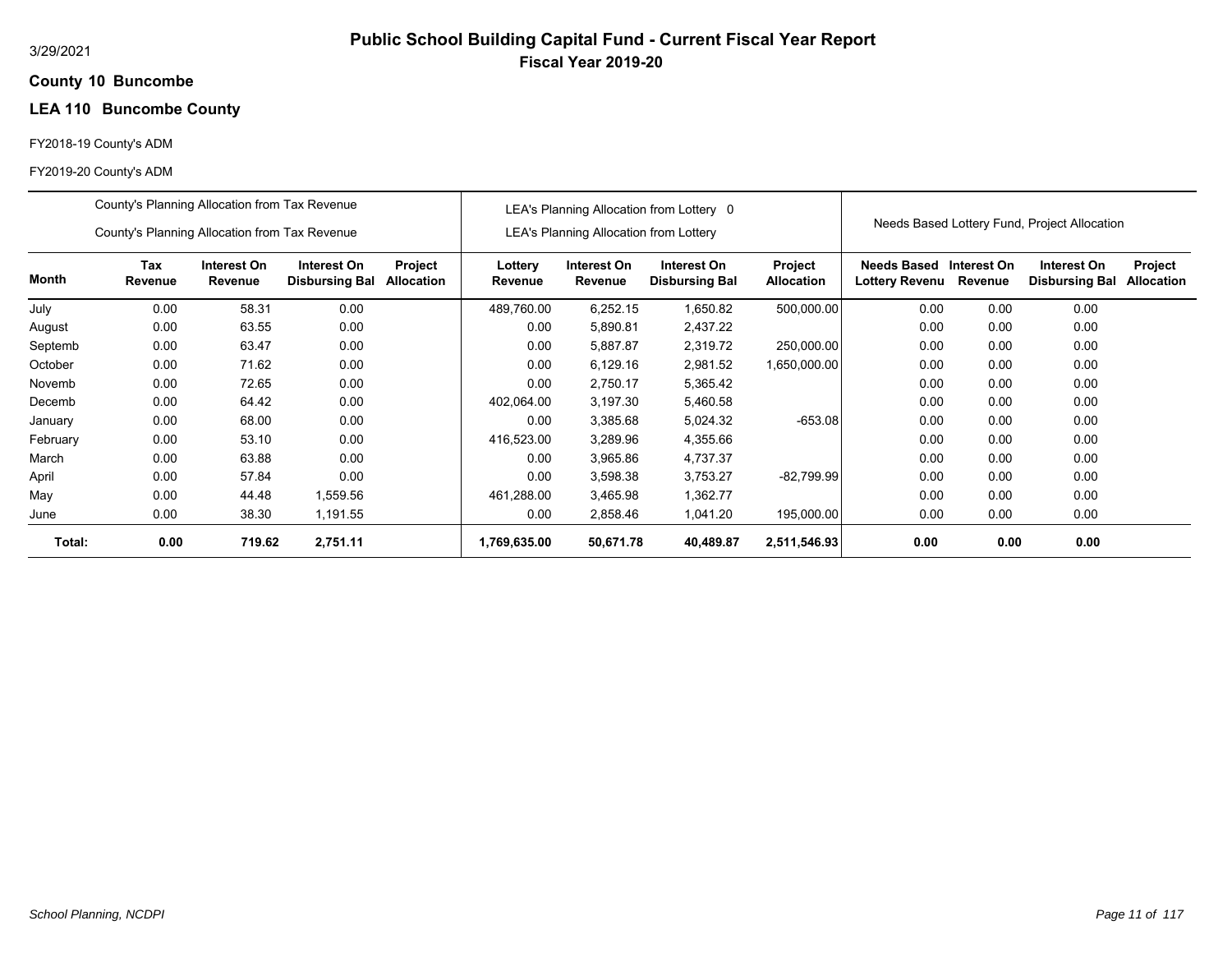## **10 Buncombe County**

# **LEA 111 Asheville City**

## FY2018-19 County's ADM

#### FY2019-20 County's ADM

|          | County's Planning Allocation from Tax Revenue |                        |                                      |                       |                    |                                               | LEA's Planning Allocation from Lottery 0 |                              |                                      |                        |                                              |                              |
|----------|-----------------------------------------------|------------------------|--------------------------------------|-----------------------|--------------------|-----------------------------------------------|------------------------------------------|------------------------------|--------------------------------------|------------------------|----------------------------------------------|------------------------------|
|          | County's Planning Allocation from Tax Revenue |                        |                                      |                       |                    | <b>LEA's Planning Allocation from Lottery</b> |                                          |                              |                                      |                        | Needs Based Lottery Fund, Project Allocation |                              |
| Month    | Tax<br>Revenue                                | Interest On<br>Revenue | Interest On<br><b>Disbursing Bal</b> | Project<br>Allocation | Lottery<br>Revenue | Interest On<br>Revenue                        | Interest On<br><b>Disbursing Bal</b>     | Project<br><b>Allocation</b> | <b>Needs Based</b><br>Lottery Revenu | Interest On<br>Revenue | Interest On<br><b>Disbursing Bal</b>         | Project<br><b>Allocation</b> |
| July     | 0.00                                          | 0.00                   | 0.00                                 |                       | 90,487.00          | 1,019.60                                      | 0.00                                     |                              | 0.00                                 | 0.00                   | 0.00                                         |                              |
| August   | 0.00                                          | 0.00                   | 0.00                                 |                       | 0.00               | 1,111.19                                      | 0.00                                     |                              | 0.00                                 | 0.00                   | 0.00                                         |                              |
| Septemb  | 0.00                                          | 0.00                   |                                      | 0.00                  | 1,109.79           | 0.00                                          |                                          | 0.00                         | 0.00                                 | 0.00                   |                                              |                              |
| October  | 0.00                                          | 0.00                   | 0.00                                 |                       | 0.00               | 1,252.36                                      | 0.00                                     |                              | 0.00                                 | 0.00                   | 0.00                                         |                              |
| Novemb   | 0.00                                          | 0.00                   | 0.00                                 |                       | 0.00               | 1,270.45                                      | 0.00                                     |                              | 0.00                                 | 0.00                   | 0.00                                         |                              |
| Decemb   | 0.00                                          | 0.00                   | 0.00                                 |                       | 73,510.00          | 1,263.34                                      | 0.00                                     |                              | 0.00                                 | 0.00                   | 0.00                                         |                              |
| January  | 0.00                                          | 0.00                   | 0.00                                 |                       | 0.00               | 1,333.54                                      | 0.00                                     | $-78,098.08$                 | 0.00                                 | 0.00                   | 0.00                                         |                              |
| February | 0.00                                          | 0.00                   | 0.00                                 |                       | 76,153.00          | 1.277.42                                      | 0.00                                     |                              | 0.00                                 | 0.00                   | 0.00                                         |                              |
| March    | 0.00                                          | 0.00                   | 0.00                                 |                       | 0.00               | 1,536.75                                      | 0.00                                     |                              | 0.00                                 | 0.00                   | 0.00                                         |                              |
| April    | 0.00                                          | 0.00                   | 0.00                                 |                       | 0.00               | 1,391.30                                      | 0.00                                     |                              | 0.00                                 | 0.00                   | 0.00                                         |                              |
| May      | 0.00                                          | 0.00                   | 0.00                                 |                       | 84,338.00          | 1.177.57                                      | 196.79                                   |                              | 0.00                                 | 0.00                   | 0.00                                         |                              |
| June     | 0.00                                          | 0.00                   | 0.00                                 |                       | 0.00               | 970.89                                        | 150.35                                   |                              | 0.00                                 | 0.00                   | 0.00                                         |                              |
| Total:   | 0.00                                          | 0.00                   | 0.00                                 |                       | 324,488.00         | 14,714.20                                     | 347.14                                   | $-78,098.08$                 | 0.00                                 | 0.00                   | 0.00                                         |                              |

**Public School Building Capital Fund - Current Fiscal Year Report**

**Fiscal Year 2019-20**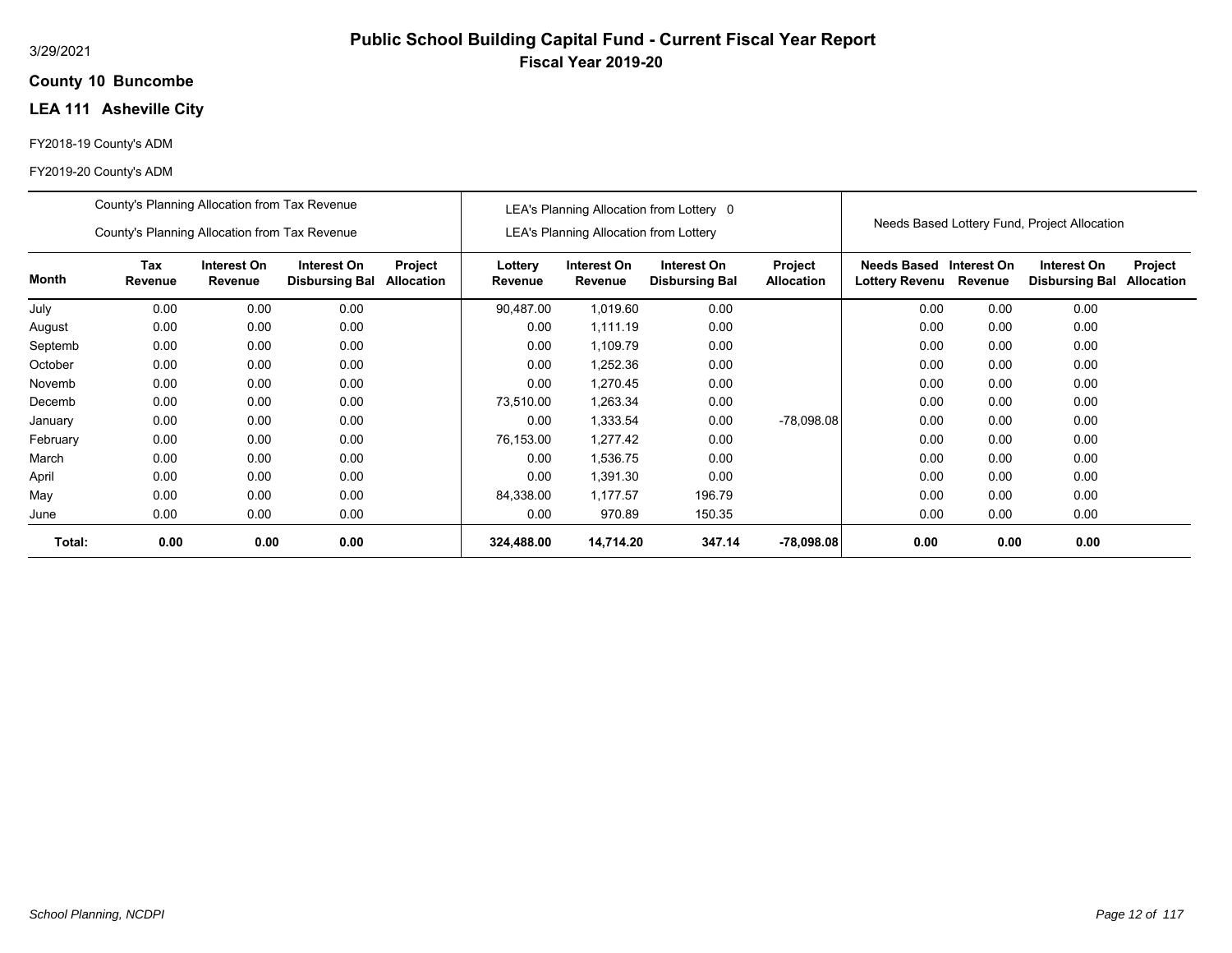## **11 Burke County**

# **LEA 120 Burke County**

## FY2018-19 County's ADM

|          | County's Planning Allocation from Tax Revenue |                        |                                      |                       |                    |                                               | LEA's Planning Allocation from Lottery 0 |                                     |                                      |                        |                                              |                              |
|----------|-----------------------------------------------|------------------------|--------------------------------------|-----------------------|--------------------|-----------------------------------------------|------------------------------------------|-------------------------------------|--------------------------------------|------------------------|----------------------------------------------|------------------------------|
|          | County's Planning Allocation from Tax Revenue |                        |                                      |                       |                    | <b>LEA's Planning Allocation from Lottery</b> |                                          |                                     |                                      |                        | Needs Based Lottery Fund, Project Allocation |                              |
| Month    | Tax<br>Revenue                                | Interest On<br>Revenue | Interest On<br><b>Disbursing Bal</b> | Project<br>Allocation | Lottery<br>Revenue | Interest On<br>Revenue                        | Interest On<br><b>Disbursing Bal</b>     | <b>Project</b><br><b>Allocation</b> | Needs Based<br><b>Lottery Revenu</b> | Interest On<br>Revenue | Interest On<br><b>Disbursing Bal</b>         | Project<br><b>Allocation</b> |
| July     | 0.00                                          | 67.82                  | 0.00                                 |                       | 247,302.00         | 3,771.08                                      | 0.00                                     |                                     | 0.00                                 | 0.00                   | 0.00                                         |                              |
| August   | 0.00                                          | 73.92                  | 0.00                                 |                       | 0.00               | 4,109.84                                      | 0.00                                     |                                     | 0.00                                 | 0.00                   | 0.00                                         |                              |
| Septemb  | 0.00                                          | 73.82                  | 0.00                                 |                       | 0.00               | 4,104.65                                      | 0.00                                     |                                     | 0.00                                 | 0.00                   | 0.00                                         |                              |
| October  | 0.00                                          | 83.31                  | 0.00                                 |                       | 0.00               | 4,631.96                                      | 0.00                                     |                                     | 0.00                                 | 0.00                   | 0.00                                         |                              |
| Novemb   | 0.00                                          | 84.51                  | 0.00                                 |                       | 0.00               | 4,698.88                                      | 0.00                                     |                                     | 0.00                                 | 0.00                   | 0.00                                         |                              |
| Decemb   | 0.00                                          | 74.93                  | 0.00                                 |                       | 201,940.00         | 4,542.30                                      | 0.00                                     |                                     | 0.00                                 | 0.00                   | 0.00                                         |                              |
| January  | 0.00                                          | 79.09                  | 155.38                               |                       | 0.00               | 4,794.69                                      | 155.39                                   | 2,000,000.00                        | 0.00                                 | 0.00                   | 0.00                                         |                              |
| February | 0.00                                          | 62.01                  | 0.00                                 |                       | 209,202.00         | 1,005.35                                      | 2,975.05                                 |                                     | 0.00                                 | 0.00                   | 0.00                                         |                              |
| March    | 0.00                                          | 74.59                  | 0.00                                 |                       | 0.00               | 1,214.91                                      | 3,327.38                                 |                                     | 0.00                                 | 0.00                   | 0.00                                         |                              |
| April    | 0.00                                          | 67.53                  | 0.00                                 |                       | 0.00               | 1,105.45                                      | 1,483.75                                 |                                     | 0.00                                 | 0.00                   | 0.00                                         |                              |
| May      | 0.00                                          | 51.94                  | 0.00                                 |                       | 231,686.00         | 1,147.48                                      | 0.00                                     |                                     | 0.00                                 | 0.00                   | 0.00                                         |                              |
| June     | 0.00                                          | 42.81                  | 0.00                                 |                       | 0.00               | 945.88                                        | 0.00                                     |                                     | 0.00                                 | 0.00                   | 0.00                                         |                              |
| Total:   | 0.00                                          | 836.28                 | 155.38                               |                       | 890,130.00         | 36,072.47                                     | 7,941.57                                 | 2,000,000.00                        | 0.00                                 | 0.00                   | 0.00                                         |                              |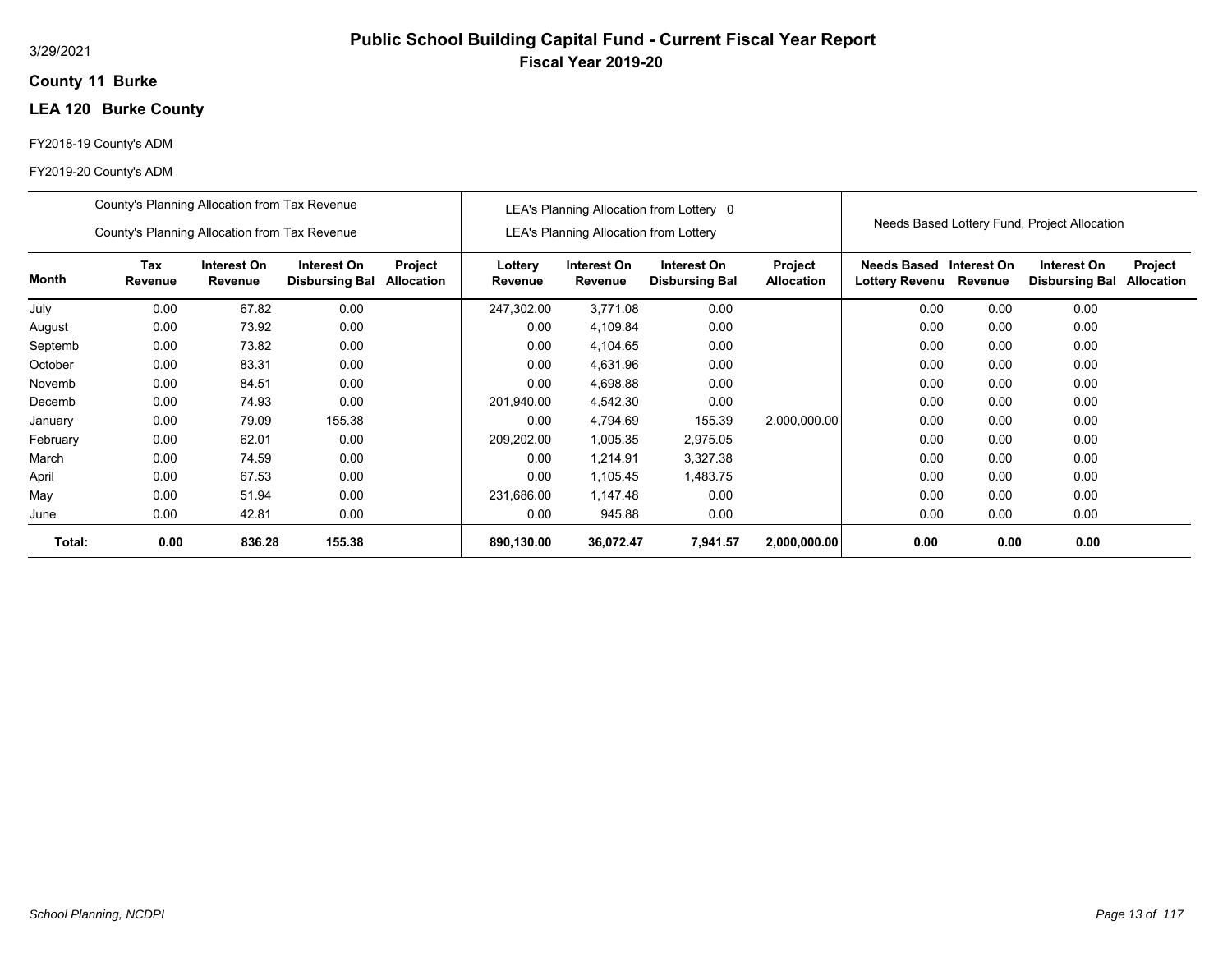## **12 Cabarrus County**

# **LEA 130 Cabarrus County**

## FY2018-19 County's ADM

|          | County's Planning Allocation from Tax Revenue |                        |                                      |                              |                    |                                               | LEA's Planning Allocation from Lottery 0 |                              |                                           |         |                                              |                              |
|----------|-----------------------------------------------|------------------------|--------------------------------------|------------------------------|--------------------|-----------------------------------------------|------------------------------------------|------------------------------|-------------------------------------------|---------|----------------------------------------------|------------------------------|
|          | County's Planning Allocation from Tax Revenue |                        |                                      |                              |                    | <b>LEA's Planning Allocation from Lottery</b> |                                          |                              |                                           |         | Needs Based Lottery Fund, Project Allocation |                              |
| Month    | Tax<br>Revenue                                | Interest On<br>Revenue | Interest On<br><b>Disbursing Bal</b> | Project<br><b>Allocation</b> | Lottery<br>Revenue | Interest On<br>Revenue                        | Interest On<br><b>Disbursing Bal</b>     | Project<br><b>Allocation</b> | Needs Based Interest On<br>Lottery Revenu | Revenue | Interest On<br><b>Disbursing Bal</b>         | Project<br><b>Allocation</b> |
| July     | 0.00                                          | 5.85                   | 0.00                                 |                              | 676,534.00         | 4,322.69                                      | 0.00                                     |                              | 0.00                                      | 0.00    | 0.00                                         |                              |
| August   | 0.00                                          | 6.37                   | 0.00                                 |                              | 0.00               | 4,711.00                                      | 0.00                                     |                              | 0.00                                      | 0.00    | 0.00                                         |                              |
| Septemb  | 0.00                                          | 6.36                   | 0.00                                 |                              | 0.00               | 4,705.05                                      | 0.00                                     |                              | 0.00                                      | 0.00    | 0.00                                         |                              |
| October  | 0.00                                          | 7.18                   | 0.00                                 |                              | 0.00               | 5,309.49                                      | 0.00                                     |                              | 0.00                                      | 0.00    | 0.00                                         |                              |
| Novemb   | 0.00                                          | 7.28                   | 0.00                                 |                              | 0.00               | 5,386.19                                      | 0.00                                     |                              | 0.00                                      | 0.00    | 0.00                                         |                              |
| Decemb   | 0.00                                          | 6.46                   | 0.00                                 |                              | 570,951.00         | 5,839.06                                      | 0.00                                     |                              | 0.00                                      | 0.00    | 0.00                                         |                              |
| January  | 0.00                                          | 6.82                   | 0.00                                 |                              | 0.00               | 6,163.51                                      | 0.00                                     |                              | 0.00                                      | 0.00    | 0.00                                         |                              |
| February | 0.00                                          | 5.32                   | 0.00                                 |                              | 591,482.00         | 5,718.32                                      | 0.00                                     |                              | 0.00                                      | 0.00    | 0.00                                         |                              |
| March    | 0.00                                          | 6.41                   | 432.02                               |                              | 0.00               | 6,879.21                                      | 370.03                                   | 2,017,100.00                 | 0.00                                      | 0.00    | 0.00                                         |                              |
| April    | 0.00                                          | 6.52                   | 0.00                                 |                              | 0.00               | 2,879.36                                      | 1,964.07                                 |                              | 0.00                                      | 0.00    | 0.00                                         |                              |
| May      | 0.00                                          | 5.01                   | 0.00                                 |                              | 655,052.00         | 3,052.17                                      | 0.00                                     |                              | 0.00                                      | 0.00    | 0.00                                         |                              |
| June     | 0.00                                          | 4.13                   | 0.00                                 |                              | 0.00               | 2,515.93                                      | 0.00                                     |                              | 0.00                                      | 0.00    | 0.00                                         |                              |
| Total:   | 0.00                                          | 73.71                  | 432.02                               |                              | 2,494,019.00       | 57,481.98                                     | 2,334.10                                 | 2,017,100.00                 | 0.00                                      | 0.00    | 0.00                                         |                              |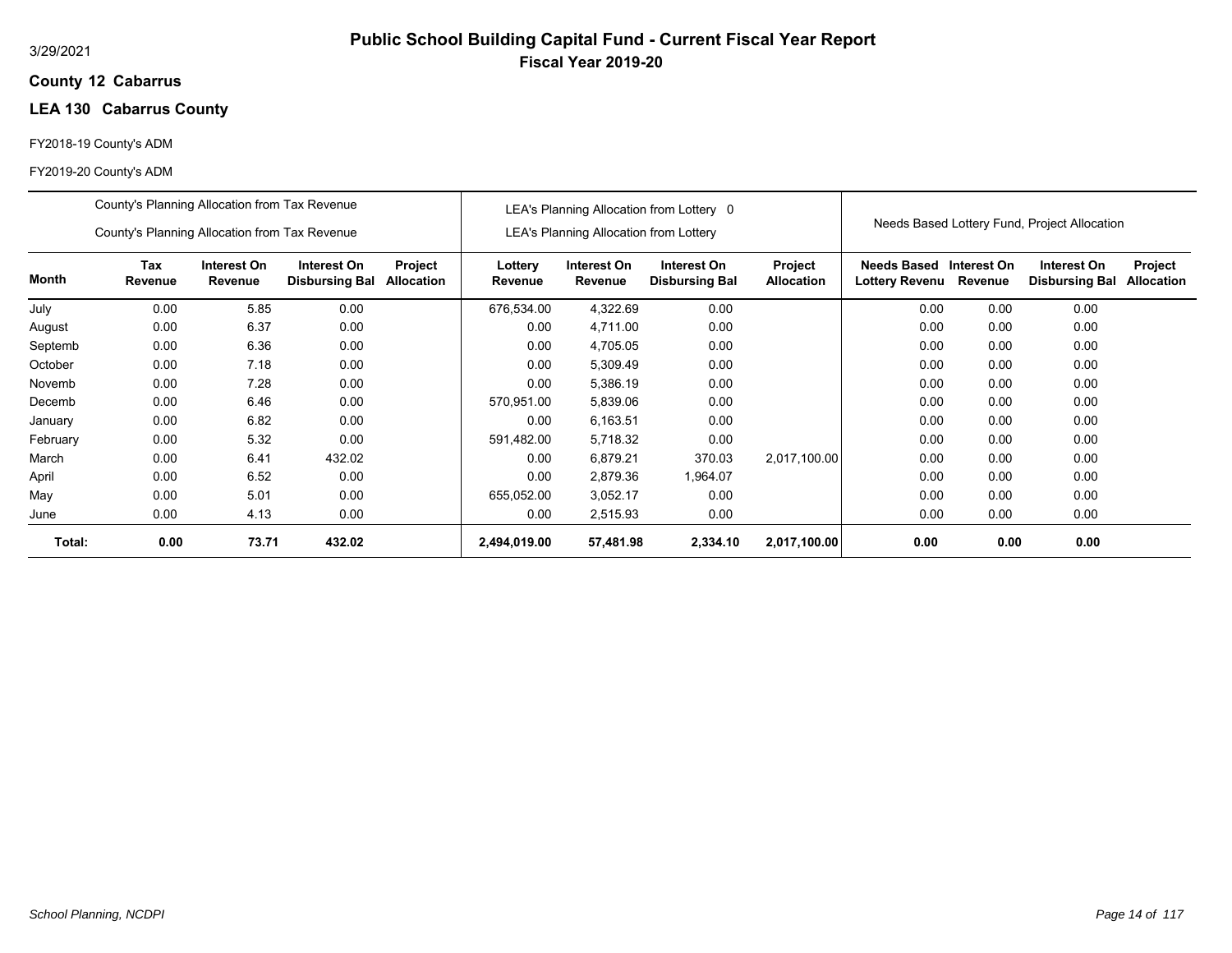## **12 Cabarrus County**

# **LEA 132 Kannapolis City**

## FY2018-19 County's ADM

|          | County's Planning Allocation from Tax Revenue |                        |                                      |                              |                    |                                               | LEA's Planning Allocation from Lottery 0 |                              |                                           |         |                                              |                              |
|----------|-----------------------------------------------|------------------------|--------------------------------------|------------------------------|--------------------|-----------------------------------------------|------------------------------------------|------------------------------|-------------------------------------------|---------|----------------------------------------------|------------------------------|
|          | County's Planning Allocation from Tax Revenue |                        |                                      |                              |                    | <b>LEA's Planning Allocation from Lottery</b> |                                          |                              |                                           |         | Needs Based Lottery Fund, Project Allocation |                              |
| Month    | Tax<br>Revenue                                | Interest On<br>Revenue | Interest On<br><b>Disbursing Bal</b> | Project<br><b>Allocation</b> | Lottery<br>Revenue | Interest On<br>Revenue                        | Interest On<br><b>Disbursing Bal</b>     | Project<br><b>Allocation</b> | Needs Based Interest On<br>Lottery Revenu | Revenue | Interest On<br><b>Disbursing Bal</b>         | Project<br><b>Allocation</b> |
| July     | 0.00                                          | 0.00                   | 0.00                                 |                              | 110,940.00         | 1,905.51                                      | 0.00                                     |                              | 0.00                                      | 0.00    | 0.00                                         |                              |
| August   | 0.00                                          | 0.00                   | 0.00                                 |                              | 0.00               | 2,076.69                                      | 0.00                                     |                              | 0.00                                      | 0.00    | 0.00                                         |                              |
| Septemb  | 0.00                                          | 0.00                   | 0.00                                 |                              | 0.00               | 2,074.06                                      | 0.00                                     |                              | 0.00                                      | 0.00    | 0.00                                         |                              |
| October  | 0.00                                          | 0.00                   | 0.00                                 |                              | 0.00               | 2,340.51                                      | 0.00                                     |                              | 0.00                                      | 0.00    | 0.00                                         |                              |
| Novemb   | 0.00                                          | 0.00                   | 0.00                                 |                              | 0.00               | 2,374.32                                      | 0.00                                     |                              | 0.00                                      | 0.00    | 0.00                                         |                              |
| Decemb   | 0.00                                          | 0.00                   | 0.00                                 |                              | 94,069.00          | 2,280.36                                      | 0.00                                     |                              | 0.00                                      | 0.00    | 0.00                                         |                              |
| January  | 0.00                                          | 0.00                   | 0.00                                 |                              | 0.00               | 2,407.07                                      | 0.00                                     |                              | 0.00                                      | 0.00    | 0.00                                         |                              |
| February | 0.00                                          | 0.00                   | 0.00                                 |                              | 97,452.00          | 2,028.92                                      | 0.00                                     |                              | 0.00                                      | 0.00    | 0.00                                         |                              |
| March    | 0.00                                          | 0.00                   | 0.00                                 |                              | 0.00               | 2,440.82                                      | 62.00                                    | 282,900.00                   | 0.00                                      | 0.00    | 0.00                                         |                              |
| April    | 0.00                                          | 0.00                   | 0.00                                 |                              | 0.00               | 1,740.16                                      | 275.46                                   |                              | 0.00                                      | 0.00    | 0.00                                         |                              |
| May      | 0.00                                          | 0.00                   | 0.00                                 |                              | 107,925.00         | 1,476.30                                      | 0.00                                     |                              | 0.00                                      | 0.00    | 0.00                                         |                              |
| June     | 0.00                                          | 0.00                   | 0.00                                 |                              | 0.00               | 1,216.92                                      | 0.00                                     |                              | 0.00                                      | 0.00    | 0.00                                         |                              |
| Total:   | 0.00                                          | 0.00                   | 0.00                                 |                              | 410,386.00         | 24,361.64                                     | 337.46                                   | 282,900.00                   | 0.00                                      | 0.00    | 0.00                                         |                              |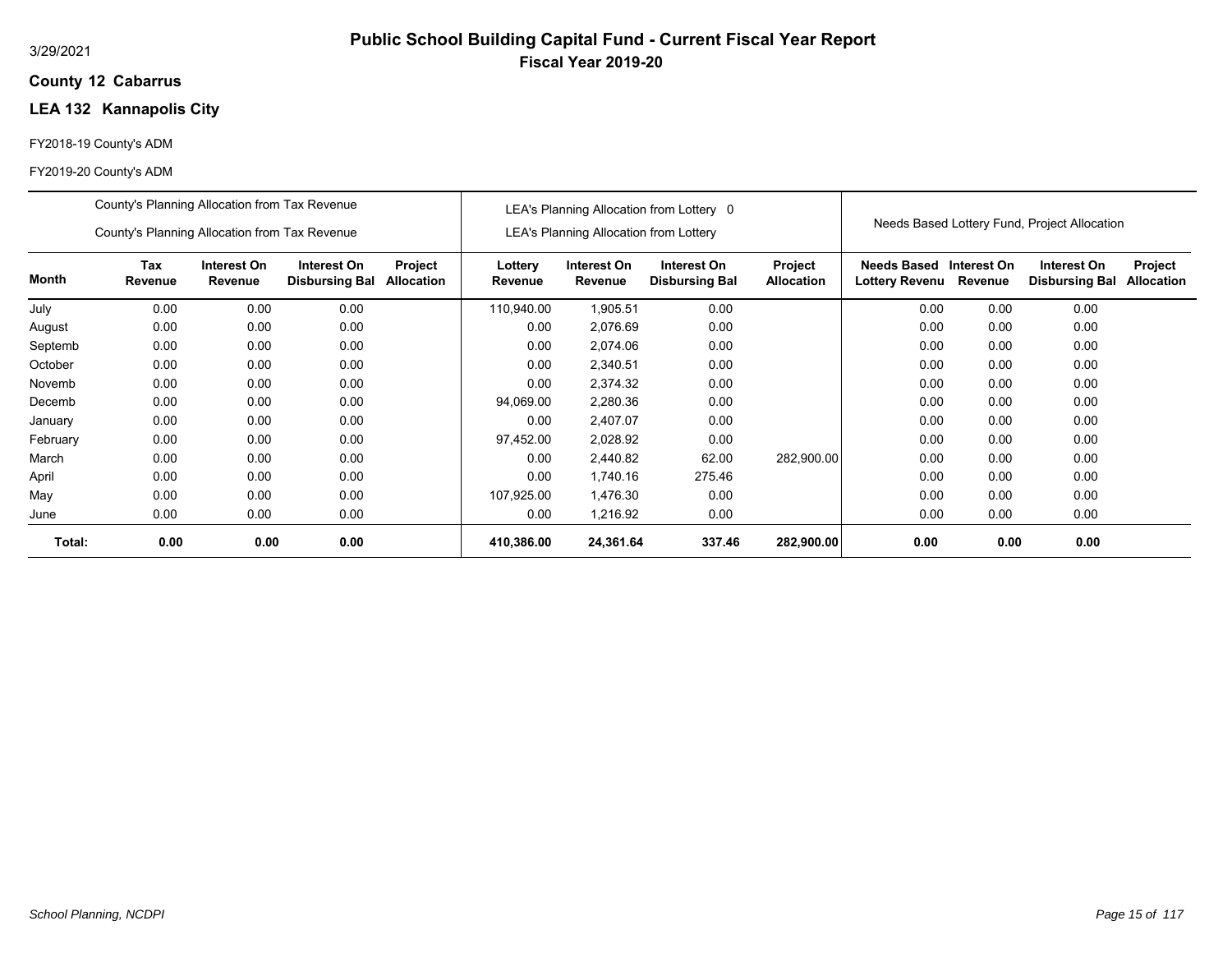## **13 Caldwell County**

# **LEA 140 Caldwell County**

## FY2018-19 County's ADM

|          | County's Planning Allocation from Tax Revenue |                               |                                      |                              |                    |                                               | LEA's Planning Allocation from Lottery 0 |                              |                                      |                        |                                              |                              |
|----------|-----------------------------------------------|-------------------------------|--------------------------------------|------------------------------|--------------------|-----------------------------------------------|------------------------------------------|------------------------------|--------------------------------------|------------------------|----------------------------------------------|------------------------------|
|          | County's Planning Allocation from Tax Revenue |                               |                                      |                              |                    | <b>LEA's Planning Allocation from Lottery</b> |                                          |                              |                                      |                        | Needs Based Lottery Fund, Project Allocation |                              |
| Month    | <b>Tax</b><br>Revenue                         | Interest On<br><b>Revenue</b> | Interest On<br><b>Disbursing Bal</b> | Project<br><b>Allocation</b> | Lottery<br>Revenue | Interest On<br>Revenue                        | Interest On<br><b>Disbursing Bal</b>     | Project<br><b>Allocation</b> | Needs Based<br><b>Lottery Revenu</b> | Interest On<br>Revenue | Interest On<br><b>Disbursing Bal</b>         | <b>Project</b><br>Allocation |
| July     | 0.00                                          | 606.51                        | 89.91                                |                              | 0.00               | 1,690.13                                      | 89.91                                    |                              | 3,508,352.00                         | 0.00                   | 0.00                                         |                              |
| August   | 0.00                                          | 661.16                        | 92.24                                |                              | 0.00               | 1,842.12                                      | 92.23                                    |                              | 0.00                                 | 0.00                   | 0.00                                         |                              |
| Septemb  | 0.00                                          | 660.49                        | 85.67                                |                              | 0.00               | 1,839.97                                      | 85.67                                    |                              | 0.00                                 | 0.00                   | 0.00                                         |                              |
| October  | 0.00                                          | 745.52                        | 89.24                                |                              | 0.00               | 2,076.52                                      | 89.23                                    |                              | 0.00                                 | 0.00                   | 0.00                                         |                              |
| Novemb   | 0.00                                          | 756.48                        | 84.26                                |                              | 0.00               | 2,106.70                                      | 84.27                                    |                              | 0.00                                 | 0.00                   | 0.00                                         |                              |
| Decemb   | 0.00                                          | 670.87                        | 85.76                                |                              | 0.00               | 1,868.01                                      | 85.76                                    |                              | 0.00                                 | 0.00                   | 0.00                                         |                              |
| January  | 0.00                                          | 708.32                        | 1,247.27                             |                              | 0.00               | 1.971.98                                      | 1,247.27                                 |                              | 0.00                                 | 0.00                   | 0.00                                         | 15,000,000.00                |
| February | 0.00                                          | 555.08                        | 0.00                                 |                              | 0.00               | 1,541.97                                      | 0.00                                     |                              | 0.00                                 | 0.00                   | 0.00                                         |                              |
| March    | 0.00                                          | 667.77                        | 0.00                                 |                              | 0.00               | 1,855.00                                      | 0.00                                     |                              | 0.00                                 | 0.00                   | 0.00                                         |                              |
| April    | 0.00                                          | 604.57                        | 0.00                                 |                              | 0.00               | 1.679.44                                      | 0.00                                     |                              | 0.00                                 | 0.00                   | 0.00                                         |                              |
| May      | 0.00                                          | 464.97                        | 0.00                                 |                              | 0.00               | 1,291.65                                      | 0.00                                     |                              | 0.00                                 | 0.00                   | 0.00                                         |                              |
| June     | 0.00                                          | 383.28                        | 0.00                                 |                              | 0.00               | 1,064.72                                      | 0.00                                     |                              | 0.00                                 | 0.00                   | 0.00                                         |                              |
| Total:   | 0.00                                          | 7,485.02                      | 1,774.35                             |                              | 0.00               | 20,828.21                                     | 1,774.34                                 |                              | 3,508,352.00                         | 0.00                   | 0.00                                         | 15,000,000.00                |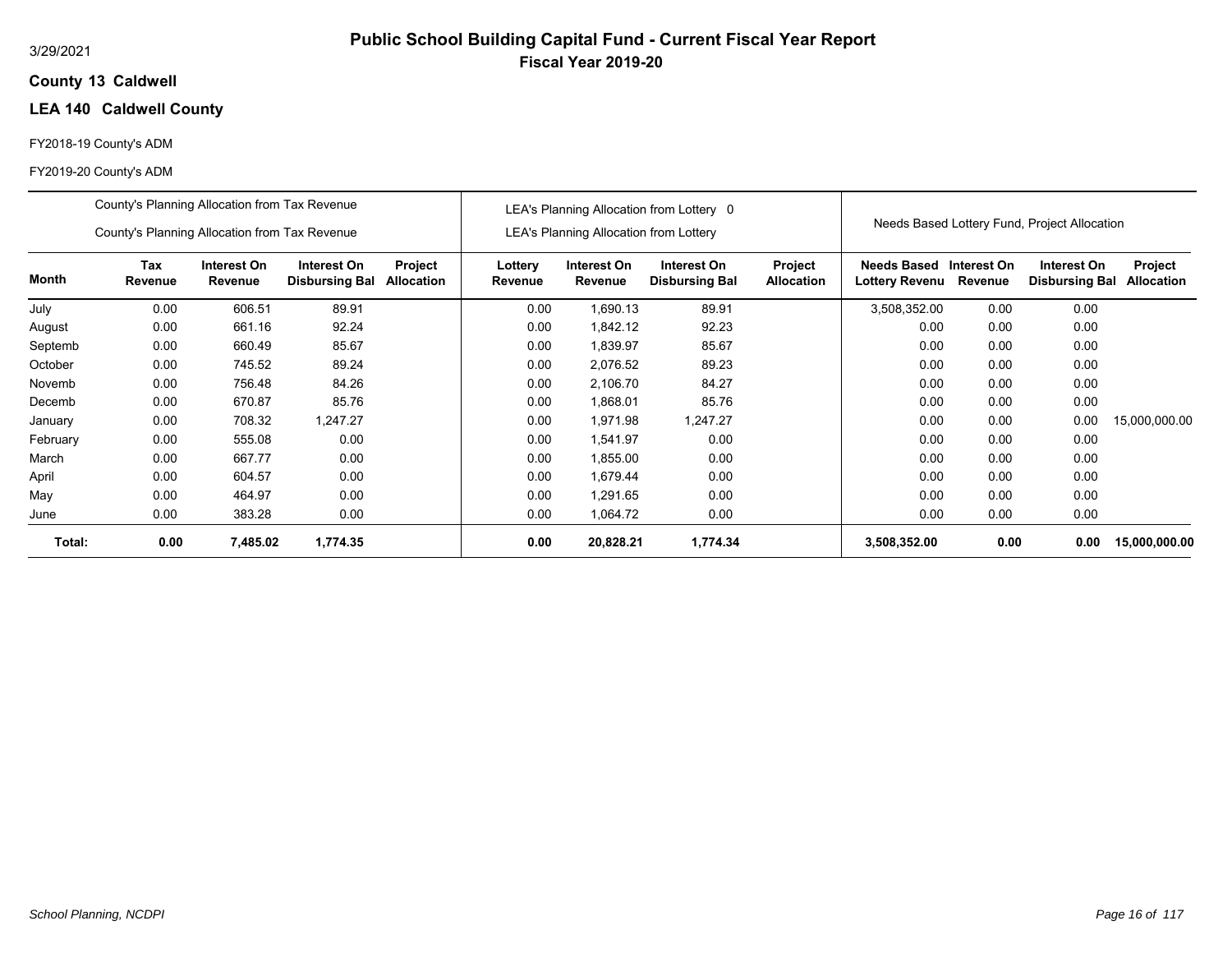## **14 Camden County**

# **LEA 150 Camden County**

## FY2018-19 County's ADM

|          | County's Planning Allocation from Tax Revenue |                               |                                      |                              |                    |                                               | LEA's Planning Allocation from Lottery 0 |                              |                                           |         |                                              |                              |
|----------|-----------------------------------------------|-------------------------------|--------------------------------------|------------------------------|--------------------|-----------------------------------------------|------------------------------------------|------------------------------|-------------------------------------------|---------|----------------------------------------------|------------------------------|
|          | County's Planning Allocation from Tax Revenue |                               |                                      |                              |                    | <b>LEA's Planning Allocation from Lottery</b> |                                          |                              |                                           |         | Needs Based Lottery Fund, Project Allocation |                              |
| Month    | Tax<br>Revenue                                | Interest On<br><b>Revenue</b> | Interest On<br><b>Disbursing Bal</b> | Project<br><b>Allocation</b> | Lottery<br>Revenue | Interest On<br>Revenue                        | Interest On<br><b>Disbursing Bal</b>     | Project<br><b>Allocation</b> | Needs Based Interest On<br>Lottery Revenu | Revenue | Interest On<br><b>Disbursing Bal</b>         | Project<br><b>Allocation</b> |
| July     | 0.00                                          | 1.35                          | 58.30                                |                              | 0.00               | 1,164.87                                      | 58.29                                    |                              | 0.00                                      | 0.00    | 0.00                                         |                              |
| August   | 0.00                                          | 1.58                          | 52.82                                |                              | 0.00               | 1,269.62                                      | 52.81                                    |                              | 0.00                                      | 0.00    | 0.00                                         |                              |
| Septemb  | 0.00                                          | 1.67                          | 49.06                                |                              | 0.00               | 1,268.11                                      | 49.05                                    |                              | 0.00                                      | 0.00    | 0.00                                         |                              |
| October  | 0.00                                          | 1.99                          | 40.54                                |                              | 0.00               | 1,431.12                                      | 40.55                                    |                              | 0.00                                      | 0.00    | 0.00                                         |                              |
| Novemb   | 0.00                                          | 2.11                          | 37.60                                |                              | 0.00               | 1,451.89                                      | 37.60                                    |                              | 0.00                                      | 0.00    | 0.00                                         |                              |
| Decemb   | 0.00                                          | 1.94                          | 38.26                                |                              | 0.00               | 1,287.35                                      | 38.27                                    |                              | 2,534,472.00                              | 0.00    | 0.00                                         |                              |
| January  | 0.00                                          | 2.12                          | 36.54                                |                              | 0.00               | 1,358.96                                      | 36.55                                    |                              | 0.00                                      | 0.00    | 0.00                                         |                              |
| February | 0.00                                          | 1.71                          | 33.80                                |                              | 0.00               | 1,061.36                                      | 33.80                                    |                              | 2,178,657.00                              | 0.00    | 0.00                                         |                              |
| March    | 0.00                                          | 2.12                          | 37.86                                |                              | 0.00               | 1,276.89                                      | 37.87                                    |                              | 0.00                                      | 0.00    | 0.00                                         |                              |
| April    | 0.00                                          | 1.98                          | 31.66                                |                              | 0.00               | 1,156.10                                      | 31.66                                    |                              | 0.00                                      | 0.00    | 0.00                                         |                              |
| May      | 0.00                                          | 1.57                          | 29.82                                |                              | 0.00               | 889.19                                        | 29.83                                    |                              | 2,412,805.00                              | 0.00    | 0.00                                         |                              |
| June     | 0.00                                          | 1.32                          | 22.36                                |                              | 0.00               | 733.00                                        | 22.36                                    |                              | 0.00                                      | 0.00    | 0.00                                         |                              |
| Total:   | 0.00                                          | 21.46                         | 468.62                               |                              | 0.00               | 14,348.46                                     | 468.64                                   |                              | 7,125,934.00                              | 0.00    | 0.00                                         |                              |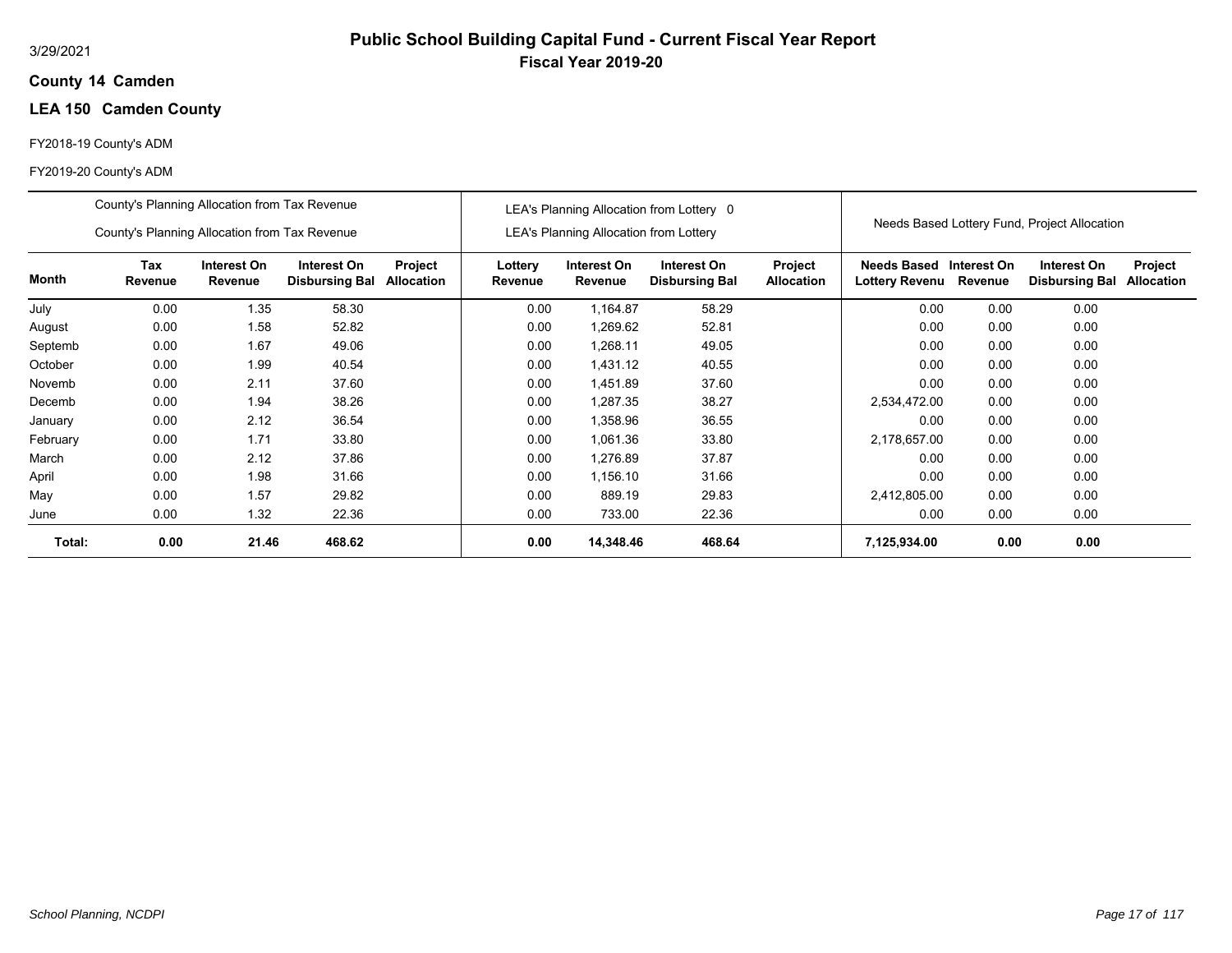## **15 Carteret County**

## **LEA 160 Carteret County**

## FY2018-19 County's ADM

|          | County's Planning Allocation from Tax Revenue |                        |                                      |                       |                    |                                               | LEA's Planning Allocation from Lottery 0 |                              |                                             |                        |                                              |                              |
|----------|-----------------------------------------------|------------------------|--------------------------------------|-----------------------|--------------------|-----------------------------------------------|------------------------------------------|------------------------------|---------------------------------------------|------------------------|----------------------------------------------|------------------------------|
|          | County's Planning Allocation from Tax Revenue |                        |                                      |                       |                    | <b>LEA's Planning Allocation from Lottery</b> |                                          |                              |                                             |                        | Needs Based Lottery Fund, Project Allocation |                              |
| Month    | Tax<br>Revenue                                | Interest On<br>Revenue | Interest On<br><b>Disbursing Bal</b> | Project<br>Allocation | Lottery<br>Revenue | Interest On<br>Revenue                        | Interest On<br><b>Disbursing Bal</b>     | Project<br><b>Allocation</b> | <b>Needs Based</b><br><b>Lottery Revenu</b> | Interest On<br>Revenue | Interest On<br><b>Disbursing Bal</b>         | Project<br><b>Allocation</b> |
| July     | 0.00                                          | 16.92                  | 0.00                                 |                       | 169,189.00         | 721.49                                        | 0.00                                     |                              | 0.00                                        | 0.00                   | 0.00                                         |                              |
| August   | 0.00                                          | 18.44                  | 0.00                                 |                       | 0.00               | 786.30                                        | 0.00                                     |                              | 0.00                                        | 0.00                   | 0.00                                         |                              |
| Septemb  | 0.00                                          | 18.41                  | 0.00                                 |                       | 0.00               | 785.31                                        | 0.00                                     |                              | 0.00                                        | 0.00                   | 0.00                                         |                              |
| October  | 0.00                                          | 20.78                  | 0.00                                 |                       | 0.00               | 886.19                                        | 0.00                                     |                              | 0.00                                        | 0.00                   | 0.00                                         |                              |
| Novemb   | 0.00                                          | 21.08                  | 0.00                                 |                       | 0.00               | 898.99                                        | 0.00                                     |                              | 0.00                                        | 0.00                   | 0.00                                         |                              |
| Decemb   | 0.00                                          | 18.69                  | 0.00                                 |                       | 138,600.00         | 1,055.24                                      | 0.00                                     |                              | 0.00                                        | 0.00                   | 0.00                                         |                              |
| January  | 0.00                                          | 19.73                  | 0.00                                 |                       | 0.00               | 1,113.88                                      | 0.00                                     |                              | 0.00                                        | 0.00                   | 0.00                                         |                              |
| February | 0.00                                          | 15.41                  | 0.00                                 |                       | 143,584.00         | 1,089.55                                      | 0.00                                     |                              | 0.00                                        | 0.00                   | 0.00                                         |                              |
| March    | 0.00                                          | 18.53                  | 0.00                                 |                       | 0.00               | 1,310.74                                      | 0.00                                     |                              | 0.00                                        | 0.00                   | 0.00                                         |                              |
| April    | 0.00                                          | 16.78                  | 41.73                                |                       | 0.00               | 1,186.69                                      | 41.73                                    | 600,000.00                   | 0.00                                        | 0.00                   | 0.00                                         |                              |
| May      | 0.00                                          | 12.96                  | 0.00                                 |                       | 159,015.00         | 350.49                                        | 101.46                                   |                              | 0.00                                        | 0.00                   | 0.00                                         |                              |
| June     | 0.00                                          | 10.68                  | 0.00                                 |                       | 0.00               | 289.02                                        | 0.00                                     |                              | 0.00                                        | 0.00                   | 0.00                                         |                              |
| Total:   | 0.00                                          | 208.41                 | 41.73                                |                       | 610,388.00         | 10,473.89                                     | 143.19                                   | 600,000.00                   | 0.00                                        | 0.00                   | 0.00                                         |                              |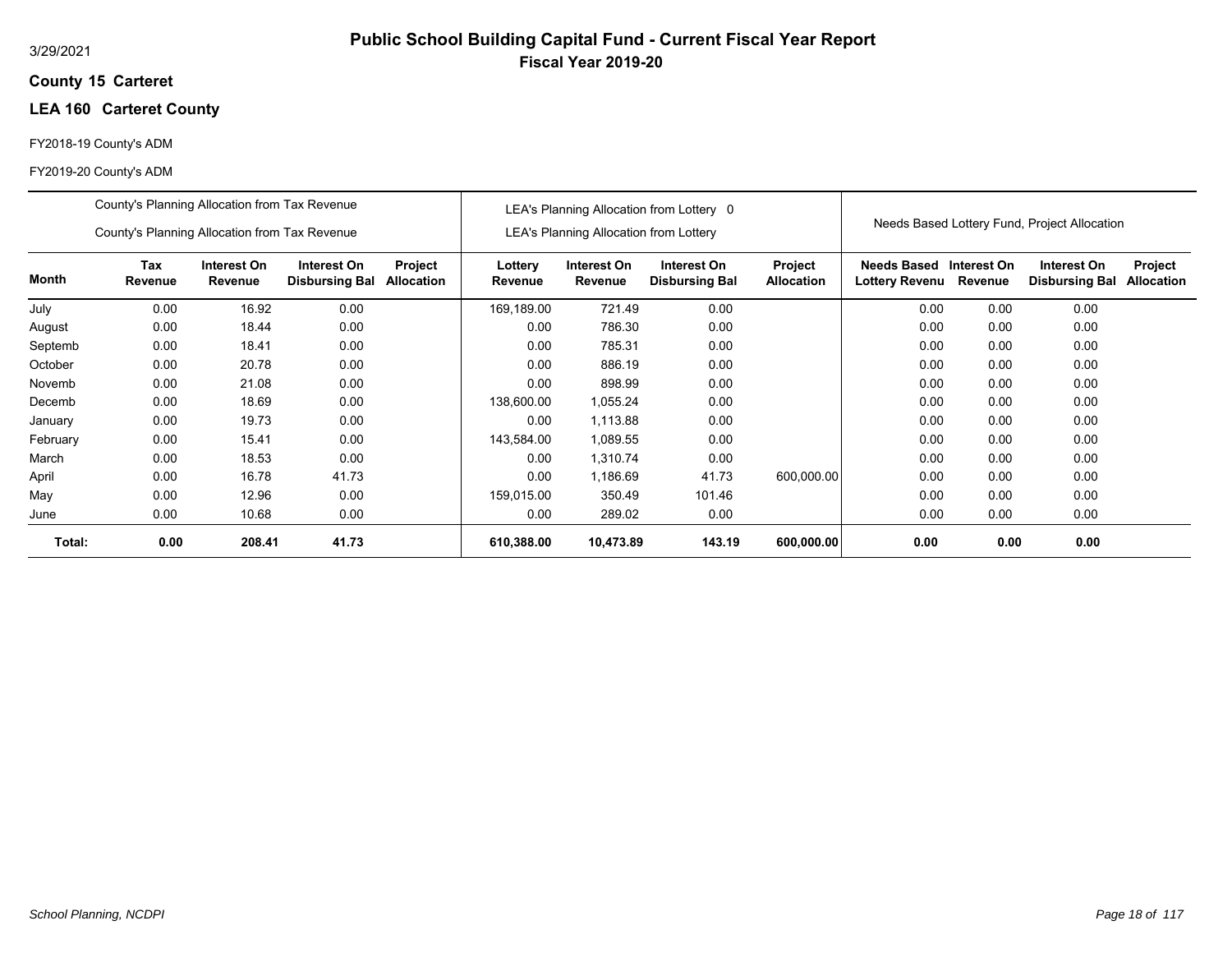## **16 Caswell County**

## **LEA 170 Caswell County**

## FY2018-19 County's ADM

|          | County's Planning Allocation from Tax Revenue |                        |                                      |                              |                    |                                               | LEA's Planning Allocation from Lottery 0    |                       |                               |                        |                                              |                                     |
|----------|-----------------------------------------------|------------------------|--------------------------------------|------------------------------|--------------------|-----------------------------------------------|---------------------------------------------|-----------------------|-------------------------------|------------------------|----------------------------------------------|-------------------------------------|
|          | County's Planning Allocation from Tax Revenue |                        |                                      |                              |                    | <b>LEA's Planning Allocation from Lottery</b> |                                             |                       |                               |                        | Needs Based Lottery Fund, Project Allocation |                                     |
| Month    | Tax<br>Revenue                                | Interest On<br>Revenue | Interest On<br><b>Disbursing Bal</b> | Project<br><b>Allocation</b> | Lottery<br>Revenue | Interest On<br>Revenue                        | <b>Interest On</b><br><b>Disbursing Bal</b> | Project<br>Allocation | Needs Based<br>Lottery Revenu | Interest On<br>Revenue | Interest On<br><b>Disbursing Bal</b>         | <b>Project</b><br><b>Allocation</b> |
| July     | 0.00                                          | 2,967.73               | 0.00                                 |                              | 0.00               | 2,194.33                                      | 1,928.22                                    |                       | 3,508,352.00                  | 0.00                   | 0.00                                         |                                     |
| August   | 0.00                                          | 3,234.33               | 0.00                                 |                              | 0.00               | 2,395.02                                      | 1,608.07                                    |                       | 0.00                          | 0.00                   | 0.00                                         |                                     |
| Septemb  | 0.00                                          | 3,230.24               | 0.00                                 |                              | 0.00               | 2,394.97                                      | 1,657.56                                    | 997,670.44            | 0.00                          | 0.00                   | 0.00                                         |                                     |
| October  | 0.00                                          | 3,645.21               | 0.00                                 |                              | 0.00               | 631.25                                        | 3,194.54                                    |                       | 0.00                          | 0.00                   | 0.00                                         |                                     |
| Novemb   | 0.00                                          | 3,697.88               | 0.00                                 |                              | 0.00               | 647.10                                        | 3,001.97                                    |                       | 0.00                          | 0.00                   | 0.00                                         |                                     |
| Decemb   | 0.00                                          | 3,278.63               | 0.00                                 |                              | 0.00               | 579.32                                        | 3,055.21                                    | 9,600.00              | 0.00                          | 0.00                   | 0.00                                         |                                     |
| January  | 0.00                                          | 3,460.81               | 0.00                                 | 1,025,229.56                 | 0.00               | 598.67                                        | 2,520.51                                    |                       | 0.00                          | 0.00                   | 0.00                                         |                                     |
| February | 0.00                                          | 1,134.48               | 1,092.15                             |                              | 0.00               | 471.40                                        | 1,073.01                                    |                       | 0.00                          | 0.00                   | 0.00                                         |                                     |
| March    | 0.00                                          | 1,366.80               | 734.79                               |                              | 0.00               | 569.07                                        | 721.91                                      | 285.878.00            | 0.00                          | 0.00                   | 0.00                                         |                                     |
| April    | 0.00                                          | 1,238.67               | 1,306.33                             |                              | 0.00               | 41.71                                         | 376.49                                      |                       | 0.00                          | 0.00                   | 0.00                                         | 1.128.750.00                        |
| May      | 0.00                                          | 954.32                 | 1.213.81                             |                              | 0.00               | 32.56                                         | 349.82                                      |                       | 0.00                          | 0.00                   | 0.00                                         |                                     |
| June     | 0.00                                          | 787.92                 | 888.21                               |                              | 0.00               | 27.21                                         | 255.99                                      |                       | 0.00                          | 0.00                   | 0.00                                         |                                     |
| Total:   | 0.00                                          | 28,997.02              | 5,235.29                             | 1,025,229.56                 | 0.00               | 10,582.61                                     | 19,743.30                                   | 1,293,148.44          | 3,508,352.00                  | 0.00                   | 0.00                                         | 1,128,750.00                        |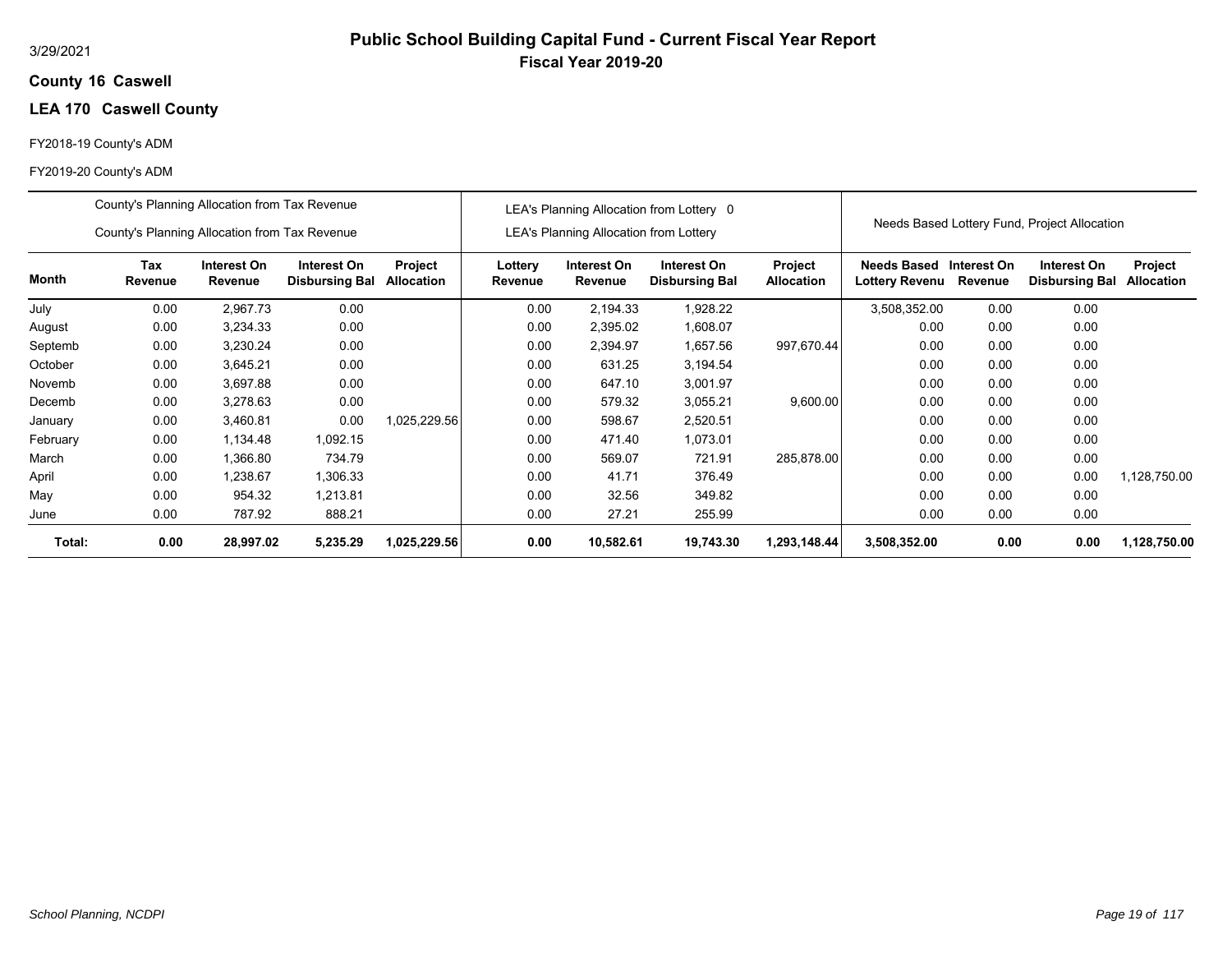## **17 Catawba County**

# **LEA 180 Catawba County**

## FY2018-19 County's ADM

|          | County's Planning Allocation from Tax Revenue                                                                                     |       |       |  |                    |                                               | LEA's Planning Allocation from Lottery 0 |                              |                                                  |         |                                              |                              |
|----------|-----------------------------------------------------------------------------------------------------------------------------------|-------|-------|--|--------------------|-----------------------------------------------|------------------------------------------|------------------------------|--------------------------------------------------|---------|----------------------------------------------|------------------------------|
|          | County's Planning Allocation from Tax Revenue                                                                                     |       |       |  |                    | <b>LEA's Planning Allocation from Lottery</b> |                                          |                              |                                                  |         | Needs Based Lottery Fund, Project Allocation |                              |
| Month    | Tax<br>Interest On<br>Interest On<br>Project<br>Revenue<br>Revenue<br>Allocation<br><b>Disbursing Bal</b><br>0.00<br>0.00<br>1.64 |       |       |  | Lottery<br>Revenue | Interest On<br>Revenue                        | Interest On<br><b>Disbursing Bal</b>     | Project<br><b>Allocation</b> | Needs Based Interest On<br><b>Lottery Revenu</b> | Revenue | Interest On<br><b>Disbursing Bal</b>         | Project<br><b>Allocation</b> |
| July     |                                                                                                                                   |       |       |  | 329,342.00         | 562.60                                        | 18.76                                    | 330,000.00                   | 0.00                                             | 0.00    | 0.00                                         |                              |
| August   | 0.00                                                                                                                              | 1.79  | 0.00  |  | 0.00               | 1.98                                          | 19.25                                    |                              | 0.00                                             | 0.00    | 0.00                                         |                              |
| Septemb  | 0.00                                                                                                                              | 1.78  | 0.00  |  | 0.00               | 2.02                                          | 0.00                                     |                              | 0.00                                             | 0.00    | 0.00                                         |                              |
| October  | 0.00                                                                                                                              | 2.01  | 0.00  |  | 0.00               | 2.28                                          | 0.00                                     |                              | 0.00                                             | 0.00    | 0.00                                         |                              |
| Novemb   | 0.00                                                                                                                              | 2.04  | 0.00  |  | 0.00               | 2.31                                          | 0.00                                     |                              | 0.00                                             | 0.00    | 0.00                                         |                              |
| Decemb   | 0.00                                                                                                                              | 1.81  | 0.00  |  | 270,103.00         | 505.18                                        | 0.00                                     |                              | 0.00                                             | 0.00    | 0.00                                         |                              |
| January  | 0.00                                                                                                                              | 1.91  | 0.00  |  | 0.00               | 533.25                                        | 0.00                                     |                              | 0.00                                             | 0.00    | 0.00                                         |                              |
| February | 0.00                                                                                                                              | 1.49  | 61.31 |  | 279,816.00         | 844.49                                        | 42.13                                    | 552,000.00                   | 0.00                                             | 0.00    | 0.00                                         |                              |
| March    | 0.00                                                                                                                              | 1.91  | 0.00  |  | 0.00               | 1.73                                          | 59.25                                    |                              | 0.00                                             | 0.00    | 0.00                                         |                              |
| April    | 0.00                                                                                                                              | 1.73  | 0.00  |  | 0.00               | 1.67                                          | 0.00                                     |                              | 0.00                                             | 0.00    | 0.00                                         |                              |
| May      | 0.00                                                                                                                              | 1.33  | 0.00  |  | 309,889.00         | 396.38                                        | 39.38                                    | 310,800.00                   | 0.00                                             | 0.00    | 0.00                                         |                              |
| June     | 0.00                                                                                                                              | 1.09  | 0.00  |  | 0.00               | 0.56                                          | 20.34                                    |                              | 0.00                                             | 0.00    | 0.00                                         |                              |
| Total:   | 0.00                                                                                                                              | 20.53 | 61.31 |  | 1,189,150.00       | 2,854.45                                      | 199.11                                   | 1,192,800.00                 | 0.00                                             | 0.00    | 0.00                                         |                              |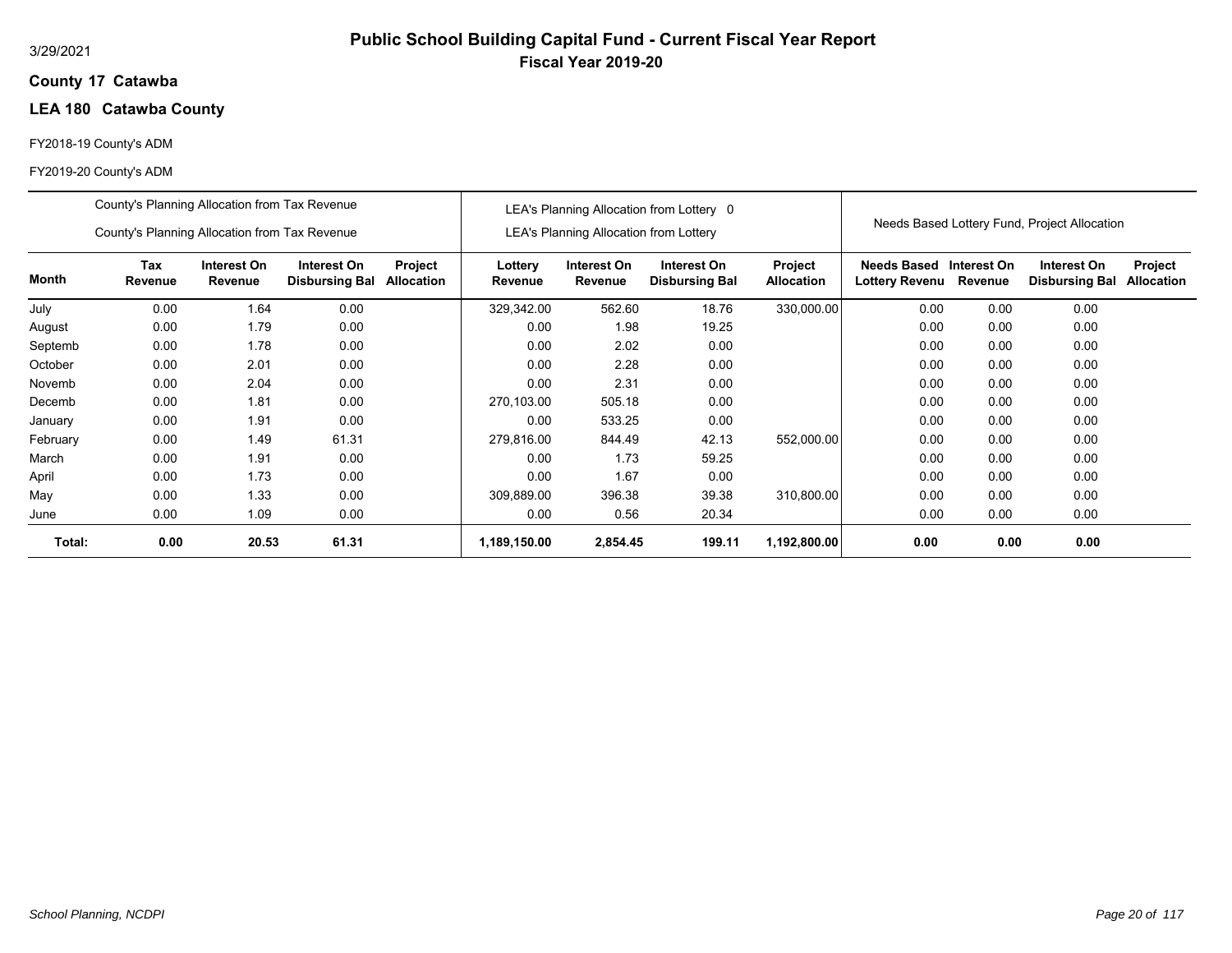## **17 Catawba County**

# **LEA 181 Hickory City**

## FY2018-19 County's ADM

#### FY2019-20 County's ADM

|          | County's Planning Allocation from Tax Revenue |                        |                                      |                              |                    |                                               | LEA's Planning Allocation from Lottery 0 |                                     |                                             |                        | Needs Based Lottery Fund, Project Allocation |                              |
|----------|-----------------------------------------------|------------------------|--------------------------------------|------------------------------|--------------------|-----------------------------------------------|------------------------------------------|-------------------------------------|---------------------------------------------|------------------------|----------------------------------------------|------------------------------|
|          | County's Planning Allocation from Tax Revenue |                        |                                      |                              |                    | <b>LEA's Planning Allocation from Lottery</b> |                                          |                                     |                                             |                        |                                              |                              |
| Month    | Tax<br>Revenue                                | Interest On<br>Revenue | Interest On<br><b>Disbursing Bal</b> | Project<br><b>Allocation</b> | Lottery<br>Revenue | Interest On<br>Revenue                        | Interest On<br><b>Disbursing Bal</b>     | <b>Project</b><br><b>Allocation</b> | <b>Needs Based</b><br><b>Lottery Revenu</b> | Interest On<br>Revenue | Interest On<br><b>Disbursing Bal</b>         | Project<br><b>Allocation</b> |
| July     | 0.00                                          | 0.00                   | 0.00                                 |                              | 84,788.00          | 145.29                                        | 4.83                                     | 85,000.00                           | 0.00                                        | 0.00                   | 0.00                                         |                              |
| August   | 0.00                                          | 0.00                   | 0.00                                 |                              | 0.00               | 0.93                                          | 4.95                                     |                                     | 0.00                                        | 0.00                   | 0.00                                         |                              |
| Septemb  | 0.00                                          | 0.00                   | 0.00                                 |                              | 0.00               | 0.94                                          | 0.00                                     |                                     | 0.00                                        | 0.00                   | 0.00                                         |                              |
| October  | 0.00                                          | 0.00                   | 0.00                                 |                              | 0.00               | 1.06                                          | 0.00                                     |                                     | 0.00                                        | 0.00                   | 0.00                                         |                              |
| Novemb   | 0.00                                          | 0.00                   | 0.00                                 |                              | 0.00               | 1.07                                          | 0.00                                     |                                     | 0.00                                        | 0.00                   | 0.00                                         |                              |
| Decemb   | 0.00                                          | 0.00                   | 0.00                                 |                              | 69,317.00          | 130.07                                        | 0.00                                     |                                     | 0.00                                        | 0.00                   | 0.00                                         |                              |
| January  | 0.00                                          | 0.00                   | 0.00                                 |                              | 0.00               | 137.30                                        | 0.00                                     |                                     | 0.00                                        | 0.00                   | 0.00                                         |                              |
| February | 0.00                                          | 0.00                   | 0.00                                 |                              | 71,809.00          | 217.07                                        | 11.45                                    | 141,900.00                          | 0.00                                        | 0.00                   | 0.00                                         |                              |
| March    | 0.00                                          | 0.00                   | 0.00                                 |                              | 0.00               | 0.43                                          | 15.23                                    |                                     | 0.00                                        | 0.00                   | 0.00                                         |                              |
| April    | 0.00                                          | 0.00                   | 0.00                                 |                              | 0.00               | 0.41                                          | 0.00                                     |                                     | 0.00                                        | 0.00                   | 0.00                                         |                              |
| May      | 0.00                                          | 0.00                   | 0.00                                 |                              | 79,527.00          | 101.71                                        | 10.13                                    | 79,700.00                           | 0.00                                        | 0.00                   | 0.00                                         |                              |
| June     | 0.00                                          | 0.00                   | 0.00                                 |                              | 0.00               | 0.20                                          | 5.23                                     |                                     | 0.00                                        | 0.00                   | 0.00                                         |                              |
| Total:   | 0.00                                          | 0.00                   | 0.00                                 |                              | 305,441.00         | 736.48                                        | 51.82                                    | 306,600.00                          | 0.00                                        | 0.00                   | 0.00                                         |                              |

**Public School Building Capital Fund - Current Fiscal Year Report**

**Fiscal Year 2019-20**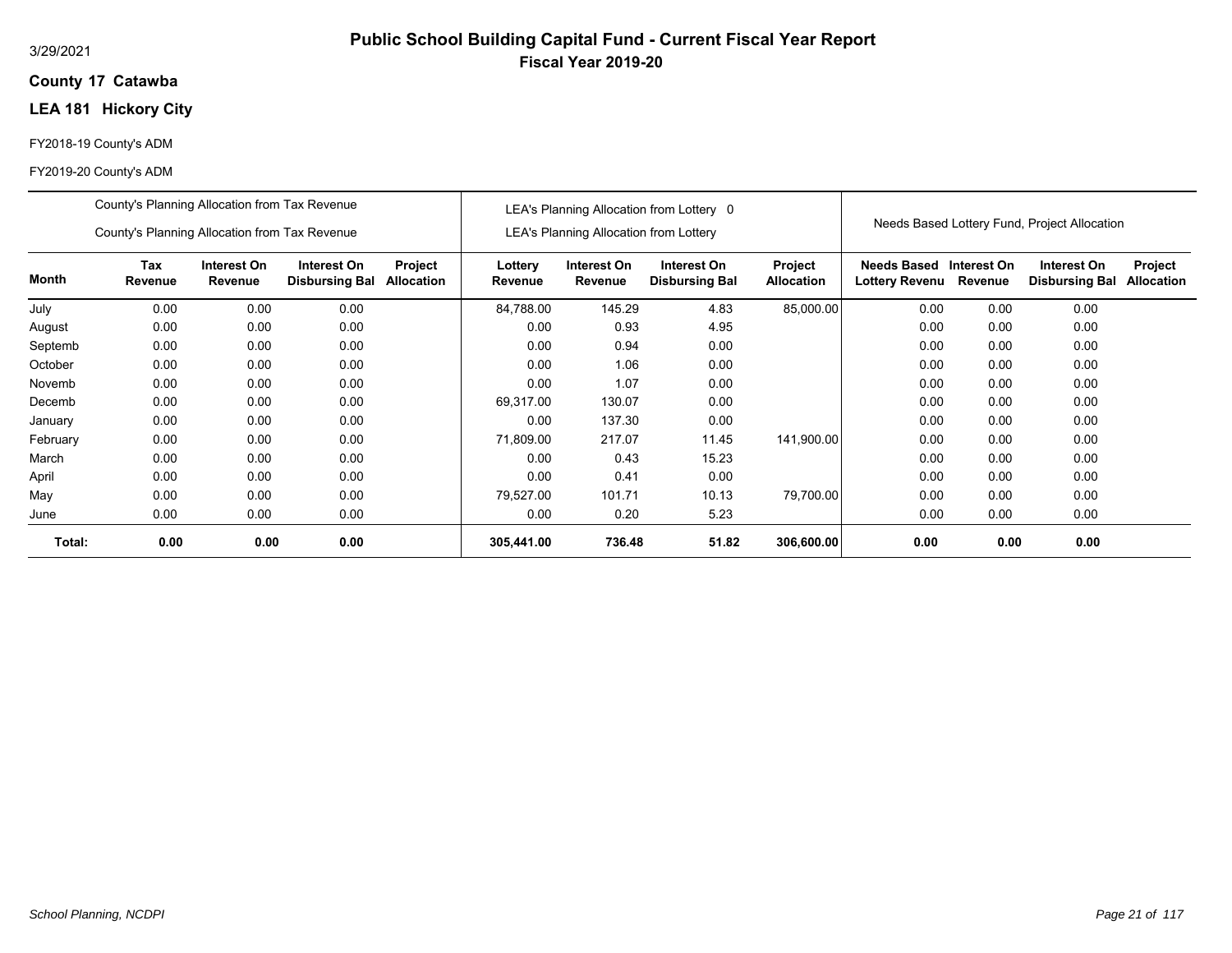# **Public School Building Capital Fund - Current Fiscal Year Report Fiscal Year 2019-20**

## **17 Catawba County**

## **LEA 182 Newton-Conover City**

## FY2018-19 County's ADM

|          | County's Planning Allocation from Tax Revenue |                        |                                      |                       |                    |                                               | LEA's Planning Allocation from Lottery 0 |                              |                                      |                        |                                              |                              |
|----------|-----------------------------------------------|------------------------|--------------------------------------|-----------------------|--------------------|-----------------------------------------------|------------------------------------------|------------------------------|--------------------------------------|------------------------|----------------------------------------------|------------------------------|
|          | County's Planning Allocation from Tax Revenue |                        |                                      |                       |                    | <b>LEA's Planning Allocation from Lottery</b> |                                          |                              |                                      |                        | Needs Based Lottery Fund, Project Allocation |                              |
| Month    | Tax<br>Revenue                                | Interest On<br>Revenue | Interest On<br><b>Disbursing Bal</b> | Project<br>Allocation | Lottery<br>Revenue | Interest On<br>Revenue                        | Interest On<br><b>Disbursing Bal</b>     | Project<br><b>Allocation</b> | Needs Based<br><b>Lottery Revenu</b> | Interest On<br>Revenue | Interest On<br><b>Disbursing Bal</b>         | Project<br><b>Allocation</b> |
| July     | 0.00                                          | 0.00                   | 0.00                                 |                       | 62,075.00          | 106.05                                        | 3.53                                     | 62,000.00                    | 0.00                                 | 0.00                   | 0.00                                         |                              |
| August   | 0.00                                          | 0.00                   | 0.00                                 |                       | 0.00               | 0.75                                          | 3.62                                     |                              | 0.00                                 | 0.00                   | 0.00                                         |                              |
| Septemb  | 0.00                                          | 0.00                   | 0.00                                 |                       | 0.00               | 0.76                                          | 0.00                                     |                              | 0.00                                 | 0.00                   | 0.00                                         |                              |
| October  | 0.00                                          | 0.00                   | 0.00                                 |                       | 0.00               | 0.86                                          | 0.00                                     |                              | 0.00                                 | 0.00                   | 0.00                                         |                              |
| Novemb   | 0.00                                          | 0.00                   | 0.00                                 |                       | 0.00               | 0.87                                          | 0.00                                     |                              | 0.00                                 | 0.00                   | 0.00                                         |                              |
| Decemb   | 0.00                                          | 0.00                   | 0.00                                 |                       | 50,218.00          | 94.31                                         | 0.00                                     |                              | 0.00                                 | 0.00                   | 0.00                                         |                              |
| January  | 0.00                                          | 0.00                   | 0.00                                 |                       | 0.00               | 99.56                                         | 0.00                                     |                              | 0.00                                 | 0.00                   | 0.00                                         |                              |
| February | 0.00                                          | 0.00                   | 0.00                                 |                       | 52,024.00          | 157.33                                        | 7.73                                     | 102,800.00                   | 0.00                                 | 0.00                   | 0.00                                         |                              |
| March    | 0.00                                          | 0.00                   | 0.00                                 |                       | 0.00               | 0.40                                          | 11.03                                    |                              | 0.00                                 | 0.00                   | 0.00                                         |                              |
| April    | 0.00                                          | 0.00                   | 0.00                                 |                       | 0.00               | 0.38                                          | 0.00                                     |                              | 0.00                                 | 0.00                   | 0.00                                         |                              |
| May      | 0.00                                          | 0.00                   | 0.00                                 |                       | 57,615.00          | 73.75                                         | 7.34                                     | 57,800.00                    | 0.00                                 | 0.00                   | 0.00                                         |                              |
| June     | 0.00                                          | 0.00                   | 0.00                                 |                       | 0.00               | 0.13                                          | 3.79                                     |                              | 0.00                                 | 0.00                   | 0.00                                         |                              |
| Total:   | 0.00                                          | 0.00                   | 0.00                                 |                       | 221,932.00         | 535.15                                        | 37.04                                    | 222,600.00                   | 0.00                                 | 0.00                   | 0.00                                         |                              |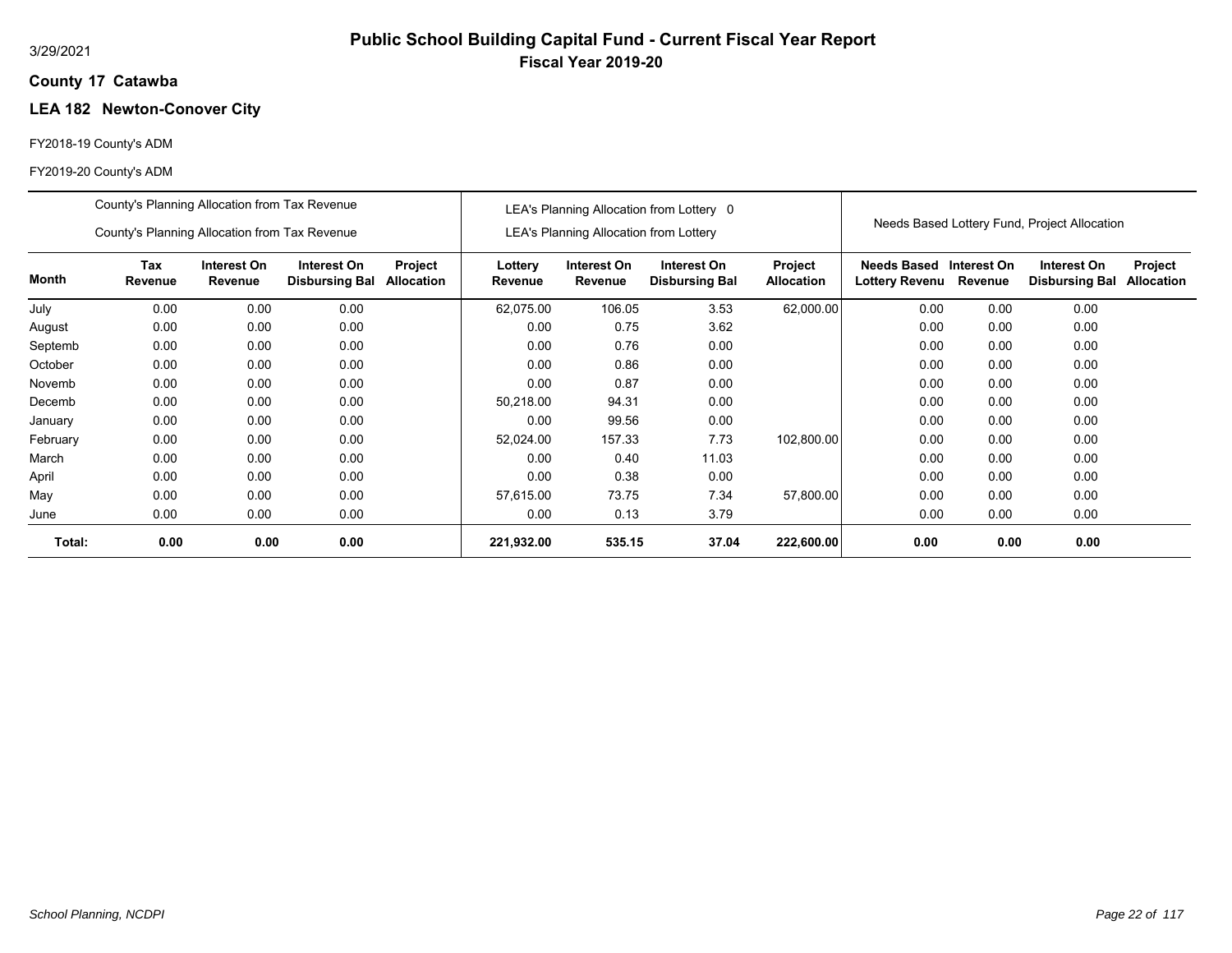## **18 Chatham County**

# **LEA 190 Chatham County**

## FY2018-19 County's ADM

|          | County's Planning Allocation from Tax Revenue |                        |                                      |                              |                    |                                               | LEA's Planning Allocation from Lottery 0 |                              |                                           |         |                                              |                              |
|----------|-----------------------------------------------|------------------------|--------------------------------------|------------------------------|--------------------|-----------------------------------------------|------------------------------------------|------------------------------|-------------------------------------------|---------|----------------------------------------------|------------------------------|
|          | County's Planning Allocation from Tax Revenue |                        |                                      |                              |                    | <b>LEA's Planning Allocation from Lottery</b> |                                          |                              |                                           |         | Needs Based Lottery Fund, Project Allocation |                              |
| Month    | Tax<br>Revenue                                | Interest On<br>Revenue | Interest On<br><b>Disbursing Bal</b> | Project<br><b>Allocation</b> | Lottery<br>Revenue | Interest On<br>Revenue                        | Interest On<br><b>Disbursing Bal</b>     | Project<br><b>Allocation</b> | Needs Based Interest On<br>Lottery Revenu | Revenue | Interest On<br><b>Disbursing Bal</b>         | Project<br><b>Allocation</b> |
| July     | 0.00                                          | 0.37                   | 0.00                                 |                              | 183,294.00         | 314.03                                        | 10.48                                    | 184,340.52                   | 0.00                                      | 0.00    | 0.00                                         |                              |
| August   | 0.00                                          | 0.40                   | 0.00                                 |                              | 0.00               | 0.84                                          | 53.76                                    |                              | 0.00                                      | 0.00    | 0.00                                         |                              |
| Septemb  | 0.00                                          | 0.40                   | 0.00                                 |                              | 0.00               | 0.94                                          | 0.00                                     |                              | 0.00                                      | 0.00    | 0.00                                         |                              |
| October  | 0.00                                          | 0.45                   | 0.00                                 |                              | 0.00               | 1.06                                          | 0.00                                     |                              | 0.00                                      | 0.00    | 0.00                                         |                              |
| Novemb   | 0.00                                          | 0.46                   | 0.00                                 |                              | 0.00               | 1.08                                          | 0.00                                     |                              | 0.00                                      | 0.00    | 0.00                                         |                              |
| Decemb   | 0.00                                          | 0.41                   | 0.00                                 |                              | 151.740.00         | 283.61                                        | 0.00                                     |                              | 0.00                                      | 0.00    | 0.00                                         |                              |
| January  | 0.00                                          | 0.43                   | 0.00                                 |                              | 0.00               | 299.37                                        | 0.00                                     |                              | 0.00                                      | 0.00    | 0.00                                         |                              |
| February | 0.00                                          | 0.34                   | 0.00                                 |                              | 157,196.00         | 474.26                                        | 0.00                                     |                              | 0.00                                      | 0.00    | 0.00                                         |                              |
| March    | 0.00                                          | 0.40                   | 0.00                                 |                              | 0.00               | 570.54                                        | 0.00                                     |                              | 0.00                                      | 0.00    | 0.00                                         |                              |
| April    | 0.00                                          | 0.37                   | 0.00                                 |                              | 0.00               | 516.54                                        | 0.00                                     |                              | 0.00                                      | 0.00    | 0.00                                         |                              |
| May      | 0.00                                          | 0.28                   | 0.00                                 |                              | 174,091.00         | 619.23                                        | 0.00                                     |                              | 0.00                                      | 0.00    | 0.00                                         |                              |
| June     | 0.00                                          | 0.23                   | 0.00                                 |                              | 0.00               | 510.44                                        | 0.00                                     |                              | 0.00                                      | 0.00    | 0.00                                         |                              |
| Total:   | 0.00                                          | 4.54                   | 0.00                                 |                              | 666,321.00         | 3,591.94                                      | 64.24                                    | 184,340.52                   | 0.00                                      | 0.00    | 0.00                                         |                              |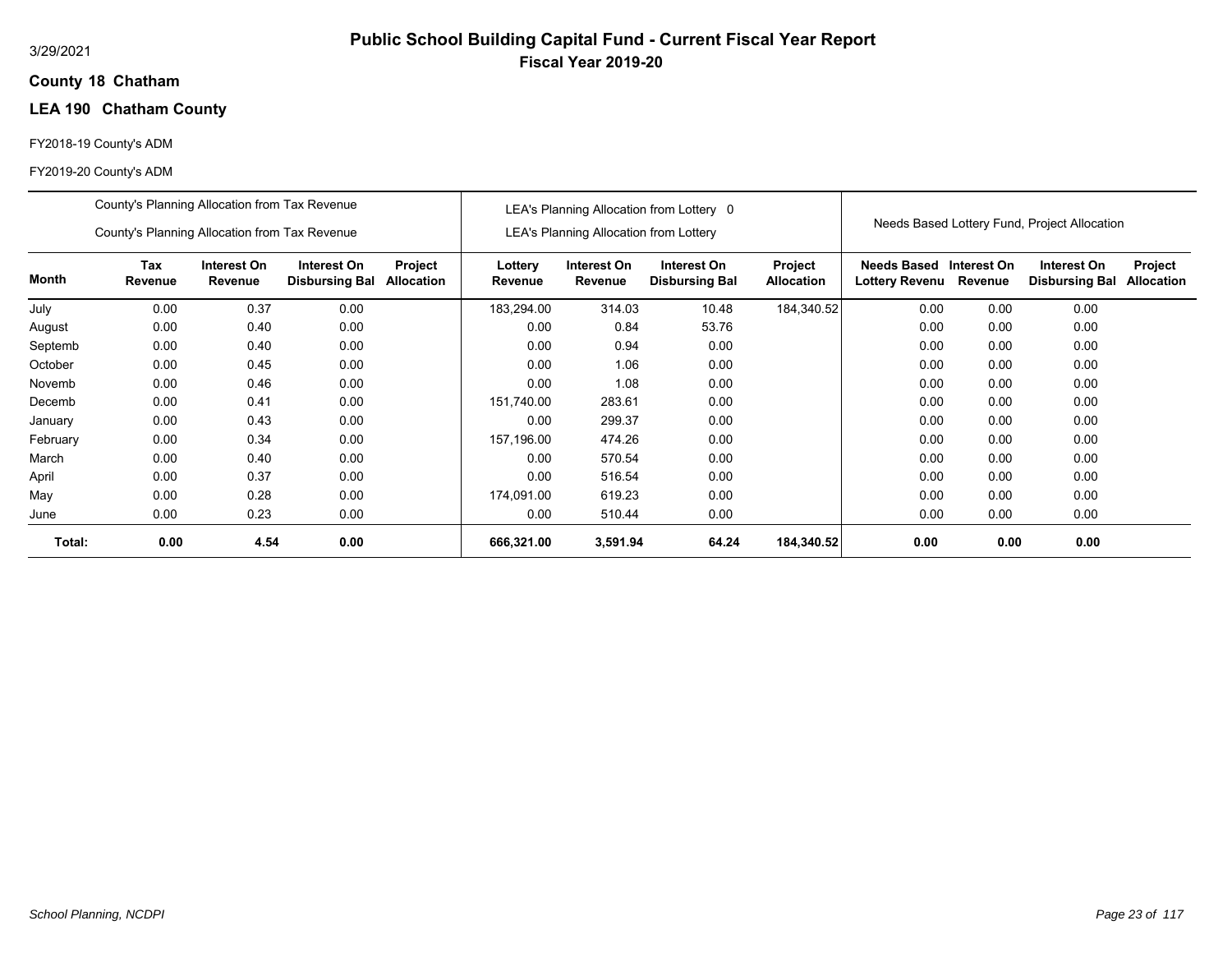## **19 Cherokee County**

# **LEA 200 Cherokee County**

## FY2018-19 County's ADM

|          | County's Planning Allocation from Tax Revenue |                        |                                      |                       |                    |                                        | LEA's Planning Allocation from Lottery 0 |                                     |                                                   |      |                                              |                                     |
|----------|-----------------------------------------------|------------------------|--------------------------------------|-----------------------|--------------------|----------------------------------------|------------------------------------------|-------------------------------------|---------------------------------------------------|------|----------------------------------------------|-------------------------------------|
|          | County's Planning Allocation from Tax Revenue |                        |                                      |                       |                    | LEA's Planning Allocation from Lottery |                                          |                                     |                                                   |      | Needs Based Lottery Fund, Project Allocation |                                     |
| Month    | Tax<br>Revenue                                | Interest On<br>Revenue | Interest On<br><b>Disbursing Bal</b> | Project<br>Allocation | Lottery<br>Revenue | Interest On<br>Revenue                 | Interest On<br><b>Disbursing Bal</b>     | <b>Project</b><br><b>Allocation</b> | Needs Based Interest On<br>Lottery Revenu Revenue |      | Interest On<br><b>Disbursing Bal</b>         | <b>Project</b><br><b>Allocation</b> |
| July     | 0.00                                          | 48.80                  | 0.00                                 |                       | 0.00               | 207.88                                 | 7.27                                     | 1,052.30                            | 3,508,352.00                                      | 0.00 | 0.00                                         |                                     |
| August   | 0.00                                          | 53.18                  | 0.00                                 |                       | 0.00               | 224.62                                 | 4.90                                     | 70,403.55                           | 0.00                                              | 0.00 | 0.00                                         |                                     |
| Septemb  | 0.00                                          | 53.12                  | 0.00                                 |                       | 0.00               | 94.35                                  | 24.20                                    |                                     | 0.00                                              | 0.00 | 0.00                                         |                                     |
| October  | 0.00                                          | 59.94                  | 0.00                                 |                       | 0.00               | 106.53                                 | 4.68                                     |                                     | 0.00                                              | 0.00 | 0.00                                         |                                     |
| Novemb   | 0.00                                          | 60.81                  | 0.00                                 |                       | 0.00               | 108.08                                 | 16.19                                    | 42,762.85                           | 0.00                                              | 0.00 | 0.00                                         |                                     |
| Decemb   | 0.00                                          | 53.91                  | 0.00                                 |                       | 0.00               | 16.20                                  | 76.39                                    |                                     | 0.00                                              | 0.00 | 0.00                                         |                                     |
| January  | 0.00                                          | 56.91                  | 0.00                                 |                       | 0.00               | 17.25                                  | 73.10                                    | 929.85                              | 0.00                                              | 0.00 | 0.00                                         |                                     |
| February | 0.00                                          | 44.44                  | 0.00                                 |                       | 0.00               | 12.16                                  | 17.21                                    |                                     | 0.00                                              | 0.00 | 0.00                                         |                                     |
| March    | 0.00                                          | 53.47                  | 0.00                                 |                       | 0.00               | 14.66                                  | 7.44                                     | 7,975.00                            | 0.00                                              | 0.00 | 0.00                                         |                                     |
| April    | 0.00                                          | 48.41                  | 0.00                                 |                       | 0.00               | 0.04                                   | 41.87                                    |                                     | 0.00                                              | 0.00 | 0.00                                         | 260,998.02                          |
| May      | 0.00                                          | 37.23                  | 0.00                                 |                       | 0.00               | 0.09                                   | 9.70                                     |                                     | 0.00                                              | 0.00 | 0.00                                         |                                     |
| June     | 0.00                                          | 30.69                  | 0.00                                 |                       | 0.00               | 0.08                                   | 0.09                                     |                                     | 0.00                                              | 0.00 | 0.00                                         |                                     |
| Total:   | 0.00                                          | 600.91                 | 0.00                                 |                       | 0.00               | 801.94                                 | 283.04                                   | 123,123.55                          | 3,508,352.00                                      | 0.00 | 0.00                                         | 260,998.02                          |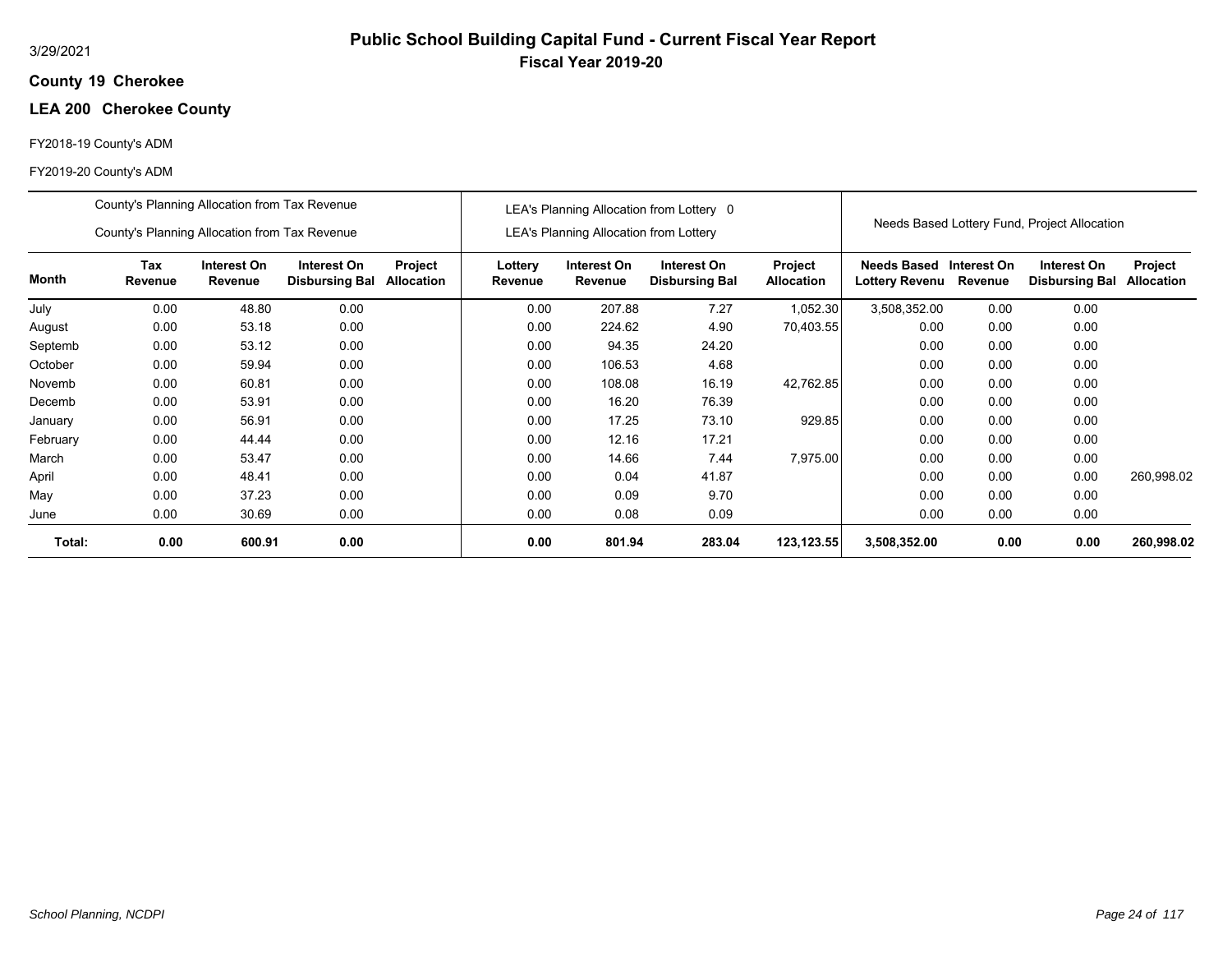## **20 Chowan County**

# **LEA 210 Chowan County**

## FY2018-19 County's ADM

|          | County's Planning Allocation from Tax Revenue                                                             |       |      |  | LEA's Planning Allocation from Lottery 0 |                                               |                                      |                              |                                                         |         |                                              |                              |
|----------|-----------------------------------------------------------------------------------------------------------|-------|------|--|------------------------------------------|-----------------------------------------------|--------------------------------------|------------------------------|---------------------------------------------------------|---------|----------------------------------------------|------------------------------|
|          | County's Planning Allocation from Tax Revenue                                                             |       |      |  |                                          | <b>LEA's Planning Allocation from Lottery</b> |                                      |                              |                                                         |         | Needs Based Lottery Fund, Project Allocation |                              |
| Month    | Tax<br>Interest On<br>Interest On<br>Project<br>Revenue<br>Allocation<br>Revenue<br><b>Disbursing Bal</b> |       |      |  | Lottery<br>Revenue                       | Interest On<br>Revenue                        | Interest On<br><b>Disbursing Bal</b> | Project<br><b>Allocation</b> | <b>Needs Based Interest On</b><br><b>Lottery Revenu</b> | Revenue | Interest On<br><b>Disbursing Bal</b>         | Project<br><b>Allocation</b> |
| July     | 0.00                                                                                                      | 2.75  | 0.00 |  | 40,155.00                                | 557.75                                        | 0.00                                 |                              | 0.00                                                    | 0.00    | 0.00                                         |                              |
| August   | 0.00                                                                                                      | 3.00  | 0.00 |  | 0.00                                     | 607.85                                        | 0.00                                 | 103,573.00                   | 0.00                                                    | 0.00    | 0.00                                         |                              |
| Septemb  | 0.00<br>0.00<br>2.99                                                                                      |       |      |  | 0.00                                     | 415.86                                        | 17.40                                |                              | 0.00                                                    | 0.00    | 0.00                                         |                              |
| October  | 0.00                                                                                                      | 3.38  | 0.00 |  | 0.00                                     | 469.32                                        | 0.00                                 |                              | 0.00                                                    | 0.00    | 0.00                                         |                              |
| Novemb   | 0.00                                                                                                      | 3.42  | 0.00 |  | 0.00                                     | 476.10                                        | 0.00                                 |                              | 0.00                                                    | 0.00    | 0.00                                         |                              |
| Decemb   | 0.00                                                                                                      | 3.04  | 0.00 |  | 33,309.00                                | 484.16                                        | 0.00                                 |                              | 0.00                                                    | 0.00    | 0.00                                         |                              |
| January  | 0.00                                                                                                      | 3.20  | 0.00 |  | 0.00                                     | 511.07                                        | 0.00                                 |                              | 0.00                                                    | 0.00    | 0.00                                         |                              |
| February | 0.00                                                                                                      | 2.50  | 0.00 |  | 34.507.00                                | 451.91                                        | 0.00                                 |                              | 0.00                                                    | 0.00    | 0.00                                         |                              |
| March    | 0.00                                                                                                      | 3.01  | 0.00 |  | 0.00                                     | 543.66                                        | 0.00                                 |                              | 0.00                                                    | 0.00    | 0.00                                         |                              |
| April    | 0.00                                                                                                      | 2.73  | 0.00 |  | 0.00                                     | 492.20                                        | 0.00                                 |                              | 0.00                                                    | 0.00    | 0.00                                         |                              |
| May      | 0.00                                                                                                      | 2.10  | 0.00 |  | 38,215.00                                | 427.27                                        | 0.00                                 |                              | 0.00                                                    | 0.00    | 0.00                                         |                              |
| June     | 0.00                                                                                                      | 1.73  | 0.00 |  | 0.00                                     | 352.21                                        | 0.00                                 |                              | 0.00                                                    | 0.00    | 0.00                                         |                              |
| Total:   | 0.00                                                                                                      | 33.85 | 0.00 |  | 146,186.00                               | 5,789.36                                      | 17.40                                | 103,573.00                   | 0.00                                                    | 0.00    | 0.00                                         |                              |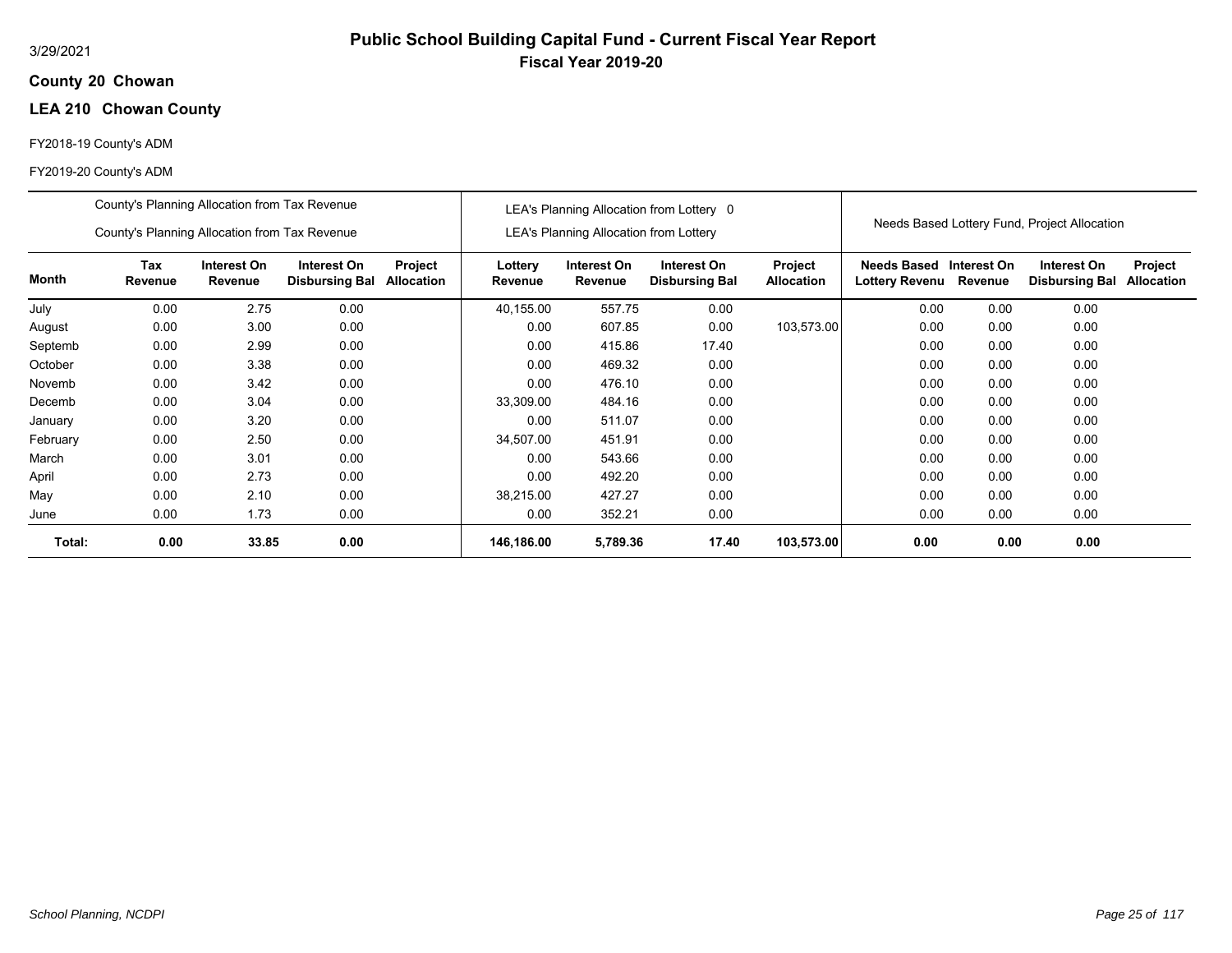## **21 Clay County**

# **LEA 220 Clay County**

## FY2018-19 County's ADM

#### FY2019-20 County's ADM

|          | County's Planning Allocation from Tax Revenue<br>County's Planning Allocation from Tax Revenue                          |          |      |  |      | <b>LEA's Planning Allocation from Lottery</b> | LEA's Planning Allocation from Lottery 0 |                              |                                             |                        | Needs Based Lottery Fund, Project Allocation |                              |
|----------|-------------------------------------------------------------------------------------------------------------------------|----------|------|--|------|-----------------------------------------------|------------------------------------------|------------------------------|---------------------------------------------|------------------------|----------------------------------------------|------------------------------|
| Month    | Tax<br>Project<br>Interest On<br>Interest On<br><b>Disbursing Bal</b><br><b>Revenue</b><br><b>Allocation</b><br>Revenue |          |      |  |      | Interest On<br>Revenue                        | Interest On<br><b>Disbursing Bal</b>     | Project<br><b>Allocation</b> | <b>Needs Based</b><br><b>Lottery Revenu</b> | Interest On<br>Revenue | Interest On<br><b>Disbursing Bal</b>         | Project<br><b>Allocation</b> |
| July     | 0.00                                                                                                                    | 153.58   | 0.00 |  | 0.00 | 335.38                                        | 17.75                                    |                              | 0.00                                        | 0.00                   | 0.00                                         |                              |
| August   | 0.00                                                                                                                    | 167.37   | 0.00 |  | 0.00 | 365.54                                        | 1.10                                     |                              | 0.00                                        | 0.00                   | 0.00                                         | 362,581.65                   |
| Septemb  | 0.00                                                                                                                    | 167.16   | 0.00 |  | 0.00 | 365.08                                        | 7.99                                     |                              | 0.00                                        | 0.00                   | 0.00                                         |                              |
| October  | 0.00                                                                                                                    | 188.63   | 0.00 |  | 0.00 | 412.00                                        | 3.39                                     | 13,192.00                    | 0.00                                        | 0.00                   | 0.00                                         | 1,164,403.10                 |
| Novemb   | 0.00                                                                                                                    | 191.36   | 0.00 |  | 0.00 | 390.19                                        | 14.19                                    |                              | 0.00                                        | 0.00                   | 0.00                                         |                              |
| Decemb   | 0.00                                                                                                                    | 169.66   | 0.00 |  | 0.00 | 345.97                                        | 0.00                                     |                              | 0.00                                        | 0.00                   | 0.00                                         |                              |
| January  | 0.00                                                                                                                    | 179.09   | 0.00 |  | 0.00 | 365.20                                        | 0.06                                     | 41,682.45                    | 0.00                                        | 0.00                   | 0.00                                         |                              |
| February | 0.00                                                                                                                    | 139.87   | 0.00 |  | 0.00 | 221.45                                        | 7.77                                     |                              | 0.00                                        | 0.00                   | 0.00                                         | 1,274,629.57                 |
| March    | 0.00                                                                                                                    | 168.26   | 0.00 |  | 0.00 | 266.42                                        | 1.51                                     |                              | 0.00                                        | 0.00                   | 0.00                                         |                              |
| April    | 0.00                                                                                                                    | 152.34   | 0.00 |  | 0.00 | 241.21                                        | 4.50                                     |                              | 0.00                                        | 0.00                   | 0.00                                         | 1,470,282.61                 |
| May      | 0.00                                                                                                                    | 117.16   | 0.00 |  | 0.00 | 185.52                                        | 0.00                                     |                              | 0.00                                        | 0.00                   | 0.00                                         |                              |
| June     | 0.00                                                                                                                    | 96.58    | 0.00 |  | 0.00 | 152.92                                        | 2.69                                     |                              | 0.00                                        | 0.00                   | 0.00                                         | 1,369,764.86                 |
| Total:   | 0.00                                                                                                                    | 1,891.06 | 0.00 |  | 0.00 | 3,646.88                                      | 60.95                                    | 54,874.45                    | 0.00                                        | 0.00                   | 0.00                                         | 5,641,661.79                 |

**Fiscal Year 2019-20**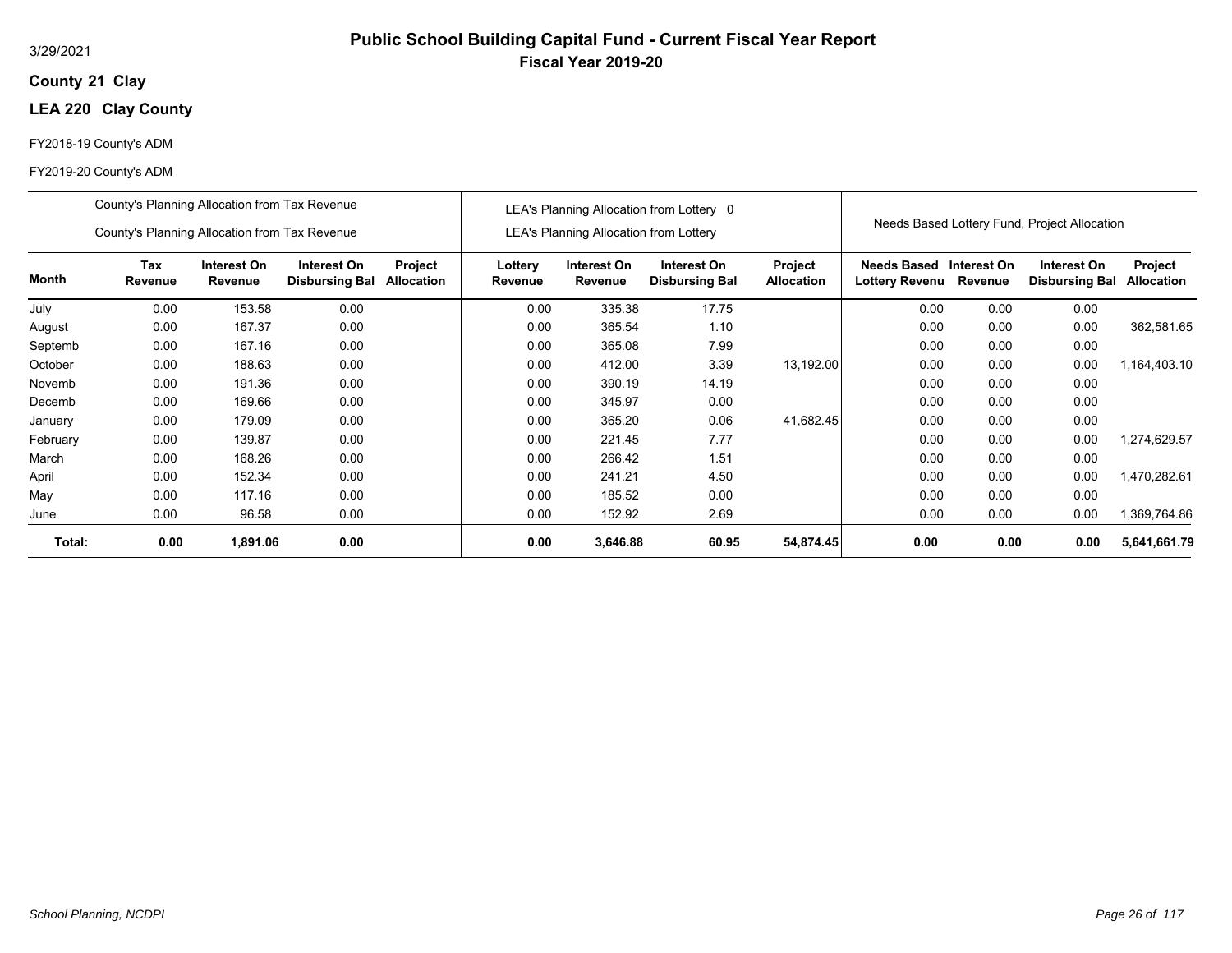## **22 Cleveland County**

## **LEA 230 Cleveland County**

## FY2018-19 County's ADM

|          | County's Planning Allocation from Tax Revenue |                        |                                      |                              | LEA's Planning Allocation from Lottery 0 |                                               |                                      |                              | Needs Based Lottery Fund, Project Allocation |         |                                      |                              |
|----------|-----------------------------------------------|------------------------|--------------------------------------|------------------------------|------------------------------------------|-----------------------------------------------|--------------------------------------|------------------------------|----------------------------------------------|---------|--------------------------------------|------------------------------|
|          | County's Planning Allocation from Tax Revenue |                        |                                      |                              |                                          | <b>LEA's Planning Allocation from Lottery</b> |                                      |                              |                                              |         |                                      |                              |
| Month    | Tax<br>Revenue                                | Interest On<br>Revenue | Interest On<br><b>Disbursing Bal</b> | Project<br><b>Allocation</b> | Lottery<br>Revenue                       | Interest On<br>Revenue                        | Interest On<br><b>Disbursing Bal</b> | Project<br><b>Allocation</b> | Needs Based Interest On<br>Lottery Revenu    | Revenue | Interest On<br><b>Disbursing Bal</b> | Project<br><b>Allocation</b> |
| July     | 0.00                                          | 4.03                   | 0.00                                 |                              | 297.084.00                               | 512.77                                        | 1,859.56                             |                              | 0.00                                         | 0.00    | 0.00                                 |                              |
| August   | 0.00                                          | 4.39                   | 0.00                                 |                              | 0.00                                     | 562.28                                        | 61.54                                |                              | 0.00                                         | 0.00    | 0.00                                 |                              |
| Septemb  | 0.00                                          | 0.00<br>4.39           |                                      |                              |                                          | 561.68                                        | 0.00                                 |                              | 0.00                                         | 0.00    | 0.00                                 |                              |
| October  | 0.00                                          | 4.95                   | 0.00                                 |                              | 0.00                                     | 633.84                                        | 0.00                                 |                              | 0.00                                         | 0.00    | 0.00                                 |                              |
| Novemb   | 0.00                                          | 5.02                   | 0.00                                 |                              | 0.00                                     | 643.00                                        | 0.00                                 |                              | 0.00                                         | 0.00    | 0.00                                 |                              |
| Decemb   | 0.00                                          | 4.45                   | 0.00                                 |                              | 243,941.00                               | 1,024.49                                      | 0.00                                 |                              | 0.00                                         | 0.00    | 0.00                                 |                              |
| January  | 0.00                                          | 4.70                   | 0.00                                 |                              | 0.00                                     | 1.081.42                                      | 0.00                                 |                              | 0.00                                         | 0.00    | 0.00                                 |                              |
| February | 0.00                                          | 3.67                   | 0.00                                 |                              | 252,714.00                               | 1,231.14                                      | 0.00                                 |                              | 0.00                                         | 0.00    | 0.00                                 |                              |
| March    | 0.00                                          | 4.42                   | 0.00                                 |                              | 0.00                                     | 1,481.07                                      | 0.00                                 |                              | 0.00                                         | 0.00    | 0.00                                 |                              |
| April    | 0.00                                          | 4.00                   | 0.00                                 |                              | 0.00                                     | 1,340.90                                      | 0.00                                 |                              | 0.00                                         | 0.00    | 0.00                                 |                              |
| May      | 0.00                                          | 3.08                   | 0.00                                 |                              | 279,874.00                               | 1,388.11                                      | 0.00                                 |                              | 0.00                                         | 0.00    | 0.00                                 |                              |
| June     | 0.00                                          | 2.54                   | 124.36                               |                              | 0.00                                     | 1,144.23                                      | 124.36                               | 1,085,000.00                 | 0.00                                         | 0.00    | 0.00                                 |                              |
| Total:   | 0.00                                          | 49.64                  | 124.36                               |                              | 1,073,613.00                             | 11,604.93                                     | 2,045.46                             | 1,085,000.00                 | 0.00                                         | 0.00    | 0.00                                 |                              |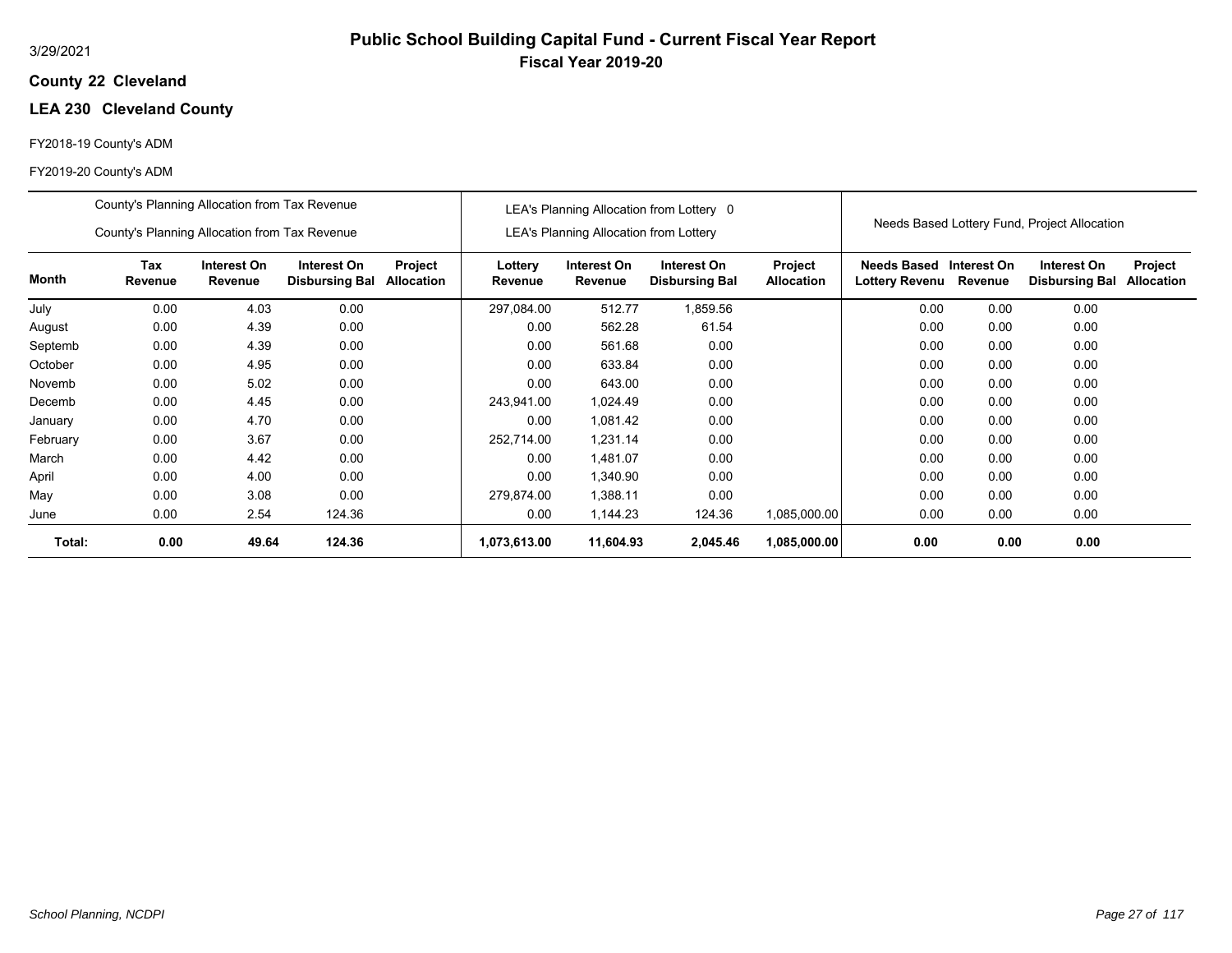## **23 Columbus County**

## **LEA 240 Columbus County**

## FY2018-19 County's ADM

|          | County's Planning Allocation from Tax Revenue                                                                                              |          |      |  | LEA's Planning Allocation from Lottery 0 |                                               |                                      |                              | Needs Based Lottery Fund, Project Allocation |         |                                      |                              |
|----------|--------------------------------------------------------------------------------------------------------------------------------------------|----------|------|--|------------------------------------------|-----------------------------------------------|--------------------------------------|------------------------------|----------------------------------------------|---------|--------------------------------------|------------------------------|
|          | County's Planning Allocation from Tax Revenue                                                                                              |          |      |  |                                          | <b>LEA's Planning Allocation from Lottery</b> |                                      |                              |                                              |         |                                      |                              |
| Month    | Tax<br>Interest On<br>Interest On<br>Project<br>Revenue<br>Revenue<br><b>Allocation</b><br><b>Disbursing Bal</b><br>0.00<br>119.60<br>0.00 |          |      |  | Lottery<br>Revenue                       | Interest On<br>Revenue                        | Interest On<br><b>Disbursing Bal</b> | Project<br><b>Allocation</b> | Needs Based Interest On<br>Lottery Revenu    | Revenue | Interest On<br><b>Disbursing Bal</b> | Project<br><b>Allocation</b> |
| July     |                                                                                                                                            |          |      |  | 0.00                                     | 4,275.85                                      | 0.00                                 |                              | 2,496,193.00                                 | 0.00    | 0.00                                 |                              |
| August   | 0.00                                                                                                                                       | 130.34   | 0.00 |  | 0.00                                     | 4,659.95                                      | 0.00                                 |                              | 0.00                                         | 0.00    | 0.00                                 |                              |
| Septemb  | 0.00<br>0.00<br>130.18                                                                                                                     |          |      |  | 0.00                                     | 4,654.07                                      | 0.00                                 |                              | 0.00                                         | 0.00    | 0.00                                 |                              |
| October  | 0.00                                                                                                                                       | 146.90   | 0.00 |  | 0.00                                     | 5,251.95                                      | 0.00                                 |                              | 0.00                                         | 0.00    | 0.00                                 |                              |
| Novemb   | 0.00                                                                                                                                       | 149.02   | 0.00 |  | 0.00                                     | 5,327.83                                      | 0.00                                 |                              | 0.00                                         | 0.00    | 0.00                                 |                              |
| Decemb   | 0.00                                                                                                                                       | 132.13   | 0.00 |  | 0.00                                     | 4,723.78                                      | 0.00                                 |                              | 0.00                                         | 0.00    | 0.00                                 |                              |
| January  | 0.00                                                                                                                                       | 139.47   | 0.00 |  | 0.00                                     | 4,986.26                                      | 0.00                                 |                              | 0.00                                         | 0.00    | 0.00                                 |                              |
| February | 0.00                                                                                                                                       | 108.92   | 0.00 |  | 0.00                                     | 3,894.13                                      | 0.00                                 |                              | 0.00                                         | 0.00    | 0.00                                 |                              |
| March    | 0.00                                                                                                                                       | 131.03   | 0.00 |  | 0.00                                     | 4,684.68                                      | 0.00                                 |                              | 0.00                                         | 0.00    | 0.00                                 |                              |
| April    | 0.00                                                                                                                                       | 118.63   | 0.00 |  | 0.00                                     | 4,241.30                                      | 0.00                                 |                              | 0.00                                         | 0.00    | 0.00                                 |                              |
| May      | 0.00                                                                                                                                       | 91.24    | 0.00 |  | 0.00                                     | 3,261.97                                      | 0.00                                 |                              | 0.00                                         | 0.00    | 0.00                                 |                              |
| June     | 0.00                                                                                                                                       | 75.21    | 0.00 |  | 0.00                                     | 2,688.86                                      | 0.00                                 |                              | 0.00                                         | 0.00    | 0.00                                 |                              |
| Total:   | 0.00                                                                                                                                       | 1,472.67 | 0.00 |  | 0.00                                     | 52,650.63                                     | 0.00                                 |                              | 2,496,193.00                                 | 0.00    | 0.00                                 |                              |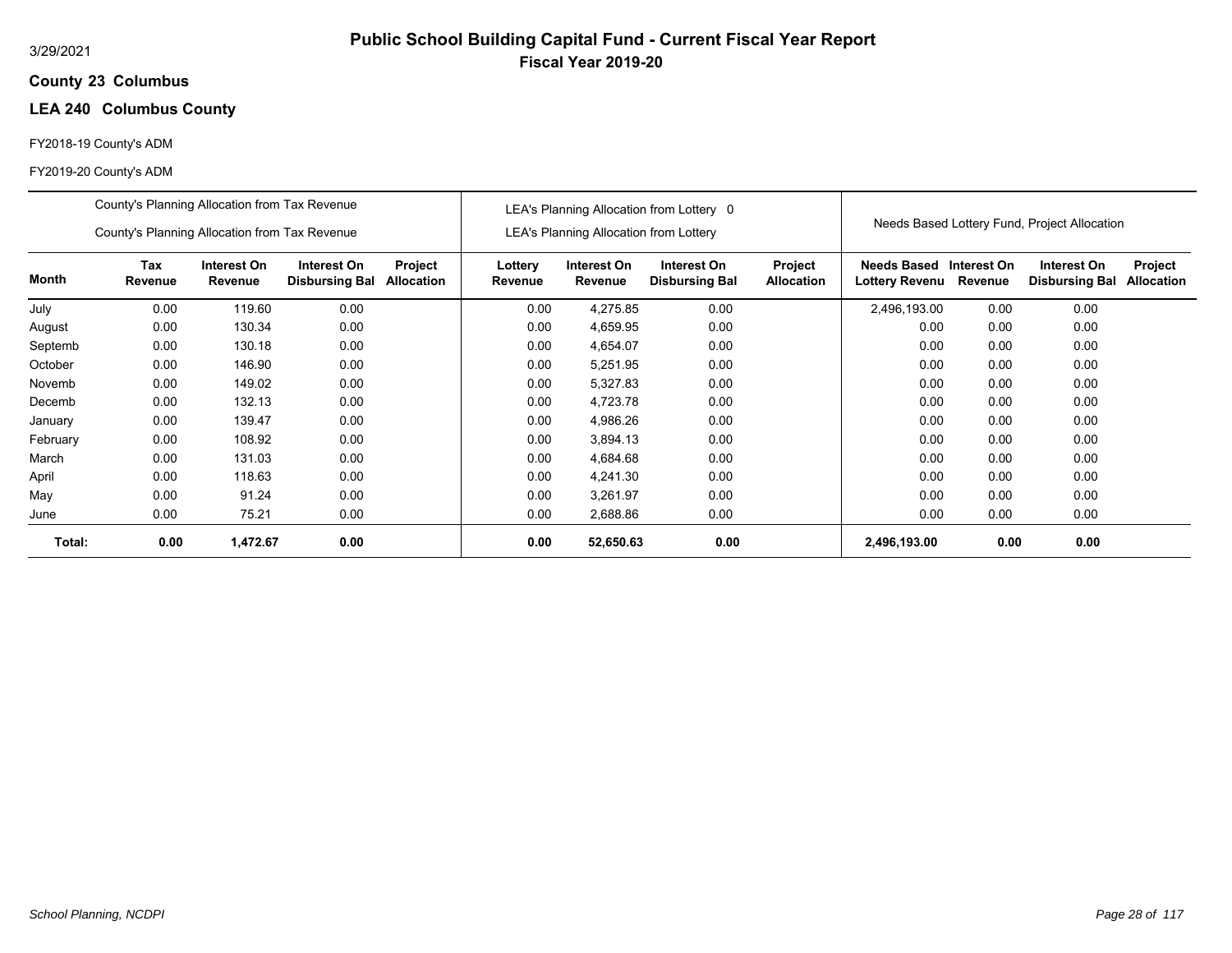## **23 Columbus County**

# **LEA 241 Whiteville City**

## FY2018-19 County's ADM

|          | County's Planning Allocation from Tax Revenue                |         |                                      | LEA's Planning Allocation from Lottery 0 |                    |                                               |                                      |                              |                                      |                        |                                              |                              |
|----------|--------------------------------------------------------------|---------|--------------------------------------|------------------------------------------|--------------------|-----------------------------------------------|--------------------------------------|------------------------------|--------------------------------------|------------------------|----------------------------------------------|------------------------------|
|          | County's Planning Allocation from Tax Revenue<br>Interest On |         |                                      |                                          |                    | <b>LEA's Planning Allocation from Lottery</b> |                                      |                              |                                      |                        | Needs Based Lottery Fund, Project Allocation |                              |
| Month    | Tax<br>Revenue                                               | Revenue | Interest On<br><b>Disbursing Bal</b> | Project<br>Allocation                    | Lottery<br>Revenue | Interest On<br>Revenue                        | Interest On<br><b>Disbursing Bal</b> | Project<br><b>Allocation</b> | Needs Based<br><b>Lottery Revenu</b> | Interest On<br>Revenue | Interest On<br><b>Disbursing Bal</b>         | Project<br><b>Allocation</b> |
| July     | 0.00                                                         | 0.00    | 0.00                                 |                                          | 0.00               | 221.21                                        | 0.00                                 |                              | 1,012,160.00                         | 0.00                   | 0.00                                         |                              |
| August   | 0.00                                                         | 0.00    | 0.00                                 |                                          | 0.00               | 241.08                                        | 0.00                                 |                              | 0.00                                 | 0.00                   | 0.00                                         |                              |
| Septemb  | 0.00<br>0.00<br>0.00                                         |         |                                      |                                          | 0.00               | 240.77                                        | 0.00                                 |                              | 0.00                                 | 0.00                   | 0.00                                         |                              |
| October  | 0.00                                                         | 0.00    | 0.00                                 |                                          | 0.00               | 271.70                                        | 0.00                                 |                              | 0.00                                 | 0.00                   | 0.00                                         |                              |
| Novemb   | 0.00                                                         | 0.00    | 0.00                                 |                                          | 0.00               | 275.63                                        | 0.00                                 |                              | 0.00                                 | 0.00                   | 0.00                                         |                              |
| Decemb   | 0.00                                                         | 0.00    | 0.00                                 |                                          | 0.00               | 244.38                                        | 0.00                                 |                              | 0.00                                 | 0.00                   | 0.00                                         |                              |
| January  | 0.00                                                         | 0.00    | 0.00                                 |                                          | 0.00               | 257.96                                        | 0.00                                 |                              | 0.00                                 | 0.00                   | 0.00                                         |                              |
| February | 0.00                                                         | 0.00    | 0.00                                 |                                          | 0.00               | 201.46                                        | 0.00                                 |                              | 0.00                                 | 0.00                   | 0.00                                         |                              |
| March    | 0.00                                                         | 0.00    | 0.00                                 |                                          | 0.00               | 242.36                                        | 0.00                                 |                              | 0.00                                 | 0.00                   | 0.00                                         |                              |
| April    | 0.00                                                         | 0.00    | 0.00                                 |                                          | 0.00               | 219.42                                        | 0.00                                 |                              | 0.00                                 | 0.00                   | 0.00                                         |                              |
| May      | 0.00                                                         | 0.00    | 0.00                                 |                                          | 0.00               | 168.75                                        | 0.00                                 |                              | 0.00                                 | 0.00                   | 0.00                                         |                              |
| June     | 0.00                                                         | 0.00    | 0.00                                 |                                          | 0.00               | 139.10                                        | 0.00                                 |                              | 0.00                                 | 0.00                   | 0.00                                         |                              |
| Total:   | 0.00                                                         | 0.00    | 0.00                                 |                                          | 0.00               | 2,723.82                                      | 0.00                                 |                              | 1,012,160.00                         | 0.00                   | 0.00                                         |                              |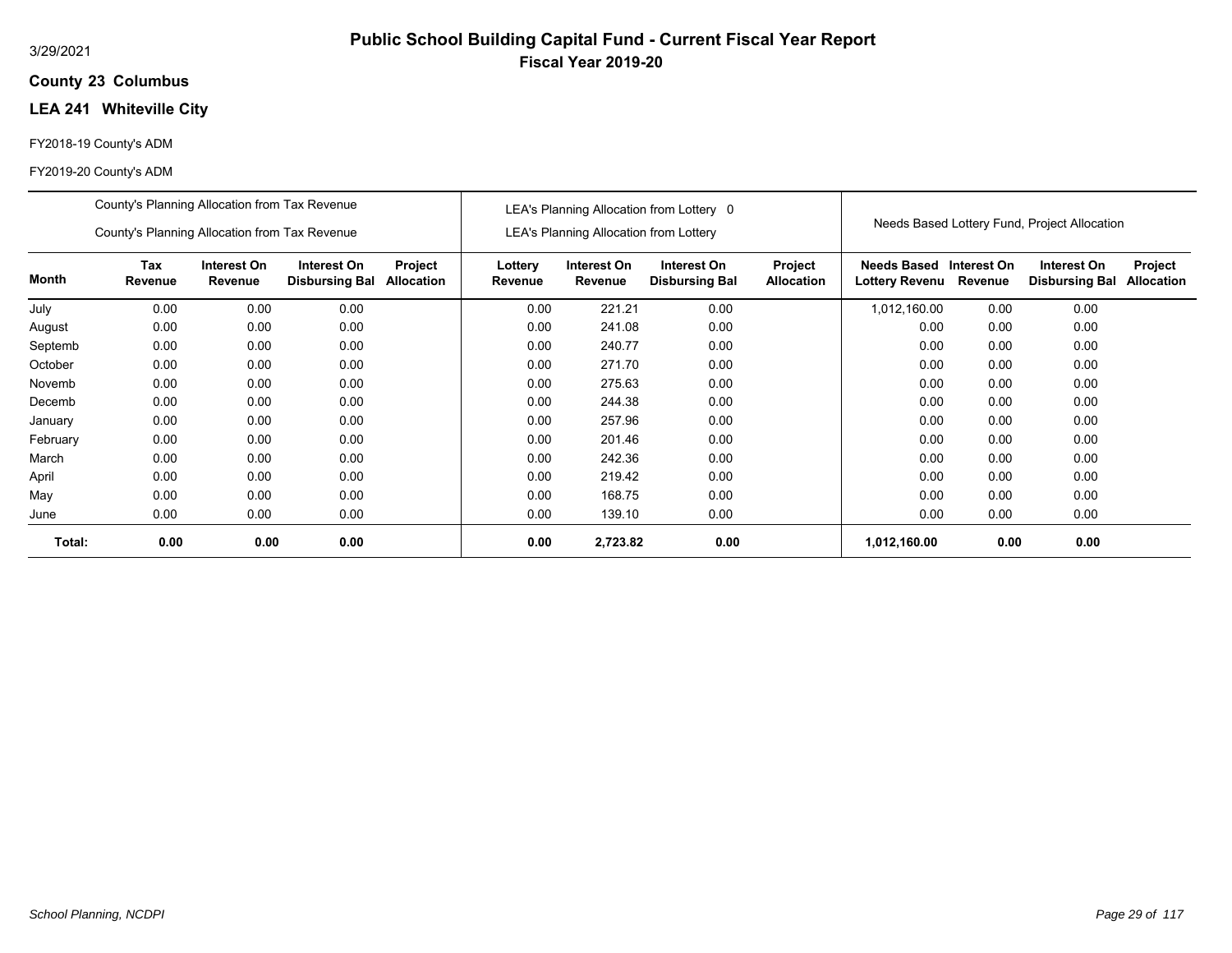## **24 Craven County**

## **LEA 250 Craven County**

## FY2018-19 County's ADM

|          | County's Planning Allocation from Tax Revenue |                        |                                      | LEA's Planning Allocation from Lottery 0<br><b>LEA's Planning Allocation from Lottery</b> |                    |                        |                                      | Needs Based Lottery Fund, Project Allocation |                               |                        |                                      |                              |
|----------|-----------------------------------------------|------------------------|--------------------------------------|-------------------------------------------------------------------------------------------|--------------------|------------------------|--------------------------------------|----------------------------------------------|-------------------------------|------------------------|--------------------------------------|------------------------------|
|          | County's Planning Allocation from Tax Revenue |                        |                                      |                                                                                           |                    |                        |                                      |                                              |                               |                        |                                      |                              |
| Month    | Tax<br>Revenue                                | Interest On<br>Revenue | Interest On<br><b>Disbursing Bal</b> | Project<br>Allocation                                                                     | Lottery<br>Revenue | Interest On<br>Revenue | Interest On<br><b>Disbursing Bal</b> | Project<br><b>Allocation</b>                 | Needs Based<br>Lottery Revenu | Interest On<br>Revenue | Interest On<br><b>Disbursing Bal</b> | Project<br><b>Allocation</b> |
| July     | 0.00                                          | 9.11                   | 0.00                                 |                                                                                           | 281,128.00         | 484.07                 | 14.16                                | 249,000.00                                   | 0.00                          | 0.00                   | 0.00                                 |                              |
| August   | 0.00                                          | 9.93                   | 0.00                                 |                                                                                           | 0.00               | 66.41                  | 450.26                               |                                              | 0.00                          | 0.00                   | 0.00                                 |                              |
| Septemb  | 9.91<br>0.00<br>0.00                          |                        |                                      |                                                                                           | 0.00               | 67.16                  | 418.21                               |                                              | 0.00                          | 0.00                   | 0.00                                 |                              |
| October  | 0.00                                          | 11.19                  | 0.00                                 |                                                                                           | 0.00               | 76.66                  | 435.61                               |                                              | 0.00                          | 0.00                   | 0.00                                 |                              |
| Novemb   | 0.00                                          | 11.35                  | 0.00                                 |                                                                                           | 0.00               | 78.68                  | 411.35                               |                                              | 0.00                          | 0.00                   | 0.00                                 |                              |
| Decemb   | 0.00                                          | 10.06                  | 0.00                                 |                                                                                           | 231,310.00         | 501.39                 | 418.64                               |                                              | 0.00                          | 0.00                   | 0.00                                 |                              |
| January  | 0.00                                          | 10.62                  | 0.00                                 |                                                                                           | 0.00               | 530.08                 | 399.80                               |                                              | 0.00                          | 0.00                   | 0.00                                 |                              |
| February | 0.00                                          | 8.30                   | 184.92                               |                                                                                           | 239,628.00         | 781.15                 | 184.91                               |                                              | 0.00                          | 0.00                   | 0.00                                 |                              |
| March    | 0.00                                          | 10.32                  | 207.13                               |                                                                                           | 0.00               | 940.07                 | 207.13                               |                                              | 0.00                          | 0.00                   | 0.00                                 |                              |
| April    | 0.00                                          | 9.69                   | 173.18                               |                                                                                           | 0.00               | 851.44                 | 173.18                               |                                              | 0.00                          | 0.00                   | 0.00                                 |                              |
| May      | 0.00                                          | 7.67                   | 163.16                               |                                                                                           | 265,383.00         | 993.41                 | 163.15                               |                                              | 0.00                          | 0.00                   | 0.00                                 |                              |
| June     | 0.00                                          | 6.49                   | 211.76                               |                                                                                           | 0.00               | 819.05                 | 211.75                               | 780,300.00                                   | 0.00                          | 0.00                   | 0.00                                 |                              |
| Total:   | 0.00                                          | 114.64                 | 940.15                               |                                                                                           | 1,017,449.00       | 6,189.57               | 3,488.15                             | 1,029,300.00                                 | 0.00                          | 0.00                   | 0.00                                 |                              |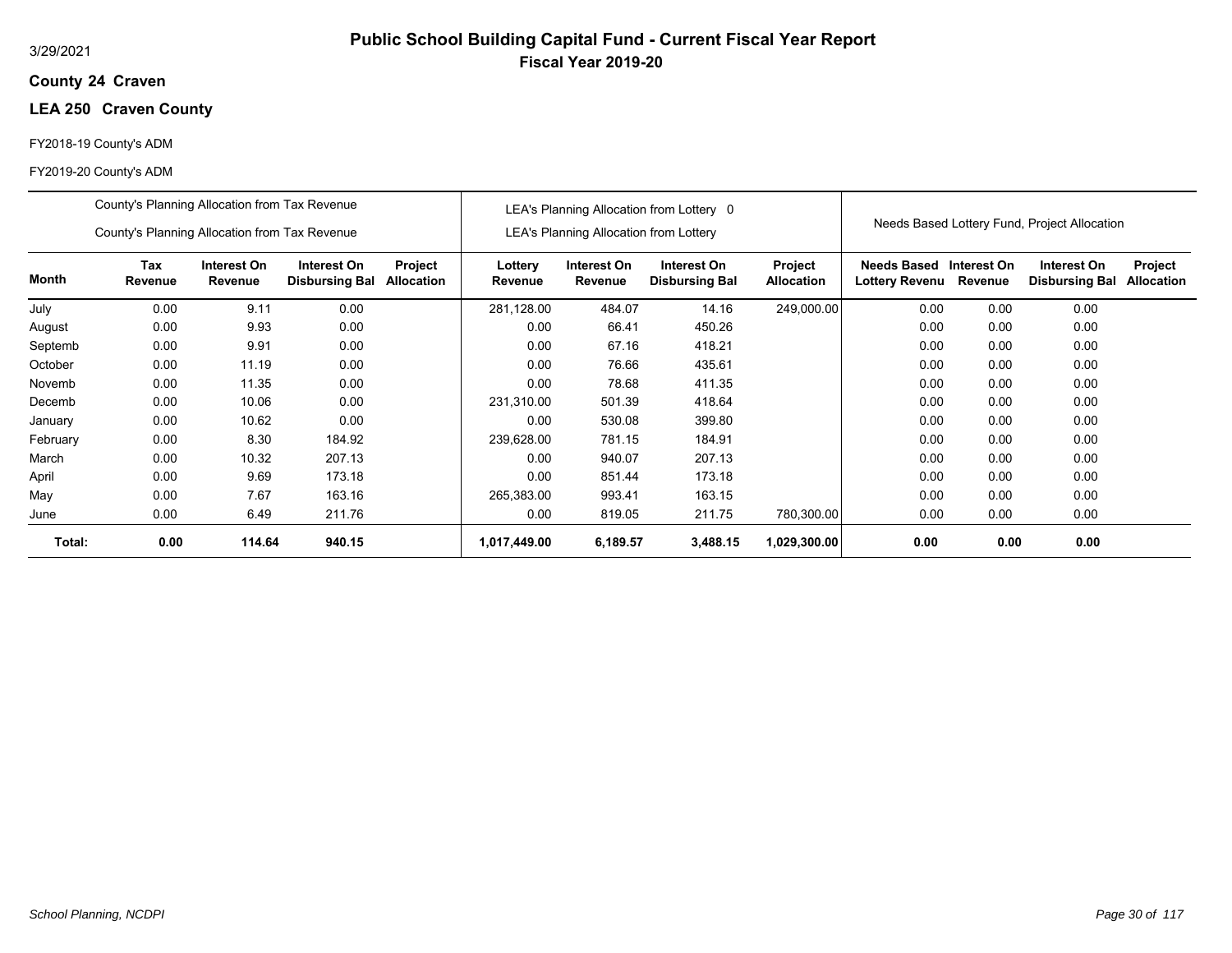# **Public School Building Capital Fund - Current Fiscal Year Report Fiscal Year 2019-20**

### **25 Cumberland County**

# **LEA 260 Cumberland County**

## FY2018-19 County's ADM

|          | County's Planning Allocation from Tax Revenue                                                 |         |                       | LEA's Planning Allocation from Lottery 0 |                    |                                        |                                      | Needs Based Lottery Fund, Project Allocation |                                       |             |                                      |                                     |
|----------|-----------------------------------------------------------------------------------------------|---------|-----------------------|------------------------------------------|--------------------|----------------------------------------|--------------------------------------|----------------------------------------------|---------------------------------------|-------------|--------------------------------------|-------------------------------------|
|          | County's Planning Allocation from Tax Revenue<br>Tax<br>Interest On<br>Interest On<br>Project |         |                       |                                          |                    | LEA's Planning Allocation from Lottery |                                      |                                              |                                       |             |                                      |                                     |
| Month    | Revenue                                                                                       | Revenue | <b>Disbursing Bal</b> | Allocation                               | Lottery<br>Revenue | Interest On<br>Revenue                 | Interest On<br><b>Disbursing Bal</b> | Project<br><b>Allocation</b>                 | Needs Based<br>Lottery Revenu Revenue | Interest On | Interest On<br><b>Disbursing Bal</b> | <b>Project</b><br><b>Allocation</b> |
| July     | 0.00                                                                                          | 52.38   | 0.00                  |                                          | 1,019,512.00       | 1,742.52                               | 728.12                               | 835,406.00                                   | 0.00                                  | 0.00        | 0.00                                 |                                     |
| August   | 0.00                                                                                          | 57.08   | 0.00                  |                                          | 0.00               | 353.15                                 | 2,013.96                             |                                              | 0.00                                  | 0.00        | 0.00                                 |                                     |
| Septemb  | 0.00<br>0.00<br>57.01                                                                         |         |                       |                                          | 0.00               | 356.42                                 | 648.55                               |                                              | 0.00                                  | 0.00        | 0.00                                 |                                     |
| October  | 0.00                                                                                          | 64.34   | 0.00                  |                                          | 0.00               | 403.56                                 | 675.53                               |                                              | 0.00                                  | 0.00        | 0.00                                 |                                     |
| Novemb   | 0.00                                                                                          | 65.27   | 0.00                  |                                          | 0.00               | 410.81                                 | 691.60                               | 195,000.00                                   | 0.00                                  | 0.00        | 0.00                                 |                                     |
| Decemb   | 0.00                                                                                          | 57.87   | 0.00                  |                                          | 855,721.00         | 1,596.27                               | 977.08                               | 856,900.00                                   | 0.00                                  | 0.00        | 0.00                                 |                                     |
| January  | 0.00                                                                                          | 61.08   | 0.00                  |                                          | 0.00               | 5.15                                   | 998.28. ا                            |                                              | 0.00                                  | 0.00        | 0.00                                 |                                     |
| February | 0.00                                                                                          | 47.70   | 0.00                  |                                          | 886,494.00         | 1,363.16                               | 1,679.87                             | 891,100.00                                   | 0.00                                  | 0.00        | 0.00                                 |                                     |
| March    | 0.00                                                                                          | 57.39   | 0.00                  |                                          | 0.00               | 5.63                                   | 2,124.94                             |                                              | 0.00                                  | 0.00        | 0.00                                 |                                     |
| April    | 0.00                                                                                          | 51.96   | 0.00                  |                                          | 0.00               | 8.63                                   | 1,776.66                             |                                              | 0.00                                  | 0.00        | 0.00                                 |                                     |
| May      | 0.00                                                                                          | 39.96   | 0.00                  |                                          | 981,769.00         | 1,260.62                               | 1,008.12                             | 988,745.00                                   | 0.00                                  | 0.00        | 0.00                                 |                                     |
| June     | 0.00                                                                                          | 32.94   | 0.00                  |                                          | 0.00               | 2.39                                   | 670.79                               |                                              | 0.00                                  | 0.00        | 0.00                                 |                                     |
| Total:   | 0.00                                                                                          | 644.98  | 0.00                  |                                          | 3,743,496.00       | 7,508.31                               | 14,993.50                            | 3,767,151.00                                 | 0.00                                  | 0.00        | 0.00                                 |                                     |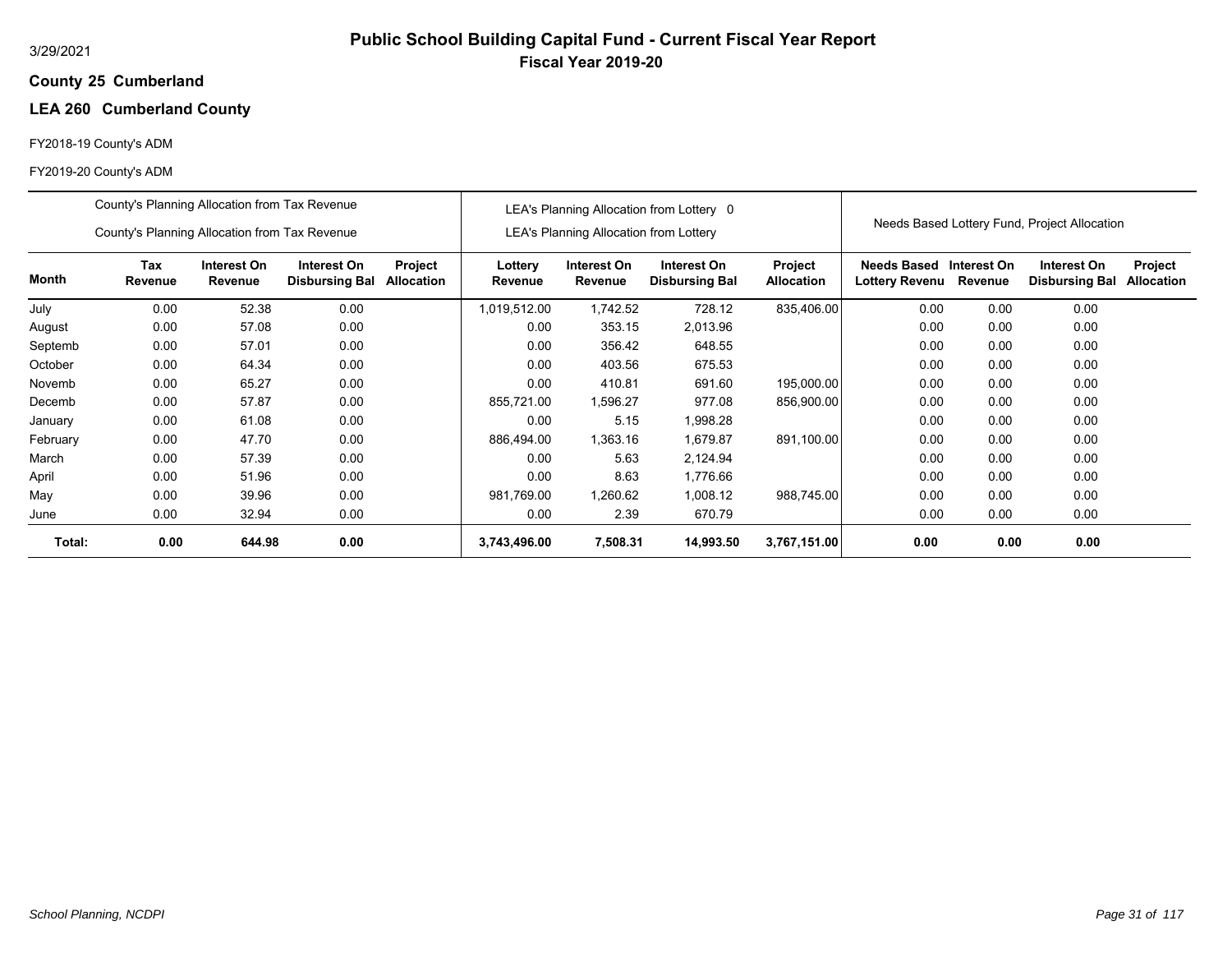## **26 Currituck County**

# **LEA 270 Currituck County**

## FY2018-19 County's ADM

|          | County's Planning Allocation from Tax Revenue                                                                                     |              |        |  | LEA's Planning Allocation from Lottery 0 |                                               |                                      |                              | Needs Based Lottery Fund, Project Allocation |                        |                                      |                              |
|----------|-----------------------------------------------------------------------------------------------------------------------------------|--------------|--------|--|------------------------------------------|-----------------------------------------------|--------------------------------------|------------------------------|----------------------------------------------|------------------------|--------------------------------------|------------------------------|
|          | County's Planning Allocation from Tax Revenue                                                                                     |              |        |  |                                          | <b>LEA's Planning Allocation from Lottery</b> |                                      |                              |                                              |                        |                                      |                              |
| Month    | Tax<br>Interest On<br>Interest On<br>Project<br>Revenue<br>Revenue<br>Allocation<br><b>Disbursing Bal</b><br>3.50<br>0.00<br>0.00 |              |        |  | Lottery<br>Revenue                       | Interest On<br>Revenue                        | Interest On<br><b>Disbursing Bal</b> | Project<br><b>Allocation</b> | Needs Based<br><b>Lottery Revenu</b>         | Interest On<br>Revenue | Interest On<br><b>Disbursing Bal</b> | Project<br><b>Allocation</b> |
| July     |                                                                                                                                   |              |        |  | 83,709.00                                | 1,005.43                                      | 973.97                               |                              | 0.00                                         | 0.00                   | 0.00                                 |                              |
| August   | 0.00                                                                                                                              | 3.82         | 0.00   |  | 0.00                                     | 1,097.55                                      | 990.51                               |                              | 0.00                                         | 0.00                   | 0.00                                 |                              |
| Septemb  | 0.00                                                                                                                              | 3.81<br>0.00 |        |  |                                          | 1,098.00                                      | 730.05                               |                              | 0.00                                         | 0.00                   | 0.00                                 |                              |
| October  | 0.00                                                                                                                              | 4.30         | 0.00   |  | 0.00                                     | 1,240.57                                      | 555.42                               |                              | 0.00                                         | 0.00                   | 0.00                                 |                              |
| Novemb   | 0.00                                                                                                                              | 4.37         | 0.00   |  | 0.00                                     | 1,259.66                                      | 352.17                               |                              | 0.00                                         | 0.00                   | 0.00                                 |                              |
| Decemb   | 0.00                                                                                                                              | 3.87         | 0.00   |  | 70,183.00                                | 1,248.23                                      | 346.79                               |                              | 0.00                                         | 0.00                   | 0.00                                 |                              |
| January  | 0.00                                                                                                                              | 4.09         | 191.72 |  | 0.00                                     | 1,318.27                                      | 191.73                               | 350,000.00                   | 0.00                                         | 0.00                   | 0.00                                 |                              |
| February | 0.00                                                                                                                              | 3.49         | 0.00   |  | 72,706.00                                | 605.65                                        | 825.03                               |                              | 0.00                                         | 0.00                   | 0.00                                 |                              |
| March    | 0.00                                                                                                                              | 4.19         | 0.00   |  | 0.00                                     | 730.12                                        | 918.66                               |                              | 0.00                                         | 0.00                   | 0.00                                 |                              |
| April    | 0.00                                                                                                                              | 3.80         | 0.00   |  | 0.00                                     | 662.54                                        | 763.99                               |                              | 0.00                                         | 0.00                   | 0.00                                 |                              |
| May      | 0.00                                                                                                                              | 2.92         | 0.00   |  | 80,520.00                                | 613.19                                        | 669.03                               |                              | 0.00                                         | 0.00                   | 0.00                                 |                              |
| June     | 0.00                                                                                                                              | 2.41         | 0.00   |  | 0.00                                     | 506.16                                        | 431.72                               | $-202,958.71$                | 0.00                                         | 0.00                   | 0.00                                 |                              |
| Total:   | 0.00                                                                                                                              | 44.57        | 191.72 |  | 307,118.00                               | 11,385.37                                     | 7,749.07                             | 147,041.29                   | 0.00                                         | 0.00                   | 0.00                                 |                              |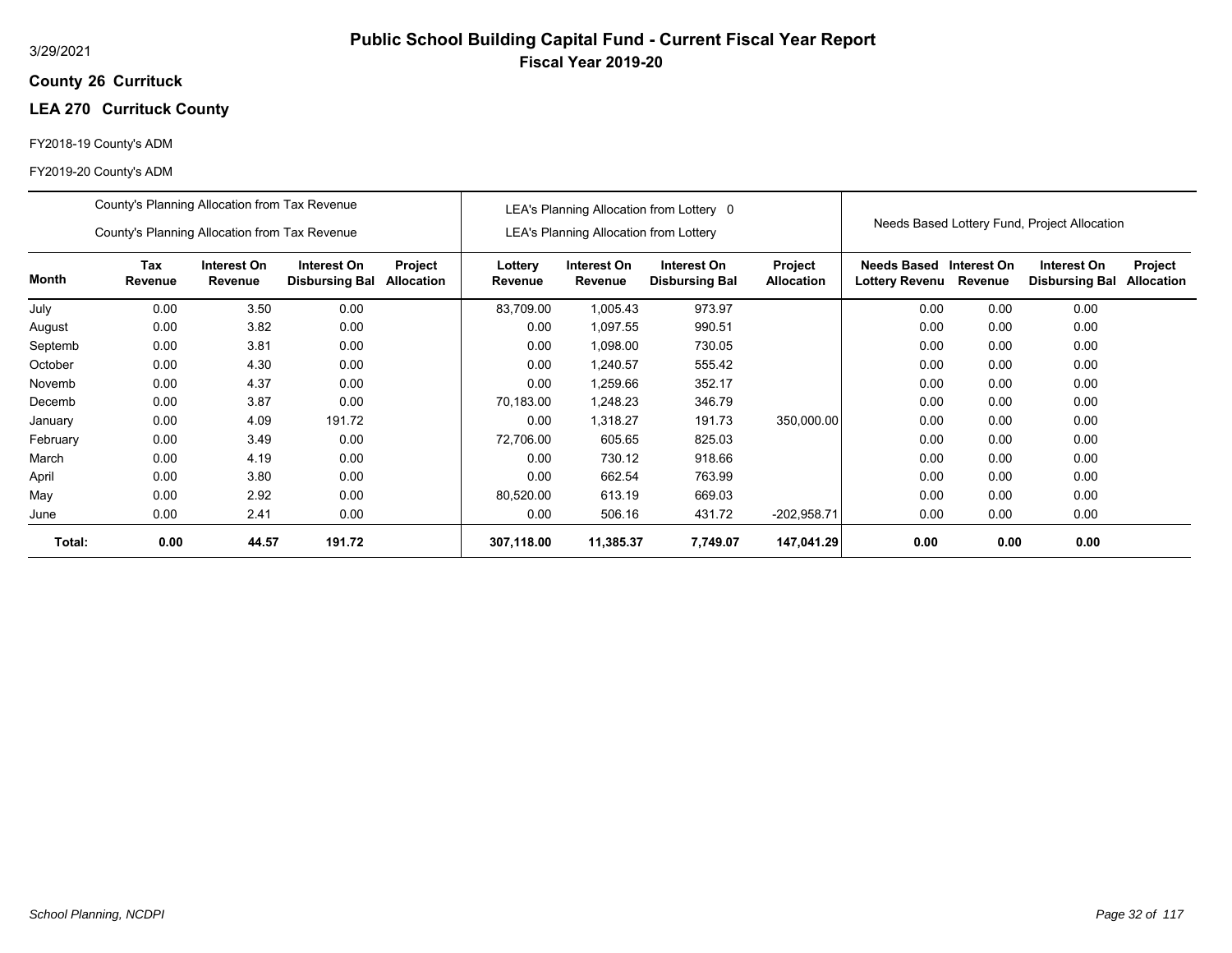## **27 Dare County**

## **LEA 280 Dare County**

## FY2018-19 County's ADM

|          | County's Planning Allocation from Tax Revenue<br>County's Planning Allocation from Tax Revenue |                        |                                      |                              | LEA's Planning Allocation from Lottery 0<br><b>LEA's Planning Allocation from Lottery</b> |                        |                                      |                              | Needs Based Lottery Fund, Project Allocation |                        |                                      |                              |
|----------|------------------------------------------------------------------------------------------------|------------------------|--------------------------------------|------------------------------|-------------------------------------------------------------------------------------------|------------------------|--------------------------------------|------------------------------|----------------------------------------------|------------------------|--------------------------------------|------------------------------|
|          |                                                                                                |                        |                                      |                              |                                                                                           |                        |                                      |                              |                                              |                        |                                      |                              |
| Month    | Tax<br>Revenue                                                                                 | Interest On<br>Revenue | Interest On<br><b>Disbursing Bal</b> | Project<br><b>Allocation</b> | Lottery<br>Revenue                                                                        | Interest On<br>Revenue | Interest On<br><b>Disbursing Bal</b> | Project<br><b>Allocation</b> | <b>Needs Based</b><br><b>Lottery Revenu</b>  | Interest On<br>Revenue | Interest On<br><b>Disbursing Bal</b> | Project<br><b>Allocation</b> |
| July     | 0.00                                                                                           | 0.08                   | 0.00                                 |                              | 108,315.00                                                                                | 365.10                 | 0.00                                 |                              | 0.00                                         | 0.00                   | 0.00                                 |                              |
| August   | 0.00                                                                                           | 0.09                   | 0.00                                 |                              | 0.00                                                                                      | 397.90                 | 0.00                                 |                              | 0.00                                         | 0.00                   | 0.00                                 |                              |
| Septemb  | 0.00                                                                                           | 0.00                   |                                      | 0.00                         | 397.40                                                                                    | 0.00                   |                                      | 0.00                         | 0.00                                         | 0.00                   |                                      |                              |
| October  | 0.00                                                                                           | 0.10                   | 0.00                                 |                              | 0.00                                                                                      | 448.45                 | 0.00                                 |                              | 0.00                                         | 0.00                   | 0.00                                 |                              |
| Novemb   | 0.00                                                                                           | 0.10                   | 0.00                                 |                              | 0.00                                                                                      | 454.93                 | 0.00                                 |                              | 0.00                                         | 0.00                   | 0.00                                 |                              |
| Decemb   | 0.00                                                                                           | 0.09                   | 0.00                                 |                              | 87,805.00                                                                                 | 566.91                 | 0.00                                 |                              | 0.00                                         | 0.00                   | 0.00                                 |                              |
| January  | 0.00                                                                                           | 0.10                   | 0.00                                 |                              | 0.00                                                                                      | 598.41                 | 0.00                                 |                              | 0.00                                         | 0.00                   | 0.00                                 |                              |
| February | 0.00                                                                                           | 0.08                   | 0.00                                 |                              | 90,962.00                                                                                 | 606.48                 | 0.00                                 |                              | 0.00                                         | 0.00                   | 0.00                                 |                              |
| March    | 0.00                                                                                           | 0.09                   | 0.00                                 |                              | 0.00                                                                                      | 729.61                 | 0.00                                 |                              | 0.00                                         | 0.00                   | 0.00                                 |                              |
| April    | 0.00                                                                                           | 0.08                   | 0.00                                 |                              | 0.00                                                                                      | 660.55                 | 0.00                                 |                              | 0.00                                         | 0.00                   | 0.00                                 |                              |
| May      | 0.00                                                                                           | 0.06                   | 20.61                                |                              | 100,738.00                                                                                | 636.47                 | 20.61                                | 325,000.00                   | 0.00                                         | 0.00                   | 0.00                                 |                              |
| June     | 0.00                                                                                           | 0.07                   | 0.00                                 |                              | 0.00                                                                                      | 183.54                 | 117.08                               |                              | 0.00                                         | 0.00                   | 0.00                                 |                              |
| Total:   | 0.00                                                                                           | 1.03                   | 20.61                                |                              | 387,820.00                                                                                | 6,045.75               | 137.69                               | 325,000.00                   | 0.00                                         | 0.00                   | 0.00                                 |                              |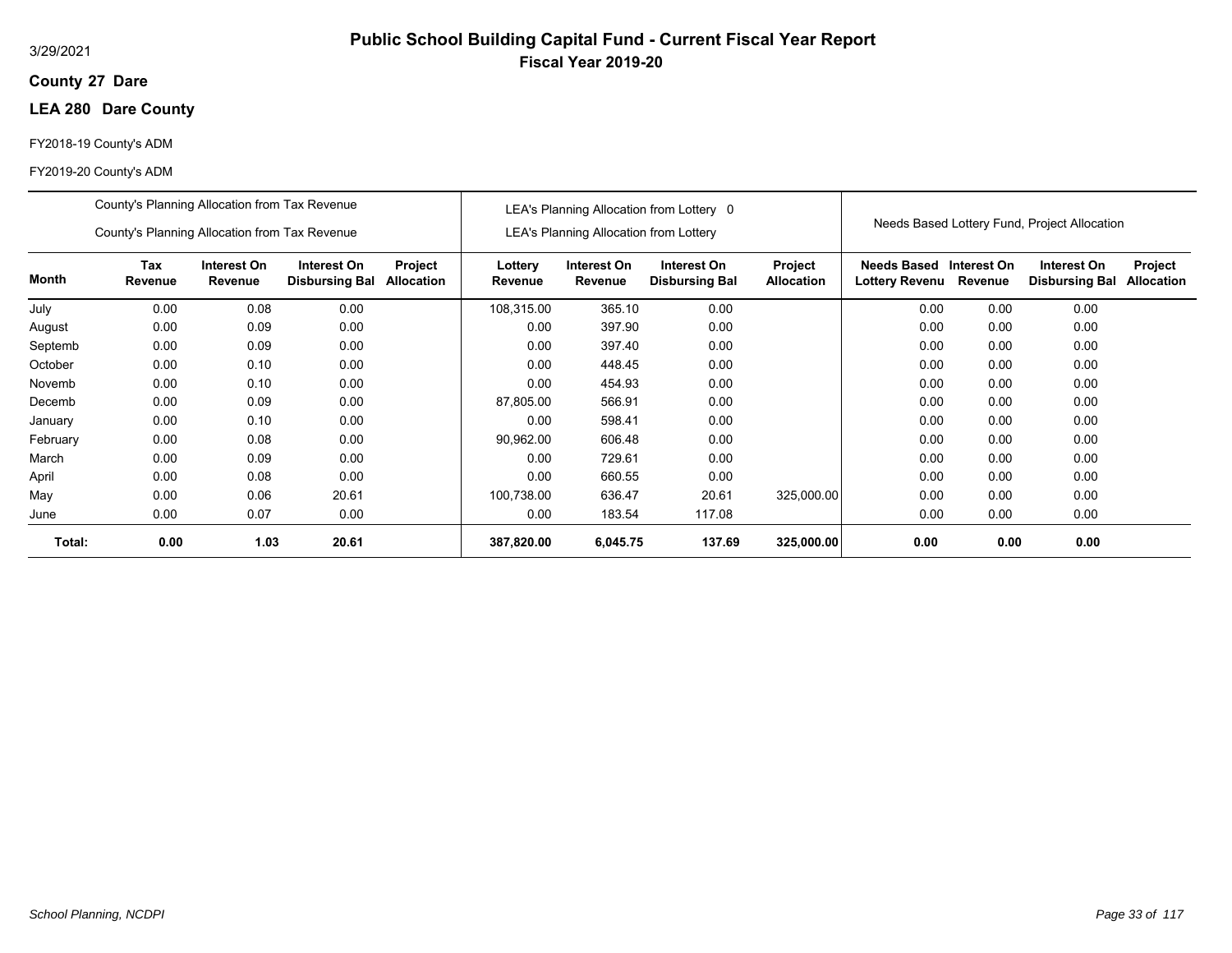## **28 Davidson County**

# **LEA 290 Davidson County**

## FY2018-19 County's ADM

|          | County's Planning Allocation from Tax Revenue |                        |                                      |                       | LEA's Planning Allocation from Lottery 0 |                                               |                                      |                              | Needs Based Lottery Fund, Project Allocation |                        |                                      |                              |
|----------|-----------------------------------------------|------------------------|--------------------------------------|-----------------------|------------------------------------------|-----------------------------------------------|--------------------------------------|------------------------------|----------------------------------------------|------------------------|--------------------------------------|------------------------------|
|          | County's Planning Allocation from Tax Revenue |                        |                                      |                       |                                          | <b>LEA's Planning Allocation from Lottery</b> |                                      |                              |                                              |                        |                                      |                              |
| Month    | Tax<br>Revenue                                | Interest On<br>Revenue | Interest On<br><b>Disbursing Bal</b> | Project<br>Allocation | Lottery<br>Revenue                       | Interest On<br>Revenue                        | Interest On<br><b>Disbursing Bal</b> | Project<br><b>Allocation</b> | Needs Based<br><b>Lottery Revenu</b>         | Interest On<br>Revenue | Interest On<br><b>Disbursing Bal</b> | Project<br><b>Allocation</b> |
| July     | 0.00                                          | 486.94                 | 0.00                                 |                       | 389,687.00                               | 3,506.73                                      | 281.68                               |                              | 0.00                                         | 0.00                   | 0.00                                 |                              |
| August   | 0.00                                          | 530.68                 | 0.00                                 |                       | 0.00                                     | 3,822.27                                      | 288.97                               | 1,649,460.00                 | 0.00                                         | 0.00                   | 0.00                                 |                              |
| Septemb  | 0.00<br>0.00<br>530.01                        |                        |                                      |                       | 0.00                                     | 772.53                                        | 1,116.04                             |                              | 0.00                                         | 0.00                   | 0.00                                 |                              |
| October  | 0.00                                          | 598.10                 | 0.00                                 |                       | 0.00                                     | 874.10                                        | 804.74                               |                              | 0.00                                         | 0.00                   | 0.00                                 |                              |
| Novemb   | 0.00                                          | 606.74                 | 0.00                                 |                       | 0.00                                     | 888.42                                        | 759.92                               |                              | 0.00                                         | 0.00                   | 0.00                                 |                              |
| Decemb   | 0.00                                          | 537.95                 | 0.00                                 |                       | 319,794.00                               | 1,384.80                                      | 773.40                               |                              | 0.00                                         | 0.00                   | 0.00                                 |                              |
| January  | 0.00                                          | 567.84                 | 0.00                                 |                       | 0.00                                     | .463.27                                       | 1,007.25                             |                              | 0.00                                         | 0.00                   | 0.00                                 |                              |
| February | 0.00                                          | 443.47                 | 0.00                                 |                       | 331,294.00                               | 1,651.09                                      | 931.74                               |                              | 0.00                                         | 0.00                   | 0.00                                 |                              |
| March    | 0.00                                          | 533.50                 | 521.84                               |                       | 0.00                                     | 1,988.00                                      | 464.89                               |                              | 0.00                                         | 0.00                   | 0.00                                 |                              |
| April    | 0.00                                          | 483.87                 | 347.84                               |                       | 0.00                                     | 1,800.62                                      | 309.87                               |                              | 0.00                                         | 0.00                   | 0.00                                 |                              |
| May      | 0.00                                          | 372.59                 | 53.82                                |                       | 366,900.00                               | 1,853.03                                      | 47.94                                |                              | 0.00                                         | 0.00                   | 0.00                                 |                              |
| June     | 0.00                                          | 307.18                 | 38.14                                |                       | 0.00                                     | 1,527.51                                      | 33.98                                |                              | 0.00                                         | 0.00                   | 0.00                                 |                              |
| Total:   | 0.00                                          | 5,998.87               | 961.64                               |                       | 1,407,675.00                             | 21,532.37                                     | 6,820.42                             | 1,649,460.00                 | 0.00                                         | 0.00                   | 0.00                                 |                              |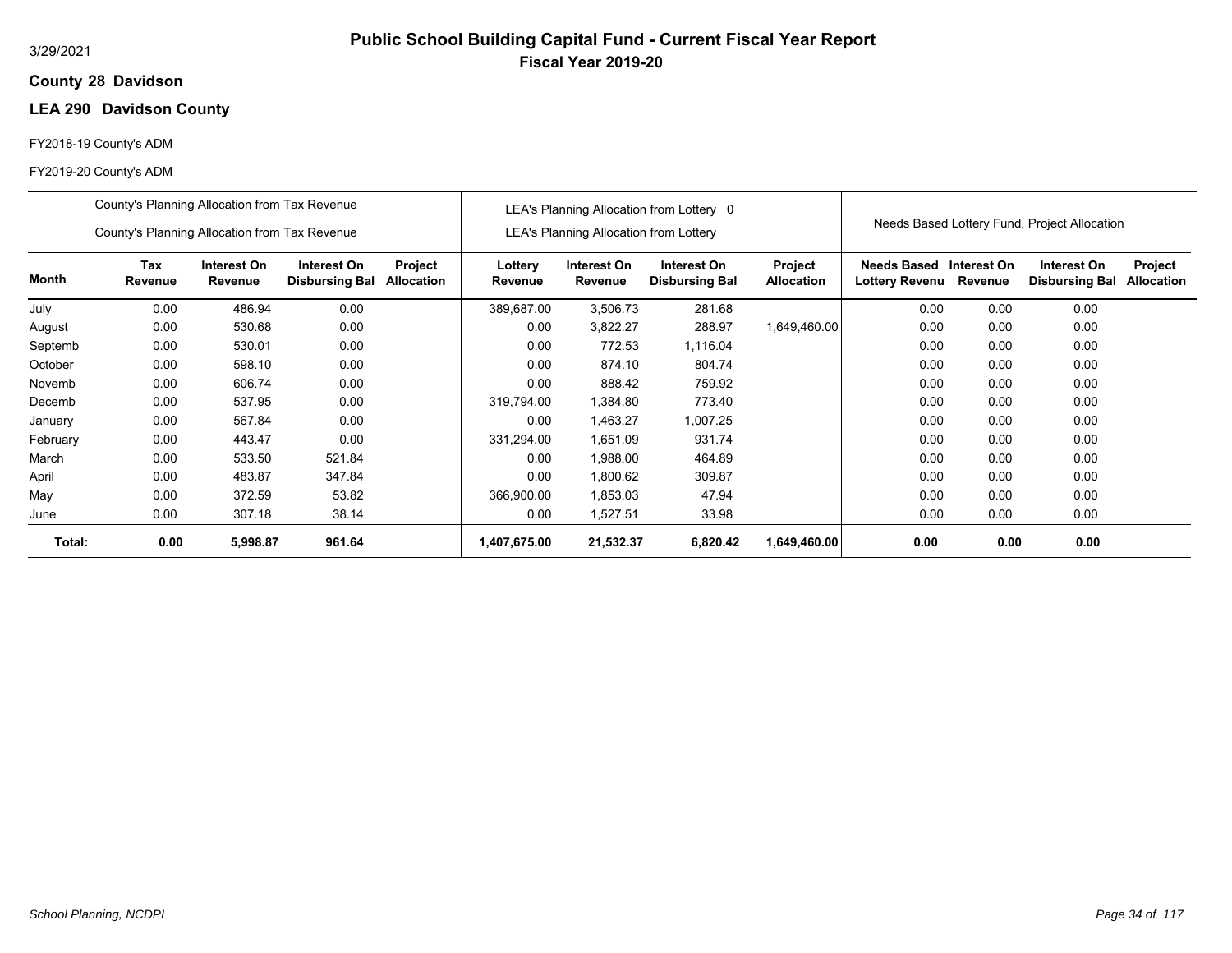## **28 Davidson County**

# **LEA 291 Lexington City**

## FY2018-19 County's ADM

|          | County's Planning Allocation from Tax Revenue                                                                                            |      |      | LEA's Planning Allocation from Lottery 0 |                    |                                               |                                      | Needs Based Lottery Fund, Project Allocation |                                      |                        |                                      |                              |
|----------|------------------------------------------------------------------------------------------------------------------------------------------|------|------|------------------------------------------|--------------------|-----------------------------------------------|--------------------------------------|----------------------------------------------|--------------------------------------|------------------------|--------------------------------------|------------------------------|
|          | County's Planning Allocation from Tax Revenue                                                                                            |      |      |                                          |                    | <b>LEA's Planning Allocation from Lottery</b> |                                      |                                              |                                      |                        |                                      |                              |
| Month    | Tax<br>Interest On<br>Interest On<br>Project<br><b>Allocation</b><br>Revenue<br>Revenue<br><b>Disbursing Bal</b><br>0.00<br>0.00<br>0.00 |      |      |                                          | Lottery<br>Revenue | Interest On<br>Revenue                        | Interest On<br><b>Disbursing Bal</b> | <b>Project</b><br><b>Allocation</b>          | Needs Based<br><b>Lottery Revenu</b> | Interest On<br>Revenue | Interest On<br><b>Disbursing Bal</b> | Project<br><b>Allocation</b> |
| July     |                                                                                                                                          |      |      |                                          | 62,970.00          | 3,748.30                                      | 0.00                                 |                                              | 0.00                                 | 0.00                   | 0.00                                 |                              |
| August   | 0.00                                                                                                                                     | 0.00 | 0.00 |                                          | 0.00               | 4,085.01                                      | 0.00                                 |                                              | 0.00                                 | 0.00                   | 0.00                                 |                              |
| Septemb  | 0.00<br>0.00<br>0.00                                                                                                                     |      |      |                                          | 0.00               | 4,079.86                                      | 0.00                                 |                                              | 0.00                                 | 0.00                   | 0.00                                 |                              |
| October  | 0.00                                                                                                                                     | 0.00 | 0.00 |                                          | 0.00               | 4,603.98                                      | 0.00                                 |                                              | 0.00                                 | 0.00                   | 0.00                                 |                              |
| Novemb   | 0.00                                                                                                                                     | 0.00 | 0.00 |                                          | 0.00               | 4,670.49                                      | 0.00                                 |                                              | 0.00                                 | 0.00                   | 0.00                                 |                              |
| Decemb   | 0.00                                                                                                                                     | 0.00 | 0.00 |                                          | 51,457.00          | 4,236.82                                      | 0.00                                 |                                              | 0.00                                 | 0.00                   | 0.00                                 |                              |
| January  | 0.00                                                                                                                                     | 0.00 | 0.00 |                                          | 0.00               | 4,472.24                                      | 0.00                                 |                                              | 0.00                                 | 0.00                   | 0.00                                 |                              |
| February | 0.00                                                                                                                                     | 0.00 | 0.00 |                                          | 53,307.00          | 3,574.24                                      | 0.00                                 |                                              | 0.00                                 | 0.00                   | 0.00                                 |                              |
| March    | 0.00                                                                                                                                     | 0.00 | 0.00 |                                          | 0.00               | 4,299.85                                      | 23.03                                |                                              | 0.00                                 | 0.00                   | 0.00                                 |                              |
| April    | 0.00                                                                                                                                     | 0.00 | 0.00 |                                          | 0.00               | 3,892.93                                      | 15.35                                |                                              | 0.00                                 | 0.00                   | 0.00                                 |                              |
| May      | 0.00                                                                                                                                     | 0.00 | 0.00 |                                          | 59,037.00          | 3,069.33                                      | 2.38                                 |                                              | 0.00                                 | 0.00                   | 0.00                                 |                              |
| June     | 0.00                                                                                                                                     | 0.00 | 0.00 |                                          | 0.00               | 2,530.07                                      | 1.68                                 |                                              | 0.00                                 | 0.00                   | 0.00                                 |                              |
| Total:   | 0.00                                                                                                                                     | 0.00 | 0.00 |                                          | 226,771.00         | 47,263.12                                     | 42.44                                |                                              | 0.00                                 | 0.00                   | 0.00                                 |                              |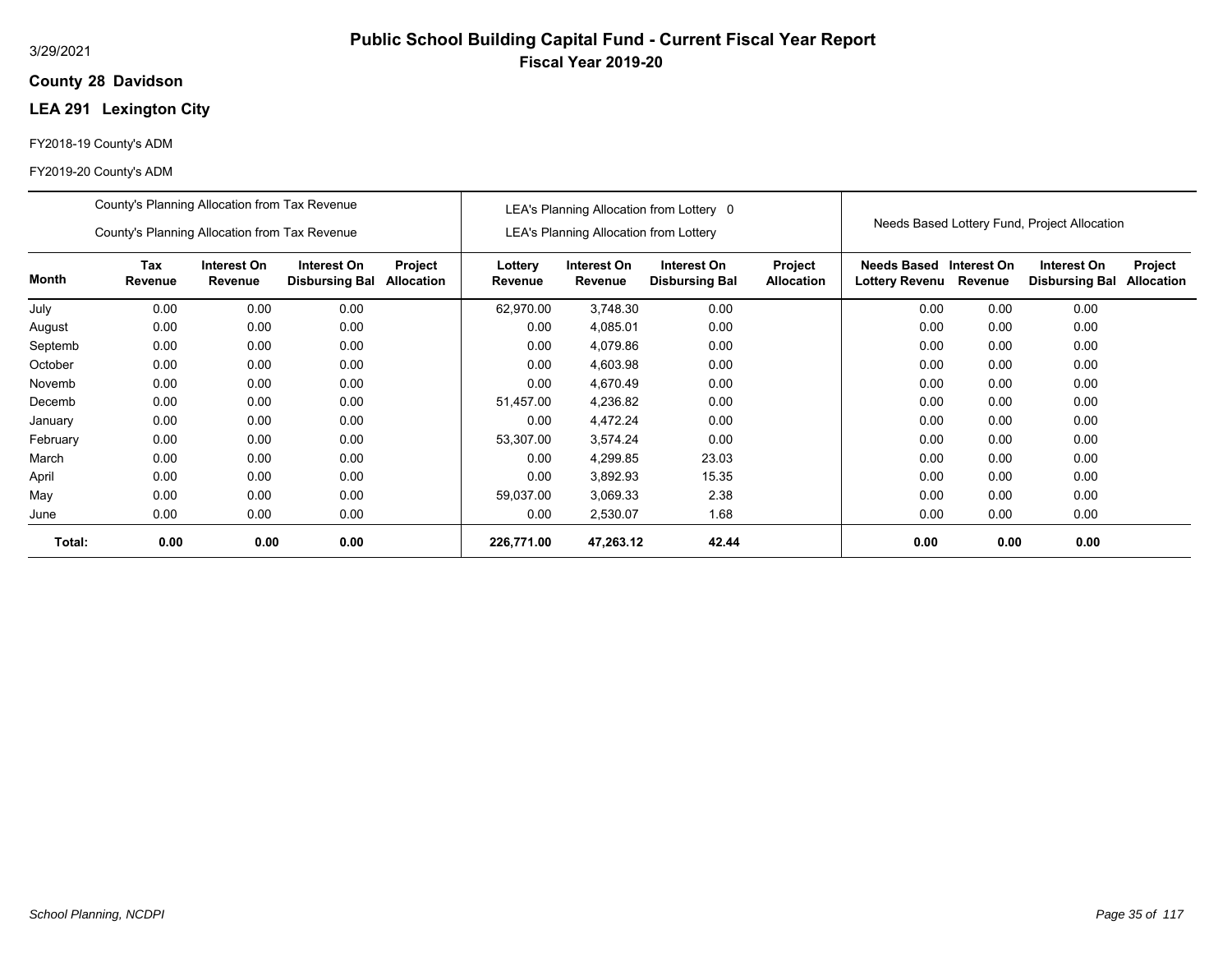### **28 Davidson County**

# **LEA 292 Thomasville City**

#### FY2018-19 County's ADM

|          | County's Planning Allocation from Tax Revenue |                        |                                      |                       |                    |                                        | LEA's Planning Allocation from Lottery 0 |                              |                                      |                        | Needs Based Lottery Fund, Project Allocation |                              |
|----------|-----------------------------------------------|------------------------|--------------------------------------|-----------------------|--------------------|----------------------------------------|------------------------------------------|------------------------------|--------------------------------------|------------------------|----------------------------------------------|------------------------------|
|          | County's Planning Allocation from Tax Revenue |                        |                                      |                       |                    | LEA's Planning Allocation from Lottery |                                          |                              |                                      |                        |                                              |                              |
| Month    | Tax<br>Revenue                                | Interest On<br>Revenue | Interest On<br><b>Disbursing Bal</b> | Project<br>Allocation | Lottery<br>Revenue | Interest On<br>Revenue                 | Interest On<br><b>Disbursing Bal</b>     | Project<br><b>Allocation</b> | <b>Needs Based</b><br>Lottery Revenu | Interest On<br>Revenue | Interest On<br><b>Disbursing Bal</b>         | Project<br><b>Allocation</b> |
| July     | 0.00                                          | 0.00                   | 0.00                                 |                       | 46,668.00          | 1,911.77                               | 845.03                                   |                              | 0.00                                 | 0.00                   | 0.00                                         |                              |
| August   | 0.00                                          | 0.00                   | 0.00                                 |                       | 0.00               | 2,085.07                               | 866.92                                   |                              | 0.00                                 | 0.00                   | 0.00                                         |                              |
| Septemb  | 0.00                                          | 0.00                   | 0.00                                 |                       | 0.00               | 2,084.04                               | 405.97                                   |                              | 0.00                                 | 0.00                   | 0.00                                         |                              |
| October  | 0.00                                          | 0.00                   | 0.00                                 |                       | 0.00               | 2,352.61                               | 292.73                                   |                              | 0.00                                 | 0.00                   | 0.00                                         |                              |
| Novemb   | 0.00                                          | 0.00                   | 0.00                                 |                       | 0.00               | 2,387.22                               | 276.43                                   |                              | 0.00                                 | 0.00                   | 0.00                                         |                              |
| Decemb   | 0.00                                          | 0.00                   | 0.00                                 |                       | 38,775.00          | 2,189.31                               | 281.33                                   |                              | 0.00                                 | 0.00                   | 0.00                                         |                              |
| January  | 0.00                                          | 0.00                   | 0.00                                 |                       | 0.00               | 2.311.51                               | 0.00                                     |                              | 0.00                                 | 0.00                   | 0.00                                         |                              |
| February | 0.00                                          | 0.00                   | 0.00                                 |                       | 40,170.00          | 1,866.67                               | 0.00                                     |                              | 0.00                                 | 0.00                   | 0.00                                         |                              |
| March    | 0.00                                          | 0.00                   | 0.00                                 |                       | 0.00               | 2,245.63                               | 33.92                                    |                              | 0.00                                 | 0.00                   | 0.00                                         |                              |
| April    | 0.00                                          | 0.00                   | 0.00                                 |                       | 0.00               | 2,033.15                               | 22.61                                    |                              | 0.00                                 | 0.00                   | 0.00                                         |                              |
| May      | 0.00                                          | 0.00                   | 0.00                                 |                       | 44,487.00          | 1,620.43                               | 3.50                                     |                              | 0.00                                 | 0.00                   | 0.00                                         |                              |
| June     | 0.00                                          | 0.00                   | 0.00                                 |                       | 0.00               | 1,335.74                               | 2.48                                     |                              | 0.00                                 | 0.00                   | 0.00                                         |                              |
| Total:   | 0.00                                          | 0.00                   | 0.00                                 |                       | 170,100.00         | 24,423.15                              | 3,030.92                                 |                              | 0.00                                 | 0.00                   | 0.00                                         |                              |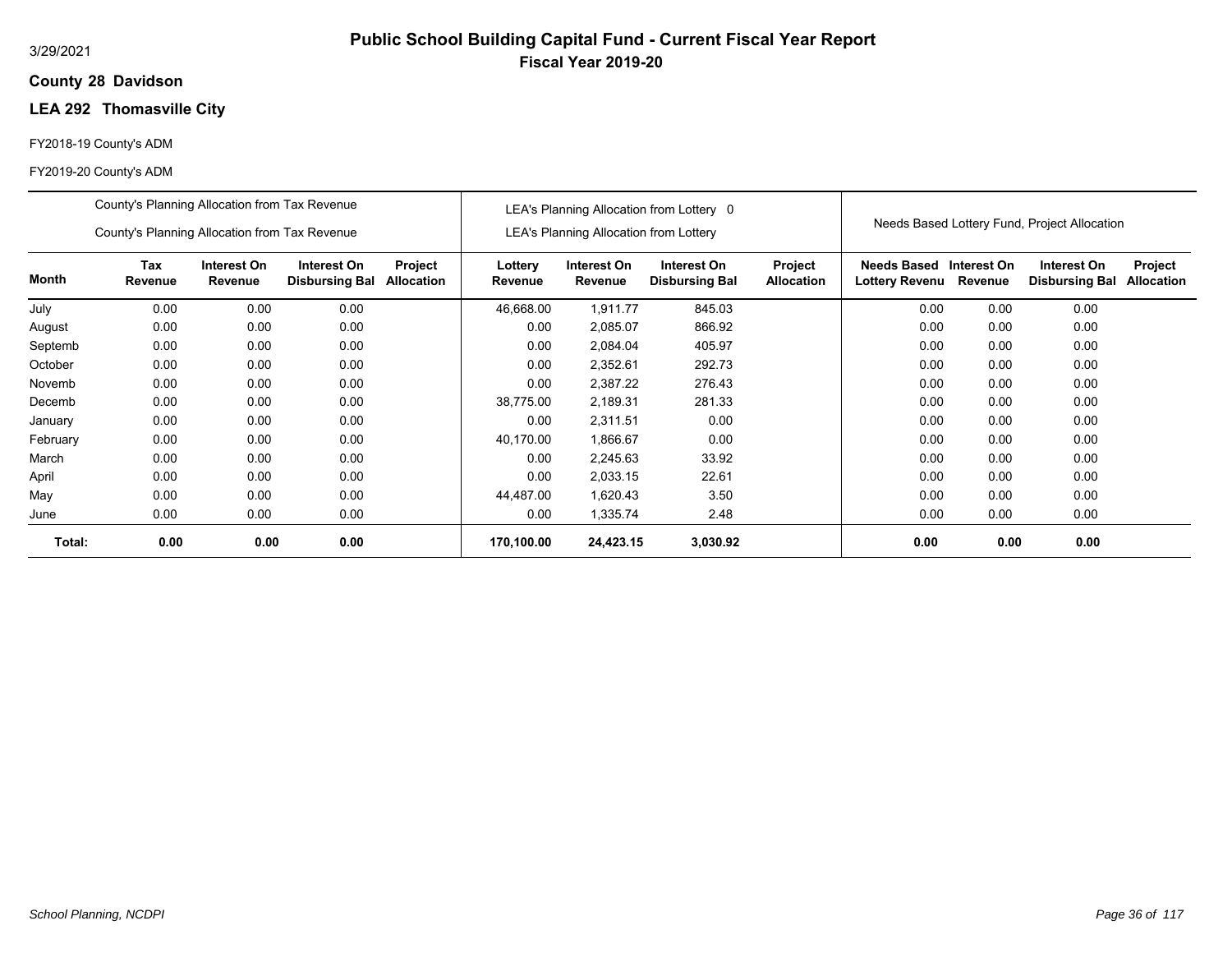#### 3/29/2021

### **29 Davie County**

# **LEA 300 Davie County**

#### FY2018-19 County's ADM

|          | County's Planning Allocation from Tax Revenue |                        |                                      |                       |                    |                                               | LEA's Planning Allocation from Lottery 0 |                              |                               |                        | Needs Based Lottery Fund, Project Allocation |                              |
|----------|-----------------------------------------------|------------------------|--------------------------------------|-----------------------|--------------------|-----------------------------------------------|------------------------------------------|------------------------------|-------------------------------|------------------------|----------------------------------------------|------------------------------|
|          | County's Planning Allocation from Tax Revenue |                        |                                      |                       |                    | <b>LEA's Planning Allocation from Lottery</b> |                                          |                              |                               |                        |                                              |                              |
| Month    | Tax<br>Revenue                                | Interest On<br>Revenue | Interest On<br><b>Disbursing Bal</b> | Project<br>Allocation | Lottery<br>Revenue | Interest On<br>Revenue                        | Interest On<br><b>Disbursing Bal</b>     | Project<br><b>Allocation</b> | Needs Based<br>Lottery Revenu | Interest On<br>Revenue | Interest On<br><b>Disbursing Bal</b>         | Project<br><b>Allocation</b> |
| July     | 0.00                                          | 7.18                   | 0.00                                 |                       | 125,554.00         | 834.58                                        | 854.73                                   | $-1,500.00$                  | 0.00                          | 0.00                   | 0.00                                         |                              |
| August   | 0.00                                          | 7.83                   | 0.00                                 |                       | 0.00               | 913.91                                        | 743.65                                   |                              | 0.00                          | 0.00                   | 0.00                                         |                              |
| Septemb  | 0.00                                          | 7.82                   | 0.00                                 |                       | 0.00               | 914.13                                        | 461.19                                   |                              | 0.00                          | 0.00                   | 0.00                                         |                              |
| October  | 0.00                                          | 8.82                   | 0.00                                 |                       | 0.00               | 1,032.52                                      | 480.38                                   |                              | 0.00                          | 0.00                   | 0.00                                         |                              |
| Novemb   | 0.00                                          | 8.95                   | 0.00                                 |                       | 0.00               | 1,048.45                                      | 453.62                                   |                              | 0.00                          | 0.00                   | 0.00                                         |                              |
| Decemb   | 0.00                                          | 7.94                   | 0.00                                 |                       | 104,119.00         | 1,124.37                                      | 461.67                                   |                              | 0.00                          | 0.00                   | 0.00                                         |                              |
| January  | 0.00                                          | 8.38                   | 220.44                               |                       | 0.00               | 1,187.75                                      | 220.45                                   |                              | 0.00                          | 0.00                   | 0.00                                         |                              |
| February | 0.00                                          | 6.88                   | 203.92                               |                       | 107,864.00         | 1,092.94                                      | 203.91                                   |                              | 0.00                          | 0.00                   | 0.00                                         |                              |
| March    | 0.00                                          | 8.65                   | 228.42                               |                       | 0.00               | 1,315.19                                      | 228.41                                   |                              | 0.00                          | 0.00                   | 0.00                                         |                              |
| April    | 0.00                                          | 8.21                   | 190.98                               |                       | 0.00               | 1,191.10                                      | 190.98                                   |                              | 0.00                          | 0.00                   | 0.00                                         |                              |
| May      | 0.00                                          | 6.56                   | 179.92                               |                       | 119,456.00         | 1,068.61                                      | 179.92                                   |                              | 0.00                          | 0.00                   | 0.00                                         |                              |
| June     | 0.00                                          | 5.60                   | 134.88                               |                       | 0.00               | 881.06                                        | 134.89                                   |                              | 0.00                          | 0.00                   | 0.00                                         |                              |
| Total:   | 0.00                                          | 92.82                  | 1,158.56                             |                       | 456,993.00         | 12,604.61                                     | 4,613.80                                 | $-1,500.00$                  | 0.00                          | 0.00                   | 0.00                                         |                              |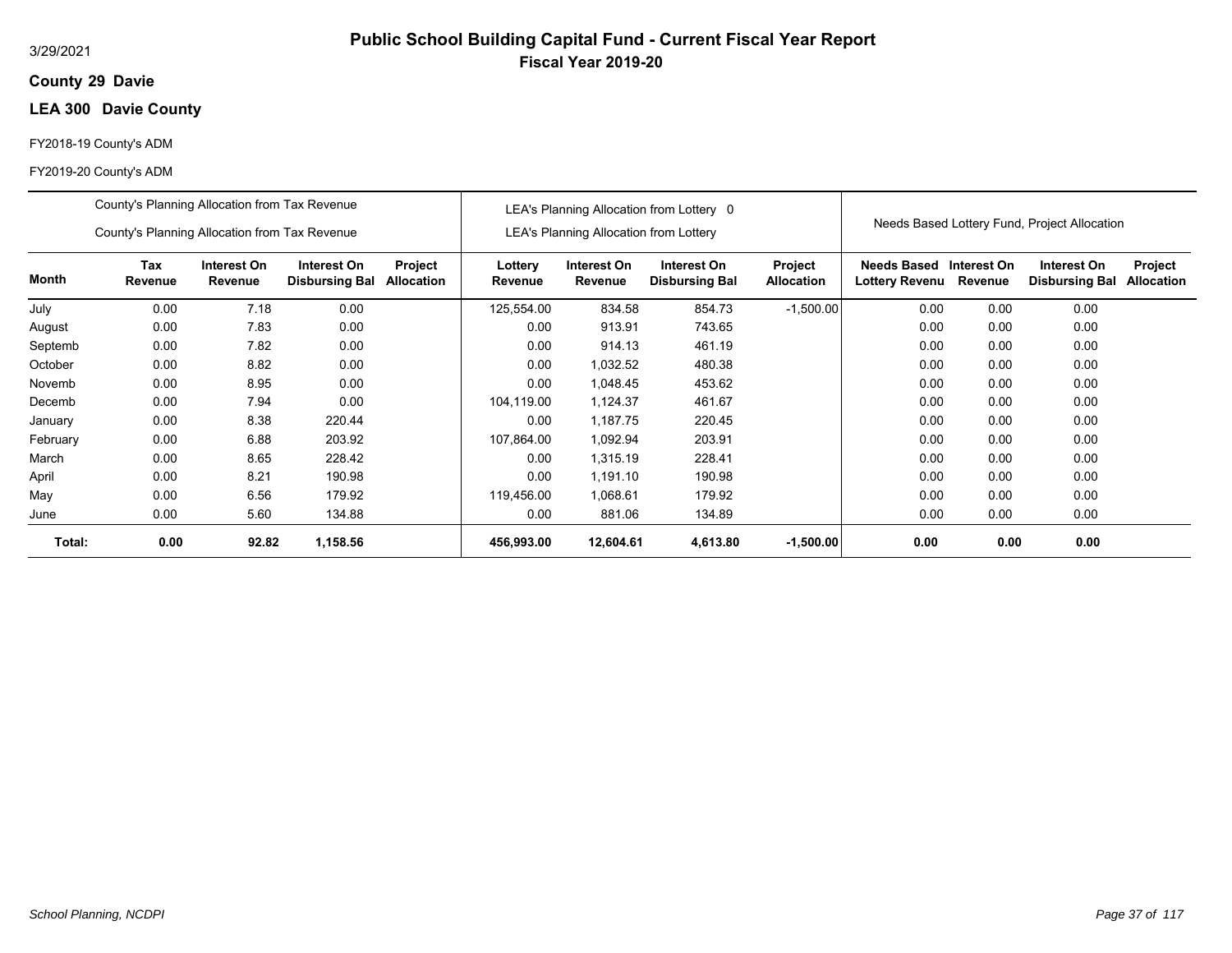### **30 Duplin County**

# **LEA 310 Duplin County**

#### FY2018-19 County's ADM

|          | County's Planning Allocation from Tax Revenue |                        |                                      |                              |                    |                                               | LEA's Planning Allocation from Lottery 0 |                              |                                      |                        |                                              |                              |
|----------|-----------------------------------------------|------------------------|--------------------------------------|------------------------------|--------------------|-----------------------------------------------|------------------------------------------|------------------------------|--------------------------------------|------------------------|----------------------------------------------|------------------------------|
|          | County's Planning Allocation from Tax Revenue |                        |                                      |                              |                    | <b>LEA's Planning Allocation from Lottery</b> |                                          |                              |                                      |                        | Needs Based Lottery Fund, Project Allocation |                              |
| Month    | Tax<br>Revenue                                | Interest On<br>Revenue | Interest On<br><b>Disbursing Bal</b> | Project<br><b>Allocation</b> | Lottery<br>Revenue | Interest On<br>Revenue                        | Interest On<br><b>Disbursing Bal</b>     | Project<br><b>Allocation</b> | <b>Needs Based</b><br>Lottery Revenu | Interest On<br>Revenue | Interest On<br><b>Disbursing Bal</b>         | Project<br><b>Allocation</b> |
| July     | 0.00                                          | 20.45                  | 1,035.21                             |                              | 196,441.00         | 3,006.53                                      | 1,035.22                                 |                              | 0.00                                 | 0.00                   | 0.00                                         |                              |
| August   | 0.00                                          | 24.20                  | 1,062.02                             |                              | 0.00               | 3,278.53                                      | 1,062.02                                 |                              | 0.00                                 | 0.00                   | 0.00                                         |                              |
| Septemb  | 0.00<br>26.13<br>986.42                       |                        |                                      |                              | 0.00               | 3,276.35                                      | 986.43                                   |                              | 0.00                                 | 0.00                   | 0.00                                         |                              |
| October  | 0.00                                          | 31.54                  | 1,027.47                             |                              | 0.00               | 3,699.30                                      | 1,027.48                                 |                              | 0.00                                 | 0.00                   | 0.00                                         |                              |
| Novemb   | 0.00                                          | 34.16                  | 970.25                               |                              | 0.00               | 3,754.91                                      | 970.25                                   |                              | 0.00                                 | 0.00                   | 0.00                                         |                              |
| Decemb   | 0.00                                          | 32.09                  | 987.46                               |                              | 161,943.00         | 3,632.66                                      | 987.46                                   |                              | 0.00                                 | 0.00                   | 0.00                                         |                              |
| January  | 0.00                                          | 35.82                  | 943.01                               |                              | 0.00               | 3,836.45                                      | 943.01                                   |                              | 0.00                                 | 0.00                   | 0.00                                         |                              |
| February | 0.00                                          | 29.41                  | 872.32                               |                              | 167,766.00         | 3,254.23                                      | 872.31                                   |                              | 0.00                                 | 0.00                   | 0.00                                         |                              |
| March    | 0.00                                          | 36.99                  | 977.12                               |                              | 0.00               | 3,916.48                                      | 977.11                                   |                              | 0.00                                 | 0.00                   | 0.00                                         |                              |
| April    | 0.00                                          | 35.11                  | 816.96                               |                              | 0.00               | 3,547.43                                      | 816.97                                   |                              | 0.00                                 | 0.00                   | 0.00                                         |                              |
| May      | 0.00                                          | 28.04                  | 769.66                               |                              | 185,797.00         | 2,966.24                                      | 769.66                                   |                              | 0.00                                 | 0.00                   | 0.00                                         |                              |
| June     | 0.00                                          | 23.92                  | 577.02                               |                              | 0.00               | 2,445.90                                      | 577.01                                   |                              | 0.00                                 | 0.00                   | 0.00                                         |                              |
| Total:   | 0.00                                          | 357.86                 | 11,024.92                            |                              | 711,947.00         | 40,615.01                                     | 11,024.93                                |                              | 0.00                                 | 0.00                   | 0.00                                         |                              |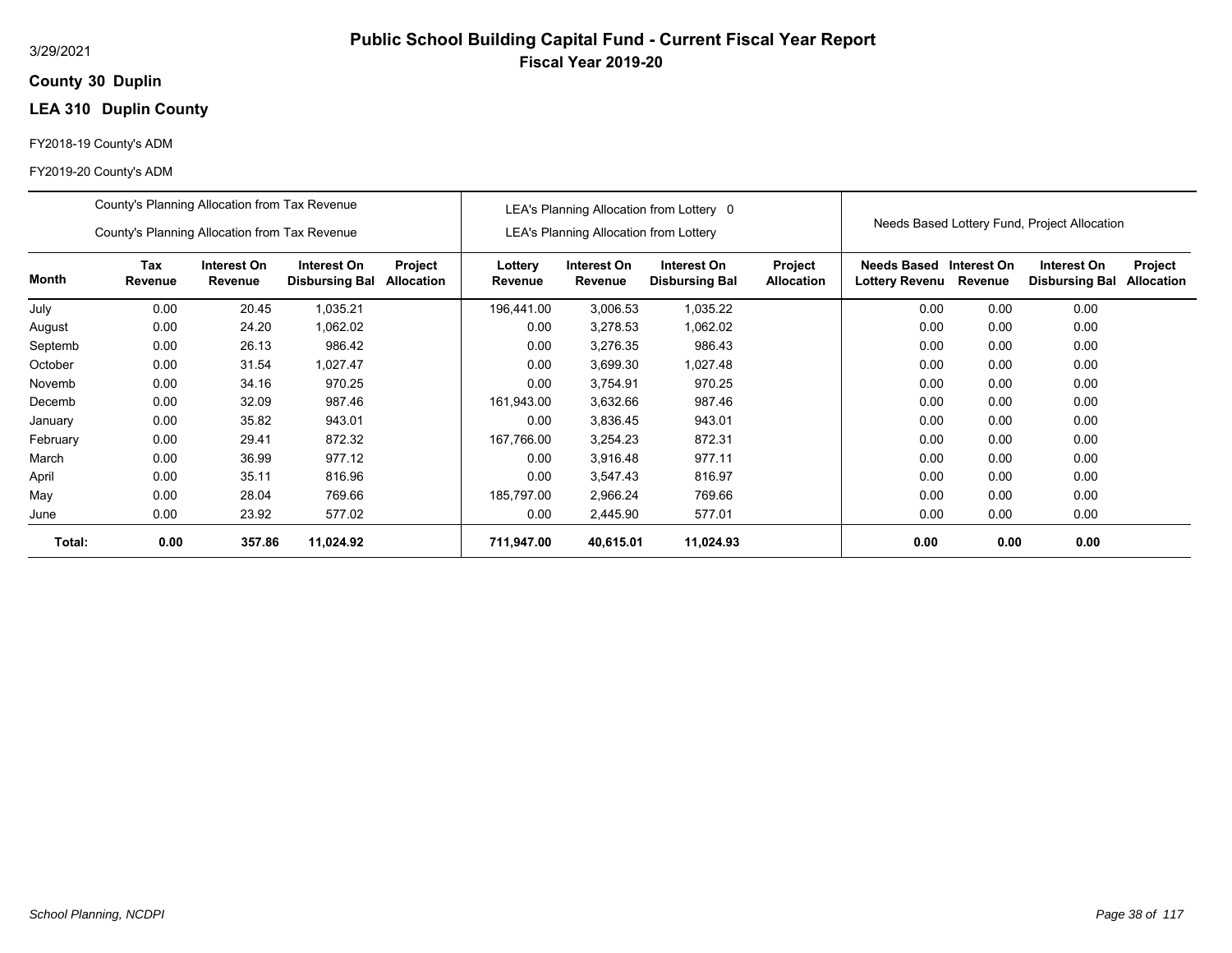### **31 Durham County**

# **LEA 320 Durham County**

#### FY2018-19 County's ADM

|          | County's Planning Allocation from Tax Revenue |                        |                                      |                       |                    |                                               | LEA's Planning Allocation from Lottery 0 |                                     |                                      |                        |                                              |                              |
|----------|-----------------------------------------------|------------------------|--------------------------------------|-----------------------|--------------------|-----------------------------------------------|------------------------------------------|-------------------------------------|--------------------------------------|------------------------|----------------------------------------------|------------------------------|
|          | County's Planning Allocation from Tax Revenue |                        |                                      |                       |                    | <b>LEA's Planning Allocation from Lottery</b> |                                          |                                     |                                      |                        | Needs Based Lottery Fund, Project Allocation |                              |
| Month    | Tax<br>Revenue                                | Interest On<br>Revenue | Interest On<br><b>Disbursing Bal</b> | Project<br>Allocation | Lottery<br>Revenue | Interest On<br>Revenue                        | Interest On<br><b>Disbursing Bal</b>     | <b>Project</b><br><b>Allocation</b> | Needs Based<br><b>Lottery Revenu</b> | Interest On<br>Revenue | Interest On<br><b>Disbursing Bal</b>         | Project<br><b>Allocation</b> |
| July     | 0.00                                          | 28.13                  | 0.00                                 |                       | 673,257.00         | 3,002.53                                      | 2,207.11                                 |                                     | 0.00                                 | 0.00                   | 0.00                                         |                              |
| August   | 0.00                                          | 30.65                  | 0.00                                 |                       | 0.00               | 3,276.34                                      | 2,234.38                                 | 84,000.00                           | 0.00                                 | 0.00                   | 0.00                                         |                              |
| Septemb  | 0.00                                          | 30.62                  | 0.00                                 |                       | 0.00               | 3,121.23                                      | 2,053.36                                 |                                     | 0.00                                 | 0.00                   | 0.00                                         |                              |
| October  | 0.00                                          | 34.55                  | 0.00                                 |                       | 0.00               | 3,526.47                                      | 1,773.64                                 |                                     | 0.00                                 | 0.00                   | 0.00                                         |                              |
| Novemb   | 0.00                                          | 35.05                  | 0.00                                 |                       | 0.00               | 3,581.15                                      | 1,291.04                                 |                                     | 0.00                                 | 0.00                   | 0.00                                         |                              |
| Decemb   | 0.00                                          | 31.07                  | 0.00                                 |                       | 551,597.00         | 4,205.02                                      | 954.97                                   |                                     | 0.00                                 | 0.00                   | 0.00                                         |                              |
| January  | 0.00                                          | 32.80                  | 0.00                                 |                       | 0.00               | 4,440.55                                      | 637.63                                   |                                     | 0.00                                 | 0.00                   | 0.00                                         |                              |
| February | 0.00                                          | 25.62                  | 0.00                                 |                       | 571,433.00         | 4,343.04                                      | 409.15                                   |                                     | 0.00                                 | 0.00                   | 0.00                                         |                              |
| March    | 0.00                                          | 30.82                  | 492.42                               |                       | 0.00               | 5,225.49                                      | 492.42                                   | 1,490,000.00                        | 0.00                                 | 0.00                   | 0.00                                         |                              |
| April    | 0.00                                          | 28.72                  | 0.00                                 |                       | 0.00               | 2,257.60                                      | 2,420.23                                 |                                     | 0.00                                 | 0.00                   | 0.00                                         |                              |
| May      | 0.00                                          | 22.09                  | 0.00                                 |                       | 632,847.00         | 2,546.25                                      | 2,220.06                                 |                                     | 0.00                                 | 0.00                   | 0.00                                         |                              |
| June     | 0.00                                          | 18.21                  | 0.00                                 |                       | 0.00               | 2,101.23                                      | 1,655.78                                 |                                     | 0.00                                 | 0.00                   | 0.00                                         |                              |
| Total:   | 0.00                                          | 348.33                 | 492.42                               |                       | 2,429,134.00       | 41,626.90                                     | 18,349.77                                | 1,574,000.00                        | 0.00                                 | 0.00                   | 0.00                                         |                              |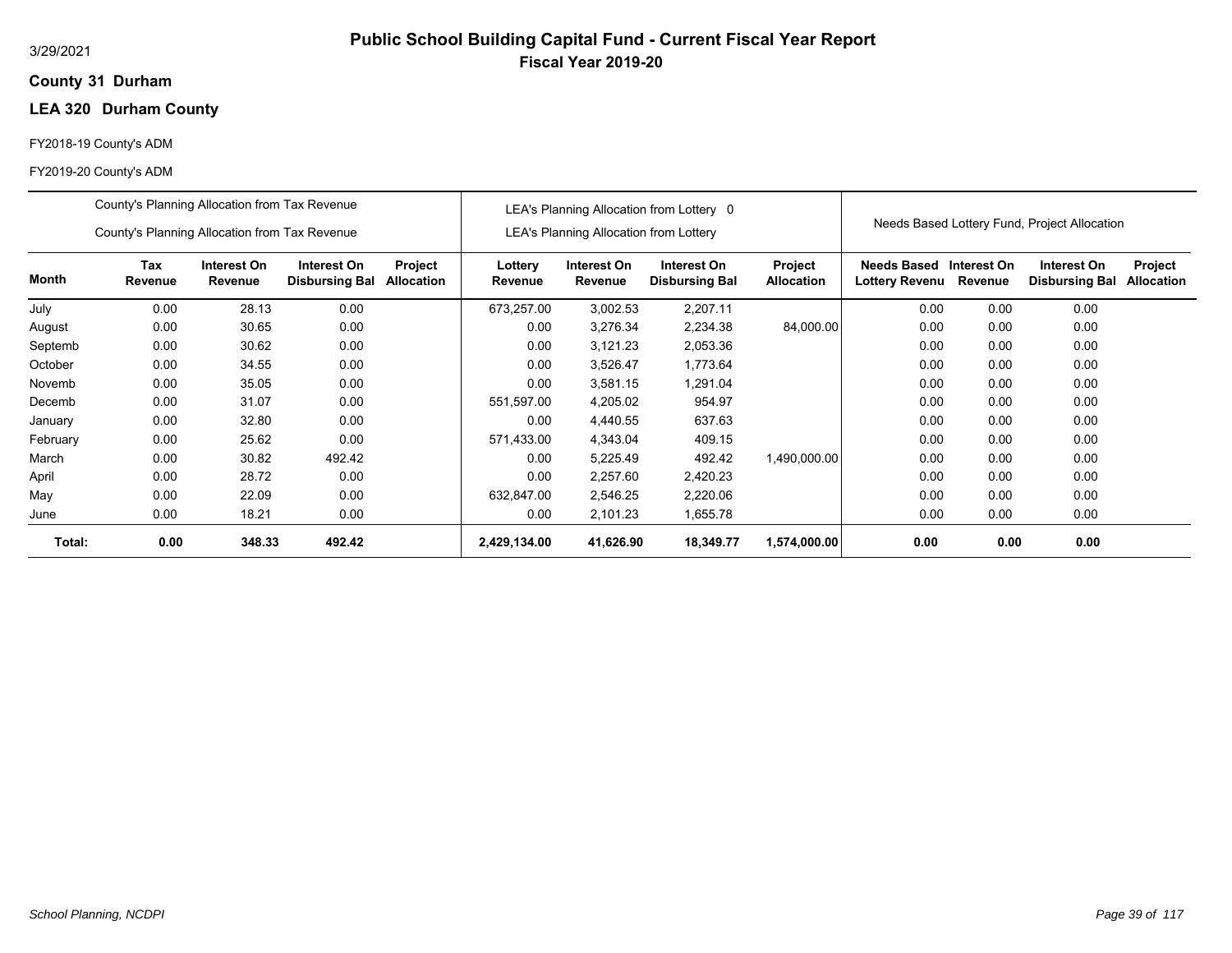### **32 Edgecombe County**

# **LEA 330 Edgecombe County**

#### FY2018-19 County's ADM

|          | County's Planning Allocation from Tax Revenue |                        |                                      |                              |                    |                                               | LEA's Planning Allocation from Lottery 0 |                              |                               |                        |                                              |                              |
|----------|-----------------------------------------------|------------------------|--------------------------------------|------------------------------|--------------------|-----------------------------------------------|------------------------------------------|------------------------------|-------------------------------|------------------------|----------------------------------------------|------------------------------|
|          | County's Planning Allocation from Tax Revenue |                        |                                      |                              |                    | <b>LEA's Planning Allocation from Lottery</b> |                                          |                              |                               |                        | Needs Based Lottery Fund, Project Allocation |                              |
| Month    | Tax<br>Revenue                                | Interest On<br>Revenue | Interest On<br><b>Disbursing Bal</b> | Project<br><b>Allocation</b> | Lottery<br>Revenue | Interest On<br>Revenue                        | Interest On<br><b>Disbursing Bal</b>     | Project<br><b>Allocation</b> | Needs Based<br>Lottery Revenu | Interest On<br>Revenue | Interest On<br><b>Disbursing Bal</b>         | Project<br><b>Allocation</b> |
| July     | 0.00                                          | 24.49                  | 1,871.72                             |                              | 120,405.00         | 888.31                                        | 1,871.72                                 |                              | 0.00                          | 0.00                   | 0.00                                         |                              |
| August   | 0.00                                          | 30.15                  | 1,920.18                             |                              | 0.00               | 971.57                                        | 1,920.19                                 |                              | 0.00                          | 0.00                   | 0.00                                         |                              |
| Septemb  | 0.00                                          | 33.66                  | 1,783.50                             |                              | 0.00               | 973.89                                        | 1,783.51                                 |                              | 0.00                          | 0.00                   | 0.00                                         |                              |
| October  | 0.00                                          | 41.69                  | 1,523.55                             |                              | 0.00               | 1,102.71                                      | 1,523.55                                 |                              | 0.00                          | 0.00                   | 0.00                                         |                              |
| Novemb   | 0.00                                          | 45.50                  | 575.73                               |                              | 0.00               | 1,121.85                                      | 575.73                                   | 321,491.04                   | 0.00                          | 0.00                   | 0.00                                         |                              |
| Decemb   | 0.00                                          | 41.42                  | 0.00                                 |                              | 99.077.00          | 581.44                                        | 1,622.31                                 |                              | 0.00                          | 0.00                   | 0.00                                         |                              |
| January  | 0.00                                          | 43.72                  | 0.00                                 |                              | 0.00               | 616.93                                        | 1,549.29                                 |                              | 0.00                          | 0.00                   | 0.00                                         |                              |
| February | 0.00                                          | 34.14                  | 0.00                                 |                              | 102,640.00         | 641.18                                        | 1,433.13                                 |                              | 0.00                          | 0.00                   | 0.00                                         |                              |
| March    | 0.00                                          | 41.07                  | 0.00                                 |                              | 0.00               | 773.98                                        | 1,605.32                                 |                              | 0.00                          | 0.00                   | 0.00                                         |                              |
| April    | 0.00                                          | 37.18                  | 0.00                                 |                              | 0.00               | 703.40                                        | 1,171.43                                 |                              | 0.00                          | 0.00                   | 0.00                                         |                              |
| May      | 0.00                                          | 28.60                  | 0.00                                 |                              | 113,671.00         | 687.40                                        | 728.18                                   |                              | 0.00                          | 0.00                   | 0.00                                         |                              |
| June     | 0.00                                          | 23.57                  | 306.29                               |                              | 0.00               | 567.39                                        | 306.29                                   | 323,000.00                   | 0.00                          | 0.00                   | 0.00                                         |                              |
| Total:   | 0.00                                          | 425.19                 | 7,980.97                             |                              | 435,793.00         | 9,630.05                                      | 16,090.65                                | 644,491.04                   | 0.00                          | 0.00                   | 0.00                                         |                              |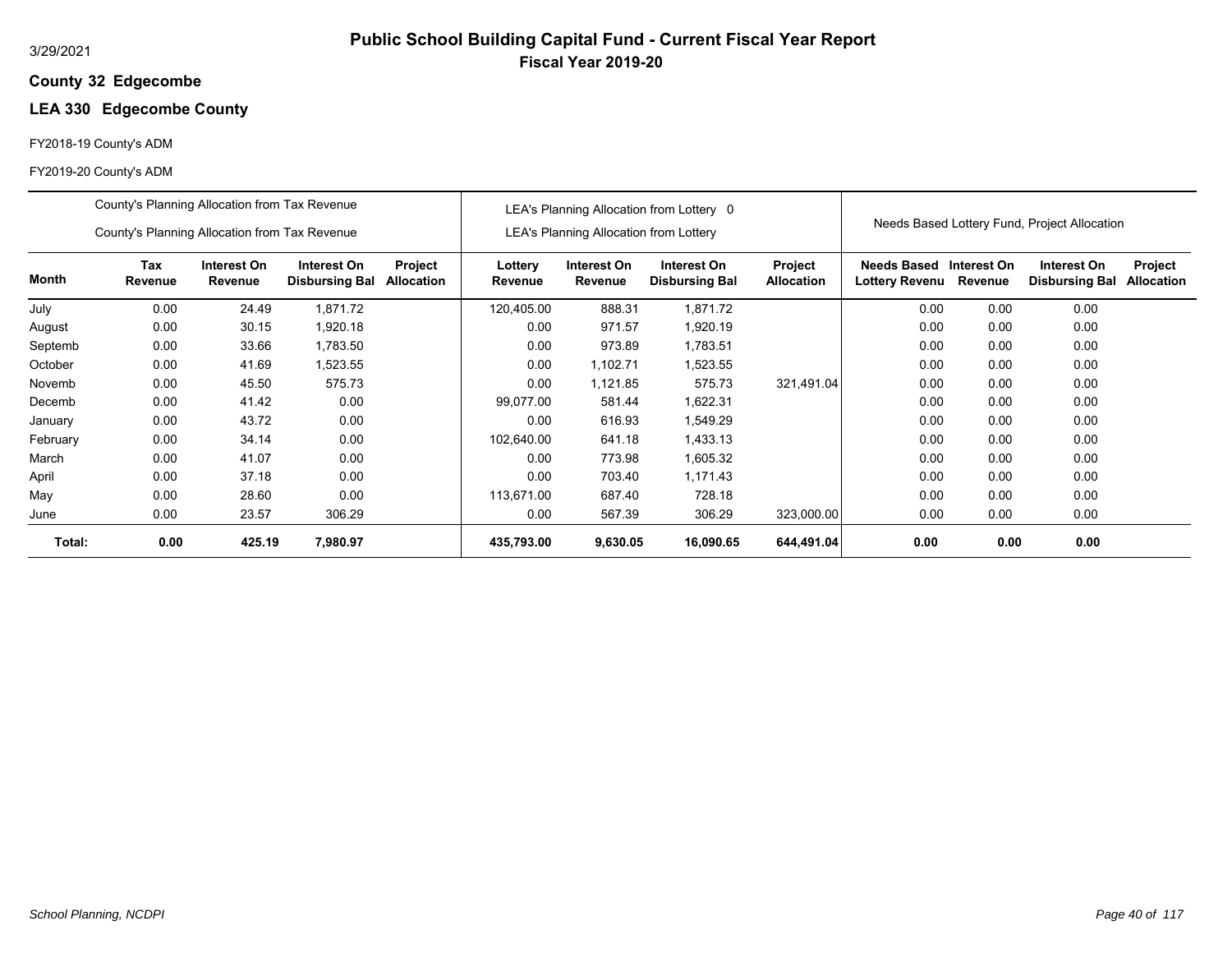### **33 Forsyth County**

# **LEA 340 Forsyth County**

#### FY2018-19 County's ADM

|          | County's Planning Allocation from Tax Revenue |                        |                                      |                       |                    |                                               | LEA's Planning Allocation from Lottery 0 |                              |                               |                        |                                              |                              |
|----------|-----------------------------------------------|------------------------|--------------------------------------|-----------------------|--------------------|-----------------------------------------------|------------------------------------------|------------------------------|-------------------------------|------------------------|----------------------------------------------|------------------------------|
|          | County's Planning Allocation from Tax Revenue |                        |                                      |                       |                    | <b>LEA's Planning Allocation from Lottery</b> |                                          |                              |                               |                        | Needs Based Lottery Fund, Project Allocation |                              |
| Month    | Tax<br>Revenue                                | Interest On<br>Revenue | Interest On<br><b>Disbursing Bal</b> | Project<br>Allocation | Lottery<br>Revenue | Interest On<br>Revenue                        | Interest On<br><b>Disbursing Bal</b>     | Project<br><b>Allocation</b> | Needs Based<br>Lottery Revenu | Interest On<br>Revenue | Interest On<br><b>Disbursing Bal</b>         | Project<br><b>Allocation</b> |
| July     | 0.00                                          | 205.76                 | 0.00                                 |                       | 1,108,798.00       | 893.48.                                       | 48.91                                    | 764,598.00                   | 0.00                          | 0.00                   | 0.00                                         |                              |
| August   | 0.00                                          | 224.25                 | 0.00                                 |                       | 0.00               | 647.56                                        | 999.11                                   |                              | 0.00                          | 0.00                   | 0.00                                         |                              |
| Septemb  | 0.00                                          | 223.96                 | 0.00                                 |                       | 0.00               | 648.59                                        | 44.65                                    |                              | 0.00                          | 0.00                   | 0.00                                         |                              |
| October  | 0.00                                          | 252.73                 | 0.00                                 |                       | 0.00               | 732.00                                        | 46.50                                    |                              | 0.00                          | 0.00                   | 0.00                                         |                              |
| Novemb   | 0.00                                          | 256.39                 | 0.00                                 |                       | 0.00               | 742.68                                        | 43.91                                    |                              | 0.00                          | 0.00                   | 0.00                                         |                              |
| Decemb   | 0.00                                          | 227.32                 | 0.00                                 |                       | 919.707.00         | 2,371.72                                      | 44.69                                    |                              | 0.00                          | 0.00                   | 0.00                                         |                              |
| January  | 0.00                                          | 239.95                 | 0.00                                 |                       | 0.00               | 2,503.59                                      | 42.68                                    |                              | 0.00                          | 0.00                   | 0.00                                         |                              |
| February | 0.00                                          | 187.39                 | 19.74                                |                       | 952,781.00         | 3,412.78                                      | 19.74                                    |                              | 0.00                          | 0.00                   | 0.00                                         |                              |
| March    | 0.00                                          | 225.47                 | 22.12                                |                       | 0.00               | 4,105.65                                      | 22.11                                    |                              | 0.00                          | 0.00                   | 0.00                                         |                              |
| April    | 0.00                                          | 204.17                 | 174.18                               |                       | 0.00               | 3,717.11                                      | 174.18                                   | 2,238,500.00                 | 0.00                          | 0.00                   | 0.00                                         |                              |
| May      | 0.00                                          | 157.25                 | 0.00                                 |                       | 1,055,180.00       | 1,350.35                                      | 2,724.12                                 | 1,059,125.00                 | 0.00                          | 0.00                   | 0.00                                         |                              |
| June     | 0.00                                          | 129.62                 | 0.00                                 |                       | 0.00               | 4.28                                          | 511.70                                   |                              | 0.00                          | 0.00                   | 0.00                                         |                              |
| Total:   | 0.00                                          | 2,534.26               | 216.04                               |                       | 4,036,466.00       | 22,129.79                                     | 4,722.30                                 | 4,062,223.00                 | 0.00                          | 0.00                   | 0.00                                         |                              |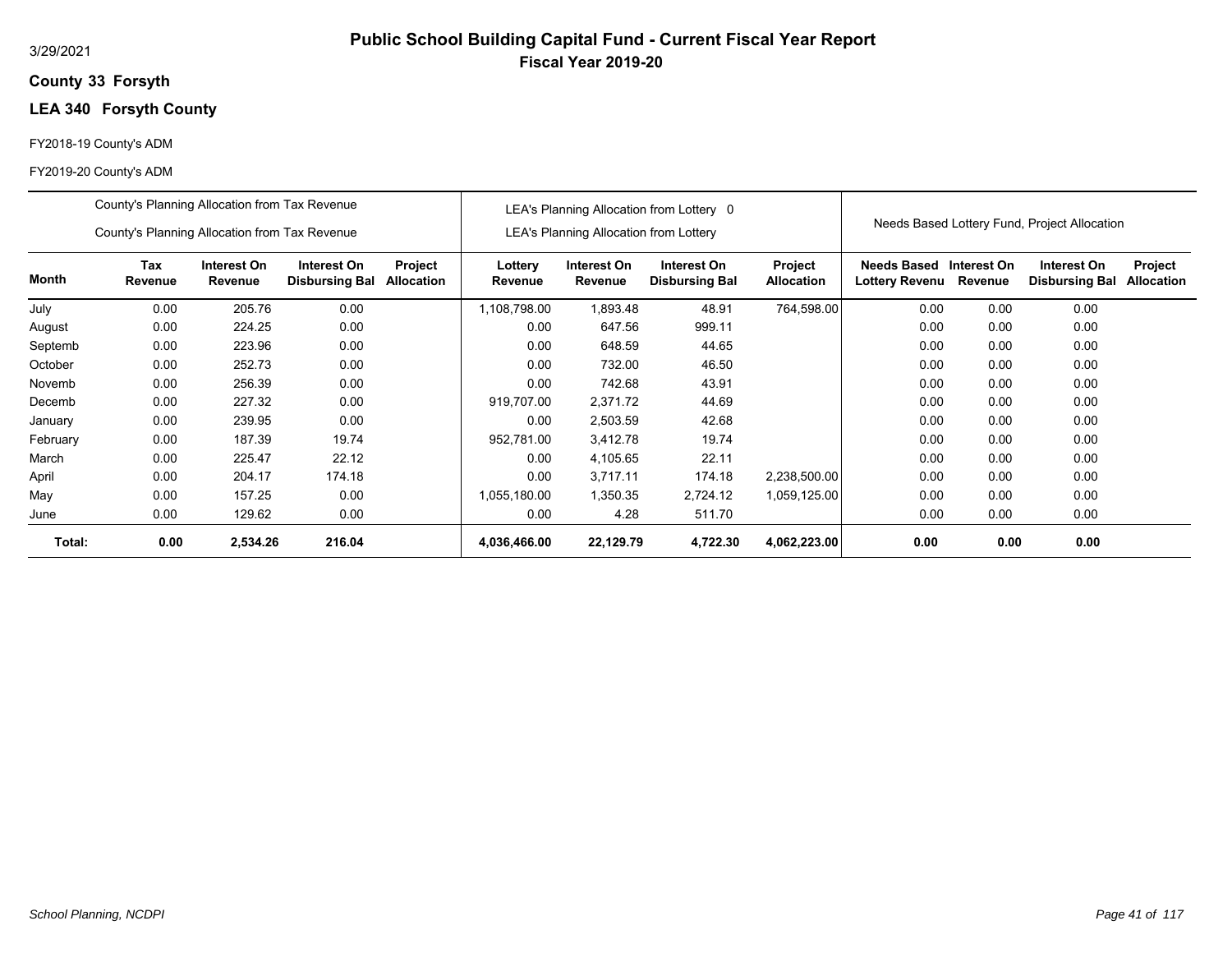### **34 Franklin County**

# **LEA 350 Franklin County**

#### FY2018-19 County's ADM

|          | County's Planning Allocation from Tax Revenue                                                             |        |      |                       |                    |                                               | LEA's Planning Allocation from Lottery 0 |                              |                                           |         |                                              |                              |
|----------|-----------------------------------------------------------------------------------------------------------|--------|------|-----------------------|--------------------|-----------------------------------------------|------------------------------------------|------------------------------|-------------------------------------------|---------|----------------------------------------------|------------------------------|
|          | County's Planning Allocation from Tax Revenue                                                             |        |      |                       |                    | <b>LEA's Planning Allocation from Lottery</b> |                                          |                              |                                           |         | Needs Based Lottery Fund, Project Allocation |                              |
| Month    | Tax<br>Interest On<br>Interest On<br>Revenue<br>Revenue<br><b>Disbursing Bal</b><br>0.00<br>25.47<br>0.00 |        |      | Project<br>Allocation | Lottery<br>Revenue | Interest On<br>Revenue                        | Interest On<br><b>Disbursing Bal</b>     | Project<br><b>Allocation</b> | Needs Based Interest On<br>Lottery Revenu | Revenue | Interest On<br><b>Disbursing Bal</b>         | Project<br><b>Allocation</b> |
| July     |                                                                                                           |        |      |                       | 166,849.00         | 569.23                                        | 104.17                                   |                              | 0.00                                      | 0.00    | 0.00                                         |                              |
| August   | 0.00                                                                                                      | 27.76  | 0.00 |                       | 0.00               | 620.56                                        | 0.00                                     | 335,000.00                   | 0.00                                      | 0.00    | 0.00                                         |                              |
| Septemb  | 0.00                                                                                                      | 27.73  | 0.00 |                       | 0.00               | 1.26                                          | 468.87                                   |                              | 0.00                                      | 0.00    | 0.00                                         |                              |
| October  | 0.00                                                                                                      | 31.29  | 0.00 |                       | 0.00               | 2.39                                          | 586.06                                   |                              | 0.00                                      | 0.00    | 0.00                                         |                              |
| Novemb   | 0.00                                                                                                      | 31.74  | 0.00 |                       | 0.00               | 3.66                                          | 553.42                                   |                              | 0.00                                      | 0.00    | 0.00                                         |                              |
| Decemb   | 0.00                                                                                                      | 28.14  | 0.00 |                       | 138.837.00         | 262.89                                        | 563.24                                   | 141,100.00                   | 0.00                                      | 0.00    | 0.00                                         |                              |
| January  | 0.00                                                                                                      | 29.71  | 0.00 |                       | 0.00               | 1.69                                          | 491.35                                   |                              | 0.00                                      | 0.00    | 0.00                                         |                              |
| February | 0.00                                                                                                      | 23.20  | 0.00 |                       | 143,830.00         | 222.09                                        | 10.59                                    | 73,900.00                    | 0.00                                      | 0.00    | 0.00                                         |                              |
| March    | 0.00                                                                                                      | 27.91  | 0.00 |                       | 0.00               | 131.41                                        | 91.22                                    |                              | 0.00                                      | 0.00    | 0.00                                         |                              |
| April    | 0.00                                                                                                      | 25.27  | 0.00 |                       | 0.00               | 119.12                                        | 0.00                                     |                              | 0.00                                      | 0.00    | 0.00                                         |                              |
| May      | 0.00                                                                                                      | 19.43  | 0.00 |                       | 159,288.00         | 294.70                                        | 0.00                                     |                              | 0.00                                      | 0.00    | 0.00                                         |                              |
| June     | 0.00                                                                                                      | 16.02  | 0.00 |                       | 0.00               | 242.92                                        | 0.00                                     |                              | 0.00                                      | 0.00    | 0.00                                         |                              |
| Total:   | 0.00                                                                                                      | 313.67 | 0.00 |                       | 608,804.00         | 2,471.92                                      | 2,868.92                                 | 550,000.00                   | 0.00                                      | 0.00    | 0.00                                         |                              |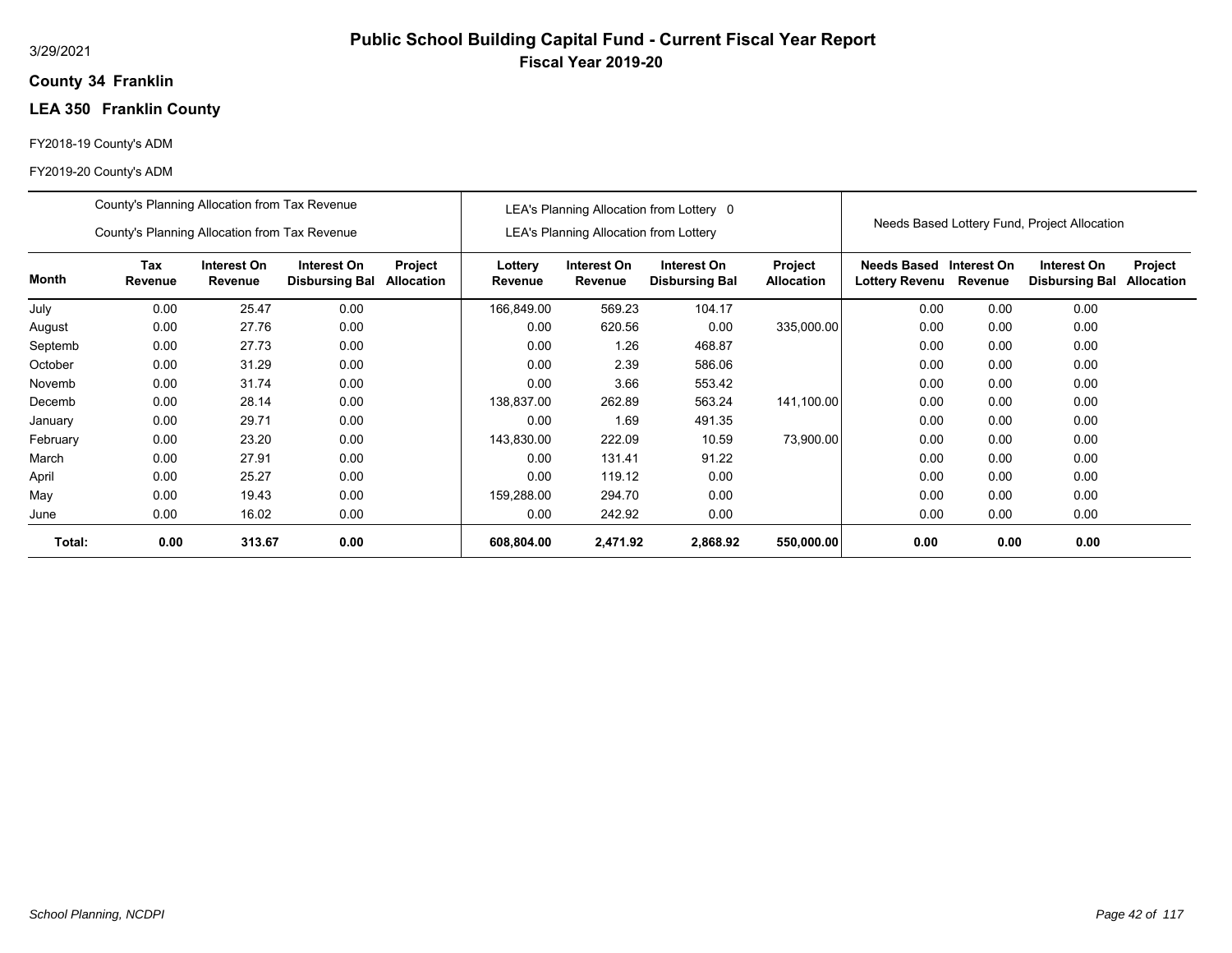### **35 Gaston County**

# **LEA 360 Gaston County**

#### FY2018-19 County's ADM

|          | County's Planning Allocation from Tax Revenue |                        |                                      |                              |                    |                                               | LEA's Planning Allocation from Lottery 0 |                                     |                                             |                        | Needs Based Lottery Fund, Project Allocation |                              |
|----------|-----------------------------------------------|------------------------|--------------------------------------|------------------------------|--------------------|-----------------------------------------------|------------------------------------------|-------------------------------------|---------------------------------------------|------------------------|----------------------------------------------|------------------------------|
|          | County's Planning Allocation from Tax Revenue |                        |                                      |                              |                    | <b>LEA's Planning Allocation from Lottery</b> |                                          |                                     |                                             |                        |                                              |                              |
| Month    | Tax<br>Revenue                                | Interest On<br>Revenue | Interest On<br><b>Disbursing Bal</b> | Project<br><b>Allocation</b> | Lottery<br>Revenue | Interest On<br>Revenue                        | Interest On<br><b>Disbursing Bal</b>     | <b>Project</b><br><b>Allocation</b> | <b>Needs Based</b><br><b>Lottery Revenu</b> | Interest On<br>Revenue | Interest On<br><b>Disbursing Bal</b>         | Project<br><b>Allocation</b> |
| July     | 0.00                                          | 0.71                   | 0.00                                 |                              | 647,287.00         | 1,121.15                                      | 2,677.80                                 |                                     | 0.00                                        | 0.00                   | 0.00                                         |                              |
| August   | 0.00                                          | 0.78                   | 0.00                                 |                              | 0.00               | 1,226.83                                      | 0.00                                     |                                     | 0.00                                        | 0.00                   | 0.00                                         |                              |
| Septemb  | 0.00                                          | 0.78                   | 0.00                                 |                              | 0.00               | 1,225.28                                      | 0.00                                     |                                     | 0.00                                        | 0.00                   | 0.00                                         |                              |
| October  | 0.00                                          | 0.88                   | 0.00                                 |                              | 0.00               | 1,382.69                                      | 0.00                                     |                                     | 0.00                                        | 0.00                   | 0.00                                         |                              |
| Novemb   | 0.00                                          | 0.89                   | 0.00                                 |                              | 0.00               | 1,402.66                                      | 0.00                                     |                                     | 0.00                                        | 0.00                   | 0.00                                         |                              |
| Decemb   | 0.00                                          | 0.79                   | 0.00                                 |                              | 528,882.00         | 2,228.80                                      | 0.00                                     |                                     | 0.00                                        | 0.00                   | 0.00                                         |                              |
| January  | 0.00                                          | 0.83                   | 0.00                                 |                              | 0.00               | 2,352.64                                      | 0.00                                     |                                     | 0.00                                        | 0.00                   | 0.00                                         |                              |
| February | 0.00                                          | 0.65                   | 0.00                                 |                              | 547,901.00         | 2,675.48                                      | 0.00                                     |                                     | 0.00                                        | 0.00                   | 0.00                                         |                              |
| March    | 0.00                                          | 0.78                   | 0.00                                 |                              | 0.00               | 3,218.63                                      | 0.00                                     |                                     | 0.00                                        | 0.00                   | 0.00                                         |                              |
| April    | 0.00                                          | 0.71                   | 0.00                                 |                              | 0.00               | 2,914.01                                      | 0.00                                     |                                     | 0.00                                        | 0.00                   | 0.00                                         |                              |
| May      | 0.00                                          | 0.55                   | 0.00                                 |                              | 606,786.00         | 3,014.78                                      | 0.00                                     |                                     | 0.00                                        | 0.00                   | 0.00                                         |                              |
| June     | 0.00                                          | 0.45                   | 0.00                                 |                              | 0.00               | 2,485.10                                      | 0.00                                     |                                     | 0.00                                        | 0.00                   | 0.00                                         |                              |
| Total:   | 0.00                                          | 8.80                   | 0.00                                 |                              | 2,330,856.00       | 25,248.05                                     | 2,677.80                                 |                                     | 0.00                                        | 0.00                   | 0.00                                         |                              |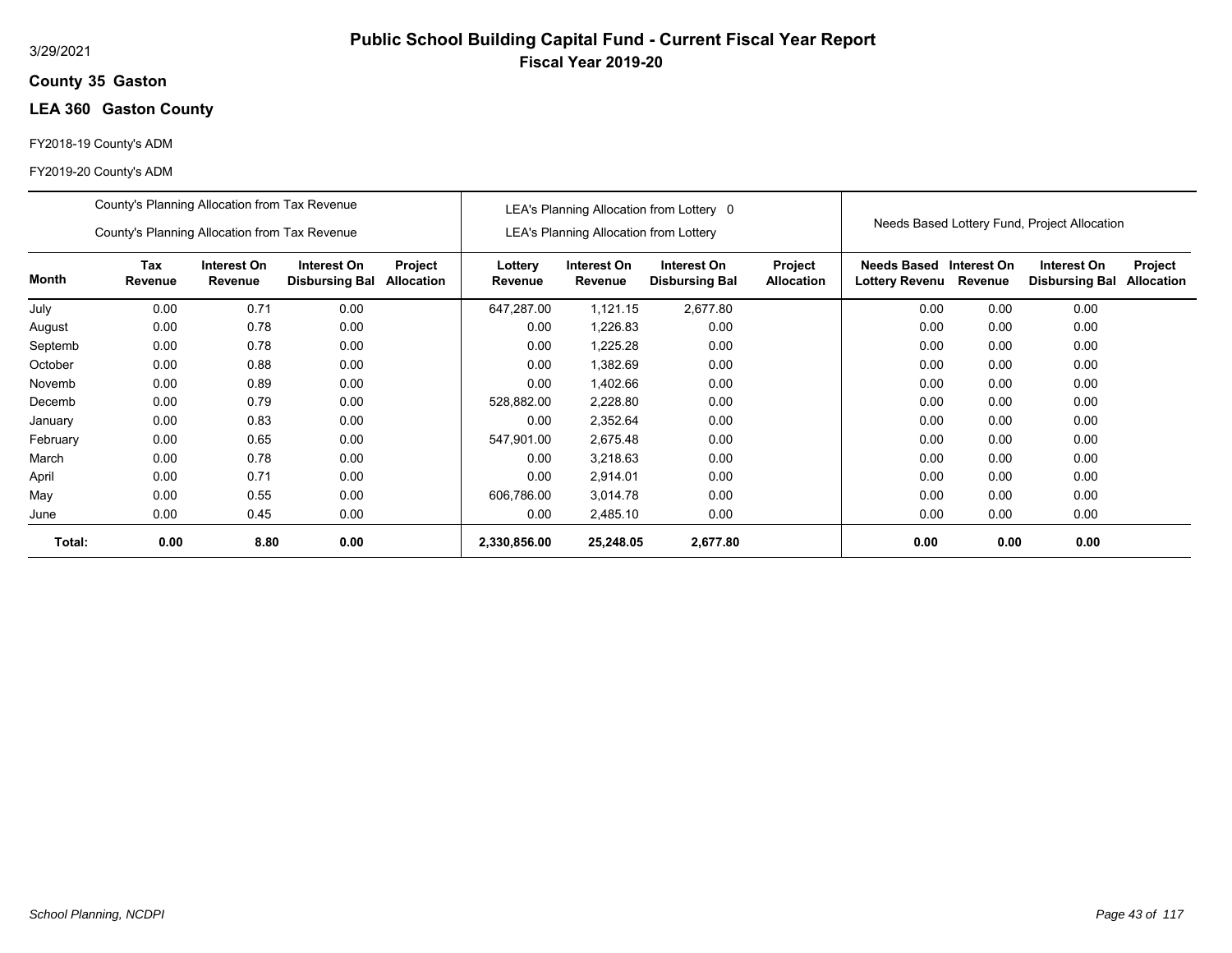### **36 Gates County**

# **LEA 370 Gates County**

#### FY2018-19 County's ADM

|          | County's Planning Allocation from Tax Revenue |                        |                                      |                              |                    |                                               | LEA's Planning Allocation from Lottery 0 |                              |                                                          |      |                                              |                       |
|----------|-----------------------------------------------|------------------------|--------------------------------------|------------------------------|--------------------|-----------------------------------------------|------------------------------------------|------------------------------|----------------------------------------------------------|------|----------------------------------------------|-----------------------|
|          | County's Planning Allocation from Tax Revenue |                        |                                      |                              |                    | <b>LEA's Planning Allocation from Lottery</b> |                                          |                              |                                                          |      | Needs Based Lottery Fund, Project Allocation |                       |
| Month    | Tax<br>Revenue                                | Interest On<br>Revenue | Interest On<br><b>Disbursing Bal</b> | Project<br><b>Allocation</b> | Lottery<br>Revenue | Interest On<br>Revenue                        | Interest On<br><b>Disbursing Bal</b>     | Project<br><b>Allocation</b> | <b>Needs Based Interest On</b><br>Lottery Revenu Revenue |      | Interest On<br><b>Disbursing Bal</b>         | Project<br>Allocation |
| July     | 0.00                                          | 3.90                   | 0.00                                 |                              | 0.00               | 9.82                                          | 0.00                                     |                              | 0.00                                                     | 0.00 | 0.00                                         |                       |
| August   | 0.00                                          | 4.25                   | 0.00                                 |                              | 0.00               | 10.70                                         | 0.00                                     |                              | 0.00                                                     | 0.00 | 0.00                                         |                       |
| Septemb  | 4.24<br>0.00<br>0.00<br>0.00<br>4.79<br>0.00  |                        |                                      |                              | 0.00               | 10.68                                         | 0.00                                     |                              | 0.00                                                     | 0.00 | 0.00                                         |                       |
| October  |                                               |                        |                                      |                              | 0.00               | 12.06                                         | 0.00                                     |                              | 0.00                                                     | 0.00 | 0.00                                         | 302,520.36            |
| Novemb   | 0.00                                          | 4.86                   | 0.00                                 |                              | 0.00               | 12.23                                         | 0.00                                     |                              | 0.00                                                     | 0.00 | 0.00                                         | 0.50                  |
| Decemb   | 0.00                                          | 4.31                   | 0.00                                 |                              | 0.00               | 10.84                                         | 0.00                                     |                              | 0.00                                                     | 0.00 | 0.00                                         |                       |
| January  | 0.00                                          | 4.55                   | 0.00                                 |                              | 0.00               | 11.45                                         | 0.00                                     |                              | 0.00                                                     | 0.00 | 0.00                                         |                       |
| February | 0.00                                          | 3.55                   | 0.00                                 |                              | 0.00               | 8.94                                          | 0.00                                     |                              | 0.00                                                     | 0.00 | 0.00                                         |                       |
| March    | 0.00                                          | 4.27                   | 0.00                                 |                              | 0.00               | 10.75                                         | 0.00                                     |                              | 0.00                                                     | 0.00 | 0.00                                         |                       |
| April    | 0.00                                          | 3.87                   | 0.00                                 |                              | 0.00               | 9.74                                          | 0.00                                     |                              | 0.00                                                     | 0.00 | 0.00                                         |                       |
| May      | 0.00                                          | 2.97                   | 0.00                                 |                              | 0.00               | 7.49                                          | 0.00                                     |                              | 0.00                                                     | 0.00 | 0.00                                         |                       |
| June     | 0.00                                          | 2.45                   | 0.00                                 |                              | 0.00               | 6.17                                          | 0.00                                     |                              | 0.00                                                     | 0.00 | 0.00                                         |                       |
| Total:   | 0.00                                          | 48.01                  | 0.00                                 |                              | 0.00               | 120.87                                        | 0.00                                     |                              | 0.00                                                     | 0.00 | 0.00                                         | 302,520.86            |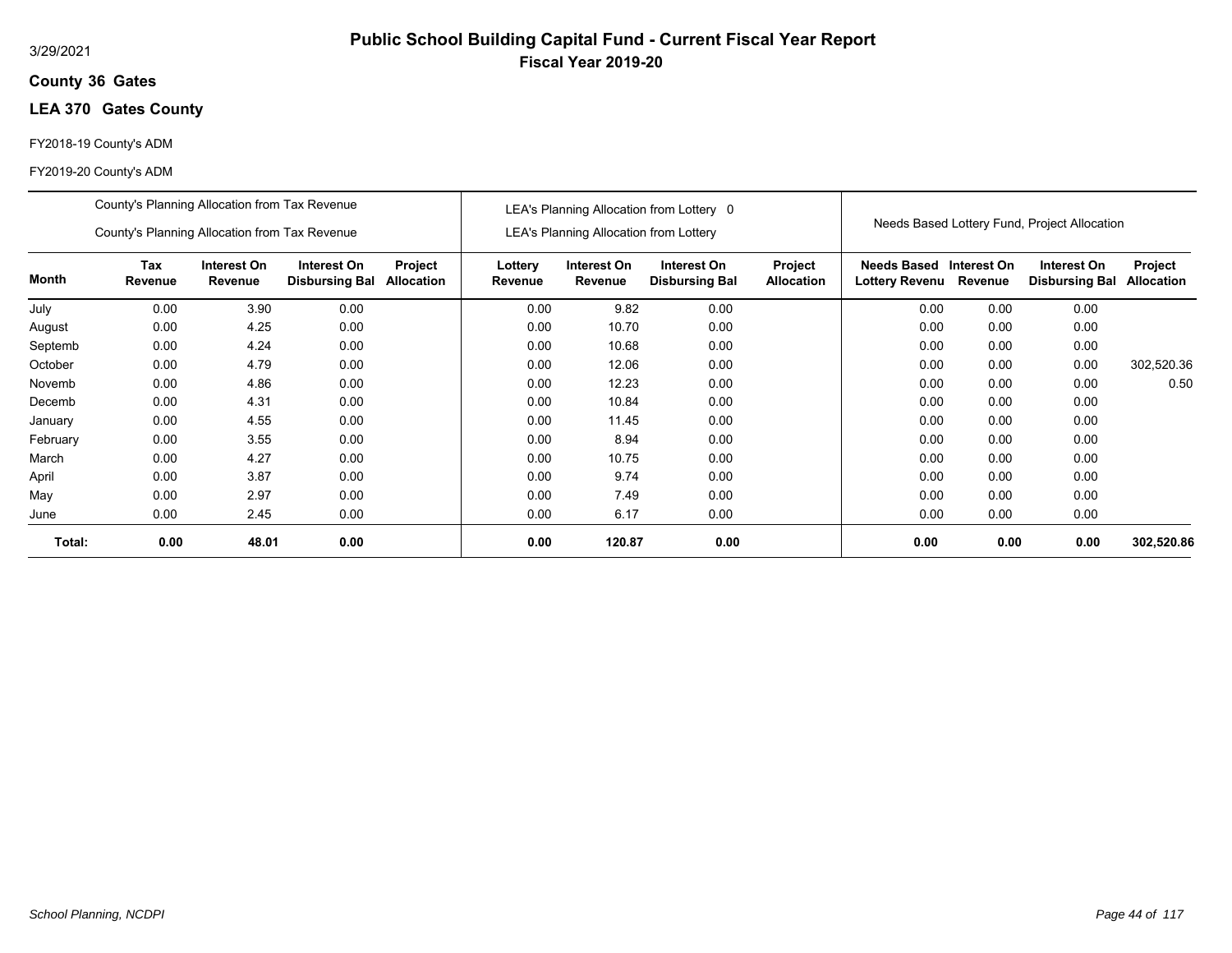### **37 Graham County**

# **LEA 380 Graham County**

#### FY2018-19 County's ADM

|          | County's Planning Allocation from Tax Revenue |                        |                                      |                              |                    |                                               | LEA's Planning Allocation from Lottery 0 |                              |                                      |                        |                                              |                                     |
|----------|-----------------------------------------------|------------------------|--------------------------------------|------------------------------|--------------------|-----------------------------------------------|------------------------------------------|------------------------------|--------------------------------------|------------------------|----------------------------------------------|-------------------------------------|
|          | County's Planning Allocation from Tax Revenue |                        |                                      |                              |                    | <b>LEA's Planning Allocation from Lottery</b> |                                          |                              |                                      |                        | Needs Based Lottery Fund, Project Allocation |                                     |
| Month    | Tax<br>Revenue                                | Interest On<br>Revenue | Interest On<br><b>Disbursing Bal</b> | Project<br><b>Allocation</b> | Lottery<br>Revenue | Interest On<br>Revenue                        | Interest On<br><b>Disbursing Bal</b>     | Project<br><b>Allocation</b> | Needs Based<br><b>Lottery Revenu</b> | Interest On<br>Revenue | Interest On<br><b>Disbursing Bal</b>         | <b>Project</b><br><b>Allocation</b> |
| July     | 0.00                                          | 143.26                 | 3.62                                 |                              | 23,446.00          | 930.21                                        | 3.61                                     |                              | 0.00                                 | 0.00                   | 0.00                                         |                                     |
| August   | 0.00                                          | 156.14                 | 3.70                                 |                              | 0.00               | 1,013.78                                      | 3.71                                     |                              | 0.00                                 | 0.00                   | 0.00                                         |                                     |
| Septemb  | 0.00                                          | 155.95                 | 3.44                                 |                              | 0.00               | 1,012.51                                      | 3.45                                     |                              | 0.00                                 | 0.00                   | 0.00                                         |                                     |
| October  | 0.00                                          | 175.99                 | 3.58                                 |                              | 0.00               | 1,142.59                                      | 3.59                                     |                              | 0.00                                 | 0.00                   | 0.00                                         |                                     |
| Novemb   | 0.00                                          | 178.54                 | 3.38                                 |                              | 0.00               | 1,159.10                                      | 3.39                                     |                              | 0.00                                 | 0.00                   | 0.00                                         |                                     |
| Decemb   | 0.00                                          | 158.30                 | 3.44                                 |                              | 19.031.00          | 1.063.14                                      | 3.45                                     |                              | 811,031.00                           | 0.00                   | 0.00                                         |                                     |
| January  | 0.00                                          | 167.11                 | 8.68                                 |                              | 0.00               | 1,122.22                                      | 8.69                                     | 69.414.85                    | 0.00                                 | 0.00                   | 0.00                                         |                                     |
| February | 0.00                                          | 130.52                 | 0.00                                 |                              | 0.00               | 770.25                                        | 102.22                                   |                              | 697,170.00                           | 0.00                   | 0.00                                         |                                     |
| March    | 0.00                                          | 157.01                 | 0.00                                 |                              | 0.00               | 926.81                                        | 6.82                                     |                              | 0.00                                 | 0.00                   | 0.00                                         |                                     |
| April    | 0.00                                          | 142.15                 | 0.00                                 |                              | 0.00               | 839.11                                        | 5.70                                     |                              | 0.00                                 | 0.00                   | 0.00                                         |                                     |
| May      | 0.00                                          | 109.33                 | 0.00                                 |                              | 0.00               | 645.36                                        | 7.19                                     |                              | 772,098.00                           | 0.00                   | 0.00                                         | 14,343.75                           |
| June     | 0.00                                          | 90.12                  | 0.00                                 |                              | 0.00               | 531.98                                        | 15.02                                    |                              | 0.00                                 | 0.00                   | 0.00                                         |                                     |
| Total:   | 0.00                                          | 1,764.42               | 29.84                                |                              | 42,477.00          | 11,157.06                                     | 166.84                                   | 69,414.85                    | 2,280,299.00                         | 0.00                   | 0.00                                         | 14,343.75                           |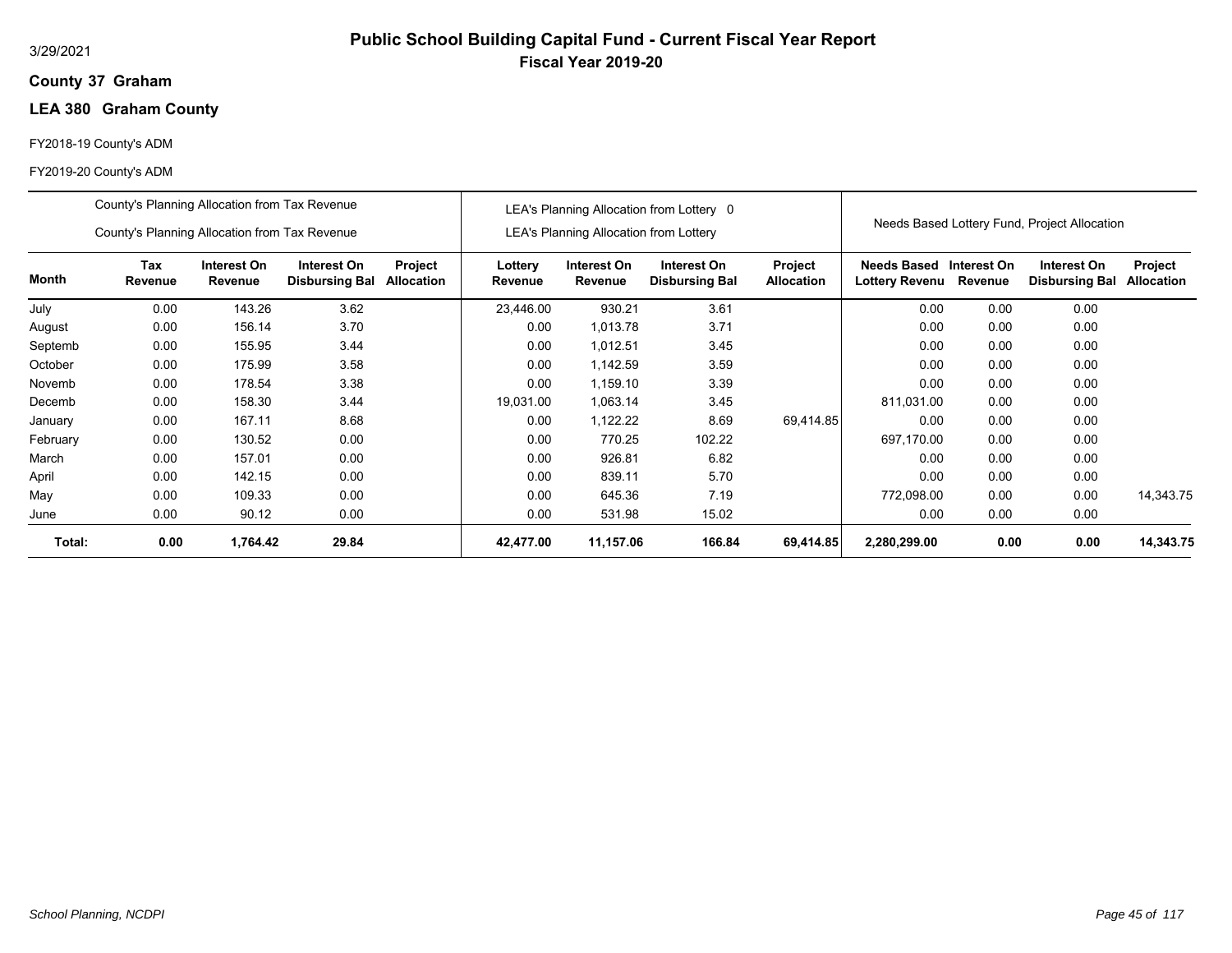### **38 Granville County**

# **LEA 390 Granville County**

#### FY2018-19 County's ADM

|          | County's Planning Allocation from Tax Revenue |                        |                                      |                              |                    |                                               | LEA's Planning Allocation from Lottery 0 |                              |                                           |         |                                              |                              |
|----------|-----------------------------------------------|------------------------|--------------------------------------|------------------------------|--------------------|-----------------------------------------------|------------------------------------------|------------------------------|-------------------------------------------|---------|----------------------------------------------|------------------------------|
|          | County's Planning Allocation from Tax Revenue |                        |                                      |                              |                    | <b>LEA's Planning Allocation from Lottery</b> |                                          |                              |                                           |         | Needs Based Lottery Fund, Project Allocation |                              |
| Month    | <b>Tax</b><br>Revenue                         | Interest On<br>Revenue | Interest On<br><b>Disbursing Bal</b> | Project<br><b>Allocation</b> | Lottery<br>Revenue | Interest On<br>Revenue                        | Interest On<br><b>Disbursing Bal</b>     | Project<br><b>Allocation</b> | Needs Based Interest On<br>Lottery Revenu | Revenue | Interest On<br><b>Disbursing Bal</b>         | Project<br><b>Allocation</b> |
| July     | 0.00                                          | 0.12                   | 0.00                                 |                              | 152,867.00         | 501.60                                        | 0.00                                     |                              | 0.00                                      | 0.00    | 0.00                                         |                              |
| August   | 0.00                                          | 0.13                   | 0.00                                 |                              | 0.00               | 546.66                                        | 0.00                                     |                              | 0.00                                      | 0.00    | 0.00                                         |                              |
| Septemb  | 0.00                                          | 0.13                   | 0.00                                 |                              | 0.00               | 545.97                                        | 0.00                                     |                              | 0.00                                      | 0.00    | 0.00                                         |                              |
| October  | 0.00                                          | 0.14                   | 0.00                                 |                              | 0.00               | 616.11                                        | 0.00                                     |                              | 0.00                                      | 0.00    | 0.00                                         |                              |
| Novemb   | 0.00                                          | 0.14                   | 0.00                                 |                              | 0.00               | 625.01                                        | 0.00                                     |                              | 0.00                                      | 0.00    | 0.00                                         |                              |
| Decemb   | 0.00                                          | 0.13                   | 0.00                                 |                              | 125,307.00         | 787.56                                        | 0.00                                     |                              | 0.00                                      | 0.00    | 0.00                                         |                              |
| January  | 0.00                                          | 0.13                   | 0.00                                 |                              | 0.00               | 831.32                                        | 0.00                                     |                              | 0.00                                      | 0.00    | 0.00                                         |                              |
| February | 0.00                                          | 0.11                   | 0.00                                 |                              | 129,813.00         | 847.82                                        | 0.00                                     |                              | 0.00                                      | 0.00    | 0.00                                         |                              |
| March    | 0.00                                          | 0.13                   | 0.00                                 |                              | 0.00               | 1,019.93                                      | 0.00                                     |                              | 0.00                                      | 0.00    | 0.00                                         |                              |
| April    | 0.00                                          | 0.11                   | 0.00                                 |                              | 0.00               | 923.40                                        | 0.00                                     |                              | 0.00                                      | 0.00    | 0.00                                         |                              |
| May      | 0.00                                          | 0.09                   | 0.00                                 |                              | 143,764.00         | 893.48                                        | 0.00                                     |                              | 0.00                                      | 0.00    | 0.00                                         |                              |
| June     | 0.00                                          | 0.07                   | 63.52                                |                              | 0.00               | 736.50                                        | 63.53                                    | 554,232.53                   | 0.00                                      | 0.00    | 0.00                                         |                              |
| Total:   | 0.00                                          | 1.43                   | 63.52                                |                              | 551,751.00         | 8,875.36                                      | 63.53                                    | 554,232.53                   | 0.00                                      | 0.00    | 0.00                                         |                              |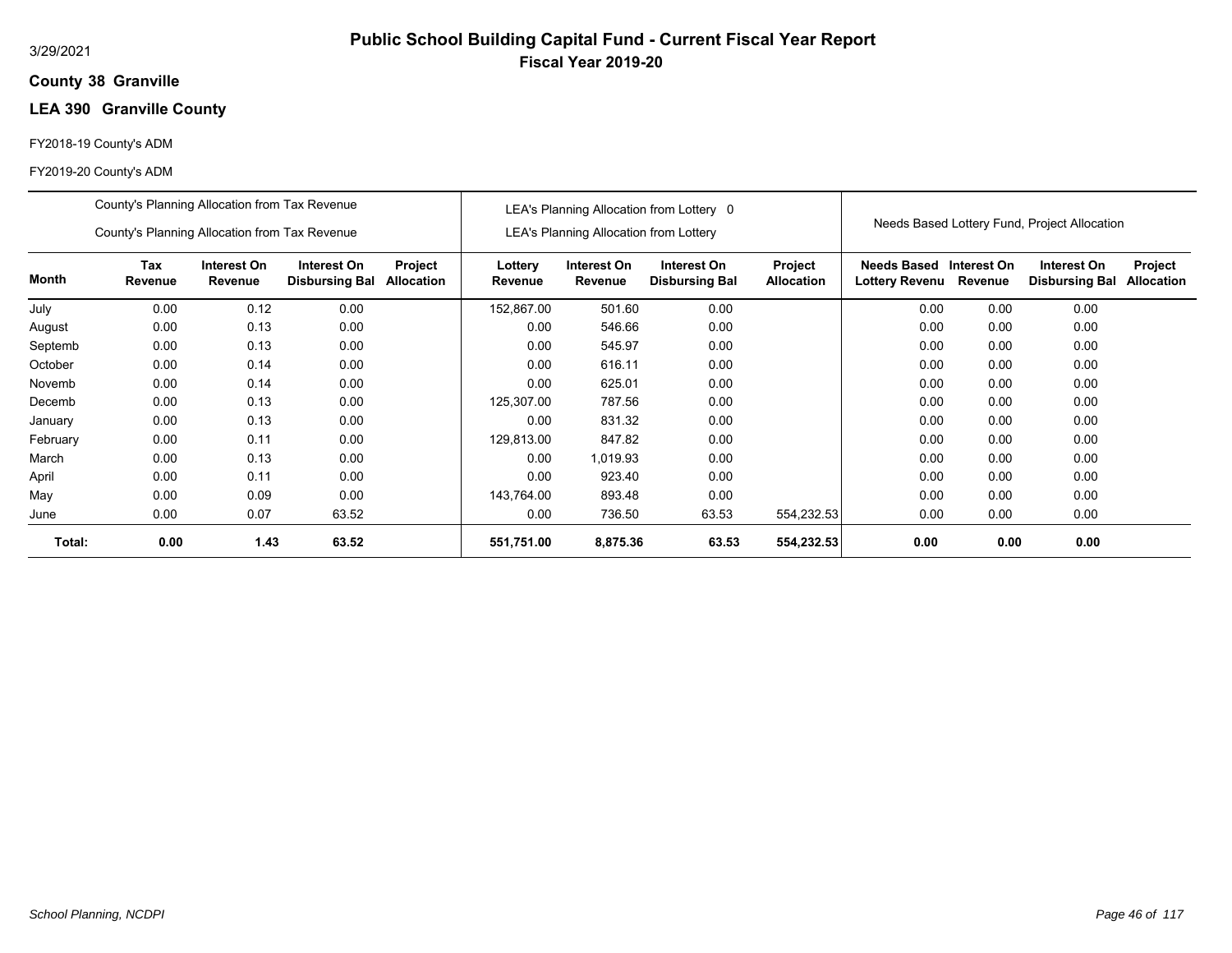### **39 Greene County**

# **LEA 400 Greene County**

#### FY2018-19 County's ADM

|          | County's Planning Allocation from Tax Revenue |                        |                                      |                       |                    |                                               | LEA's Planning Allocation from Lottery 0 |                              |                               |                        |                                              |                              |
|----------|-----------------------------------------------|------------------------|--------------------------------------|-----------------------|--------------------|-----------------------------------------------|------------------------------------------|------------------------------|-------------------------------|------------------------|----------------------------------------------|------------------------------|
|          | County's Planning Allocation from Tax Revenue |                        |                                      |                       |                    | <b>LEA's Planning Allocation from Lottery</b> |                                          |                              |                               |                        | Needs Based Lottery Fund, Project Allocation |                              |
| Month    | Tax<br>Revenue                                | Interest On<br>Revenue | Interest On<br><b>Disbursing Bal</b> | Project<br>Allocation | Lottery<br>Revenue | Interest On<br>Revenue                        | Interest On<br><b>Disbursing Bal</b>     | Project<br><b>Allocation</b> | Needs Based<br>Lottery Revenu | Interest On<br>Revenue | Interest On<br><b>Disbursing Bal</b>         | Project<br><b>Allocation</b> |
| July     | 0.00                                          | 10.68                  | 0.00                                 |                       | 62,339.00          | 204.65                                        | 398.29                                   |                              | 0.00                          | 0.00                   | 0.00                                         |                              |
| August   | 0.00                                          | 11.64                  | 0.00                                 |                       | 0.00               | 223.77                                        | 408.60                                   |                              | 0.00                          | 0.00                   | 0.00                                         |                              |
| Septemb  | 0.00                                          | 11.63                  | 0.00                                 |                       | 0.00               | 224.24                                        | 379.52                                   |                              | 0.00                          | 0.00                   | 0.00                                         |                              |
| October  | 0.00                                          | 13.12                  | 0.00                                 |                       | 0.00               | 253.84                                        | 395.31                                   |                              | 0.00                          | 0.00                   | 0.00                                         |                              |
| Novemb   | 0.00                                          | 13.31                  | 0.00                                 |                       | 0.00               | 258.34                                        | 373.30                                   |                              | 0.00                          | 0.00                   | 0.00                                         |                              |
| Decemb   | 0.00                                          | 11.80                  | 189.96                               |                       | 49.844.00          | 322.59                                        | 189.96                                   |                              | 0.00                          | 0.00                   | 0.00                                         |                              |
| January  | 0.00                                          | 12.83                  | 181.41                               |                       | 0.00               | 340.89                                        | 181.41                                   |                              | 0.00                          | 0.00                   | 0.00                                         |                              |
| February | 0.00                                          | 10.30                  | 167.81                               |                       | 51,637.00          | 345.49                                        | 167.81                                   |                              | 0.00                          | 0.00                   | 0.00                                         |                              |
| March    | 0.00                                          | 12.70                  | 187.97                               |                       | 0.00               | 415.94                                        | 187.97                                   |                              | 0.00                          | 0.00                   | 0.00                                         |                              |
| April    | 0.00                                          | 11.81                  | 157.16                               |                       | 0.00               | 376.89                                        | 157.16                                   |                              | 0.00                          | 0.00                   | 0.00                                         |                              |
| May      | 0.00                                          | 9.28                   | 162.42                               |                       | 57,186.00          | 362.97                                        | 162.41                                   | 226,367.49                   | 0.00                          | 0.00                   | 0.00                                         |                              |
| June     | 0.00                                          | 7.82                   | 0.00                                 |                       | 0.00               | 61.77                                         | 281.31                                   |                              | 0.00                          | 0.00                   | 0.00                                         |                              |
| Total:   | 0.00                                          | 136.92                 | 1,046.73                             |                       | 221,006.00         | 3,391.38                                      | 3,283.05                                 | 226,367.49                   | 0.00                          | 0.00                   | 0.00                                         |                              |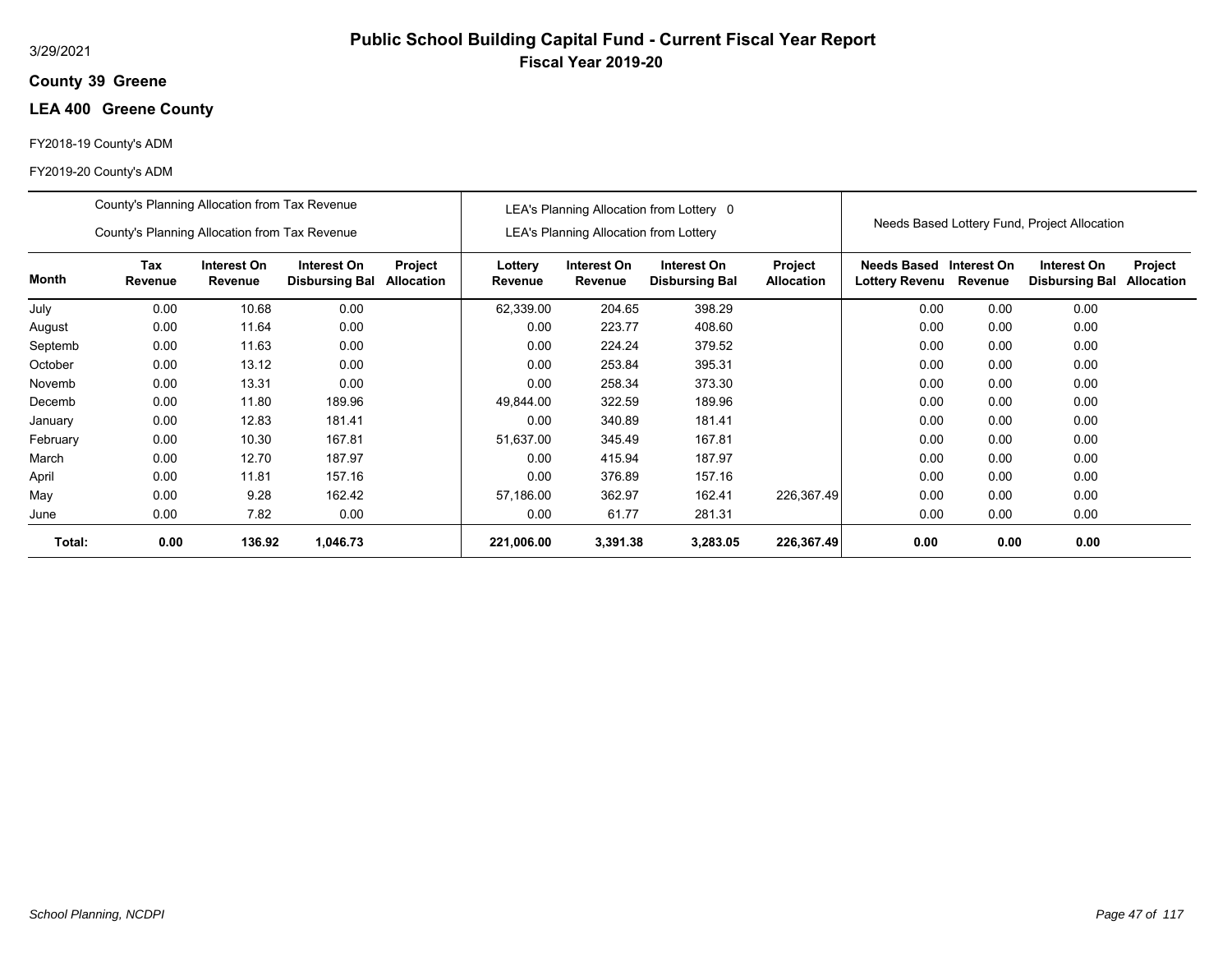### **40 Guilford County**

# **LEA 410 Guilford County**

#### FY2018-19 County's ADM

|          | County's Planning Allocation from Tax Revenue                                                                                      |        |      |  |                    |                                               | LEA's Planning Allocation from Lottery 0 |                                     |                               |                        |                                              |                              |
|----------|------------------------------------------------------------------------------------------------------------------------------------|--------|------|--|--------------------|-----------------------------------------------|------------------------------------------|-------------------------------------|-------------------------------|------------------------|----------------------------------------------|------------------------------|
|          | County's Planning Allocation from Tax Revenue                                                                                      |        |      |  |                    | <b>LEA's Planning Allocation from Lottery</b> |                                          |                                     |                               |                        | Needs Based Lottery Fund, Project Allocation |                              |
| Month    | Tax<br>Interest On<br>Interest On<br>Project<br>Allocation<br>Revenue<br>Revenue<br><b>Disbursing Bal</b><br>0.00<br>67.95<br>0.00 |        |      |  | Lottery<br>Revenue | Interest On<br>Revenue                        | Interest On<br><b>Disbursing Bal</b>     | <b>Project</b><br><b>Allocation</b> | Needs Based<br>Lottery Revenu | Interest On<br>Revenue | Interest On<br><b>Disbursing Bal</b>         | Project<br><b>Allocation</b> |
| July     |                                                                                                                                    |        |      |  | 1,470,643.00       | 2,509.75                                      | 161.83                                   | 270,500.00                          | 0.00                          | 0.00                   | 0.00                                         |                              |
| August   | 0.00                                                                                                                               | 74.06  | 0.00 |  | 0.00               | 2,234.52                                      | 592.04                                   |                                     | 0.00                          | 0.00                   | 0.00                                         |                              |
| Septemb  | 0.00                                                                                                                               | 73.96  | 0.00 |  | 0.00               | 2,232.79                                      | 139.55                                   |                                     | 0.00                          | 0.00                   | 0.00                                         |                              |
| October  | 0.00                                                                                                                               | 83.46  | 0.00 |  | 0.00               | 2,519.92                                      | 145.35                                   |                                     | 0.00                          | 0.00                   | 0.00                                         |                              |
| Novemb   | 0.00                                                                                                                               | 84.67  | 0.00 |  | 0.00               | 2,556.63                                      | 137.26                                   |                                     | 0.00                          | 0.00                   | 0.00                                         |                              |
| Decemb   | 0.00                                                                                                                               | 75.07  | 0.00 |  | 1,221,082.00       | 4,541.57                                      | 139.69                                   | 2,438,000.00                        | 0.00                          | 0.00                   | 0.00                                         |                              |
| January  | 0.00                                                                                                                               | 79.24  | 0.00 |  | 0.00               | 9.44                                          | 1,017.32                                 |                                     | 0.00                          | 0.00                   | 0.00                                         |                              |
| February | 0.00                                                                                                                               | 61.89  | 0.00 |  | 1,264,992.00       | 1,944.00                                      | 317.61                                   | 1,270,800.00                        | 0.00                          | 0.00                   | 0.00                                         |                              |
| March    | 0.00                                                                                                                               | 74.45  | 0.00 |  | 0.00               | 4.21                                          | 411.03                                   |                                     | 0.00                          | 0.00                   | 0.00                                         |                              |
| April    | 0.00                                                                                                                               | 67.40  | 0.00 |  | 0.00               | 4.49                                          | 115.57                                   |                                     | 0.00                          | 0.00                   | 0.00                                         |                              |
| May      | 0.00                                                                                                                               | 51.84  | 0.00 |  | 1,400,947.00       | 1,789.76                                      | 240.92                                   | 1,041,200.00                        | 0.00                          | 0.00                   | 0.00                                         |                              |
| June     | 0.00                                                                                                                               | 42.73  | 0.00 |  | 0.00               | 382.70                                        | 559.00                                   |                                     | 0.00                          | 0.00                   | 0.00                                         |                              |
| Total:   | 0.00                                                                                                                               | 836.72 | 0.00 |  | 5,357,664.00       | 20,729.78                                     | 3,977.17                                 | 5,020,500.00                        | 0.00                          | 0.00                   | 0.00                                         |                              |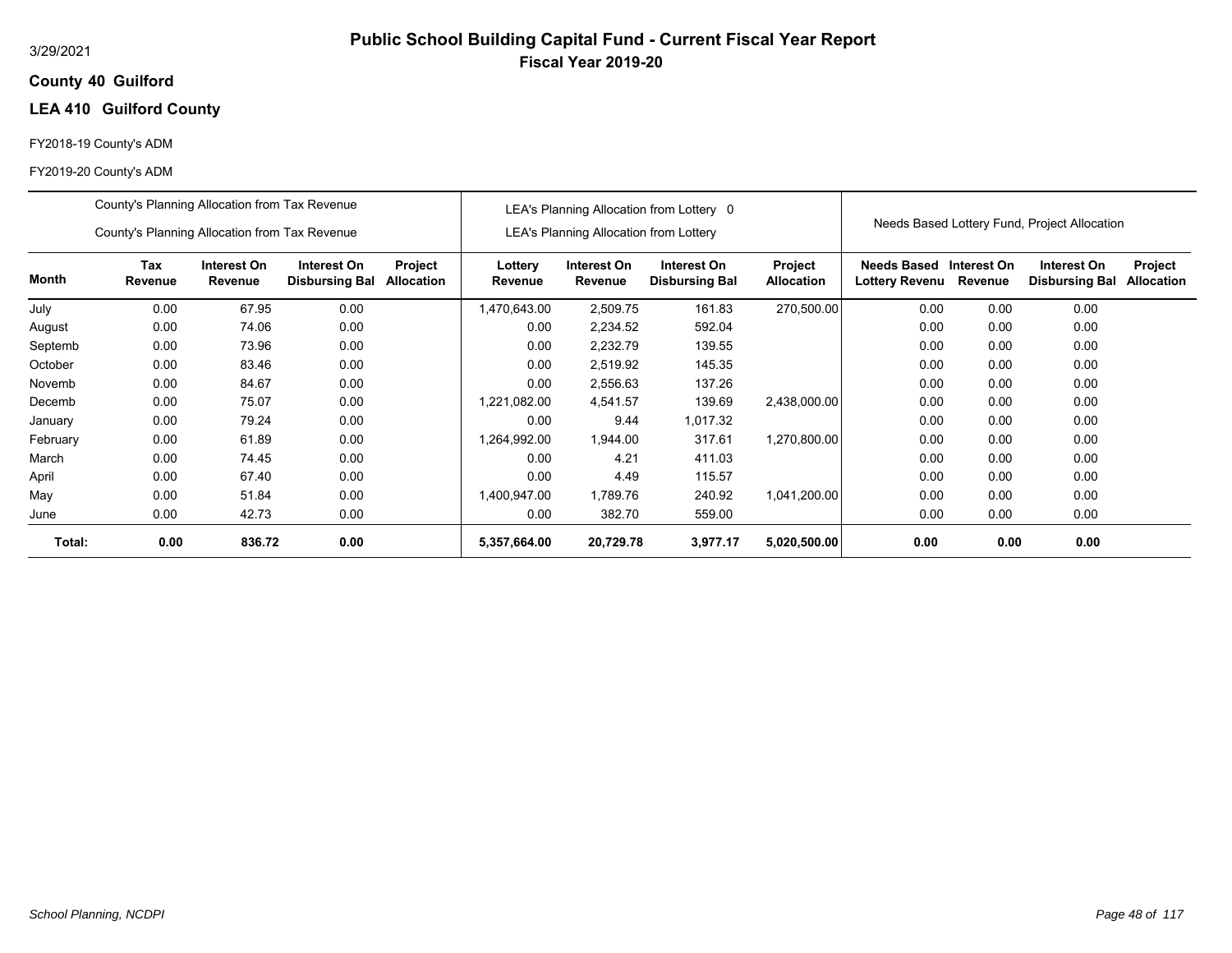### **41 Halifax County**

# **LEA 420 Halifax County**

#### FY2018-19 County's ADM

|          | County's Planning Allocation from Tax Revenue |                        |                                      |                       |                    |                                               | LEA's Planning Allocation from Lottery 0 |                              |                               |                        |                                              |                              |
|----------|-----------------------------------------------|------------------------|--------------------------------------|-----------------------|--------------------|-----------------------------------------------|------------------------------------------|------------------------------|-------------------------------|------------------------|----------------------------------------------|------------------------------|
|          | County's Planning Allocation from Tax Revenue |                        |                                      |                       |                    | <b>LEA's Planning Allocation from Lottery</b> |                                          |                              |                               |                        | Needs Based Lottery Fund, Project Allocation |                              |
| Month    | Tax<br>Revenue                                | Interest On<br>Revenue | Interest On<br><b>Disbursing Bal</b> | Project<br>Allocation | Lottery<br>Revenue | Interest On<br>Revenue                        | Interest On<br><b>Disbursing Bal</b>     | Project<br><b>Allocation</b> | Needs Based<br>Lottery Revenu | Interest On<br>Revenue | Interest On<br><b>Disbursing Bal</b>         | Project<br><b>Allocation</b> |
| July     | 0.00                                          | 4.77                   | 0.00                                 |                       | 50,311.00          | 496.66                                        | 755.81                                   | 150,000.00                   | 0.00                          | 0.00                   | 0.00                                         |                              |
| August   | 0.00                                          | 5.20                   | 0.00                                 |                       | 0.00               | 264.86                                        | 1,037.87                                 |                              | 0.00                          | 0.00                   | 0.00                                         |                              |
| Septemb  | 0.00                                          | 5.19                   | 0.00                                 |                       | 0.00               | 266.44                                        | 901.40                                   | -256,931.94                  | 0.00                          | 0.00                   | 0.00                                         |                              |
| October  | 0.00                                          | 5.86                   | 0.00                                 |                       | 0.00               | 836.88                                        | 364.16                                   |                              | 0.00                          | 0.00                   | 0.00                                         |                              |
| Novemb   | 0.00                                          | 5.95                   | 0.00                                 |                       | 0.00               | 849.74                                        | 131.79                                   |                              | 0.00                          | 0.00                   | 0.00                                         |                              |
| Decemb   | 0.00                                          | 5.27                   | 51.84                                |                       | 40,032.00          | 828.21                                        | 26.42                                    |                              | 0.00                          | 0.00                   | 0.00                                         |                              |
| January  | 0.00                                          | 5.67                   | 49.27                                |                       | 0.00               | 874.29                                        | 25.12                                    |                              | 0.00                          | 0.00                   | 0.00                                         |                              |
| February | 0.00                                          | 4.50                   | 45.50                                |                       | 41,471.00          | 746.27                                        | 23.19                                    |                              | 0.00                          | 0.00                   | 0.00                                         |                              |
| March    | 0.00                                          | 5.50                   | 50.96                                |                       | 0.00               | 897.81                                        | 25.98                                    |                              | 0.00                          | 0.00                   | 0.00                                         |                              |
| April    | 0.00                                          | 5.06                   | 42.92                                |                       | 0.00               | 812.88                                        | 21.88                                    | $-2,258.00$                  | 0.00                          | 0.00                   | 0.00                                         |                              |
| May      | 0.00                                          | 3.95                   | 40.14                                |                       | 45,928.00          | 686.65                                        | 20.46                                    |                              | 0.00                          | 0.00                   | 0.00                                         |                              |
| June     | 0.00                                          | 3.30                   | 30.91                                |                       | 0.00               | 566.03                                        | 15.75                                    | 150,000.00                   | 0.00                          | 0.00                   | 0.00                                         |                              |
| Total:   | 0.00                                          | 60.22                  | 311.54                               |                       | 177,742.00         | 8,126.72                                      | 3,349.83                                 | 40,810.06                    | 0.00                          | 0.00                   | 0.00                                         |                              |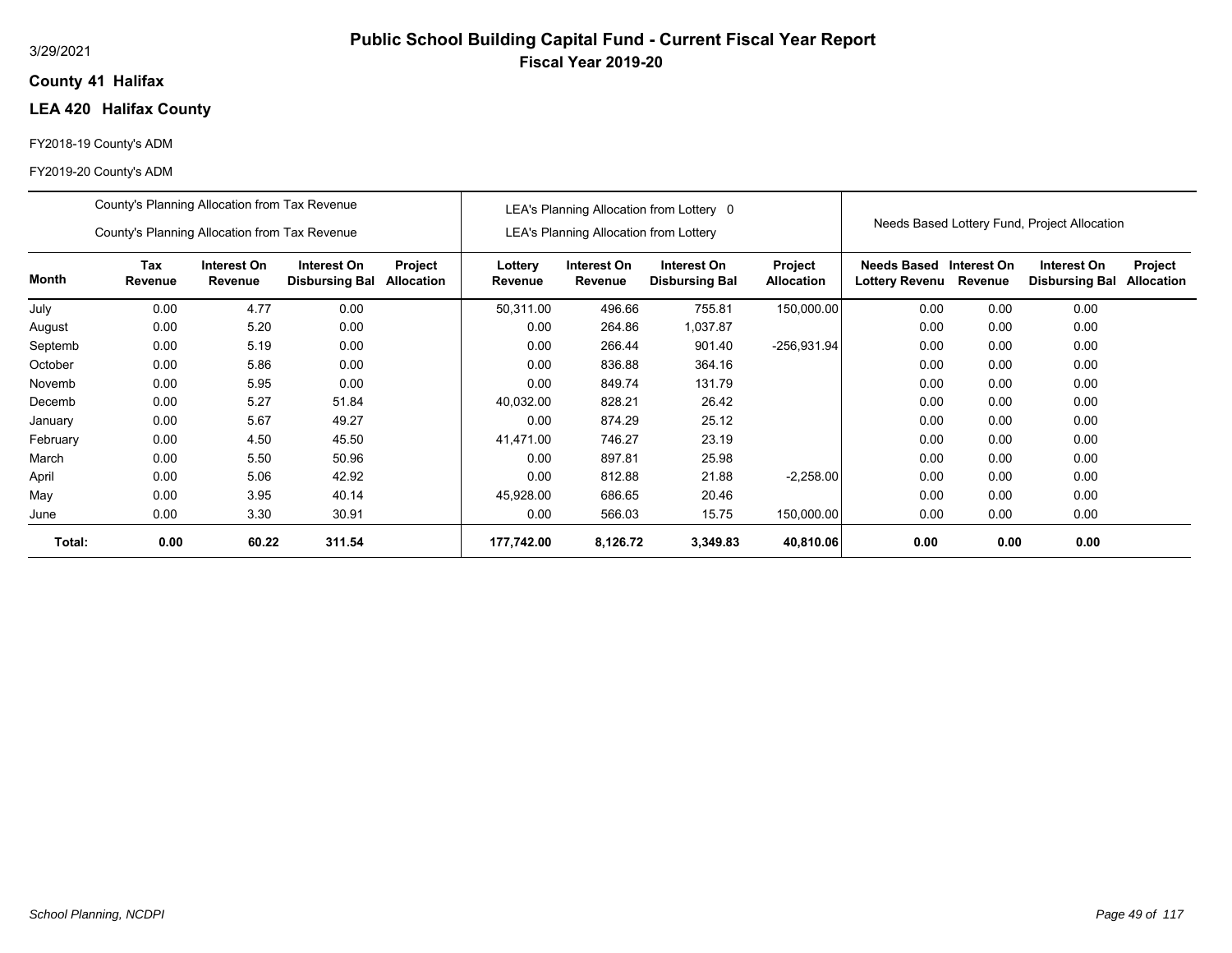# **Public School Building Capital Fund - Current Fiscal Year Report Fiscal Year 2019-20**

### **41 Halifax County**

# **LEA 421 Roanoke Rapids City**

### FY2018-19 County's ADM

|          | County's Planning Allocation from Tax Revenue |                        |                                      |                              |                    |                                               | LEA's Planning Allocation from Lottery 0 |                              |                               |                        |                                              |                              |
|----------|-----------------------------------------------|------------------------|--------------------------------------|------------------------------|--------------------|-----------------------------------------------|------------------------------------------|------------------------------|-------------------------------|------------------------|----------------------------------------------|------------------------------|
|          | County's Planning Allocation from Tax Revenue |                        |                                      |                              |                    | <b>LEA's Planning Allocation from Lottery</b> |                                          |                              |                               |                        | Needs Based Lottery Fund, Project Allocation |                              |
| Month    | Tax<br>Revenue                                | Interest On<br>Revenue | Interest On<br><b>Disbursing Bal</b> | Project<br><b>Allocation</b> | Lottery<br>Revenue | Interest On<br>Revenue                        | Interest On<br><b>Disbursing Bal</b>     | Project<br><b>Allocation</b> | Needs Based<br>Lottery Revenu | Interest On<br>Revenue | Interest On<br><b>Disbursing Bal</b>         | Project<br><b>Allocation</b> |
| July     | 0.00                                          | 0.00                   | 0.00                                 |                              | 58,432.00          | 472.35                                        | 0.00                                     |                              | 0.00                          | 0.00                   | 0.00                                         |                              |
| August   | 0.00                                          | 0.00                   | 0.00                                 |                              | 0.00               | 514.79                                        | 0.00                                     |                              | 0.00                          | 0.00                   | 0.00                                         |                              |
| Septemb  | 0.00                                          | 0.00                   | 0.00                                 |                              | 0.00               | 514.14                                        | 0.00                                     |                              | 0.00                          | 0.00                   | 0.00                                         |                              |
| October  | 0.00                                          | 0.00                   | 0.00                                 |                              | 0.00               | 580.19                                        | 0.00                                     |                              | 0.00                          | 0.00                   | 0.00                                         |                              |
| Novemb   | 0.00                                          | 0.00                   | 0.00                                 |                              | 0.00               | 588.57                                        | 0.00                                     |                              | 0.00                          | 0.00                   | 0.00                                         |                              |
| Decemb   | 0.00                                          | 0.00                   | 0.00                                 |                              | 47,773.00          | 610.83                                        | 20.40                                    |                              | 0.00                          | 0.00                   | 0.00                                         |                              |
| January  | 0.00                                          | 0.00                   | 0.00                                 |                              | 0.00               | 644.81                                        | 19.39                                    |                              | 0.00                          | 0.00                   | 0.00                                         |                              |
| February | 0.00                                          | 0.00                   | 0.00                                 |                              | 49,491.00          | 579.31                                        | 17.90                                    |                              | 0.00                          | 0.00                   | 0.00                                         |                              |
| March    | 0.00                                          | 0.00                   | 0.00                                 |                              | 0.00               | 696.95                                        | 20.05                                    |                              | 0.00                          | 0.00                   | 0.00                                         |                              |
| April    | 0.00                                          | 0.00                   | 0.00                                 |                              | 0.00               | 631.02                                        | 16.89                                    |                              | 0.00                          | 0.00                   | 0.00                                         |                              |
| May      | 0.00                                          | 0.00                   | 0.00                                 |                              | 54,810.00          | 555.22                                        | 15.80                                    |                              | 0.00                          | 0.00                   | 0.00                                         |                              |
| June     | 0.00                                          | 0.00                   | 0.00                                 |                              | 0.00               | 457.69                                        | 12.17                                    |                              | 0.00                          | 0.00                   | 0.00                                         |                              |
| Total:   | 0.00                                          | 0.00                   | 0.00                                 |                              | 210,506.00         | 6,845.87                                      | 122.60                                   |                              | 0.00                          | 0.00                   | 0.00                                         |                              |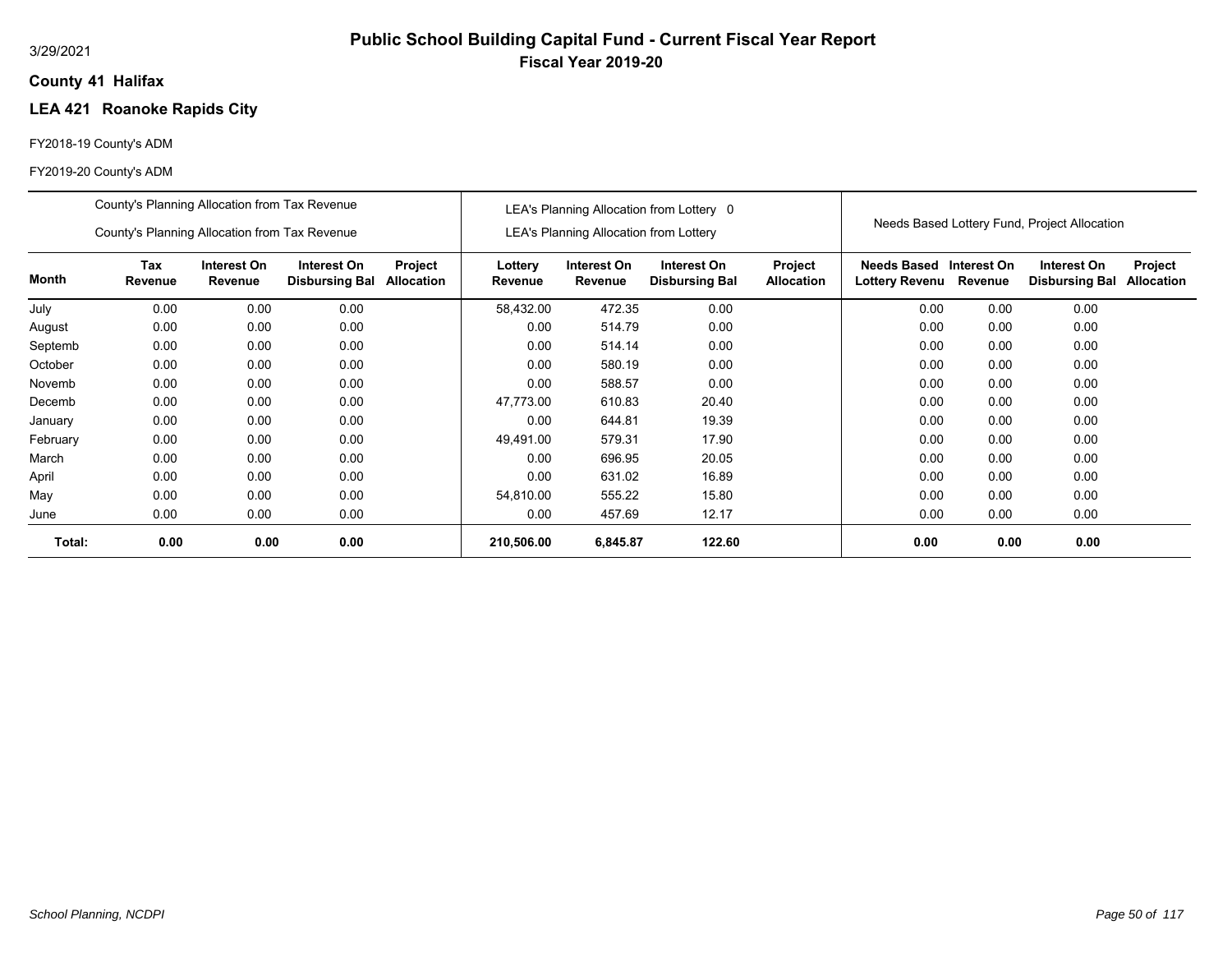#### 3/29/2021

### **41 Halifax County**

# **LEA 422 Weldon City**

#### FY2018-19 County's ADM

|          | County's Planning Allocation from Tax Revenue |                        |                                      |                              |                    |                                               | LEA's Planning Allocation from Lottery 0 |                              |                                             |                        | Needs Based Lottery Fund, Project Allocation |                              |
|----------|-----------------------------------------------|------------------------|--------------------------------------|------------------------------|--------------------|-----------------------------------------------|------------------------------------------|------------------------------|---------------------------------------------|------------------------|----------------------------------------------|------------------------------|
|          | County's Planning Allocation from Tax Revenue |                        |                                      |                              |                    | <b>LEA's Planning Allocation from Lottery</b> |                                          |                              |                                             |                        |                                              |                              |
| Month    | Tax<br>Revenue                                | Interest On<br>Revenue | Interest On<br><b>Disbursing Bal</b> | Project<br><b>Allocation</b> | Lottery<br>Revenue | Interest On<br>Revenue                        | Interest On<br><b>Disbursing Bal</b>     | Project<br><b>Allocation</b> | <b>Needs Based</b><br><b>Lottery Revenu</b> | Interest On<br>Revenue | Interest On<br><b>Disbursing Bal</b>         | Project<br><b>Allocation</b> |
| July     | 0.00                                          | 0.00                   | 0.00                                 |                              | 18,297.00          | 632.51                                        | 0.00                                     |                              | 0.00                                        | 0.00                   | 0.00                                         |                              |
| August   | 0.00                                          | 0.00                   | 0.00                                 |                              | 0.00               | 689.33                                        | 0.00                                     |                              | 0.00                                        | 0.00                   | 0.00                                         |                              |
| Septemb  | 0.00                                          | 0.00                   | 0.00                                 |                              | 0.00               | 688.46                                        | 0.00                                     |                              | 0.00                                        | 0.00                   | 0.00                                         |                              |
| October  | 0.00                                          | 0.00                   | 0.00                                 |                              | 0.00               | 776.90                                        | 0.00                                     |                              | 0.00                                        | 0.00                   | 0.00                                         |                              |
| Novemb   | 0.00                                          | 0.00                   | 0.00                                 |                              | 0.00               | 788.12                                        | 0.00                                     |                              | 0.00                                        | 0.00                   | 0.00                                         |                              |
| Decemb   | 0.00                                          | 0.00                   | 0.00                                 |                              | 13,666.00          | 724.23                                        | 5.01                                     |                              | 0.00                                        | 0.00                   | 0.00                                         |                              |
| January  | 0.00                                          | 0.00                   | 0.00                                 |                              | 0.00               | 764.48                                        | 4.76                                     |                              | 0.00                                        | 0.00                   | 0.00                                         |                              |
| February | 0.00                                          | 0.00                   | 0.00                                 |                              | 14,158.00          | 618.70                                        | 4.40                                     |                              | 0.00                                        | 0.00                   | 0.00                                         |                              |
| March    | 0.00                                          | 0.00                   | 0.00                                 |                              | 0.00               | 744.31                                        | 4.92                                     |                              | 0.00                                        | 0.00                   | 0.00                                         |                              |
| April    | 0.00                                          | 0.00                   | 0.00                                 |                              | 0.00               | 673.88                                        | 4.15                                     |                              | 0.00                                        | 0.00                   | 0.00                                         |                              |
| May      | 0.00                                          | 0.00                   | 0.00                                 |                              | 15,679.00          | 538.27                                        | 3.88                                     |                              | 0.00                                        | 0.00                   | 0.00                                         |                              |
| June     | 0.00                                          | 0.00                   | 0.00                                 |                              | 0.00               | 443.70                                        | 2.99                                     |                              | 0.00                                        | 0.00                   | 0.00                                         |                              |
| Total:   | 0.00                                          | 0.00                   | 0.00                                 |                              | 61,800.00          | 8,082.89                                      | 30.11                                    |                              | 0.00                                        | 0.00                   | 0.00                                         |                              |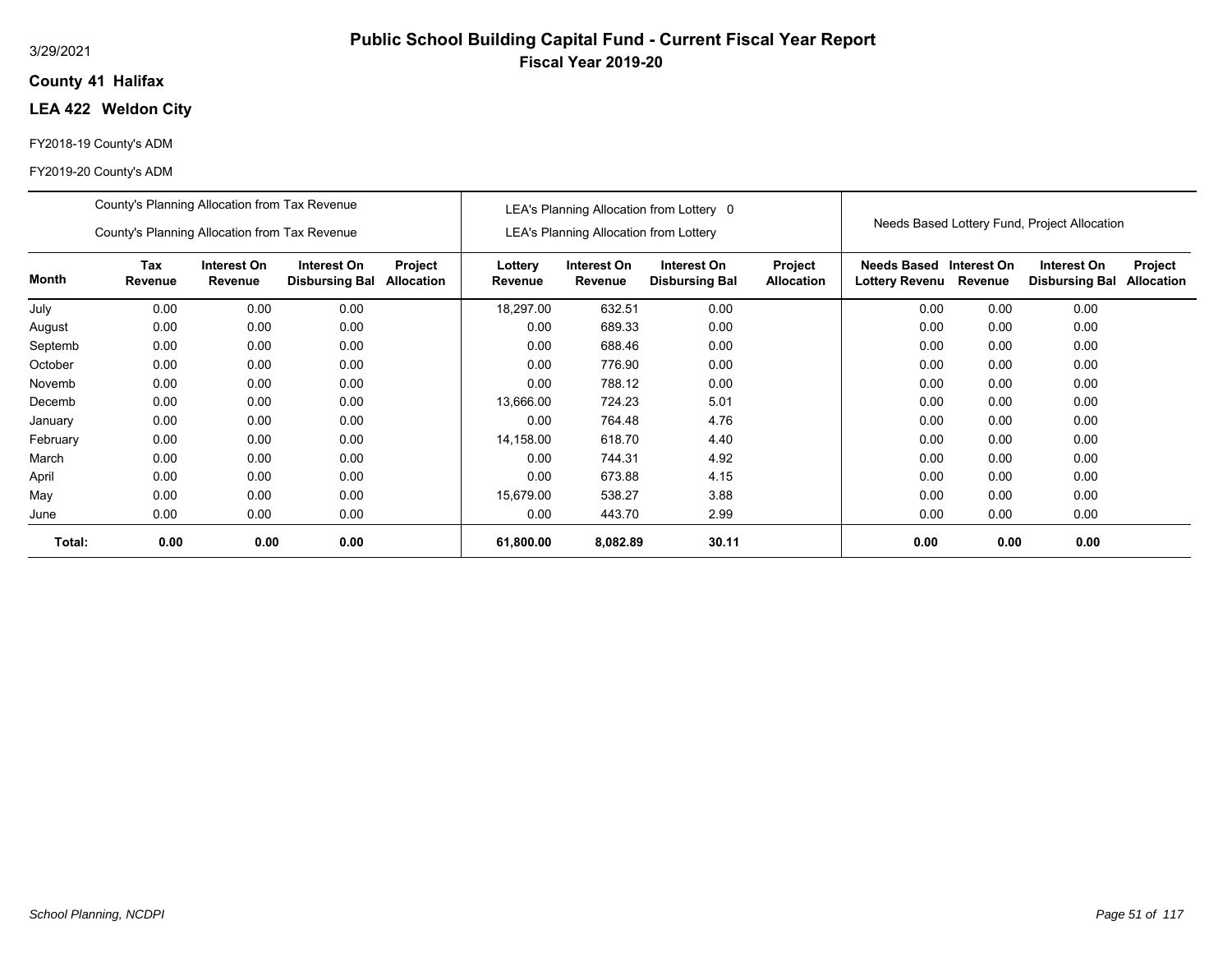### **42 Harnett County**

# **LEA 430 Harnett County**

#### FY2018-19 County's ADM

|          | County's Planning Allocation from Tax Revenue                                                                                     |       |      |  |                    |                                               | LEA's Planning Allocation from Lottery 0 |                              |                                             |                        |                                              |                              |
|----------|-----------------------------------------------------------------------------------------------------------------------------------|-------|------|--|--------------------|-----------------------------------------------|------------------------------------------|------------------------------|---------------------------------------------|------------------------|----------------------------------------------|------------------------------|
|          | County's Planning Allocation from Tax Revenue                                                                                     |       |      |  |                    | <b>LEA's Planning Allocation from Lottery</b> |                                          |                              |                                             |                        | Needs Based Lottery Fund, Project Allocation |                              |
| Month    | Tax<br>Interest On<br>Interest On<br>Project<br>Revenue<br>Revenue<br><b>Disbursing Bal</b><br>Allocation<br>4.78<br>0.00<br>0.00 |       |      |  | Lottery<br>Revenue | Interest On<br>Revenue                        | Interest On<br><b>Disbursing Bal</b>     | Project<br><b>Allocation</b> | <b>Needs Based</b><br><b>Lottery Revenu</b> | Interest On<br>Revenue | Interest On<br><b>Disbursing Bal</b>         | Project<br><b>Allocation</b> |
| July     |                                                                                                                                   |       |      |  | 417,957.00         | 7,882.09                                      | 0.00                                     |                              | 0.00                                        | 0.00                   | 0.00                                         |                              |
| August   | 0.00                                                                                                                              | 5.21  | 0.00 |  | 0.00               | 8,590.15                                      | 0.00                                     | 1,021,528.00                 | 0.00                                        | 0.00                   | 0.00                                         |                              |
| Septemb  | 0.00                                                                                                                              | 5.20  | 0.00 |  | 0.00               | 6,693.22                                      | 1,429.75                                 |                              | 0.00                                        | 0.00                   | 0.00                                         |                              |
| October  | 0.00                                                                                                                              | 5.87  | 0.00 |  | 0.00               | 7,556.04                                      | 1,787.10                                 |                              | 0.00                                        | 0.00                   | 0.00                                         |                              |
| Novemb   | 0.00                                                                                                                              | 5.95  | 0.00 |  | 0.00               | 7,668.97                                      | 0.00                                     |                              | 0.00                                        | 0.00                   | 0.00                                         |                              |
| Decemb   | 0.00                                                                                                                              | 5.28  | 0.00 |  | 348,417.00         | 7,448.50                                      | 0.00                                     | 1,021,528.00                 | 0.00                                        | 0.00                   | 0.00                                         |                              |
| January  | 0.00                                                                                                                              | 5.57  | 0.00 |  | 0.00               | 5,857.56                                      | 818.43                                   | 2,202,592.00                 | 0.00                                        | 0.00                   | 0.00                                         |                              |
| February | 0.00                                                                                                                              | 4.35  | 0.00 |  | 360,946.00         | 1,758.64                                      | 2,145.68                                 |                              | 0.00                                        | 0.00                   | 0.00                                         |                              |
| March    | 0.00                                                                                                                              | 5.24  | 0.00 |  | 0.00               | 2,119.61                                      | 0.00                                     |                              | 0.00                                        | 0.00                   | 0.00                                         |                              |
| April    | 0.00                                                                                                                              | 4.74  | 0.00 |  | 0.00               | 1,919.00                                      | 0.00                                     |                              | 0.00                                        | 0.00                   | 0.00                                         |                              |
| May      | 0.00                                                                                                                              | 3.65  | 0.00 |  | 399,739.00         | 1,985.55                                      | 0.00                                     |                              | 0.00                                        | 0.00                   | 0.00                                         |                              |
| June     | 0.00                                                                                                                              | 3.00  | 0.00 |  | 0.00               | 1,636.70                                      | 2.66                                     |                              | 0.00                                        | 0.00                   | 0.00                                         |                              |
| Total:   | 0.00                                                                                                                              | 58.84 | 0.00 |  | 1,527,059.00       | 61,116.03                                     | 6,183.62                                 | 4,245,648.00                 | 0.00                                        | 0.00                   | 0.00                                         |                              |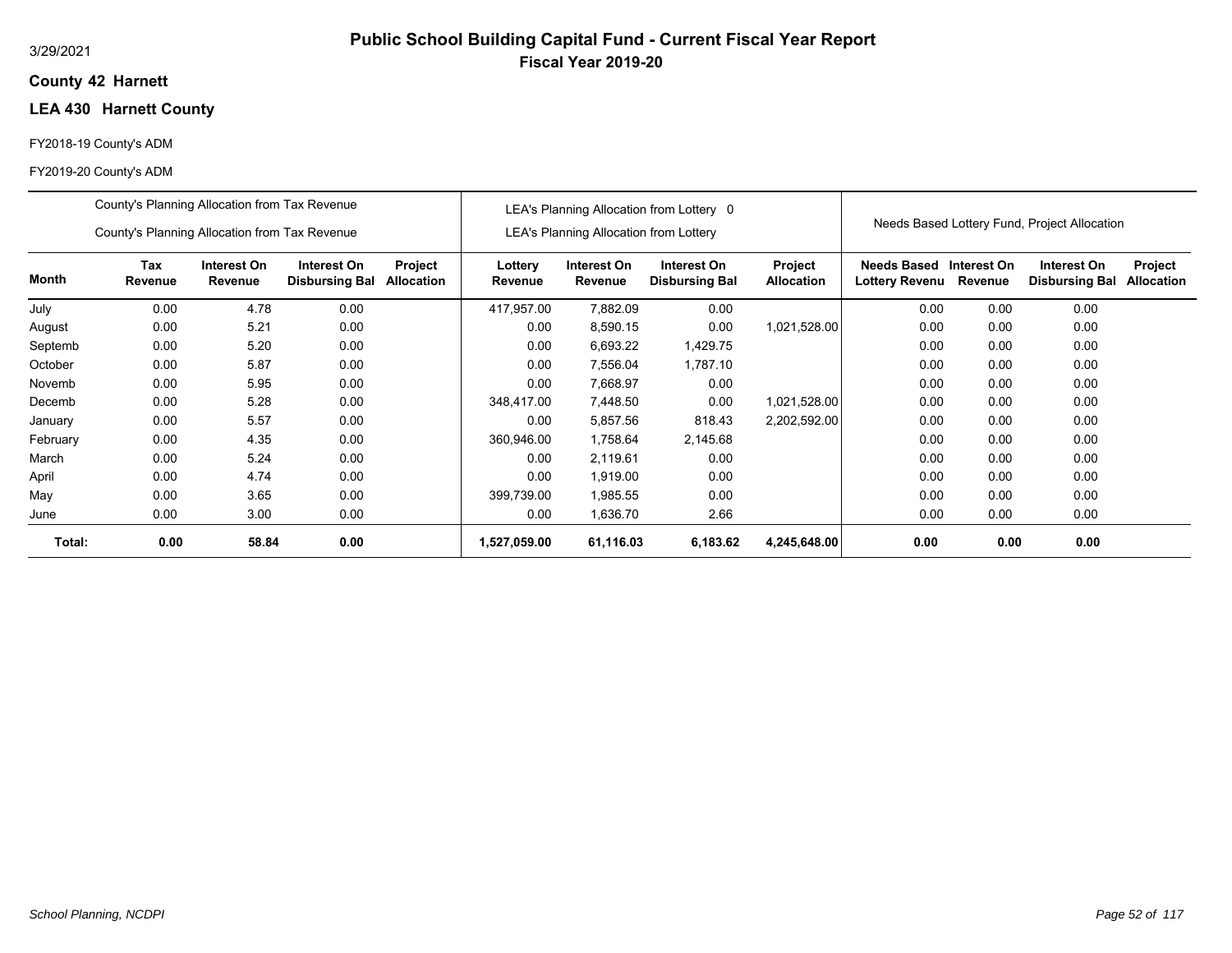### **43 Haywood County**

# **LEA 440 Haywood County**

#### FY2018-19 County's ADM

|          | County's Planning Allocation from Tax Revenue |                        |                                      |                              |                    |                                               | LEA's Planning Allocation from Lottery 0 |                              |                               |                        |                                              |                              |
|----------|-----------------------------------------------|------------------------|--------------------------------------|------------------------------|--------------------|-----------------------------------------------|------------------------------------------|------------------------------|-------------------------------|------------------------|----------------------------------------------|------------------------------|
|          | County's Planning Allocation from Tax Revenue |                        |                                      |                              |                    | <b>LEA's Planning Allocation from Lottery</b> |                                          |                              |                               |                        | Needs Based Lottery Fund, Project Allocation |                              |
| Month    | <b>Tax</b><br>Revenue                         | Interest On<br>Revenue | Interest On<br><b>Disbursing Bal</b> | Project<br><b>Allocation</b> | Lottery<br>Revenue | Interest On<br>Revenue                        | Interest On<br><b>Disbursing Bal</b>     | Project<br><b>Allocation</b> | Needs Based<br>Lottery Revenu | Interest On<br>Revenue | Interest On<br><b>Disbursing Bal</b>         | Project<br><b>Allocation</b> |
| July     | 0.00                                          | 128.13                 | 0.04                                 |                              | 148,104.00         | 2,820.13                                      | 0.03                                     |                              | 0.00                          | 0.00                   | 0.00                                         |                              |
| August   | 0.00                                          | 139.64                 | 0.04                                 |                              | 0.00               | 3,073.47                                      | 0.03                                     |                              | 0.00                          | 0.00                   | 0.00                                         |                              |
| Septemb  | 0.00                                          | 139.46                 | 0.04                                 |                              | 0.00               | 3,069.58                                      | 0.03                                     |                              | 0.00                          | 0.00                   | 0.00                                         |                              |
| October  | 0.00                                          | 157.38                 | 4.28                                 | 75,132.34                    | 0.00               | 3,463.92                                      | 4.27                                     |                              | 0.00                          | 0.00                   | 0.00                                         |                              |
| Novemb   | 0.00                                          | 1.48                   | 175.52                               |                              | 0.00               | 3,513.97                                      | 0.00                                     | 186,447.50                   | 0.00                          | 0.00                   | 0.00                                         |                              |
| Decemb   | 0.00                                          | 1.64                   | 62.44                                |                              | 121,385.00         | 2,994.38                                      | 154.96                                   |                              | 0.00                          | 0.00                   | 0.00                                         |                              |
| January  | 0.00                                          | 1.85                   | 34.67                                |                              | 0.00               | 3,161.07                                      | 86.03                                    |                              | 0.00                          | 0.00                   | 0.00                                         |                              |
| February | 0.00                                          | 1.50                   | 32.07                                |                              | 125,750.00         | 2,661.20                                      | 79.58                                    |                              | 0.00                          | 0.00                   | 0.00                                         |                              |
| March    | 0.00                                          | 1.86                   | 35.92                                |                              | 0.00               | 3,201.60                                      | 89.14                                    |                              | 0.00                          | 0.00                   | 0.00                                         |                              |
| April    | 0.00                                          | 1.75                   | 30.04                                |                              | 0.00               | 2,898.73                                      | 74.53                                    |                              | 0.00                          | 0.00                   | 0.00                                         |                              |
| May      | 0.00                                          | 1.38                   | 0.00                                 |                              | 139,265.00         | 2,407.05                                      | 98.51                                    |                              | 0.00                          | 0.00                   | 0.00                                         |                              |
| June     | 0.00                                          | 1.14                   | 157.64                               |                              | 0.00               | 1,984.26                                      | 157.63                                   | 1,300,000.00                 | 0.00                          | 0.00                   | 0.00                                         |                              |
| Total:   | 0.00                                          | 577.21                 | 532.70                               | 75,132.34                    | 534,504.00         | 35,249.36                                     | 744.74                                   | 1,486,447.50                 | 0.00                          | 0.00                   | 0.00                                         |                              |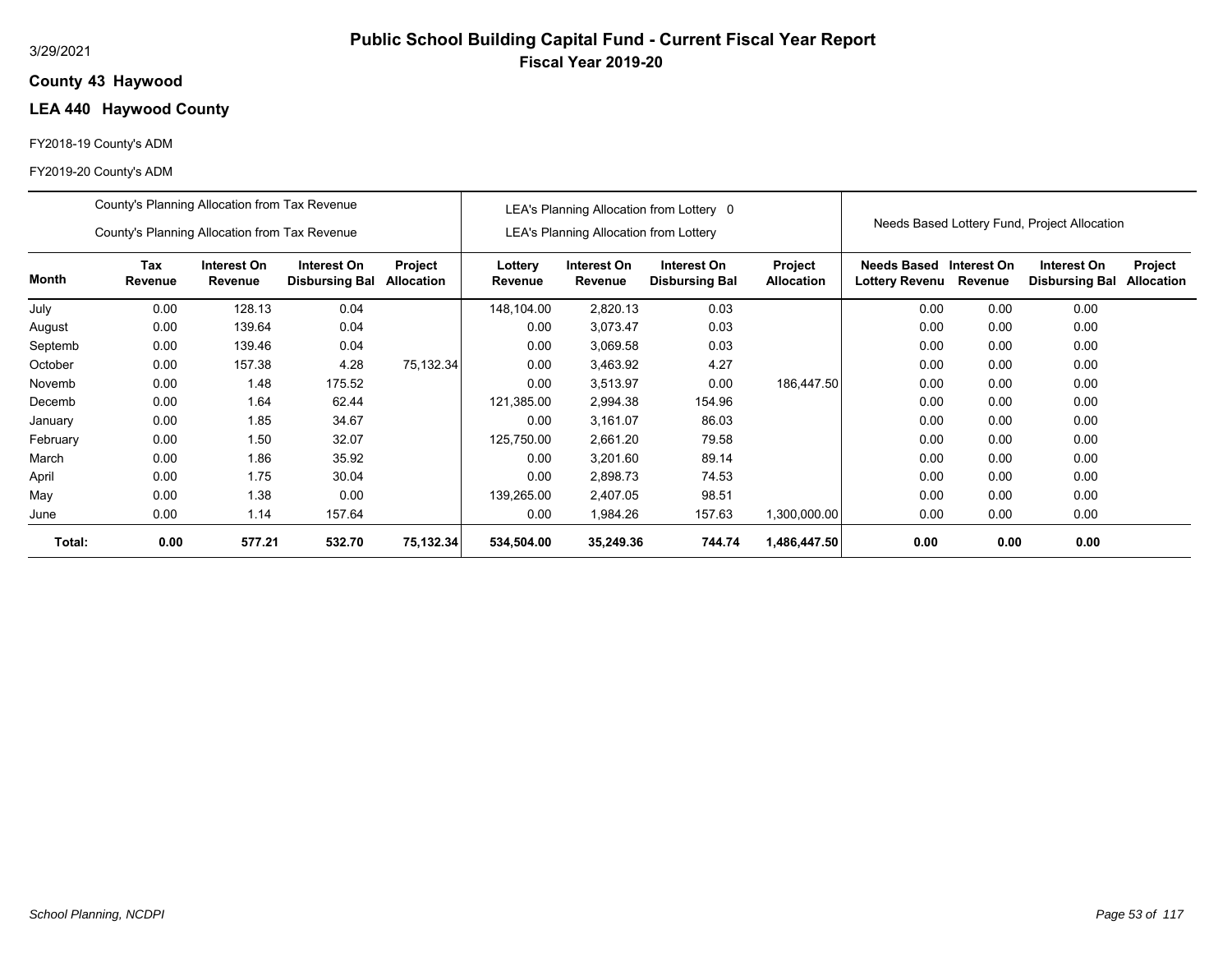# **Public School Building Capital Fund - Current Fiscal Year Report Fiscal Year 2019-20**

#### **44 Henderson County**

# **LEA 450 Henderson County**

### FY2018-19 County's ADM

|          | County's Planning Allocation from Tax Revenue |                        |                                      |                              |                    |                                               | LEA's Planning Allocation from Lottery 0 |                              |                                      |                        |                                              |                                     |
|----------|-----------------------------------------------|------------------------|--------------------------------------|------------------------------|--------------------|-----------------------------------------------|------------------------------------------|------------------------------|--------------------------------------|------------------------|----------------------------------------------|-------------------------------------|
|          | County's Planning Allocation from Tax Revenue |                        |                                      |                              |                    | <b>LEA's Planning Allocation from Lottery</b> |                                          |                              |                                      |                        | Needs Based Lottery Fund, Project Allocation |                                     |
| Month    | Tax<br>Revenue                                | Interest On<br>Revenue | Interest On<br><b>Disbursing Bal</b> | <b>Project</b><br>Allocation | Lottery<br>Revenue | Interest On<br>Revenue                        | Interest On<br><b>Disbursing Bal</b>     | Project<br><b>Allocation</b> | Needs Based<br><b>Lottery Revenu</b> | Interest On<br>Revenue | Interest On<br><b>Disbursing Bal</b>         | <b>Project</b><br><b>Allocation</b> |
| July     | 0.00                                          | 0.03                   | 0.00                                 |                              | 275,307.00         | 894.07                                        | 0.00                                     |                              | 0.00                                 | 0.00                   | 0.00                                         |                                     |
| August   | 0.00                                          | 0.03                   | 0.00                                 |                              | 0.00               | 974.38                                        | 0.00                                     | 525,205.33                   | 0.00                                 | 0.00                   | 0.00                                         |                                     |
| Septemb  | 0.00                                          | 0.03                   | 0.00                                 |                              | 0.00               | 3.45                                          | 117.61                                   |                              | 0.00                                 | 0.00                   | 0.00                                         |                                     |
| October  | 0.00                                          | 0.03                   | 0.00                                 |                              | 0.00               | 4.14                                          | 0.00                                     |                              | 0.00                                 | 0.00                   | 0.00                                         |                                     |
| Novemb   | 0.00                                          | 0.03                   | 0.00                                 |                              | 0.00               | 4.20                                          | 0.00                                     |                              | 0.00                                 | 0.00                   | 0.00                                         |                                     |
| Decemb   | 0.00                                          | 0.03                   | 0.00                                 |                              | 227,083.00         | 426.72                                        | 0.00                                     |                              | 0.00                                 | 0.00                   | 0.00                                         |                                     |
| January  | 0.00                                          | 0.03                   | 0.00                                 |                              | 0.00               | 450.43                                        | 0.00                                     |                              | 0.00                                 | 0.00                   | 0.00                                         |                                     |
| February | 0.00                                          | 0.02                   | 0.00                                 |                              | 235,249.00         | 711.63                                        | 35.26                                    | 229,080.85                   | 0.00                                 | 0.00                   | 0.00                                         |                                     |
| March    | 0.00                                          | 0.03                   | 0.00                                 |                              | 0.00               | 435.24                                        | 49.18                                    |                              | 0.00                                 | 0.00                   | 0.00                                         |                                     |
| April    | 0.00                                          | 0.03                   | 0.00                                 |                              | 0.00               | 394.13                                        | 0.00                                     |                              | 0.00                                 | 0.00                   | 0.00                                         |                                     |
| May      | 0.00                                          | 0.02                   | 0.00                                 |                              | 260,533.00         | 635.29                                        | 0.00                                     |                              | 0.00                                 | 0.00                   | 0.00                                         |                                     |
| June     | 0.00                                          | 0.02                   | 0.00                                 |                              | 0.00               | 523.68                                        | 54.30                                    | 236,873.04                   | 0.00                                 | 0.00                   | 0.00                                         |                                     |
| Total:   | 0.00                                          | 0.33                   | 0.00                                 |                              | 998,172.00         | 5,457.36                                      | 256.35                                   | 991,159.22                   | 0.00                                 | 0.00                   | 0.00                                         |                                     |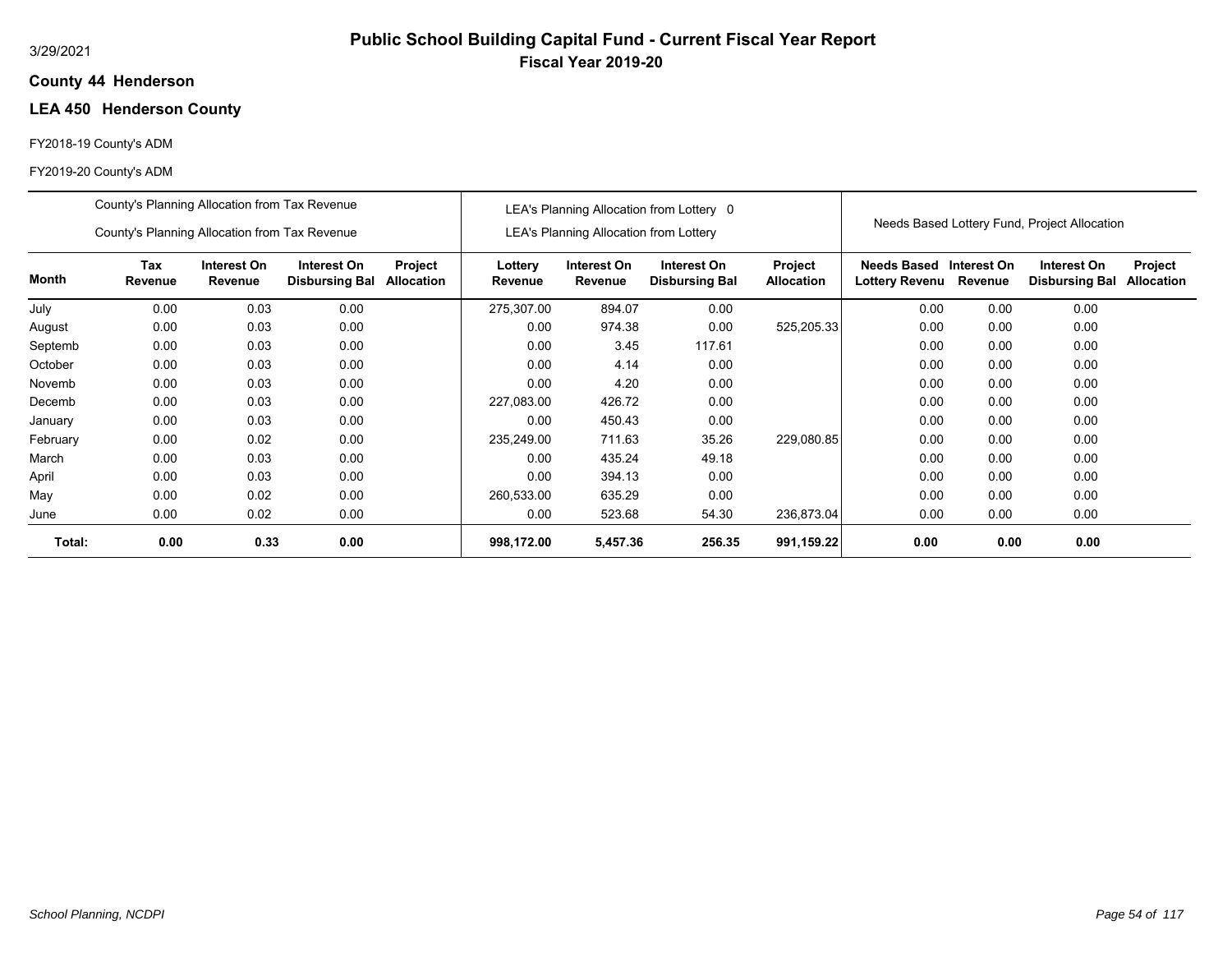### **45 Hertford County**

# **LEA 460 Hertford County**

#### FY2018-19 County's ADM

|          | County's Planning Allocation from Tax Revenue |                        |                                      |                              |                    |                                               | LEA's Planning Allocation from Lottery 0 |                              |                                           |         |                                              |                              |
|----------|-----------------------------------------------|------------------------|--------------------------------------|------------------------------|--------------------|-----------------------------------------------|------------------------------------------|------------------------------|-------------------------------------------|---------|----------------------------------------------|------------------------------|
|          | County's Planning Allocation from Tax Revenue |                        |                                      |                              |                    | <b>LEA's Planning Allocation from Lottery</b> |                                          |                              |                                           |         | Needs Based Lottery Fund, Project Allocation |                              |
| Month    | <b>Tax</b><br>Revenue                         | Interest On<br>Revenue | Interest On<br><b>Disbursing Bal</b> | Project<br><b>Allocation</b> | Lottery<br>Revenue | Interest On<br>Revenue                        | Interest On<br><b>Disbursing Bal</b>     | Project<br><b>Allocation</b> | Needs Based Interest On<br>Lottery Revenu | Revenue | Interest On<br><b>Disbursing Bal</b>         | Project<br><b>Allocation</b> |
| July     | 0.00                                          | 0.95                   | 3.73                                 |                              | 57.231.00          | 4,658.80                                      | 3.73                                     |                              | 0.00                                      | 0.00    | 0.00                                         |                              |
| August   | 0.00                                          | 1.05                   | 3.82                                 |                              | 0.00               | 5,077.32                                      | 3.83                                     |                              | 0.00                                      | 0.00    | 0.00                                         |                              |
| Septemb  | 0.00                                          | 1.05                   | 3.56                                 |                              | 0.00               | 5,070.91                                      | 3.55                                     |                              | 0.00                                      | 0.00    | 0.00                                         |                              |
| October  | 0.00                                          | 1.19                   | 3.70                                 |                              | 0.00               | 5,722.35                                      | 3.70                                     |                              | 0.00                                      | 0.00    | 0.00                                         |                              |
| Novemb   | 0.00                                          | 1.22                   | 3.50                                 |                              | 0.00               | 5,805.03                                      | 3.49                                     |                              | 0.00                                      | 0.00    | 0.00                                         |                              |
| Decemb   | 0.00                                          | 1.09                   | 3.56                                 |                              | 46,500.00          | 5,233.51                                      | 3.56                                     |                              | 3,801,708.00                              | 0.00    | 0.00                                         |                              |
| January  | 0.00                                          | 1.15                   | 3.40                                 |                              | 0.00               | 5,524.32                                      | 3.40                                     |                              | 0.00                                      | 0.00    | 0.00                                         |                              |
| February | 0.00                                          | 0.91                   | 3.14                                 |                              | 0.00               | 4,314.34                                      | 3.15                                     |                              | 3,267,986.00                              | 0.00    | 0.00                                         |                              |
| March    | 0.00                                          | 1.10                   | 3.52                                 |                              | 0.00               | 5,190.21                                      | 3.52                                     |                              | 0.00                                      | 0.00    | 0.00                                         |                              |
| April    | 0.00                                          | 1.00                   | 2.94                                 |                              | 0.00               | 4,698.99                                      | 2.95                                     |                              | 0.00                                      | 0.00    | 0.00                                         |                              |
| May      | 0.00                                          | 0.77                   | 2.78                                 |                              | 0.00               | 3,613.98                                      | 2.77                                     |                              | 3,619,207.00                              | 0.00    | 0.00                                         |                              |
| June     | 0.00                                          | 0.64                   | 2.08                                 |                              | 0.00               | 2,979.03                                      | 2.08                                     |                              | 0.00                                      | 0.00    | 0.00                                         |                              |
| Total:   | 0.00                                          | 12.12                  | 39.73                                |                              | 103,731.00         | 57,888.79                                     | 39.73                                    |                              | 10,688,901.00                             | 0.00    | 0.00                                         |                              |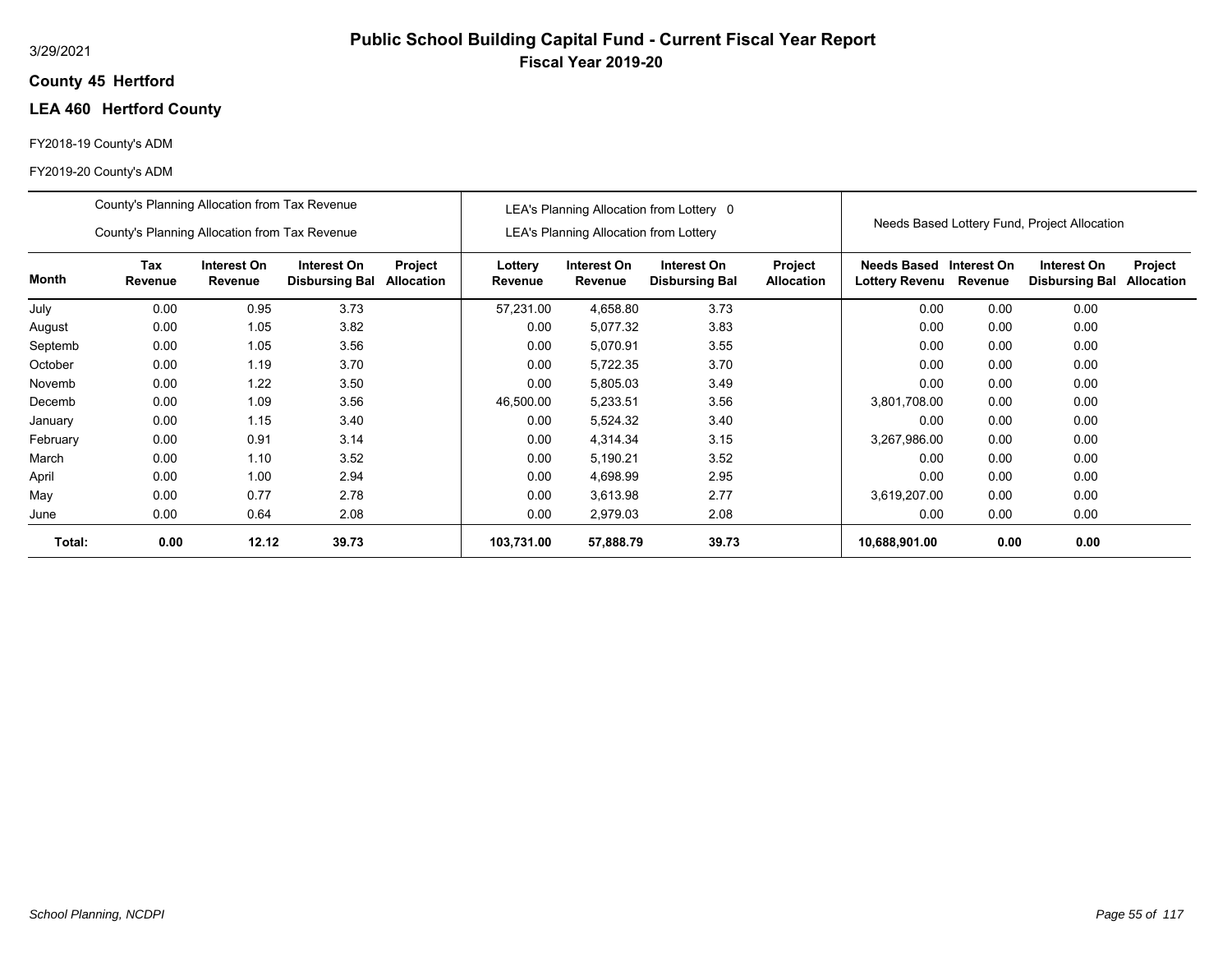#### 3/29/2021

### **46 Hoke County**

# **LEA 470 Hoke County**

#### FY2018-19 County's ADM

|          | County's Planning Allocation from Tax Revenue |                        |                                      |                       |                    |                                               | LEA's Planning Allocation from Lottery 0 |                              |                               |                        |                                              |                              |
|----------|-----------------------------------------------|------------------------|--------------------------------------|-----------------------|--------------------|-----------------------------------------------|------------------------------------------|------------------------------|-------------------------------|------------------------|----------------------------------------------|------------------------------|
|          | County's Planning Allocation from Tax Revenue |                        |                                      |                       |                    | <b>LEA's Planning Allocation from Lottery</b> |                                          |                              |                               |                        | Needs Based Lottery Fund, Project Allocation |                              |
| Month    | Tax<br>Revenue                                | Interest On<br>Revenue | Interest On<br><b>Disbursing Bal</b> | Project<br>Allocation | Lottery<br>Revenue | Interest On<br>Revenue                        | Interest On<br><b>Disbursing Bal</b>     | Project<br><b>Allocation</b> | Needs Based<br>Lottery Revenu | Interest On<br>Revenue | Interest On<br><b>Disbursing Bal</b>         | Project<br><b>Allocation</b> |
| July     | 0.00                                          | 16.25                  | 345.67                               |                       | 183,171.00         | 4,853.76                                      | 345.67                                   |                              | 0.00                          | 0.00                   | 0.00                                         |                              |
| August   | 0.00                                          | 18.35                  | 354.62                               |                       | 0.00               | 5,290.42                                      | 354.62                                   |                              | 0.00                          | 0.00                   | 0.00                                         |                              |
| Septemb  | 0.00                                          | 18.98                  | 329.38                               |                       | 0.00               | 5,284.39                                      | 329.38                                   |                              | 0.00                          | 0.00                   | 0.00                                         |                              |
| October  | 0.00                                          | 22.11                  | 343.08                               |                       | 0.00               | 5,963.94                                      | 343.09                                   |                              | 0.00                          | 0.00                   | 0.00                                         |                              |
| Novemb   | 0.00                                          | 23.15                  | 323.98                               |                       | 0.00               | 6,050.82                                      | 323.97                                   |                              | 0.00                          | 0.00                   | 0.00                                         |                              |
| Decemb   | 0.00                                          | 21.13                  | 329.72                               |                       | 153,879.00         | 5,652.05                                      | 329.73                                   |                              | 0.00                          | 0.00                   | 0.00                                         |                              |
| January  | 0.00                                          | 22.95                  | 314.88                               |                       | 0.00               | 5,966.75                                      | 314.88                                   |                              | 0.00                          | 0.00                   | 0.00                                         |                              |
| February | 0.00                                          | 18.40                  | 291.27                               |                       | 159.412.00         | 4.904.20                                      | 291.28                                   |                              | 0.00                          | 0.00                   | 0.00                                         |                              |
| March    | 0.00                                          | 22.67                  | 326.27                               |                       | 0.00               | 5,900.34                                      | 326.27                                   |                              | 0.00                          | 0.00                   | 0.00                                         |                              |
| April    | 0.00                                          | 21.07                  | 272.80                               |                       | 0.00               | 5,342.45                                      | 272.79                                   |                              | 0.00                          | 0.00                   | 0.00                                         |                              |
| May      | 0.00                                          | 16.55                  | 257.00                               |                       | 176,545.00         | 4,334.29                                      | 256.99                                   |                              | 0.00                          | 0.00                   | 0.00                                         |                              |
| June     | 0.00                                          | 13.91                  | 192.67                               |                       | 0.00               | 3,573.06                                      | 192.67                                   |                              | 0.00                          | 0.00                   | 0.00                                         |                              |
| Total:   | 0.00                                          | 235.52                 | 3,681.34                             |                       | 673.007.00         | 63,116.47                                     | 3,681.34                                 |                              | 0.00                          | 0.00                   | 0.00                                         |                              |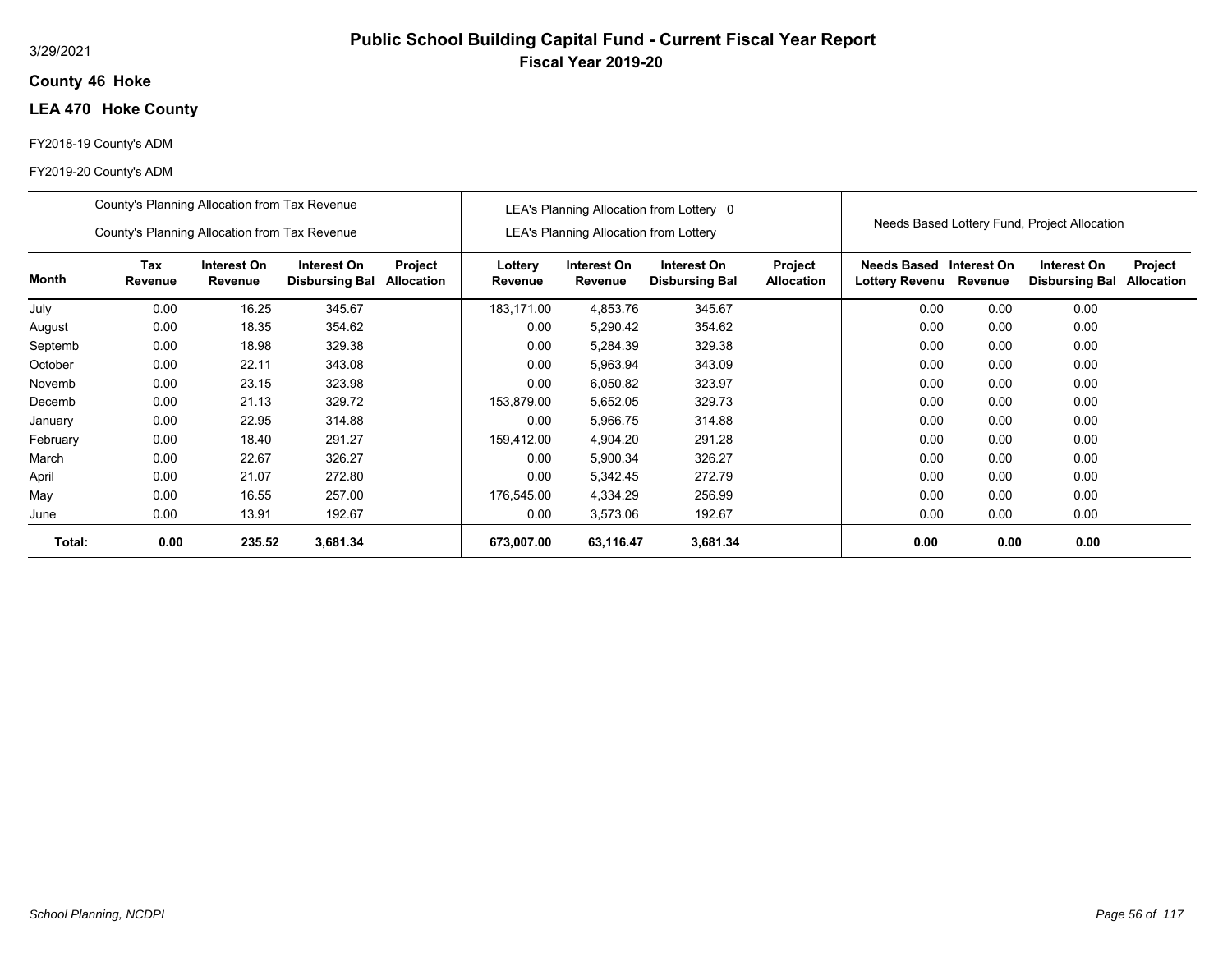#### 3/29/2021

### **47 Hyde County**

# **LEA 480 Hyde County**

#### FY2018-19 County's ADM

|          | County's Planning Allocation from Tax Revenue |                        |                                      |                       |                    |                                               | LEA's Planning Allocation from Lottery 0 |                              |                                             |                        | Needs Based Lottery Fund, Project Allocation |                              |
|----------|-----------------------------------------------|------------------------|--------------------------------------|-----------------------|--------------------|-----------------------------------------------|------------------------------------------|------------------------------|---------------------------------------------|------------------------|----------------------------------------------|------------------------------|
|          | County's Planning Allocation from Tax Revenue |                        |                                      |                       |                    | <b>LEA's Planning Allocation from Lottery</b> |                                          |                              |                                             |                        |                                              |                              |
| Month    | Tax<br>Revenue                                | Interest On<br>Revenue | Interest On<br><b>Disbursing Bal</b> | Project<br>Allocation | Lottery<br>Revenue | Interest On<br>Revenue                        | Interest On<br><b>Disbursing Bal</b>     | Project<br><b>Allocation</b> | <b>Needs Based</b><br><b>Lottery Revenu</b> | Interest On<br>Revenue | Interest On<br><b>Disbursing Bal</b>         | Project<br><b>Allocation</b> |
| July     | 0.00                                          | 36.68                  | 5.60                                 |                       | 12,272.00          | 363.21                                        | 5.61                                     |                              | 0.00                                        | 0.00                   | 0.00                                         |                              |
| August   | 0.00                                          | 39.99                  | 5.75                                 |                       | 0.00               | 395.85                                        | 5.75                                     |                              | 0.00                                        | 0.00                   | 0.00                                         |                              |
| Septemb  | 0.00                                          | 39.95                  | 5.34                                 |                       | 0.00               | 395.36                                        | 5.34                                     |                              | 0.00                                        | 0.00                   | 0.00                                         |                              |
| October  | 0.00                                          | 45.09                  | 5.56                                 |                       | 0.00               | 446.16                                        | 5.57                                     |                              | 0.00                                        | 0.00                   | 0.00                                         |                              |
| Novemb   | 0.00                                          | 45.75                  | 5.26                                 |                       | 0.00               | 452.61                                        | 5.25                                     |                              | 0.00                                        | 0.00                   | 0.00                                         |                              |
| Decemb   | 0.00                                          | 40.58                  | 5.34                                 |                       | 10,033.00          | 420.00                                        | 5.35                                     |                              | 0.00                                        | 0.00                   | 0.00                                         |                              |
| January  | 0.00                                          | 42.84                  | 5.11                                 |                       | 0.00               | 443.35                                        | 5.10                                     |                              | 0.00                                        | 0.00                   | 0.00                                         |                              |
| February | 0.00                                          | 33.46                  | 4.73                                 |                       | 10,394.00          | 362.15                                        | 4.72                                     |                              | 0.00                                        | 0.00                   | 0.00                                         |                              |
| March    | 0.00                                          | 40.27                  | 5.29                                 |                       | 0.00               | 435.68                                        | 5.29                                     |                              | 0.00                                        | 0.00                   | 0.00                                         |                              |
| April    | 0.00                                          | 36.47                  | 4.42                                 |                       | 0.00               | 394.45                                        | 4.43                                     |                              | 0.00                                        | 0.00                   | 0.00                                         |                              |
| May      | 0.00                                          | 28.05                  | 4.17                                 |                       | 11,511.00          | 318.05                                        | 4.17                                     |                              | 0.00                                        | 0.00                   | 0.00                                         |                              |
| June     | 0.00                                          | 23.13                  | 3.12                                 |                       | 0.00               | 262.18                                        | 3.13                                     |                              | 0.00                                        | 0.00                   | 0.00                                         |                              |
| Total:   | 0.00                                          | 452.26                 | 59.69                                |                       | 44,210.00          | 4,689.05                                      | 59.71                                    |                              | 0.00                                        | 0.00                   | 0.00                                         |                              |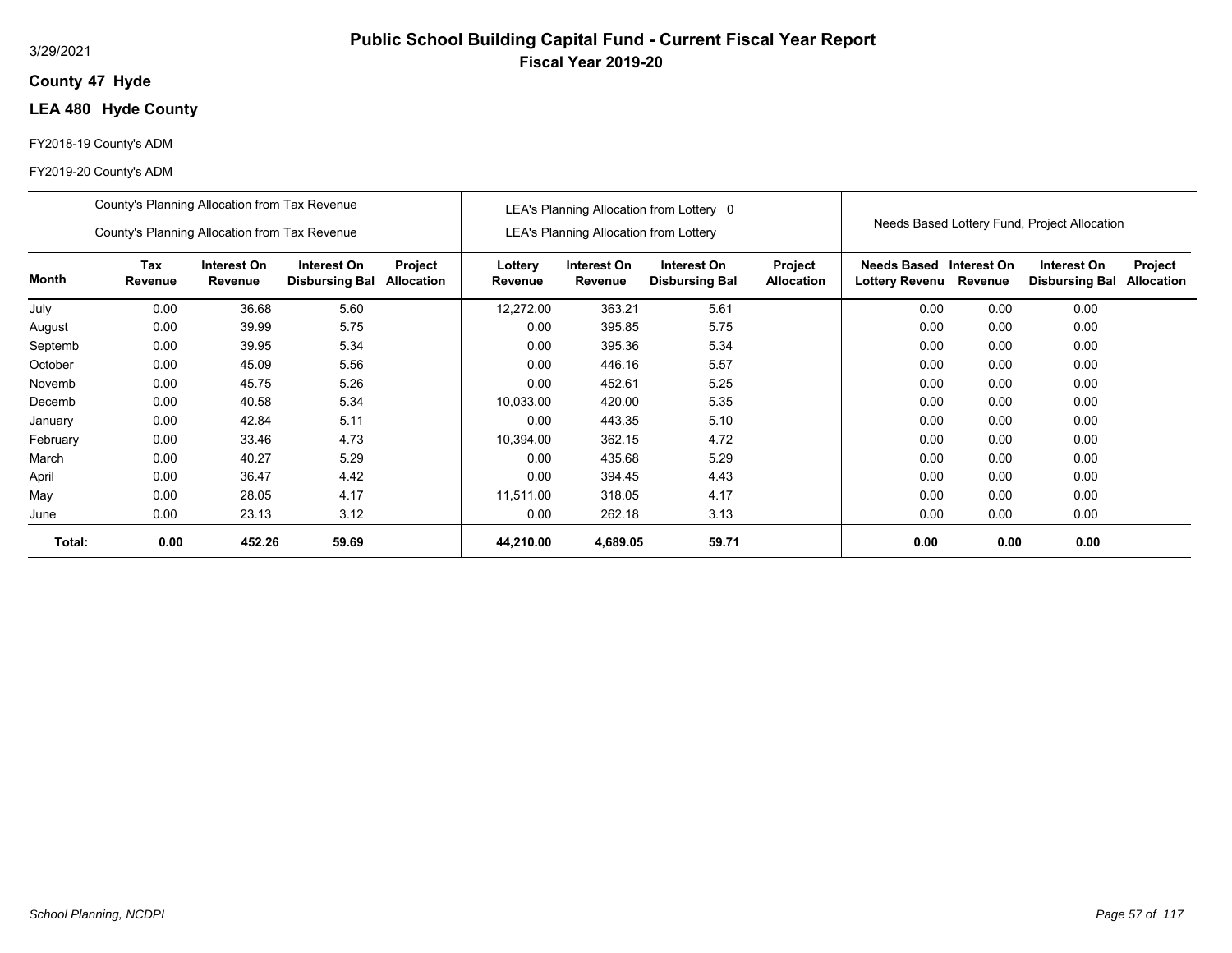### **48 Iredell County**

# **LEA 490 Iredell County**

#### FY2018-19 County's ADM

|          | County's Planning Allocation from Tax Revenue<br>County's Planning Allocation from Tax Revenue |                        |                                      |                              |                    | <b>LEA's Planning Allocation from Lottery</b> | LEA's Planning Allocation from Lottery 0 |                                     |                                                  |         | Needs Based Lottery Fund, Project Allocation |                              |
|----------|------------------------------------------------------------------------------------------------|------------------------|--------------------------------------|------------------------------|--------------------|-----------------------------------------------|------------------------------------------|-------------------------------------|--------------------------------------------------|---------|----------------------------------------------|------------------------------|
| Month    | Tax<br>Revenue                                                                                 | Interest On<br>Revenue | Interest On<br><b>Disbursing Bal</b> | Project<br><b>Allocation</b> | Lottery<br>Revenue | Interest On<br>Revenue                        | Interest On<br><b>Disbursing Bal</b>     | <b>Project</b><br><b>Allocation</b> | Needs Based Interest On<br><b>Lottery Revenu</b> | Revenue | Interest On<br><b>Disbursing Bal</b>         | Project<br><b>Allocation</b> |
| July     | 0.00                                                                                           | 9.33                   | 0.00                                 |                              | 415,942.00         | 4,459.26                                      | 23.99                                    |                                     | 0.00                                             | 0.00    | 0.00                                         |                              |
| August   | 0.00                                                                                           | 10.16                  | 0.00                                 |                              | 0.00               | 4,859.89                                      | 0.00                                     |                                     | 0.00                                             | 0.00    | 0.00                                         |                              |
| Septemb  | 0.00                                                                                           | 10.15                  | 0.00                                 |                              | 0.00               | 4,853.75                                      | 0.00                                     |                                     | 0.00                                             | 0.00    | 0.00                                         |                              |
| October  | 0.00                                                                                           | 11.46                  | 0.00                                 |                              | 0.00               | 5,477.29                                      | 0.00                                     |                                     | 0.00                                             | 0.00    | 0.00                                         |                              |
| Novemb   | 0.00                                                                                           | 11.62                  | 0.00                                 |                              | 0.00               | 5,556.42                                      | 0.00                                     |                                     | 0.00                                             | 0.00    | 0.00                                         |                              |
| Decemb   | 0.00                                                                                           | 10.30                  | 0.00                                 |                              | 344,343.00         | 5,567.88                                      | 0.00                                     |                                     | 0.00                                             | 0.00    | 0.00                                         |                              |
| January  | 0.00                                                                                           | 10.88                  | 0.00                                 |                              | 0.00               | 5.877.26                                      | 0.00                                     |                                     | 0.00                                             | 0.00    | 0.00                                         |                              |
| February | 0.00                                                                                           | 8.49                   | 0.00                                 |                              | 356,725.00         | 5,135.66                                      | 0.00                                     |                                     | 0.00                                             | 0.00    | 0.00                                         |                              |
| March    | 0.00                                                                                           | 10.22                  | 0.00                                 |                              | 0.00               | 6,178.26                                      | 0.00                                     |                                     | 0.00                                             | 0.00    | 0.00                                         |                              |
| April    | 0.00                                                                                           | 9.25                   | 0.00                                 |                              | 0.00               | 5,593.52                                      | 0.00                                     |                                     | 0.00                                             | 0.00    | 0.00                                         |                              |
| May      | 0.00                                                                                           | 7.12                   | 0.00                                 |                              | 395,064.00         | 4,805.64                                      | 0.00                                     |                                     | 0.00                                             | 0.00    | 0.00                                         |                              |
| June     | 0.00                                                                                           | 5.87                   | 0.00                                 |                              | 0.00               | 3,961.33                                      | 0.00                                     |                                     | 0.00                                             | 0.00    | 0.00                                         |                              |
| Total:   | 0.00                                                                                           | 114.85                 | 0.00                                 |                              | 1,512,074.00       | 62,326.16                                     | 23.99                                    |                                     | 0.00                                             | 0.00    | 0.00                                         |                              |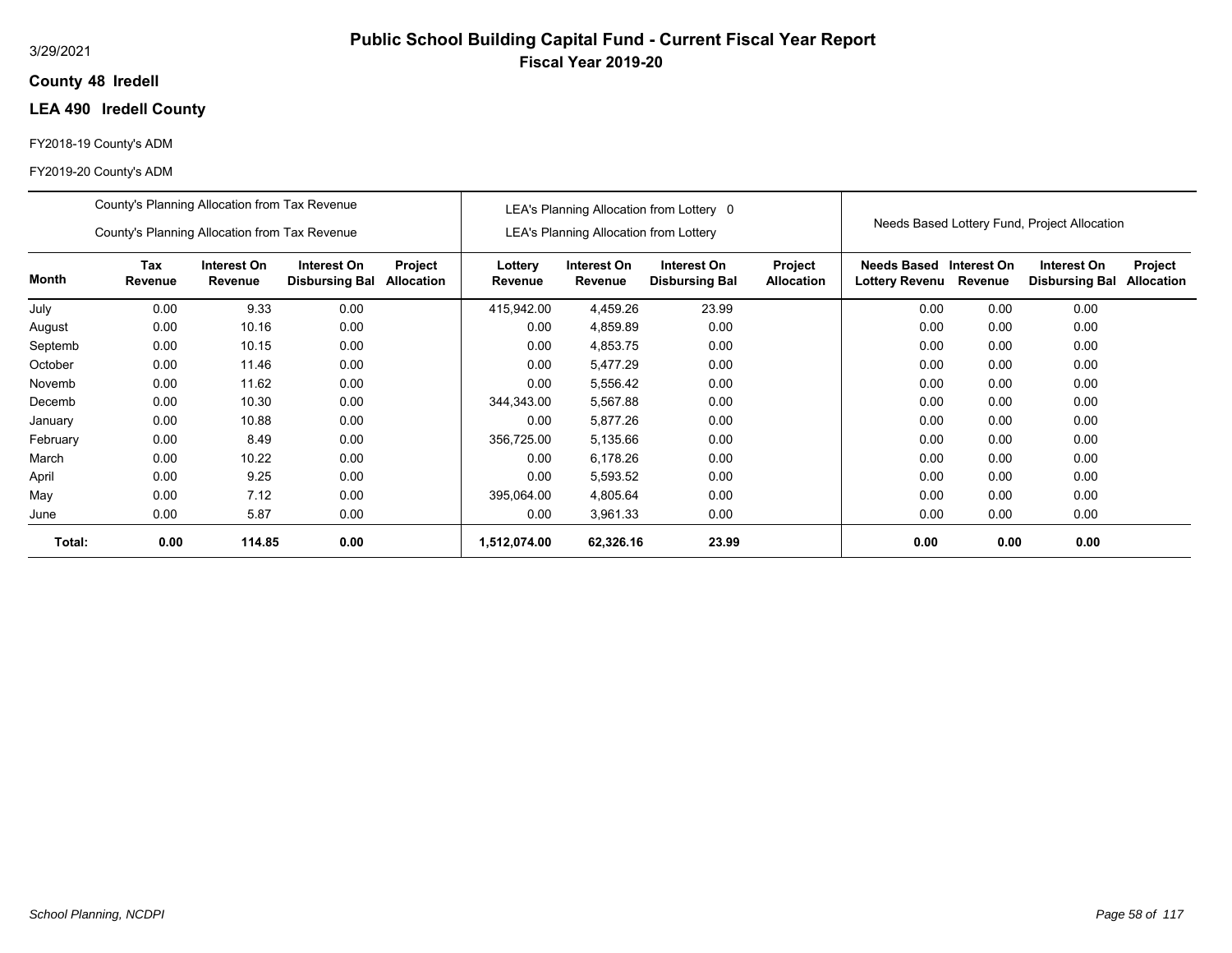### **48 Iredell County**

# **LEA 491 Mooresville City**

#### FY2018-19 County's ADM

|          | County's Planning Allocation from Tax Revenue |                        |                                      |                              |                    |                                               | LEA's Planning Allocation from Lottery 0 |                              |                                           |         |                                              |                              |
|----------|-----------------------------------------------|------------------------|--------------------------------------|------------------------------|--------------------|-----------------------------------------------|------------------------------------------|------------------------------|-------------------------------------------|---------|----------------------------------------------|------------------------------|
|          | County's Planning Allocation from Tax Revenue |                        |                                      |                              |                    | <b>LEA's Planning Allocation from Lottery</b> |                                          |                              |                                           |         | Needs Based Lottery Fund, Project Allocation |                              |
| Month    | <b>Tax</b><br>Revenue                         | Interest On<br>Revenue | Interest On<br><b>Disbursing Bal</b> | Project<br><b>Allocation</b> | Lottery<br>Revenue | Interest On<br>Revenue                        | Interest On<br><b>Disbursing Bal</b>     | Project<br><b>Allocation</b> | Needs Based Interest On<br>Lottery Revenu | Revenue | Interest On<br><b>Disbursing Bal</b>         | Project<br><b>Allocation</b> |
| July     | 0.00                                          | 0.00                   | 0.00                                 |                              | 122,216.00         | 1,646.62                                      | 0.00                                     |                              | 0.00                                      | 0.00    | 0.00                                         |                              |
| August   | 0.00                                          | 0.00                   | 0.00                                 |                              | 0.00               | 1,794.54                                      | 0.00                                     |                              | 0.00                                      | 0.00    | 0.00                                         |                              |
| Septemb  | 0.00                                          | 0.00                   | 0.00                                 |                              | 0.00               | 1,792.27                                      | 0.00                                     |                              | 0.00                                      | 0.00    | 0.00                                         |                              |
| October  | 0.00                                          | 0.00                   | 0.00                                 |                              | 0.00               | 2,022.52                                      | 0.00                                     |                              | 0.00                                      | 0.00    | 0.00                                         |                              |
| Novemb   | 0.00                                          | 0.00                   | 0.00                                 |                              | 0.00               | 2,051.74                                      | 0.00                                     |                              | 0.00                                      | 0.00    | 0.00                                         |                              |
| Decemb   | 0.00                                          | 0.00                   | 0.00                                 |                              | 101,709.00         | 2,008.58                                      | 0.00                                     |                              | 0.00                                      | 0.00    | 0.00                                         |                              |
| January  | 0.00                                          | 0.00                   | 0.00                                 |                              | 0.00               | 2,120.19                                      | 0.00                                     |                              | 0.00                                      | 0.00    | 0.00                                         |                              |
| February | 0.00                                          | 0.00                   | 0.00                                 |                              | 105,366.00         | 1,816.98                                      | 0.00                                     |                              | 0.00                                      | 0.00    | 0.00                                         |                              |
| March    | 0.00                                          | 0.00                   | 0.00                                 |                              | 0.00               | 2,185.85                                      | 0.00                                     |                              | 0.00                                      | 0.00    | 0.00                                         |                              |
| April    | 0.00                                          | 0.00                   | 0.00                                 |                              | 0.00               | 1,978.97                                      | 0.00                                     |                              | 0.00                                      | 0.00    | 0.00                                         |                              |
| May      | 0.00                                          | 0.00                   | 0.00                                 |                              | 116,690.00         | 1,670.80                                      | 0.00                                     |                              | 0.00                                      | 0.00    | 0.00                                         |                              |
| June     | 0.00                                          | 0.00                   | 0.00                                 |                              | 0.00               | 1,377.25                                      | 0.00                                     |                              | 0.00                                      | 0.00    | 0.00                                         |                              |
| Total:   | 0.00                                          | 0.00                   | 0.00                                 |                              | 445,981.00         | 22,466.31                                     | 0.00                                     |                              | 0.00                                      | 0.00    | 0.00                                         |                              |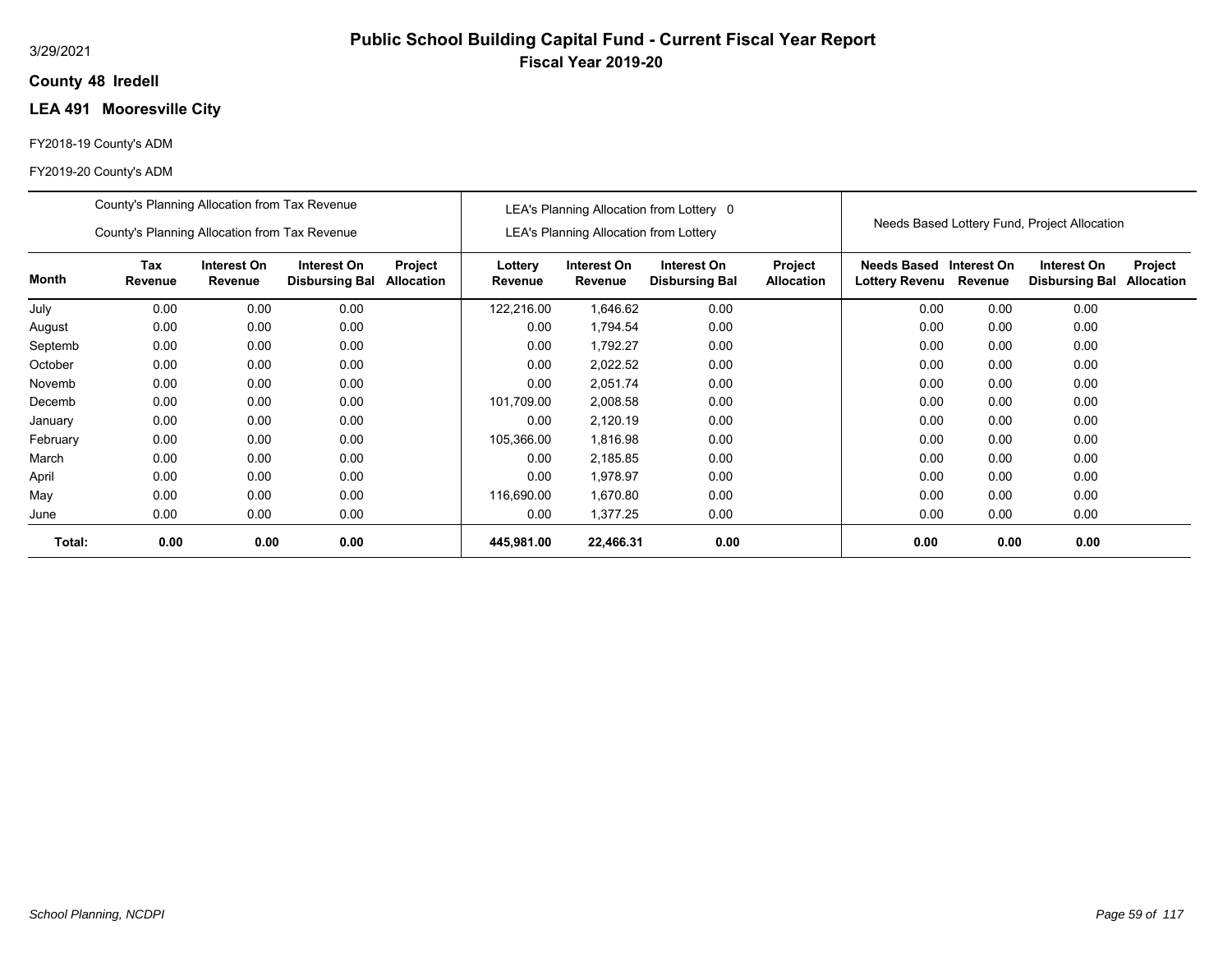### **49 Jackson County**

# **LEA 500 Jackson County**

#### FY2018-19 County's ADM

|          | County's Planning Allocation from Tax Revenue                                                                                                   |       |      |  |                    |                                               | LEA's Planning Allocation from Lottery 0 |                       |                                           |         |                                              |                              |
|----------|-------------------------------------------------------------------------------------------------------------------------------------------------|-------|------|--|--------------------|-----------------------------------------------|------------------------------------------|-----------------------|-------------------------------------------|---------|----------------------------------------------|------------------------------|
|          | County's Planning Allocation from Tax Revenue                                                                                                   |       |      |  |                    | <b>LEA's Planning Allocation from Lottery</b> |                                          |                       |                                           |         | Needs Based Lottery Fund, Project Allocation |                              |
| Month    | <b>Tax</b><br>Interest On<br>Interest On<br>Project<br>Revenue<br>Revenue<br><b>Disbursing Bal</b><br><b>Allocation</b><br>0.00<br>3.22<br>6.62 |       |      |  | Lottery<br>Revenue | Interest On<br>Revenue                        | Interest On<br><b>Disbursing Bal</b>     | Project<br>Allocation | Needs Based Interest On<br>Lottery Revenu | Revenue | Interest On<br><b>Disbursing Bal</b>         | Project<br><b>Allocation</b> |
| July     |                                                                                                                                                 |       |      |  | 76,423.00          | 918.88                                        | 6.63                                     | 233,066.08            | 0.00                                      | 0.00    | 0.00                                         |                              |
| August   | 0.00                                                                                                                                            | 3.52  | 0.00 |  | 0.00               | 569.78                                        | 421.44                                   |                       | 0.00                                      | 0.00    | 0.00                                         |                              |
| Septemb  | 0.00                                                                                                                                            | 3.52  | 0.00 |  | 0.00               | 569.84                                        | 391.45                                   |                       | 0.00                                      | 0.00    | 0.00                                         |                              |
| October  | 0.00                                                                                                                                            | 3.97  | 0.00 |  | 0.00               | 643.85                                        | 407.73                                   |                       | 0.00                                      | 0.00    | 0.00                                         |                              |
| Novemb   | 0.00                                                                                                                                            | 4.03  | 0.00 |  | 0.00               | 654.01                                        | 385.03                                   |                       | 0.00                                      | 0.00    | 0.00                                         |                              |
| Decemb   | 0.00                                                                                                                                            | 3.57  | 0.00 |  | 61,372.00          | 694.90                                        | 202.25                                   |                       | 0.00                                      | 0.00    | 0.00                                         |                              |
| January  | 0.00                                                                                                                                            | 3.77  | 0.00 |  | 0.00               | 733.91                                        | 0.00                                     |                       | 0.00                                      | 0.00    | 0.00                                         |                              |
| February | 0.00                                                                                                                                            | 2.94  | 0.00 |  | 63,578.00          | 670.42                                        | 0.00                                     |                       | 0.00                                      | 0.00    | 0.00                                         |                              |
| March    | 0.00                                                                                                                                            | 3.54  | 0.00 |  | 0.00               | 806.52                                        | 0.00                                     |                       | 0.00                                      | 0.00    | 0.00                                         |                              |
| April    | 0.00                                                                                                                                            | 3.20  | 0.00 |  | 0.00               | 730.19                                        | 0.00                                     |                       | 0.00                                      | 0.00    | 0.00                                         |                              |
| May      | 0.00                                                                                                                                            | 2.46  | 0.00 |  | 70.412.00          | 651.36                                        | 0.00                                     |                       | 0.00                                      | 0.00    | 0.00                                         |                              |
| June     | 0.00                                                                                                                                            | 2.03  | 0.00 |  | 0.00               | 536.92                                        | 0.00                                     |                       | 0.00                                      | 0.00    | 0.00                                         |                              |
| Total:   | 0.00                                                                                                                                            | 39.77 | 6.62 |  | 271,785.00         | 8,180.58                                      | 1,814.53                                 | 233,066.08            | 0.00                                      | 0.00    | 0.00                                         |                              |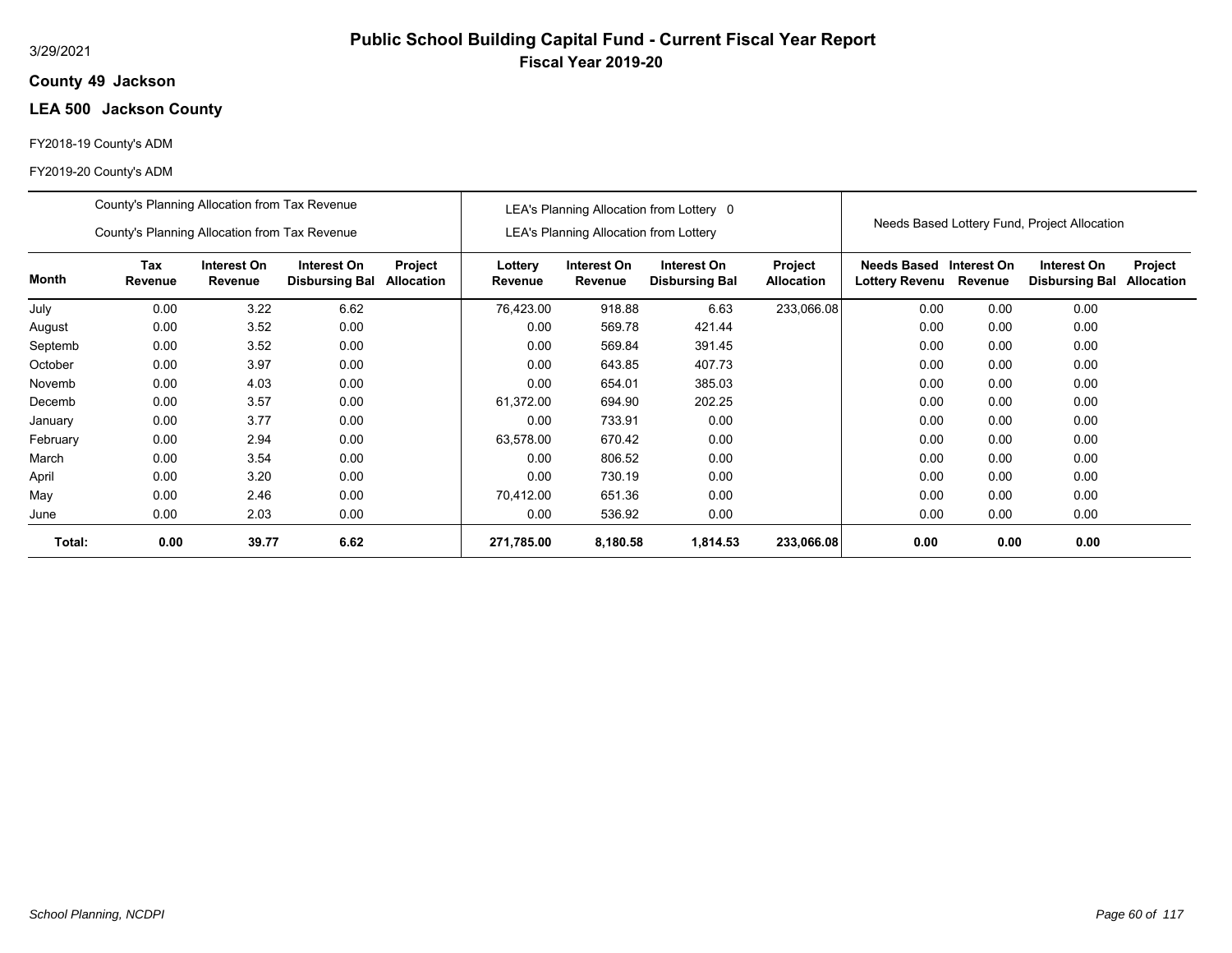### **50 Johnston County**

# **LEA 510 Johnston County**

#### FY2018-19 County's ADM

|          | County's Planning Allocation from Tax Revenue                                                                           |      |      |  |                    |                                               | LEA's Planning Allocation from Lottery 0 |                              |                                           |         |                                              |                              |
|----------|-------------------------------------------------------------------------------------------------------------------------|------|------|--|--------------------|-----------------------------------------------|------------------------------------------|------------------------------|-------------------------------------------|---------|----------------------------------------------|------------------------------|
|          | County's Planning Allocation from Tax Revenue                                                                           |      |      |  |                    | <b>LEA's Planning Allocation from Lottery</b> |                                          |                              |                                           |         | Needs Based Lottery Fund, Project Allocation |                              |
| Month    | <b>Tax</b><br>Interest On<br>Interest On<br>Project<br>Revenue<br>Revenue<br><b>Disbursing Bal</b><br><b>Allocation</b> |      |      |  | Lottery<br>Revenue | Interest On<br>Revenue                        | Interest On<br><b>Disbursing Bal</b>     | Project<br><b>Allocation</b> | Needs Based Interest On<br>Lottery Revenu | Revenue | Interest On<br><b>Disbursing Bal</b>         | Project<br><b>Allocation</b> |
| July     | 0.00                                                                                                                    | 0.22 | 0.00 |  | 743,880.00         | 1,279.66                                      | 72.40                                    |                              | 0.00                                      | 0.00    | 0.00                                         |                              |
| August   | 0.00                                                                                                                    | 0.24 | 0.00 |  | 0.00               | 1,394.75                                      | 1.36                                     | 750,000.00                   | 0.00                                      | 0.00    | 0.00                                         |                              |
| Septemb  | 0.00                                                                                                                    | 0.24 | 0.00 |  | 0.00               | 8.25                                          | 211.21                                   |                              | 0.00                                      | 0.00    | 0.00                                         |                              |
| October  | 0.00                                                                                                                    | 0.27 | 0.00 |  | 0.00               | 9.75                                          | 1.32                                     |                              | 0.00                                      | 0.00    | 0.00                                         |                              |
| Novemb   | 0.00                                                                                                                    | 0.27 | 0.00 |  | 0.00               | 9.89                                          | 1.24                                     |                              | 0.00                                      | 0.00    | 0.00                                         |                              |
| Decemb   | 0.00                                                                                                                    | 0.24 | 0.00 |  | 633,528.00         | 1,188.86                                      | 1.27                                     |                              | 0.00                                      | 0.00    | 0.00                                         |                              |
| January  | 0.00                                                                                                                    | 0.25 | 0.00 |  | 0.00               | 1,254.92                                      | 1.21                                     |                              | 0.00                                      | 0.00    | 0.00                                         |                              |
| February | 0.00                                                                                                                    | 0.20 | 0.00 |  | 656,309.00         | 1,984.03                                      | 99.47                                    | 639,000.00                   | 0.00                                      | 0.00    | 0.00                                         |                              |
| March    | 0.00                                                                                                                    | 0.24 | 0.00 |  | 0.00               | 1,212.86                                      | 35.55                                    |                              | 0.00                                      | 0.00    | 0.00                                         |                              |
| April    | 0.00                                                                                                                    | 0.21 | 0.00 |  | 0.00               | 1,098.13                                      | 1.05                                     |                              | 0.00                                      | 0.00    | 0.00                                         |                              |
| May      | 0.00                                                                                                                    | 0.16 | 0.00 |  | 726,846.00         | 1,771.27                                      | 84.69                                    | 660,000.00                   | 0.00                                      | 0.00    | 0.00                                         |                              |
| June     | 0.00                                                                                                                    | 0.14 | 0.00 |  | 0.00               | 767.41                                        | 22.35                                    |                              | 0.00                                      | 0.00    | 0.00                                         |                              |
| Total:   | 0.00                                                                                                                    | 2.68 | 0.00 |  | 2,760,563.00       | 11,979.78                                     | 533.12                                   | 2,049,000.00                 | 0.00                                      | 0.00    | 0.00                                         |                              |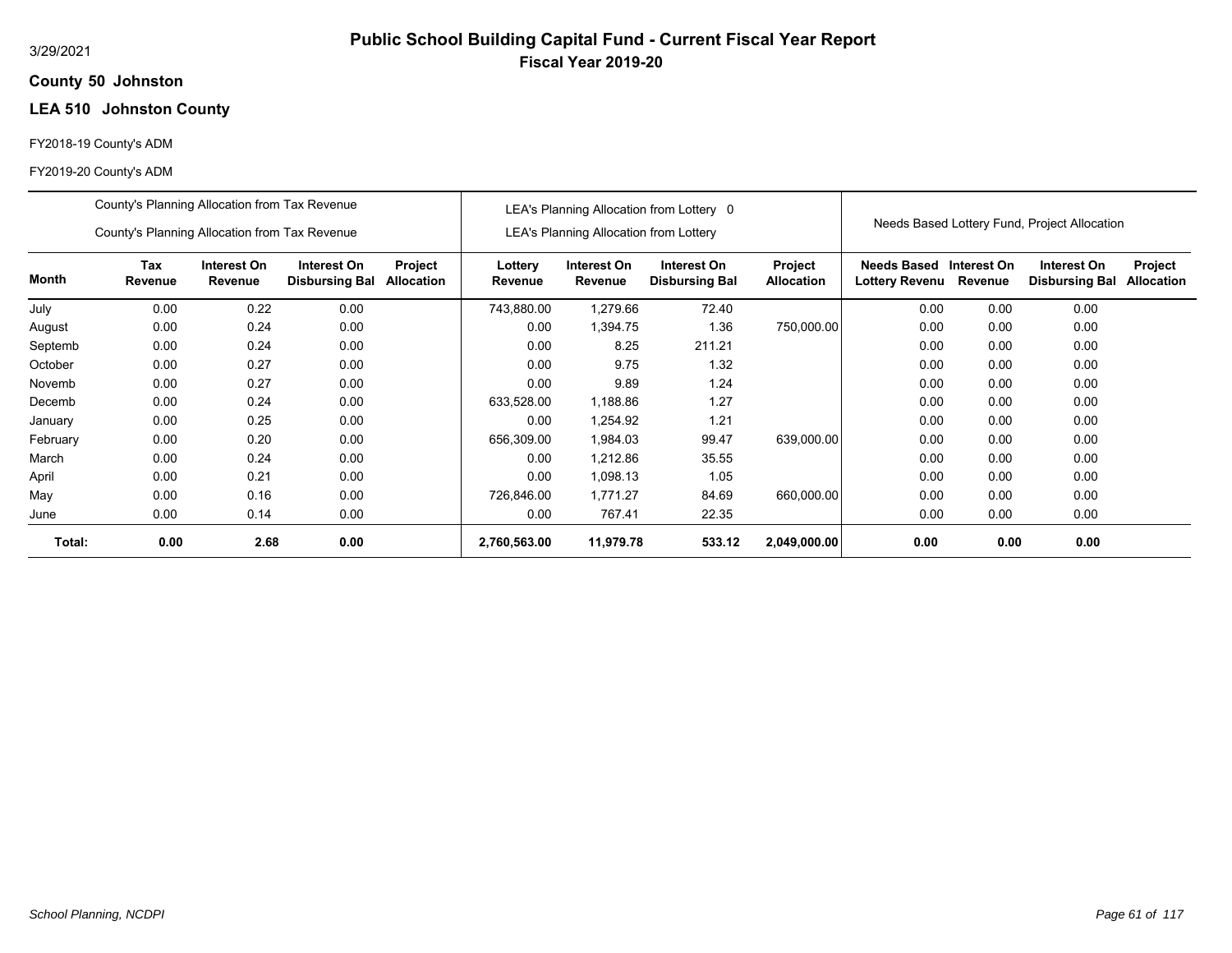### **51 Jones County**

# **LEA 520 Jones County**

#### FY2018-19 County's ADM

|              | County's Planning Allocation from Tax Revenue |                        |                                      |                              |                    | <b>LEA's Planning Allocation from Lottery</b> | LEA's Planning Allocation from Lottery 0 |                              |                                              |             | Needs Based Lottery Fund, Project Allocation |                              |
|--------------|-----------------------------------------------|------------------------|--------------------------------------|------------------------------|--------------------|-----------------------------------------------|------------------------------------------|------------------------------|----------------------------------------------|-------------|----------------------------------------------|------------------------------|
|              | County's Planning Allocation from Tax Revenue |                        |                                      |                              |                    |                                               |                                          |                              |                                              |             |                                              |                              |
| <b>Month</b> | Tax<br>Revenue                                | Interest On<br>Revenue | Interest On<br><b>Disbursing Bal</b> | Project<br><b>Allocation</b> | Lottery<br>Revenue | Interest On<br>Revenue                        | Interest On<br><b>Disbursing Bal</b>     | Project<br><b>Allocation</b> | <b>Needs Based</b><br>Lottery Revenu Revenue | Interest On | Interest On<br><b>Disbursing Bal</b>         | Project<br><b>Allocation</b> |
| July         | 0.00                                          | 1,433.98               | 0.00                                 |                              | 0.00               | 11.81                                         | 24.69                                    |                              | 0.00                                         | 0.00        | 0.00                                         |                              |
| August       | 0.00                                          | 1,562.80               | 0.00                                 |                              | 0.00               | 12.92                                         | 25.33                                    |                              | 0.00                                         | 0.00        | 0.00                                         |                              |
| Septemb      | 0.00                                          | 1,560.83               | 0.00                                 |                              | 0.00               | 12.95                                         | 23.53                                    |                              | 0.00                                         | 0.00        | 0.00                                         |                              |
| October      | 0.00                                          | 1,761.34               | 0.00                                 | 168,666.67                   | 0.00               | 14.66                                         | 43.55                                    |                              | 0.00                                         | 0.00        | 0.00                                         |                              |
| Novemb       | 0.00                                          | 1,431.68               | 50.32                                |                              | 0.00               | 14.96                                         | 37.84                                    |                              | 0.00                                         | 0.00        | 0.00                                         |                              |
| Decemb       | 0.00                                          | 1,269.46               | 23.56                                |                              | 0.00               | 13.34                                         | 0.00                                     |                              | 0.00                                         | 0.00        | 0.00                                         |                              |
| January      | 0.00                                          | 1,340.05               | 22.49                                |                              | 0.00               | 14.08                                         | 0.00                                     |                              | 0.00                                         | 0.00        | 0.00                                         |                              |
| February     | 0.00                                          | 1,046.57               | 20.81                                |                              | 0.00               | 10.99                                         | 0.00                                     |                              | 0.00                                         | 0.00        | 0.00                                         |                              |
| March        | 0.00                                          | 1,259.08               | 23.31                                |                              | 0.00               | 13.23                                         | 0.00                                     |                              | 0.00                                         | 0.00        | 0.00                                         |                              |
| April        | 0.00                                          | 1,139.95               | 19.49                                |                              | 0.00               | 11.97                                         | 0.00                                     |                              | 0.00                                         | 0.00        | 0.00                                         |                              |
| May          | 0.00                                          | 876.76                 | 6.12                                 |                              | 0.00               | 9.21                                          | 6.12                                     |                              | 0.00                                         | 0.00        | 0.00                                         |                              |
| June         | 0.00                                          | 722.72                 | 4.59                                 |                              | 0.00               | 7.60                                          | 4.58                                     |                              | 0.00                                         | 0.00        | 0.00                                         |                              |
| Total:       | 0.00                                          | 15,405.22              | 170.69                               | 168,666.67                   | 0.00               | 147.72                                        | 165.64                                   |                              | 0.00                                         | 0.00        | 0.00                                         |                              |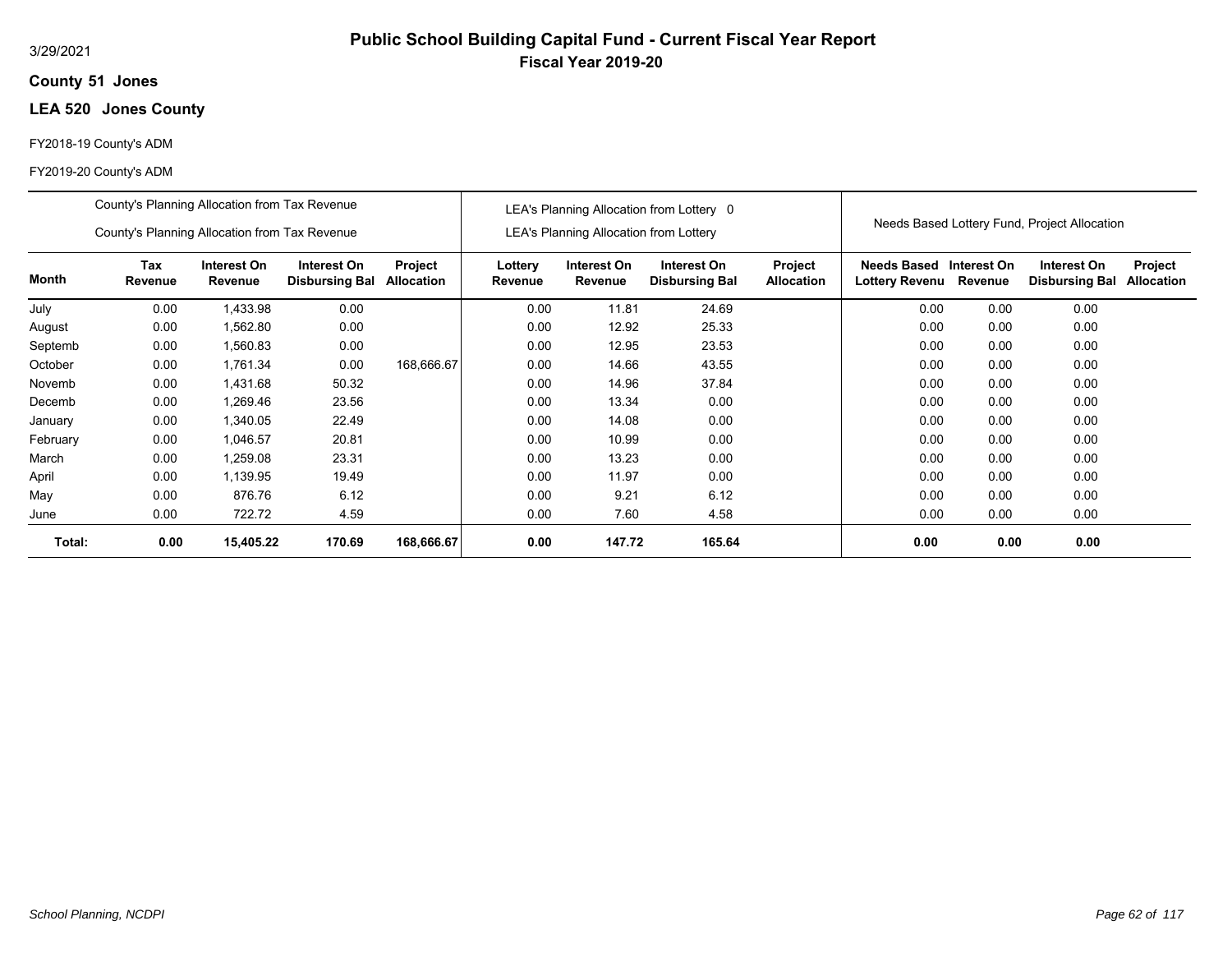#### 3/29/2021

### **52 Lee County**

# **LEA 530 Lee County**

#### FY2018-19 County's ADM

|          | County's Planning Allocation from Tax Revenue |                        |                                      |                              |                    | <b>LEA's Planning Allocation from Lottery</b> | LEA's Planning Allocation from Lottery 0 |                                     |                                             |                        | Needs Based Lottery Fund, Project Allocation |                              |
|----------|-----------------------------------------------|------------------------|--------------------------------------|------------------------------|--------------------|-----------------------------------------------|------------------------------------------|-------------------------------------|---------------------------------------------|------------------------|----------------------------------------------|------------------------------|
|          | County's Planning Allocation from Tax Revenue |                        |                                      |                              |                    |                                               |                                          |                                     |                                             |                        |                                              |                              |
| Month    | <b>Tax</b><br>Revenue                         | Interest On<br>Revenue | Interest On<br><b>Disbursing Bal</b> | Project<br><b>Allocation</b> | Lottery<br>Revenue | Interest On<br>Revenue                        | Interest On<br><b>Disbursing Bal</b>     | <b>Project</b><br><b>Allocation</b> | <b>Needs Based</b><br><b>Lottery Revenu</b> | Interest On<br>Revenue | Interest On<br><b>Disbursing Bal</b>         | Project<br><b>Allocation</b> |
| July     | 0.00                                          | 32.45                  | 0.00                                 |                              | 202,404.00         | 2,268.59                                      | 2,140.95                                 |                                     | 0.00                                        | 0.00                   | 0.00                                         |                              |
| August   | 0.00                                          | 35.37                  | 0.00                                 |                              | 0.00               | 2,476.35                                      | 2,196.38                                 |                                     | 0.00                                        | 0.00                   | 0.00                                         |                              |
| Septemb  | 0.00                                          | 35.32                  | 0.00                                 |                              | 0.00               | 2,477.28                                      | 2,040.05                                 |                                     | 0.00                                        | 0.00                   | 0.00                                         |                              |
| October  | 0.00                                          | 39.86                  | 1,062.47                             |                              | 0.00               | 2,799.77                                      | 1,062.47                                 |                                     | 0.00                                        | 0.00                   | 0.00                                         |                              |
| Novemb   | 0.00                                          | 42.67                  | 1,003.30                             |                              | 0.00               | 2,842.45                                      | 1,003.29                                 |                                     | 0.00                                        | 0.00                   | 0.00                                         |                              |
| Decemb   | 0.00                                          | 39.71                  | 1,021.09                             |                              | 167,528.00         | 2,834.11                                      | 1,021.09                                 | 360,000.00                          | 0.00                                        | 0.00                   | 0.00                                         |                              |
| January  | 0.00                                          | 43.92                  | 0.00                                 |                              | 0.00               | 2,287.07                                      | 2,397.76                                 |                                     | 0.00                                        | 0.00                   | 0.00                                         |                              |
| February | 0.00                                          | 34.30                  | 0.00                                 |                              | 173,553.00         | 2,055.29                                      | 2,338.93                                 |                                     | 0.00                                        | 0.00                   | 0.00                                         |                              |
| March    | 0.00                                          | 41.26                  | 0.00                                 |                              | 0.00               | 2.476.84                                      | 2,619.71                                 |                                     | 0.00                                        | 0.00                   | 0.00                                         |                              |
| April    | 0.00                                          | 37.35                  | 0.00                                 |                              | 0.00               | 2,246.77                                      | 2,190.35                                 |                                     | 0.00                                        | 0.00                   | 0.00                                         |                              |
| May      | 0.00                                          | 28.73                  | 0.00                                 |                              | 192,205.00         | 1,975.83                                      | 2,063.51                                 |                                     | 0.00                                        | 0.00                   | 0.00                                         |                              |
| June     | 0.00                                          | 23.68                  | 0.00                                 |                              | 0.00               | 1,630.85                                      | 1,547.01                                 |                                     | 0.00                                        | 0.00                   | 0.00                                         |                              |
| Total:   | 0.00                                          | 434.62                 | 3,086.86                             |                              | 735,690.00         | 28,371.20                                     | 22,621.50                                | 360,000.00                          | 0.00                                        | 0.00                   | 0.00                                         |                              |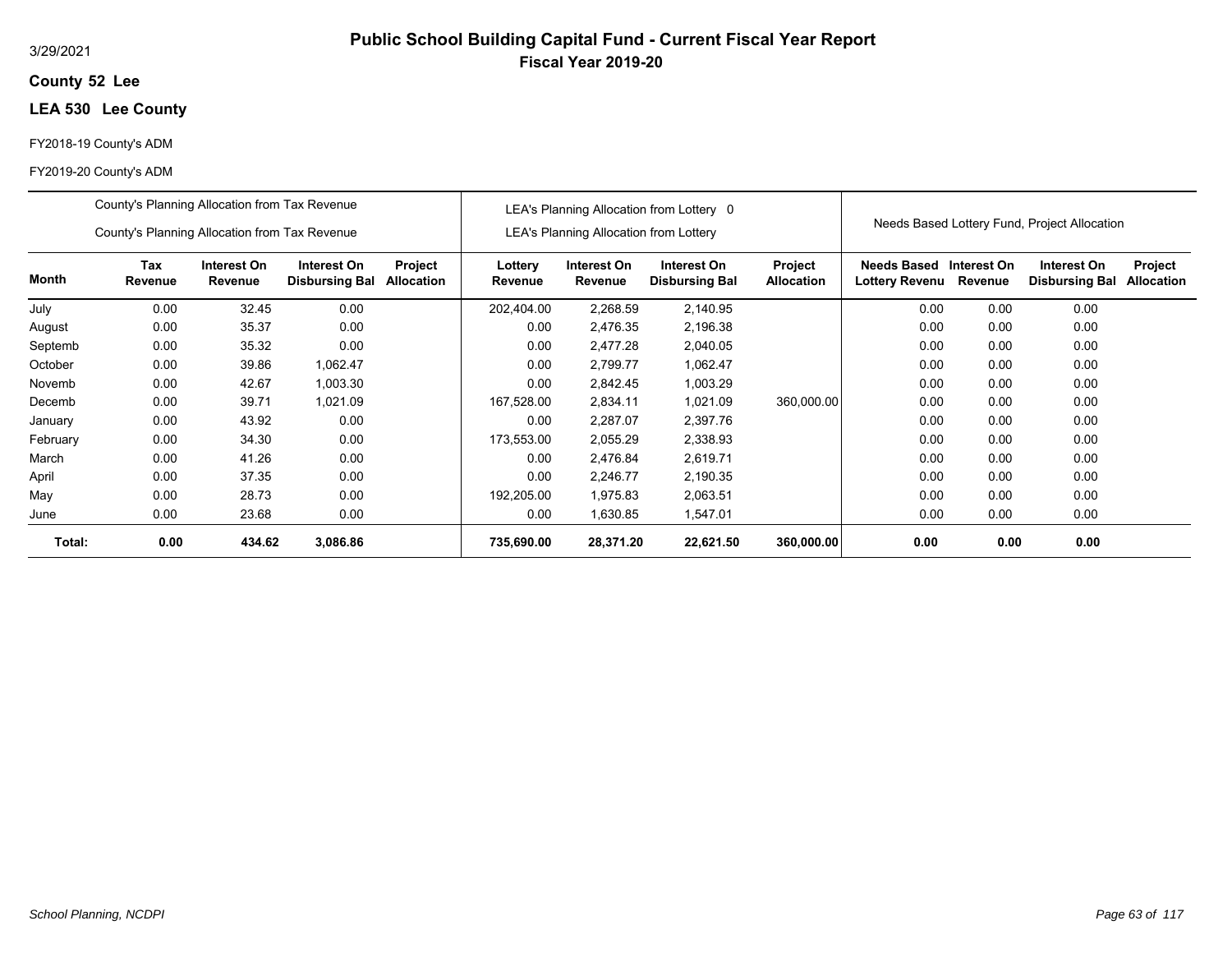#### 3/29/2021

### **53 Lenoir County**

# **LEA 540 Lenoir County**

#### FY2018-19 County's ADM

|          | County's Planning Allocation from Tax Revenue |                        |                                      |                       |                    |                                               | LEA's Planning Allocation from Lottery 0 |                              |                               |                        |                                              |                              |
|----------|-----------------------------------------------|------------------------|--------------------------------------|-----------------------|--------------------|-----------------------------------------------|------------------------------------------|------------------------------|-------------------------------|------------------------|----------------------------------------------|------------------------------|
|          | County's Planning Allocation from Tax Revenue |                        |                                      |                       |                    | <b>LEA's Planning Allocation from Lottery</b> |                                          |                              |                               |                        | Needs Based Lottery Fund, Project Allocation |                              |
| Month    | Tax<br>Revenue                                | Interest On<br>Revenue | Interest On<br><b>Disbursing Bal</b> | Project<br>Allocation | Lottery<br>Revenue | Interest On<br>Revenue                        | Interest On<br><b>Disbursing Bal</b>     | Project<br><b>Allocation</b> | Needs Based<br>Lottery Revenu | Interest On<br>Revenue | Interest On<br><b>Disbursing Bal</b>         | Project<br><b>Allocation</b> |
| July     | 0.00                                          | 0.08                   | 0.00                                 |                       | 175,438.00         | 647.36                                        | 0.66                                     |                              | 0.00                          | 0.00                   | 0.00                                         |                              |
| August   | 0.00                                          | 0.09                   | 0.00                                 |                       | 0.00               | 705.52                                        | 0.68                                     |                              | 0.00                          | 0.00                   | 0.00                                         |                              |
| Septemb  | 0.00                                          | 0.09                   | 0.00                                 |                       | 0.00               | 704.63                                        | 0.63                                     |                              | 0.00                          | 0.00                   | 0.00                                         |                              |
| October  | 0.00                                          | 0.10                   | 0.00                                 |                       | 0.00               | 795.15                                        | 0.66                                     |                              | 0.00                          | 0.00                   | 0.00                                         |                              |
| Novemb   | 0.00                                          | 0.10                   | 0.00                                 |                       | 0.00               | 806.64                                        | 0.62                                     |                              | 0.00                          | 0.00                   | 0.00                                         |                              |
| Decemb   | 0.00                                          | 0.09                   | 0.32                                 |                       | 144,406.00         | 984.18                                        | 0.31                                     |                              | 0.00                          | 0.00                   | 0.00                                         |                              |
| January  | 0.00                                          | 0.09                   | 0.30                                 |                       | 0.00               | 1,038.86                                      | 0.30                                     |                              | 0.00                          | 0.00                   | 0.00                                         |                              |
| February | 0.00                                          | 0.07                   | 0.28                                 |                       | 149,599.00         | 1,040.17                                      | 0.28                                     |                              | 0.00                          | 0.00                   | 0.00                                         |                              |
| March    | 0.00                                          | 0.09                   | 0.31                                 |                       | 0.00               | 1,251.33                                      | 0.31                                     |                              | 0.00                          | 0.00                   | 0.00                                         |                              |
| April    | 0.00                                          | 0.08                   | 47.62                                |                       | 0.00               | 1,132.90                                      | 47.63                                    | 681,000.00                   | 0.00                          | 0.00                   | 0.00                                         |                              |
| May      | 0.00                                          | 0.12                   | 0.00                                 |                       | 165,677.00         | 214.35                                        | 892.92                                   |                              | 0.00                          | 0.00                   | 0.00                                         |                              |
| June     | 0.00                                          | 0.10                   | 0.00                                 |                       | 0.00               | 177.63                                        | 44.97                                    |                              | 0.00                          | 0.00                   | 0.00                                         |                              |
| Total:   | 0.00                                          | 1.10                   | 48.83                                |                       | 635,120.00         | 9,498.72                                      | 989.97                                   | 681,000.00                   | 0.00                          | 0.00                   | 0.00                                         |                              |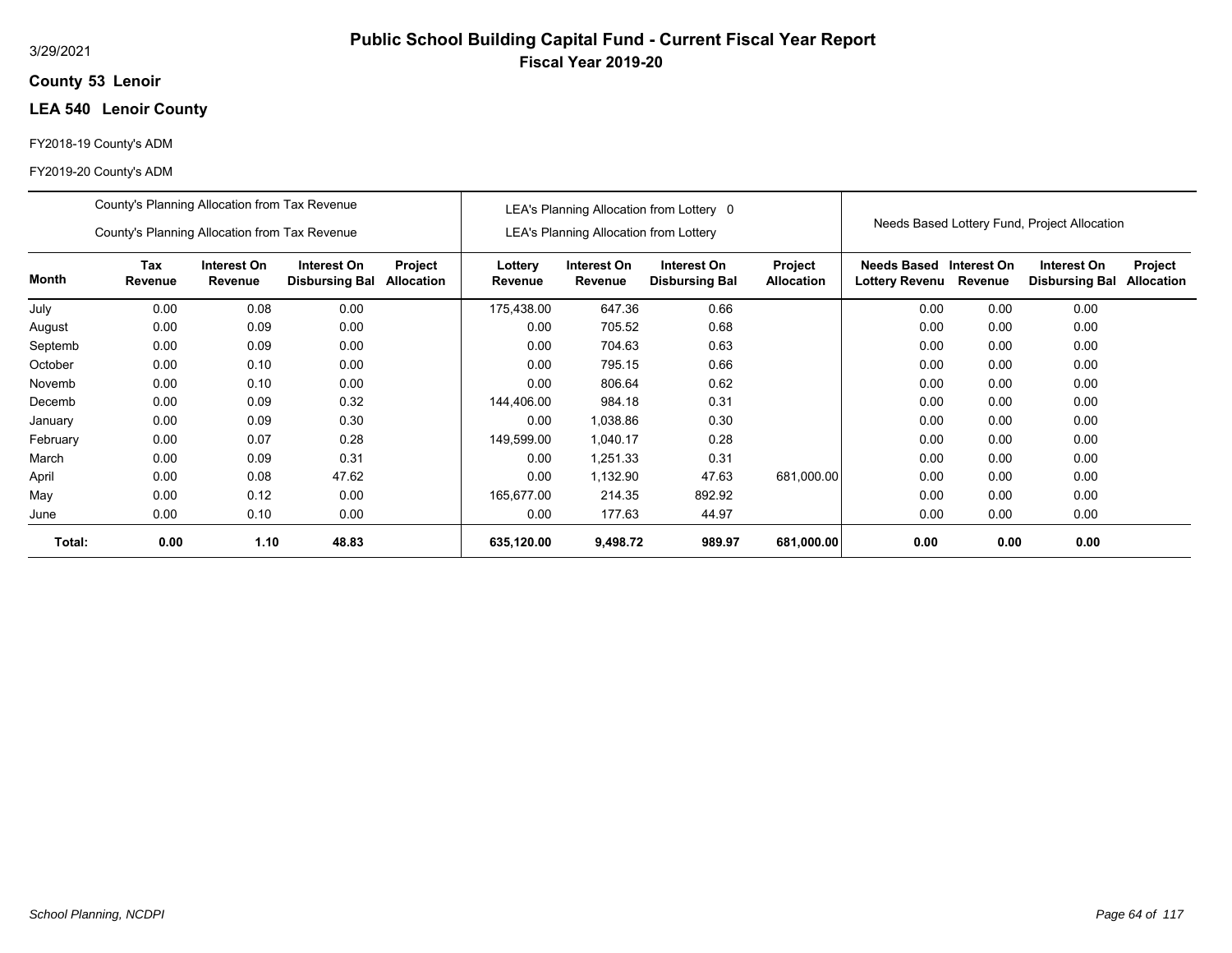### **54 Lincoln County**

# **LEA 550 Lincoln County**

#### FY2018-19 County's ADM

|          | County's Planning Allocation from Tax Revenue                                                             |      |      |  |                    |                                               | LEA's Planning Allocation from Lottery 0 |                              |                                                  |         |                                              |                              |
|----------|-----------------------------------------------------------------------------------------------------------|------|------|--|--------------------|-----------------------------------------------|------------------------------------------|------------------------------|--------------------------------------------------|---------|----------------------------------------------|------------------------------|
|          | County's Planning Allocation from Tax Revenue                                                             |      |      |  |                    | <b>LEA's Planning Allocation from Lottery</b> |                                          |                              |                                                  |         | Needs Based Lottery Fund, Project Allocation |                              |
| Month    | Tax<br>Interest On<br>Interest On<br>Project<br>Revenue<br>Revenue<br>Allocation<br><b>Disbursing Bal</b> |      |      |  | Lottery<br>Revenue | Interest On<br>Revenue                        | Interest On<br><b>Disbursing Bal</b>     | Project<br><b>Allocation</b> | Needs Based Interest On<br><b>Lottery Revenu</b> | Revenue | Interest On<br><b>Disbursing Bal</b>         | Project<br><b>Allocation</b> |
| July     | 0.00                                                                                                      | 0.50 | 0.00 |  | 232,852.00         | 397.95                                        | 13.29                                    | 233,700.00                   | 0.00                                             | 0.00    | 0.00                                         |                              |
| August   | 0.00                                                                                                      | 0.54 | 0.00 |  | 0.00               | 0.89                                          | 204.48                                   |                              | 0.00                                             | 0.00    | 0.00                                         |                              |
| Septemb  | 0.00                                                                                                      | 0.54 | 0.00 |  | 0.00               | 1.27                                          | 0.00                                     |                              | 0.00                                             | 0.00    | 0.00                                         |                              |
| October  | 0.00                                                                                                      | 0.61 | 0.00 |  | 0.00               | 1.43                                          | 0.00                                     |                              | 0.00                                             | 0.00    | 0.00                                         |                              |
| Novemb   | 0.00                                                                                                      | 0.62 | 0.00 |  | 0.00               | 1.45                                          | 0.00                                     |                              | 0.00                                             | 0.00    | 0.00                                         |                              |
| Decemb   | 0.00                                                                                                      | 0.55 | 0.00 |  | 194,267.00         | 363.15                                        | 0.00                                     |                              | 0.00                                             | 0.00    | 0.00                                         |                              |
| January  | 0.00                                                                                                      | 0.58 | 0.00 |  | 0.00               | 383.33                                        | 0.00                                     |                              | 0.00                                             | 0.00    | 0.00                                         |                              |
| February | 0.00                                                                                                      | 0.45 | 0.00 |  | 201,253.00         | 607.23                                        | 0.00                                     |                              | 0.00                                             | 0.00    | 0.00                                         |                              |
| March    | 0.00                                                                                                      | 0.55 | 0.00 |  | 0.00               | 730.50                                        | 0.00                                     |                              | 0.00                                             | 0.00    | 0.00                                         |                              |
| April    | 0.00                                                                                                      | 0.49 | 0.00 |  | 0.00               | 661.37                                        | 0.00                                     |                              | 0.00                                             | 0.00    | 0.00                                         |                              |
| May      | 0.00                                                                                                      | 0.38 | 0.00 |  | 222,882.00         | 792.82                                        | 0.00                                     |                              | 0.00                                             | 0.00    | 0.00                                         |                              |
| June     | 0.00                                                                                                      | 0.31 | 0.00 |  | 0.00               | 653.53                                        | 0.00                                     |                              | 0.00                                             | 0.00    | 0.00                                         |                              |
| Total:   | 0.00                                                                                                      | 6.12 | 0.00 |  | 851,254.00         | 4,594.92                                      | 217.77                                   | 233,700.00                   | 0.00                                             | 0.00    | 0.00                                         |                              |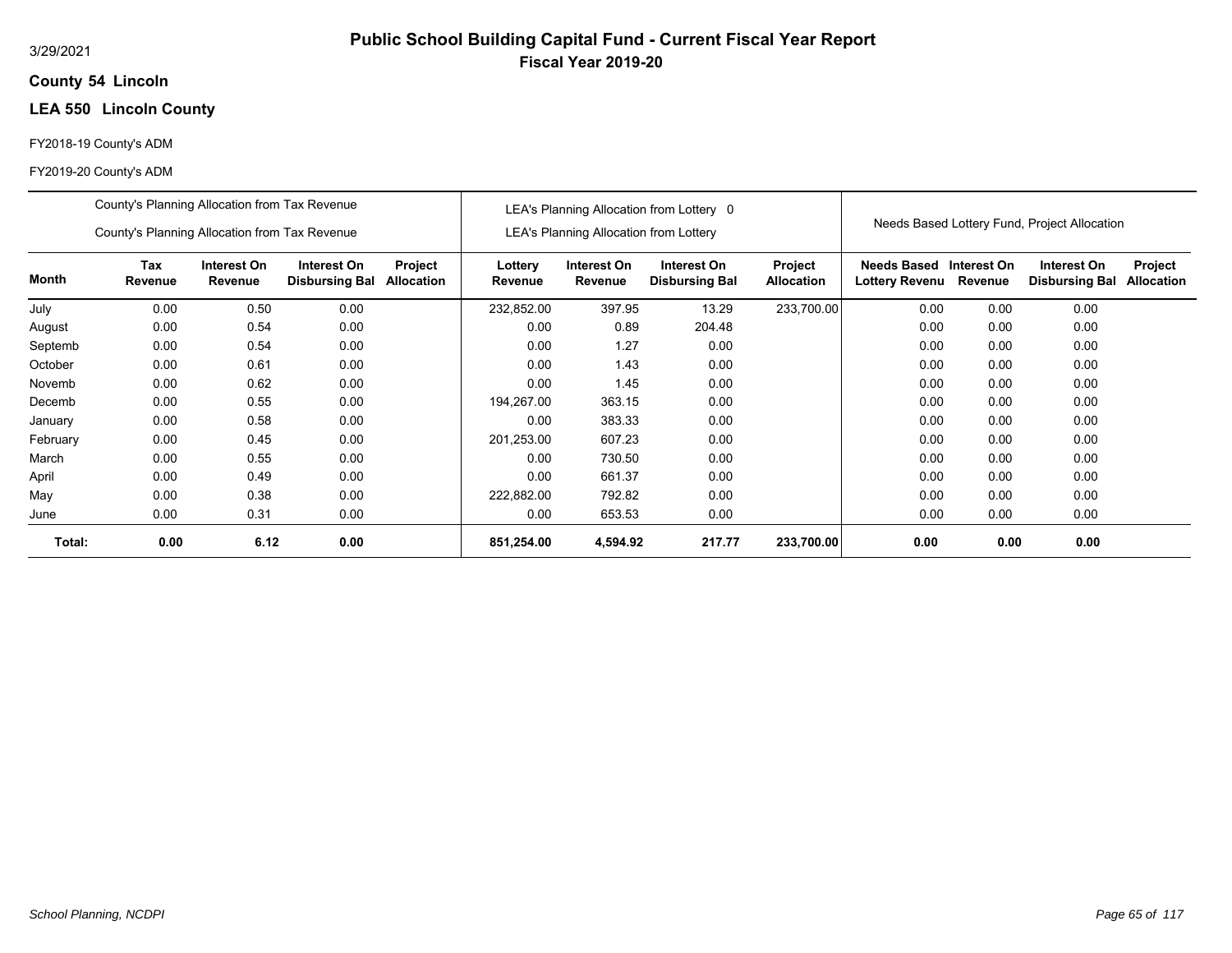### **55 Macon County**

# **LEA 560 Macon County**

#### FY2018-19 County's ADM

|          | County's Planning Allocation from Tax Revenue |                        |                                      |                       |                    |                                               | LEA's Planning Allocation from Lottery 0 |                              |                                      |                        | Needs Based Lottery Fund, Project Allocation |                              |
|----------|-----------------------------------------------|------------------------|--------------------------------------|-----------------------|--------------------|-----------------------------------------------|------------------------------------------|------------------------------|--------------------------------------|------------------------|----------------------------------------------|------------------------------|
|          | County's Planning Allocation from Tax Revenue |                        |                                      |                       |                    | <b>LEA's Planning Allocation from Lottery</b> |                                          |                              |                                      |                        |                                              |                              |
| Month    | Tax<br>Revenue                                | Interest On<br>Revenue | Interest On<br><b>Disbursing Bal</b> | Project<br>Allocation | Lottery<br>Revenue | Interest On<br>Revenue                        | Interest On<br><b>Disbursing Bal</b>     | Project<br><b>Allocation</b> | <b>Needs Based</b><br>Lottery Revenu | Interest On<br>Revenue | Interest On<br><b>Disbursing Bal</b>         | Project<br><b>Allocation</b> |
| July     | 0.00                                          | 3.49                   | 0.00                                 |                       | 90,670.00          | 295.78                                        | 4.55                                     |                              | 0.00                                 | 0.00                   | 0.00                                         |                              |
| August   | 0.00                                          | 3.80                   | 0.00                                 |                       | 0.00               | 322.36                                        | 4.67                                     |                              | 0.00                                 | 0.00                   | 0.00                                         |                              |
| Septemb  | 0.00                                          | 3.80                   | 0.00                                 |                       | 0.00               | 321.97                                        | 4.34                                     |                              | 0.00                                 | 0.00                   | 0.00                                         |                              |
| October  | 0.00                                          | 4.29                   | 0.00                                 |                       | 0.00               | 363.34                                        | 4.52                                     |                              | 0.00                                 | 0.00                   | 0.00                                         |                              |
| Novemb   | 0.00                                          | 4.35                   | 2.13                                 |                       | 0.00               | 368.59                                        | 2.14                                     |                              | 0.00                                 | 0.00                   | 0.00                                         |                              |
| Decemb   | 0.00                                          | 3.86                   | 2.17                                 |                       | 75,819.00          | 468.04                                        | 2.17                                     |                              | 0.00                                 | 0.00                   | 0.00                                         |                              |
| January  | 0.00                                          | 4.08                   | 2.08                                 |                       | 0.00               | 494.05                                        | 2.07                                     |                              | 0.00                                 | 0.00                   | 0.00                                         |                              |
| February | 0.00                                          | 3.19                   | 1.92                                 |                       | 78,545.00          | 505.99                                        | 1.91                                     |                              | 0.00                                 | 0.00                   | 0.00                                         |                              |
| March    | 0.00                                          | 3.84                   | 2.15                                 |                       | 0.00               | 608.72                                        | 2.15                                     |                              | 0.00                                 | 0.00                   | 0.00                                         |                              |
| April    | 0.00                                          | 3.48                   | 24.80                                |                       | 0.00               | 551.11                                        | 24.81                                    | 330,776.72                   | 0.00                                 | 0.00                   | 0.00                                         |                              |
| May      | 0.00                                          | 2.71                   | 0.00                                 |                       | 86,987.00          | 113.07                                        | 73.30                                    |                              | 0.00                                 | 0.00                   | 0.00                                         |                              |
| June     | 0.00                                          | 2.23                   | 0.00                                 |                       | 0.00               | 93.28                                         | 2.54                                     |                              | 0.00                                 | 0.00                   | 0.00                                         |                              |
| Total:   | 0.00                                          | 43.12                  | 35.25                                |                       | 332,021.00         | 4,506.30                                      | 129.17                                   | 330,776.72                   | 0.00                                 | 0.00                   | 0.00                                         |                              |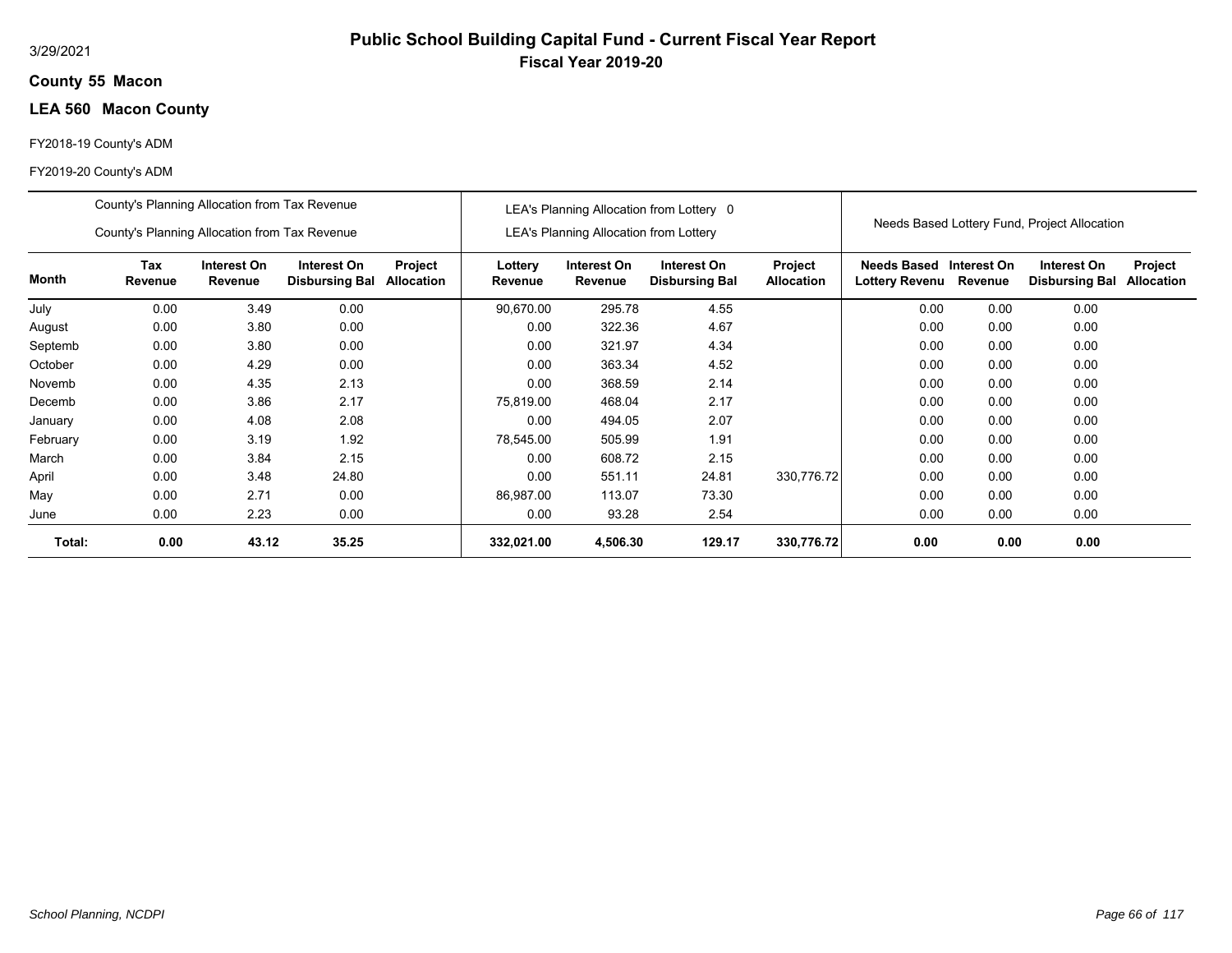### **56 Madison County**

# **LEA 570 Madison County**

#### FY2018-19 County's ADM

|          | County's Planning Allocation from Tax Revenue |                        |                                      |                              |                    |                                               | LEA's Planning Allocation from Lottery 0 |                              |                                           |         |                                              |                              |
|----------|-----------------------------------------------|------------------------|--------------------------------------|------------------------------|--------------------|-----------------------------------------------|------------------------------------------|------------------------------|-------------------------------------------|---------|----------------------------------------------|------------------------------|
|          | County's Planning Allocation from Tax Revenue |                        |                                      |                              |                    | <b>LEA's Planning Allocation from Lottery</b> |                                          |                              |                                           |         | Needs Based Lottery Fund, Project Allocation |                              |
| Month    | <b>Tax</b><br>Revenue                         | Interest On<br>Revenue | Interest On<br><b>Disbursing Bal</b> | Project<br><b>Allocation</b> | Lottery<br>Revenue | Interest On<br>Revenue                        | Interest On<br><b>Disbursing Bal</b>     | Project<br><b>Allocation</b> | Needs Based Interest On<br>Lottery Revenu | Revenue | Interest On<br><b>Disbursing Bal</b>         | Project<br><b>Allocation</b> |
| July     | 0.00                                          | 0.22                   | 0.00                                 |                              | 46,648.00          | 1,370.69                                      | $-127.93$                                |                              | 0.00                                      | 0.00    | 0.00                                         |                              |
| August   | 0.00                                          | 0.24                   | 0.00                                 |                              | 0.00               | 1,493.58                                      | 0.00                                     | 250,000.00                   | 0.00                                      | 0.00    | 0.00                                         |                              |
| Septemb  | 0.00                                          | 0.24                   | 0.00                                 |                              | 0.00               | 1,030.11                                      | 55.98                                    |                              | 0.00                                      | 0.00    | 0.00                                         |                              |
| October  | 0.00                                          | 0.27                   | 0.00                                 |                              | 0.00               | 1,162.56                                      | 0.00                                     |                              | 0.00                                      | 0.00    | 0.00                                         |                              |
| Novemb   | 0.00                                          | 0.27                   | 0.00                                 |                              | 0.00               | 1,179.36                                      | 0.00                                     |                              | 0.00                                      | 0.00    | 0.00                                         |                              |
| Decemb   | 0.00                                          | 0.24                   | 0.00                                 |                              | 38,809.00          | 1,117.94                                      | 0.00                                     | 191,000.00                   | 0.00                                      | 0.00    | 0.00                                         |                              |
| January  | 0.00                                          | 0.26                   | 0.00                                 |                              | 0.00               | 805.21                                        | 128.61                                   |                              | 0.00                                      | 0.00    | 0.00                                         |                              |
| February | 0.00                                          | 0.20                   | 0.00                                 |                              | 40,205.00          | 690.54                                        | 0.00                                     |                              | 0.00                                      | 0.00    | 0.00                                         |                              |
| March    | 0.00                                          | 0.24                   | 0.00                                 |                              | 0.00               | 830.73                                        | 0.00                                     |                              | 0.00                                      | 0.00    | 0.00                                         |                              |
| April    | 0.00                                          | 0.22                   | 0.00                                 |                              | 0.00               | 752.11                                        | 0.00                                     |                              | 0.00                                      | 0.00    | 0.00                                         |                              |
| May      | 0.00                                          | 0.17                   | 0.00                                 |                              | 44,526.00          | 635.21                                        | 0.00                                     |                              | 0.00                                      | 0.00    | 0.00                                         |                              |
| June     | 0.00                                          | 0.14                   | 0.00                                 |                              | 0.00               | 523.61                                        | 0.00                                     |                              | 0.00                                      | 0.00    | 0.00                                         |                              |
| Total:   | 0.00                                          | 2.71                   | 0.00                                 |                              | 170,188.00         | 11,591.65                                     | 56.66                                    | 441,000.00                   | 0.00                                      | 0.00    | 0.00                                         |                              |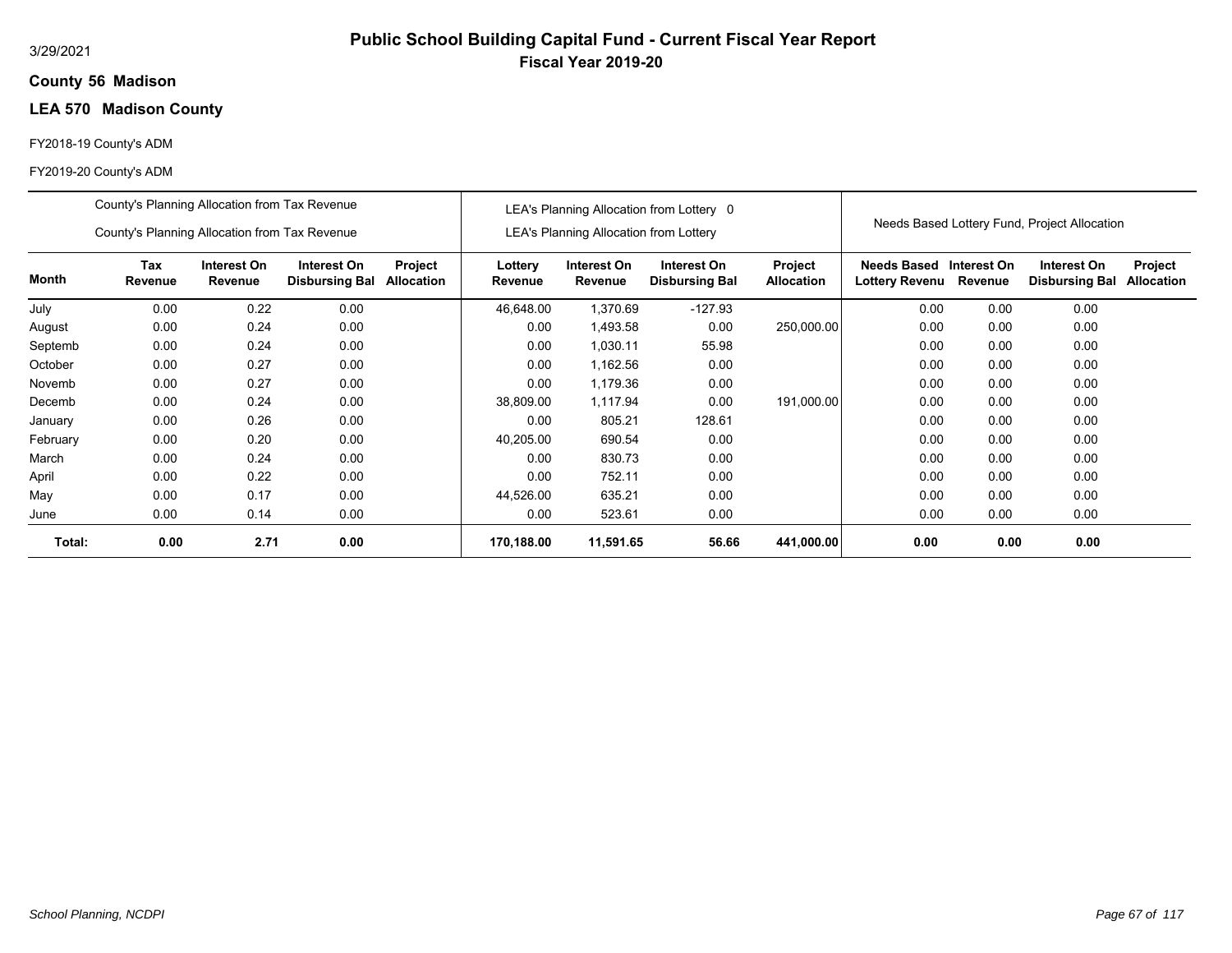### **57 Martin County**

# **LEA 580 Martin County**

#### FY2018-19 County's ADM

|          | County's Planning Allocation from Tax Revenue |                        |                                      |                              |                    |                                               | LEA's Planning Allocation from Lottery 0 |                              |                                      |                        |                                              |                              |
|----------|-----------------------------------------------|------------------------|--------------------------------------|------------------------------|--------------------|-----------------------------------------------|------------------------------------------|------------------------------|--------------------------------------|------------------------|----------------------------------------------|------------------------------|
|          | County's Planning Allocation from Tax Revenue |                        |                                      |                              |                    | <b>LEA's Planning Allocation from Lottery</b> |                                          |                              |                                      |                        | Needs Based Lottery Fund, Project Allocation |                              |
| Month    | Tax<br>Revenue                                | Interest On<br>Revenue | Interest On<br><b>Disbursing Bal</b> | Project<br><b>Allocation</b> | Lottery<br>Revenue | Interest On<br>Revenue                        | Interest On<br><b>Disbursing Bal</b>     | Project<br><b>Allocation</b> | <b>Needs Based</b><br>Lottery Revenu | Interest On<br>Revenue | Interest On<br><b>Disbursing Bal</b>         | Project<br><b>Allocation</b> |
| July     | 0.00                                          | 5,723.02               | 0.00                                 |                              | 0.00               | 1,166.02                                      | 0.00                                     |                              | .248,738.00                          | 0.00                   | 0.00                                         |                              |
| August   | 0.00                                          | 6,237.13               | 0.00                                 |                              | 0.00               | 1,270.77                                      | 0.00                                     |                              | 0.00                                 | 0.00                   | 0.00                                         |                              |
| Septemb  | 0.00                                          | 6,229.25               | 0.00                                 |                              | 0.00               | 1,269.16                                      | 0.00                                     |                              | 0.00                                 | 0.00                   | 0.00                                         |                              |
| October  | 0.00                                          | 7,029.50               | 0.00                                 |                              | 0.00               | 1,432.21                                      | 0.00                                     |                              | 0.00                                 | 0.00                   | 0.00                                         |                              |
| Novemb   | 0.00                                          | 7,131.05               | 0.00                                 |                              | 0.00               | 1,452.90                                      | 0.00                                     |                              | 0.00                                 | 0.00                   | 0.00                                         |                              |
| Decemb   | 0.00                                          | 6,322.57               | 0.00                                 |                              | 0.00               | 1,288.18                                      | 0.00                                     |                              | 0.00                                 | 0.00                   | 0.00                                         |                              |
| January  | 0.00                                          | 6,673.89               | 0.00                                 |                              | 0.00               | 1.359.75                                      | 0.00                                     |                              | 0.00                                 | 0.00                   | 0.00                                         |                              |
| February | 0.00                                          | 5,212.11               | 0.00                                 |                              | 0.00               | 1,061.93                                      | 0.00                                     |                              | 0.00                                 | 0.00                   | 0.00                                         |                              |
| March    | 0.00                                          | 6,270.23               | 0.00                                 |                              | 0.00               | 1,277.51                                      | 0.00                                     |                              | 0.00                                 | 0.00                   | 0.00                                         |                              |
| April    | 0.00                                          | 5,676.79               | 0.00                                 |                              | 0.00               | 1,156.60                                      | 0.00                                     |                              | 0.00                                 | 0.00                   | 0.00                                         |                              |
| May      | 0.00                                          | 4,365.99               | 18.17                                |                              | 0.00               | 889.54                                        | 18.17                                    | 286,521.00                   | 0.00                                 | 0.00                   | 0.00                                         |                              |
| June     | 0.00                                          | 3,598.94               | 0.00                                 |                              | 0.00               | 432.53                                        | 93.83                                    |                              | 0.00                                 | 0.00                   | 0.00                                         |                              |
| Total:   | 0.00                                          | 70,470.47              | 18.17                                |                              | 0.00               | 14,057.10                                     | 112.00                                   | 286,521.00                   | 1,248,738.00                         | 0.00                   | 0.00                                         |                              |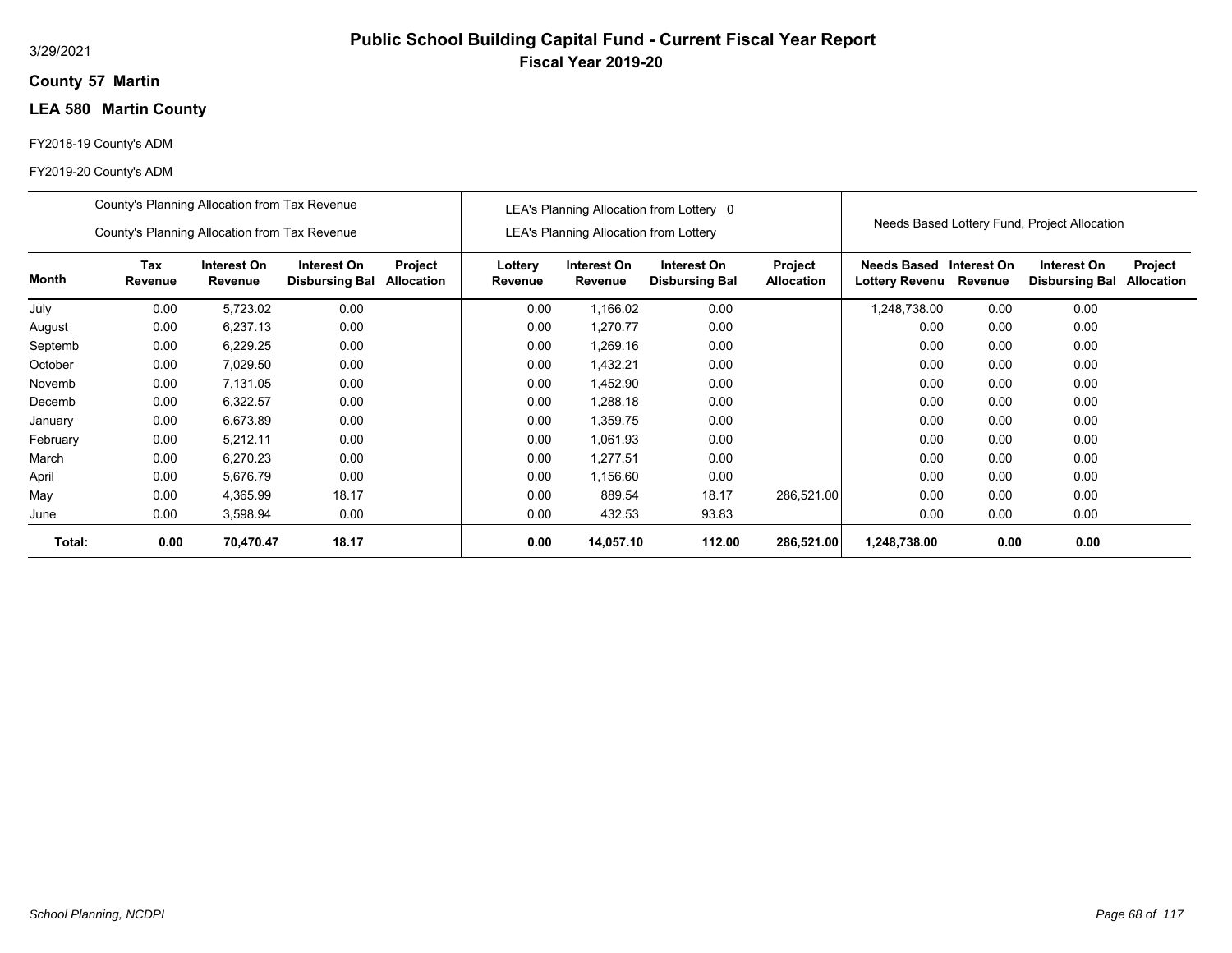### **58 McDowell County**

# **LEA 590 McDowell County**

#### FY2018-19 County's ADM

#### FY2019-20 County's ADM

|              | County's Planning Allocation from Tax Revenue |                        |                                      |                              |                    |                                               | LEA's Planning Allocation from Lottery 0 |                              |                                                          |      |                                              |                              |
|--------------|-----------------------------------------------|------------------------|--------------------------------------|------------------------------|--------------------|-----------------------------------------------|------------------------------------------|------------------------------|----------------------------------------------------------|------|----------------------------------------------|------------------------------|
|              | County's Planning Allocation from Tax Revenue |                        |                                      |                              |                    | <b>LEA's Planning Allocation from Lottery</b> |                                          |                              |                                                          |      | Needs Based Lottery Fund, Project Allocation |                              |
| <b>Month</b> | Tax<br>Revenue                                | Interest On<br>Revenue | Interest On<br><b>Disbursing Bal</b> | Project<br><b>Allocation</b> | Lottery<br>Revenue | Interest On<br>Revenue                        | Interest On<br><b>Disbursing Bal</b>     | Project<br><b>Allocation</b> | <b>Needs Based Interest On</b><br>Lottery Revenu Revenue |      | Interest On<br><b>Disbursing Bal</b>         | Project<br><b>Allocation</b> |
| July         | 0.00                                          | 1,161.27               | 0.00                                 |                              | 0.00               | 2,924.64                                      | 0.00                                     |                              | 3,508,352.00                                             | 0.00 | 0.00                                         |                              |
| August       | 0.00                                          | 1,265.59               | 0.00                                 | 231,450.00                   | 0.00               | 3,187.36                                      | 0.00                                     |                              | 0.00                                                     | 0.00 | 0.00                                         |                              |
| Septemb      | 0.00                                          | 836.66                 | 44.92                                |                              | 0.00               | 3,183.34                                      | 0.00                                     |                              | 0.00                                                     | 0.00 | 0.00                                         | 778,219.73                   |
| October      | 0.00                                          | 944.23                 | 37.68                                |                              | 0.00               | 3,592.28                                      | 0.00                                     |                              | 0.00                                                     | 0.00 | 0.00                                         | 541,492.63                   |
| Novemb       | 0.00                                          | 957.95                 | 32.29                                |                              | 0.00               | 3,644.18                                      | 0.00                                     |                              | 0.00                                                     | 0.00 | 0.00                                         |                              |
| Decemb       | 0.00                                          | 849.41                 | 24.47                                |                              | 0.00               | 3,231.02                                      | 0.00                                     |                              | 0.00                                                     | 0.00 | 0.00                                         | 948,764.28                   |
| January      | 0.00                                          | 896.65                 | 48.57                                |                              | 0.00               | 3,410.55                                      | 0.00                                     |                              | 0.00                                                     | 0.00 | 0.00                                         | 1,030,480.62                 |
| February     | 0.00                                          | 700.33                 | 18.17                                |                              | 0.00               | 2,663.55                                      | 0.00                                     |                              | 0.00                                                     | 0.00 | 0.00                                         | 776,061.91                   |
| March        | 0.00                                          | 842.54                 | 0.00                                 |                              | 0.00               | 3,204.28                                      | 0.00                                     |                              | 0.00                                                     | 0.00 | 0.00                                         | 902,515.71                   |
| April        | 0.00                                          | 762.80                 | 0.00                                 |                              | 0.00               | 2,901.01                                      | 0.00                                     |                              | 0.00                                                     | 0.00 | 0.00                                         | 1,215,758.25                 |
| May          | 0.00                                          | 586.67                 | 0.00                                 |                              | 0.00               | 2,231.15                                      | 0.00                                     |                              | 0.00                                                     | 0.00 | 0.00                                         |                              |
| June         | 0.00                                          | 483.59                 | 0.00                                 |                              | 0.00               | 1,839.16                                      | 0.00                                     |                              | 0.00                                                     | 0.00 | 0.00                                         | 2,598,380.49                 |
| Total:       | 0.00                                          | 10,287.69              | 206.10                               | 231,450.00                   | 0.00               | 36,012.52                                     | 0.00                                     |                              | 3,508,352.00                                             | 0.00 | 0.00                                         | 8,791,673.62                 |

**Public School Building Capital Fund - Current Fiscal Year Report**

**Fiscal Year 2019-20**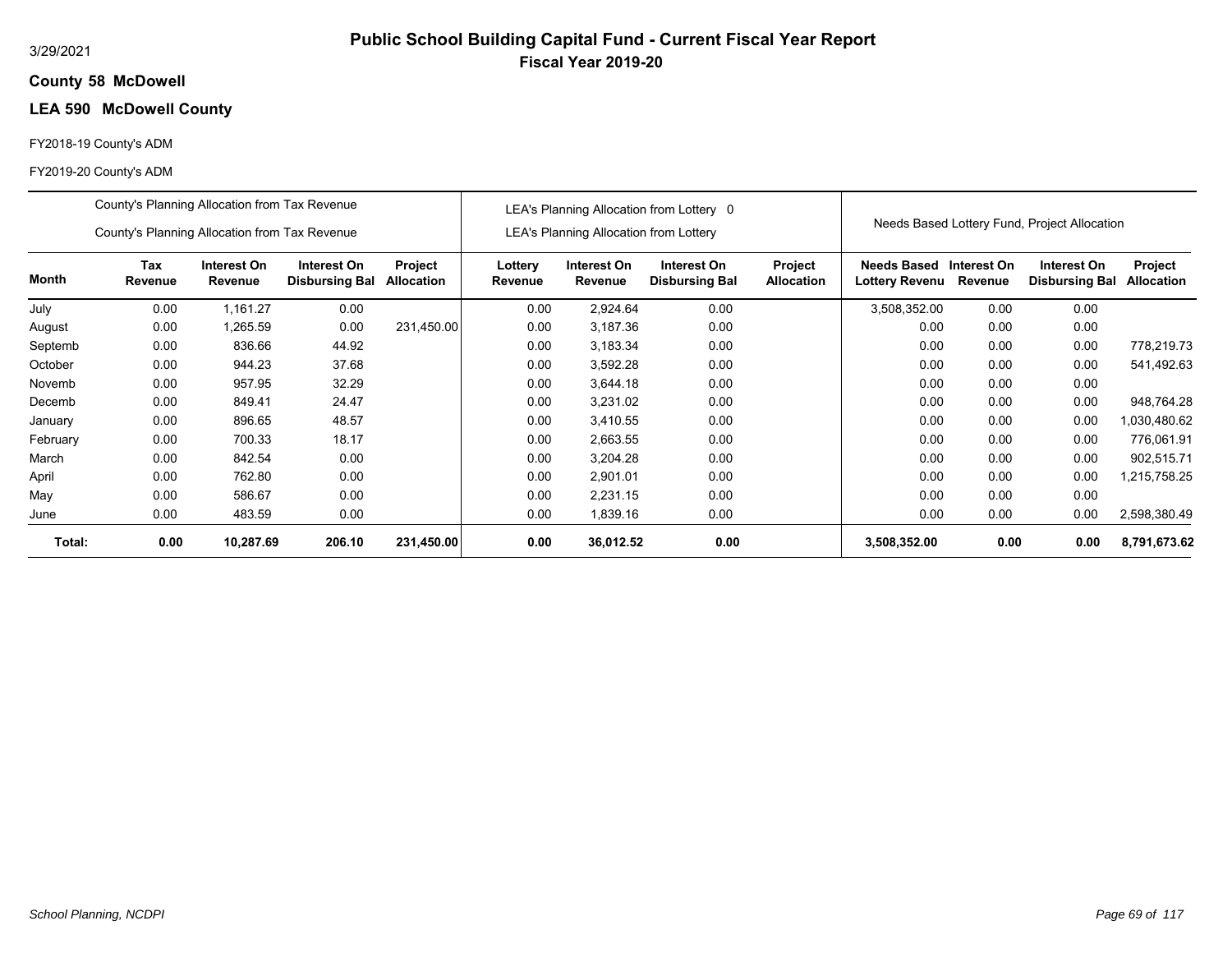# **Public School Building Capital Fund - Current Fiscal Year Report Fiscal Year 2019-20**

#### **59 Mecklenburg County**

# **LEA 600 Mecklenburg County**

### FY2018-19 County's ADM

|          | County's Planning Allocation from Tax Revenue |                        |                                      |                              |                    |                                               | LEA's Planning Allocation from Lottery 0 |                              |                                      |                        |                                              |                              |
|----------|-----------------------------------------------|------------------------|--------------------------------------|------------------------------|--------------------|-----------------------------------------------|------------------------------------------|------------------------------|--------------------------------------|------------------------|----------------------------------------------|------------------------------|
|          | County's Planning Allocation from Tax Revenue |                        |                                      |                              |                    | <b>LEA's Planning Allocation from Lottery</b> |                                          |                              |                                      |                        | Needs Based Lottery Fund, Project Allocation |                              |
| Month    | Tax<br>Revenue                                | Interest On<br>Revenue | Interest On<br><b>Disbursing Bal</b> | Project<br><b>Allocation</b> | Lottery<br>Revenue | Interest On<br>Revenue                        | Interest On<br><b>Disbursing Bal</b>     | Project<br><b>Allocation</b> | <b>Needs Based</b><br>Lottery Revenu | Interest On<br>Revenue | Interest On<br><b>Disbursing Bal</b>         | Project<br><b>Allocation</b> |
| July     | 0.00                                          | 2.62                   | 0.00                                 |                              | 3,014,371.00       | 6,598.07                                      | 220.55                                   | 3,875,900.00                 | 0.00                                 | 0.00                   | 0.00                                         |                              |
| August   | 0.00                                          | 2.85                   | 0.00                                 |                              | 0.00               | 12.69                                         | 7,008.81                                 |                              | 0.00                                 | 0.00                   | 0.00                                         |                              |
| Septemb  | 0.00                                          | 2.85                   | 0.00                                 |                              | 0.00               | 25.61                                         | 6,509.93                                 |                              | 0.00                                 | 0.00                   | 0.00                                         |                              |
| October  | 0.00                                          | 3.21                   | 0.00                                 |                              | 0.00               | 42.44                                         | 6,780.81                                 |                              | 0.00                                 | 0.00                   | 0.00                                         |                              |
| Novemb   | 0.00                                          | 3.26                   | 0.00                                 |                              | 0.00               | 57.33                                         | 6,403.17                                 |                              | 0.00                                 | 0.00                   | 0.00                                         |                              |
| Decemb   | 0.00                                          | 2.89                   | 0.00                                 |                              | 2,541,155.00       | 4,796.24                                      | 6,516.73                                 | 2,574,800.00                 | 0.00                                 | 0.00                   | 0.00                                         |                              |
| January  | 0.00                                          | 3.05                   | 0.00                                 |                              | 0.00               | 22.30                                         | 9,424.03                                 |                              | 0.00                                 | 0.00                   | 0.00                                         |                              |
| February | 0.00                                          | 2.38                   | 0.00                                 |                              | 2,632,537.00       | 4,058.86                                      | 9,990.87                                 | 2,653,300.00                 | 0.00                                 | 0.00                   | 0.00                                         |                              |
| March    | 0.00                                          | 2.87                   | 0.00                                 |                              | 0.00               | 25.90                                         | 15,146.39                                |                              | 0.00                                 | 0.00                   | 0.00                                         |                              |
| April    | 0.00                                          | 2.59                   | 0.00                                 |                              | 0.00               | 48.60                                         | 12,663.93                                |                              | 0.00                                 | 0.00                   | 0.00                                         |                              |
| May      | 0.00                                          | 2.00                   | 0.00                                 |                              | 2,915,468.00       | 3,770.64                                      | 4,668.61                                 | 396,000.00                   | 0.00                                 | 0.00                   | 0.00                                         |                              |
| June     | 0.00                                          | 1.64                   | 0.00                                 |                              | 0.00               | 2,697.41                                      | 116.81                                   |                              | 0.00                                 | 0.00                   | 0.00                                         |                              |
| Total:   | 0.00                                          | 32.21                  | 0.00                                 |                              | 11,103,531.00      | 22,156.09                                     | 85,450.64                                | 9,500,000.00                 | 0.00                                 | 0.00                   | 0.00                                         |                              |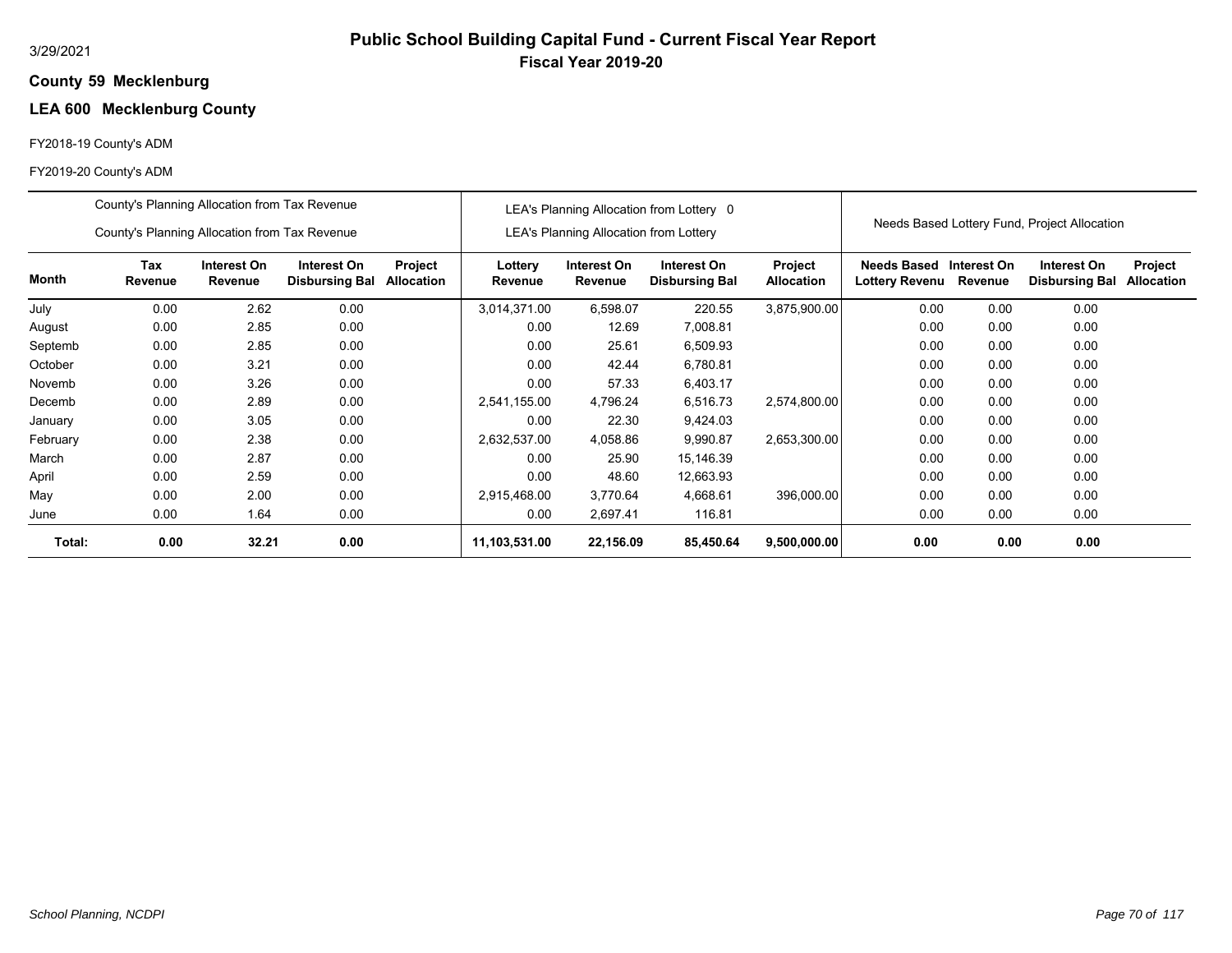### **60 Mitchell County**

# **LEA 610 Mitchell County**

### FY2018-19 County's ADM

|          | County's Planning Allocation from Tax Revenue |                        |                                      |                              |                    |                                               | LEA's Planning Allocation from Lottery 0 |                              |                                                   |      | Needs Based Lottery Fund, Project Allocation |                              |
|----------|-----------------------------------------------|------------------------|--------------------------------------|------------------------------|--------------------|-----------------------------------------------|------------------------------------------|------------------------------|---------------------------------------------------|------|----------------------------------------------|------------------------------|
|          | County's Planning Allocation from Tax Revenue |                        |                                      |                              |                    | <b>LEA's Planning Allocation from Lottery</b> |                                          |                              |                                                   |      |                                              |                              |
| Month    | Tax<br>Revenue                                | Interest On<br>Revenue | Interest On<br><b>Disbursing Bal</b> | Project<br><b>Allocation</b> | Lottery<br>Revenue | Interest On<br>Revenue                        | Interest On<br><b>Disbursing Bal</b>     | Project<br><b>Allocation</b> | Needs Based Interest On<br>Lottery Revenu Revenue |      | Interest On<br><b>Disbursing Bal</b>         | Project<br><b>Allocation</b> |
| July     | 0.00                                          | 0.25                   | 0.00                                 |                              | 0.00               | 2,207.14                                      | 0.00                                     |                              | 3,508,352.00                                      | 0.00 | 0.00                                         |                              |
| August   | 0.00                                          | 0.27                   | 0.00                                 |                              | 0.00               | 2,405.41                                      | 0.00                                     | 243,820.31                   | 0.00                                              | 0.00 | 0.00                                         |                              |
| Septemb  | 0.00                                          | 0.27                   | 0.00                                 |                              | 0.00               | 1,952.20                                      | 341.26                                   |                              | 0.00                                              | 0.00 | 0.00                                         |                              |
| October  | 0.00                                          | 0.31                   | 0.00                                 |                              | 0.00               | 2,203.70                                      | 378.98                                   |                              | 0.00                                              | 0.00 | 0.00                                         |                              |
| Novemb   | 0.00                                          | 0.31                   | 0.00                                 |                              | 0.00               | 2,236.34                                      | 54.70                                    |                              | 0.00                                              | 0.00 | 0.00                                         |                              |
| Decemb   | 0.00                                          | 0.28                   | 0.00                                 |                              | 0.00               | 1,982.90                                      | 55.67                                    |                              | 0.00                                              | 0.00 | 0.00                                         |                              |
| January  | 0.00                                          | 0.29                   | 0.00                                 |                              | 0.00               | 2,093.18                                      | 39.44                                    |                              | 0.00                                              | 0.00 | 0.00                                         |                              |
| February | 0.00                                          | 0.23                   | 0.00                                 |                              | 0.00               | 1,634.78                                      | 0.00                                     |                              | 0.00                                              | 0.00 | 0.00                                         |                              |
| March    | 0.00                                          | 0.28                   | 0.00                                 |                              | 0.00               | 1,966.66                                      | 0.00                                     |                              | 0.00                                              | 0.00 | 0.00                                         |                              |
| April    | 0.00                                          | 0.25                   | 0.00                                 |                              | 0.00               | 1,780.52                                      | 0.00                                     |                              | 0.00                                              | 0.00 | 0.00                                         |                              |
| May      | 0.00                                          | 0.19                   | 22.21                                |                              | 0.00               | 1,369.39                                      | 22.21                                    |                              | 0.00                                              | 0.00 | 0.00                                         | 350,225.23                   |
| June     | 0.00                                          | 0.18                   | 0.00                                 |                              | 0.00               | 1,128.82                                      | 0.00                                     |                              | 0.00                                              | 0.00 | 0.00                                         |                              |
| Total:   | 0.00                                          | 3.11                   | 22.21                                |                              | 0.00               | 22,961.04                                     | 892.26                                   | 243,820.31                   | 3,508,352.00                                      | 0.00 | 0.00                                         | 350,225.23                   |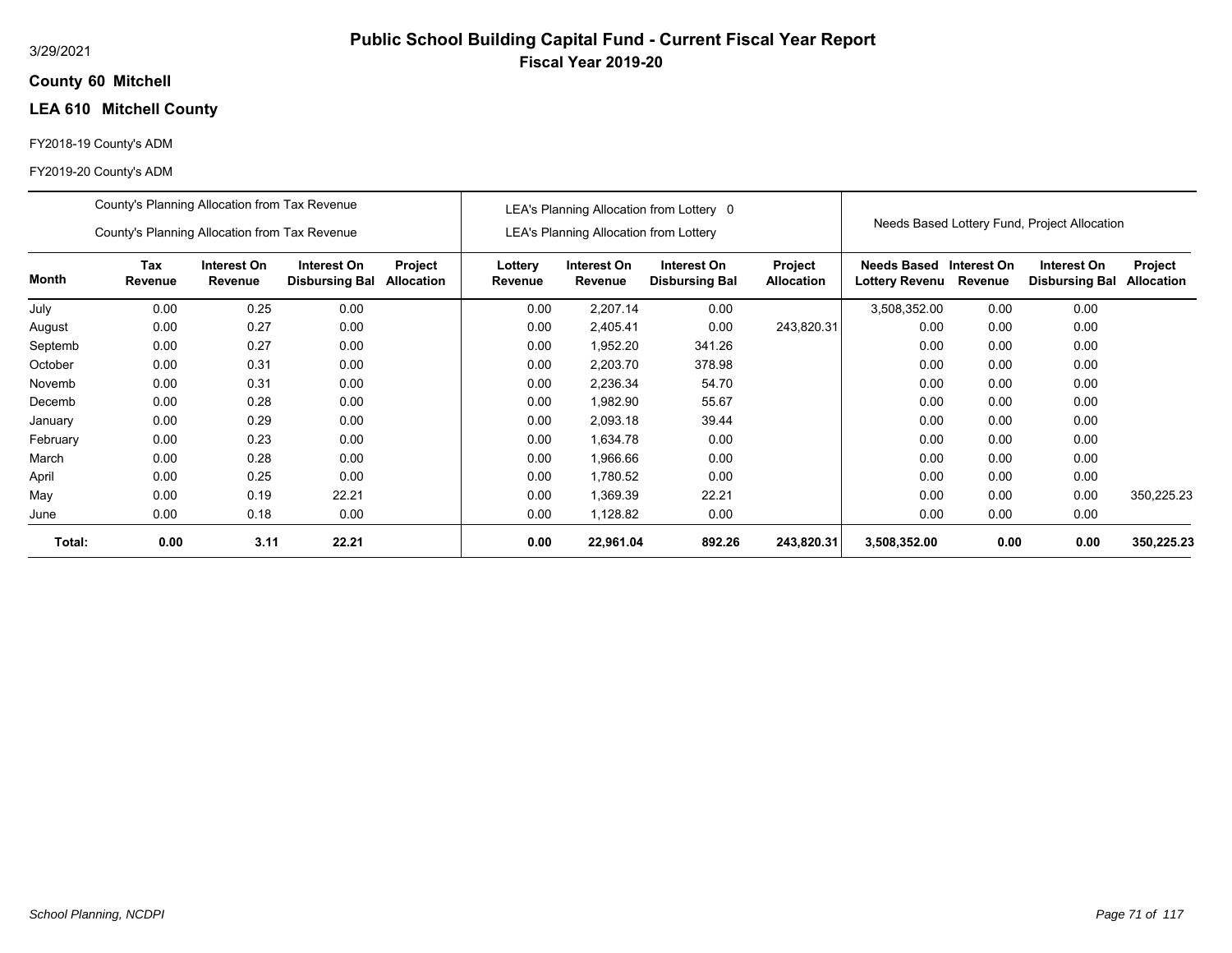### **61 Montgomery County**

# **LEA 620 Montgomery County**

## FY2018-19 County's ADM

|          | County's Planning Allocation from Tax Revenue |                        |                                      |                              |                    |                                               | LEA's Planning Allocation from Lottery 0 |                              |                                       |             |                                              |                                     |
|----------|-----------------------------------------------|------------------------|--------------------------------------|------------------------------|--------------------|-----------------------------------------------|------------------------------------------|------------------------------|---------------------------------------|-------------|----------------------------------------------|-------------------------------------|
|          | County's Planning Allocation from Tax Revenue |                        |                                      |                              |                    | <b>LEA's Planning Allocation from Lottery</b> |                                          |                              |                                       |             | Needs Based Lottery Fund, Project Allocation |                                     |
| Month    | Tax<br>Revenue                                | Interest On<br>Revenue | Interest On<br><b>Disbursing Bal</b> | Project<br><b>Allocation</b> | Lottery<br>Revenue | Interest On<br>Revenue                        | Interest On<br><b>Disbursing Bal</b>     | Project<br><b>Allocation</b> | Needs Based<br>Lottery Revenu Revenue | Interest On | Interest On<br><b>Disbursing Bal</b>         | <b>Project</b><br><b>Allocation</b> |
| July     | 0.00                                          | 0.10                   | 0.00                                 |                              | 80,921.00          | 1,309.26                                      | 0.00                                     |                              | 0.00                                  | 0.00        | 0.00                                         |                                     |
| August   | 0.00                                          | 0.11                   | 0.00                                 | 59.90                        | 0.00               | 1,426.87                                      | 0.00                                     | 249,940.10                   | 0.00                                  | 0.00        | 0.00                                         |                                     |
| Septemb  | 0.00                                          | 0.00                   | 0.01                                 |                              | 0.00               | 963.60                                        | 41.98                                    |                              | 0.00                                  | 0.00        | 0.00                                         |                                     |
| October  | 0.00                                          | 0.00                   | 0.00                                 |                              | 0.00               | 1,087.47                                      | 0.00                                     |                              | 0.00                                  | 0.00        | 0.00                                         |                                     |
| Novemb   | 0.00                                          | 0.00                   | 0.00                                 |                              | 0.00               | 1,103.18                                      | 0.00                                     |                              | 0.00                                  | 0.00        | 0.00                                         |                                     |
| Decemb   | 0.00                                          | 0.00                   | 0.00                                 |                              | 64,801.00          | 1,098.82                                      | 0.00                                     |                              | 0.00                                  | 0.00        | 0.00                                         |                                     |
| January  | 0.00                                          | 0.00                   | 0.00                                 |                              | 0.00               | 1,159.87                                      | 0.00                                     |                              | 0.00                                  | 0.00        | 0.00                                         |                                     |
| February | 0.00                                          | 0.00                   | 0.00                                 |                              | 67,131.00          | 1,008.52                                      | 0.00                                     |                              | 0.00                                  | 0.00        | 0.00                                         |                                     |
| March    | 0.00                                          | 0.00                   | 0.00                                 |                              | 0.00               | 1,213.26                                      | 0.00                                     |                              | 0.00                                  | 0.00        | 0.00                                         |                                     |
| April    | 0.00                                          | 0.00                   | 0.00                                 |                              | 0.00               | 1,098.43                                      | 0.00                                     |                              | 0.00                                  | 0.00        | 0.00                                         |                                     |
| May      | 0.00                                          | 0.00                   | 0.00                                 |                              | 74,346.00          | 939.59                                        | 0.00                                     |                              | 0.00                                  | 0.00        | 0.00                                         |                                     |
| June     | 0.00                                          | 0.00                   | 0.00                                 |                              | 0.00               | 774.51                                        | 0.00                                     |                              | 0.00                                  | 0.00        | 0.00                                         |                                     |
| Total:   | 0.00                                          | 0.21                   | 0.01                                 | 59.90                        | 287,199.00         | 13,183.38                                     | 41.98                                    | 249,940.10                   | 0.00                                  | 0.00        | 0.00                                         |                                     |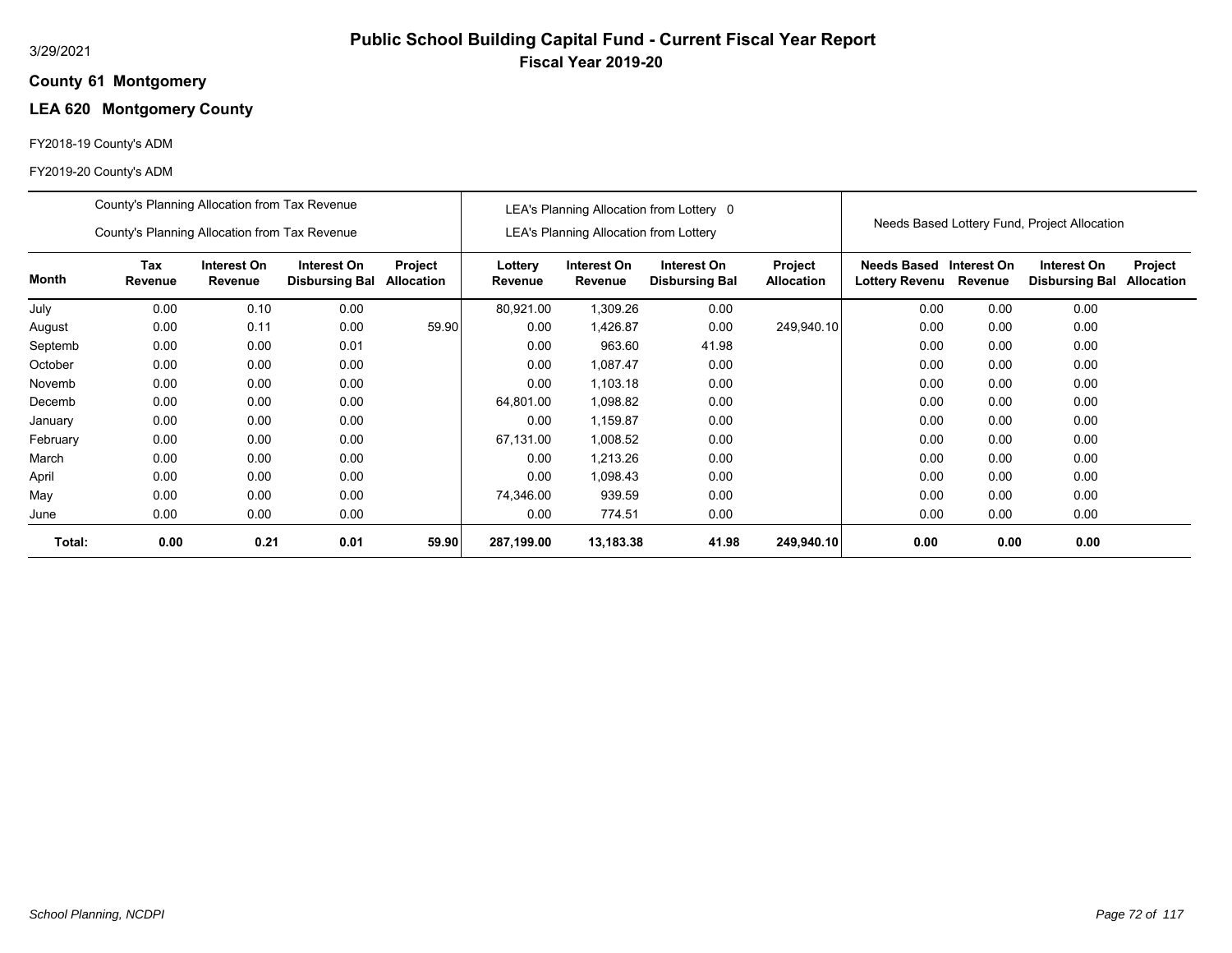## **62 Moore County**

# **LEA 630 Moore County**

## FY2018-19 County's ADM

|          | County's Planning Allocation from Tax Revenue |                        |                                      |                       |                    |                                               | LEA's Planning Allocation from Lottery 0 |                              |                               |                        |                                              |                              |
|----------|-----------------------------------------------|------------------------|--------------------------------------|-----------------------|--------------------|-----------------------------------------------|------------------------------------------|------------------------------|-------------------------------|------------------------|----------------------------------------------|------------------------------|
|          | County's Planning Allocation from Tax Revenue |                        |                                      |                       |                    | <b>LEA's Planning Allocation from Lottery</b> |                                          |                              |                               |                        | Needs Based Lottery Fund, Project Allocation |                              |
| Month    | Tax<br>Revenue                                | Interest On<br>Revenue | Interest On<br><b>Disbursing Bal</b> | Project<br>Allocation | Lottery<br>Revenue | Interest On<br>Revenue                        | Interest On<br><b>Disbursing Bal</b>     | Project<br><b>Allocation</b> | Needs Based<br>Lottery Revenu | Interest On<br>Revenue | Interest On<br><b>Disbursing Bal</b>         | Project<br><b>Allocation</b> |
| July     | 0.00                                          | 18.98                  | 443.78                               |                       | 259,859.00         | 2,924.29                                      | 443.78                                   |                              | 0.00                          | 0.00                   | 0.00                                         |                              |
| August   | 0.00                                          | 21.50                  | 455.28                               |                       | 0.00               | 3,187.80                                      | 455.27                                   |                              | 0.00                          | 0.00                   | 0.00                                         |                              |
| Septemb  | 0.00                                          | 22.32                  | 422.86                               |                       | 0.00               | 3,184.62                                      | 422.87                                   |                              | 0.00                          | 0.00                   | 0.00                                         |                              |
| October  | 0.00                                          | 26.06                  | 438.74                               |                       | 0.00               | 3,594.61                                      | 438.74                                   |                              | 0.00                          | 0.00                   | 0.00                                         |                              |
| Novemb   | 0.00                                          | 27.36                  | 413.31                               |                       | 0.00               | 3,647.47                                      | 413.31                                   |                              | 0.00                          | 0.00                   | 0.00                                         |                              |
| Decemb   | 0.00                                          | 25.03                  | 415.21                               |                       | 218,697.00         | 3,642.08                                      | 415.21                                   |                              | 0.00                          | 0.00                   | 0.00                                         |                              |
| January  | 0.00                                          | 27.24                  | 391.79                               |                       | 0.00               | 3,845.26                                      | 391.79                                   |                              | 0.00                          | 0.00                   | 0.00                                         |                              |
| February | 0.00                                          | 21.87                  | 362.42                               |                       | 226,561.00         | 3,350.21                                      | 362.42                                   |                              | 0.00                          | 0.00                   | 0.00                                         |                              |
| March    | 0.00                                          | 26.98                  | 405.96                               |                       | 0.00               | 4,031.01                                      | 405.96                                   |                              | 0.00                          | 0.00                   | 0.00                                         |                              |
| April    | 0.00                                          | 25.10                  | 402.18                               |                       | 0.00               | 3,650.17                                      | 402.18                                   | 902,300.00                   | 0.00                          | 0.00                   | 0.00                                         |                              |
| May      | 0.00                                          | 19.82                  | 0.00                                 |                       | 250,911.00         | 1,977.35                                      | 1,821.97                                 |                              | 0.00                          | 0.00                   | 0.00                                         |                              |
| June     | 0.00                                          | 16.33                  | 0.00                                 |                       | 0.00               | 1,631.86                                      | 1,344.89                                 |                              | 0.00                          | 0.00                   | 0.00                                         |                              |
| Total:   | 0.00                                          | 278.59                 | 4,151.53                             |                       | 956,028.00         | 38,666.73                                     | 7,318.39                                 | 902,300.00                   | 0.00                          | 0.00                   | 0.00                                         |                              |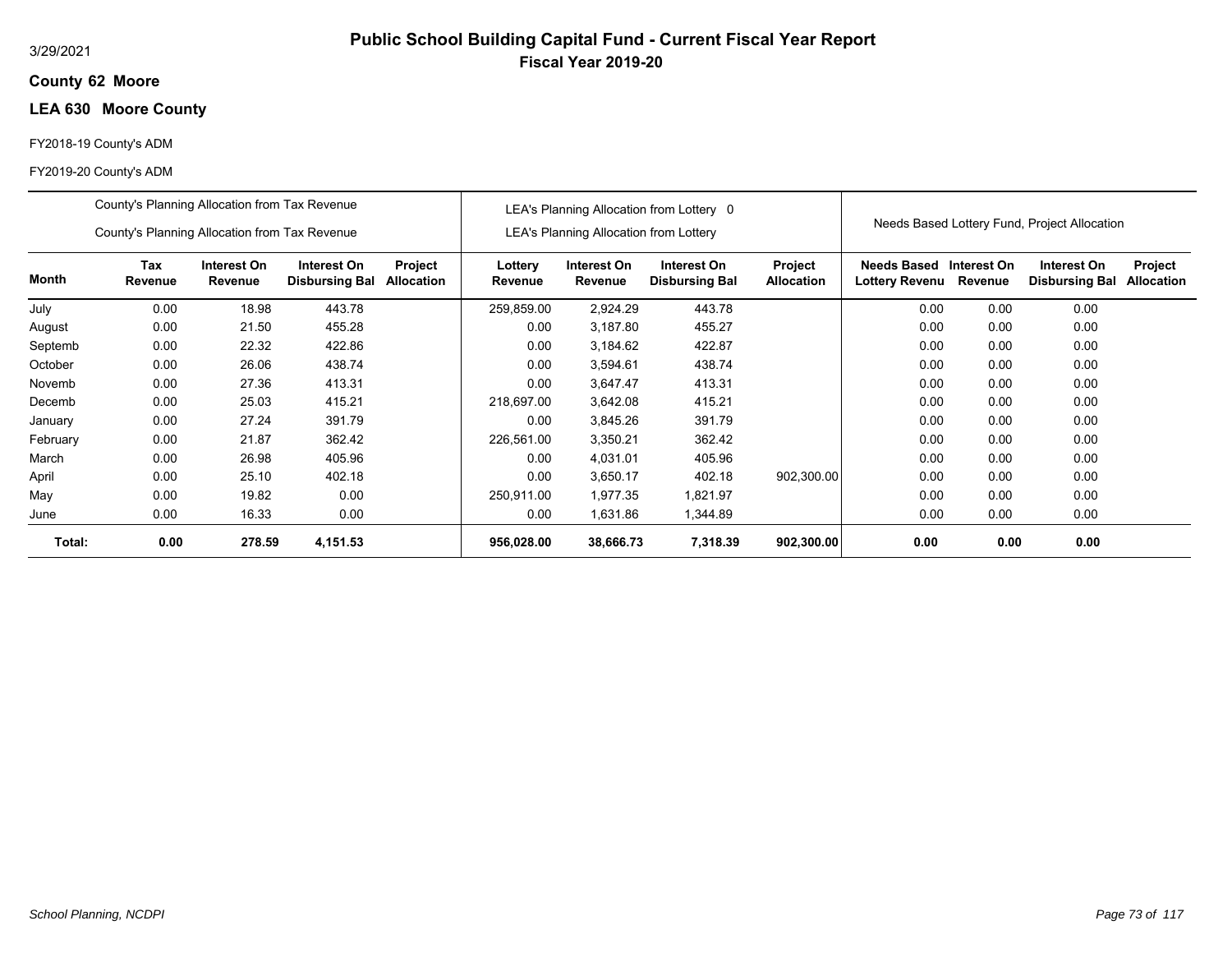## **63 Nash County**

# **LEA 640 Nash County**

## FY2018-19 County's ADM

|          | County's Planning Allocation from Tax Revenue |                        |                                      |                              |                    |                                               | LEA's Planning Allocation from Lottery 0 |                              |                                             |                        | Needs Based Lottery Fund, Project Allocation |                              |
|----------|-----------------------------------------------|------------------------|--------------------------------------|------------------------------|--------------------|-----------------------------------------------|------------------------------------------|------------------------------|---------------------------------------------|------------------------|----------------------------------------------|------------------------------|
|          | County's Planning Allocation from Tax Revenue |                        |                                      |                              |                    | <b>LEA's Planning Allocation from Lottery</b> |                                          |                              |                                             |                        |                                              |                              |
| Month    | Tax<br>Revenue                                | Interest On<br>Revenue | Interest On<br><b>Disbursing Bal</b> | Project<br><b>Allocation</b> | Lottery<br>Revenue | Interest On<br>Revenue                        | Interest On<br><b>Disbursing Bal</b>     | Project<br><b>Allocation</b> | <b>Needs Based</b><br><b>Lottery Revenu</b> | Interest On<br>Revenue | Interest On<br><b>Disbursing Bal</b>         | Project<br><b>Allocation</b> |
| July     | 0.00                                          | 109.85                 | 0.00                                 |                              | 0.00               | 1.29                                          | 0.00                                     |                              | 2,338,901.00                                | 0.00                   | 0.00                                         |                              |
| August   | 0.00                                          | 119.72                 | 0.00                                 |                              | 0.00               | 1.41                                          | 0.00                                     |                              | 0.00                                        | 0.00                   | 0.00                                         |                              |
| Septemb  | 0.00                                          | 119.57                 | 0.00                                 |                              | 0.00               | 1.41                                          | 0.00                                     |                              | 0.00                                        | 0.00                   | 0.00                                         |                              |
| October  | 0.00                                          | 134.93                 | 0.00                                 |                              | 0.00               | 1.59                                          | 0.00                                     |                              | 0.00                                        | 0.00                   | 0.00                                         |                              |
| Novemb   | 0.00                                          | 136.88                 | 0.00                                 |                              | 0.00               | 1.61                                          | 0.00                                     |                              | 0.00                                        | 0.00                   | 0.00                                         |                              |
| Decemb   | 0.00                                          | 121.36                 | 0.00                                 |                              | 0.00               | 1.43                                          | 0.00                                     |                              | 0.00                                        | 0.00                   | 0.00                                         |                              |
| January  | 0.00                                          | 128.11                 | 0.00                                 |                              | 0.00               | 1.51                                          | 0.00                                     |                              | 0.00                                        | 0.00                   | 0.00                                         |                              |
| February | 0.00                                          | 100.05                 | 0.00                                 |                              | 0.00               | 1.18                                          | 0.00                                     |                              | 0.00                                        | 0.00                   | 0.00                                         |                              |
| March    | 0.00                                          | 120.36                 | 0.00                                 |                              | 0.00               | 1.42                                          | 0.00                                     |                              | 0.00                                        | 0.00                   | 0.00                                         |                              |
| April    | 0.00                                          | 108.97                 | 0.00                                 |                              | 0.00               | 1.28                                          | 0.00                                     |                              | 0.00                                        | 0.00                   | 0.00                                         |                              |
| May      | 0.00                                          | 83.81                  | 0.00                                 |                              | 0.00               | 0.99                                          | 0.00                                     |                              | 0.00                                        | 0.00                   | 0.00                                         |                              |
| June     | 0.00                                          | 69.08                  | 0.00                                 |                              | 0.00               | 0.81                                          | 0.00                                     |                              | 0.00                                        | 0.00                   | 0.00                                         |                              |
| Total:   | 0.00                                          | 1,352.69               | 0.00                                 |                              | 0.00               | 15.93                                         | 0.00                                     |                              | 2,338,901.00                                | 0.00                   | 0.00                                         |                              |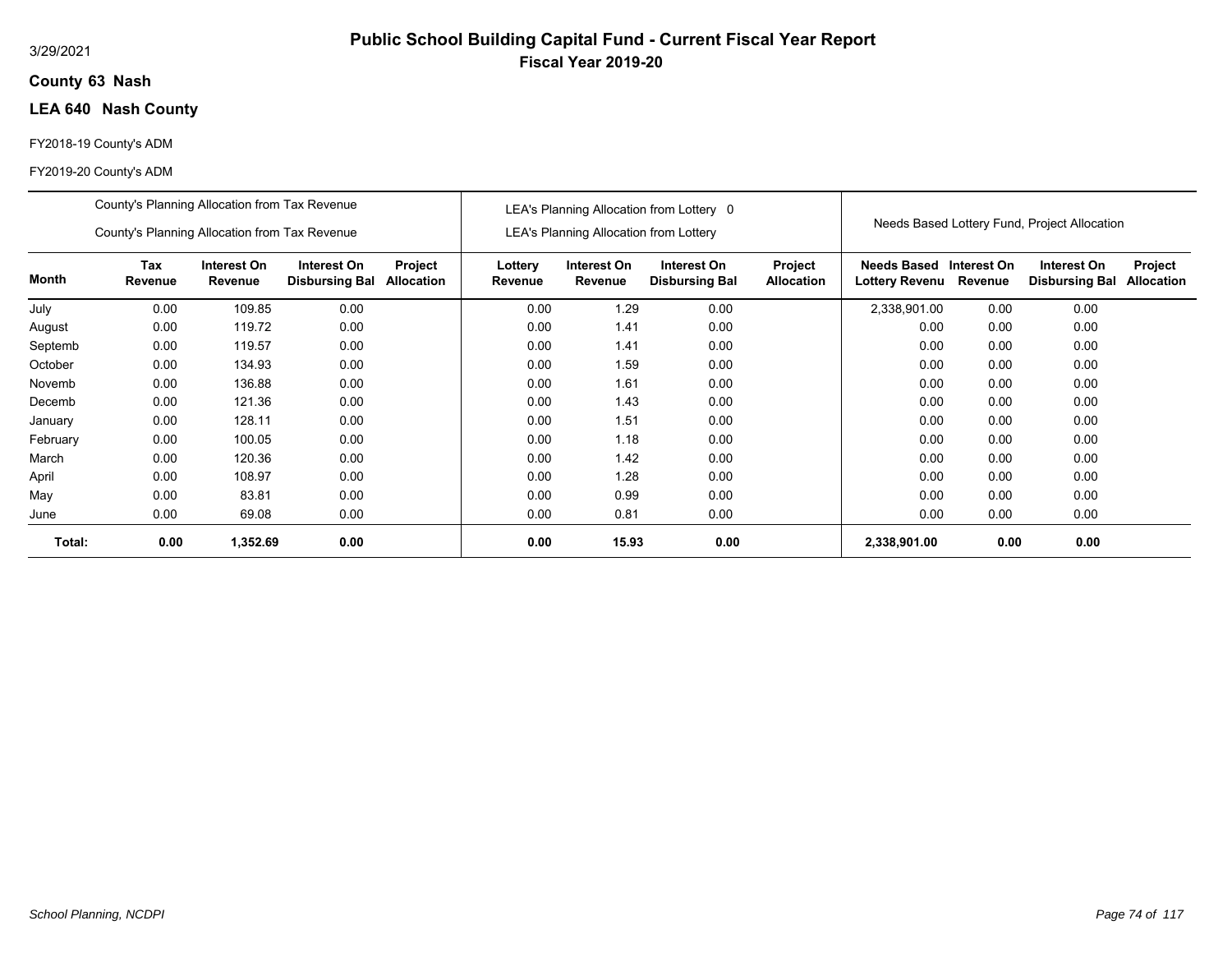### **64 New Hanover County**

# **LEA 650 New Hanover County**

## FY2018-19 County's ADM

|          | County's Planning Allocation from Tax Revenue |                        |                                      |                              |                    |                                               | LEA's Planning Allocation from Lottery 0 |                                     |                                             |                        |                                              |                              |
|----------|-----------------------------------------------|------------------------|--------------------------------------|------------------------------|--------------------|-----------------------------------------------|------------------------------------------|-------------------------------------|---------------------------------------------|------------------------|----------------------------------------------|------------------------------|
|          | County's Planning Allocation from Tax Revenue |                        |                                      |                              |                    | <b>LEA's Planning Allocation from Lottery</b> |                                          |                                     |                                             |                        | Needs Based Lottery Fund, Project Allocation |                              |
| Month    | Tax<br>Revenue                                | Interest On<br>Revenue | Interest On<br><b>Disbursing Bal</b> | Project<br><b>Allocation</b> | Lottery<br>Revenue | Interest On<br>Revenue                        | Interest On<br><b>Disbursing Bal</b>     | <b>Project</b><br><b>Allocation</b> | <b>Needs Based</b><br><b>Lottery Revenu</b> | Interest On<br>Revenue | Interest On<br><b>Disbursing Bal</b>         | Project<br><b>Allocation</b> |
| July     | 0.00                                          | 10.99                  | 0.00                                 |                              | 536,509.00         | 4,901.35                                      | 4,554.01                                 |                                     | 0.00                                        | 0.00                   | 0.00                                         |                              |
| August   | 0.00                                          | 11.98                  | 0.00                                 |                              | 0.00               | 5,350.08                                      | 4,671.93                                 | 82,000.00                           | 0.00                                        | 0.00                   | 0.00                                         |                              |
| Septemb  | 0.00                                          | 11.97                  | 0.00                                 |                              | 0.00               | 5,200.55                                      | 4,251.20                                 | 218,100.00                          | 0.00                                        | 0.00                   | 0.00                                         |                              |
| October  | 0.00                                          | 13.50                  | 0.00                                 |                              | 0.00               | 5,423.90                                      | 3,049.70                                 |                                     | 0.00                                        | 0.00                   | 0.00                                         |                              |
| Novemb   | 0.00                                          | 13.70                  | 0.00                                 |                              | 0.00               | 5,508.68                                      | 2,584.04                                 |                                     | 0.00                                        | 0.00                   | 0.00                                         |                              |
| Decemb   | 0.00                                          | 12.15                  | 0.00                                 |                              | 446,357.00         | 5,720.39                                      | 2,433.55                                 |                                     | 0.00                                        | 0.00                   | 0.00                                         |                              |
| January  | 0.00                                          | 12.82                  | 0.00                                 |                              | 0.00               | 6,043.02                                      | 2,245.82                                 | 283,797.69                          | 0.00                                        | 0.00                   | 0.00                                         |                              |
| February | 0.00                                          | 10.01                  | 0.00                                 |                              | 462,408.00         | 4,996.09                                      | 2,363.86                                 | $-82,000.00$                        | 0.00                                        | 0.00                   | 0.00                                         |                              |
| March    | 0.00                                          | 12.04                  | 0.00                                 |                              | 0.00               | 6,165.36                                      | 2,813.00                                 | 1,101,171.40                        | 0.00                                        | 0.00                   | 0.00                                         |                              |
| April    | 0.00                                          | 10.90                  | 0.00                                 |                              | 0.00               | 3.758.03                                      | 3,526.90                                 | 271.243.74                          | 0.00                                        | 0.00                   | 0.00                                         |                              |
| May      | 0.00                                          | 8.39                   | 0.00                                 |                              | 512,105.00         | 3,201.87                                      | 3,592.65                                 |                                     | 0.00                                        | 0.00                   | 0.00                                         |                              |
| June     | 0.00                                          | 6.91                   | 0.00                                 |                              | 0.00               | 2,643.09                                      | 2,621.08                                 |                                     | 0.00                                        | 0.00                   | 0.00                                         |                              |
| Total:   | 0.00                                          | 135.36                 | 0.00                                 |                              | 1,957,379.00       | 58,912.41                                     | 38,707.74                                | 1,874,312.83                        | 0.00                                        | 0.00                   | 0.00                                         |                              |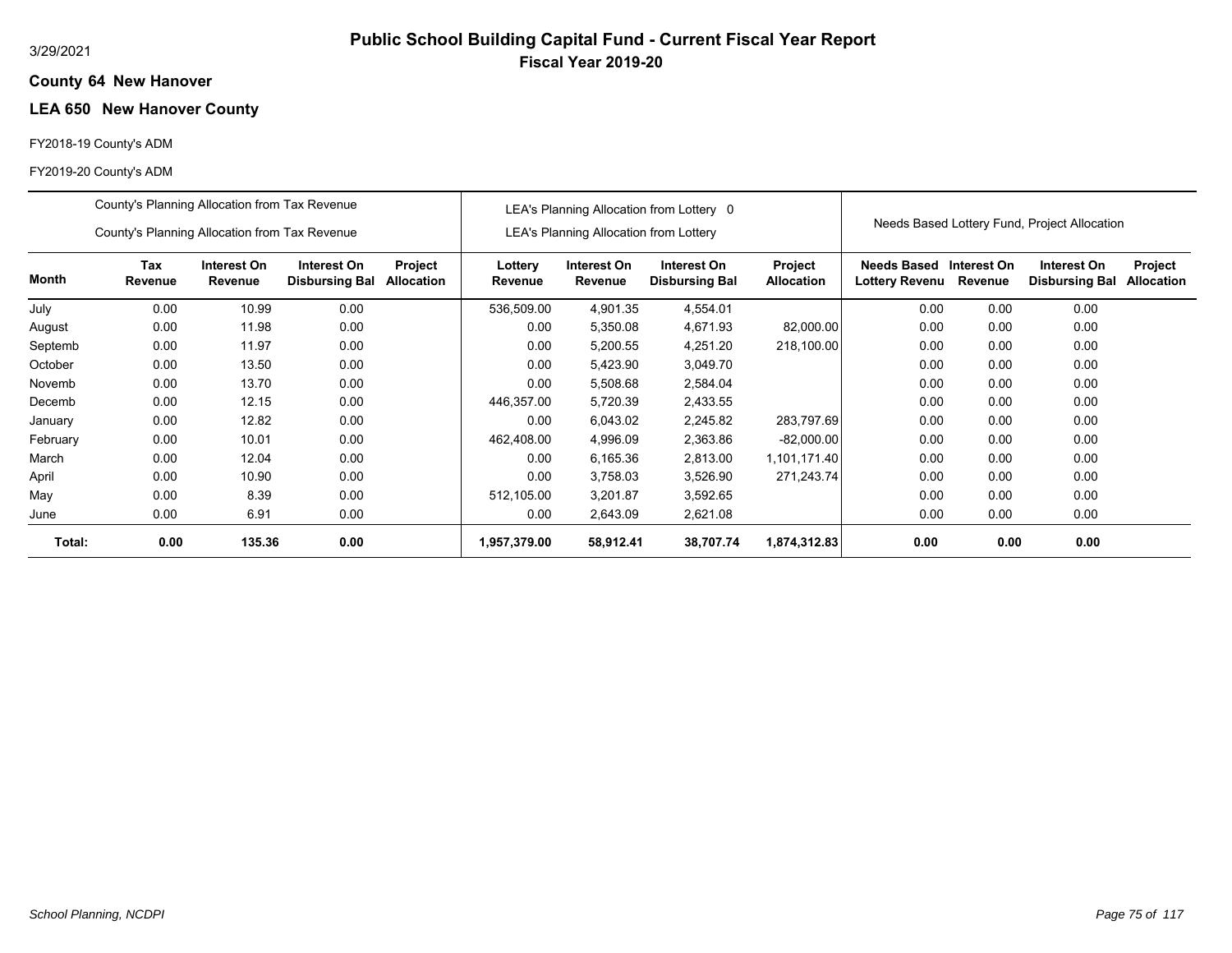### **65 Northampton County**

# **LEA 660 Northampton County**

## FY2018-19 County's ADM

|          | County's Planning Allocation from Tax Revenue |                        |                                      |                              |                    |                                        | LEA's Planning Allocation from Lottery 0 |                              |                                      |                        |                                              |                              |
|----------|-----------------------------------------------|------------------------|--------------------------------------|------------------------------|--------------------|----------------------------------------|------------------------------------------|------------------------------|--------------------------------------|------------------------|----------------------------------------------|------------------------------|
|          | County's Planning Allocation from Tax Revenue |                        |                                      |                              |                    | LEA's Planning Allocation from Lottery |                                          |                              |                                      |                        | Needs Based Lottery Fund, Project Allocation |                              |
| Month    | Tax<br>Revenue                                | Interest On<br>Revenue | Interest On<br><b>Disbursing Bal</b> | Project<br><b>Allocation</b> | Lottery<br>Revenue | Interest On<br>Revenue                 | Interest On<br><b>Disbursing Bal</b>     | Project<br><b>Allocation</b> | <b>Needs Based</b><br>Lottery Revenu | Interest On<br>Revenue | Interest On<br><b>Disbursing Bal</b>         | Project<br><b>Allocation</b> |
| July     | 0.00                                          | 21.28                  | 37.80                                |                              | 33,602.00          | 569.95                                 | 37.81                                    |                              | 0.00                                 | 0.00                   | 0.00                                         |                              |
| August   | 0.00                                          | 23.27                  | 38.78                                |                              | 0.00               | 621.22                                 | 38.78                                    |                              | 0.00                                 | 0.00                   | 0.00                                         |                              |
| Septemb  | 0.00                                          | 23.31                  | 36.02                                |                              | 0.00               | 620.51                                 | 36.02                                    |                              | 0.00                                 | 0.00                   | 0.00                                         |                              |
| October  | 0.00                                          | 26.38                  | 37.52                                |                              | 0.00               | 700.29                                 | 37.52                                    |                              | 0.00                                 | 0.00                   | 0.00                                         |                              |
| Novemb   | 0.00                                          | 26.84                  | 35.43                                |                              | 0.00               | 710.49                                 | 35.43                                    |                              | 0.00                                 | 0.00                   | 0.00                                         |                              |
| Decemb   | 0.00                                          | 23.86                  | 36.06                                |                              | 26,026.00          | 678.48                                 | 36.06                                    |                              | 3,801,708.00                         | 0.00                   | 0.00                                         |                              |
| January  | 0.00                                          | 25.26                  | 34.44                                |                              | 0.00               | 716.25                                 | 34.43                                    |                              | 0.00                                 | 0.00                   | 0.00                                         |                              |
| February | 0.00                                          | 19.78                  | 31.86                                |                              | 0.00               | 559.43                                 | 31.85                                    |                              | 3,267,986.00                         | 0.00                   | 0.00                                         |                              |
| March    | 0.00                                          | 23.85                  | 35.68                                |                              | 0.00               | 673.06                                 | 35.68                                    |                              | 0.00                                 | 0.00                   | 0.00                                         |                              |
| April    | 0.00                                          | 21.65                  | 29.84                                |                              | 0.00               | 609.41                                 | 29.83                                    |                              | 0.00                                 | 0.00                   | 0.00                                         |                              |
| May      | 0.00                                          | 16.69                  | 28.10                                |                              | 0.00               | 468.74                                 | 28.11                                    |                              | 3,619,207.00                         | 0.00                   | 0.00                                         |                              |
| June     | 0.00                                          | 13.79                  | 21.07                                |                              | 0.00               | 386.41                                 | 21.07                                    |                              | 0.00                                 | 0.00                   | 0.00                                         |                              |
| Total:   | 0.00                                          | 265.96                 | 402.60                               |                              | 59,628.00          | 7,314.24                               | 402.59                                   |                              | 10,688,901.00                        | 0.00                   | 0.00                                         |                              |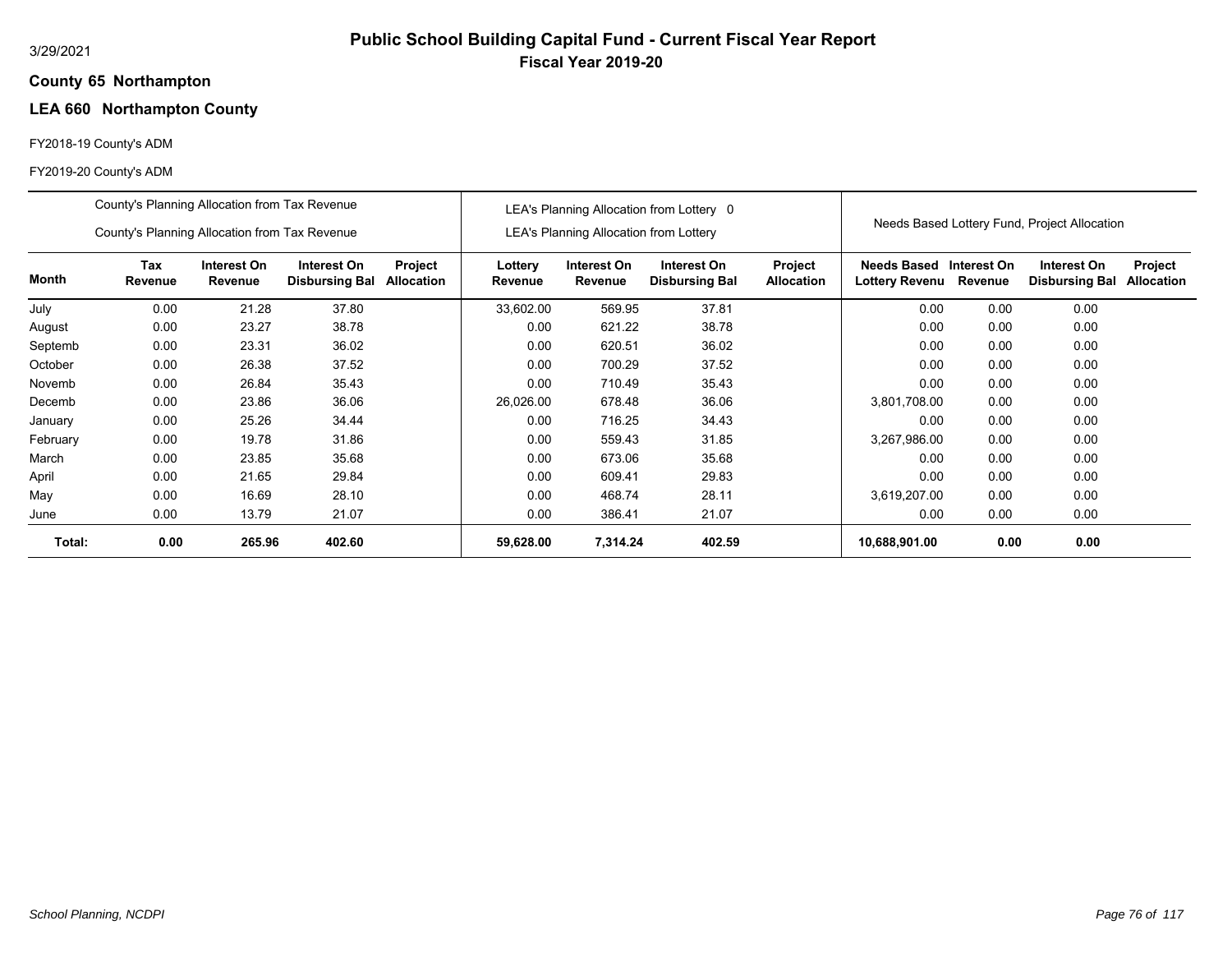## **66 Onslow County**

# **LEA 670 Onslow County**

## FY2018-19 County's ADM

|          | County's Planning Allocation from Tax Revenue |                        |                                      |                       |                    |                                               | LEA's Planning Allocation from Lottery 0 |                              |                               |                        |                                              |                              |
|----------|-----------------------------------------------|------------------------|--------------------------------------|-----------------------|--------------------|-----------------------------------------------|------------------------------------------|------------------------------|-------------------------------|------------------------|----------------------------------------------|------------------------------|
|          | County's Planning Allocation from Tax Revenue |                        |                                      |                       |                    | <b>LEA's Planning Allocation from Lottery</b> |                                          |                              |                               |                        | Needs Based Lottery Fund, Project Allocation |                              |
| Month    | Tax<br>Revenue                                | Interest On<br>Revenue | Interest On<br><b>Disbursing Bal</b> | Project<br>Allocation | Lottery<br>Revenue | Interest On<br>Revenue                        | Interest On<br><b>Disbursing Bal</b>     | Project<br><b>Allocation</b> | Needs Based<br>Lottery Revenu | Interest On<br>Revenue | Interest On<br><b>Disbursing Bal</b>         | Project<br><b>Allocation</b> |
| July     | 0.00                                          | 10.25                  | 0.00                                 |                       | 555,966.00         | 1,814.54                                      | 24.73                                    |                              | 0.00                          | 0.00                   | 0.00                                         |                              |
| August   | 0.00                                          | 11.17                  | 0.00                                 |                       | 0.00               | 1,977.59                                      | 0.00                                     |                              | 0.00                          | 0.00                   | 0.00                                         |                              |
| Septemb  | 0.00                                          | 11.16                  | 0.00                                 |                       | 0.00               | 1,975.09                                      | 0.00                                     |                              | 0.00                          | 0.00                   | 0.00                                         |                              |
| October  | 0.00                                          | 12.59                  | 0.00                                 |                       | 0.00               | 2,228.82                                      | 0.00                                     |                              | 0.00                          | 0.00                   | 0.00                                         |                              |
| Novemb   | 0.00                                          | 12.77                  | 0.00                                 |                       | 0.00               | 2,261.02                                      | 0.00                                     |                              | 0.00                          | 0.00                   | 0.00                                         |                              |
| Decemb   | 0.00                                          | 11.32                  | 0.00                                 |                       | 468,529.00         | 2.877.42                                      | 0.00                                     |                              | 0.00                          | 0.00                   | 0.00                                         |                              |
| January  | 0.00                                          | 11.95                  | 0.00                                 |                       | 0.00               | 3.037.30                                      | 0.00                                     |                              | 0.00                          | 0.00                   | 0.00                                         |                              |
| February | 0.00                                          | 9.33                   | 0.00                                 |                       | 485,377.00         | 3,114.53                                      | 0.00                                     |                              | 0.00                          | 0.00                   | 0.00                                         |                              |
| March    | 0.00                                          | 11.23                  | 290.70                               |                       | 0.00               | 3,746.82                                      | 290.69                                   | 1,547,610.93                 | 0.00                          | 0.00                   | 0.00                                         |                              |
| April    | 0.00                                          | 10.65                  | 0.00                                 |                       | 0.00               | 822.89                                        | 1,578.68                                 |                              | 0.00                          | 0.00                   | 0.00                                         |                              |
| May      | 0.00                                          | 8.19                   | 0.00                                 |                       | 537,543.00         | 1,320.24                                      | 62.34                                    | 491,528.83                   | 0.00                          | 0.00                   | 0.00                                         |                              |
| June     | 0.00                                          | 6.75                   | 0.00                                 |                       | 0.00               | 572.43                                        | 128.78                                   |                              | 0.00                          | 0.00                   | 0.00                                         |                              |
| Total:   | 0.00                                          | 127.36                 | 290.70                               |                       | 2,047,415.00       | 25,748.69                                     | 2,085.22                                 | 2,039,139.76                 | 0.00                          | 0.00                   | 0.00                                         |                              |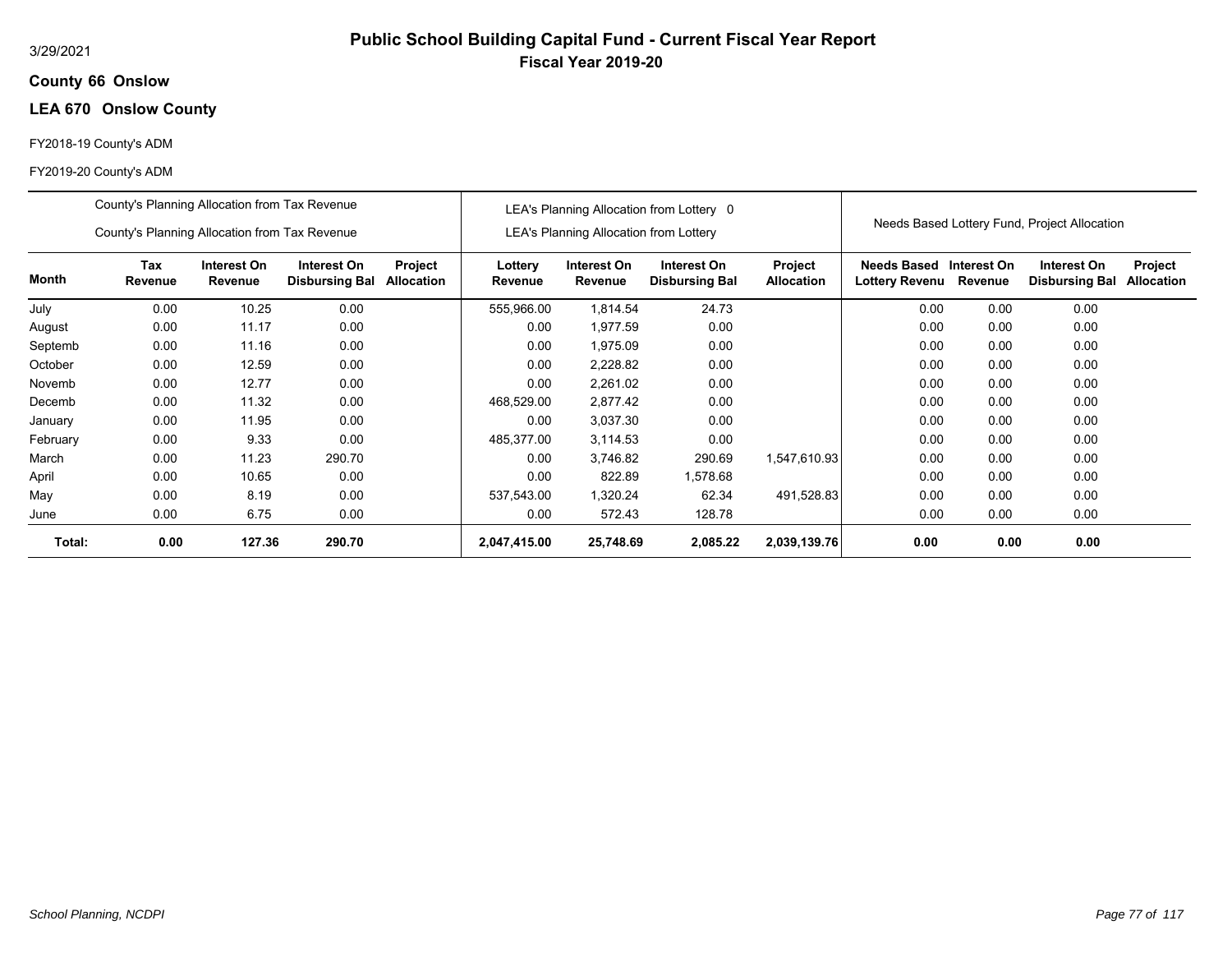## **67 Orange County**

# **LEA 680 Orange County**

## FY2018-19 County's ADM

|          | County's Planning Allocation from Tax Revenue |                        |                                      |                       |                    |                                               | LEA's Planning Allocation from Lottery 0 |                              |                               |                        |                                              |                              |
|----------|-----------------------------------------------|------------------------|--------------------------------------|-----------------------|--------------------|-----------------------------------------------|------------------------------------------|------------------------------|-------------------------------|------------------------|----------------------------------------------|------------------------------|
|          | County's Planning Allocation from Tax Revenue |                        |                                      |                       |                    | <b>LEA's Planning Allocation from Lottery</b> |                                          |                              |                               |                        | Needs Based Lottery Fund, Project Allocation |                              |
| Month    | Tax<br>Revenue                                | Interest On<br>Revenue | Interest On<br><b>Disbursing Bal</b> | Project<br>Allocation | Lottery<br>Revenue | Interest On<br>Revenue                        | Interest On<br><b>Disbursing Bal</b>     | Project<br><b>Allocation</b> | Needs Based<br>Lottery Revenu | Interest On<br>Revenue | Interest On<br><b>Disbursing Bal</b>         | Project<br><b>Allocation</b> |
| July     | 0.00                                          | 11.16                  | 0.00                                 |                       | 149.488.00         | 491.04                                        | 262.18                                   |                              | 0.00                          | 0.00                   | 0.00                                         |                              |
| August   | 0.00                                          | 12.16                  | 0.00                                 |                       | 0.00               | 535.64                                        | 0.00                                     |                              | 0.00                          | 0.00                   | 0.00                                         |                              |
| Septemb  | 0.00                                          | 12.14                  | 0.00                                 |                       | 0.00               | 534.96                                        | 28.63                                    |                              | 0.00                          | 0.00                   | 0.00                                         |                              |
| October  | 0.00                                          | 13.70                  | 0.00                                 |                       | 0.00               | 603.74                                        | 214.23                                   |                              | 0.00                          | 0.00                   | 0.00                                         |                              |
| Novemb   | 0.00                                          | 13.90                  | 0.00                                 |                       | 0.00               | 612.92                                        | 242.29                                   |                              | 0.00                          | 0.00                   | 0.00                                         |                              |
| Decemb   | 0.00                                          | 12.32                  | 0.00                                 |                       | 125,425.00         | 777.51                                        | 246.59                                   |                              | 0.00                          | 0.00                   | 0.00                                         |                              |
| January  | 0.00                                          | 13.01                  | 0.00                                 |                       | 0.00               | 821.20                                        | 0.00                                     |                              | 0.00                          | 0.00                   | 0.00                                         |                              |
| February | 0.00                                          | 10.16                  | 0.00                                 |                       | 129,936.00         | 840.10                                        | 0.00                                     |                              | 0.00                          | 0.00                   | 0.00                                         |                              |
| March    | 0.00                                          | 12.22                  | 0.00                                 |                       | 0.00               | 1,010.65                                      | 0.00                                     |                              | 0.00                          | 0.00                   | 0.00                                         |                              |
| April    | 0.00                                          | 11.07                  | 180.83                               |                       | 0.00               | 914.99                                        | 67.06                                    |                              | 0.00                          | 0.00                   | 0.00                                         |                              |
| May      | 0.00                                          | 8.74                   | 170.36                               |                       | 143,901.00         | 887.27                                        | 63.17                                    |                              | 0.00                          | 0.00                   | 0.00                                         |                              |
| June     | 0.00                                          | 7.38                   | 240.85                               |                       | 0.00               | 731.45                                        | 84.29                                    | 551,000.00                   | 0.00                          | 0.00                   | 0.00                                         |                              |
| Total:   | 0.00                                          | 137.96                 | 592.04                               |                       | 548,750.00         | 8,761.47                                      | 1,208.44                                 | 551,000.00                   | 0.00                          | 0.00                   | 0.00                                         |                              |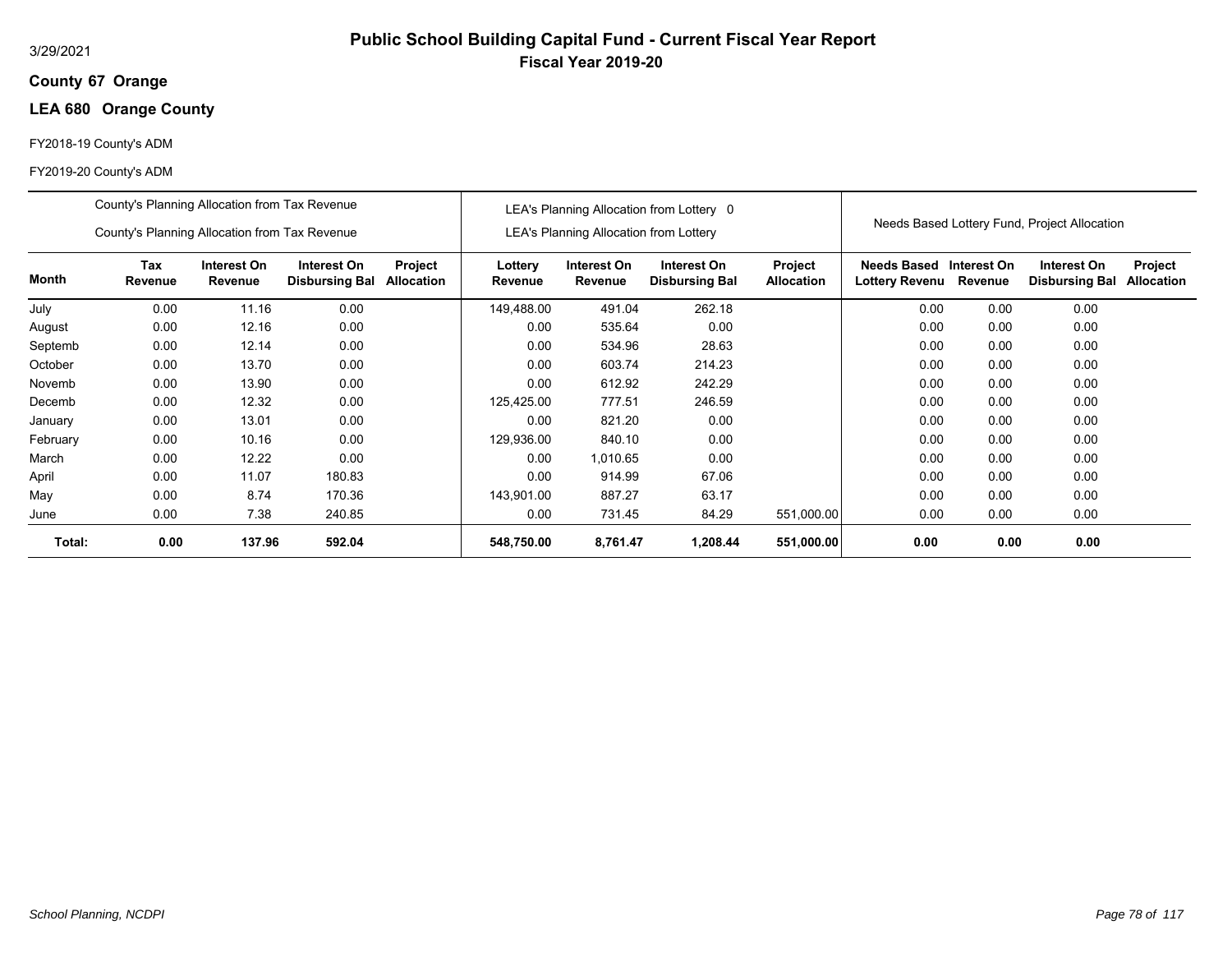## **67 Orange County**

# **LEA 681 Chapel Hill-Carrboro City**

## FY2018-19 County's ADM

|          | County's Planning Allocation from Tax Revenue |                        |                                      |                       |                    |                                               | LEA's Planning Allocation from Lottery 0 |                              |                                             |                        |                                              |                              |
|----------|-----------------------------------------------|------------------------|--------------------------------------|-----------------------|--------------------|-----------------------------------------------|------------------------------------------|------------------------------|---------------------------------------------|------------------------|----------------------------------------------|------------------------------|
|          | County's Planning Allocation from Tax Revenue |                        |                                      |                       |                    | <b>LEA's Planning Allocation from Lottery</b> |                                          |                              |                                             |                        | Needs Based Lottery Fund, Project Allocation |                              |
| Month    | Tax<br>Revenue                                | Interest On<br>Revenue | Interest On<br><b>Disbursing Bal</b> | Project<br>Allocation | Lottery<br>Revenue | Interest On<br>Revenue                        | Interest On<br><b>Disbursing Bal</b>     | Project<br><b>Allocation</b> | <b>Needs Based</b><br><b>Lottery Revenu</b> | Interest On<br>Revenue | Interest On<br><b>Disbursing Bal</b>         | Project<br><b>Allocation</b> |
| July     | 0.00                                          | 0.00                   | 0.00                                 |                       | 253,876.00         | 448.05                                        | 271.10                                   |                              | 0.00                                        | 0.00                   | 0.00                                         |                              |
| August   | 0.00                                          | 0.00                   | 0.00                                 |                       | 0.00               | 488.80                                        | 0.00                                     |                              | 0.00                                        | 0.00                   | 0.00                                         |                              |
| Septemb  | 0.00                                          | 0.00                   | 0.00                                 |                       | 0.00               | 488.18                                        | 29.60                                    | 260,000.00                   | 0.00                                        | 0.00                   | 0.00                                         |                              |
| October  | 0.00                                          | 0.00                   | 0.00                                 |                       | 0.00               | 10.24                                         | 240.63                                   |                              | 0.00                                        | 0.00                   | 0.00                                         |                              |
| Novemb   | 0.00                                          | 0.00                   | 0.00                                 |                       | 0.00               | 10.89                                         | 187.23                                   |                              | 0.00                                        | 0.00                   | 0.00                                         |                              |
| Decemb   | 0.00                                          | 0.00                   | 0.00                                 |                       | 209,750.00         | 400.72                                        | 190.55                                   |                              | 0.00                                        | 0.00                   | 0.00                                         |                              |
| January  | 0.00                                          | 0.00                   | 0.00                                 |                       | 0.00               | 423.36                                        | 417.46                                   |                              | 0.00                                        | 0.00                   | 0.00                                         |                              |
| February | 0.00                                          | 0.00                   | 0.00                                 |                       | 217,292.00         | 663.66                                        | 386.17                                   |                              | 0.00                                        | 0.00                   | 0.00                                         |                              |
| March    | 0.00                                          | 0.00                   | 0.00                                 |                       | 0.00               | 799.10                                        | 432.56                                   |                              | 0.00                                        | 0.00                   | 0.00                                         |                              |
| April    | 0.00                                          | 0.00                   | 0.00                                 |                       | 0.00               | 724.19                                        | 113.77                                   |                              | 0.00                                        | 0.00                   | 0.00                                         |                              |
| May      | 0.00                                          | 0.00                   | 0.00                                 |                       | 240,646.00         | 863.93                                        | 107.19                                   |                              | 0.00                                        | 0.00                   | 0.00                                         |                              |
| June     | 0.00                                          | 0.00                   | 0.00                                 |                       | 0.00               | 712.26                                        | 156.56                                   | 436,000.00                   | 0.00                                        | 0.00                   | 0.00                                         |                              |
| Total:   | 0.00                                          | 0.00                   | 0.00                                 |                       | 921,564.00         | 6,033.38                                      | 2,532.82                                 | 696,000.00                   | 0.00                                        | 0.00                   | 0.00                                         |                              |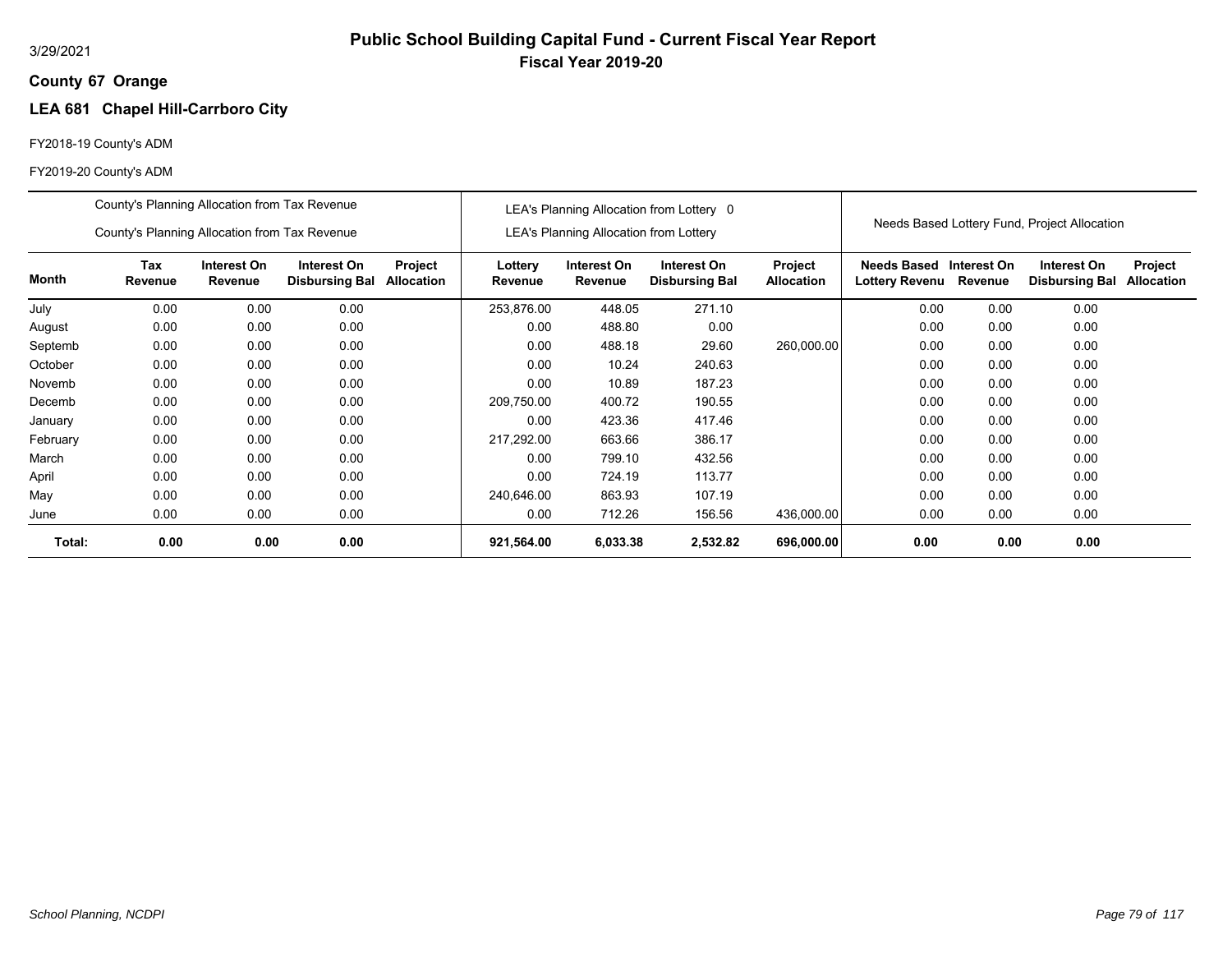## **68 Pamlico County**

# **LEA 690 Pamlico County**

## FY2018-19 County's ADM

|          | County's Planning Allocation from Tax Revenue |                        |                                      |                       |                    |                                               | LEA's Planning Allocation from Lottery 0 |                              |                               |                        |                                              |                              |
|----------|-----------------------------------------------|------------------------|--------------------------------------|-----------------------|--------------------|-----------------------------------------------|------------------------------------------|------------------------------|-------------------------------|------------------------|----------------------------------------------|------------------------------|
|          | County's Planning Allocation from Tax Revenue |                        |                                      |                       |                    | <b>LEA's Planning Allocation from Lottery</b> |                                          |                              |                               |                        | Needs Based Lottery Fund, Project Allocation |                              |
| Month    | Tax<br>Revenue                                | Interest On<br>Revenue | Interest On<br><b>Disbursing Bal</b> | Project<br>Allocation | Lottery<br>Revenue | Interest On<br>Revenue                        | Interest On<br><b>Disbursing Bal</b>     | Project<br><b>Allocation</b> | Needs Based<br>Lottery Revenu | Interest On<br>Revenue | Interest On<br><b>Disbursing Bal</b>         | Project<br><b>Allocation</b> |
| July     | 0.00                                          | 3.01                   | 0.00                                 |                       | 25,440.00          | 84.25                                         | 214.16                                   |                              | 0.00                          | 0.00                   | 0.00                                         |                              |
| August   | 0.00                                          | 3.28                   | 0.00                                 |                       | 0.00               | 92.22                                         | 219.71                                   |                              | 0.00                          | 0.00                   | 0.00                                         |                              |
| Septemb  | 0.00                                          | 3.28                   | 0.00                                 |                       | 0.00               | 92.51                                         | 204.07                                   |                              | 0.00                          | 0.00                   | 0.00                                         |                              |
| October  | 0.00                                          | 3.70                   | 0.00                                 |                       | 0.00               | 104.81                                        | 212.56                                   |                              | 0.00                          | 0.00                   | 0.00                                         |                              |
| Novemb   | 0.00                                          | 3.75                   | 100.36                               |                       | 0.00               | 106.78                                        | 100.36                                   |                              | 0.00                          | 0.00                   | 0.00                                         |                              |
| Decemb   | 0.00                                          | 3.52                   | 102.14                               |                       | 23,207.00          | 138.09                                        | 102.14                                   |                              | 0.00                          | 0.00                   | 0.00                                         |                              |
| January  | 0.00                                          | 3.91                   | 97.54                                |                       | 0.00               | 145.96                                        | 97.55                                    |                              | 0.00                          | 0.00                   | 0.00                                         |                              |
| February | 0.00                                          | 3.20                   | 90.23                                |                       | 24,042.00          | 150.92                                        | 90.23                                    |                              | 0.00                          | 0.00                   | 0.00                                         |                              |
| March    | 0.00                                          | 4.02                   | 101.07                               |                       | 0.00               | 181.72                                        | 101.07                                   |                              | 0.00                          | 0.00                   | 0.00                                         |                              |
| April    | 0.00                                          | 3.81                   | 91.37                                |                       | 0.00               | 164.69                                        | 91.37                                    | 98,656.33                    | 0.00                          | 0.00                   | 0.00                                         |                              |
| May      | 0.00                                          | 3.04                   | 0.00                                 |                       | 26,626.00          | 34.94                                         | 184.25                                   |                              | 0.00                          | 0.00                   | 0.00                                         |                              |
| June     | 0.00                                          | 2.51                   | 0.00                                 |                       | 0.00               | 29.00                                         | 119.37                                   |                              | 0.00                          | 0.00                   | 0.00                                         |                              |
| Total:   | 0.00                                          | 41.03                  | 582.71                               |                       | 99,315.00          | 1,325.89                                      | 1,736.84                                 | 98,656.33                    | 0.00                          | 0.00                   | 0.00                                         |                              |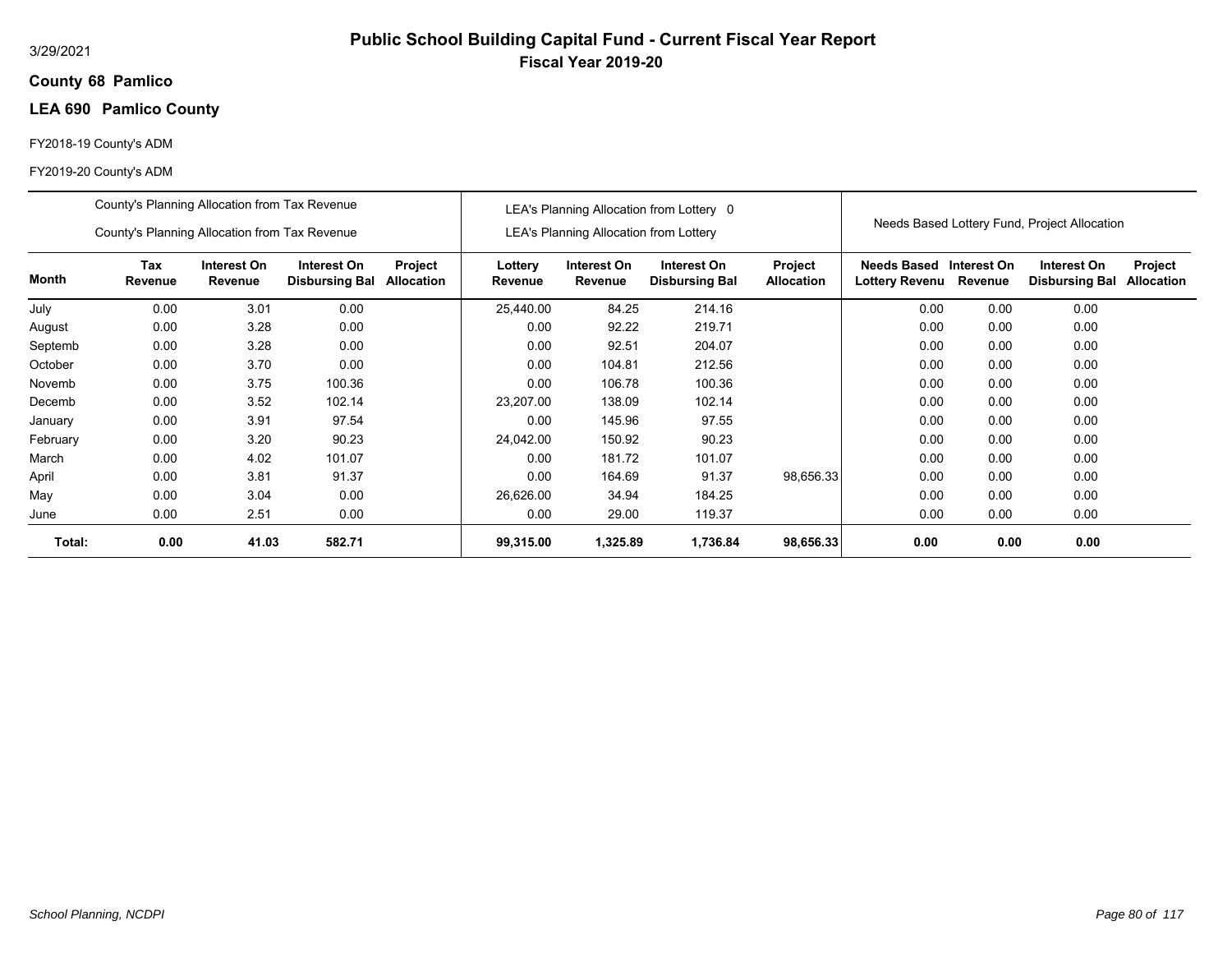### **69 Pasquotank County**

# **LEA 700 Pasquotank County**

## FY2018-19 County's ADM

|          | County's Planning Allocation from Tax Revenue                                                                                            |      |      |  |                    |                                               | LEA's Planning Allocation from Lottery 0 |                              |                                              |             |                                              |                              |
|----------|------------------------------------------------------------------------------------------------------------------------------------------|------|------|--|--------------------|-----------------------------------------------|------------------------------------------|------------------------------|----------------------------------------------|-------------|----------------------------------------------|------------------------------|
|          | County's Planning Allocation from Tax Revenue                                                                                            |      |      |  |                    | <b>LEA's Planning Allocation from Lottery</b> |                                          |                              |                                              |             | Needs Based Lottery Fund, Project Allocation |                              |
| Month    | Tax<br>Interest On<br>Project<br>Interest On<br>Revenue<br><b>Allocation</b><br>Revenue<br><b>Disbursing Bal</b><br>0.00<br>0.01<br>0.00 |      |      |  | Lottery<br>Revenue | Interest On<br>Revenue                        | Interest On<br><b>Disbursing Bal</b>     | Project<br><b>Allocation</b> | <b>Needs Based</b><br>Lottery Revenu Revenue | Interest On | Interest On<br><b>Disbursing Bal</b>         | Project<br><b>Allocation</b> |
| July     |                                                                                                                                          |      |      |  | 112,935.00         | 192.96                                        | 6.44                                     | 113,300.00                   | 0.00                                         | 0.00        | 0.00                                         |                              |
| August   | 0.00                                                                                                                                     | 0.01 | 0.00 |  | 0.00               | 0.46                                          | 33.04                                    |                              | 0.00                                         | 0.00        | 0.00                                         |                              |
| Septemb  | 0.00                                                                                                                                     | 0.01 | 0.00 |  | 0.00               | 0.52                                          | 0.00                                     |                              | 0.00                                         | 0.00        | 0.00                                         |                              |
| October  | 0.00                                                                                                                                     | 0.01 | 0.00 |  | 0.00               | 0.59                                          | 0.00                                     |                              | 0.00                                         | 0.00        | 0.00                                         |                              |
| Novemb   | 0.00                                                                                                                                     | 0.01 | 0.00 |  | 0.00               | 0.60                                          | 0.00                                     |                              | 0.00                                         | 0.00        | 0.00                                         |                              |
| Decemb   | 0.00                                                                                                                                     | 0.01 | 0.00 |  | 91,981.00          | 171.87                                        | 0.00                                     | 92,200.00                    | 0.00                                         | 0.00        | 0.00                                         |                              |
| January  | 0.00                                                                                                                                     | 0.01 | 0.00 |  | 0.00               | 0.47                                          | 33.43                                    |                              | 0.00                                         | 0.00        | 0.00                                         |                              |
| February | 0.00                                                                                                                                     | 0.01 | 0.00 |  | 95,289.00          | 146.18                                        | 14.65                                    | 95,500.00                    | 0.00                                         | 0.00        | 0.00                                         |                              |
| March    | 0.00                                                                                                                                     | 0.01 | 0.00 |  | 0.00               | 0.41                                          | 15.38                                    |                              | 0.00                                         | 0.00        | 0.00                                         |                              |
| April    | 0.00                                                                                                                                     | 0.01 | 0.00 |  | 0.00               | 0.39                                          | 0.00                                     |                              | 0.00                                         | 0.00        | 0.00                                         |                              |
| May      | 0.00                                                                                                                                     | 0.01 | 0.00 |  | 105,530.00         | 134.85                                        | 13.41                                    | 105,750.00                   | 0.00                                         | 0.00        | 0.00                                         |                              |
| June     | 0.00                                                                                                                                     | 0.00 | 0.00 |  | 0.00               | 0.17                                          | 27.71                                    |                              | 0.00                                         | 0.00        | 0.00                                         |                              |
| Total:   | 0.00                                                                                                                                     | 0.11 | 0.00 |  | 405,735.00         | 649.47                                        | 144.06                                   | 406,750.00                   | 0.00                                         | 0.00        | 0.00                                         |                              |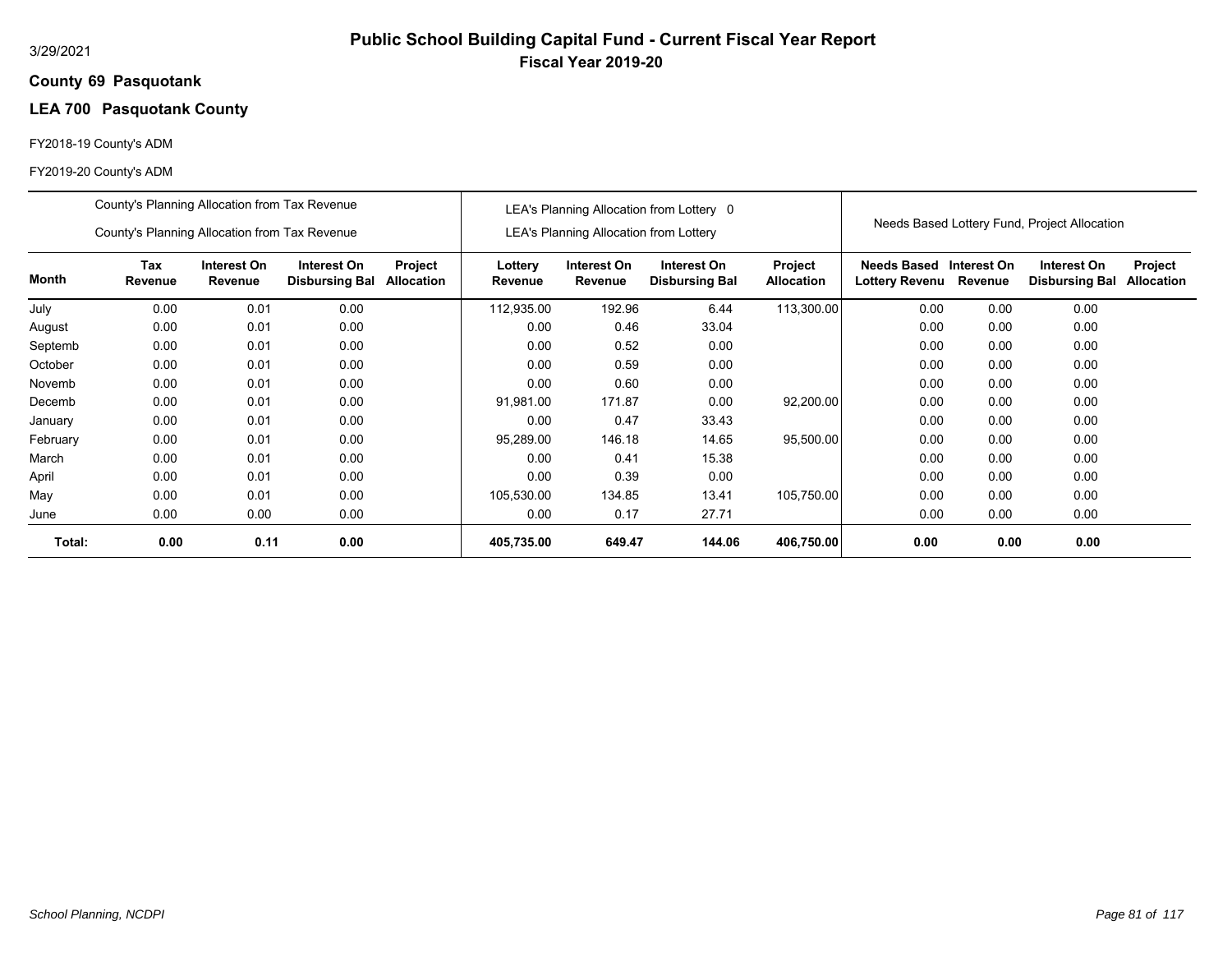## **70 Pender County**

# **LEA 710 Pender County**

## FY2018-19 County's ADM

|          | County's Planning Allocation from Tax Revenue                                                                                            |       |      |  |                    |                                               | LEA's Planning Allocation from Lottery 0 |                              |                                           |         |                                              |                              |
|----------|------------------------------------------------------------------------------------------------------------------------------------------|-------|------|--|--------------------|-----------------------------------------------|------------------------------------------|------------------------------|-------------------------------------------|---------|----------------------------------------------|------------------------------|
|          | County's Planning Allocation from Tax Revenue                                                                                            |       |      |  |                    | <b>LEA's Planning Allocation from Lottery</b> |                                          |                              |                                           |         | Needs Based Lottery Fund, Project Allocation |                              |
| Month    | Tax<br>Interest On<br>Interest On<br>Project<br>Revenue<br><b>Allocation</b><br>Revenue<br><b>Disbursing Bal</b><br>0.00<br>5.27<br>0.00 |       |      |  | Lottery<br>Revenue | Interest On<br>Revenue                        | Interest On<br><b>Disbursing Bal</b>     | Project<br><b>Allocation</b> | Needs Based Interest On<br>Lottery Revenu | Revenue | Interest On<br><b>Disbursing Bal</b>         | Project<br><b>Allocation</b> |
| July     |                                                                                                                                          |       |      |  | 191,394.00         | 1,759.85                                      | 0.00                                     |                              | 0.00                                      | 0.00    | 0.00                                         |                              |
| August   | 0.00                                                                                                                                     | 5.75  | 0.00 |  | 0.00               | 1,917.94                                      | 0.00                                     |                              | 0.00                                      | 0.00    | 0.00                                         |                              |
| Septemb  | 0.00                                                                                                                                     | 5.74  | 0.00 |  | 0.00               | 1,915.51                                      | 0.00                                     |                              | 0.00                                      | 0.00    | 0.00                                         |                              |
| October  | 0.00                                                                                                                                     | 6.48  | 0.00 |  | 0.00               | 2,161.59                                      | 0.00                                     |                              | 0.00                                      | 0.00    | 0.00                                         |                              |
| Novemb   | 0.00                                                                                                                                     | 6.57  | 0.00 |  | 0.00               | 2,192.82                                      | 0.00                                     |                              | 0.00                                      | 0.00    | 0.00                                         |                              |
| Decemb   | 0.00                                                                                                                                     | 5.82  | 0.00 |  | 159,668.00         | 2,241.63                                      | 0.00                                     |                              | 0.00                                      | 0.00    | 0.00                                         |                              |
| January  | 0.00                                                                                                                                     | 6.15  | 0.00 |  | 0.00               | 2,366.18                                      | 0.00                                     |                              | 0.00                                      | 0.00    | 0.00                                         |                              |
| February | 0.00                                                                                                                                     | 4.80  | 0.00 |  | 165,410.00         | 2,100.95                                      | 0.00                                     |                              | 0.00                                      | 0.00    | 0.00                                         |                              |
| March    | 0.00                                                                                                                                     | 5.78  | 0.00 |  | 0.00               | 2,527.47                                      | 0.00                                     |                              | 0.00                                      | 0.00    | 0.00                                         |                              |
| April    | 0.00                                                                                                                                     | 5.23  | 0.00 |  | 0.00               | 2,288.26                                      | 0.00                                     |                              | 0.00                                      | 0.00    | 0.00                                         |                              |
| May      | 0.00                                                                                                                                     | 4.02  | 0.00 |  | 183,187.00         | 1,993.45                                      | 0.00                                     |                              | 0.00                                      | 0.00    | 0.00                                         |                              |
| June     | 0.00                                                                                                                                     | 3.32  | 0.00 |  | 0.00               | 1,643.21                                      | 0.00                                     |                              | 0.00                                      | 0.00    | 0.00                                         |                              |
| Total:   | 0.00                                                                                                                                     | 64.93 | 0.00 |  | 699,659.00         | 25,108.86                                     | 0.00                                     |                              | 0.00                                      | 0.00    | 0.00                                         |                              |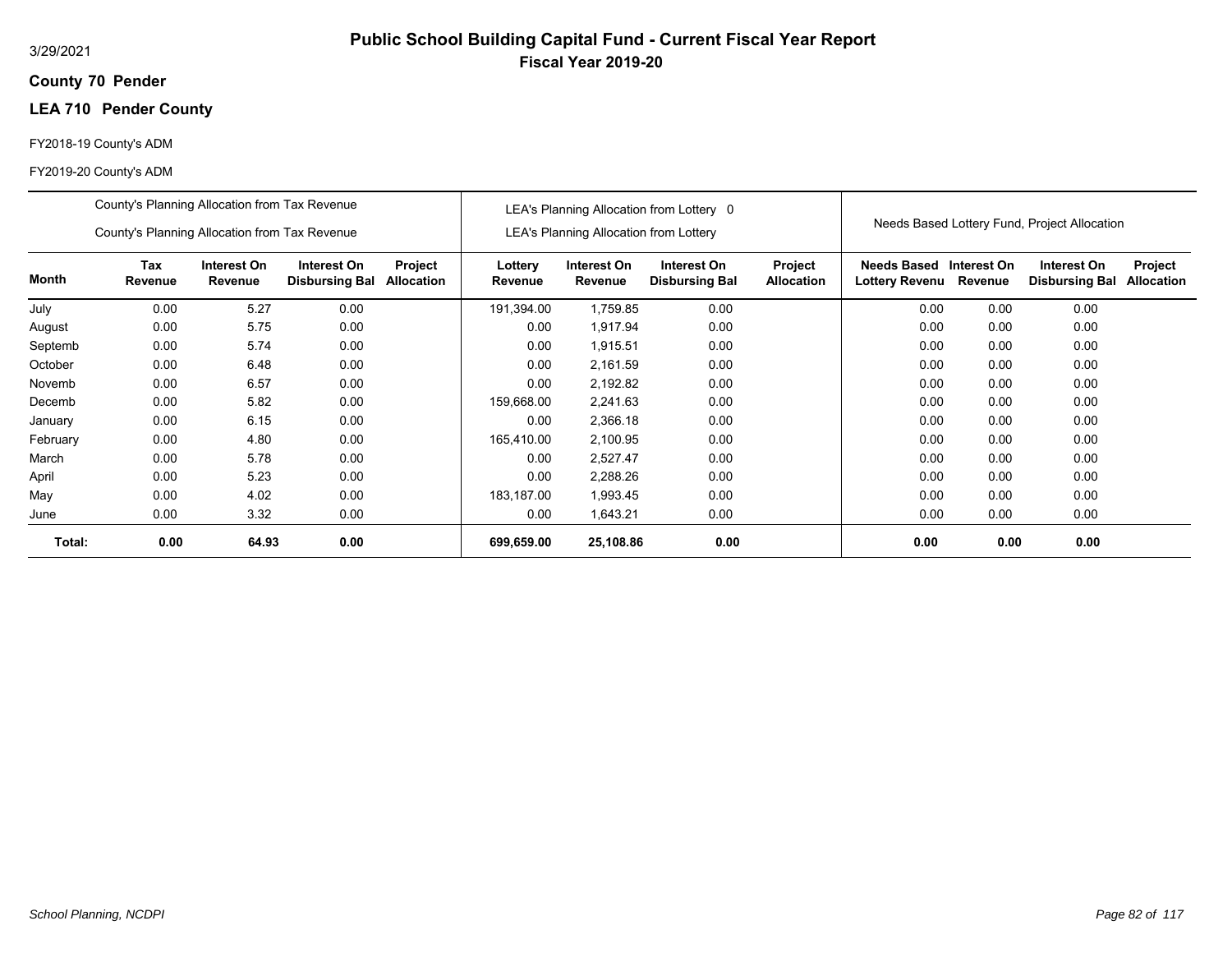## **71 Perquimans County**

# **LEA 720 Perquimans County**

## FY2018-19 County's ADM

|          | County's Planning Allocation from Tax Revenue |                               |                                      |                              |                    |                                        | LEA's Planning Allocation from Lottery 0 |                              |                                              |             |                                              |                              |
|----------|-----------------------------------------------|-------------------------------|--------------------------------------|------------------------------|--------------------|----------------------------------------|------------------------------------------|------------------------------|----------------------------------------------|-------------|----------------------------------------------|------------------------------|
|          | County's Planning Allocation from Tax Revenue |                               |                                      |                              |                    | LEA's Planning Allocation from Lottery |                                          |                              |                                              |             | Needs Based Lottery Fund, Project Allocation |                              |
| Month    | Tax<br>Revenue                                | Interest On<br><b>Revenue</b> | Interest On<br><b>Disbursing Bal</b> | Project<br><b>Allocation</b> | Lottery<br>Revenue | Interest On<br>Revenue                 | Interest On<br><b>Disbursing Bal</b>     | Project<br><b>Allocation</b> | <b>Needs Based</b><br>Lottery Revenu Revenue | Interest On | Interest On<br><b>Disbursing Bal</b>         | Project<br><b>Allocation</b> |
| July     | 0.00                                          | 3.80                          | 4.07                                 |                              | 32,951.00          | 394.21                                 | 4.06                                     |                              | 0.00                                         | 0.00        | 0.00                                         |                              |
| August   | 0.00                                          | 4.15                          | 1.96                                 |                              | 0.00               | 429.63                                 | 1.96                                     |                              | 0.00                                         | 0.00        | 0.00                                         |                              |
| Septemb  | 0.00                                          | 4.15                          | 1.82                                 |                              | 0.00               | 429.09                                 | 1.82                                     |                              | 0.00                                         | 0.00        | 0.00                                         |                              |
| October  | 0.00                                          | 4.68                          | 7.82                                 |                              | 0.00               | 484.22                                 | 7.83                                     | 105,000.00                   | 0.00                                         | 0.00        | 0.00                                         |                              |
| Novemb   | 0.00                                          | 4.77                          | 0.00                                 |                              | 0.00               | 270.17                                 | 177.05                                   |                              | 0.00                                         | 0.00        | 0.00                                         |                              |
| Decemb   | 0.00                                          | 4.23                          | 0.00                                 |                              | 27,587.00          | 291.26                                 | 180.19                                   |                              | 0.00                                         | 0.00        | 0.00                                         |                              |
| January  | 0.00                                          | 4.46                          | 0.00                                 |                              | 0.00               | 307.79                                 | 172.07                                   |                              | 0.00                                         | 0.00        | 0.00                                         |                              |
| February | 0.00                                          | 3.48                          | 0.00                                 |                              | 28,580.00          | 284.36                                 | 159.17                                   |                              | 0.00                                         | 0.00        | 0.00                                         |                              |
| March    | 0.00                                          | 4.19                          | 0.00                                 |                              | 0.00               | 342.38                                 | 178.30                                   |                              | 0.00                                         | 0.00        | 0.00                                         |                              |
| April    | 0.00                                          | 3.79                          | 0.00                                 |                              | 0.00               | 310.27                                 | 149.07                                   |                              | 0.00                                         | 0.00        | 0.00                                         |                              |
| May      | 0.00                                          | 2.92                          | 39.15                                |                              | 31,651.00          | 279.17                                 | 39.15                                    |                              | 0.00                                         | 0.00        | 0.00                                         |                              |
| June     | 0.00                                          | 2.45                          | 1.06                                 |                              | 0.00               | 230.17                                 | 1.07                                     |                              | 0.00                                         | 0.00        | 0.00                                         |                              |
| Total:   | 0.00                                          | 47.07                         | 55.88                                |                              | 120,769.00         | 4,052.72                               | 1,071.74                                 | 105,000.00                   | 0.00                                         | 0.00        | 0.00                                         |                              |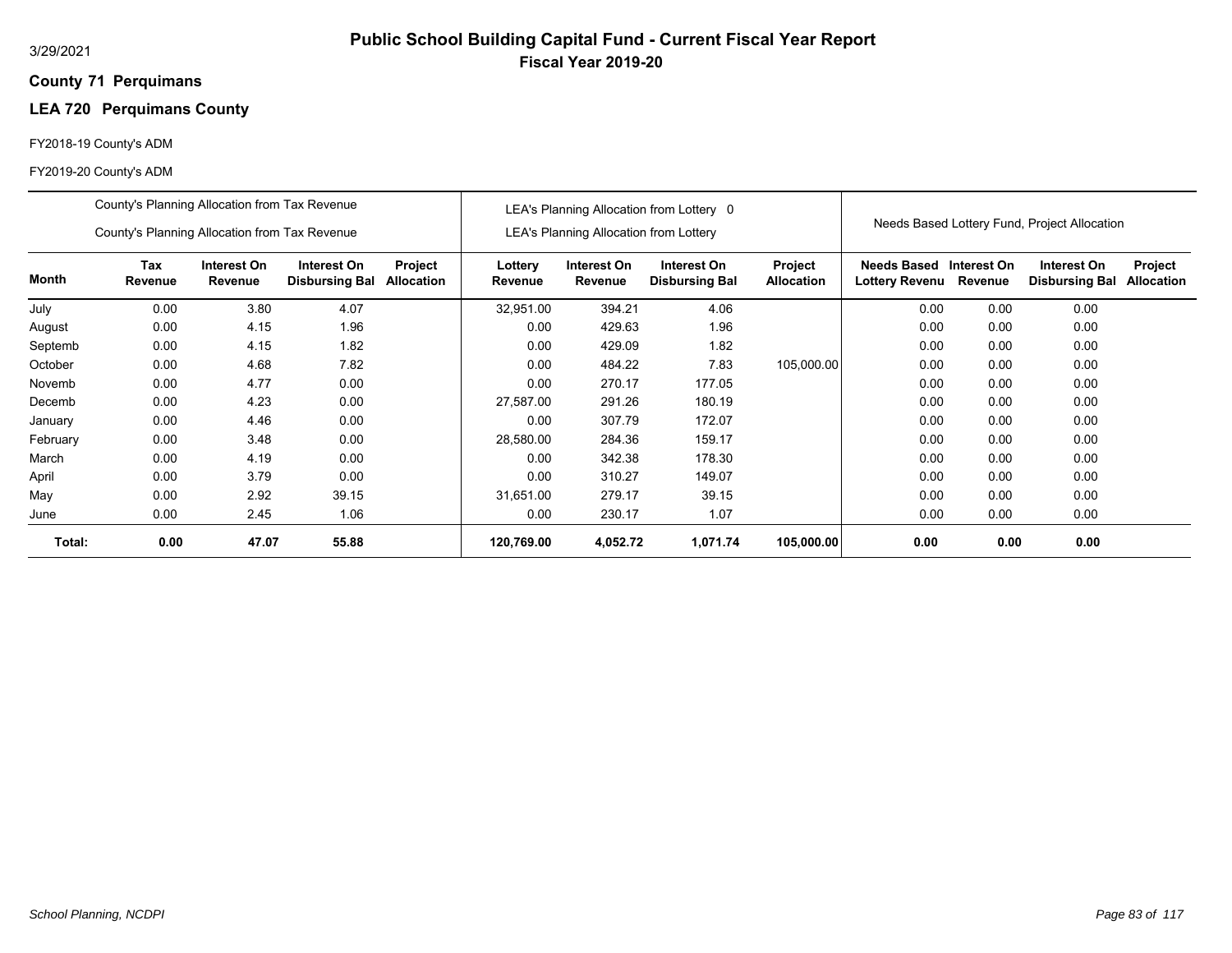## **72 Person County**

# **LEA 730 Person County**

## FY2018-19 County's ADM

|          | County's Planning Allocation from Tax Revenue                                                                                      |        |        |  |                    |                                               | LEA's Planning Allocation from Lottery 0 |                                     |                                      |                        | Needs Based Lottery Fund, Project Allocation |                              |
|----------|------------------------------------------------------------------------------------------------------------------------------------|--------|--------|--|--------------------|-----------------------------------------------|------------------------------------------|-------------------------------------|--------------------------------------|------------------------|----------------------------------------------|------------------------------|
|          | County's Planning Allocation from Tax Revenue                                                                                      |        |        |  |                    | <b>LEA's Planning Allocation from Lottery</b> |                                          |                                     |                                      |                        |                                              |                              |
| Month    | Tax<br>Interest On<br>Interest On<br>Project<br>Allocation<br>Revenue<br>Revenue<br><b>Disbursing Bal</b><br>0.00<br>25.57<br>0.00 |        |        |  | Lottery<br>Revenue | Interest On<br>Revenue                        | Interest On<br><b>Disbursing Bal</b>     | <b>Project</b><br><b>Allocation</b> | Needs Based<br><b>Lottery Revenu</b> | Interest On<br>Revenue | Interest On<br><b>Disbursing Bal</b>         | Project<br><b>Allocation</b> |
| July     |                                                                                                                                    |        |        |  | 90,548.00          | 1,653.18                                      | 780.17                                   |                                     | 0.00                                 | 0.00                   | 0.00                                         |                              |
| August   | 0.00                                                                                                                               | 27.86  | 0.00   |  | 0.00               | 1,803.13                                      | 800.37                                   |                                     | 0.00                                 | 0.00                   | 0.00                                         |                              |
| Septemb  | 0.00                                                                                                                               | 27.83  | 0.00   |  | 0.00               | 1,802.33                                      | 743.40                                   |                                     | 0.00                                 | 0.00                   | 0.00                                         |                              |
| October  | 0.00                                                                                                                               | 31.40  | 0.00   |  | 0.00               | 2,035.41                                      | 774.34                                   |                                     | 0.00                                 | 0.00                   | 0.00                                         |                              |
| Novemb   | 0.00                                                                                                                               | 31.86  | 0.00   |  | 0.00               | 2,066.45                                      | 766.87                                   | 129,500.00                          | 0.00                                 | 0.00                   | 0.00                                         |                              |
| Decemb   | 0.00                                                                                                                               | 28.24  | 0.00   |  | 74,121.00          | 1,730.44                                      | 961.91                                   |                                     | 0.00                                 | 0.00                   | 0.00                                         |                              |
| January  | 0.00                                                                                                                               | 29.81  | 0.00   |  | 0.00               | 1,828.48                                      | 918.61                                   |                                     | 0.00                                 | 0.00                   | 0.00                                         |                              |
| February | 0.00                                                                                                                               | 23.28  | 0.00   |  | 76,787.00          | 1,546.86                                      | 682.46                                   | $-39,107.23$                        | 0.00                                 | 0.00                   | 0.00                                         |                              |
| March    | 0.00                                                                                                                               | 28.01  | 0.00   |  | 0.00               | 1,934.00                                      | 411.33                                   |                                     | 0.00                                 | 0.00                   | 0.00                                         |                              |
| April    | 0.00                                                                                                                               | 25.36  | 0.00   |  | 0.00               | 1,751.64                                      | 343.92                                   |                                     | 0.00                                 | 0.00                   | 0.00                                         |                              |
| May      | 0.00                                                                                                                               | 19.50  | 0.00   |  | 85,039.00          | 1,456.04                                      | 325.78                                   | 14,000.00                           | 0.00                                 | 0.00                   | 0.00                                         |                              |
| June     | 0.00                                                                                                                               | 16.08  | 128.33 |  | 0.00               | 1,185.87                                      | 128.33                                   |                                     | 0.00                                 | 0.00                   | 0.00                                         |                              |
| Total:   | 0.00                                                                                                                               | 314.80 | 128.33 |  | 326,495.00         | 20,793.83                                     | 7,637.49                                 | 104,392.77                          | 0.00                                 | 0.00                   | 0.00                                         |                              |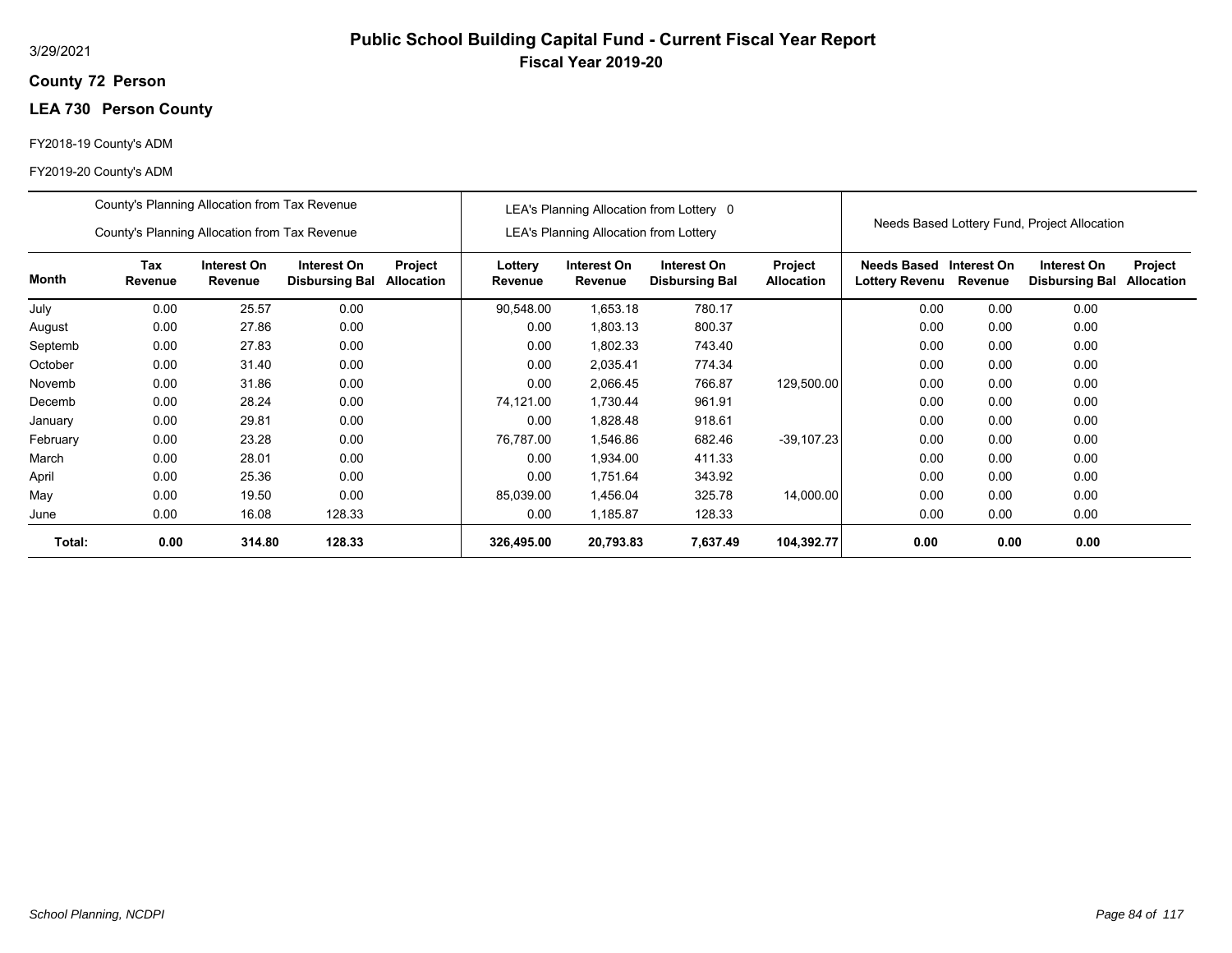## **73 Pitt County**

# **LEA 740 Pitt County**

### FY2018-19 County's ADM

# FY2019-20 County's ADM

|          | FY2019-20 County's ADM                                                                                                            |      |        |  |                    |                                               |                                          |                              |                                                   |      |                                              |                              |
|----------|-----------------------------------------------------------------------------------------------------------------------------------|------|--------|--|--------------------|-----------------------------------------------|------------------------------------------|------------------------------|---------------------------------------------------|------|----------------------------------------------|------------------------------|
|          | County's Planning Allocation from Tax Revenue<br>County's Planning Allocation from Tax Revenue                                    |      |        |  |                    | <b>LEA's Planning Allocation from Lottery</b> | LEA's Planning Allocation from Lottery 0 |                              |                                                   |      | Needs Based Lottery Fund, Project Allocation |                              |
| Month    | Tax<br>Interest On<br>Interest On<br>Project<br><b>Disbursing Bal</b><br>Allocation<br>Revenue<br>Revenue<br>0.00<br>0.91<br>0.00 |      |        |  | Lottery<br>Revenue | Interest On<br>Revenue                        | Interest On<br><b>Disbursing Bal</b>     | Project<br><b>Allocation</b> | Needs Based Interest On<br>Lottery Revenu Revenue |      | Interest On<br><b>Disbursing Bal</b>         | Project<br><b>Allocation</b> |
| July     |                                                                                                                                   |      |        |  | 484,204.00         | 1,581.86                                      | 0.00                                     |                              | 0.00                                              | 0.00 | 0.00                                         |                              |
| August   | 0.00                                                                                                                              | 0.99 | 0.00   |  | 0.00               | 1,723.96                                      | 0.00                                     |                              | 0.00                                              | 0.00 | 0.00                                         |                              |
| Septemb  | 0.00                                                                                                                              | 0.99 | 0.00   |  | 0.00               | 1,721.78                                      | 0.00                                     |                              | 0.00                                              | 0.00 | 0.00                                         |                              |
| October  | 0.00                                                                                                                              | 1.11 | 0.00   |  | 0.00               | 1,942.97                                      | 0.00                                     |                              | 0.00                                              | 0.00 | 0.00                                         |                              |
| Novemb   | 0.00                                                                                                                              | 1.13 | 0.00   |  | 0.00               | 1,971.04                                      | 0.00                                     |                              | 0.00                                              | 0.00 | 0.00                                         |                              |
| Decemb   | 0.00                                                                                                                              | 1.00 | 0.00   |  | 399,755.00         | 2,492.21                                      | 0.00                                     |                              | 0.00                                              | 0.00 | 0.00                                         |                              |
| January  | 0.00                                                                                                                              | 1.06 | 0.00   |  | 0.00               | 2,630.69                                      | 0.00                                     |                              | 0.00                                              | 0.00 | 0.00                                         |                              |
| February | 0.00                                                                                                                              | 0.83 | 0.00   |  | 414,131.00         | 2,687.99                                      | 0.00                                     |                              | 0.00                                              | 0.00 | 0.00                                         |                              |
| March    | 0.00                                                                                                                              | 0.99 | 0.00   |  | 0.00               | 3,233.69                                      | 0.00                                     |                              | 0.00                                              | 0.00 | 0.00                                         |                              |
| April    | 0.00                                                                                                                              | 0.90 | 0.00   |  | 0.00               | 2,927.64                                      | 0.00                                     |                              | 0.00                                              | 0.00 | 0.00                                         |                              |
| May      | 0.00                                                                                                                              | 0.69 | 111.60 |  | 458,639.00         | 2,836.38                                      | 111.59                                   | 1,759,876.22                 | 0.00                                              | 0.00 | 0.00                                         |                              |
| June     | 0.00                                                                                                                              | 0.69 | 0.00   |  | 0.00               | 490.96                                        | 576.33                                   |                              | 0.00                                              | 0.00 | 0.00                                         |                              |

**0.00 11.29 111.60 1,756,729.00 1,759,876.22 26,241.17 687.92 0.00 0.00 0.00**

**Total:**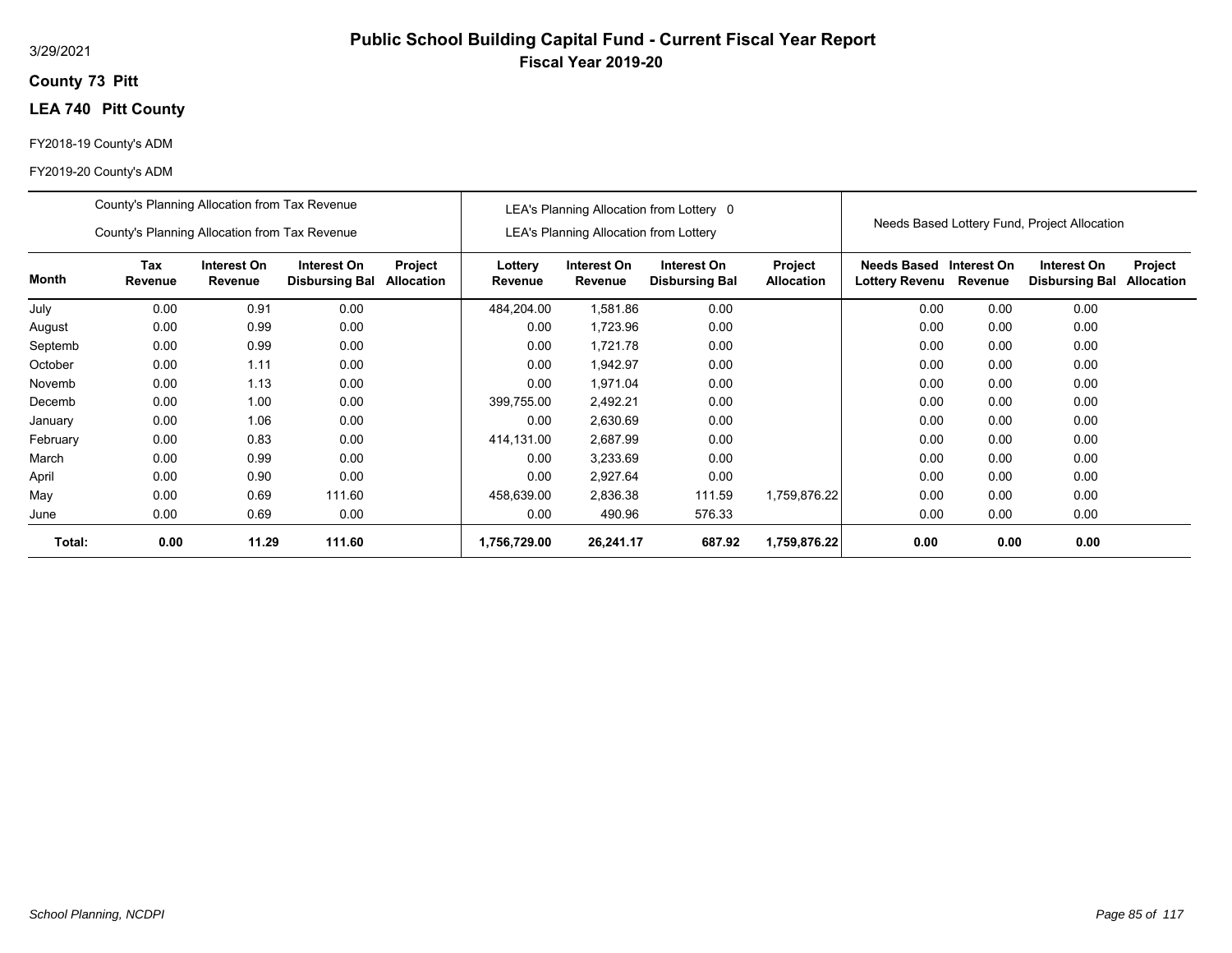## **74 Polk County**

# **LEA 750 Polk County**

## FY2018-19 County's ADM

|          | County's Planning Allocation from Tax Revenue |                        |                                      |                       |                    |                                               | LEA's Planning Allocation from Lottery 0 |                              |                               |                        |                                              |                              |
|----------|-----------------------------------------------|------------------------|--------------------------------------|-----------------------|--------------------|-----------------------------------------------|------------------------------------------|------------------------------|-------------------------------|------------------------|----------------------------------------------|------------------------------|
|          | County's Planning Allocation from Tax Revenue |                        |                                      |                       |                    | <b>LEA's Planning Allocation from Lottery</b> |                                          |                              |                               |                        | Needs Based Lottery Fund, Project Allocation |                              |
| Month    | Tax<br>Revenue                                | Interest On<br>Revenue | Interest On<br><b>Disbursing Bal</b> | Project<br>Allocation | Lottery<br>Revenue | Interest On<br>Revenue                        | Interest On<br><b>Disbursing Bal</b>     | Project<br><b>Allocation</b> | Needs Based<br>Lottery Revenu | Interest On<br>Revenue | Interest On<br><b>Disbursing Bal</b>         | Project<br><b>Allocation</b> |
| July     | 0.00                                          | 10.77                  | 0.00                                 |                       | 42,882.00          | 952.80                                        | 3.19                                     | 46,880.00                    | 0.00                          | 0.00                   | 0.00                                         |                              |
| August   | 0.00                                          | 11.74                  | 0.00                                 |                       | 0.00               | 951.57                                        | 85.30                                    |                              | 0.00                          | 0.00                   | 0.00                                         |                              |
| Septemb  | 0.00                                          | 11.72                  | 0.00                                 |                       | 0.00               | 950.52                                        | 79.23                                    |                              | 0.00                          | 0.00                   | 0.00                                         |                              |
| October  | 0.00                                          | 13.23                  | 0.00                                 |                       | 0.00               | 1,072.80                                      | 82.53                                    |                              | 0.00                          | 0.00                   | 0.00                                         |                              |
| Novemb   | 0.00                                          | 13.42                  | 0.00                                 |                       | 0.00               | 1,088.47                                      | 77.93                                    |                              | 0.00                          | 0.00                   | 0.00                                         |                              |
| Decemb   | 0.00                                          | 11.90                  | 0.00                                 |                       | 36,127.00          | 1,032.51                                      | 79.32                                    |                              | 0.00                          | 0.00                   | 0.00                                         |                              |
| January  | 0.00                                          | 12.56                  | 0.00                                 |                       | 0.00               | 1.090.03                                      | 75.75                                    |                              | 0.00                          | 0.00                   | 0.00                                         |                              |
| February | 0.00                                          | 9.81                   | 35.03                                |                       | 37,426.00          | 908.65                                        | 35.04                                    |                              | 0.00                          | 0.00                   | 0.00                                         |                              |
| March    | 0.00                                          | 11.86                  | 39.24                                |                       | 0.00               | 1,093.18                                      | 39.24                                    |                              | 0.00                          | 0.00                   | 0.00                                         |                              |
| April    | 0.00                                          | 10.81                  | 32.81                                |                       | 0.00               | 989.78                                        | 32.81                                    |                              | 0.00                          | 0.00                   | 0.00                                         |                              |
| May      | 0.00                                          | 8.35                   | 30.91                                |                       | 41,448.00          | 814.13                                        | 30.91                                    |                              | 0.00                          | 0.00                   | 0.00                                         |                              |
| June     | 0.00                                          | 6.92                   | 23.18                                |                       | 0.00               | 671.12                                        | 23.17                                    |                              | 0.00                          | 0.00                   | 0.00                                         |                              |
| Total:   | 0.00                                          | 133.09                 | 161.17                               |                       | 157,883.00         | 11,615.56                                     | 644.42                                   | 46,880.00                    | 0.00                          | 0.00                   | 0.00                                         |                              |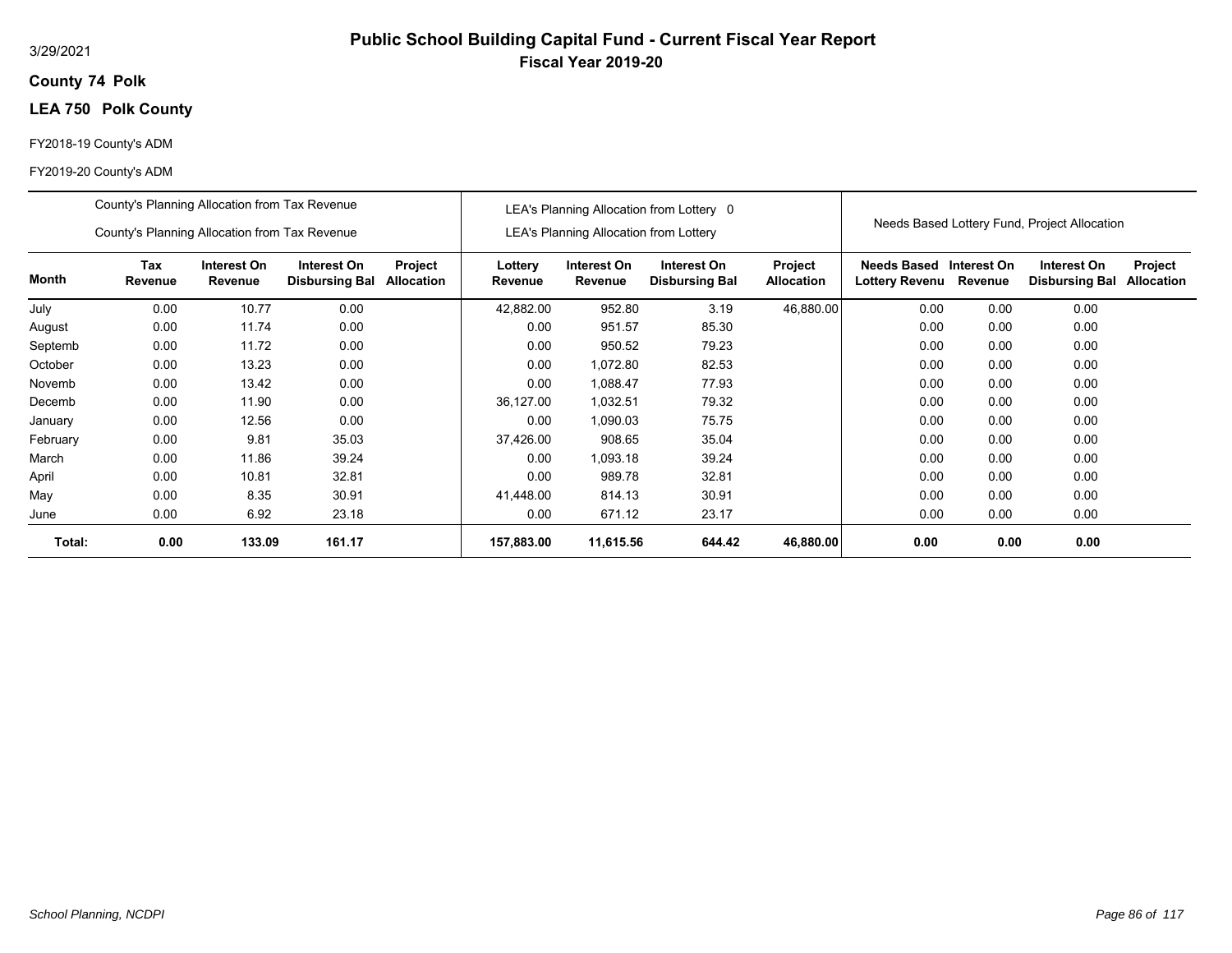## **75 Randolph County**

# **LEA 760 Randolph County**

## FY2018-19 County's ADM

|          | County's Planning Allocation from Tax Revenue |                        |                                      |                              |                    |                                               | LEA's Planning Allocation from Lottery 0 |                              |                                           |         |                                              |                              |
|----------|-----------------------------------------------|------------------------|--------------------------------------|------------------------------|--------------------|-----------------------------------------------|------------------------------------------|------------------------------|-------------------------------------------|---------|----------------------------------------------|------------------------------|
|          | County's Planning Allocation from Tax Revenue |                        |                                      |                              |                    | <b>LEA's Planning Allocation from Lottery</b> |                                          |                              |                                           |         | Needs Based Lottery Fund, Project Allocation |                              |
| Month    | Tax<br>Revenue                                | Interest On<br>Revenue | Interest On<br><b>Disbursing Bal</b> | Project<br><b>Allocation</b> | Lottery<br>Revenue | Interest On<br>Revenue                        | Interest On<br><b>Disbursing Bal</b>     | Project<br><b>Allocation</b> | Needs Based Interest On<br>Lottery Revenu | Revenue | Interest On<br><b>Disbursing Bal</b>         | Project<br><b>Allocation</b> |
| July     | 0.00                                          | 2.99                   | 0.00                                 |                              | 340,414.00         | 1,227.64                                      | 0.00                                     |                              | 0.00                                      | 0.00    | 0.00                                         |                              |
| August   | 0.00                                          | 3.26                   | 0.00                                 |                              | 0.00               | 1,337.92                                      | 0.00                                     |                              | 0.00                                      | 0.00    | 0.00                                         |                              |
| Septemb  | 0.00                                          | 3.26                   | 0.00                                 |                              | 0.00               | 1,336.23                                      | 0.00                                     |                              | 0.00                                      | 0.00    | 0.00                                         |                              |
| October  | 0.00                                          | 3.68                   | 0.00                                 |                              | 0.00               | 1,507.89                                      | 0.00                                     |                              | 0.00                                      | 0.00    | 0.00                                         |                              |
| Novemb   | 0.00                                          | 3.73                   | 0.00                                 |                              | 0.00               | 1,529.67                                      | 0.00                                     |                              | 0.00                                      | 0.00    | 0.00                                         |                              |
| Decemb   | 0.00                                          | 3.31                   | 0.00                                 |                              | 270,816.00         | 1,860.70                                      | 0.00                                     |                              | 0.00                                      | 0.00    | 0.00                                         |                              |
| January  | 0.00                                          | 3.49                   | 0.00                                 |                              | 0.00               | 1,964.09                                      | 0.00                                     |                              | 0.00                                      | 0.00    | 0.00                                         |                              |
| February | 0.00                                          | 2.73                   | 0.00                                 |                              | 280,554.00         | 1,963.07                                      | 0.00                                     |                              | 0.00                                      | 0.00    | 0.00                                         |                              |
| March    | 0.00                                          | 3.28                   | 0.00                                 |                              | 0.00               | 2,361.59                                      | 0.00                                     |                              | 0.00                                      | 0.00    | 0.00                                         |                              |
| April    | 0.00                                          | 2.97                   | 0.00                                 |                              | 0.00               | 2,138.08                                      | 0.00                                     |                              | 0.00                                      | 0.00    | 0.00                                         |                              |
| May      | 0.00                                          | 2.28                   | 101.46                               |                              | 310.707.00         | 2,040.53                                      | 81.17                                    | 1,600,000.00                 | 0.00                                      | 0.00    | 0.00                                         |                              |
| June     | 0.00                                          | 1.99                   | 0.00                                 |                              | 0.00               | 2.71                                          | 838.36                                   | $-300,000.00$                | 0.00                                      | 0.00    | 0.00                                         |                              |
| Total:   | 0.00                                          | 36.97                  | 101.46                               |                              | 1,202,491.00       | 19,270.12                                     | 919.53                                   | 1,300,000.00                 | 0.00                                      | 0.00    | 0.00                                         |                              |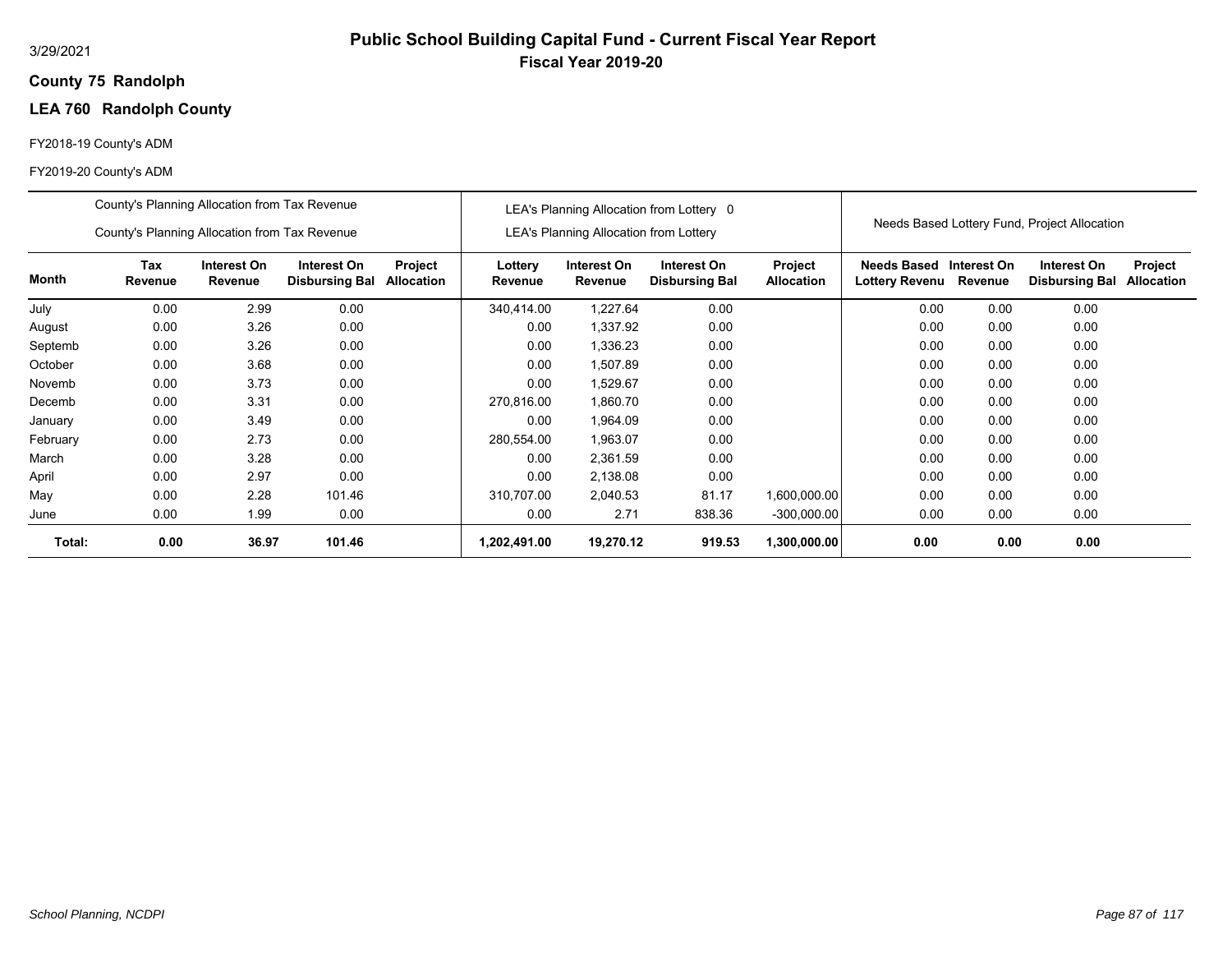## **75 Randolph County**

## **LEA 761 Asheboro City**

## FY2018-19 County's ADM

|          | County's Planning Allocation from Tax Revenue |                        |                                      |                       |                    |                                               | LEA's Planning Allocation from Lottery 0 |                              |                               |                        | Needs Based Lottery Fund, Project Allocation |                              |
|----------|-----------------------------------------------|------------------------|--------------------------------------|-----------------------|--------------------|-----------------------------------------------|------------------------------------------|------------------------------|-------------------------------|------------------------|----------------------------------------------|------------------------------|
|          | County's Planning Allocation from Tax Revenue |                        |                                      |                       |                    | <b>LEA's Planning Allocation from Lottery</b> |                                          |                              |                               |                        |                                              |                              |
| Month    | Tax<br>Revenue                                | Interest On<br>Revenue | Interest On<br><b>Disbursing Bal</b> | Project<br>Allocation | Lottery<br>Revenue | Interest On<br>Revenue                        | Interest On<br><b>Disbursing Bal</b>     | Project<br><b>Allocation</b> | Needs Based<br>Lottery Revenu | Interest On<br>Revenue | Interest On<br><b>Disbursing Bal</b>         | Project<br><b>Allocation</b> |
| July     | 0.00                                          | 0.00                   | 0.00                                 |                       | 95,066.00          | 438.40                                        | 0.00                                     |                              | 0.00                          | 0.00                   | 0.00                                         |                              |
| August   | 0.00                                          | 0.00                   | 0.00                                 |                       | 0.00               | 477.78                                        | 0.00                                     |                              | 0.00                          | 0.00                   | 0.00                                         |                              |
| Septemb  | 0.00                                          | 0.00                   | 0.00                                 |                       | 0.00               | 477.18                                        | 0.00                                     |                              | 0.00                          | 0.00                   | 0.00                                         |                              |
| October  | 0.00                                          | 0.00                   | 0.00                                 |                       | 0.00               | 538.48                                        | 0.00                                     |                              | 0.00                          | 0.00                   | 0.00                                         |                              |
| Novemb   | 0.00                                          | 0.00                   | 0.00                                 |                       | 0.00               | 546.26                                        | 0.00                                     |                              | 0.00                          | 0.00                   | 0.00                                         |                              |
| Decemb   | 0.00                                          | 0.00                   | 0.00                                 |                       | 76,260.00          | 626.38                                        | 0.00                                     |                              | 0.00                          | 0.00                   | 0.00                                         |                              |
| January  | 0.00                                          | 0.00                   | 0.00                                 |                       | 0.00               | 661.18                                        | 0.00                                     |                              | 0.00                          | 0.00                   | 0.00                                         |                              |
| February | 0.00                                          | 0.00                   | 0.00                                 |                       | 79,003.00          | 637.22                                        | 0.00                                     |                              | 0.00                          | 0.00                   | 0.00                                         |                              |
| March    | 0.00                                          | 0.00                   | 0.00                                 |                       | 0.00               | 766.58                                        | 0.00                                     |                              | 0.00                          | 0.00                   | 0.00                                         |                              |
| April    | 0.00                                          | 0.00                   | 0.00                                 |                       | 0.00               | 694.03                                        | 0.00                                     |                              | 0.00                          | 0.00                   | 0.00                                         |                              |
| May      | 0.00                                          | 0.00                   | 0.00                                 |                       | 87,493.00          | 645.32                                        | 20.28                                    |                              | 0.00                          | 0.00                   | 0.00                                         |                              |
| June     | 0.00                                          | 0.00                   | 0.00                                 |                       | 0.00               | 531.97                                        | 0.00                                     | 300,000.00                   | 0.00                          | 0.00                   | 0.00                                         |                              |
| Total:   | 0.00                                          | 0.00                   | 0.00                                 |                       | 337,822.00         | 7,040.78                                      | 20.28                                    | 300,000.00                   | 0.00                          | 0.00                   | 0.00                                         |                              |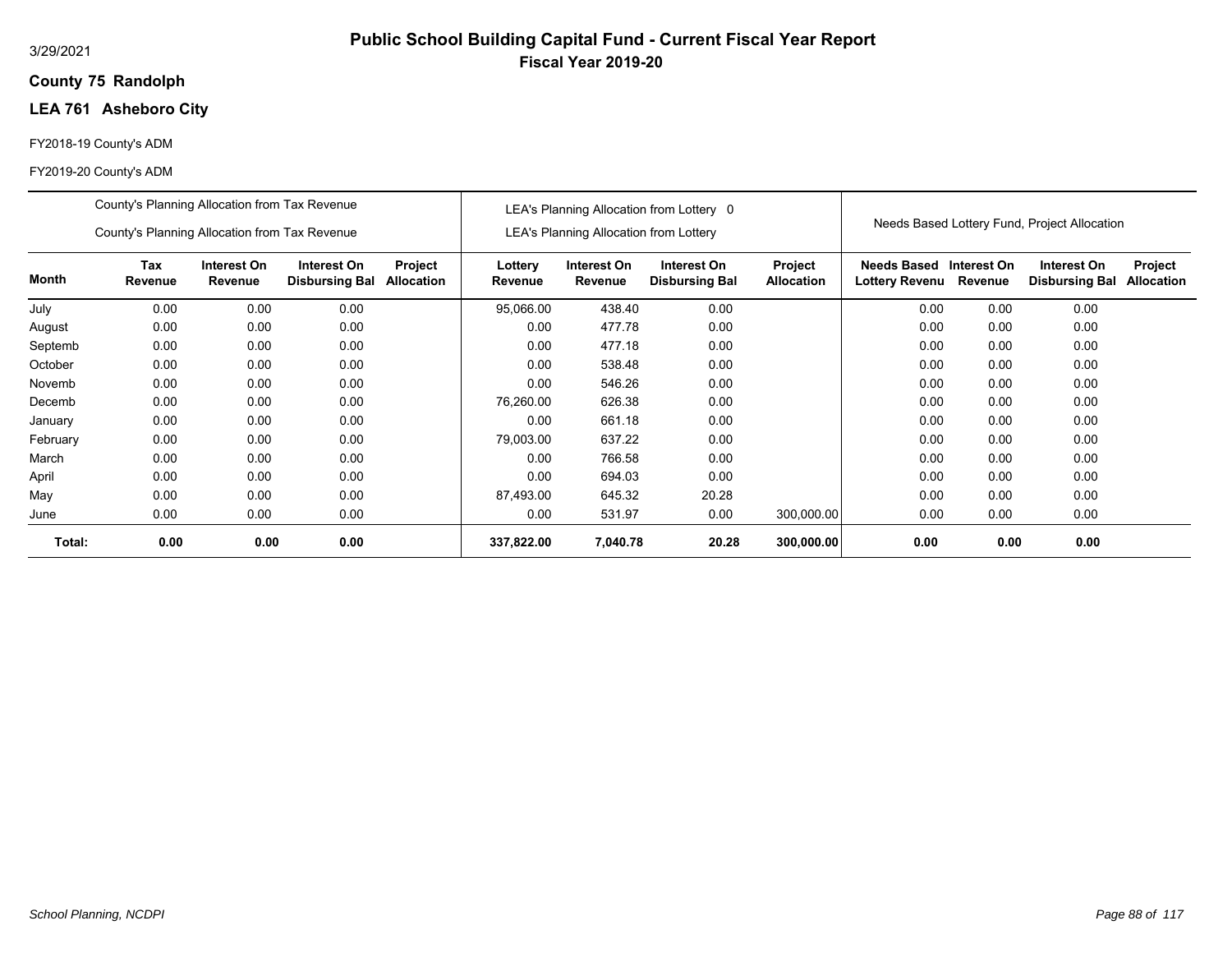## **76 Richmond County**

# **LEA 770 Richmond County**

## FY2018-19 County's ADM

|          | County's Planning Allocation from Tax Revenue |                        |                                      |                       |                    |                                               | LEA's Planning Allocation from Lottery 0 |                              |                               |                        |                                              |                              |
|----------|-----------------------------------------------|------------------------|--------------------------------------|-----------------------|--------------------|-----------------------------------------------|------------------------------------------|------------------------------|-------------------------------|------------------------|----------------------------------------------|------------------------------|
|          | County's Planning Allocation from Tax Revenue |                        |                                      |                       |                    | <b>LEA's Planning Allocation from Lottery</b> |                                          |                              |                               |                        | Needs Based Lottery Fund, Project Allocation |                              |
| Month    | Tax<br>Revenue                                | Interest On<br>Revenue | Interest On<br><b>Disbursing Bal</b> | Project<br>Allocation | Lottery<br>Revenue | Interest On<br>Revenue                        | Interest On<br><b>Disbursing Bal</b>     | Project<br><b>Allocation</b> | Needs Based<br>Lottery Revenu | Interest On<br>Revenue | Interest On<br><b>Disbursing Bal</b>         | Project<br><b>Allocation</b> |
| July     | 0.00                                          | 1,248.75               | 0.00                                 |                       | 146,985.00         | 1,978.94                                      | 0.00                                     |                              | 0.00                          | 0.00                   | 0.00                                         |                              |
| August   | 0.00                                          | 1,360.93               | 0.00                                 |                       | 0.00               | 2,156.72                                      | 0.00                                     | 194,697.50                   | 0.00                          | 0.00                   | 0.00                                         |                              |
| Septemb  | 0.00                                          | 1,359.21               | 0.00                                 |                       | 0.00               | 1,794.52                                      | 272.50                                   |                              | 0.00                          | 0.00                   | 0.00                                         |                              |
| October  | 0.00                                          | 1,533.82               | 0.00                                 |                       | 0.00               | 2,025.62                                      | 340.61                                   |                              | 0.00                          | 0.00                   | 0.00                                         |                              |
| Novemb   | 0.00                                          | 1,555.98               | 0.00                                 |                       | 0.00               | 2,055.60                                      | 321.64                                   |                              | 0.00                          | 0.00                   | 0.00                                         |                              |
| Decemb   | 0.00                                          | 1,379.57               | 0.00                                 |                       | 120,536.00         | 2.047.67                                      | 327.35                                   |                              | 0.00                          | 0.00                   | 0.00                                         |                              |
| January  | 0.00                                          | 1,456.23               | 0.00                                 |                       | 0.00               | 2,162.09                                      | 312.61                                   |                              | 0.00                          | 0.00                   | 0.00                                         |                              |
| February | 0.00                                          | 1,137.27               | 0.00                                 |                       | 124,871.00         | 1,880.03                                      | 319.18                                   | 194,967.50                   | 0.00                          | 0.00                   | 0.00                                         |                              |
| March    | 0.00                                          | 1,368.15               | 0.00                                 |                       | 0.00               | 1,904.04                                      | 480.98                                   |                              | 0.00                          | 0.00                   | 0.00                                         |                              |
| April    | 0.00                                          | 1,238.67               | 0.00                                 |                       | 0.00               | 1,724.63                                      | 0.00                                     |                              | 0.00                          | 0.00                   | 0.00                                         |                              |
| May      | 0.00                                          | 952.65                 | 0.00                                 |                       | 138,291.00         | 1,502.72                                      | 0.00                                     |                              | 0.00                          | 0.00                   | 0.00                                         |                              |
| June     | 0.00                                          | 785.28                 | 0.00                                 |                       | 0.00               | 1,238.70                                      | 0.00                                     |                              | 0.00                          | 0.00                   | 0.00                                         |                              |
| Total:   | 0.00                                          | 15,376.51              | 0.00                                 |                       | 530,683.00         | 22,471.28                                     | 2,374.87                                 | 389,665.00                   | 0.00                          | 0.00                   | 0.00                                         |                              |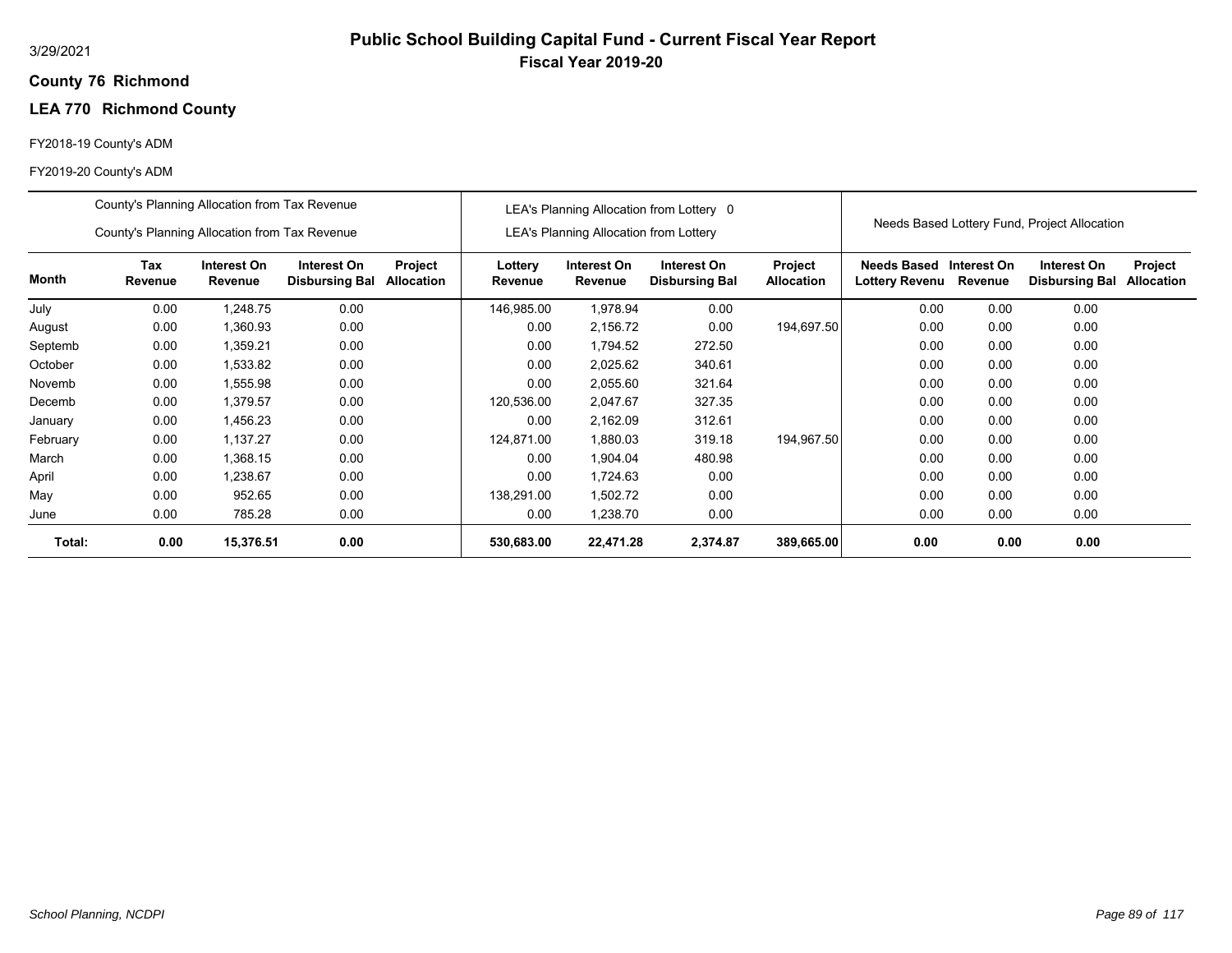## **77 Robeson County**

# **LEA 780 Robeson County**

## FY2018-19 County's ADM

|          | County's Planning Allocation from Tax Revenue |                                                                                                                         |       |  |                    |                                               | LEA's Planning Allocation from Lottery 0 |                              |                                      |                        |                                              |                              |
|----------|-----------------------------------------------|-------------------------------------------------------------------------------------------------------------------------|-------|--|--------------------|-----------------------------------------------|------------------------------------------|------------------------------|--------------------------------------|------------------------|----------------------------------------------|------------------------------|
|          | County's Planning Allocation from Tax Revenue |                                                                                                                         |       |  |                    | <b>LEA's Planning Allocation from Lottery</b> |                                          |                              |                                      |                        | Needs Based Lottery Fund, Project Allocation |                              |
| Month    | <b>Tax</b><br>Revenue                         | Interest On<br>Interest On<br>Project<br>Revenue<br><b>Disbursing Bal</b><br><b>Allocation</b><br>0.00<br>31.27<br>0.00 |       |  | Lottery<br>Revenue | Interest On<br>Revenue                        | Interest On<br><b>Disbursing Bal</b>     | Project<br><b>Allocation</b> | <b>Needs Based</b><br>Lottery Revenu | Interest On<br>Revenue | Interest On<br><b>Disbursing Bal</b>         | Project<br><b>Allocation</b> |
| July     |                                               |                                                                                                                         |       |  | 455,629.00         | 7,620.43                                      | 0.00                                     |                              | 0.00                                 | 0.00                   | 0.00                                         |                              |
| August   | 0.00                                          | 34.08                                                                                                                   | 0.00  |  | 0.00               | 8,304.99                                      | 0.00                                     | 37,598.56                    | 0.00                                 | 0.00                   | 0.00                                         |                              |
| Septemb  | 0.00                                          | 34.04                                                                                                                   | 0.00  |  | 0.00               | 8,225.08                                      | 52.62                                    |                              | 0.00                                 | 0.00                   | 0.00                                         |                              |
| October  | 0.00                                          | 38.41                                                                                                                   | 0.00  |  | 0.00               | 9,281.83                                      | 65.78                                    |                              | 0.00                                 | 0.00                   | 0.00                                         |                              |
| Novemb   | 0.00                                          | 38.97                                                                                                                   | 0.00  |  | 0.00               | 9,416.06                                      | 62.11                                    |                              | 0.00                                 | 0.00                   | 0.00                                         |                              |
| Decemb   | 0.00                                          | 34.55                                                                                                                   | 0.00  |  | 368,823.00         | 9,035.65                                      | 63.21                                    |                              | 0.00                                 | 0.00                   | 0.00                                         |                              |
| January  | 0.00                                          | 36.47                                                                                                                   | 0.00  |  | 0.00               | 9,537.84                                      | 60.37                                    |                              | 0.00                                 | 0.00                   | 0.00                                         |                              |
| February | 0.00                                          | 28.48                                                                                                                   | 0.00  |  | 382,087.00         | 8,033.36                                      | 55.84                                    |                              | 0.00                                 | 0.00                   | 0.00                                         |                              |
| March    | 0.00                                          | 34.26                                                                                                                   | 16.14 |  | 0.00               | 9,664.32                                      | 16.15                                    |                              | 0.00                                 | 0.00                   | 0.00                                         |                              |
| April    | 0.00                                          | 31.05                                                                                                                   | 0.00  |  | 0.00               | 8,749.68                                      | 0.00                                     |                              | 0.00                                 | 0.00                   | 0.00                                         |                              |
| May      | 0.00                                          | 23.88                                                                                                                   | 0.00  |  | 423,151.00         | 7.268.84                                      | 0.00                                     |                              | 0.00                                 | 0.00                   | 0.00                                         |                              |
| June     | 0.00                                          | 19.68                                                                                                                   | 0.00  |  | 0.00               | 5,991.76                                      | 0.00                                     |                              | 0.00                                 | 0.00                   | 0.00                                         |                              |
| Total:   | 0.00                                          | 385.14                                                                                                                  | 16.14 |  | 1,629,690.00       | 101,129.84                                    | 376.08                                   | 37,598.56                    | 0.00                                 | 0.00                   | 0.00                                         |                              |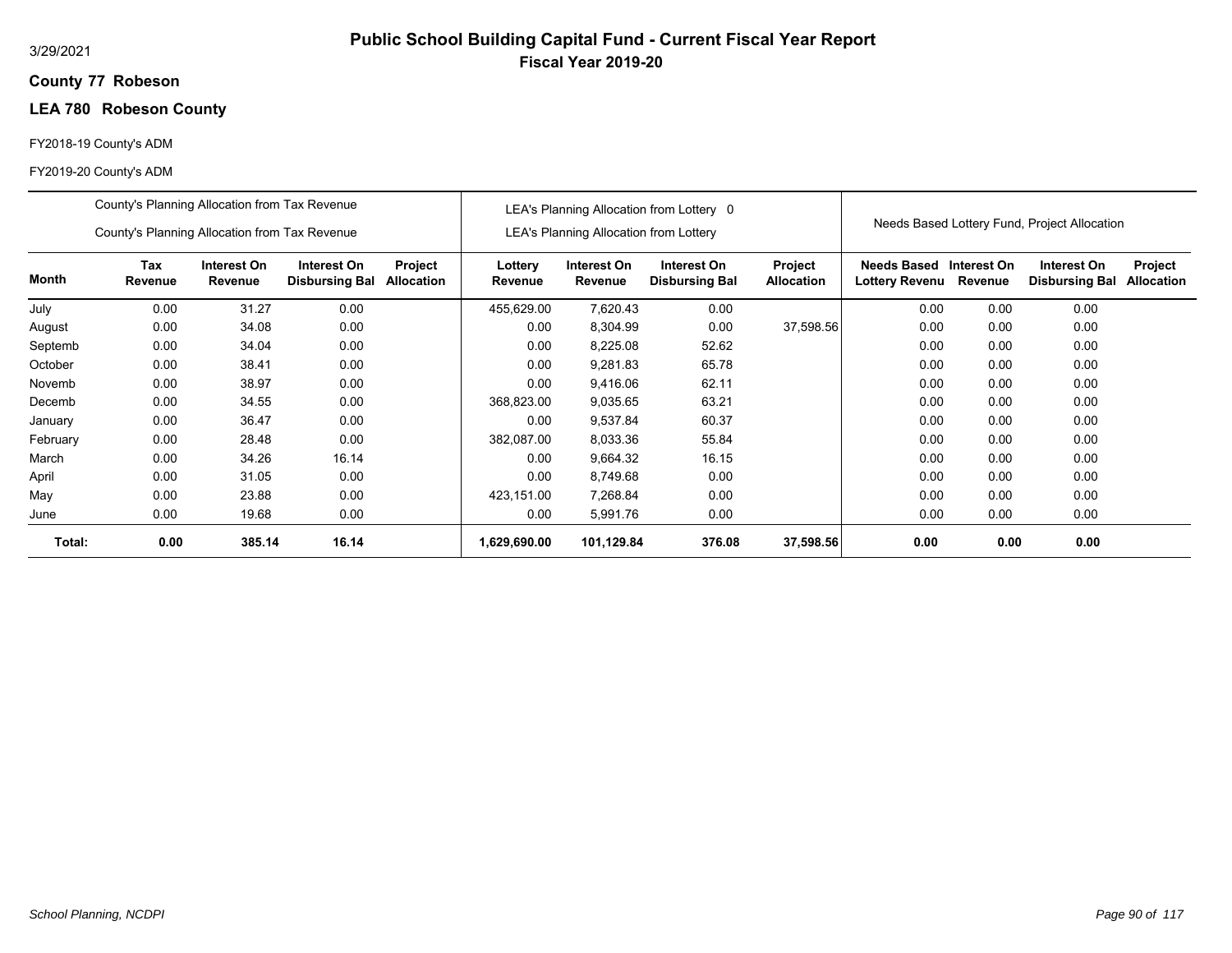## **78 Rockingham County**

# **LEA 790 Rockingham County**

## FY2018-19 County's ADM

|          | County's Planning Allocation from Tax Revenue |                        |                                      |                              |                    |                                        | LEA's Planning Allocation from Lottery 0 |                              |                                      |                        |                                              |                                     |
|----------|-----------------------------------------------|------------------------|--------------------------------------|------------------------------|--------------------|----------------------------------------|------------------------------------------|------------------------------|--------------------------------------|------------------------|----------------------------------------------|-------------------------------------|
|          | County's Planning Allocation from Tax Revenue |                        |                                      |                              |                    | LEA's Planning Allocation from Lottery |                                          |                              |                                      |                        | Needs Based Lottery Fund, Project Allocation |                                     |
| Month    | Tax<br>Revenue                                | Interest On<br>Revenue | Interest On<br><b>Disbursing Bal</b> | Project<br><b>Allocation</b> | Lottery<br>Revenue | Interest On<br>Revenue                 | Interest On<br><b>Disbursing Bal</b>     | Project<br><b>Allocation</b> | <b>Needs Based</b><br>Lottery Revenu | Interest On<br>Revenue | Interest On<br><b>Disbursing Bal</b>         | <b>Project</b><br><b>Allocation</b> |
| July     | 0.00                                          | 0.37                   | 0.00                                 |                              | 246,244.00         | 806.09                                 | 0.00                                     |                              | 0.00                                 | 0.00                   | 0.00                                         |                                     |
| August   | 0.00                                          | 0.40                   | 0.00                                 |                              | 0.00               | 878.50                                 | 0.00                                     |                              | 0.00                                 | 0.00                   | 0.00                                         |                                     |
| Septemb  | 0.00<br>0.00<br>0.40                          |                        |                                      |                              | 0.00               | 877.39                                 | 0.00                                     |                              | 0.00                                 | 0.00                   | 0.00                                         |                                     |
| October  | 0.00                                          | 0.45                   | 0.00                                 |                              | 0.00               | 990.10                                 | 0.00                                     |                              | 0.00                                 | 0.00                   | 0.00                                         |                                     |
| Novemb   | 0.00                                          | 0.46                   | 0.00                                 |                              | 0.00               | 1,004.41                               | 0.00                                     |                              | 0.00                                 | 0.00                   | 0.00                                         |                                     |
| Decemb   | 0.00                                          | 0.41                   | 0.00                                 |                              | 197,204.00         | 1,257.87                               | 0.00                                     |                              | 0.00                                 | 0.00                   | 0.00                                         |                                     |
| January  | 0.00                                          | 0.43                   | 0.00                                 |                              | 0.00               | 1,327.76                               | 0.00                                     |                              | 0.00                                 | 0.00                   | 0.00                                         |                                     |
| February | 0.00                                          | 0.34                   | 0.00                                 |                              | 204,295.00         | 1,349.46                               | 0.00                                     |                              | 0.00                                 | 0.00                   | 0.00                                         |                                     |
| March    | 0.00                                          | 0.40                   | 165.74                               | 219.65                       | 0.00               | 1,623.41                               | 165.75                                   | 882,164.40                   | 0.00                                 | 0.00                   | 0.00                                         |                                     |
| April    | 0.00                                          | 0.28                   | 0.02                                 |                              | 0.00               | 5.21                                   | 81.81                                    |                              | 0.00                                 | 0.00                   | 0.00                                         |                                     |
| May      | 0.00                                          | 0.21                   | 0.00                                 |                              | 226,252.00         | 292.58                                 | 0.00                                     |                              | 0.00                                 | 0.00                   | 0.00                                         |                                     |
| June     | 0.00                                          | 0.18                   | 0.01                                 |                              | 0.00               | 241.17                                 | 45.08                                    | 229,477.64                   | 0.00                                 | 0.00                   | 0.00                                         |                                     |
| Total:   | 0.00                                          | 4.33                   | 165.77                               | 219.65                       | 873,995.00         | 10,653.95                              | 292.64                                   | 1,111,642.04                 | 0.00                                 | 0.00                   | 0.00                                         |                                     |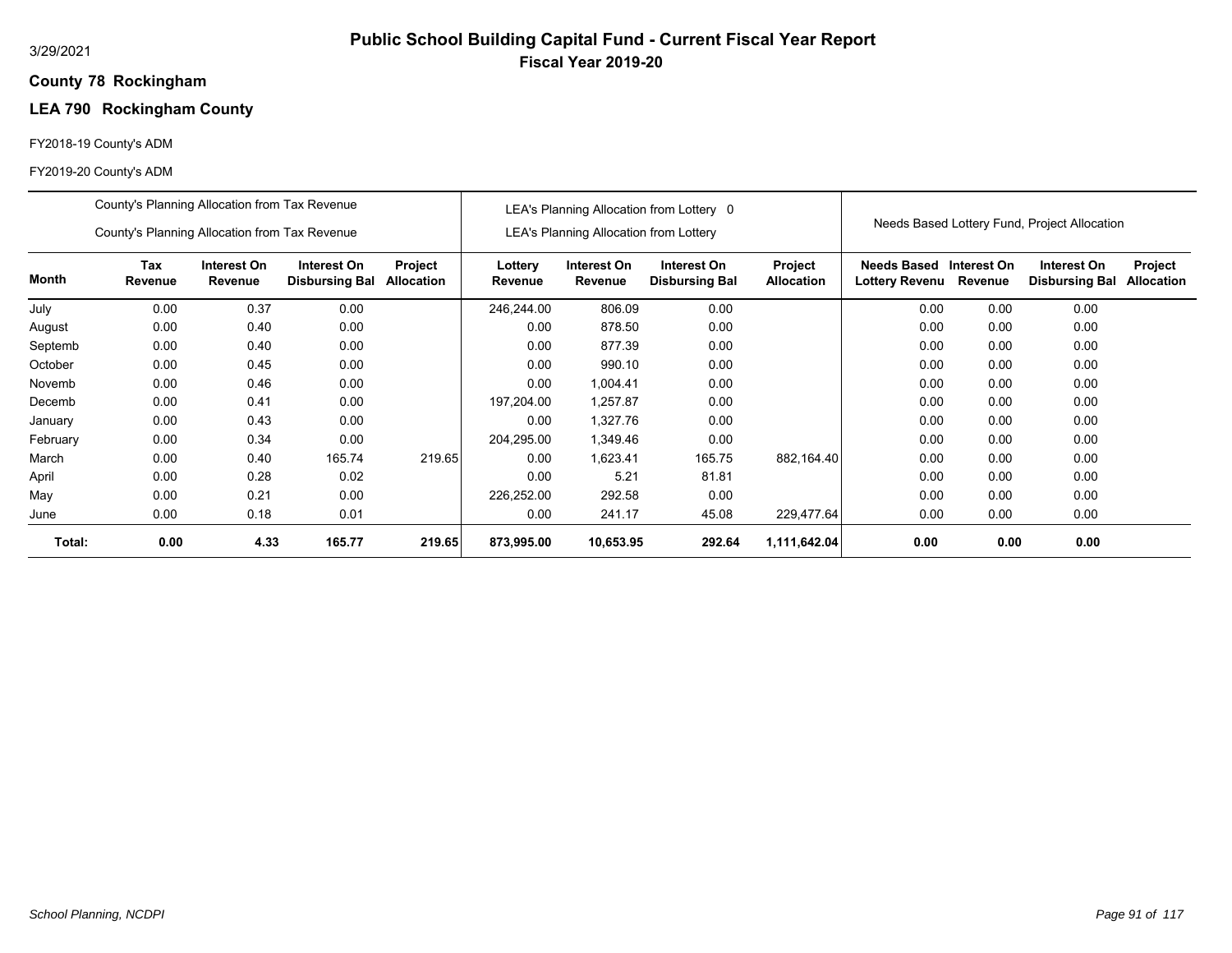## **79 Rowan County**

# **LEA 800 Rowan County**

## FY2018-19 County's ADM

|          | County's Planning Allocation from Tax Revenue |                        |                                      |                       |                    |                                               | LEA's Planning Allocation from Lottery 0 |                              |                               |                        |                                              |                              |
|----------|-----------------------------------------------|------------------------|--------------------------------------|-----------------------|--------------------|-----------------------------------------------|------------------------------------------|------------------------------|-------------------------------|------------------------|----------------------------------------------|------------------------------|
|          | County's Planning Allocation from Tax Revenue |                        |                                      |                       |                    | <b>LEA's Planning Allocation from Lottery</b> |                                          |                              |                               |                        | Needs Based Lottery Fund, Project Allocation |                              |
| Month    | Tax<br>Revenue                                | Interest On<br>Revenue | Interest On<br><b>Disbursing Bal</b> | Project<br>Allocation | Lottery<br>Revenue | Interest On<br>Revenue                        | Interest On<br><b>Disbursing Bal</b>     | Project<br><b>Allocation</b> | Needs Based<br>Lottery Revenu | Interest On<br>Revenue | Interest On<br><b>Disbursing Bal</b>         | Project<br><b>Allocation</b> |
| July     | 0.00                                          | 11.24                  | 0.00                                 |                       | 389,748.00         | 1,293.29                                      | 19.11                                    |                              | 0.00                          | 0.00                   | 0.00                                         |                              |
| August   | 0.00                                          | 12.25                  | 0.00                                 |                       | 0.00               | 1,409.50                                      | 19.60                                    |                              | 0.00                          | 0.00                   | 0.00                                         |                              |
| Septemb  | 0.00                                          | 12.24                  | 0.00                                 |                       | 0.00               | 1,407.76                                      | 18.21                                    |                              | 0.00                          | 0.00                   | 0.00                                         |                              |
| October  | 0.00                                          | 13.81                  | 0.00                                 |                       | 0.00               | 1,588.64                                      | 18.96                                    |                              | 0.00                          | 0.00                   | 0.00                                         |                              |
| Novemb   | 0.00                                          | 14.01                  | 0.00                                 |                       | 0.00               | 1,611.63                                      | 17.91                                    |                              | 0.00                          | 0.00                   | 0.00                                         |                              |
| Decemb   | 0.00                                          | 12.42                  | 9.12                                 |                       | 318.674.00         | 2,022.55                                      | 9.11                                     |                              | 0.00                          | 0.00                   | 0.00                                         |                              |
| January  | 0.00                                          | 13.13                  | 8.70                                 |                       | 0.00               | 2,134.95                                      | 8.70                                     |                              | 0.00                          | 0.00                   | 0.00                                         |                              |
| February | 0.00                                          | 10.27                  | 8.06                                 |                       | 330,133.00         | 2,172.36                                      | 8.05                                     |                              | 0.00                          | 0.00                   | 0.00                                         |                              |
| March    | 0.00                                          | 12.37                  | 9.02                                 |                       | 0.00               | 2,613.39                                      | 9.01                                     |                              | 0.00                          | 0.00                   | 0.00                                         |                              |
| April    | 0.00                                          | 11.21                  | 7.54                                 |                       | 0.00               | 2,366.06                                      | 7.54                                     |                              | 0.00                          | 0.00                   | 0.00                                         |                              |
| May      | 0.00                                          | 8.63                   | 97.27                                |                       | 365,614.00         | 2,285.88                                      | 97.27                                    | 1,422,000.00                 | 0.00                          | 0.00                   | 0.00                                         |                              |
| June     | 0.00                                          | 7.22                   | 0.00                                 |                       | 0.00               | 391.80                                        | 988.59                                   |                              | 0.00                          | 0.00                   | 0.00                                         |                              |
| Total:   | 0.00                                          | 138.80                 | 139.71                               |                       | 1,404,169.00       | 21,297.81                                     | 1,222.06                                 | 1,422,000.00                 | 0.00                          | 0.00                   | 0.00                                         |                              |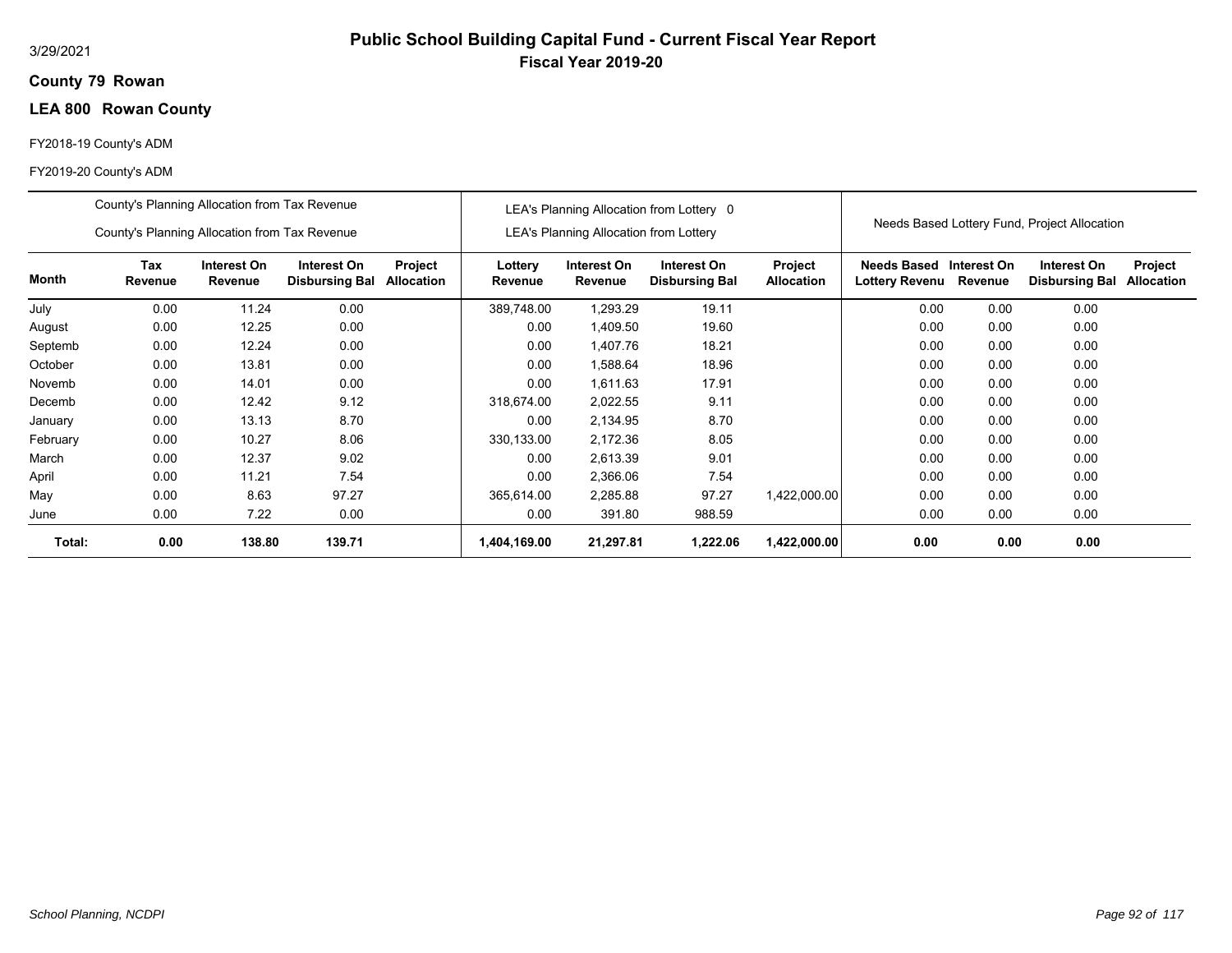### **80 Rutherford County**

# **LEA 810 Rutherford County**

## FY2018-19 County's ADM

|          | County's Planning Allocation from Tax Revenue |                        |                                      |                              |                           |                                               | LEA's Planning Allocation from Lottery 0 |                              |                                                          |      |                                              |                              |
|----------|-----------------------------------------------|------------------------|--------------------------------------|------------------------------|---------------------------|-----------------------------------------------|------------------------------------------|------------------------------|----------------------------------------------------------|------|----------------------------------------------|------------------------------|
|          | County's Planning Allocation from Tax Revenue |                        |                                      |                              |                           | <b>LEA's Planning Allocation from Lottery</b> |                                          |                              |                                                          |      | Needs Based Lottery Fund, Project Allocation |                              |
| Month    | Tax<br>Revenue                                | Interest On<br>Revenue | Interest On<br><b>Disbursing Bal</b> | Project<br><b>Allocation</b> | Lottery<br><b>Revenue</b> | Interest On<br>Revenue                        | Interest On<br><b>Disbursing Bal</b>     | Project<br><b>Allocation</b> | <b>Needs Based Interest On</b><br>Lottery Revenu Revenue |      | Interest On<br><b>Disbursing Bal</b>         | Project<br><b>Allocation</b> |
| July     | 0.00                                          | 0.07                   | 0.00                                 |                              | 166,544.00                | 304.32                                        | 55.66                                    |                              | 0.00                                                     | 0.00 | 0.00                                         |                              |
| August   | 0.00                                          | 0.08                   | 0.00                                 |                              | 0.00                      | 331.76                                        | 0.00                                     |                              | 0.00                                                     | 0.00 | 0.00                                         |                              |
| Septemb  | 0.00                                          | 0.08                   | 0.00                                 |                              | 0.00                      | 331.34                                        | 0.00                                     |                              | 0.00                                                     | 0.00 | 0.00                                         |                              |
| October  | 0.00                                          | 0.08                   | 0.00                                 |                              | 0.00                      | 373.90                                        | 0.00                                     |                              | 0.00                                                     | 0.00 | 0.00                                         |                              |
| Novemb   | 0.00                                          | 0.09                   | 0.00                                 |                              | 0.00                      | 379.30                                        | 0.00                                     |                              | 0.00                                                     | 0.00 | 0.00                                         |                              |
| Decemb   | 0.00                                          | 0.08                   | 0.00                                 |                              | 133,218.00                | 584.45                                        | 0.00                                     |                              | 3,801,708.00                                             | 0.00 | 0.00                                         |                              |
| January  | 0.00                                          | 0.08                   | 24.38                                |                              | 0.00                      | 616.92                                        | 24.37                                    | 313,759.44                   | 0.00                                                     | 0.00 | 0.00                                         |                              |
| February | 0.00                                          | 0.10                   | 0.00                                 |                              | 0.00                      | 1.88                                          | 212.05                                   |                              | 3,267,986.00                                             | 0.00 | 0.00                                         | 332,374.38                   |
| March    | 0.00                                          | 0.12                   | 0.00                                 |                              | 0.00                      | 2.65                                          | 47.87                                    |                              | 0.00                                                     | 0.00 | 0.00                                         | 72,515.63                    |
| April    | 0.00                                          | 0.11                   | 0.00                                 |                              | 0.00                      | 2.47                                          | 16.46                                    |                              | 0.00                                                     | 0.00 | 0.00                                         | 126,094.64                   |
| May      | 0.00                                          | 0.08                   | 0.00                                 |                              | 0.00                      | 1.92                                          | 24.72                                    |                              | 3,619,207.00                                             | 0.00 | 0.00                                         | 272,547.37                   |
| June     | 0.00                                          | 0.07                   | 0.00                                 |                              | 0.00                      | 1.61                                          | 31.55                                    |                              | 0.00                                                     | 0.00 | 0.00                                         | 162,934.26                   |
| Total:   | 0.00                                          | 1.04                   | 24.38                                |                              | 299,762.00                | 2,932.52                                      | 412.68                                   | 313,759.44                   | 10,688,901.00                                            | 0.00 | 0.00                                         | 966,466.28                   |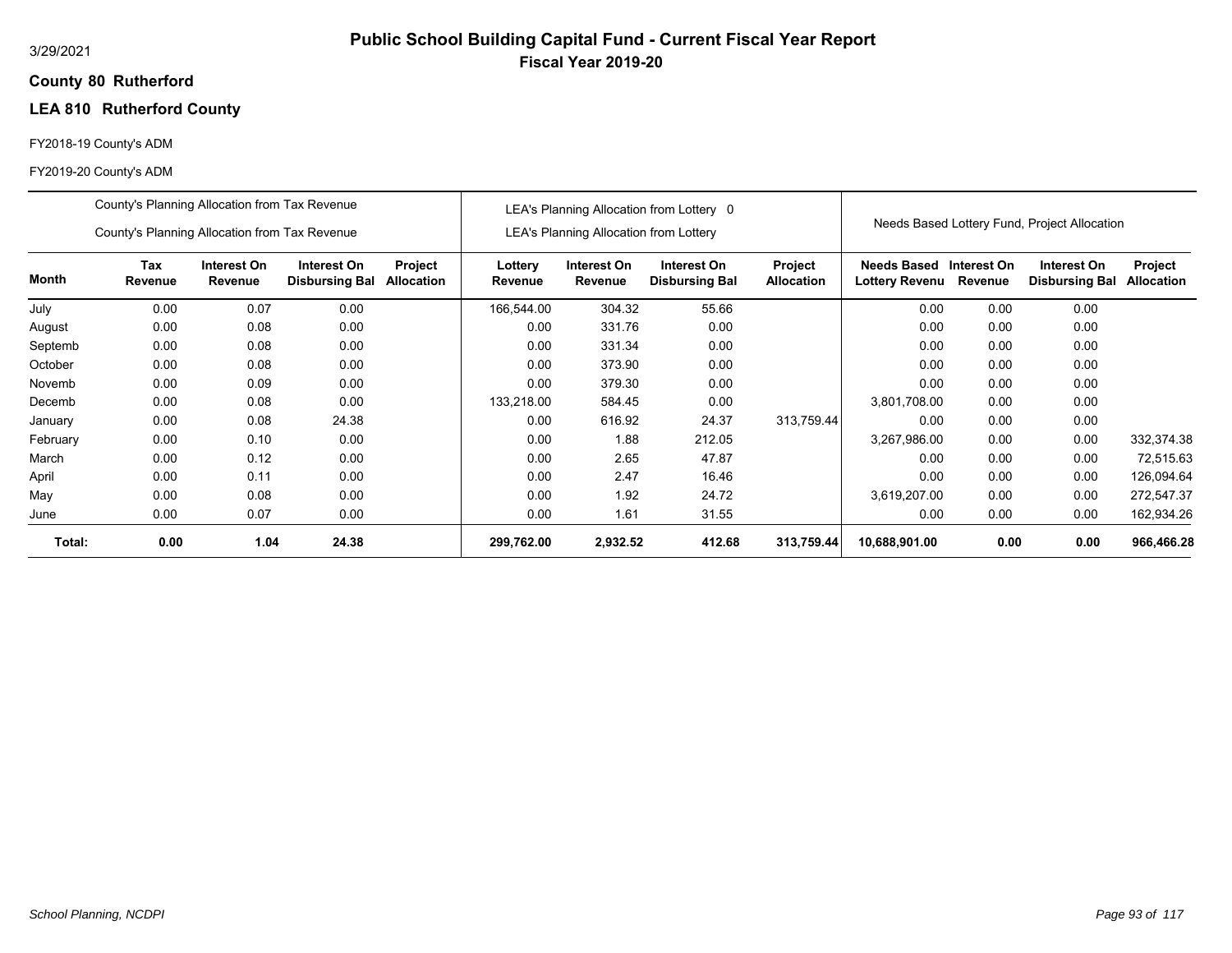## **81 Sampson County**

# **LEA 820 Sampson County**

## FY2018-19 County's ADM

|          | County's Planning Allocation from Tax Revenue |                        |                                      |                              |                    |                                               | LEA's Planning Allocation from Lottery 0 |                              |                                           |         |                                              |                              |
|----------|-----------------------------------------------|------------------------|--------------------------------------|------------------------------|--------------------|-----------------------------------------------|------------------------------------------|------------------------------|-------------------------------------------|---------|----------------------------------------------|------------------------------|
|          | County's Planning Allocation from Tax Revenue |                        |                                      |                              |                    | <b>LEA's Planning Allocation from Lottery</b> |                                          |                              |                                           |         | Needs Based Lottery Fund, Project Allocation |                              |
| Month    | <b>Tax</b><br>Revenue                         | Interest On<br>Revenue | Interest On<br><b>Disbursing Bal</b> | Project<br><b>Allocation</b> | Lottery<br>Revenue | Interest On<br>Revenue                        | Interest On<br><b>Disbursing Bal</b>     | Project<br><b>Allocation</b> | Needs Based Interest On<br>Lottery Revenu | Revenue | Interest On<br><b>Disbursing Bal</b>         | Project<br><b>Allocation</b> |
| July     | 0.00                                          | 16.93                  | 19.77                                |                              | 168,396.00         | 1,141.81                                      | 15.24                                    |                              | 0.00                                      | 0.00    | 0.00                                         |                              |
| August   | 0.00                                          | 18.49                  | 0.00                                 |                              | 0.00               | 1,244.41                                      | 0.00                                     |                              | 0.00                                      | 0.00    | 0.00                                         |                              |
| Septemb  | 0.00                                          | 18.47                  | 0.00                                 |                              | 0.00               | 1,242.84                                      | 0.00                                     |                              | 0.00                                      | 0.00    | 0.00                                         |                              |
| October  | 0.00                                          | 20.84                  | 0.00                                 |                              | 0.00               | 1,402.50                                      | 0.00                                     |                              | 0.00                                      | 0.00    | 0.00                                         |                              |
| Novemb   | 0.00                                          | 21.14                  | 0.00                                 |                              | 0.00               | 1,422.76                                      | 0.00                                     |                              | 0.00                                      | 0.00    | 0.00                                         |                              |
| Decemb   | 0.00                                          | 18.74                  | 0.00                                 |                              | 136,698.00         | 1,516.09                                      | 0.00                                     |                              | 0.00                                      | 0.00    | 0.00                                         |                              |
| January  | 0.00                                          | 19.79                  | 0.00                                 |                              | 0.00               | 1,600.33                                      | 0.00                                     |                              | 0.00                                      | 0.00    | 0.00                                         |                              |
| February | 0.00                                          | 15.45                  | 0.00                                 |                              | 141,614.00         | 1,466.44                                      | 0.00                                     |                              | 0.00                                      | 0.00    | 0.00                                         |                              |
| March    | 0.00                                          | 18.59                  | 0.00                                 |                              | 0.00               | 1,764.14                                      | 0.00                                     |                              | 0.00                                      | 0.00    | 0.00                                         |                              |
| April    | 0.00                                          | 16.83                  | 0.00                                 |                              | 0.00               | 1,597.18                                      | 0.00                                     |                              | 0.00                                      | 0.00    | 0.00                                         |                              |
| May      | 0.00                                          | 12.94                  | 0.00                                 |                              | 156,834.00         | 1,428.34                                      | 0.00                                     |                              | 0.00                                      | 0.00    | 0.00                                         |                              |
| June     | 0.00                                          | 10.67                  | 0.00                                 |                              | 0.00               | 1,177.39                                      | 0.00                                     |                              | 0.00                                      | 0.00    | 0.00                                         |                              |
| Total:   | 0.00                                          | 208.88                 | 19.77                                |                              | 603,542.00         | 17,004.23                                     | 15.24                                    |                              | 0.00                                      | 0.00    | 0.00                                         |                              |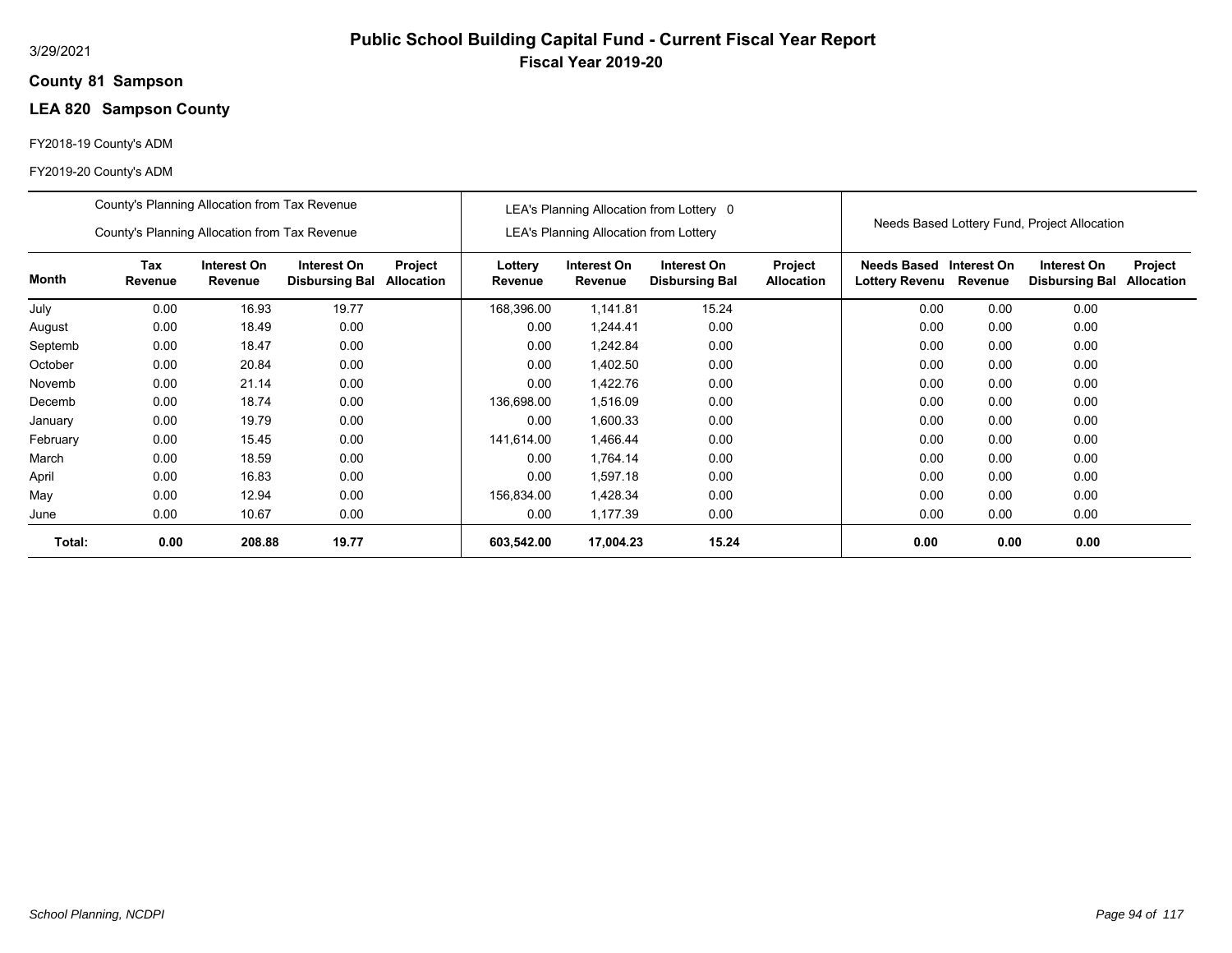### **81 Sampson County**

# **LEA 821 Clinton City**

## FY2018-19 County's ADM

|          | County's Planning Allocation from Tax Revenue<br>County's Planning Allocation from Tax Revenue |                        |                                      |                              |                    | <b>LEA's Planning Allocation from Lottery</b> | LEA's Planning Allocation from Lottery 0 |                              |                                             |                        | Needs Based Lottery Fund, Project Allocation |                              |
|----------|------------------------------------------------------------------------------------------------|------------------------|--------------------------------------|------------------------------|--------------------|-----------------------------------------------|------------------------------------------|------------------------------|---------------------------------------------|------------------------|----------------------------------------------|------------------------------|
| Month    | Tax<br>Revenue                                                                                 | Interest On<br>Revenue | Interest On<br><b>Disbursing Bal</b> | Project<br><b>Allocation</b> | Lottery<br>Revenue | Interest On<br>Revenue                        | Interest On<br><b>Disbursing Bal</b>     | Project<br><b>Allocation</b> | <b>Needs Based</b><br><b>Lottery Revenu</b> | Interest On<br>Revenue | Interest On<br><b>Disbursing Bal</b>         | Project<br><b>Allocation</b> |
| July     | 0.00                                                                                           | 0.00                   | 0.00                                 |                              | 61,403.00          | 1,526.71                                      | 4.54                                     |                              | 0.00                                        | 0.00                   | 0.00                                         |                              |
| August   | 0.00                                                                                           | 0.00                   | 0.00                                 |                              | 0.00               | 1,663.86                                      | 0.00                                     |                              | 0.00                                        | 0.00                   | 0.00                                         |                              |
| Septemb  | 0.00                                                                                           | 0.00                   | 0.00                                 |                              | 0.00               | 1,661.76                                      | 0.00                                     |                              | 0.00                                        | 0.00                   | 0.00                                         |                              |
| October  | 0.00                                                                                           | 0.00                   | 0.00                                 |                              | 0.00               | 1,875.24                                      | 0.00                                     |                              | 0.00                                        | 0.00                   | 0.00                                         |                              |
| Novemb   | 0.00                                                                                           | 0.00                   | 0.00                                 |                              | 0.00               | 1,902.33                                      | 0.00                                     |                              | 0.00                                        | 0.00                   | 0.00                                         |                              |
| Decemb   | 0.00                                                                                           | 0.00                   | 0.00                                 |                              | 50,795.00          | 1,781.27                                      | 0.00                                     |                              | 0.00                                        | 0.00                   | 0.00                                         |                              |
| January  | 0.00                                                                                           | 0.00                   | 0.00                                 |                              | 0.00               | 1,880.25                                      | 0.00                                     |                              | 0.00                                        | 0.00                   | 0.00                                         |                              |
| February | 0.00                                                                                           | 0.00                   | 0.00                                 |                              | 52,622.00          | 1,548.92                                      | 0.00                                     |                              | 0.00                                        | 0.00                   | 0.00                                         |                              |
| March    | 0.00                                                                                           | 0.00                   | 0.00                                 |                              | 0.00               | 1,863.36                                      | 0.00                                     |                              | 0.00                                        | 0.00                   | 0.00                                         |                              |
| April    | 0.00                                                                                           | 0.00                   | 0.00                                 |                              | 0.00               | 1,687.01                                      | 0.00                                     |                              | 0.00                                        | 0.00                   | 0.00                                         |                              |
| May      | 0.00                                                                                           | 0.00                   | 0.00                                 |                              | 58,277.00          | 1,371.77                                      | 0.00                                     |                              | 0.00                                        | 0.00                   | 0.00                                         |                              |
| June     | 0.00                                                                                           | 0.00                   | 0.00                                 |                              | 0.00               | 1,130.76                                      | 0.00                                     |                              | 0.00                                        | 0.00                   | 0.00                                         |                              |
| Total:   | 0.00                                                                                           | 0.00                   | 0.00                                 |                              | 223,097.00         | 19,893.24                                     | 4.54                                     |                              | 0.00                                        | 0.00                   | 0.00                                         |                              |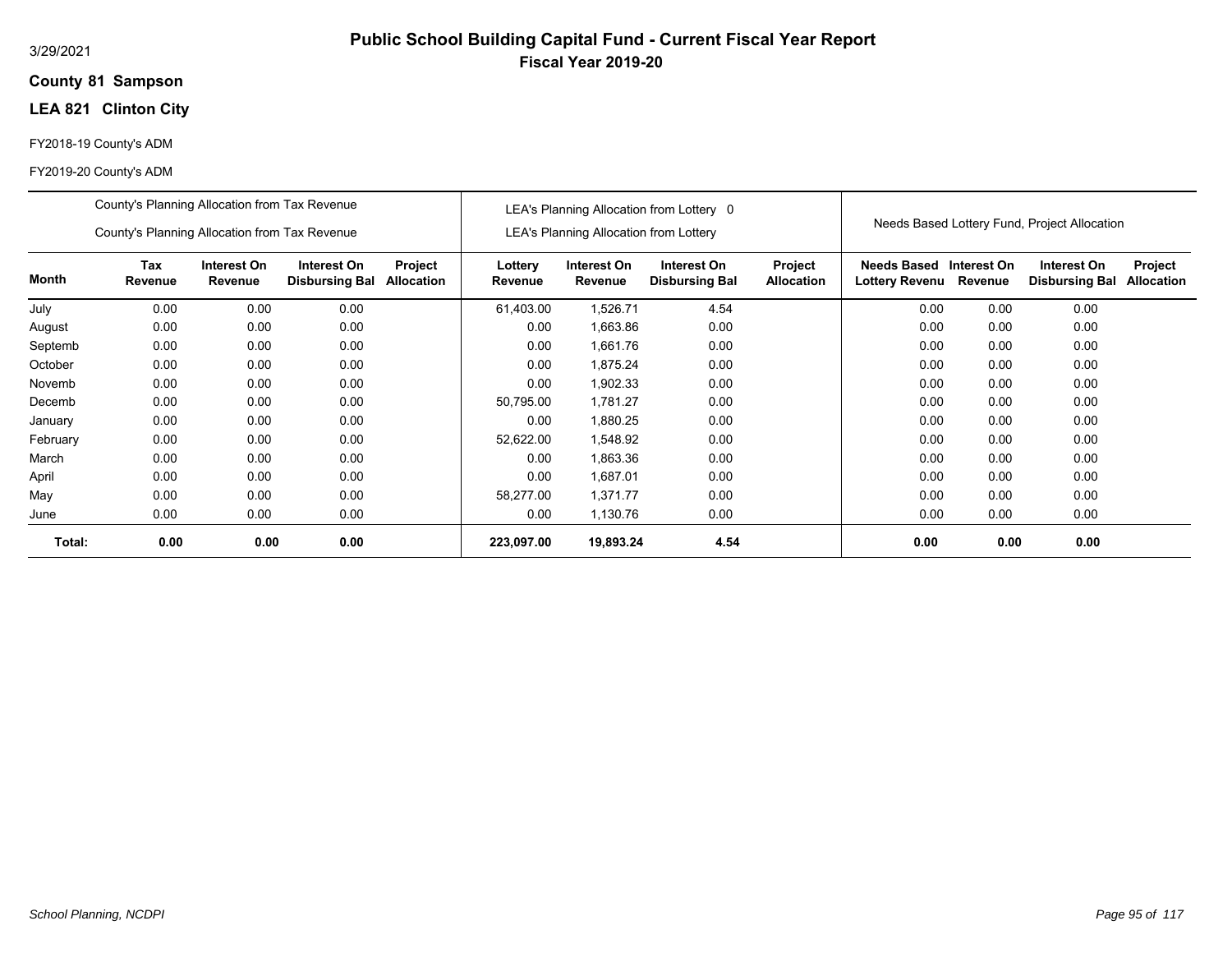## **82 Scotland County**

# **LEA 830 Scotland County**

## FY2018-19 County's ADM

|          | County's Planning Allocation from Tax Revenue |                        |                                      |                       |                    |                                               | LEA's Planning Allocation from Lottery 0 |                              |                               |                        |                                              |                              |
|----------|-----------------------------------------------|------------------------|--------------------------------------|-----------------------|--------------------|-----------------------------------------------|------------------------------------------|------------------------------|-------------------------------|------------------------|----------------------------------------------|------------------------------|
|          | County's Planning Allocation from Tax Revenue |                        |                                      |                       |                    | <b>LEA's Planning Allocation from Lottery</b> |                                          |                              |                               |                        | Needs Based Lottery Fund, Project Allocation |                              |
| Month    | Tax<br>Revenue                                | Interest On<br>Revenue | Interest On<br><b>Disbursing Bal</b> | Project<br>Allocation | Lottery<br>Revenue | Interest On<br>Revenue                        | Interest On<br><b>Disbursing Bal</b>     | Project<br><b>Allocation</b> | Needs Based<br>Lottery Revenu | Interest On<br>Revenue | Interest On<br><b>Disbursing Bal</b>         | Project<br><b>Allocation</b> |
| July     | 0.00                                          | 1.93                   | 0.00                                 |                       | 116,843.00         | 287.56                                        | 0.00                                     |                              | 0.00                          | 0.00                   | 0.00                                         |                              |
| August   | 0.00                                          | 2.10                   | 0.00                                 |                       | 0.00               | 313.39                                        | 0.00                                     |                              | 0.00                          | 0.00                   | 0.00                                         |                              |
| Septemb  | 0.00                                          | 2.10                   | 0.00                                 |                       | 0.00               | 312.99                                        | 0.00                                     |                              | 0.00                          | 0.00                   | 0.00                                         |                              |
| October  | 0.00                                          | 2.37                   | 0.00                                 |                       | 0.00               | 353.20                                        | 0.00                                     |                              | 0.00                          | 0.00                   | 0.00                                         |                              |
| Novemb   | 0.00                                          | 2.40                   | 0.00                                 |                       | 0.00               | 358.31                                        | 0.00                                     |                              | 0.00                          | 0.00                   | 0.00                                         |                              |
| Decemb   | 0.00                                          | 2.13                   | 0.00                                 |                       | 94,833.00          | 494.33                                        | 0.00                                     |                              | 0.00                          | 0.00                   | 0.00                                         |                              |
| January  | 0.00                                          | 2.25                   | 0.00                                 |                       | 0.00               | 521.80                                        | 0.00                                     |                              | 0.00                          | 0.00                   | 0.00                                         |                              |
| February | 0.00                                          | 1.76                   | 0.00                                 |                       | 98,243.00          | 557.79                                        | 0.00                                     |                              | 0.00                          | 0.00                   | 0.00                                         |                              |
| March    | 0.00                                          | 2.11                   | 68.56                                |                       | 0.00               | 671.03                                        | 68.56                                    | 365,000.00                   | 0.00                          | 0.00                   | 0.00                                         |                              |
| April    | 0.00                                          | 2.03                   | 0.00                                 |                       | 0.00               | 1.56                                          | 507.72                                   |                              | 0.00                          | 0.00                   | 0.00                                         |                              |
| May      | 0.00                                          | 1.56                   | 0.00                                 |                       | 108,802.00         | 140.56                                        | 480.86                                   | 20,000.00                    | 0.00                          | 0.00                   | 0.00                                         |                              |
| June     | 0.00                                          | 1.29                   | 0.00                                 |                       | 0.00               | 95.38                                         | 126.08                                   |                              | 0.00                          | 0.00                   | 0.00                                         |                              |
| Total:   | 0.00                                          | 24.03                  | 68.56                                |                       | 418,721.00         | 4,107.90                                      | 1,183.22                                 | 385,000.00                   | 0.00                          | 0.00                   | 0.00                                         |                              |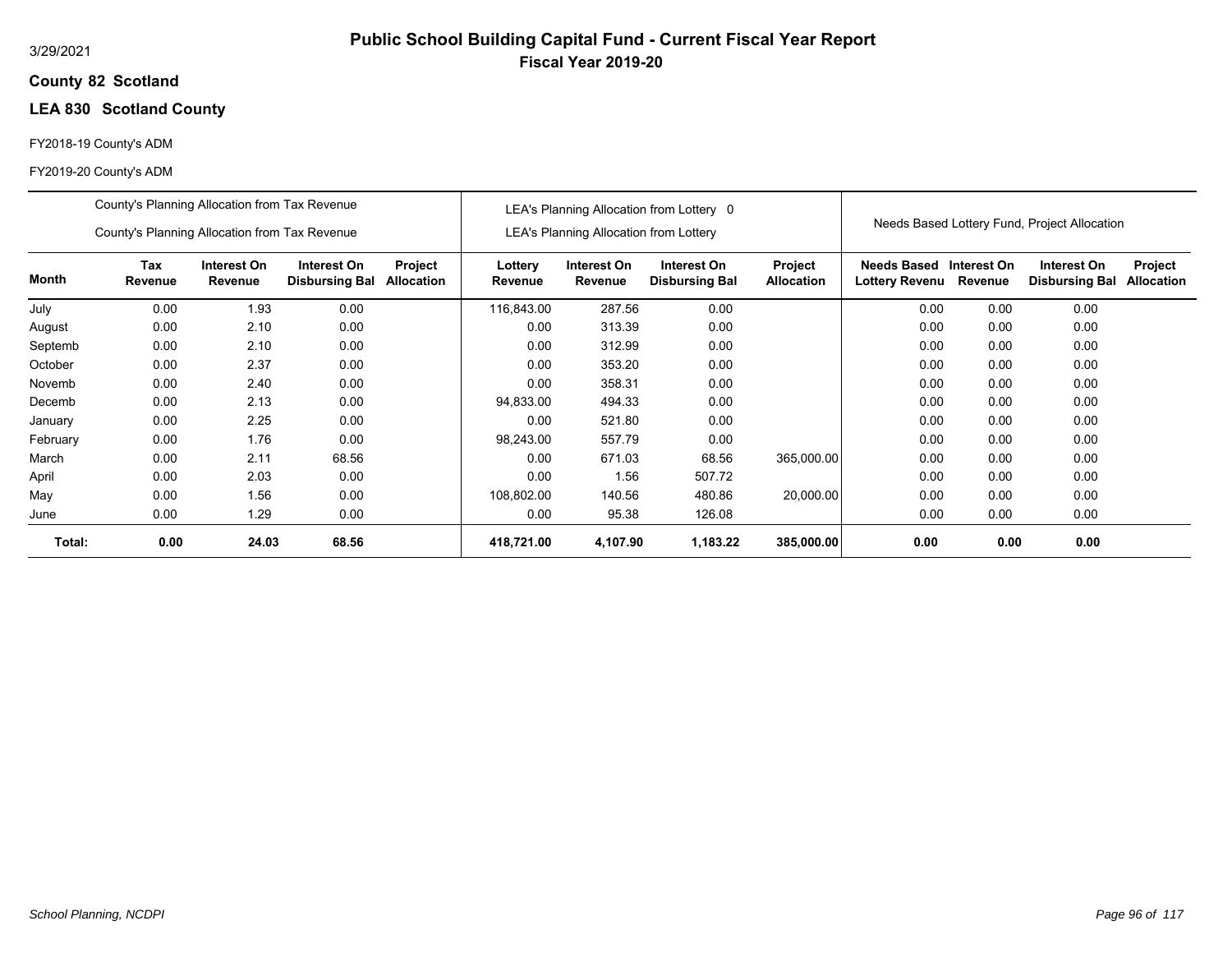## **83 Stanly County**

# **LEA 840 Stanly County**

## FY2018-19 County's ADM

|          | County's Planning Allocation from Tax Revenue |                        |                                      |                       |                    |                                        | LEA's Planning Allocation from Lottery 0 |                              |                                      |                        |                                              |                              |
|----------|-----------------------------------------------|------------------------|--------------------------------------|-----------------------|--------------------|----------------------------------------|------------------------------------------|------------------------------|--------------------------------------|------------------------|----------------------------------------------|------------------------------|
|          | County's Planning Allocation from Tax Revenue |                        |                                      |                       |                    | LEA's Planning Allocation from Lottery |                                          |                              |                                      |                        | Needs Based Lottery Fund, Project Allocation |                              |
| Month    | Tax<br>Revenue                                | Interest On<br>Revenue | Interest On<br><b>Disbursing Bal</b> | Project<br>Allocation | Lottery<br>Revenue | Interest On<br>Revenue                 | Interest On<br><b>Disbursing Bal</b>     | Project<br><b>Allocation</b> | Needs Based<br><b>Lottery Revenu</b> | Interest On<br>Revenue | Interest On<br><b>Disbursing Bal</b>         | Project<br><b>Allocation</b> |
| July     | 0.00                                          | 0.30                   | 0.00                                 |                       | 172,079.00         | 559.59                                 | 0.17                                     |                              | 0.00                                 | 0.00                   | 0.00                                         |                              |
| August   | 0.00                                          | 0.32                   | 0.00                                 |                       | 0.00               | 609.85                                 | 0.17                                     | 156,000.00                   | 0.00                                 | 0.00                   | 0.00                                         |                              |
| Septemb  | 0.00                                          | 0.32                   | 0.00                                 |                       | 0.00               | 321.06                                 | 43.83                                    |                              | 0.00                                 | 0.00                   | 0.00                                         |                              |
| October  | 0.00                                          | 0.37                   | 0.00                                 |                       | 0.00               | 362.39                                 | 19.69                                    | 173,000.00                   | 0.00                                 | 0.00                   | 0.00                                         |                              |
| Novemb   | 0.00                                          | 0.37                   | 0.00                                 |                       | 0.00               | 3.45                                   | 47.79                                    |                              | 0.00                                 | 0.00                   | 0.00                                         |                              |
| Decemb   | 0.00                                          | 0.33                   | 0.00                                 |                       | 142.844.00         | 269.22                                 | 0.16                                     |                              | 0.00                                 | 0.00                   | 0.00                                         |                              |
| January  | 0.00                                          | 0.35                   | 0.00                                 |                       | 0.00               | 284.18                                 | 0.15                                     |                              | 0.00                                 | 0.00                   | 0.00                                         |                              |
| February | 0.00                                          | 0.27                   | 0.00                                 |                       | 147,980.00         | 448.31                                 | 22.30                                    | 144,000.00                   | 0.00                                 | 0.00                   | 0.00                                         |                              |
| March    | 0.00                                          | 0.33                   | 0.00                                 |                       | 0.00               | 274.77                                 | 131.53                                   |                              | 0.00                                 | 0.00                   | 0.00                                         |                              |
| April    | 0.00                                          | 0.30                   | 0.00                                 |                       | 0.00               | 248.98                                 | 0.13                                     |                              | 0.00                                 | 0.00                   | 0.00                                         |                              |
| May      | 0.00                                          | 0.23                   | 0.00                                 |                       | 163,885.00         | 400.44                                 | 0.12                                     |                              | 0.00                                 | 0.00                   | 0.00                                         |                              |
| June     | 0.00                                          | 0.19                   | 0.00                                 |                       | 0.00               | 330.08                                 | 34.25                                    | 149,000.00                   | 0.00                                 | 0.00                   | 0.00                                         |                              |
| Total:   | 0.00                                          | 3.68                   | 0.00                                 |                       | 626,788.00         | 4,112.32                               | 300.29                                   | 622,000.00                   | 0.00                                 | 0.00                   | 0.00                                         |                              |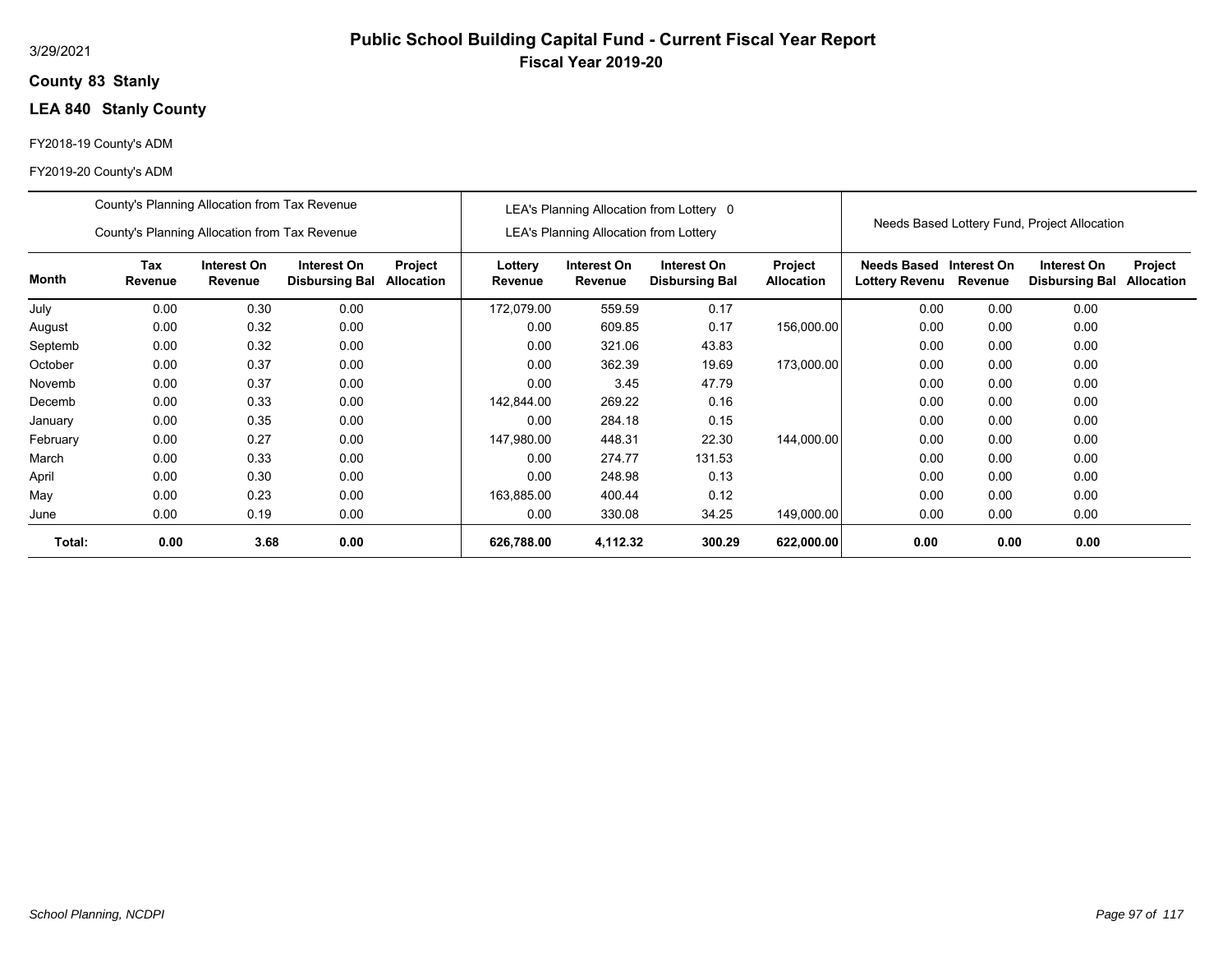## **84 Stokes County**

# **LEA 850 Stokes County**

## FY2018-19 County's ADM

|          | County's Planning Allocation from Tax Revenue |                        |                                      |                       |                    |                                               | LEA's Planning Allocation from Lottery 0 |                                     |                                      |                        | Needs Based Lottery Fund, Project Allocation |                              |
|----------|-----------------------------------------------|------------------------|--------------------------------------|-----------------------|--------------------|-----------------------------------------------|------------------------------------------|-------------------------------------|--------------------------------------|------------------------|----------------------------------------------|------------------------------|
|          | County's Planning Allocation from Tax Revenue |                        |                                      |                       |                    | <b>LEA's Planning Allocation from Lottery</b> |                                          |                                     |                                      |                        |                                              |                              |
| Month    | Tax<br>Revenue                                | Interest On<br>Revenue | Interest On<br><b>Disbursing Bal</b> | Project<br>Allocation | Lottery<br>Revenue | Interest On<br>Revenue                        | Interest On<br><b>Disbursing Bal</b>     | <b>Project</b><br><b>Allocation</b> | Needs Based<br><b>Lottery Revenu</b> | Interest On<br>Revenue | Interest On<br><b>Disbursing Bal</b>         | Project<br><b>Allocation</b> |
| July     | 0.00                                          | 0.36                   | 0.00                                 |                       | 120,506.00         | 249.23                                        | 11.80                                    |                                     | 0.00                                 | 0.00                   | 0.00                                         |                              |
| August   | 0.00                                          | 0.39                   | 0.00                                 |                       | 0.00               | 271.64                                        | 12.10                                    |                                     | 0.00                                 | 0.00                   | 0.00                                         |                              |
| Septemb  | 0.00                                          | 0.39                   | 0.00                                 |                       | 0.00               | 271.32                                        | 11.24                                    |                                     | 0.00                                 | 0.00                   | 0.00                                         |                              |
| October  | 0.00                                          | 0.44                   | 0.00                                 |                       | 0.00               | 306.20                                        | 28.30                                    | 147,000.00                          | 0.00                                 | 0.00                   | 0.00                                         |                              |
| Novemb   | 0.00                                          | 0.45                   | 0.00                                 |                       | 0.00               | 1.20                                          | 253.90                                   |                                     | 0.00                                 | 0.00                   | 0.00                                         |                              |
| Decemb   | 0.00                                          | 0.40                   | 0.00                                 |                       | 98,789.00          | 185.55                                        | 258.41                                   | 99,600.00                           | 0.00                                 | 0.00                   | 0.00                                         |                              |
| January  | 0.00                                          | 0.42                   | 0.00                                 |                       | 0.00               | 0.90                                          | 370.58                                   |                                     | 0.00                                 | 0.00                   | 0.00                                         |                              |
| February | 0.00                                          | 0.33                   | 0.00                                 |                       | 102,341.00         | 157.82                                        | 392.13                                   | 103,100.00                          | 0.00                                 | 0.00                   | 0.00                                         |                              |
| March    | 0.00                                          | 0.39                   | 0.00                                 |                       | 0.00               | 1.14                                          | 592.93                                   |                                     | 0.00                                 | 0.00                   | 0.00                                         |                              |
| April    | 0.00                                          | 0.36                   | 0.00                                 |                       | 0.00               | 2.02                                          | 495.75                                   |                                     | 0.00                                 | 0.00                   | 0.00                                         |                              |
| May      | 0.00                                          | 0.27                   | 0.00                                 |                       | 113,340.00         | 146.69                                        | 479.76                                   | 100,300.00                          | 0.00                                 | 0.00                   | 0.00                                         |                              |
| June     | 0.00                                          | 0.23                   | 0.00                                 |                       | 0.00               | 16.14                                         | 257.10                                   |                                     | 0.00                                 | 0.00                   | 0.00                                         |                              |
| Total:   | 0.00                                          | 4.43                   | 0.00                                 |                       | 434,976.00         | 1,609.85                                      | 3,164.00                                 | 450,000.00                          | 0.00                                 | 0.00                   | 0.00                                         |                              |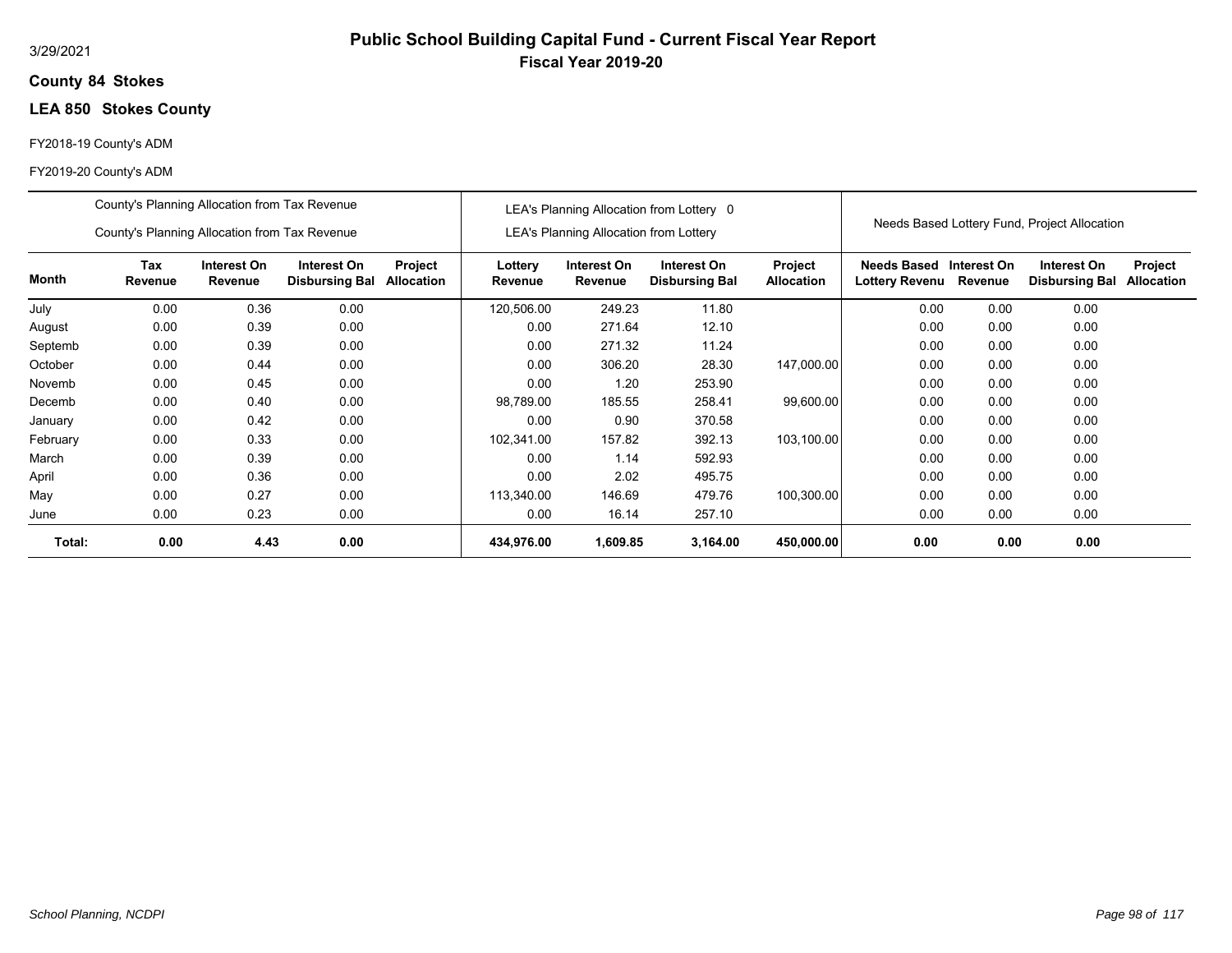## **85 Surry County**

# **LEA 860 Surry County**

## FY2018-19 County's ADM

|          | County's Planning Allocation from Tax Revenue |                        |                                      |                       |                    |                                               | LEA's Planning Allocation from Lottery 0 |                                     |                                      |                        | Needs Based Lottery Fund, Project Allocation |                       |
|----------|-----------------------------------------------|------------------------|--------------------------------------|-----------------------|--------------------|-----------------------------------------------|------------------------------------------|-------------------------------------|--------------------------------------|------------------------|----------------------------------------------|-----------------------|
|          | County's Planning Allocation from Tax Revenue |                        |                                      |                       |                    | <b>LEA's Planning Allocation from Lottery</b> |                                          |                                     |                                      |                        |                                              |                       |
| Month    | Tax<br>Revenue                                | Interest On<br>Revenue | Interest On<br><b>Disbursing Bal</b> | Project<br>Allocation | Lottery<br>Revenue | Interest On<br>Revenue                        | Interest On<br><b>Disbursing Bal</b>     | <b>Project</b><br><b>Allocation</b> | Needs Based<br><b>Lottery Revenu</b> | Interest On<br>Revenue | Interest On<br><b>Disbursing Bal</b>         | Project<br>Allocation |
| July     | 0.00                                          | 35.38                  | 0.00                                 |                       | 160,418.00         | 2,387.02                                      | 1,630.68                                 |                                     | 0.00                                 | 0.00                   | 0.00                                         |                       |
| August   | 0.00                                          | 38.56                  | 0.00                                 |                       | 0.00               | 2,604.47                                      | 1,599.51                                 |                                     | 0.00                                 | 0.00                   | 0.00                                         |                       |
| Septemb  | 0.00                                          | 38.51                  | 0.00                                 |                       | 0.00               | 2,604.14                                      | 849.33                                   |                                     | 0.00                                 | 0.00                   | 0.00                                         |                       |
| October  | 0.00                                          | 43.46                  | 0.00                                 |                       | 0.00               | 2,940.45                                      | 884.67                                   |                                     | 0.00                                 | 0.00                   | 0.00                                         |                       |
| Novemb   | 0.00                                          | 44.09                  | 473.76                               |                       | 0.00               | 2,984.79                                      | 348.56                                   |                                     | 0.00                                 | 0.00                   | 0.00                                         |                       |
| Decemb   | 0.00                                          | 39.97                  | 482.16                               |                       | 129,789.00         | 2,888.80                                      | 354.75                                   |                                     | 0.00                                 | 0.00                   | 0.00                                         |                       |
| January  | 0.00                                          | 43.14                  | 460.46                               |                       | 0.00               | 3,050.01                                      | 338.78                                   |                                     | 0.00                                 | 0.00                   | 0.00                                         |                       |
| February | 0.00                                          | 34.39                  | 425.94                               |                       | 134,456.00         | 2,588.17                                      | 313.37                                   |                                     | 0.00                                 | 0.00                   | 0.00                                         |                       |
| March    | 0.00                                          | 42.16                  | 477.11                               |                       | 0.00               | 3,114.17                                      | 351.03                                   |                                     | 0.00                                 | 0.00                   | 0.00                                         |                       |
| April    | 0.00                                          | 38.96                  | 398.92                               |                       | 0.00               | 2,820.02                                      | 293.49                                   |                                     | 0.00                                 | 0.00                   | 0.00                                         |                       |
| May      | 0.00                                          | 30.47                  | 385.96                               |                       | 148,906.00         | 2,359.09                                      | 278.41                                   |                                     | 0.00                                 | 0.00                   | 0.00                                         |                       |
| June     | 0.00                                          | 25.52                  | 0.00                                 |                       | 0.00               | 1,944.91                                      | 0.00                                     |                                     | 0.00                                 | 0.00                   | 0.00                                         |                       |
| Total:   | 0.00                                          | 454.61                 | 3,104.31                             |                       | 573,569.00         | 32,286.04                                     | 7,242.58                                 |                                     | 0.00                                 | 0.00                   | 0.00                                         |                       |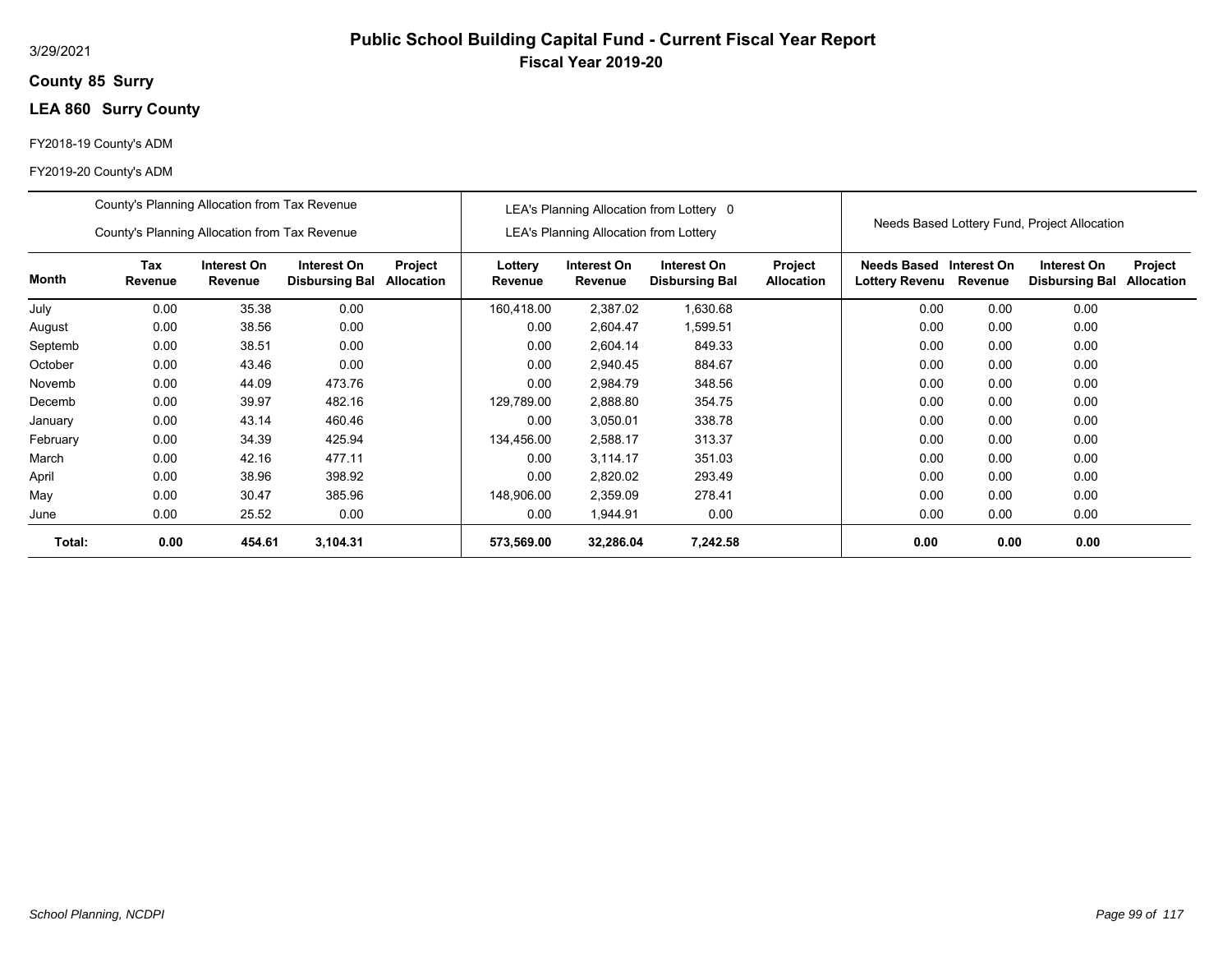## **85 Surry County**

# **LEA 861 Elkin City**

## FY2018-19 County's ADM

|          | County's Planning Allocation from Tax Revenue |                        |                                      |                              |                    |                                               | LEA's Planning Allocation from Lottery 0 |                              |                                      |                        | Needs Based Lottery Fund, Project Allocation |                       |
|----------|-----------------------------------------------|------------------------|--------------------------------------|------------------------------|--------------------|-----------------------------------------------|------------------------------------------|------------------------------|--------------------------------------|------------------------|----------------------------------------------|-----------------------|
|          | County's Planning Allocation from Tax Revenue |                        |                                      |                              |                    | <b>LEA's Planning Allocation from Lottery</b> |                                          |                              |                                      |                        |                                              |                       |
| Month    | Tax<br>Revenue                                | Interest On<br>Revenue | Interest On<br><b>Disbursing Bal</b> | Project<br><b>Allocation</b> | Lottery<br>Revenue | Interest On<br>Revenue                        | Interest On<br><b>Disbursing Bal</b>     | Project<br><b>Allocation</b> | Needs Based<br><b>Lottery Revenu</b> | Interest On<br>Revenue | Interest On<br><b>Disbursing Bal</b>         | Project<br>Allocation |
| July     | 0.00                                          | 0.00                   | 0.00                                 |                              | 24,016.00          | 378.59                                        | 218.86                                   |                              | 0.00                                 | 0.00                   | 0.00                                         |                       |
| August   | 0.00                                          | 0.00                   | 0.00                                 |                              | 0.00               | 413.01                                        | 214.67                                   |                              | 0.00                                 | 0.00                   | 0.00                                         |                       |
| Septemb  | 0.00                                          | 0.00                   | 0.00                                 |                              | 0.00               | 412.88                                        | 113.99                                   |                              | 0.00                                 | 0.00                   | 0.00                                         |                       |
| October  | 0.00                                          | 0.00                   | 0.00                                 |                              | 0.00               | 466.16                                        | 118.73                                   |                              | 0.00                                 | 0.00                   | 0.00                                         |                       |
| Novemb   | 0.00                                          | 0.00                   | 0.00                                 |                              | 0.00               | 473.14                                        | 49.47                                    |                              | 0.00                                 | 0.00                   | 0.00                                         |                       |
| Decemb   | 0.00                                          | 0.00                   | 0.00                                 |                              | 20,236.00          | 457.29                                        | 50.35                                    |                              | 0.00                                 | 0.00                   | 0.00                                         |                       |
| January  | 0.00                                          | 0.00                   | 0.00                                 |                              | 0.00               | 482.79                                        | 48.08                                    |                              | 0.00                                 | 0.00                   | 0.00                                         |                       |
| February | 0.00                                          | 0.00                   | 0.00                                 |                              | 20,964.00          | 409.19                                        | 44.48                                    |                              | 0.00                                 | 0.00                   | 0.00                                         |                       |
| March    | 0.00                                          | 0.00                   | 0.00                                 |                              | 0.00               | 492.34                                        | 49.82                                    |                              | 0.00                                 | 0.00                   | 0.00                                         |                       |
| April    | 0.00                                          | 0.00                   | 0.00                                 |                              | 0.00               | 445.83                                        | 41.66                                    |                              | 0.00                                 | 0.00                   | 0.00                                         |                       |
| May      | 0.00                                          | 0.00                   | 0.00                                 |                              | 23.217.00          | 372.54                                        | 45.86                                    | 160,000.00                   | 0.00                                 | 0.00                   | 0.00                                         |                       |
| June     | 0.00                                          | 0.00                   | 0.00                                 |                              | 0.00               | 139.19                                        | 579.67                                   |                              | 0.00                                 | 0.00                   | 0.00                                         |                       |
| Total:   | 0.00                                          | 0.00                   | 0.00                                 |                              | 88,433.00          | 4,942.95                                      | 1,575.64                                 | 160,000.00                   | 0.00                                 | 0.00                   | 0.00                                         |                       |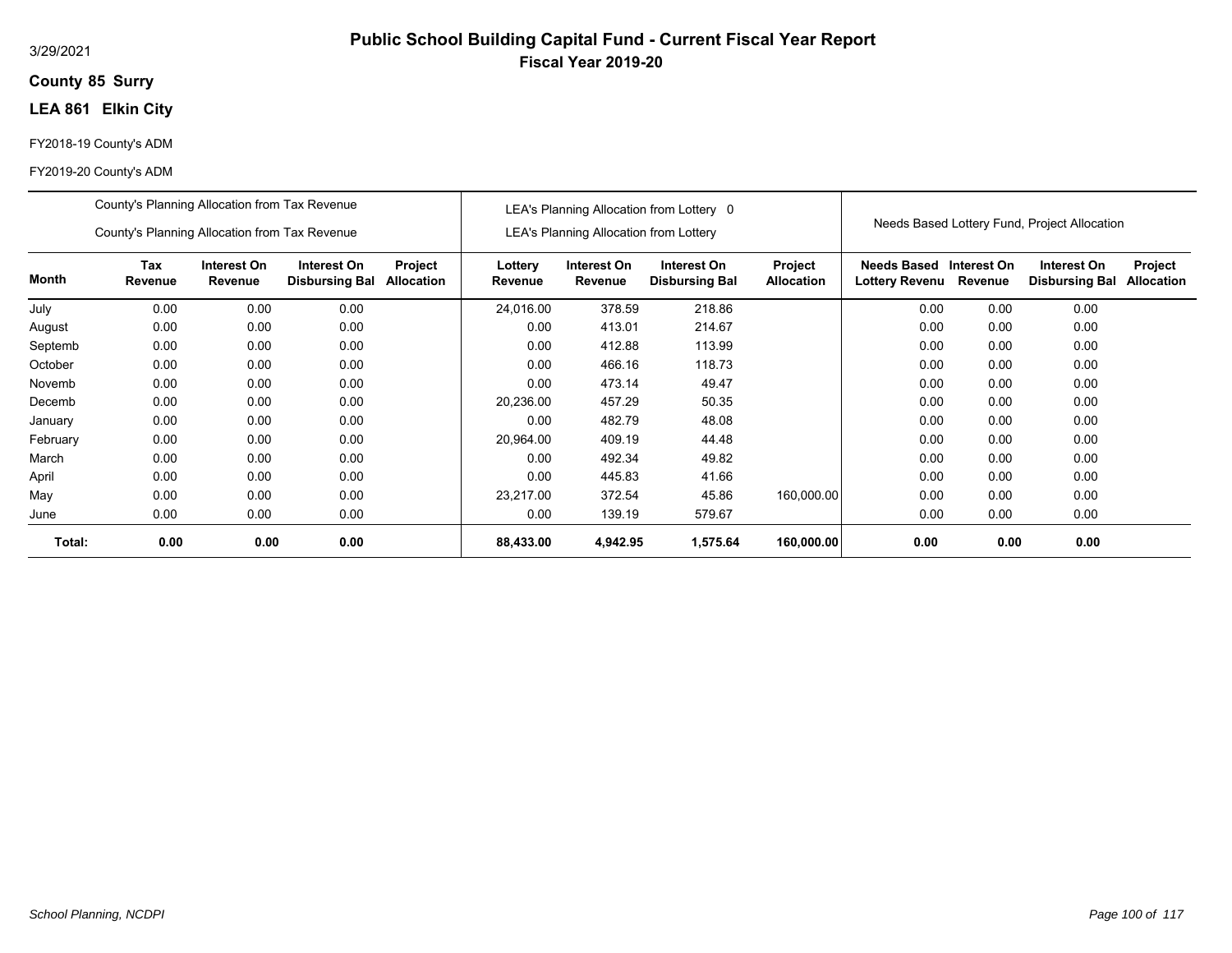## **85 Surry County**

# **LEA 862 Mount Airy City**

## FY2018-19 County's ADM

|          | County's Planning Allocation from Tax Revenue |                        |                                      |                              |                    |                                               | LEA's Planning Allocation from Lottery 0 |                              |                                           |         |                                              |                              |
|----------|-----------------------------------------------|------------------------|--------------------------------------|------------------------------|--------------------|-----------------------------------------------|------------------------------------------|------------------------------|-------------------------------------------|---------|----------------------------------------------|------------------------------|
|          | County's Planning Allocation from Tax Revenue |                        |                                      |                              |                    | <b>LEA's Planning Allocation from Lottery</b> |                                          |                              |                                           |         | Needs Based Lottery Fund, Project Allocation |                              |
| Month    | <b>Tax</b><br>Revenue                         | Interest On<br>Revenue | Interest On<br><b>Disbursing Bal</b> | Project<br><b>Allocation</b> | Lottery<br>Revenue | Interest On<br>Revenue                        | Interest On<br><b>Disbursing Bal</b>     | Project<br><b>Allocation</b> | Needs Based Interest On<br>Lottery Revenu | Revenue | Interest On<br><b>Disbursing Bal</b>         | Project<br><b>Allocation</b> |
| July     | 0.00                                          | 0.00                   | 0.00                                 |                              | 33,561.00          | 223.96                                        | 0.00                                     |                              | 0.00                                      | 0.00    | 0.00                                         |                              |
| August   | 0.00                                          | 0.00                   | 0.00                                 |                              | 0.00               | 244.08                                        | 0.00                                     |                              | 0.00                                      | 0.00    | 0.00                                         |                              |
| Septemb  | 0.00                                          | 0.00                   | 0.00                                 |                              | 0.00               | 243.77                                        | 0.00                                     |                              | 0.00                                      | 0.00    | 0.00                                         |                              |
| October  | 0.00                                          | 0.00                   | 0.00                                 |                              | 0.00               | 275.09                                        | 0.00                                     |                              | 0.00                                      | 0.00    | 0.00                                         |                              |
| Novemb   | 0.00                                          | 0.00                   | 0.00                                 |                              | 0.00               | 279.06                                        | 75.73                                    |                              | 0.00                                      | 0.00    | 0.00                                         |                              |
| Decemb   | 0.00                                          | 0.00                   | 0.00                                 |                              | 27,808.00          | 299.36                                        | 77.07                                    |                              | 0.00                                      | 0.00    | 0.00                                         |                              |
| January  | 0.00                                          | 0.00                   | 0.00                                 |                              | 0.00               | 316.15                                        | 73.60                                    |                              | 0.00                                      | 0.00    | 0.00                                         |                              |
| February | 0.00                                          | 0.00                   | 0.00                                 |                              | 28,808.00          | 291.08                                        | 68.08                                    |                              | 0.00                                      | 0.00    | 0.00                                         |                              |
| March    | 0.00                                          | 0.00                   | 0.00                                 |                              | 0.00               | 350.30                                        | 76.26                                    |                              | 0.00                                      | 0.00    | 0.00                                         |                              |
| April    | 0.00                                          | 0.00                   | 0.00                                 |                              | 0.00               | 317.27                                        | 63.76                                    |                              | 0.00                                      | 0.00    | 0.00                                         |                              |
| May      | 0.00                                          | 0.00                   | 0.00                                 |                              | 31,904.00          | 284.77                                        | 61.69                                    |                              | 0.00                                      | 0.00    | 0.00                                         |                              |
| June     | 0.00                                          | 0.00                   | 0.00                                 |                              | 0.00               | 234.80                                        | 0.00                                     |                              | 0.00                                      | 0.00    | 0.00                                         |                              |
| Total:   | 0.00                                          | 0.00                   | 0.00                                 |                              | 122,081.00         | 3,359.69                                      | 496.19                                   |                              | 0.00                                      | 0.00    | 0.00                                         |                              |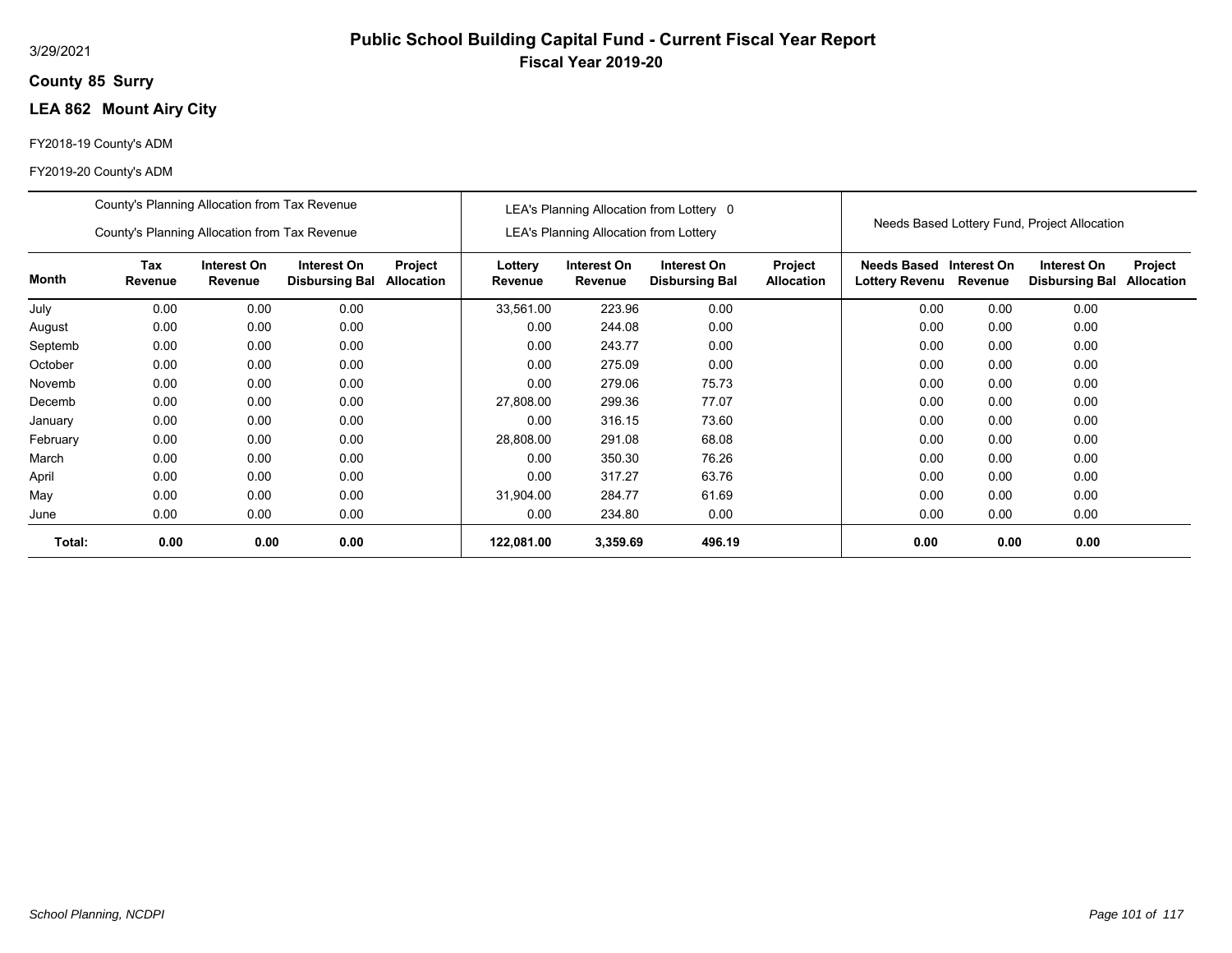## **86 Swain County**

# **LEA 870 Swain County**

## FY2018-19 County's ADM

|          | County's Planning Allocation from Tax Revenue |                        |                                      |                              |                    |                                               | LEA's Planning Allocation from Lottery 0 |                              |                                           |         |                                              |                              |
|----------|-----------------------------------------------|------------------------|--------------------------------------|------------------------------|--------------------|-----------------------------------------------|------------------------------------------|------------------------------|-------------------------------------------|---------|----------------------------------------------|------------------------------|
|          | County's Planning Allocation from Tax Revenue |                        |                                      |                              |                    | <b>LEA's Planning Allocation from Lottery</b> |                                          |                              |                                           |         | Needs Based Lottery Fund, Project Allocation |                              |
| Month    | Tax<br>Revenue                                | Interest On<br>Revenue | Interest On<br><b>Disbursing Bal</b> | Project<br><b>Allocation</b> | Lottery<br>Revenue | Interest On<br>Revenue                        | Interest On<br><b>Disbursing Bal</b>     | Project<br><b>Allocation</b> | Needs Based Interest On<br>Lottery Revenu | Revenue | Interest On<br><b>Disbursing Bal</b>         | Project<br><b>Allocation</b> |
| July     | 0.00                                          | 0.11                   | 0.00                                 |                              | 0.00               | 130.81                                        | 0.00                                     |                              | 1,101,175.00                              | 0.00    | 0.00                                         |                              |
| August   | 0.00                                          | 0.11                   | 0.00                                 |                              | 0.00               | 142.57                                        | 0.00                                     |                              | 0.00                                      | 0.00    | 0.00                                         |                              |
| Septemb  | 0.00<br>0.11<br>57.20                         |                        |                                      |                              | 0.00               | 142.39                                        | 57.20                                    |                              | 0.00                                      | 0.00    | 0.00                                         | 510,830.07                   |
| October  | 0.00                                          | 0.25                   | 0.00                                 |                              | 0.00               | 160.80                                        | 0.00                                     |                              | 0.00                                      | 0.00    | 0.00                                         | 165,950.51                   |
| Novemb   | 0.00                                          | 0.25                   | 0.00                                 |                              | 0.00               | 163.12                                        | 0.00                                     |                              | 0.00                                      | 0.00    | 0.00                                         | 137,423.45                   |
| Decemb   | 0.00                                          | 0.22                   | 0.00                                 |                              | 0.00               | 144.63                                        | 0.00                                     | 77.317.91                    | 0.00                                      | 0.00    | 0.00                                         | 139,685.62                   |
| January  | 0.00                                          | 0.24                   | 0.00                                 |                              | 0.00               | 0.92                                          | 1.69                                     |                              | 0.00                                      | 0.00    | 0.00                                         |                              |
| February | 0.00                                          | 0.18                   | 0.00                                 |                              | 0.00               | 0.72                                          | 0.00                                     |                              | 0.00                                      | 0.00    | 0.00                                         |                              |
| March    | 0.00                                          | 0.22                   | 0.00                                 |                              | 0.00               | 0.87                                          | 9.85                                     |                              | 0.00                                      | 0.00    | 0.00                                         | 407,820.04                   |
| April    | 0.00                                          | 0.20                   | 0.00                                 |                              | 0.00               | 0.80                                          | 0.00                                     |                              | 0.00                                      | 0.00    | 0.00                                         |                              |
| May      | 0.00                                          | 0.15                   | 0.00                                 |                              | 0.00               | 0.62                                          | 4.97                                     |                              | 0.00                                      | 0.00    | 0.00                                         | 386,325.00                   |
| June     | 0.00                                          | 0.13                   | 0.00                                 |                              | 0.00               | 0.51                                          | 7.28                                     |                              | 0.00                                      | 0.00    | 0.00                                         | 437,142.90                   |
| Total:   | 0.00                                          | 2.17                   | 57.20                                |                              | 0.00               | 888.76                                        | 80.99                                    | 77,317.91                    | 1,101,175.00                              | 0.00    | 0.00                                         | 2,185,177.59                 |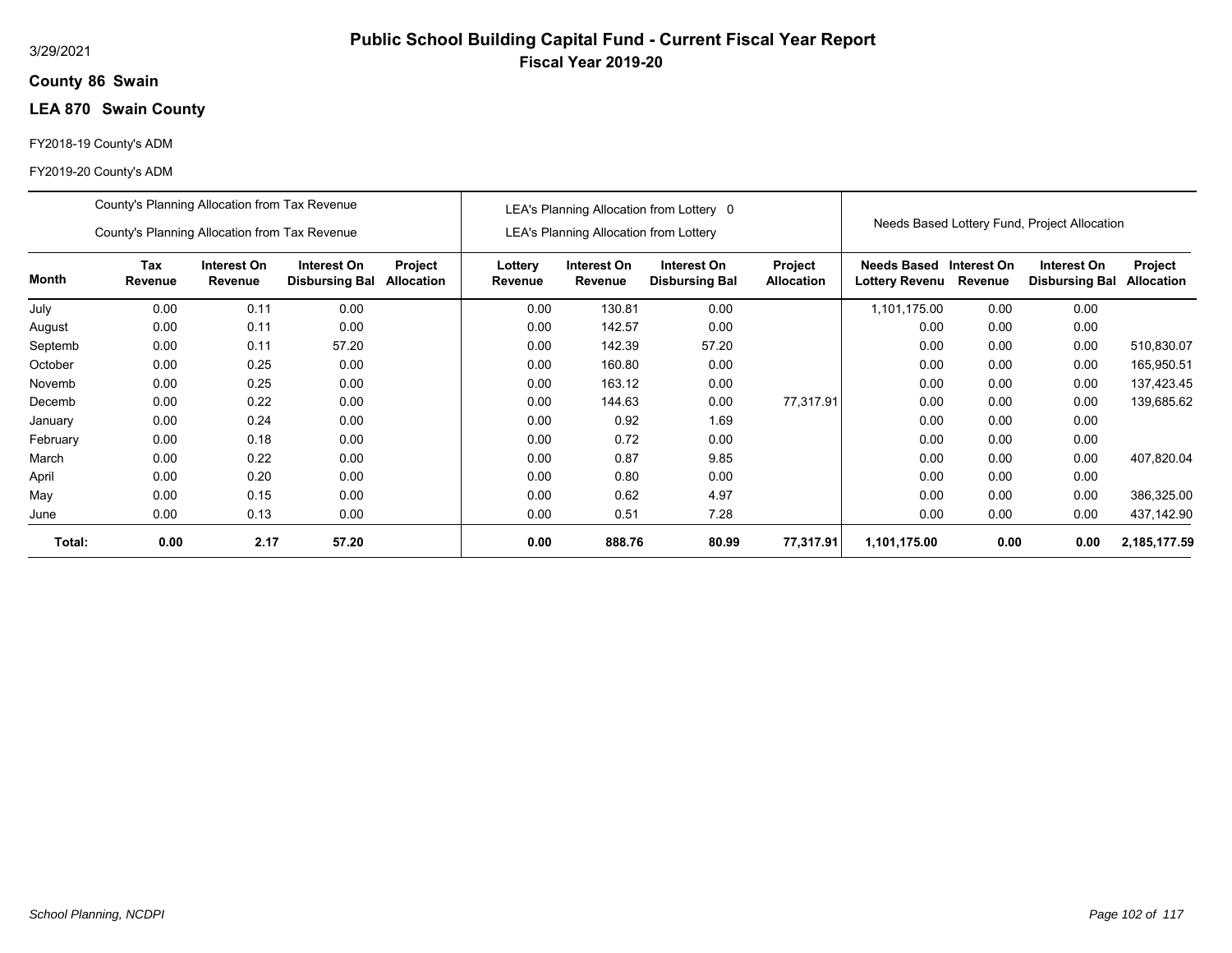## **87 Transylvania County**

# **LEA 880 Transylvania County**

## FY2018-19 County's ADM

|          | County's Planning Allocation from Tax Revenue |                               |                                      |                              |                    |                                               | LEA's Planning Allocation from Lottery 0 |                              |                                             |                        |                                              |                              |
|----------|-----------------------------------------------|-------------------------------|--------------------------------------|------------------------------|--------------------|-----------------------------------------------|------------------------------------------|------------------------------|---------------------------------------------|------------------------|----------------------------------------------|------------------------------|
|          | County's Planning Allocation from Tax Revenue |                               |                                      |                              |                    | <b>LEA's Planning Allocation from Lottery</b> |                                          |                              |                                             |                        | Needs Based Lottery Fund, Project Allocation |                              |
| Month    | Tax<br>Revenue                                | Interest On<br><b>Revenue</b> | Interest On<br><b>Disbursing Bal</b> | Project<br><b>Allocation</b> | Lottery<br>Revenue | Interest On<br>Revenue                        | Interest On<br><b>Disbursing Bal</b>     | Project<br><b>Allocation</b> | <b>Needs Based</b><br><b>Lottery Revenu</b> | Interest On<br>Revenue | Interest On<br><b>Disbursing Bal</b>         | Project<br><b>Allocation</b> |
| July     | 0.00                                          | 1.92                          | 0.00                                 |                              | 70,195.00          | 651.77                                        | 0.00                                     |                              | 0.00                                        | 0.00                   | 0.00                                         |                              |
| August   | 0.00                                          | 2.09                          | 0.00                                 |                              | 0.00               | 710.32                                        | 0.00                                     |                              | 0.00                                        | 0.00                   | 0.00                                         |                              |
| Septemb  | 0.00                                          | 2.09                          | 0.00                                 |                              | 0.00               | 709.42                                        | 0.00                                     |                              | 0.00                                        | 0.00                   | 0.00                                         |                              |
| October  | 0.00                                          | 2.36                          | 0.00                                 |                              | 0.00               | 800.56                                        | 0.00                                     |                              | 0.00                                        | 0.00                   | 0.00                                         |                              |
| Novemb   | 0.00                                          | 2.39                          | 0.00                                 |                              | 0.00               | 812.12                                        | 0.00                                     |                              | 0.00                                        | 0.00                   | 0.00                                         |                              |
| Decemb   | 0.00                                          | 2.12                          | 0.00                                 |                              | 56,805.00          | 825.86                                        | 0.00                                     |                              | 0.00                                        | 0.00                   | 0.00                                         |                              |
| January  | 0.00                                          | 2.24                          | 0.00                                 |                              | 0.00               | 871.75                                        | 0.00                                     |                              | 0.00                                        | 0.00                   | 0.00                                         |                              |
| February | 0.00                                          | 1.75                          | 0.00                                 |                              | 58,847.00          | 770.83                                        | 0.00                                     |                              | 0.00                                        | 0.00                   | 0.00                                         |                              |
| March    | 0.00                                          | 2.10                          | 0.00                                 |                              | 0.00               | 927.32                                        | 0.00                                     |                              | 0.00                                        | 0.00                   | 0.00                                         |                              |
| April    | 0.00                                          | 1.90                          | 0.00                                 |                              | 0.00               | 839.55                                        | 0.00                                     |                              | 0.00                                        | 0.00                   | 0.00                                         |                              |
| May      | 0.00                                          | 1.46                          | 0.00                                 |                              | 65,172.00          | 728.79                                        | 0.00                                     |                              | 0.00                                        | 0.00                   | 0.00                                         |                              |
| June     | 0.00                                          | 1.21                          | 0.00                                 |                              | 0.00               | 600.74                                        | 0.00                                     |                              | 0.00                                        | 0.00                   | 0.00                                         |                              |
| Total:   | 0.00                                          | 23.63                         | 0.00                                 |                              | 251,019.00         | 9,249.03                                      | 0.00                                     |                              | 0.00                                        | 0.00                   | 0.00                                         |                              |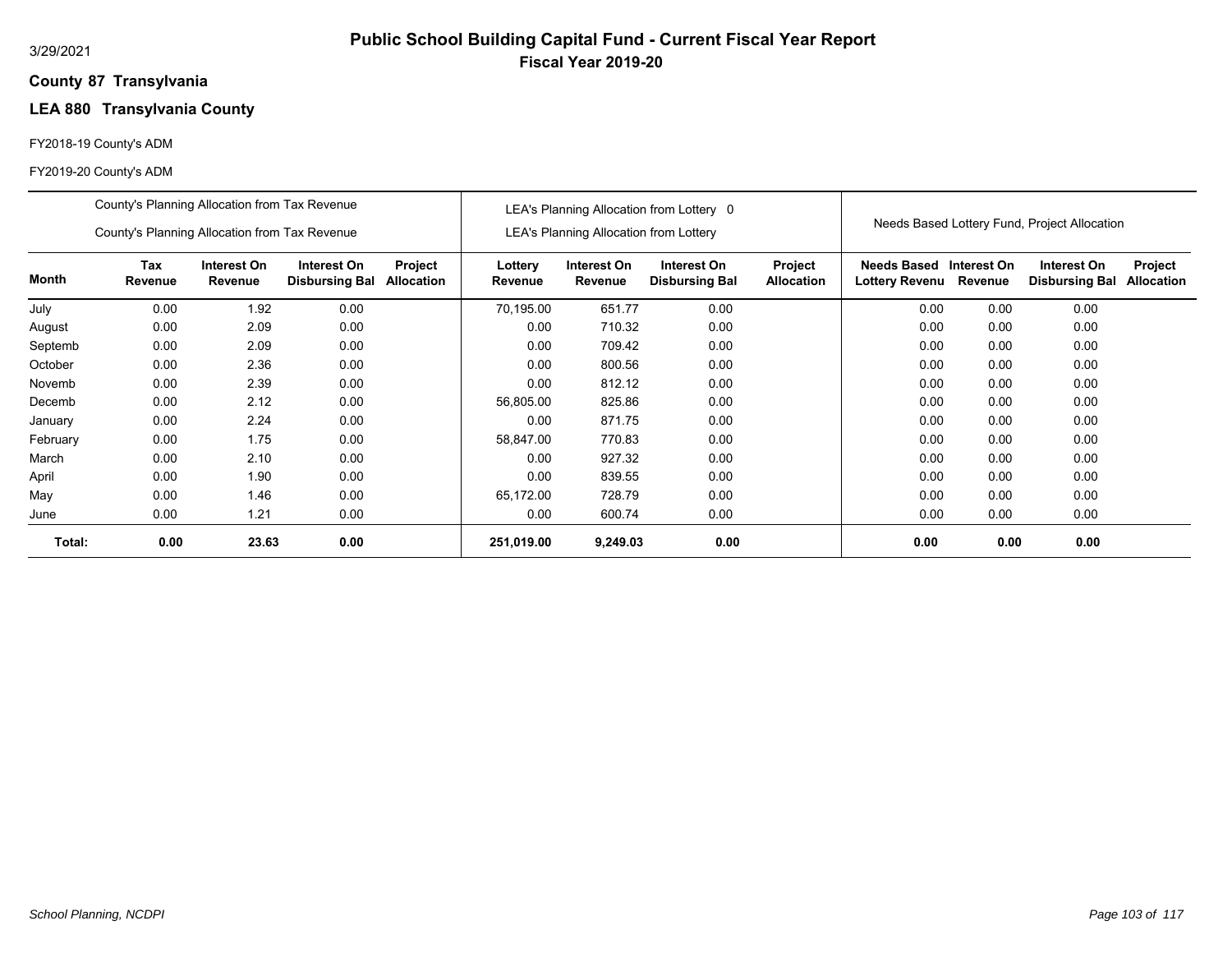## **88 Tyrrell County**

# **LEA 890 Tyrrell County**

## FY2018-19 County's ADM

|          | County's Planning Allocation from Tax Revenue |                        |                                      |                              |                    | LEA's Planning Allocation from Lottery | LEA's Planning Allocation from Lottery 0 |                              |                                      |                        | Needs Based Lottery Fund, Project Allocation |                              |
|----------|-----------------------------------------------|------------------------|--------------------------------------|------------------------------|--------------------|----------------------------------------|------------------------------------------|------------------------------|--------------------------------------|------------------------|----------------------------------------------|------------------------------|
|          | County's Planning Allocation from Tax Revenue |                        |                                      |                              |                    |                                        |                                          |                              |                                      |                        |                                              |                              |
| Month    | Tax<br>Revenue                                | Interest On<br>Revenue | Interest On<br><b>Disbursing Bal</b> | Project<br><b>Allocation</b> | Lottery<br>Revenue | Interest On<br>Revenue                 | Interest On<br><b>Disbursing Bal</b>     | Project<br><b>Allocation</b> | <b>Needs Based</b><br>Lottery Revenu | Interest On<br>Revenue | Interest On<br><b>Disbursing Bal</b>         | Project<br><b>Allocation</b> |
| July     | 0.00                                          | 239.59                 | 0.00                                 |                              | 0.00               | 62.62                                  | 0.00                                     |                              | 149,105.00                           | 0.00                   | 0.00                                         |                              |
| August   | 0.00                                          | 261.11                 | 0.00                                 |                              | 0.00               | 68.25                                  | 0.00                                     |                              | 0.00                                 | 0.00                   | 0.00                                         |                              |
| Septemb  | 0.00                                          | 260.78                 | 0.00                                 |                              | 0.00               | 68.16                                  | 0.00                                     |                              | 0.00                                 | 0.00                   | 0.00                                         |                              |
| October  | 0.00                                          | 294.29                 | 0.00                                 |                              | 0.00               | 76.92                                  | 0.00                                     |                              | 0.00                                 | 0.00                   | 0.00                                         |                              |
| Novemb   | 0.00                                          | 298.54                 | 0.00                                 |                              | 0.00               | 78.03                                  | 0.00                                     |                              | 0.00                                 | 0.00                   | 0.00                                         |                              |
| Decemb   | 0.00                                          | 264.69                 | 0.00                                 |                              | 0.00               | 69.18                                  | 0.00                                     |                              | 0.00                                 | 0.00                   | 0.00                                         |                              |
| January  | 0.00                                          | 279.40                 | 0.00                                 |                              | 0.00               | 73.03                                  | 0.00                                     |                              | 0.00                                 | 0.00                   | 0.00                                         |                              |
| February | 0.00                                          | 218.20                 | 0.00                                 |                              | 0.00               | 57.03                                  | 0.00                                     |                              | 0.00                                 | 0.00                   | 0.00                                         |                              |
| March    | 0.00                                          | 262.50                 | 0.00                                 |                              | 0.00               | 68.61                                  | 0.00                                     |                              | 0.00                                 | 0.00                   | 0.00                                         |                              |
| April    | 0.00                                          | 237.66                 | 0.00                                 |                              | 0.00               | 62.12                                  | 0.00                                     |                              | 0.00                                 | 0.00                   | 0.00                                         |                              |
| May      | 0.00                                          | 182.78                 | 0.00                                 |                              | 0.00               | 47.77                                  | 0.00                                     |                              | 0.00                                 | 0.00                   | 0.00                                         |                              |
| June     | 0.00                                          | 150.67                 | 4.12                                 |                              | 0.00               | 39.38                                  | 4.13                                     | 36,000.00                    | 0.00                                 | 0.00                   | 0.00                                         |                              |
| Total:   | 0.00                                          | 2,950.21               | 4.12                                 |                              | 0.00               | 771.10                                 | 4.13                                     | 36,000.00                    | 149,105.00                           | 0.00                   | 0.00                                         |                              |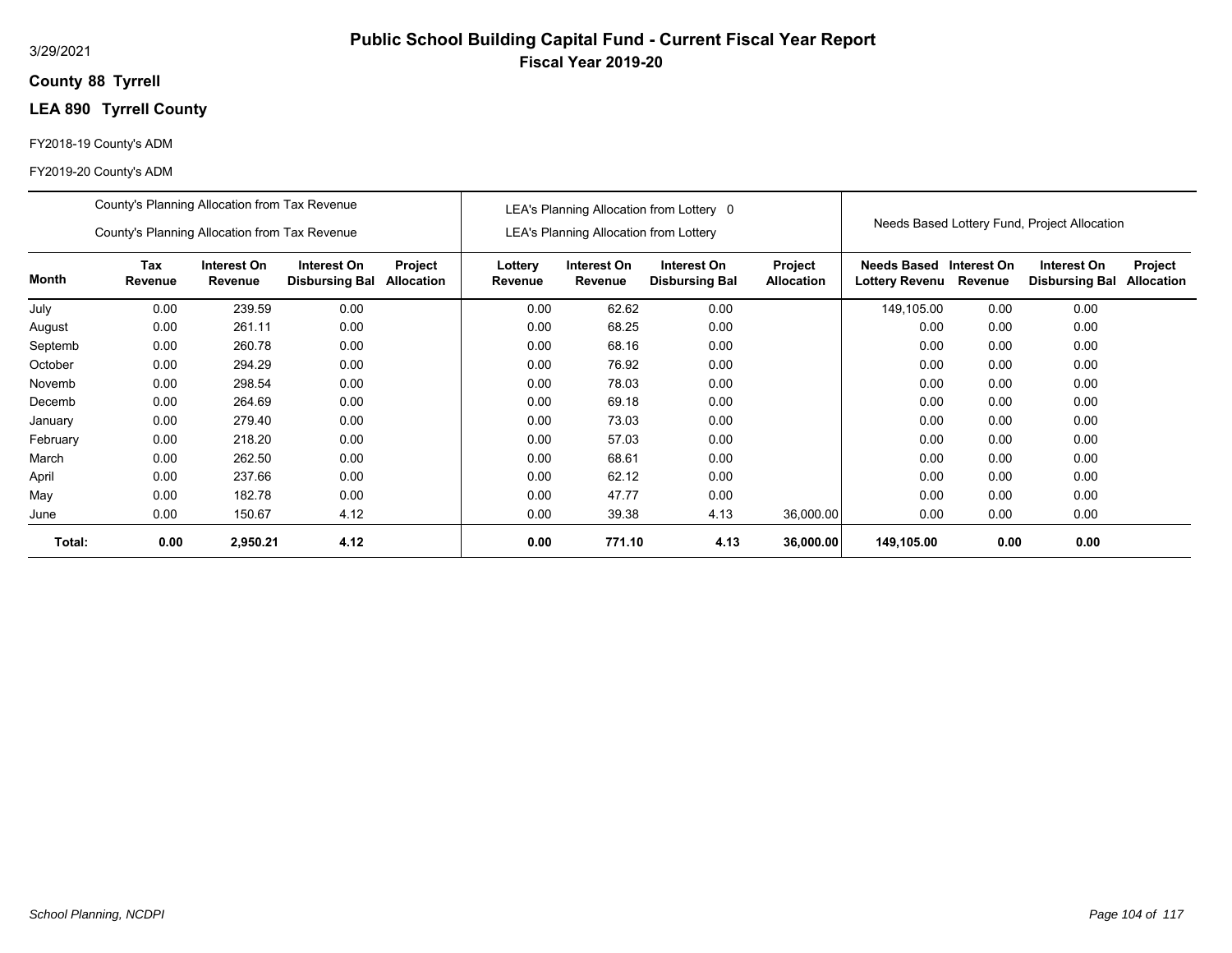## **89 Union County**

# **LEA 900 Union County**

## FY2018-19 County's ADM

|          | County's Planning Allocation from Tax Revenue |                        |                                      |                              |                    |                                               | LEA's Planning Allocation from Lottery 0 |                                     |                                      |                        |                                              |                              |
|----------|-----------------------------------------------|------------------------|--------------------------------------|------------------------------|--------------------|-----------------------------------------------|------------------------------------------|-------------------------------------|--------------------------------------|------------------------|----------------------------------------------|------------------------------|
|          | County's Planning Allocation from Tax Revenue |                        |                                      |                              |                    | <b>LEA's Planning Allocation from Lottery</b> |                                          |                                     |                                      |                        | Needs Based Lottery Fund, Project Allocation |                              |
| Month    | Tax<br>Revenue                                | Interest On<br>Revenue | Interest On<br><b>Disbursing Bal</b> | Project<br><b>Allocation</b> | Lottery<br>Revenue | Interest On<br>Revenue                        | Interest On<br><b>Disbursing Bal</b>     | <b>Project</b><br><b>Allocation</b> | Needs Based<br><b>Lottery Revenu</b> | Interest On<br>Revenue | Interest On<br><b>Disbursing Bal</b>         | Project<br><b>Allocation</b> |
| July     | 0.00                                          | 0.40                   | 0.00                                 |                              | 842,914.00         | 3,865.07                                      | 0.00                                     |                                     | 0.00                                 | 0.00                   | 0.00                                         |                              |
| August   | 0.00                                          | 0.43                   | 0.00                                 |                              | 0.00               | 4,212.27                                      | 0.00                                     | 1,425,034.12                        | 0.00                                 | 0.00                   | 0.00                                         |                              |
| Septemb  | 0.00                                          | 0.43                   | 0.00                                 |                              | 0.00               | 1,575.87                                      | 428.67                                   | 845,438.69                          | 0.00                                 | 0.00                   | 0.00                                         |                              |
| October  | 0.00                                          | 0.49                   | 0.00                                 |                              | 0.00               | 20.97                                         | 95.42                                    |                                     | 0.00                                 | 0.00                   | 0.00                                         |                              |
| Novemb   | 0.00                                          | 0.50                   | 0.00                                 |                              | 0.00               | 21.47                                         | 0.00                                     |                                     | 0.00                                 | 0.00                   | 0.00                                         |                              |
| Decemb   | 0.00                                          | 0.44                   | 0.00                                 |                              | 701,486.00         | 1,325.72                                      | 0.00                                     |                                     | 0.00                                 | 0.00                   | 0.00                                         |                              |
| January  | 0.00                                          | 0.47                   | 0.00                                 |                              | 0.00               | 1,399.38                                      | 0.00                                     |                                     | 0.00                                 | 0.00                   | 0.00                                         |                              |
| February | 0.00                                          | 0.36                   | 0.00                                 |                              | 726,712.00         | 2,204.54                                      | 0.00                                     |                                     | 0.00                                 | 0.00                   | 0.00                                         |                              |
| March    | 0.00                                          | 0.44                   | 0.00                                 |                              | 0.00               | 2,652.08                                      | 0.00                                     |                                     | 0.00                                 | 0.00                   | 0.00                                         |                              |
| April    | 0.00                                          | 0.40                   | 0.00                                 |                              | 0.00               | 2,401.08                                      | 0.00                                     |                                     | 0.00                                 | 0.00                   | 0.00                                         |                              |
| May      | 0.00                                          | 0.30                   | 0.00                                 |                              | 804,815.00         | 2,872.77                                      | 0.00                                     |                                     | 0.00                                 | 0.00                   | 0.00                                         |                              |
| June     | 0.00                                          | 0.25                   | 165.74                               |                              | 0.00               | 2,368.05                                      | 165.74                                   | 1,446,000.46                        | 0.00                                 | 0.00                   | 0.00                                         |                              |
| Total:   | 0.00                                          | 4.91                   | 165.74                               |                              | 3,075,927.00       | 24,919.27                                     | 689.83                                   | 3,716,473.27                        | 0.00                                 | 0.00                   | 0.00                                         |                              |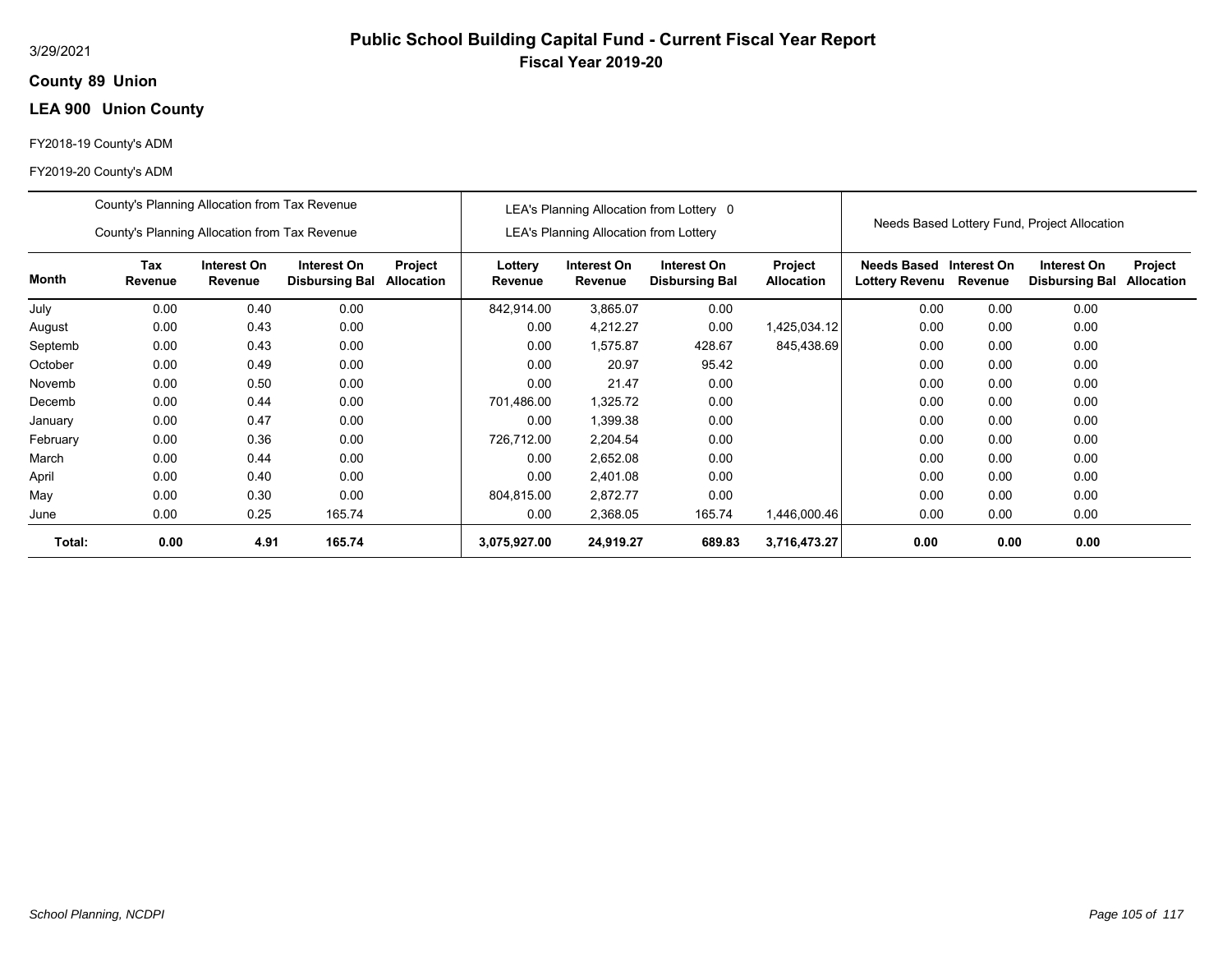## **90 Vance County**

# **LEA 910 Vance County**

## FY2018-19 County's ADM

|          | County's Planning Allocation from Tax Revenue |                        |                                      |                       |                    |                                               | LEA's Planning Allocation from Lottery 0 |                              |                               |                        |                                              |                              |
|----------|-----------------------------------------------|------------------------|--------------------------------------|-----------------------|--------------------|-----------------------------------------------|------------------------------------------|------------------------------|-------------------------------|------------------------|----------------------------------------------|------------------------------|
|          | County's Planning Allocation from Tax Revenue |                        |                                      |                       |                    | <b>LEA's Planning Allocation from Lottery</b> |                                          |                              |                               |                        | Needs Based Lottery Fund, Project Allocation |                              |
| Month    | Tax<br>Revenue                                | Interest On<br>Revenue | Interest On<br><b>Disbursing Bal</b> | Project<br>Allocation | Lottery<br>Revenue | Interest On<br>Revenue                        | Interest On<br><b>Disbursing Bal</b>     | Project<br><b>Allocation</b> | Needs Based<br>Lottery Revenu | Interest On<br>Revenue | Interest On<br><b>Disbursing Bal</b>         | Project<br><b>Allocation</b> |
| July     | 0.00                                          | 15.10                  | 30.95                                |                       | 120,649.00         | 3,099.40                                      | 30.95                                    |                              | 0.00                          | 0.00                   | 0.00                                         |                              |
| August   | 0.00                                          | 16.51                  | 11.08                                |                       | 0.00               | 3,377.88                                      | 11.09                                    |                              | 0.00                          | 0.00                   | 0.00                                         |                              |
| Septemb  | 0.00                                          | 16.51                  | 10.30                                |                       | 0.00               | 3,373.64                                      | 10.29                                    |                              | 0.00                          | 0.00                   | 0.00                                         |                              |
| October  | 0.00                                          | 18.66                  | 10.72                                |                       | 0.00               | 3,807.05                                      | 10.73                                    |                              | 0.00                          | 0.00                   | 0.00                                         |                              |
| Novemb   | 0.00                                          | 18.95                  | 10.13                                |                       | 0.00               | 3,862.08                                      | 10.13                                    |                              | 0.00                          | 0.00                   | 0.00                                         |                              |
| Decemb   | 0.00                                          | 16.82                  | 10.31                                |                       | 94,035.00          | 3,599.39                                      | 10.31                                    |                              | 0.00                          | 0.00                   | 0.00                                         |                              |
| January  | 0.00                                          | 17.77                  | 9.85                                 |                       | 0.00               | 3,799.42                                      | 9.84                                     |                              | 0.00                          | 0.00                   | 0.00                                         |                              |
| February | 0.00                                          | 13.90                  | 9.10                                 |                       | 97,417.00          | 3,116.27                                      | 9.11                                     |                              | 0.00                          | 0.00                   | 0.00                                         |                              |
| March    | 0.00                                          | 16.73                  | 10.20                                |                       | 0.00               | 3,748.93                                      | 10.20                                    |                              | 0.00                          | 0.00                   | 0.00                                         |                              |
| April    | 0.00                                          | 15.17                  | 8.53                                 |                       | 0.00               | 3,394.13                                      | 8.53                                     |                              | 0.00                          | 0.00                   | 0.00                                         |                              |
| May      | 0.00                                          | 11.68                  | 8.04                                 |                       | 107,887.00         | 2,747.97                                      | 8.03                                     |                              | 0.00                          | 0.00                   | 0.00                                         |                              |
| June     | 0.00                                          | 9.63                   | 50.12                                |                       | 0.00               | 2,265.18                                      | 50.13                                    | 384,775.96                   | 0.00                          | 0.00                   | 0.00                                         |                              |
| Total:   | 0.00                                          | 187.43                 | 179.33                               |                       | 419,988.00         | 40,191.34                                     | 179.34                                   | 384,775.96                   | 0.00                          | 0.00                   | 0.00                                         |                              |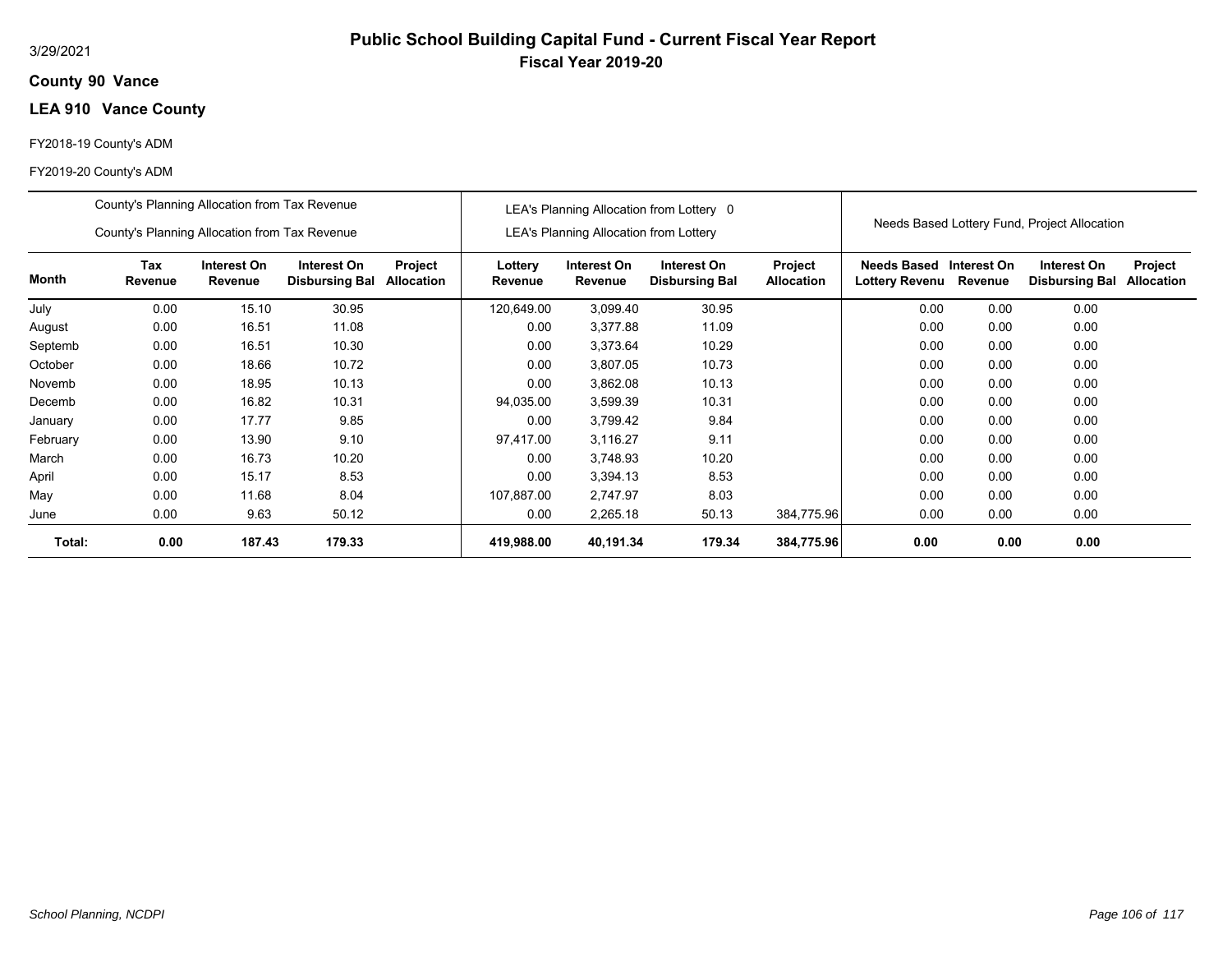## **91 Wake County**

# **LEA 920 Wake County**

## FY2018-19 County's ADM

|          | County's Planning Allocation from Tax Revenue |                        |                                      |                       |                    |                                               | LEA's Planning Allocation from Lottery 0 |                              |                               |                        |                                              |                              |
|----------|-----------------------------------------------|------------------------|--------------------------------------|-----------------------|--------------------|-----------------------------------------------|------------------------------------------|------------------------------|-------------------------------|------------------------|----------------------------------------------|------------------------------|
|          | County's Planning Allocation from Tax Revenue |                        |                                      |                       |                    | <b>LEA's Planning Allocation from Lottery</b> |                                          |                              |                               |                        | Needs Based Lottery Fund, Project Allocation |                              |
| Month    | Tax<br>Revenue                                | Interest On<br>Revenue | Interest On<br><b>Disbursing Bal</b> | Project<br>Allocation | Lottery<br>Revenue | Interest On<br>Revenue                        | Interest On<br><b>Disbursing Bal</b>     | Project<br><b>Allocation</b> | Needs Based<br>Lottery Revenu | Interest On<br>Revenue | Interest On<br><b>Disbursing Bal</b>         | Project<br><b>Allocation</b> |
| July     | 0.00                                          | 2.55                   | 0.00                                 |                       | 3,309,664.00       | 10,768.60                                     | 631.37                                   |                              | 0.00                          | 0.00                   | 0.00                                         |                              |
| August   | 0.00                                          | 2.78                   | 0.00                                 |                       | 0.00               | 11,737.13                                     | 0.00                                     |                              | 0.00                          | 0.00                   | 0.00                                         |                              |
| Septemb  | 0.00                                          | 2.78                   | 0.00                                 |                       | 0.00               | 11,722.31                                     | 0.00                                     |                              | 0.00                          | 0.00                   | 0.00                                         |                              |
| October  | 0.00                                          | 3.13                   | 0.00                                 |                       | 0.00               | 13,228.22                                     | 0.00                                     |                              | 0.00                          | 0.00                   | 0.00                                         |                              |
| Novemb   | 0.00                                          | 3.18                   | 0.00                                 |                       | 0.00               | 13,419.32                                     | 0.00                                     |                              | 0.00                          | 0.00                   | 0.00                                         |                              |
| Decemb   | 0.00                                          | 2.82                   | 0.00                                 |                       | 2,762,874.00       | 17,044.39                                     | 0.00                                     | 6,360,706.45                 | 0.00                          | 0.00                   | 0.00                                         |                              |
| January  | 0.00                                          | 2.97                   | 0.00                                 |                       | 0.00               | 5,508.10                                      | 7,247.86                                 |                              | 0.00                          | 0.00                   | 0.00                                         |                              |
| February | 0.00                                          | 2.32                   | 0.00                                 |                       | 2,862,228.00       | 8,691.14                                      | 0.00                                     |                              | 0.00                          | 0.00                   | 0.00                                         |                              |
| March    | 0.00                                          | 2.79                   | 0.00                                 |                       | 0.00               | 10,455.55                                     | 0.00                                     |                              | 0.00                          | 0.00                   | 0.00                                         |                              |
| April    | 0.00                                          | 2.53                   | 0.00                                 |                       | 0.00               | 9,465.99                                      | 0.00                                     |                              | 0.00                          | 0.00                   | 0.00                                         |                              |
| May      | 0.00                                          | 1.95                   | 0.00                                 |                       | 3,169,845.00       | 11,321.69                                     | 722.96                                   | 5,700,696.58                 | 0.00                          | 0.00                   | 0.00                                         |                              |
| June     | 0.00                                          | 1.60                   | 0.00                                 |                       | 0.00               | 3,349.72                                      | 1,493.51                                 |                              | 0.00                          | 0.00                   | 0.00                                         |                              |
| Total:   | 0.00                                          | 31.40                  | 0.00                                 |                       | 12,104,611.00      | 126,712.16                                    | 10,095.70                                | 12,061,403.03                | 0.00                          | 0.00                   | 0.00                                         |                              |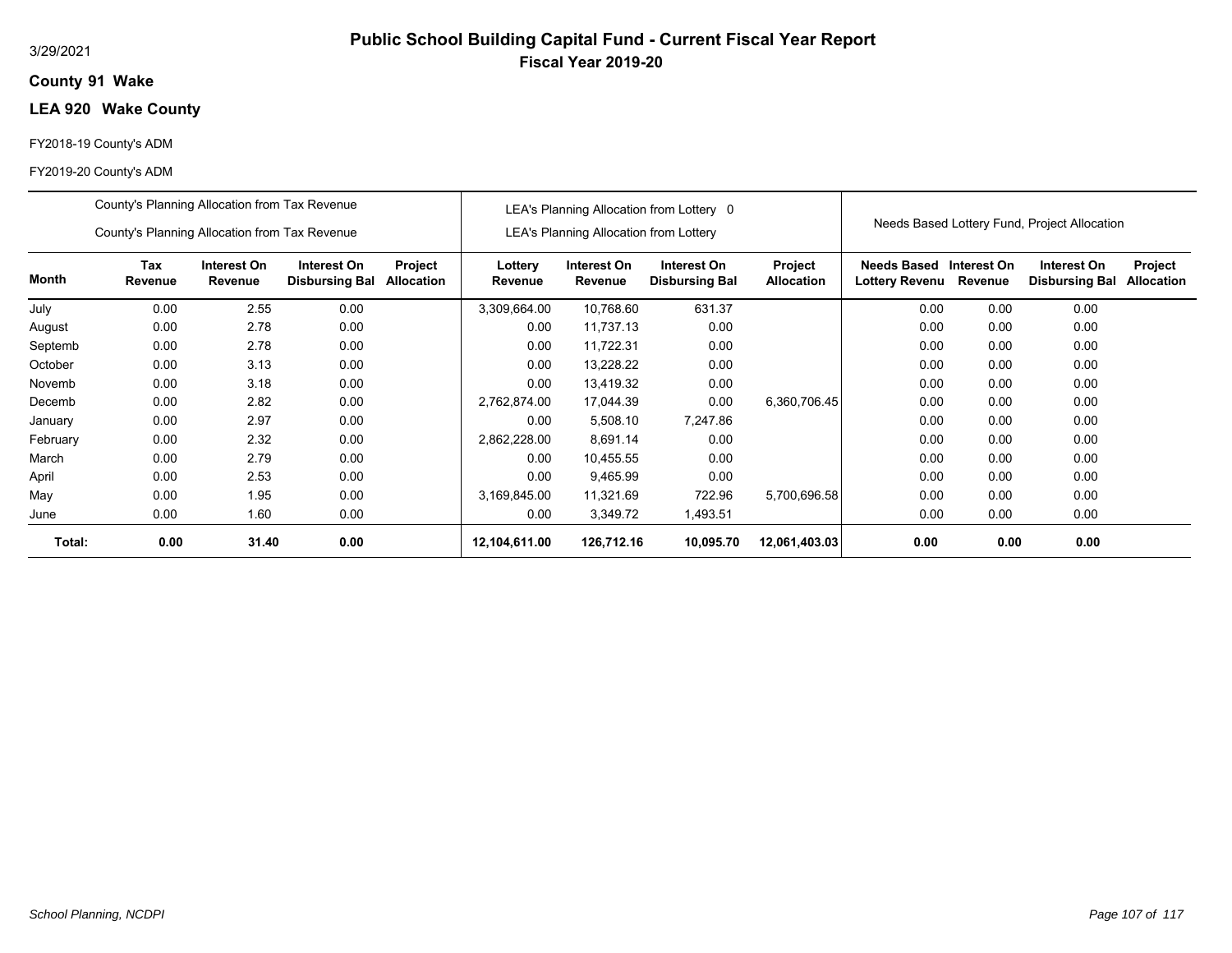## **92 Warren County**

## **LEA 930 Warren County**

#### FY2018-19 County's ADM

|          | County's Planning Allocation from Tax Revenue |                        |                                      |                              | LEA's Planning Allocation from Lottery 0 |                                               |                                      |                              | Needs Based Lottery Fund, Project Allocation |                        |                                      |                              |
|----------|-----------------------------------------------|------------------------|--------------------------------------|------------------------------|------------------------------------------|-----------------------------------------------|--------------------------------------|------------------------------|----------------------------------------------|------------------------|--------------------------------------|------------------------------|
|          | County's Planning Allocation from Tax Revenue |                        |                                      |                              |                                          | <b>LEA's Planning Allocation from Lottery</b> |                                      |                              |                                              |                        |                                      |                              |
| Month    | Tax<br>Revenue                                | Interest On<br>Revenue | Interest On<br><b>Disbursing Bal</b> | Project<br><b>Allocation</b> | Lottery<br>Revenue                       | Interest On<br>Revenue                        | Interest On<br><b>Disbursing Bal</b> | Project<br><b>Allocation</b> | Needs Based<br>Lottery Revenu                | Interest On<br>Revenue | Interest On<br><b>Disbursing Bal</b> | Project<br><b>Allocation</b> |
| July     | 0.00                                          | 16.30                  | 151.87                               |                              | 41,499.00                                | 1,910.79                                      | 151.87                               |                              | 0.00                                         | 0.00                   | 0.00                                 |                              |
| August   | 0.00                                          | 18.04                  | 155.80                               |                              | 0.00                                     | 2,082.72                                      | 155.80                               |                              | 0.00                                         | 0.00                   | 0.00                                 |                              |
| Septemb  | 0.00                                          | 18.31                  | 144.71                               |                              | 0.00                                     | 2,080.38                                      | 144.71                               |                              | 0.00                                         | 0.00                   | 0.00                                 |                              |
| October  | 0.00                                          | 20.96                  | 150.73                               |                              | 0.00                                     | 2,347.94                                      | 150.73                               |                              | 0.00                                         | 0.00                   | 0.00                                 |                              |
| Novemb   | 0.00                                          | 21.58                  | 142.34                               |                              | 0.00                                     | 2,382.18                                      | 142.34                               |                              | 0.00                                         | 0.00                   | 0.00                                 |                              |
| Decemb   | 0.00                                          | 19.40                  | 144.86                               |                              | 32,205.00                                | 2,172.35                                      | 144.86                               |                              | 0.00                                         | 0.00                   | 0.00                                 |                              |
| January  | 0.00                                          | 20.76                  | 138.34                               |                              | 0.00                                     | 2,293.34                                      | 138.34                               |                              | 0.00                                         | 0.00                   | 0.00                                 |                              |
| February | 0.00                                          | 16.43                  | 127.97                               |                              | 33,363.00                                | 1,842.28                                      | 127.97                               |                              | 0.00                                         | 0.00                   | 0.00                                 |                              |
| March    | 0.00                                          | 20.00                  | 143.34                               |                              | 0.00                                     | 2,216.52                                      | 143.35                               |                              | 0.00                                         | 0.00                   | 0.00                                 |                              |
| April    | 0.00                                          | 18.34                  | 119.85                               |                              | 0.00                                     | 2,006.98                                      | 119.85                               |                              | 0.00                                         | 0.00                   | 0.00                                 |                              |
| May      | 0.00                                          | 14.26                  | 112.91                               |                              | 36,949.00                                | 1,590.82                                      | 112.91                               |                              | 0.00                                         | 0.00                   | 0.00                                 |                              |
| June     | 0.00                                          | 11.87                  | 84.65                                |                              | 0.00                                     | 1,311.44                                      | 84.65                                |                              | 0.00                                         | 0.00                   | 0.00                                 |                              |
| Total:   | 0.00                                          | 216.25                 | 1,617.37                             |                              | 144.016.00                               | 24,237.74                                     | 1,617.38                             |                              | 0.00                                         | 0.00                   | 0.00                                 |                              |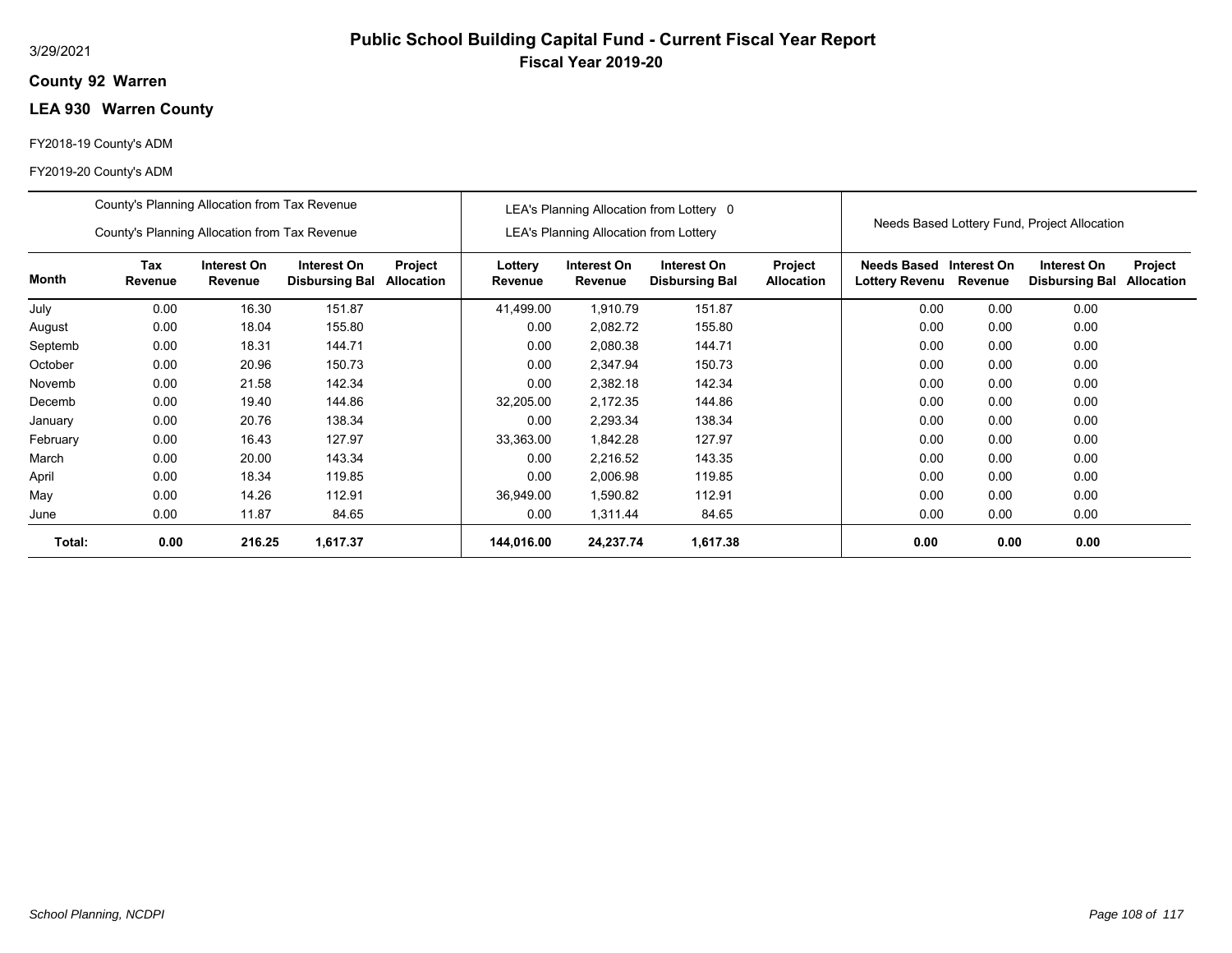# **Public School Building Capital Fund - Current Fiscal Year Report Fiscal Year 2019-20**

#### **93 Washington County**

# **LEA 940 Washington County**

#### FY2018-19 County's ADM

|          | County's Planning Allocation from Tax Revenue |                               |                                      |                              | LEA's Planning Allocation from Lottery 0      |                        |                                      |                              |                                              |             |                                      |                              |
|----------|-----------------------------------------------|-------------------------------|--------------------------------------|------------------------------|-----------------------------------------------|------------------------|--------------------------------------|------------------------------|----------------------------------------------|-------------|--------------------------------------|------------------------------|
|          | County's Planning Allocation from Tax Revenue |                               |                                      |                              | <b>LEA's Planning Allocation from Lottery</b> |                        |                                      |                              | Needs Based Lottery Fund, Project Allocation |             |                                      |                              |
| Month    | Tax<br>Revenue                                | Interest On<br><b>Revenue</b> | Interest On<br><b>Disbursing Bal</b> | Project<br><b>Allocation</b> | Lottery<br>Revenue                            | Interest On<br>Revenue | Interest On<br><b>Disbursing Bal</b> | Project<br><b>Allocation</b> | <b>Needs Based</b><br>Lottery Revenu Revenue | Interest On | Interest On<br><b>Disbursing Bal</b> | Project<br><b>Allocation</b> |
| July     | 0.00                                          | 8.16                          | 7.28                                 |                              | 30,223.00                                     | 316.78                 | 7.29                                 |                              | 0.00                                         | 0.00        | 0.00                                 |                              |
| August   | 0.00                                          | 8.91                          | 7.48                                 |                              | 0.00                                          | 345.25                 | 7.47                                 |                              | 0.00                                         | 0.00        | 0.00                                 |                              |
| Septemb  | 0.00                                          | 8.91                          | 27.08                                |                              | 0.00                                          | 344.83                 | 27.08                                | 179,875.00                   | 0.00                                         | 0.00        | 0.00                                 |                              |
| October  | 0.00                                          | 10.11                         | 0.00                                 |                              | 0.00                                          | 15.10                  | 44.91                                |                              | 0.00                                         | 0.00        | 0.00                                 |                              |
| Novemb   | 0.00                                          | 10.26                         | 0.00                                 |                              | 0.00                                          | 15.41                  | 13.65                                |                              | 0.00                                         | 0.00        | 0.00                                 |                              |
| Decemb   | 0.00                                          | 9.09                          | 0.00                                 |                              | 22,817.00                                     | 56.19                  | 13.90                                |                              | 0.00                                         | 0.00        | 0.00                                 |                              |
| January  | 0.00                                          | 9.60                          | 0.00                                 |                              | 0.00                                          | 59.34                  | 13.27                                |                              | 0.00                                         | 0.00        | 0.00                                 |                              |
| February | 0.00                                          | 7.50                          | 0.00                                 |                              | 23,637.00                                     | 82.52                  | 12.28                                |                              | 0.00                                         | 0.00        | 0.00                                 |                              |
| March    | 0.00                                          | 9.02                          | 0.00                                 |                              | 0.00                                          | 99.30                  | 13.75                                |                              | 0.00                                         | 0.00        | 0.00                                 |                              |
| April    | 0.00                                          | 8.17                          | 5.75                                 |                              | 0.00                                          | 89.92                  | 5.75                                 |                              | 0.00                                         | 0.00        | 0.00                                 |                              |
| May      | 0.00                                          | 6.29                          | 5.42                                 |                              | 26,178.00                                     | 102.54                 | 5.41                                 |                              | 0.00                                         | 0.00        | 0.00                                 |                              |
| June     | 0.00                                          | 5.19                          | 4.06                                 |                              | 0.00                                          | 84.53                  | 4.06                                 |                              | 0.00                                         | 0.00        | 0.00                                 |                              |
| Total:   | 0.00                                          | 101.21                        | 57.07                                |                              | 102,855.00                                    | 1,611.71               | 168.82                               | 179,875.00                   | 0.00                                         | 0.00        | 0.00                                 |                              |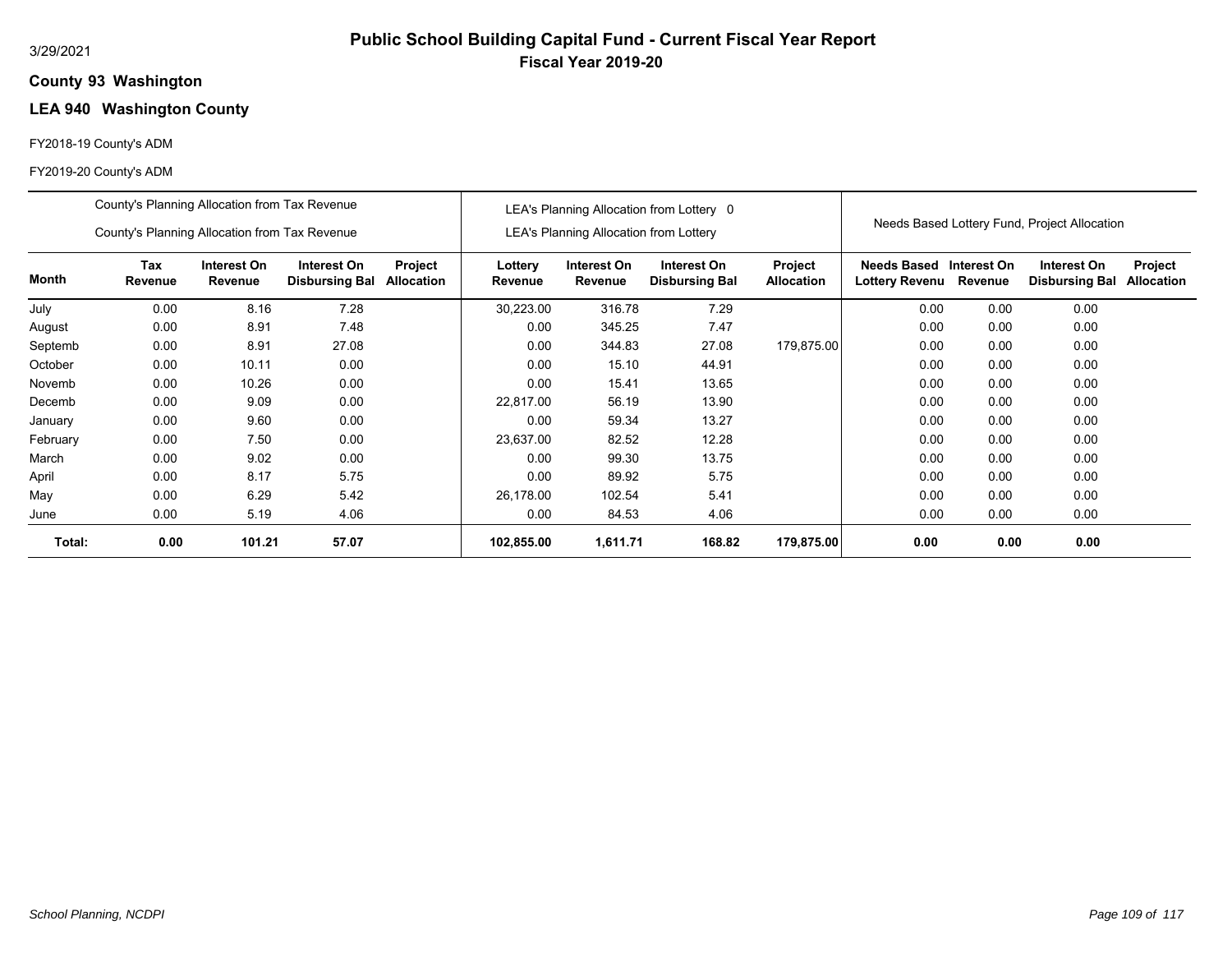### **94 Watauga County**

## **LEA 950 Watauga County**

#### FY2018-19 County's ADM

|          | County's Planning Allocation from Tax Revenue |                        |                                      |                              | LEA's Planning Allocation from Lottery 0      |                        |                                      |                              |                                              |         |                                      |                              |
|----------|-----------------------------------------------|------------------------|--------------------------------------|------------------------------|-----------------------------------------------|------------------------|--------------------------------------|------------------------------|----------------------------------------------|---------|--------------------------------------|------------------------------|
|          | County's Planning Allocation from Tax Revenue |                        |                                      |                              | <b>LEA's Planning Allocation from Lottery</b> |                        |                                      |                              | Needs Based Lottery Fund, Project Allocation |         |                                      |                              |
| Month    | Tax<br>Revenue                                | Interest On<br>Revenue | Interest On<br><b>Disbursing Bal</b> | Project<br><b>Allocation</b> | Lottery<br>Revenue                            | Interest On<br>Revenue | Interest On<br><b>Disbursing Bal</b> | Project<br><b>Allocation</b> | Needs Based Interest On<br>Lottery Revenu    | Revenue | Interest On<br><b>Disbursing Bal</b> | Project<br><b>Allocation</b> |
| July     | 0.00                                          | 5.69                   | 0.00                                 |                              | 95,453.00                                     | 365.55                 | 397.94                               |                              | 0.00                                         | 0.00    | 0.00                                 |                              |
| August   | 0.00                                          | 6.20                   | 0.00                                 |                              | 0.00                                          | 399.13                 | 313.75                               |                              | 0.00                                         | 0.00    | 0.00                                 |                              |
| Septemb  | 0.00                                          | 6.19                   | 0.00                                 |                              | 0.00                                          | 399.20                 | 92.36                                |                              | 0.00                                         | 0.00    | 0.00                                 |                              |
| October  | 0.00                                          | 6.99                   | 48.10                                |                              | 0.00                                          | 450.68                 | 48.10                                |                              | 0.00                                         | 0.00    | 0.00                                 |                              |
| Novemb   | 0.00                                          | 7.19                   | 45.42                                |                              | 0.00                                          | 457.29                 | 45.43                                |                              | 0.00                                         | 0.00    | 0.00                                 |                              |
| Decemb   | 0.00                                          | 6.46                   | 46.23                                |                              | 79.690.00                                     | 553.97                 | 46.23                                |                              | 0.00                                         | 0.00    | 0.00                                 |                              |
| January  | 0.00                                          | 6.91                   | 67.29                                |                              | 0.00                                          | 584.84                 | 67.29                                | 297,900.00                   | 0.00                                         | 0.00    | 0.00                                 |                              |
| February | 0.00                                          | 5.50                   | 0.00                                 |                              | 82,555.00                                     | 127.43                 | 525.13                               | 2,100.00                     | 0.00                                         | 0.00    | 0.00                                 |                              |
| March    | 0.00                                          | 6.61                   | 0.00                                 |                              | 0.00                                          | 150.41                 | 590.60                               |                              | 0.00                                         | 0.00    | 0.00                                 |                              |
| April    | 0.00                                          | 5.99                   | 0.00                                 |                              | 0.00                                          | 137.16                 | 493.80                               |                              | 0.00                                         | 0.00    | 0.00                                 |                              |
| May      | 0.00                                          | 4.61                   | 0.00                                 |                              | 91,428.00                                     | 222.68                 | 342.84                               |                              | 0.00                                         | 0.00    | 0.00                                 |                              |
| June     | 0.00                                          | 3.80                   | 0.00                                 |                              | 0.00                                          | 183.92                 | 235.01                               |                              | 0.00                                         | 0.00    | 0.00                                 |                              |
| Total:   | 0.00                                          | 72.14                  | 207.04                               |                              | 349,126.00                                    | 4,032.26               | 3,198.48                             | 300,000.00                   | 0.00                                         | 0.00    | 0.00                                 |                              |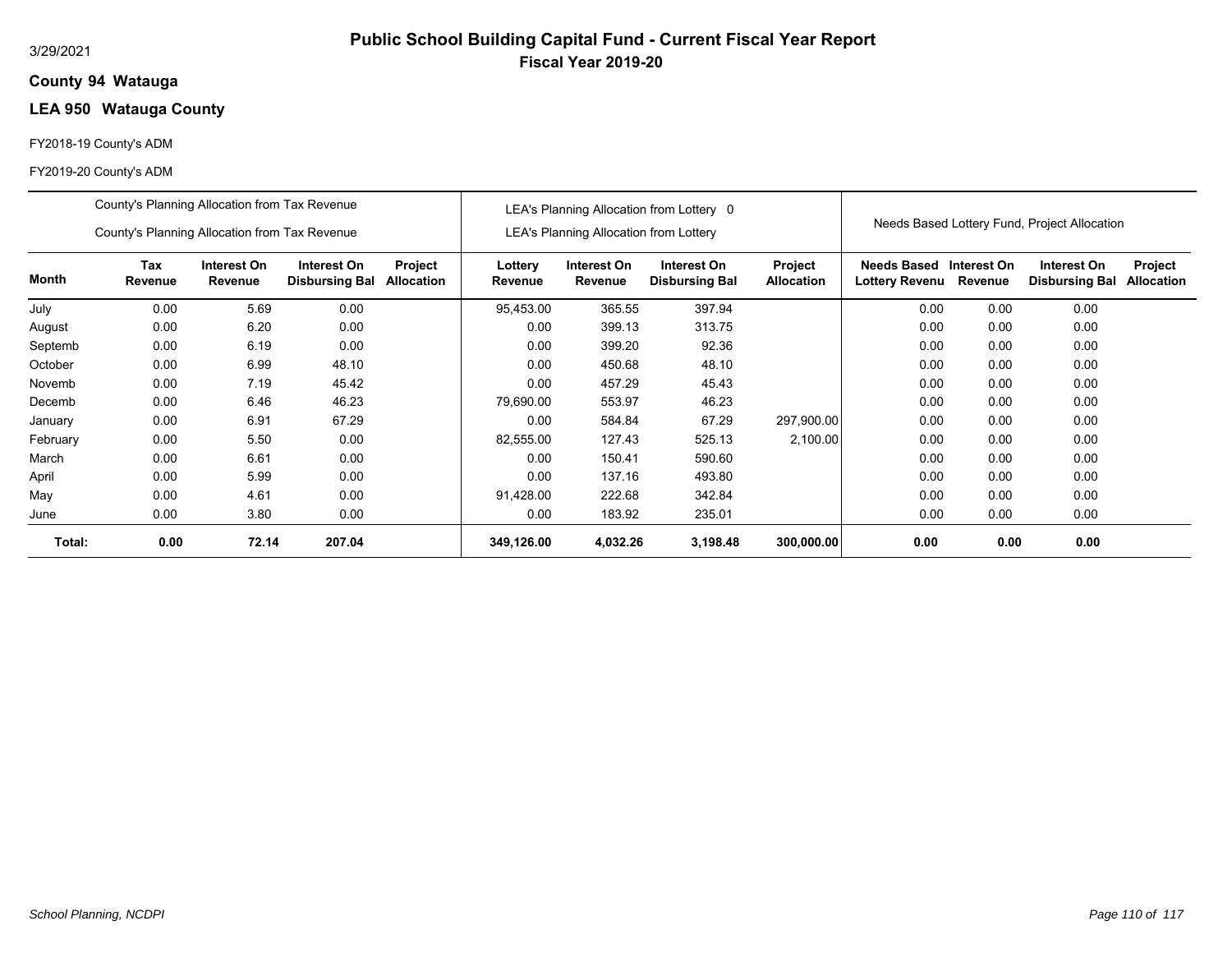## **95 Wayne County**

# **LEA 960 Wayne County**

#### FY2018-19 County's ADM

|          | County's Planning Allocation from Tax Revenue<br>County's Planning Allocation from Tax Revenue |                        |                                      |                       | LEA's Planning Allocation from Lottery 0 |                                               |                                      |                              | Needs Based Lottery Fund, Project Allocation |                        |                                      |                              |
|----------|------------------------------------------------------------------------------------------------|------------------------|--------------------------------------|-----------------------|------------------------------------------|-----------------------------------------------|--------------------------------------|------------------------------|----------------------------------------------|------------------------|--------------------------------------|------------------------------|
|          |                                                                                                |                        |                                      |                       |                                          | <b>LEA's Planning Allocation from Lottery</b> |                                      |                              |                                              |                        |                                      |                              |
| Month    | Tax<br>Revenue                                                                                 | Interest On<br>Revenue | Interest On<br><b>Disbursing Bal</b> | Project<br>Allocation | Lottery<br>Revenue                       | Interest On<br>Revenue                        | Interest On<br><b>Disbursing Bal</b> | Project<br><b>Allocation</b> | Needs Based<br>Lottery Revenu                | Interest On<br>Revenue | Interest On<br><b>Disbursing Bal</b> | Project<br><b>Allocation</b> |
| July     | 0.00                                                                                           | 1.83                   | 0.00                                 |                       | 379,979.00                               | 1,836.00                                      | 0.00                                 |                              | 0.00                                         | 0.00                   | 0.00                                 |                              |
| August   | 0.00                                                                                           | 1.99                   | 0.00                                 |                       | 0.00                                     | 2,000.93                                      | 0.00                                 |                              | 0.00                                         | 0.00                   | 0.00                                 |                              |
| Septemb  | 0.00                                                                                           | 1.99                   | 0.00                                 |                       | 0.00                                     | 1,998.40                                      | 0.00                                 |                              | 0.00                                         | 0.00                   | 0.00                                 |                              |
| October  | 0.00                                                                                           | 2.25                   | 0.00                                 |                       | 0.00                                     | 2,255.12                                      | 0.00                                 |                              | 0.00                                         | 0.00                   | 0.00                                 |                              |
| Novemb   | 0.00                                                                                           | 2.28                   | 0.00                                 |                       | 0.00                                     | 2,287.70                                      | 0.00                                 |                              | 0.00                                         | 0.00                   | 0.00                                 |                              |
| Decemb   | 0.00                                                                                           | 2.02                   | 0.00                                 |                       | 315,176.00                               | 2,615.42                                      | 0.00                                 |                              | 0.00                                         | 0.00                   | 0.00                                 |                              |
| January  | 0.00                                                                                           | 2.13                   | 0.00                                 |                       | 0.00                                     | 2,760.75                                      | 0.00                                 |                              | 0.00                                         | 0.00                   | 0.00                                 |                              |
| February | 0.00                                                                                           | 1.67                   | 0.00                                 |                       | 326,510.00                               | 2,655.53                                      | 0.00                                 |                              | 0.00                                         | 0.00                   | 0.00                                 |                              |
| March    | 0.00                                                                                           | 2.00                   | 0.00                                 |                       | 0.00                                     | 3,194.64                                      | 0.00                                 |                              | 0.00                                         | 0.00                   | 0.00                                 |                              |
| April    | 0.00                                                                                           | 1.81                   | 0.00                                 |                       | 0.00                                     | 2,892.28                                      | 0.00                                 |                              | 0.00                                         | 0.00                   | 0.00                                 |                              |
| May      | 0.00                                                                                           | 1.40                   | 0.00                                 |                       | 361,602.00                               | 2,685.47                                      | 0.00                                 |                              | 0.00                                         | 0.00                   | 0.00                                 |                              |
| June     | 0.00                                                                                           | 1.15                   | 52.85                                |                       | 0.00                                     | 2,213.65                                      | 52.85                                | 1,613,770.00                 | 0.00                                         | 0.00                   | 0.00                                 |                              |
| Total:   | 0.00                                                                                           | 22.52                  | 52.85                                |                       | 1,383,267.00                             | 29,395.89                                     | 52.85                                | 1,613,770.00                 | 0.00                                         | 0.00                   | 0.00                                 |                              |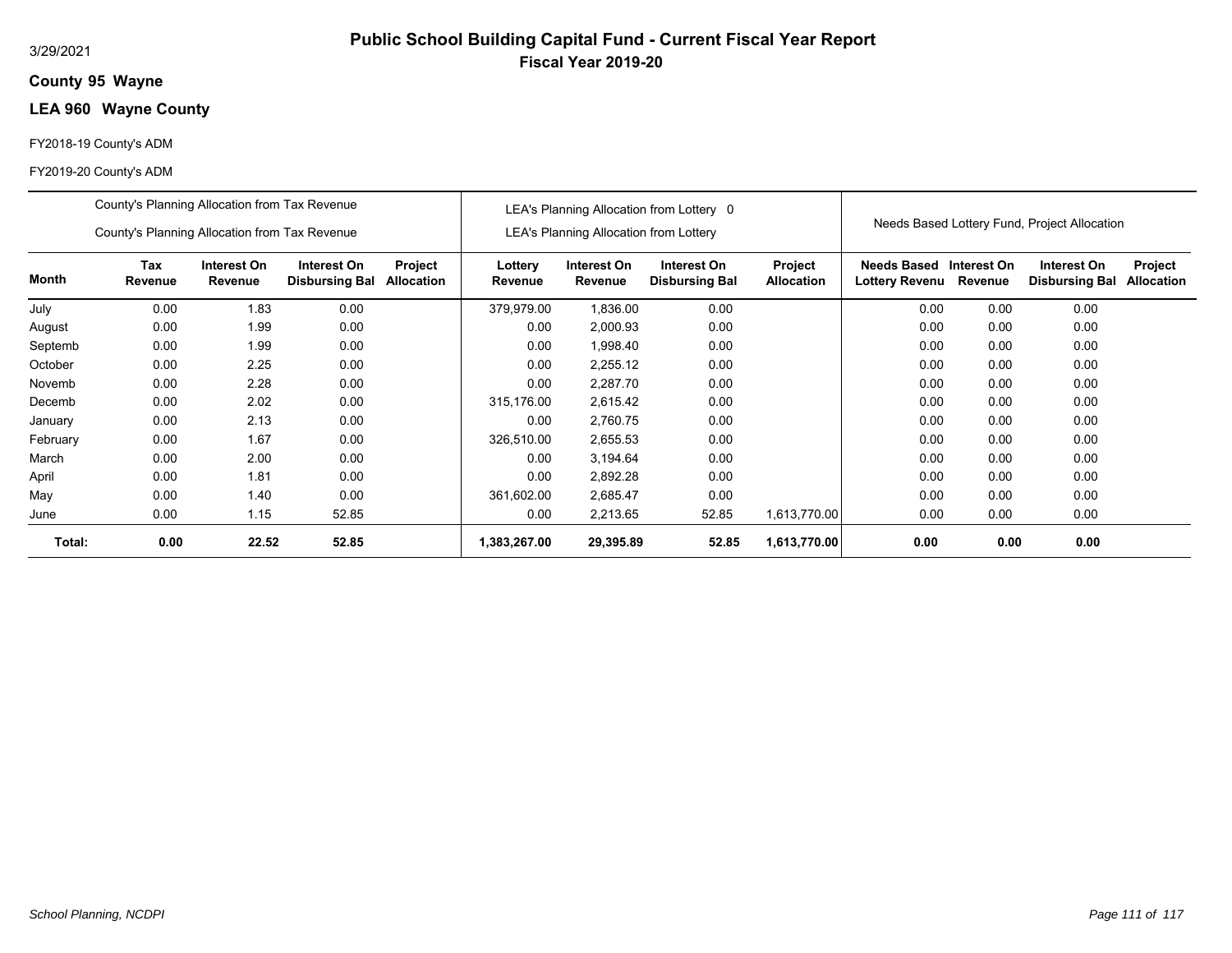## **96 Wilkes County**

## **LEA 970 Wilkes County**

#### FY2018-19 County's ADM

|          | County's Planning Allocation from Tax Revenue |                        |                                      |                              |                                               |                        | LEA's Planning Allocation from Lottery 0 |                              | Needs Based Lottery Fund, Project Allocation |         |                                      |                              |
|----------|-----------------------------------------------|------------------------|--------------------------------------|------------------------------|-----------------------------------------------|------------------------|------------------------------------------|------------------------------|----------------------------------------------|---------|--------------------------------------|------------------------------|
|          | County's Planning Allocation from Tax Revenue |                        |                                      |                              | <b>LEA's Planning Allocation from Lottery</b> |                        |                                          |                              |                                              |         |                                      |                              |
| Month    | Tax<br>Revenue                                | Interest On<br>Revenue | Interest On<br><b>Disbursing Bal</b> | Project<br><b>Allocation</b> | Lottery<br>Revenue                            | Interest On<br>Revenue | Interest On<br><b>Disbursing Bal</b>     | Project<br><b>Allocation</b> | Needs Based Interest On<br>Lottery Revenu    | Revenue | Interest On<br><b>Disbursing Bal</b> | Project<br><b>Allocation</b> |
| July     | 0.00                                          | 0.20                   | 0.00                                 |                              | 191.679.00                                    | 1,950.68               | 0.00                                     |                              | 0.00                                         | 0.00    | 0.00                                 |                              |
| August   | 0.00                                          | 0.21                   | 0.00                                 |                              | 0.00                                          | 2,125.91               | 0.00                                     |                              | 0.00                                         | 0.00    | 0.00                                 |                              |
| Septemb  | 0.00                                          | 0.21                   | 0.00                                 |                              | 0.00                                          | 2,123.23               | 0.00                                     |                              | 0.00                                         | 0.00    | 0.00                                 |                              |
| October  | 0.00                                          | 0.24                   | 0.00                                 |                              | 0.00                                          | 2,395.99               | 0.00                                     |                              | 0.00                                         | 0.00    | 0.00                                 |                              |
| Novemb   | 0.00                                          | 0.24                   | 0.00                                 |                              | 0.00                                          | 2,430.60               | 0.00                                     |                              | 0.00                                         | 0.00    | 0.00                                 |                              |
| Decemb   | 0.00                                          | 0.22                   | 0.00                                 |                              | 154,252.00                                    | 2,442.36               | 0.00                                     |                              | 0.00                                         | 0.00    | 0.00                                 |                              |
| January  | 0.00                                          | 0.23                   | 0.00                                 |                              | 0.00                                          | 2,578.07               | 0.00                                     |                              | 0.00                                         | 0.00    | 0.00                                 |                              |
| February | 0.00                                          | 0.18                   | 48.10                                |                              | 159,799.00                                    | 2,257.85               | 48.09                                    | 625,000.00                   | 0.00                                         | 0.00    | 0.00                                 |                              |
| March    | 0.00                                          | 0.30                   | 0.00                                 |                              | 0.00                                          | 1,567.90               | 134.17                                   |                              | 0.00                                         | 0.00    | 0.00                                 |                              |
| April    | 0.00                                          | 0.27                   | 0.00                                 |                              | 0.00                                          | 1,419.73               | 0.00                                     |                              | 0.00                                         | 0.00    | 0.00                                 |                              |
| May      | 0.00                                          | 0.21                   | 0.00                                 |                              | 176.974.00                                    | 1,317.54               | 0.00                                     |                              | 0.00                                         | 0.00    | 0.00                                 |                              |
| June     | 0.00                                          | 0.17                   | 0.00                                 |                              | 0.00                                          | 1,086.06               | 0.00                                     |                              | 0.00                                         | 0.00    | 0.00                                 |                              |
| Total:   | 0.00                                          | 2.68                   | 48.10                                |                              | 682,704.00                                    | 23,695.92              | 182.26                                   | 625,000.00                   | 0.00                                         | 0.00    | 0.00                                 |                              |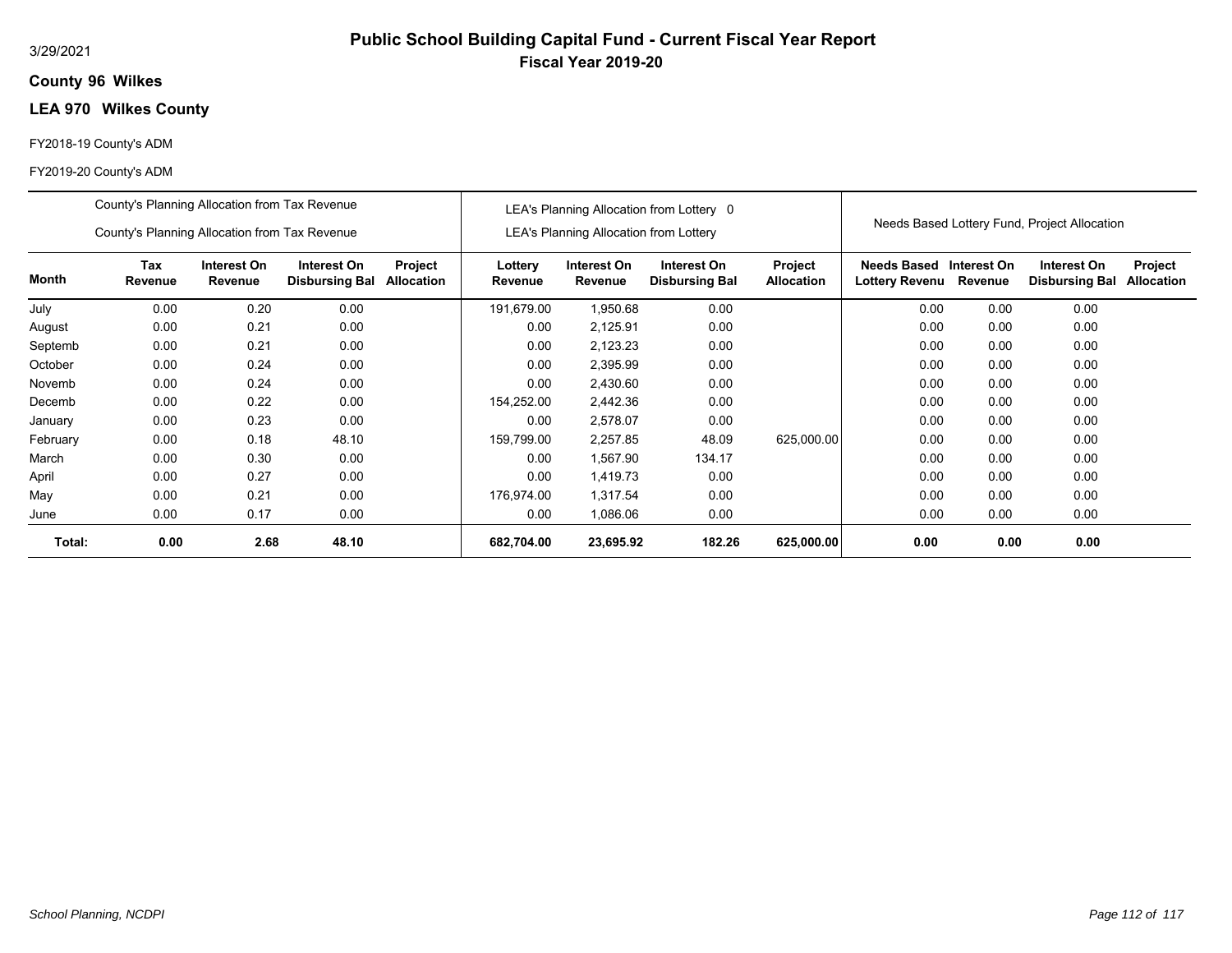## **97 Wilson County**

## **LEA 980 Wilson County**

#### FY2018-19 County's ADM

|          | County's Planning Allocation from Tax Revenue<br>County's Planning Allocation from Tax Revenue |                        |                                      |                              | LEA's Planning Allocation from Lottery 0<br><b>LEA's Planning Allocation from Lottery</b> |                        |                                      |                                     | Needs Based Lottery Fund, Project Allocation     |         |                                      |                              |
|----------|------------------------------------------------------------------------------------------------|------------------------|--------------------------------------|------------------------------|-------------------------------------------------------------------------------------------|------------------------|--------------------------------------|-------------------------------------|--------------------------------------------------|---------|--------------------------------------|------------------------------|
| Month    | Tax<br>Revenue                                                                                 | Interest On<br>Revenue | Interest On<br><b>Disbursing Bal</b> | Project<br><b>Allocation</b> | Lottery<br>Revenue                                                                        | Interest On<br>Revenue | Interest On<br><b>Disbursing Bal</b> | <b>Project</b><br><b>Allocation</b> | Needs Based Interest On<br><b>Lottery Revenu</b> | Revenue | Interest On<br><b>Disbursing Bal</b> | Project<br><b>Allocation</b> |
| July     | 0.00                                                                                           | 8.20                   | 0.00                                 |                              | 235,151.00                                                                                | 5,587.02               | 0.00                                 |                                     | 0.00                                             | 0.00    | 0.00                                 |                              |
| August   | 0.00                                                                                           | 8.94                   | 0.00                                 |                              | 0.00                                                                                      | 6,088.91               | 0.00                                 |                                     | 0.00                                             | 0.00    | 0.00                                 |                              |
| Septemb  | 0.00                                                                                           | 8.93                   | 0.00                                 |                              | 0.00                                                                                      | 6,081.22               | 0.00                                 |                                     | 0.00                                             | 0.00    | 0.00                                 |                              |
| October  | 0.00                                                                                           | 10.07                  | 0.00                                 |                              | 0.00                                                                                      | 6,862.44               | 0.00                                 |                                     | 0.00                                             | 0.00    | 0.00                                 |                              |
| Novemb   | 0.00                                                                                           | 10.22                  | 0.00                                 |                              | 0.00                                                                                      | 6,961.58               | 0.00                                 |                                     | 0.00                                             | 0.00    | 0.00                                 |                              |
| Decemb   | 0.00                                                                                           | 9.06                   | 0.00                                 |                              | 189,496.00                                                                                | 6,525.29               | 0.00                                 |                                     | 3,801,708.00                                     | 0.00    | 0.00                                 |                              |
| January  | 0.00                                                                                           | 9.56                   | 0.00                                 |                              | 0.00                                                                                      | 6,887.87               | 0.00                                 |                                     | 0.00                                             | 0.00    | 0.00                                 |                              |
| February | 0.00                                                                                           | 7.47                   | 0.00                                 |                              | 0.00                                                                                      | 5,379.23               | 0.00                                 |                                     | 3,267,986.00                                     | 0.00    | 0.00                                 |                              |
| March    | 0.00                                                                                           | 8.99                   | 0.00                                 |                              | 0.00                                                                                      | 6,471.28               | 0.00                                 |                                     | 0.00                                             | 0.00    | 0.00                                 |                              |
| April    | 0.00                                                                                           | 8.14                   | 0.00                                 |                              | 0.00                                                                                      | 5,858.81               | 0.00                                 |                                     | 0.00                                             | 0.00    | 0.00                                 |                              |
| May      | 0.00                                                                                           | 6.26                   | 0.00                                 |                              | 0.00                                                                                      | 4,505.98               | 0.00                                 |                                     | 3,619,207.00                                     | 0.00    | 0.00                                 |                              |
| June     | 0.00                                                                                           | 5.16                   | 0.00                                 |                              | 0.00                                                                                      | 3,714.32               | 0.00                                 |                                     | 0.00                                             | 0.00    | 0.00                                 |                              |
| Total:   | 0.00                                                                                           | 101.00                 | 0.00                                 |                              | 424,647.00                                                                                | 70,923.95              | 0.00                                 |                                     | 10,688,901.00                                    | 0.00    | 0.00                                 |                              |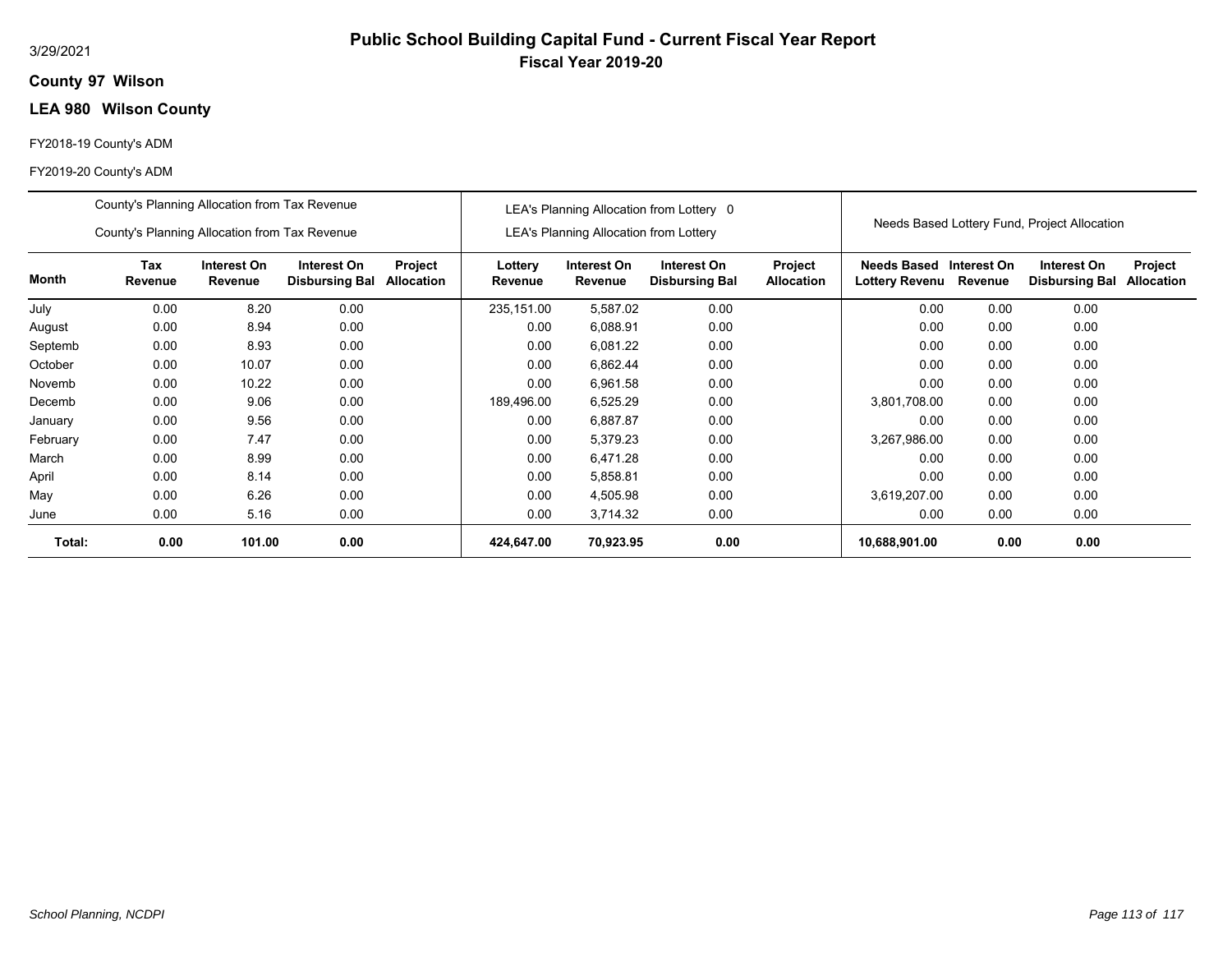## **98 Yadkin County**

# **LEA 990 Yadkin County**

#### FY2018-19 County's ADM

|          | County's Planning Allocation from Tax Revenue<br>County's Planning Allocation from Tax Revenue |                        |                                      |                              | LEA's Planning Allocation from Lottery 0<br><b>LEA's Planning Allocation from Lottery</b> |                        |                                      |                                     | Needs Based Lottery Fund, Project Allocation     |         |                                      |                       |
|----------|------------------------------------------------------------------------------------------------|------------------------|--------------------------------------|------------------------------|-------------------------------------------------------------------------------------------|------------------------|--------------------------------------|-------------------------------------|--------------------------------------------------|---------|--------------------------------------|-----------------------|
| Month    | Tax<br>Revenue                                                                                 | Interest On<br>Revenue | Interest On<br><b>Disbursing Bal</b> | Project<br><b>Allocation</b> | Lottery<br>Revenue                                                                        | Interest On<br>Revenue | Interest On<br><b>Disbursing Bal</b> | <b>Project</b><br><b>Allocation</b> | Needs Based Interest On<br><b>Lottery Revenu</b> | Revenue | Interest On<br><b>Disbursing Bal</b> | Project<br>Allocation |
| July     | 0.00                                                                                           | 0.41                   | 0.00                                 |                              | 106,992.00                                                                                | 1,106.87               | 4.03                                 |                                     | 0.00                                             | 0.00    | 0.00                                 |                       |
| August   | 0.00                                                                                           | 0.44                   | 0.00                                 |                              | 0.00                                                                                      | 1,206.31               | 4.13                                 |                                     | 0.00                                             | 0.00    | 0.00                                 |                       |
| Septemb  | 0.00                                                                                           | 0.44                   | 0.00                                 |                              | 0.00                                                                                      | 1,204.79               | 3.84                                 |                                     | 0.00                                             | 0.00    | 0.00                                 |                       |
| October  | 0.00                                                                                           | 0.50                   | 2.00                                 |                              | 0.00                                                                                      | 1,359.58               | 2.00                                 |                                     | 0.00                                             | 0.00    | 0.00                                 |                       |
| Novemb   | 0.00                                                                                           | 0.51                   | 1.88                                 |                              | 0.00                                                                                      | 1,379.22               | 1.89                                 |                                     | 0.00                                             | 0.00    | 0.00                                 |                       |
| Decemb   | 0.00                                                                                           | 0.45                   | 1.92                                 |                              | 87,974.00                                                                                 | 1,386.73               | 1.92                                 |                                     | 0.00                                             | 0.00    | 0.00                                 |                       |
| January  | 0.00                                                                                           | 0.48                   | 1.84                                 |                              | 0.00                                                                                      | 1,463.78               | 1.83                                 |                                     | 0.00                                             | 0.00    | 0.00                                 |                       |
| February | 0.00                                                                                           | 0.38                   | 24.78                                |                              | 91,138.00                                                                                 | .282.59                | 24.78                                | 300,000.00                          | 0.00                                             | 0.00    | 0.00                                 |                       |
| March    | 0.00                                                                                           | 0.50                   | 0.00                                 |                              | 0.00                                                                                      | 991.78                 | 148.70                               |                                     | 0.00                                             | 0.00    | 0.00                                 |                       |
| April    | 0.00                                                                                           | 0.46                   | 0.00                                 |                              | 0.00                                                                                      | 898.16                 | 3.18                                 |                                     | 0.00                                             | 0.00    | 0.00                                 |                       |
| May      | 0.00                                                                                           | 0.35                   | 0.00                                 |                              | 100,933.00                                                                                | 819.46                 | 2.99                                 |                                     | 0.00                                             | 0.00    | 0.00                                 |                       |
| June     | 0.00                                                                                           | 0.29                   | 0.00                                 |                              | 0.00                                                                                      | 675.49                 | 2.24                                 |                                     | 0.00                                             | 0.00    | 0.00                                 |                       |
| Total:   | 0.00                                                                                           | 5.21                   | 32.42                                |                              | 387,037.00                                                                                | 13,774.76              | 201.53                               | 300,000.00                          | 0.00                                             | 0.00    | 0.00                                 |                       |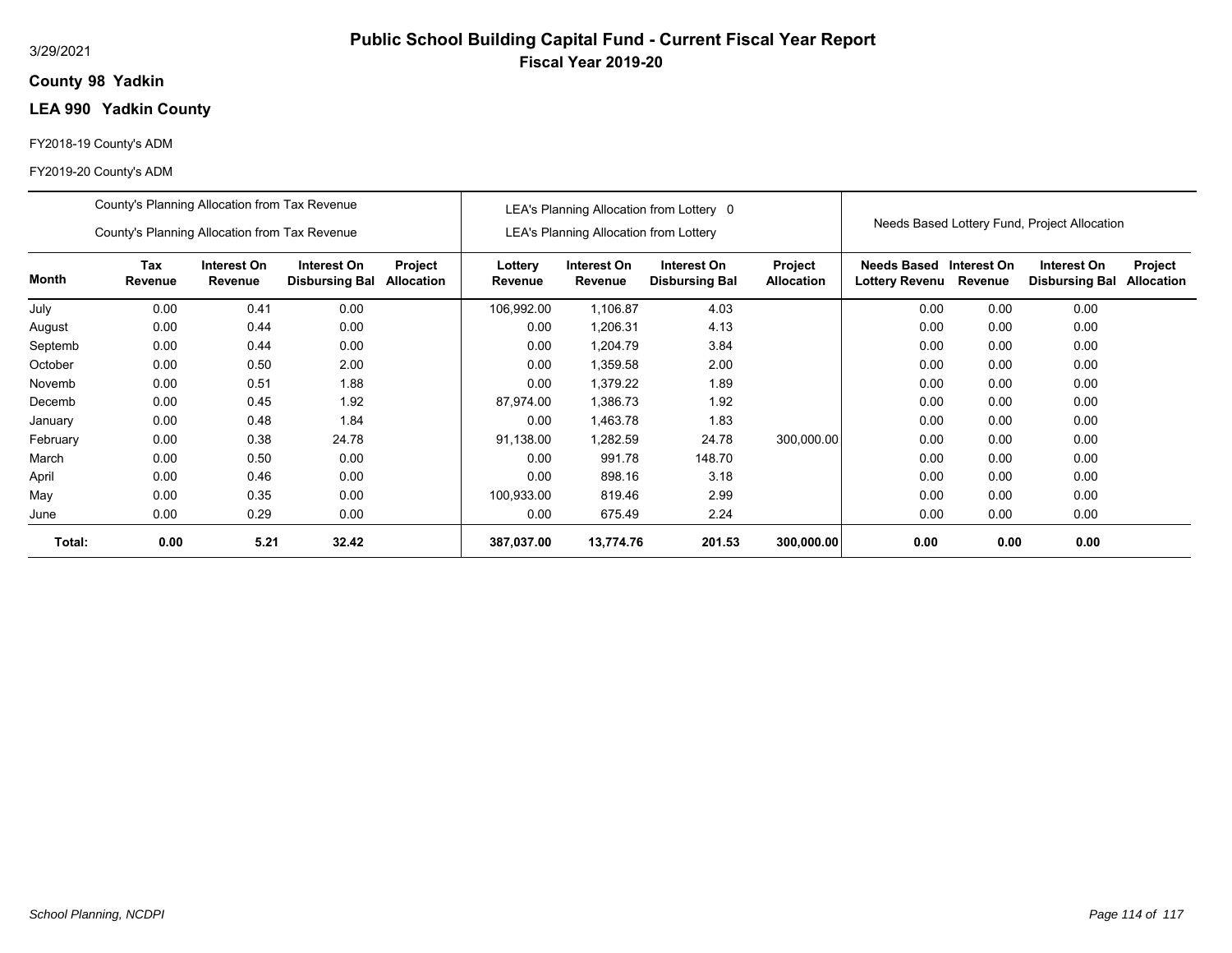### **99 Yancey County**

# **LEA 995 Yancey County**

#### FY2018-19 County's ADM

|          | County's Planning Allocation from Tax Revenue |                        |                                      |                       |                                               | LEA's Planning Allocation from Lottery 0 |                                      |                              |                                                  |         |                                      |                              |
|----------|-----------------------------------------------|------------------------|--------------------------------------|-----------------------|-----------------------------------------------|------------------------------------------|--------------------------------------|------------------------------|--------------------------------------------------|---------|--------------------------------------|------------------------------|
|          | County's Planning Allocation from Tax Revenue |                        |                                      |                       | <b>LEA's Planning Allocation from Lottery</b> |                                          |                                      |                              | Needs Based Lottery Fund, Project Allocation     |         |                                      |                              |
| Month    | Tax<br>Revenue                                | Interest On<br>Revenue | Interest On<br><b>Disbursing Bal</b> | Project<br>Allocation | Lottery<br>Revenue                            | Interest On<br>Revenue                   | Interest On<br><b>Disbursing Bal</b> | Project<br><b>Allocation</b> | Needs Based Interest On<br><b>Lottery Revenu</b> | Revenue | Interest On<br><b>Disbursing Bal</b> | Project<br><b>Allocation</b> |
| July     | 0.00                                          | 3.54                   | 0.00                                 |                       | 44,857.00                                     | 1,627.44                                 | 0.00                                 |                              | 0.00                                             | 0.00    | 0.00                                 |                              |
| August   | 0.00                                          | 3.86                   | 0.00                                 |                       | 0.00                                          | 1,773.64                                 | 0.00                                 |                              | 0.00                                             | 0.00    | 0.00                                 |                              |
| Septemb  | 0.00                                          | 3.85                   | 0.00                                 |                       | 0.00                                          | 1,771.40                                 | 0.00                                 |                              | 0.00                                             | 0.00    | 0.00                                 |                              |
| October  | 0.00                                          | 4.35                   | 0.00                                 |                       | 0.00                                          | 1,998.96                                 | 0.00                                 |                              | 0.00                                             | 0.00    | 0.00                                 |                              |
| Novemb   | 0.00                                          | 4.41                   | 0.00                                 |                       | 0.00                                          | 2,027.84                                 | 0.00                                 |                              | 0.00                                             | 0.00    | 0.00                                 |                              |
| Decemb   | 0.00                                          | 3.91                   | 0.00                                 |                       | 36,110.00                                     | 1,865.20                                 | 0.00                                 |                              | 0.00                                             | 0.00    | 0.00                                 |                              |
| January  | 0.00                                          | 4.13                   | 24.50                                |                       | 0.00                                          | 1,968.84                                 | 24.50                                | 315,344.10                   | 0.00                                             | 0.00    | 0.00                                 |                              |
| February | 0.00                                          | 3.26                   | 0.00                                 |                       | 37,408.00                                     | 1,112.48                                 | 412.15                               |                              | 0.00                                             | 0.00    | 0.00                                 |                              |
| March    | 0.00                                          | 3.93                   | 0.00                                 |                       | 0.00                                          | 1,339.08                                 | 0.00                                 |                              | 0.00                                             | 0.00    | 0.00                                 |                              |
| April    | 0.00                                          | 3.55                   | 0.00                                 |                       | 0.00                                          | 1,212.35                                 | 0.00                                 |                              | 0.00                                             | 0.00    | 0.00                                 |                              |
| May      | 0.00                                          | 2.73                   | 0.00                                 |                       | 41,429.00                                     | 985.23                                   | 0.00                                 |                              | 0.00                                             | 0.00    | 0.00                                 |                              |
| June     | 0.00                                          | 2.25                   | 0.00                                 |                       | 0.00                                          | 812.13                                   | 4.93                                 | 25,111.00                    | 0.00                                             | 0.00    | 0.00                                 |                              |
| Total:   | 0.00                                          | 43.77                  | 24.50                                |                       | 159,804.00                                    | 18,494.59                                | 441.58                               | 340,455.10                   | 0.00                                             | 0.00    | 0.00                                 |                              |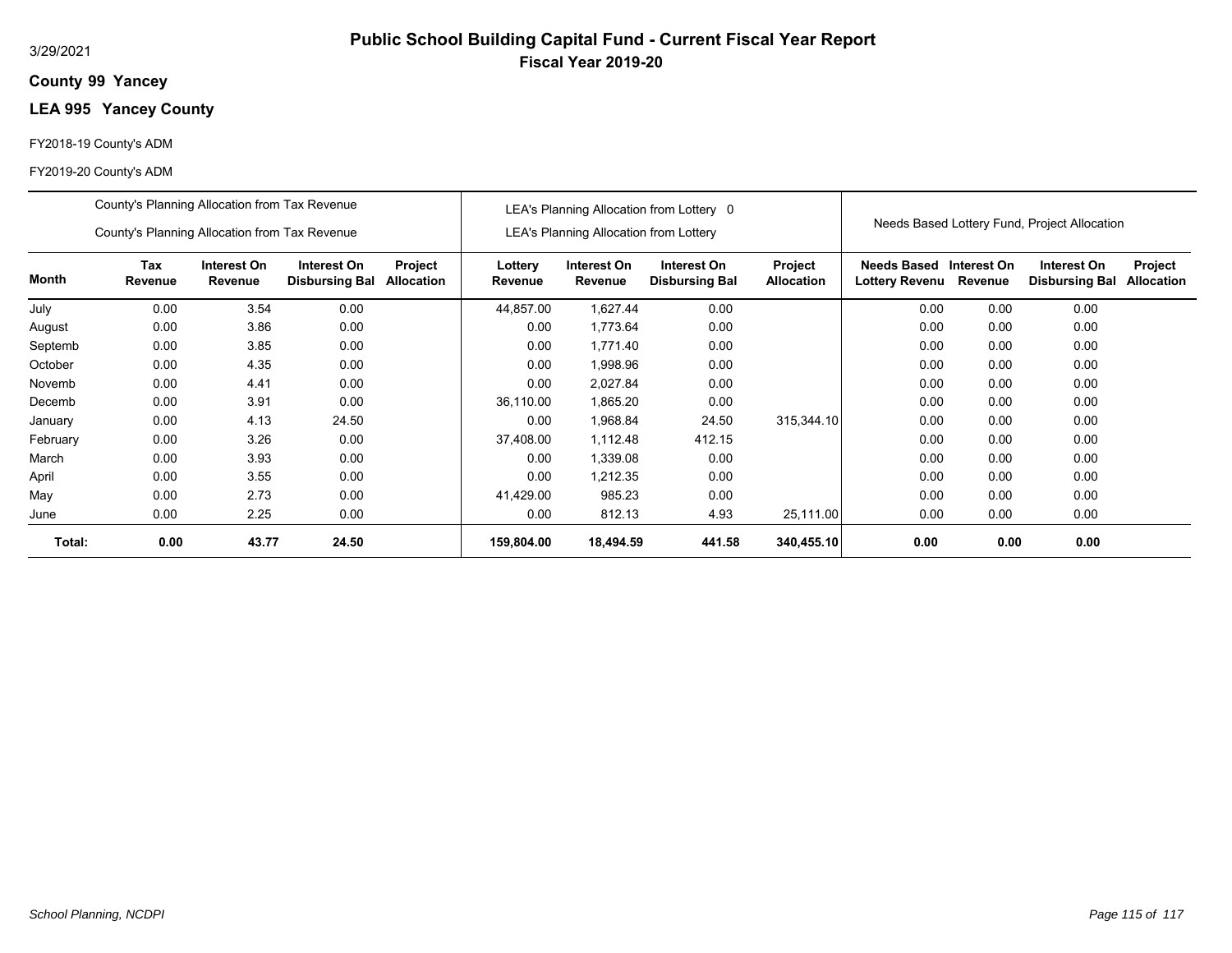### **xx Reserve County**

# **LEA xxx Reserve County**

#### FY2018-19 County's ADM

|          | County's Planning Allocation from Tax Revenue<br>County's Planning Allocation from Tax Revenue |                        |                                      |                              | LEA's Planning Allocation from Lottery 0 |                                               |                                      |                              | Needs Based Lottery Fund, Project Allocation      |      |                                      |                              |
|----------|------------------------------------------------------------------------------------------------|------------------------|--------------------------------------|------------------------------|------------------------------------------|-----------------------------------------------|--------------------------------------|------------------------------|---------------------------------------------------|------|--------------------------------------|------------------------------|
|          |                                                                                                |                        |                                      |                              |                                          | <b>LEA's Planning Allocation from Lottery</b> |                                      |                              |                                                   |      |                                      |                              |
| Month    | Tax<br>Revenue                                                                                 | Interest On<br>Revenue | Interest On<br><b>Disbursing Bal</b> | Project<br><b>Allocation</b> | Lottery<br>Revenue                       | Interest On<br>Revenue                        | Interest On<br><b>Disbursing Bal</b> | Project<br><b>Allocation</b> | Needs Based Interest On<br>Lottery Revenu Revenue |      | Interest On<br><b>Disbursing Bal</b> | Project<br><b>Allocation</b> |
| July     | 0.00                                                                                           | 0.00                   | 0.00                                 |                              |                                          | 0.00                                          | 0.00                                 |                              | 0.00                                              | 0.00 | 0.00                                 |                              |
| August   | 0.00                                                                                           | 0.00                   | 0.00                                 |                              | 0.00                                     | 0.00                                          | 0.00                                 |                              | 0.00                                              | 0.00 | 0.00                                 |                              |
| Septemb  | 0.00                                                                                           | 0.00                   | 0.00                                 |                              | 0.00                                     | 0.00                                          | 0.00                                 |                              | 0.00                                              | 0.00 | 0.00                                 |                              |
| October  | 0.00                                                                                           | 0.00                   | 0.00                                 |                              | 0.00                                     | 0.00                                          | 0.00                                 |                              | 0.00                                              | 0.00 | 0.00                                 |                              |
| Novemb   | 0.00                                                                                           | 0.00                   | 0.00                                 |                              | 0.00                                     | 0.00                                          | 0.00                                 |                              | 0.00                                              | 0.00 | 0.00                                 |                              |
| Decemb   | 0.00                                                                                           | 0.00                   | 0.00                                 |                              |                                          | 0.00                                          | 0.00                                 |                              | 0.00                                              | 0.00 | 0.00                                 |                              |
| January  | 0.00                                                                                           | 0.00                   | 0.00                                 |                              | 0.00                                     | 0.00                                          | 0.00                                 |                              | 0.00                                              | 0.00 | 0.00                                 |                              |
| February | 0.00                                                                                           | 0.00                   | 0.00                                 |                              |                                          | 0.00                                          | 0.00                                 |                              | 0.00                                              | 0.00 | 0.00                                 |                              |
| March    | 0.00                                                                                           | 0.00                   | 0.00                                 |                              | 0.00                                     | 0.00                                          | 0.00                                 |                              | 0.00                                              | 0.00 | 0.00                                 |                              |
| April    | 0.00                                                                                           | 0.00                   | 0.00                                 |                              | 0.00                                     | 0.00                                          | 0.00                                 |                              | 0.00                                              | 0.00 | 0.00                                 |                              |
| May      | 0.00                                                                                           | 0.00                   | 0.00                                 |                              |                                          | 0.00                                          | 0.00                                 |                              | 0.00                                              | 0.00 | 0.00                                 |                              |
| June     | 0.00                                                                                           | 0.00                   | 0.00                                 |                              | 0.00                                     | 0.00                                          | 0.00                                 |                              | 0.00                                              | 0.00 | 0.00                                 |                              |
| Total:   | 0.00                                                                                           | 0.00                   | 0.00                                 |                              | 0.00                                     | 0.00                                          | 0.00                                 |                              | 0.00                                              | 0.00 | 0.00                                 |                              |